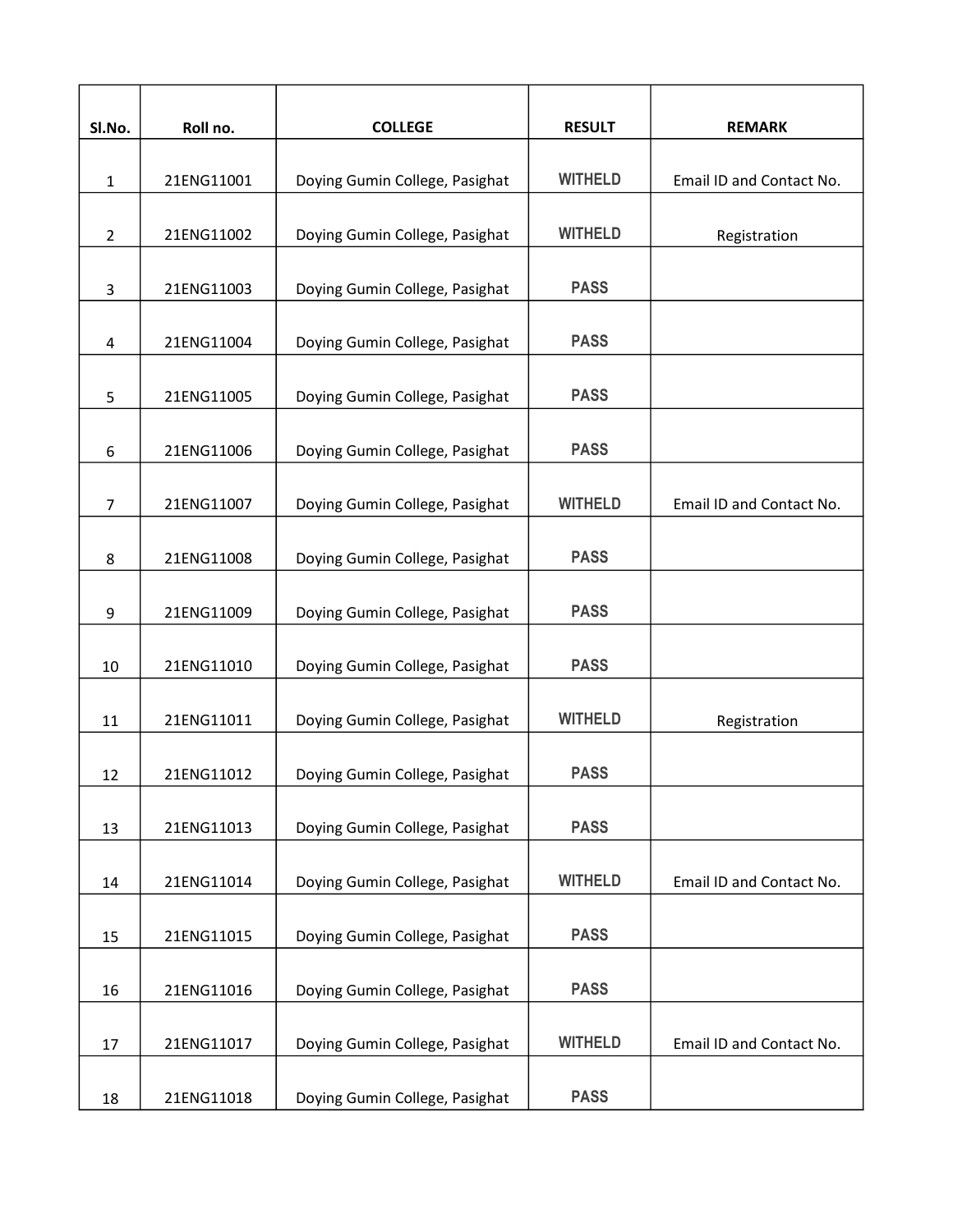| 19 | 21ENG11019 | Doying Gumin College, Pasighat | <b>WITHELD</b> | Email ID and Contact No. |
|----|------------|--------------------------------|----------------|--------------------------|
| 20 | 21ENG11020 | Doying Gumin College, Pasighat | <b>PASS</b>    |                          |
| 21 | 21ENG11021 | Doying Gumin College, Pasighat | <b>PASS</b>    |                          |
|    |            |                                |                |                          |
| 22 | 21ENG11022 | Doying Gumin College, Pasighat | <b>PASS</b>    |                          |
| 23 | 21ENG11023 | Doying Gumin College, Pasighat | <b>WITHELD</b> | Email ID and Contact No. |
| 24 | 21ENG11024 | Doying Gumin College, Pasighat | <b>PASS</b>    |                          |
| 25 | 21ENG11025 | Doying Gumin College, Pasighat | <b>PASS</b>    |                          |
| 26 | 21ENG11026 | Doying Gumin College, Pasighat | <b>PASS</b>    |                          |
| 27 | 21ENG11027 | Doying Gumin College, Pasighat | <b>PASS</b>    |                          |
| 28 | 21ENG11028 | Doying Gumin College, Pasighat | <b>PASS</b>    |                          |
| 29 | 21ENG11029 | Doying Gumin College, Pasighat | <b>PASS</b>    |                          |
| 30 | 21ENG11030 | Doying Gumin College, Pasighat | <b>WITHELD</b> | Registration             |
| 31 | 21ENG11031 | Doying Gumin College, Pasighat | <b>PASS</b>    |                          |
| 32 | 21HIN11032 | Doying Gumin College, Pasighat | <b>PASS</b>    |                          |
| 33 | 21HIN11033 | Doying Gumin College, Pasighat | <b>PASS</b>    |                          |
| 34 | 21HIN11034 | Doying Gumin College, Pasighat | <b>PASS</b>    |                          |
| 35 | 21HIN11035 | Doying Gumin College, Pasighat | <b>PASS</b>    |                          |
| 36 | 21HIN11036 | Doying Gumin College, Pasighat | <b>PASS</b>    |                          |
| 37 | 21HIN11037 | Doying Gumin College, Pasighat | <b>PASS</b>    |                          |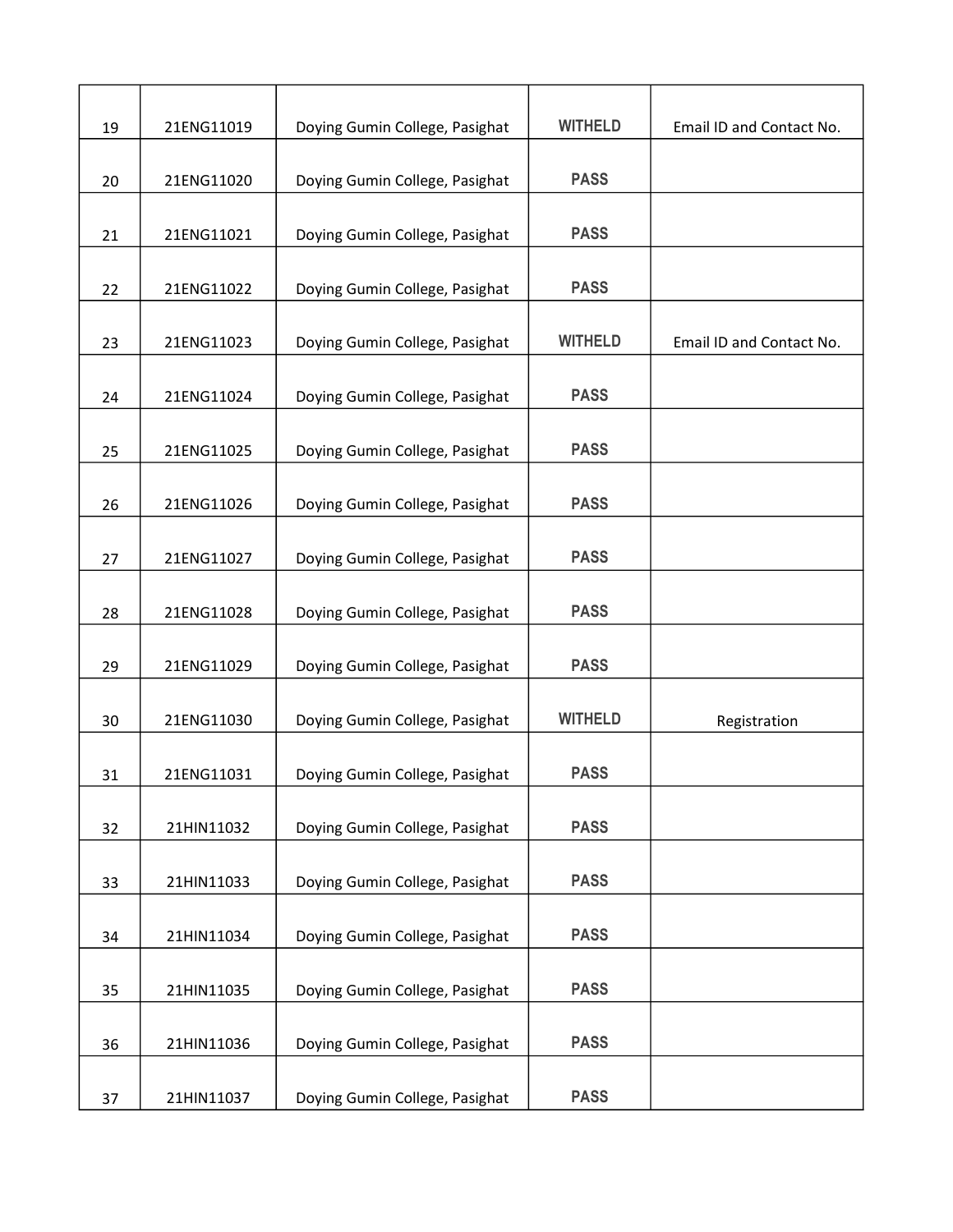| 38 | 21HIN11038 | Doying Gumin College, Pasighat | <b>PASS</b> |  |
|----|------------|--------------------------------|-------------|--|
| 39 | 21EDU11039 | Doying Gumin College, Pasighat | <b>PASS</b> |  |
| 40 | 21EDU11040 | Doying Gumin College, Pasighat | <b>PASS</b> |  |
| 41 | 21EDU11041 | Doying Gumin College, Pasighat | <b>PASS</b> |  |
| 42 | 21EDU11042 | Doying Gumin College, Pasighat | <b>PASS</b> |  |
| 43 | 21EDU11043 | Doying Gumin College, Pasighat | <b>PASS</b> |  |
| 44 | 21EDU11044 | Doying Gumin College, Pasighat | <b>PASS</b> |  |
| 45 | 21EDU11045 | Doying Gumin College, Pasighat | <b>PASS</b> |  |
| 46 | 21EDU11046 |                                | <b>PASS</b> |  |
|    |            | Doying Gumin College, Pasighat | <b>PASS</b> |  |
| 47 | 21EDU11047 | Doying Gumin College, Pasighat | <b>PASS</b> |  |
| 48 | 21EDU11048 | Doying Gumin College, Pasighat | <b>PASS</b> |  |
| 49 | 21EDU11049 | Doying Gumin College, Pasighat | <b>PASS</b> |  |
| 50 | 21EDU11050 | Doying Gumin College, Pasighat |             |  |
| 51 | 21EDU11051 | Doying Gumin College, Pasighat | <b>PASS</b> |  |
| 52 | 21EDU11052 | Doying Gumin College, Pasighat | <b>PASS</b> |  |
| 53 | 21EDU11053 | Doying Gumin College, Pasighat | <b>PASS</b> |  |
| 54 | 21EDU11054 | Doying Gumin College, Pasighat | <b>PASS</b> |  |
| 55 | 21EDU11055 | Doying Gumin College, Pasighat | <b>PASS</b> |  |
| 56 | 21EDU11056 | Doying Gumin College, Pasighat | <b>PASS</b> |  |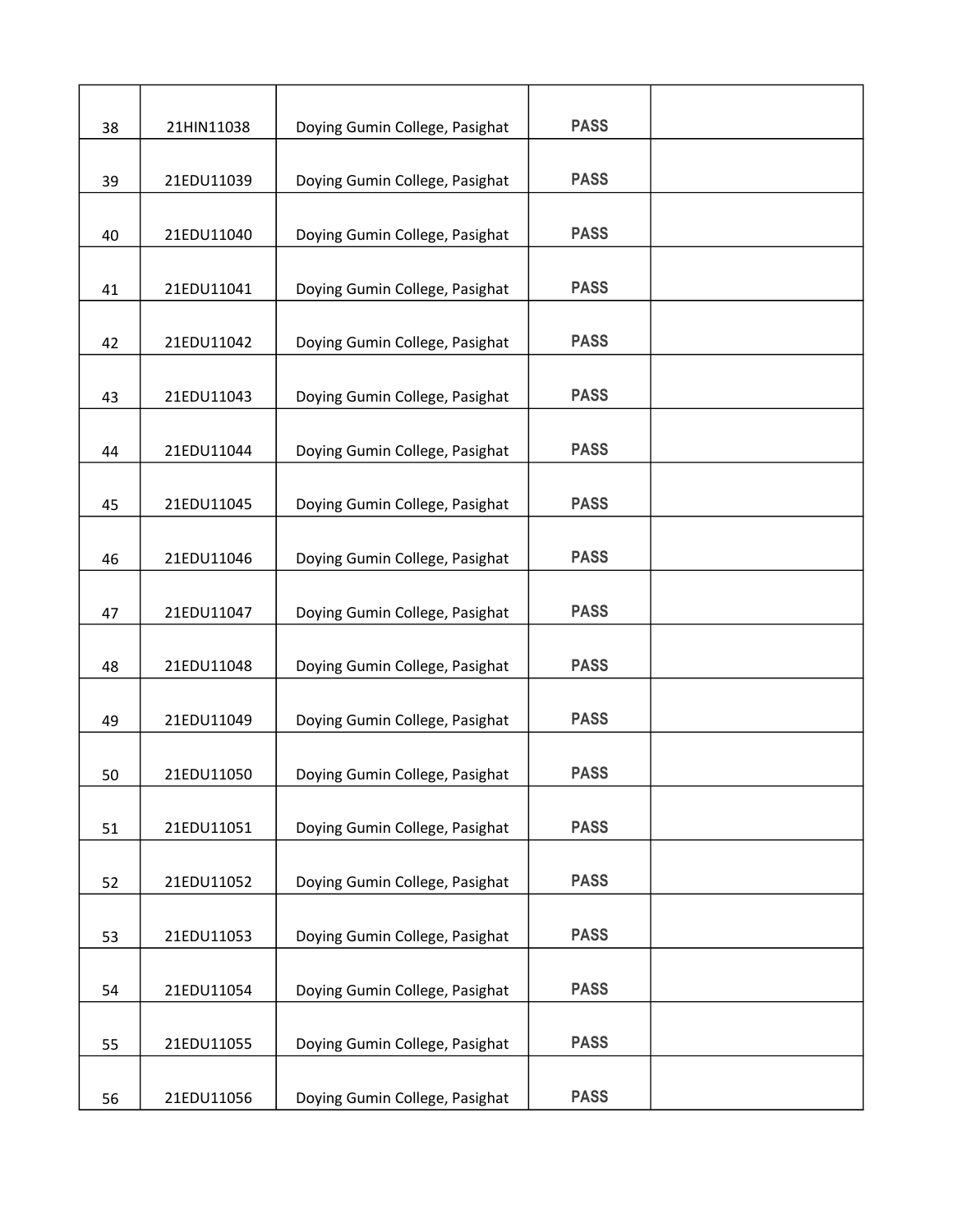| 57 | 21EDU11057 | Doying Gumin College, Pasighat | <b>PASS</b>    |                          |
|----|------------|--------------------------------|----------------|--------------------------|
| 58 | 21EDU11058 | Doying Gumin College, Pasighat | <b>PASS</b>    |                          |
| 59 | 21EDU11059 | Doying Gumin College, Pasighat | <b>WITHELD</b> | Email ID and Contact No. |
| 60 | 21EDU11060 | Doying Gumin College, Pasighat | <b>PASS</b>    |                          |
| 61 | 21EDU11061 | Doying Gumin College, Pasighat | <b>PASS</b>    |                          |
| 62 | 21EDU11062 | Doying Gumin College, Pasighat | <b>WITHELD</b> | Email ID and Contact No. |
| 63 | 21EDU11063 | Doying Gumin College, Pasighat | <b>PASS</b>    |                          |
| 64 | 21EDU11064 | Doying Gumin College, Pasighat | <b>PASS</b>    |                          |
| 65 | 21EDU11065 | Doying Gumin College, Pasighat | <b>PASS</b>    |                          |
| 66 | 21EDU11066 | Doying Gumin College, Pasighat | <b>PASS</b>    |                          |
| 67 | 21EDU11067 | Doying Gumin College, Pasighat | <b>WITHELD</b> | Email ID and Contact No. |
| 68 | 21EDU11068 | Doying Gumin College, Pasighat | <b>PASS</b>    |                          |
| 69 | 21EDU11069 | Doying Gumin College, Pasighat | <b>PASS</b>    |                          |
| 70 | 21EDU11070 | Doying Gumin College, Pasighat | <b>PASS</b>    |                          |
| 71 | 21EDU11071 | Doying Gumin College, Pasighat | <b>PASS</b>    |                          |
| 72 | 21EDU11072 | Doying Gumin College, Pasighat | <b>PASS</b>    |                          |
| 73 | 21EDU11073 | Doying Gumin College, Pasighat | <b>PASS</b>    |                          |
| 74 | 21EDU11074 | Doying Gumin College, Pasighat | <b>PASS</b>    |                          |
| 75 | 21EDU11075 | Doying Gumin College, Pasighat | <b>PASS</b>    |                          |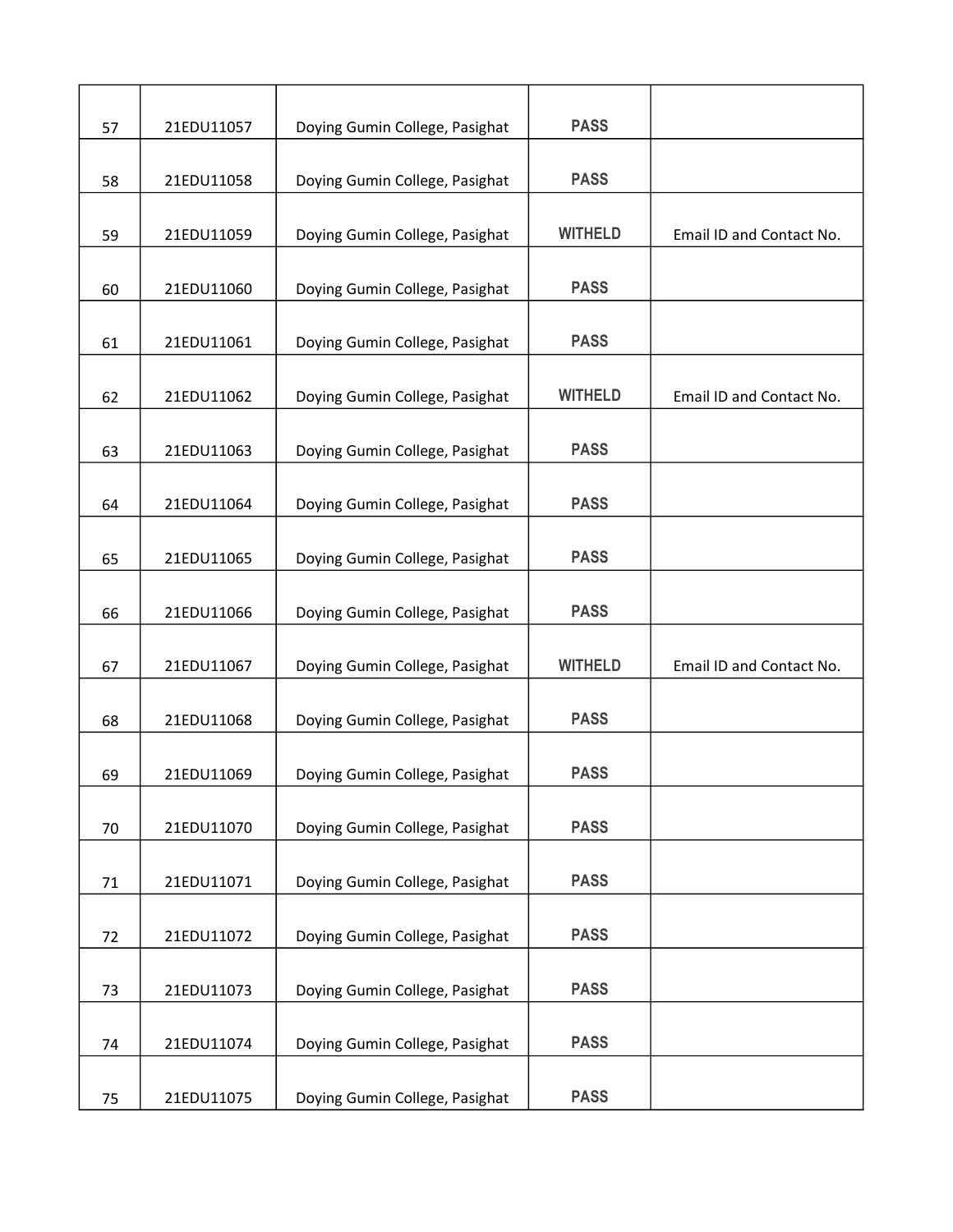| 76 | 21HIS11076 | Doying Gumin College, Pasighat | <b>PASS</b>    |                           |
|----|------------|--------------------------------|----------------|---------------------------|
| 77 | 21HIS11077 | Doying Gumin College, Pasighat | <b>WITHELD</b> | Registration              |
| 78 | 21HIS11078 | Doying Gumin College, Pasighat | <b>PASS</b>    |                           |
| 79 | 21HIS11079 | Doying Gumin College, Pasighat | <b>PASS</b>    |                           |
|    |            |                                |                |                           |
| 80 | 21HIS11080 | Doying Gumin College, Pasighat | <b>WITHELD</b> | Email ID and Contact No.  |
| 81 | 21HIS11081 | Doying Gumin College, Pasighat | <b>PASS</b>    |                           |
| 82 | 21HIS11082 | Doying Gumin College, Pasighat | <b>WITHELD</b> | Email ID and Contact No.  |
| 83 | 21HIS11083 | Doying Gumin College, Pasighat | <b>ABESENT</b> |                           |
| 84 | 21HIS11084 | Doying Gumin College, Pasighat | <b>PASS</b>    |                           |
| 85 | 21HIS11085 | Doying Gumin College, Pasighat | <b>PASS</b>    |                           |
| 86 | 21HIS11086 | Doying Gumin College, Pasighat | <b>PASS</b>    |                           |
| 87 | 21HIS11087 | Doying Gumin College, Pasighat | <b>PASS</b>    |                           |
| 88 | 21HIS11088 | Doying Gumin College, Pasighat | <b>WITHELD</b> | Email ID and Contact No.  |
| 89 | 21HIS11089 | Doying Gumin College, Pasighat | <b>WITHELD</b> | Email ID and Contact No.  |
|    | 21HIS11090 | Doying Gumin College, Pasighat | <b>WITHELD</b> |                           |
| 90 |            |                                |                | Registration and Email ID |
| 91 | 21HIS11091 | Doying Gumin College, Pasighat | <b>PASS</b>    |                           |
| 92 | 21HIS11092 | Doying Gumin College, Pasighat | <b>PASS</b>    |                           |
| 93 | 21POL11093 | Doying Gumin College, Pasighat | <b>PASS</b>    |                           |
| 94 | 21POL11094 | Doying Gumin College, Pasighat | <b>PASS</b>    |                           |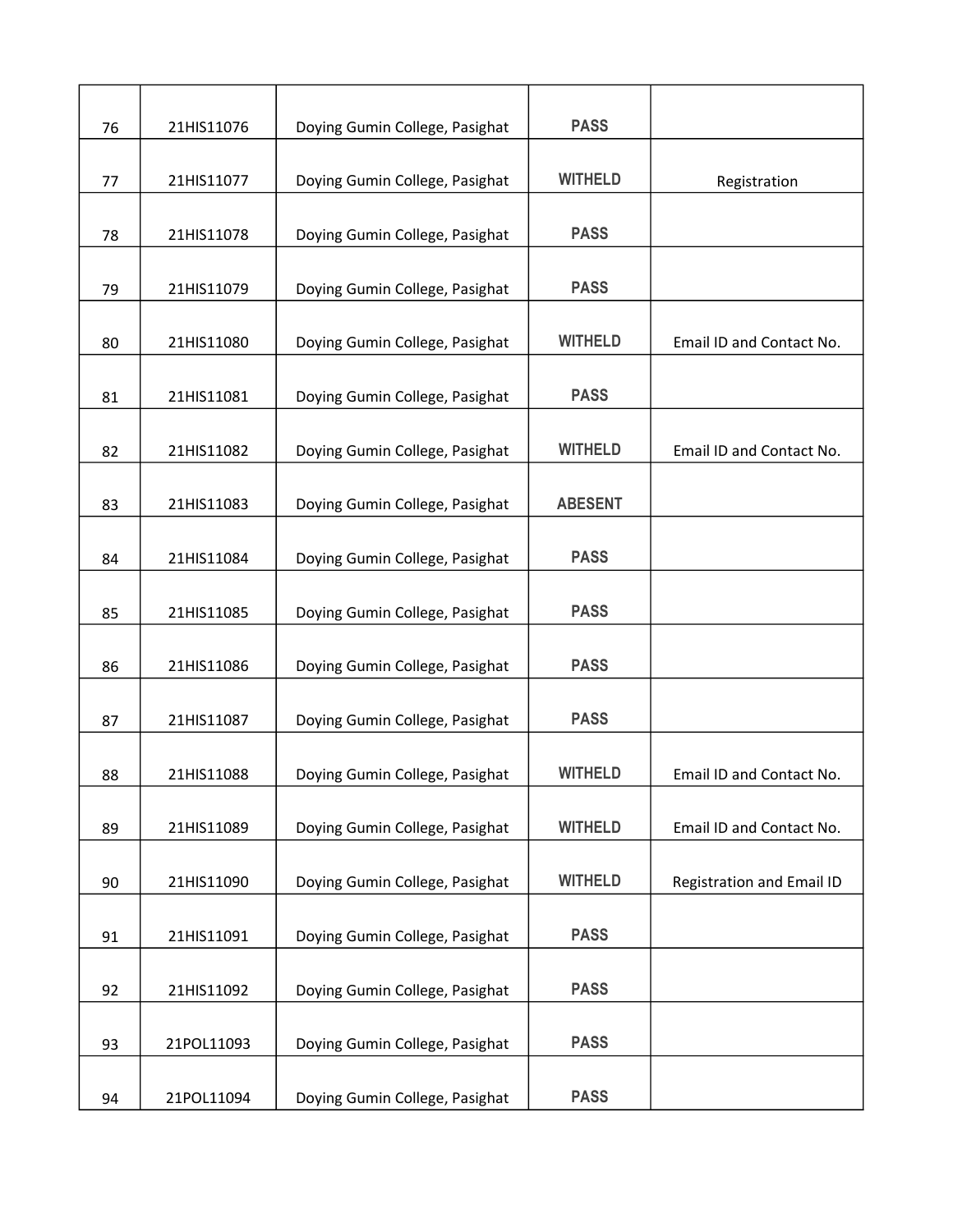| 95  | 21POL11095 | Doying Gumin College, Pasighat | <b>PASS</b>    |                          |
|-----|------------|--------------------------------|----------------|--------------------------|
| 96  | 21POL11096 | Doying Gumin College, Pasighat | <b>WITHELD</b> | Email ID and Contact No. |
| 97  | 21POL11097 | Doying Gumin College, Pasighat | <b>WITHELD</b> | Email ID and Contact No. |
| 98  | 21POL11098 | Doying Gumin College, Pasighat | <b>PASS</b>    |                          |
| 99  | 21POL11099 | Doying Gumin College, Pasighat | <b>PASS</b>    |                          |
| 100 | 21POL11100 | Doying Gumin College, Pasighat | <b>PASS</b>    |                          |
| 101 | 21POL11101 | Doying Gumin College, Pasighat | <b>PASS</b>    |                          |
| 102 | 21POL11102 | Doying Gumin College, Pasighat | <b>PASS</b>    |                          |
| 103 | 21POL11103 | Doying Gumin College, Pasighat | <b>PASS</b>    |                          |
| 104 | 21POL11104 | Doying Gumin College, Pasighat | <b>PASS</b>    |                          |
| 105 | 21POL11105 | Doying Gumin College, Pasighat | <b>PASS</b>    |                          |
| 106 | 21POL11106 | Doying Gumin College, Pasighat | <b>PASS</b>    |                          |
| 107 | 21POL11107 | Doying Gumin College, Pasighat | <b>PASS</b>    |                          |
| 108 | 21POL11108 | Doying Gumin College, Pasighat | <b>PASS</b>    |                          |
| 109 | 21POL11109 | Doying Gumin College, Pasighat | <b>PASS</b>    |                          |
| 110 | 21POL11110 | Doying Gumin College, Pasighat | <b>PASS</b>    |                          |
| 111 | 21POL11111 | Doying Gumin College, Pasighat | <b>WITHELD</b> | Email ID and Contact No. |
| 112 | 21POL11112 | Doying Gumin College, Pasighat | <b>PASS</b>    |                          |
| 113 | 21POL11113 | Doying Gumin College, Pasighat | <b>WITHELD</b> | Email ID and Contact No. |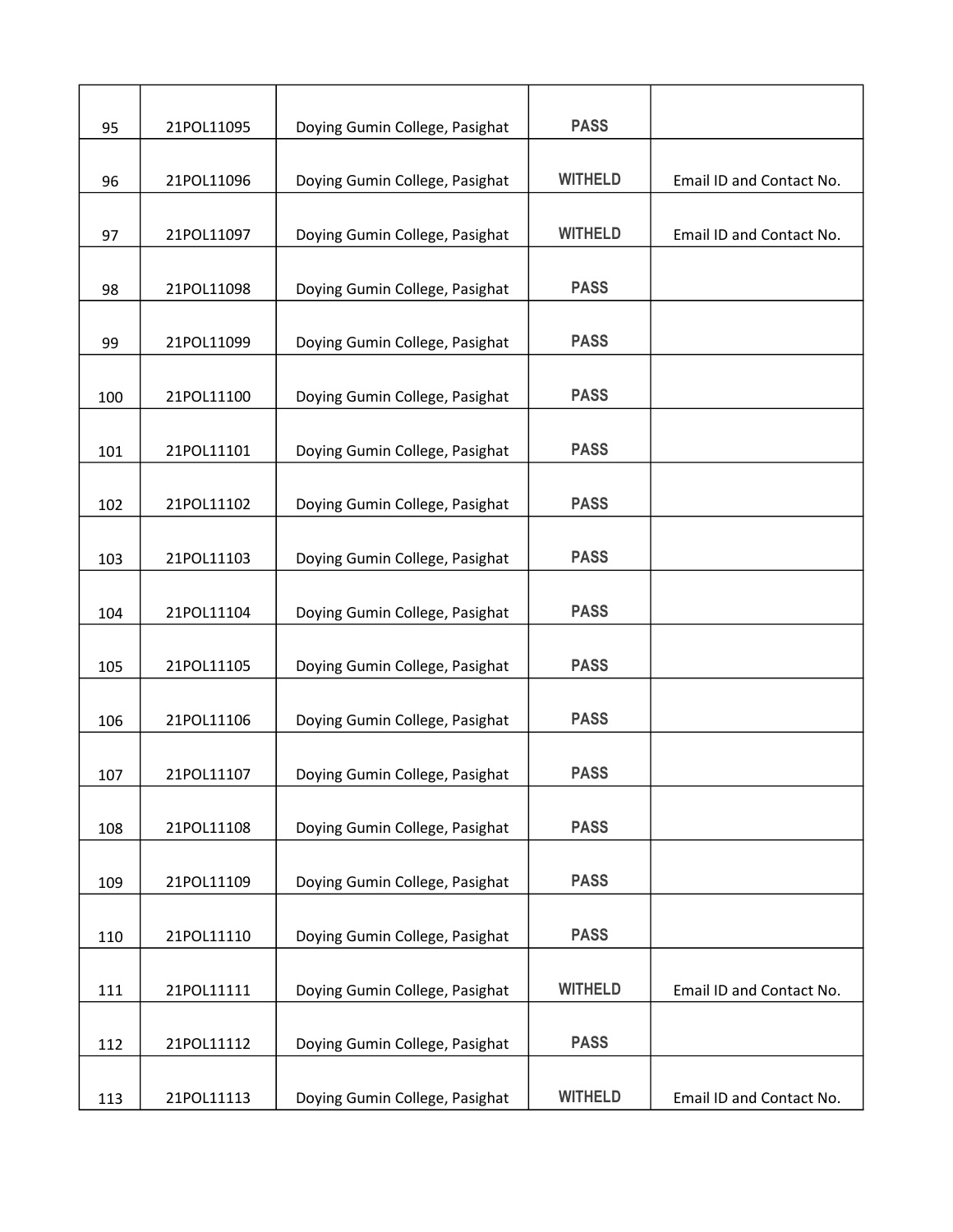| 114 | 21POL11114 | Doying Gumin College, Pasighat | <b>PASS</b>    |                          |
|-----|------------|--------------------------------|----------------|--------------------------|
| 115 | 21POL11115 | Doying Gumin College, Pasighat | <b>PASS</b>    |                          |
| 116 | 21POL11116 | Doying Gumin College, Pasighat | <b>PASS</b>    |                          |
| 117 | 21POL11117 | Doying Gumin College, Pasighat | <b>PASS</b>    |                          |
| 118 | 21POL11118 | Doying Gumin College, Pasighat | <b>PASS</b>    |                          |
| 119 | 21POL11119 | Doying Gumin College, Pasighat | <b>PASS</b>    |                          |
| 120 | 21POL11120 | Doying Gumin College, Pasighat | <b>PASS</b>    |                          |
| 121 | 21POL11121 | Doying Gumin College, Pasighat | <b>PASS</b>    |                          |
| 122 | 21POL11122 | Doying Gumin College, Pasighat | <b>PASS</b>    |                          |
| 123 | 21POL11123 | Doying Gumin College, Pasighat | <b>PASS</b>    |                          |
| 124 | 21POL11124 | Doying Gumin College, Pasighat | <b>PASS</b>    |                          |
| 125 | 21POL11125 | Doying Gumin College, Pasighat | <b>PASS</b>    |                          |
| 126 | 21POL11126 | Doying Gumin College, Pasighat | <b>WITHELD</b> | Contact No.              |
| 127 | 21POL11127 | Doying Gumin College, Pasighat | <b>WITHELD</b> | Email ID and Contact No. |
| 128 | 21POL11128 | Doying Gumin College, Pasighat | <b>PASS</b>    |                          |
| 129 | 21POL11129 | Doying Gumin College, Pasighat | <b>PASS</b>    |                          |
| 130 | 21POL11130 | Doying Gumin College, Pasighat | <b>WITHELD</b> | Email ID and Contact No. |
| 131 | 21POL11131 | Doying Gumin College, Pasighat | <b>PASS</b>    |                          |
| 132 | 21POL11132 | Doying Gumin College, Pasighat | <b>PASS</b>    |                          |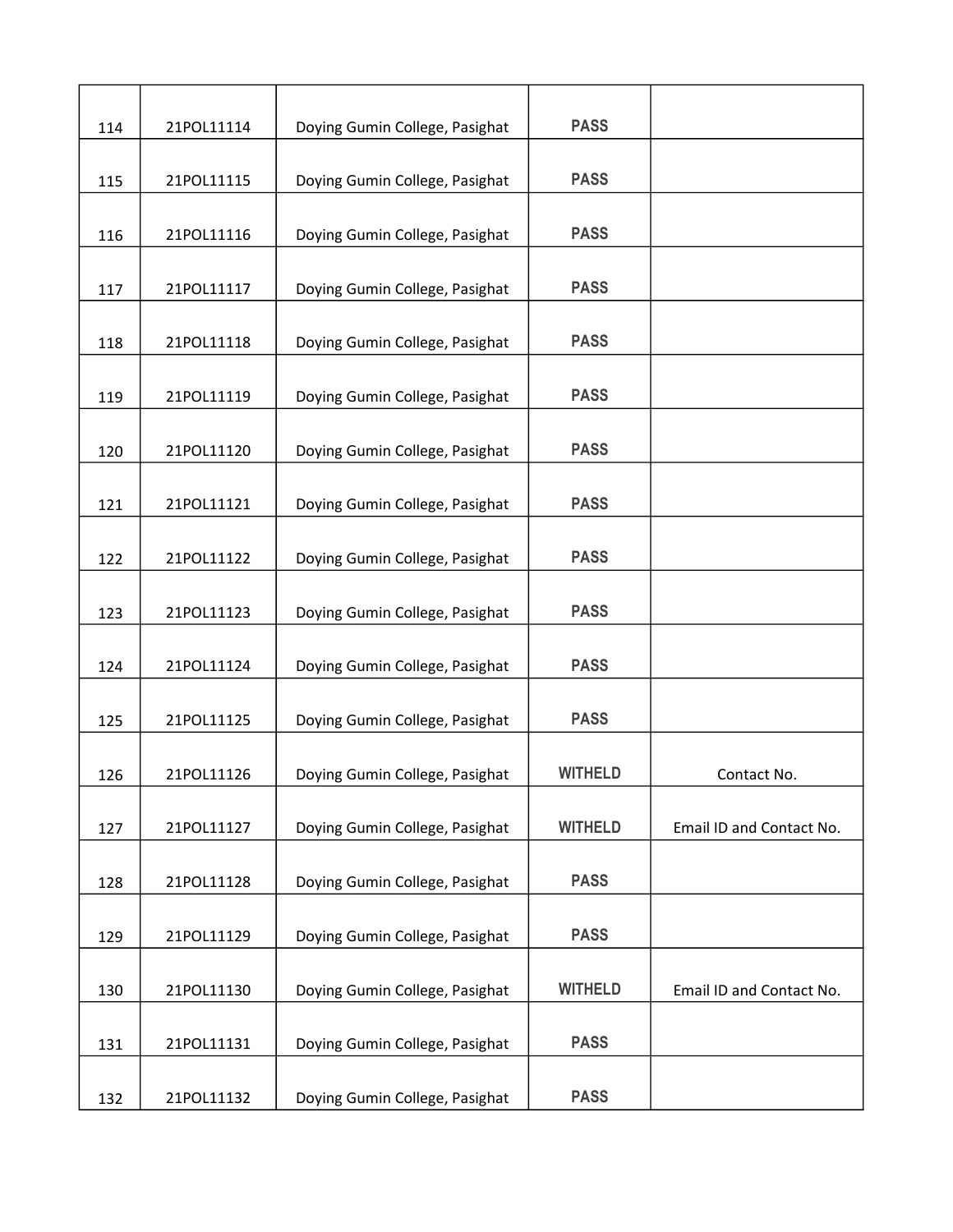| 133 | 21POL11133 | Doying Gumin College, Pasighat | <b>PASS</b>    |                          |
|-----|------------|--------------------------------|----------------|--------------------------|
| 134 | 21POL11134 | Doying Gumin College, Pasighat | <b>PASS</b>    |                          |
| 135 | 21POL11135 | Doying Gumin College, Pasighat | <b>PASS</b>    |                          |
| 136 | 21POL11136 | Doying Gumin College, Pasighat | <b>PASS</b>    |                          |
| 137 | 21POL11137 | Doying Gumin College, Pasighat | <b>WITHELD</b> | Email ID and Contact No. |
| 138 | 21POL11138 | Doying Gumin College, Pasighat | <b>PASS</b>    |                          |
| 139 | 21POL11139 | Doying Gumin College, Pasighat | <b>PASS</b>    |                          |
| 140 | 21POL11140 | Doying Gumin College, Pasighat | <b>PASS</b>    |                          |
| 141 | 21POL11141 | Doying Gumin College, Pasighat | <b>PASS</b>    |                          |
| 142 | 21POL11142 | Doying Gumin College, Pasighat | <b>PASS</b>    |                          |
| 143 | 21ECO11143 | Doying Gumin College, Pasighat | <b>PASS</b>    |                          |
| 144 | 21ECO11144 | Doying Gumin College, Pasighat | <b>PASS</b>    |                          |
| 145 | 21ECO11145 | Doying Gumin College, Pasighat | <b>PASS</b>    |                          |
| 146 | 21ECO11146 | Doying Gumin College, Pasighat | <b>PASS</b>    |                          |
| 147 | 21ECO11147 | Doying Gumin College, Pasighat | <b>WITHELD</b> | Email ID                 |
| 148 | 21ECO11148 | Doying Gumin College, Pasighat | <b>PASS</b>    |                          |
| 149 | 21ECO11149 | Doying Gumin College, Pasighat | <b>WITHELD</b> | Email ID and Contact No. |
| 150 | 21ECO11150 | Doying Gumin College, Pasighat | <b>WITHELD</b> | Email ID and Contact No. |
| 151 | 21ECO11151 | Doying Gumin College, Pasighat | <b>PASS</b>    |                          |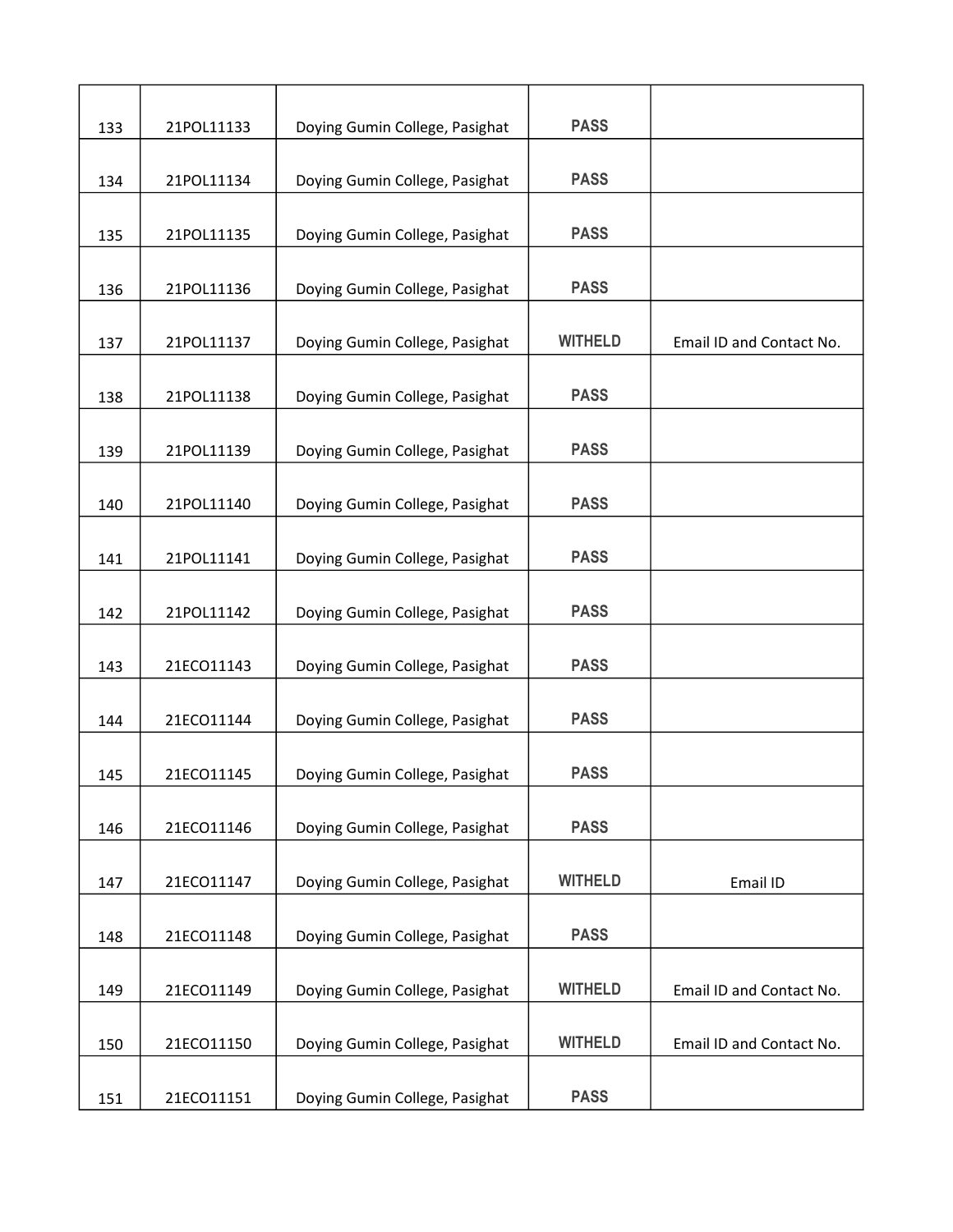| 152 | 21ECO11152 | Doying Gumin College, Pasighat | <b>PASS</b>    |          |
|-----|------------|--------------------------------|----------------|----------|
| 153 | 21ECO11153 | Doying Gumin College, Pasighat | <b>PASS</b>    |          |
| 154 | 21ECO22001 | Govt. College, Doimukh         | <b>PASS</b>    |          |
| 155 | 21ECO22002 | Govt. College, Doimukh         | <b>PASS</b>    |          |
| 156 | 21ECO22003 | Govt. College, Doimukh         | <b>PASS</b>    |          |
| 157 | 21ECO22004 | Govt. College, Doimukh         | <b>PASS</b>    |          |
| 158 | 21ECO22005 | Govt. College, Doimukh         | <b>PASS</b>    |          |
| 159 | 21ECO22006 | Govt. College, Doimukh         | <b>PASS</b>    |          |
| 160 | 21ECO22007 | Govt. College, Doimukh         | <b>PASS</b>    |          |
| 161 | 21ECO22008 | Govt. College, Doimukh         | <b>PASS</b>    |          |
| 162 | 21ECO22009 | Govt. College, Doimukh         | <b>PASS</b>    |          |
| 163 | 21ECO22010 | Govt. College, Doimukh         | <b>PASS</b>    |          |
| 164 | 21ECO22011 | Govt. College, Doimukh         | <b>PASS</b>    |          |
| 165 | 21ECO22012 | Govt. College, Doimukh         | <b>PASS</b>    |          |
| 166 | 21ECO22013 | Govt. College, Doimukh         | <b>PASS</b>    |          |
| 167 | 21ECO22014 | Govt. College, Doimukh         | <b>PASS</b>    |          |
| 168 | 21ECO22015 | Govt. College, Doimukh         | <b>WITHELD</b> | Email ID |
| 169 | 21ECO22016 | Govt. College, Doimukh         | <b>PASS</b>    |          |
| 170 | 21ECO22017 | Govt. College, Doimukh         | <b>PASS</b>    |          |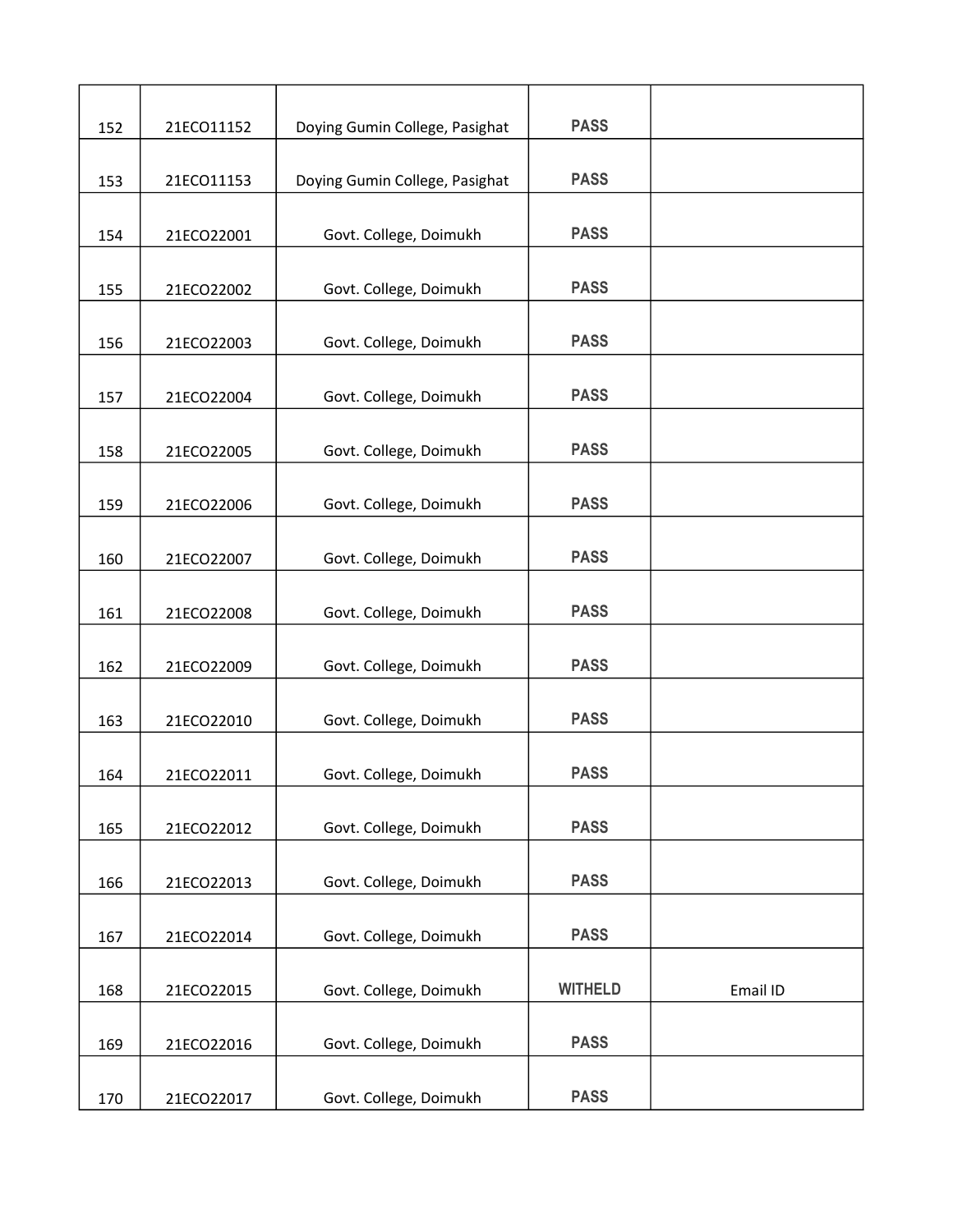| 171 | 21ECO22018 | Govt. College, Doimukh | <b>PASS</b> |  |
|-----|------------|------------------------|-------------|--|
|     |            |                        |             |  |
| 172 | 21ECO22019 | Govt. College, Doimukh | <b>PASS</b> |  |
| 173 | 21ECO22020 | Govt. College, Doimukh | <b>PASS</b> |  |
| 174 | 21ECO22021 | Govt. College, Doimukh | <b>PASS</b> |  |
| 175 | 21ECO22022 | Govt. College, Doimukh | <b>PASS</b> |  |
|     |            |                        |             |  |
| 176 | 21ECO22023 | Govt. College, Doimukh | <b>PASS</b> |  |
| 177 | 21ECO22025 | Govt. College, Doimukh | <b>PASS</b> |  |
| 178 | 21ECO22026 | Govt. College, Doimukh | <b>PASS</b> |  |
| 179 | 21ECO22028 | Govt. College, Doimukh | <b>PASS</b> |  |
|     |            |                        |             |  |
| 180 | 21ECO22029 | Govt. College, Doimukh | <b>PASS</b> |  |
| 181 | 21ECO22030 | Govt. College, Doimukh | <b>PASS</b> |  |
| 182 | 21ECO22031 | Govt. College, Doimukh | <b>PASS</b> |  |
| 183 | 21ECO22032 | Govt. College, Doimukh | <b>PASS</b> |  |
| 184 | 21ECO22033 | Govt. College, Doimukh | <b>PASS</b> |  |
| 185 | 21ECO22034 | Govt. College, Doimukh | <b>PASS</b> |  |
|     |            |                        |             |  |
| 186 | 21ECO22035 | Govt. College, Doimukh | <b>PASS</b> |  |
| 187 | 21ECO22036 | Govt. College, Doimukh | <b>PASS</b> |  |
| 188 | 21ECO22037 | Govt. College, Doimukh | <b>PASS</b> |  |
|     |            |                        |             |  |
| 189 | 21ECO22039 | Govt. College, Doimukh | <b>PASS</b> |  |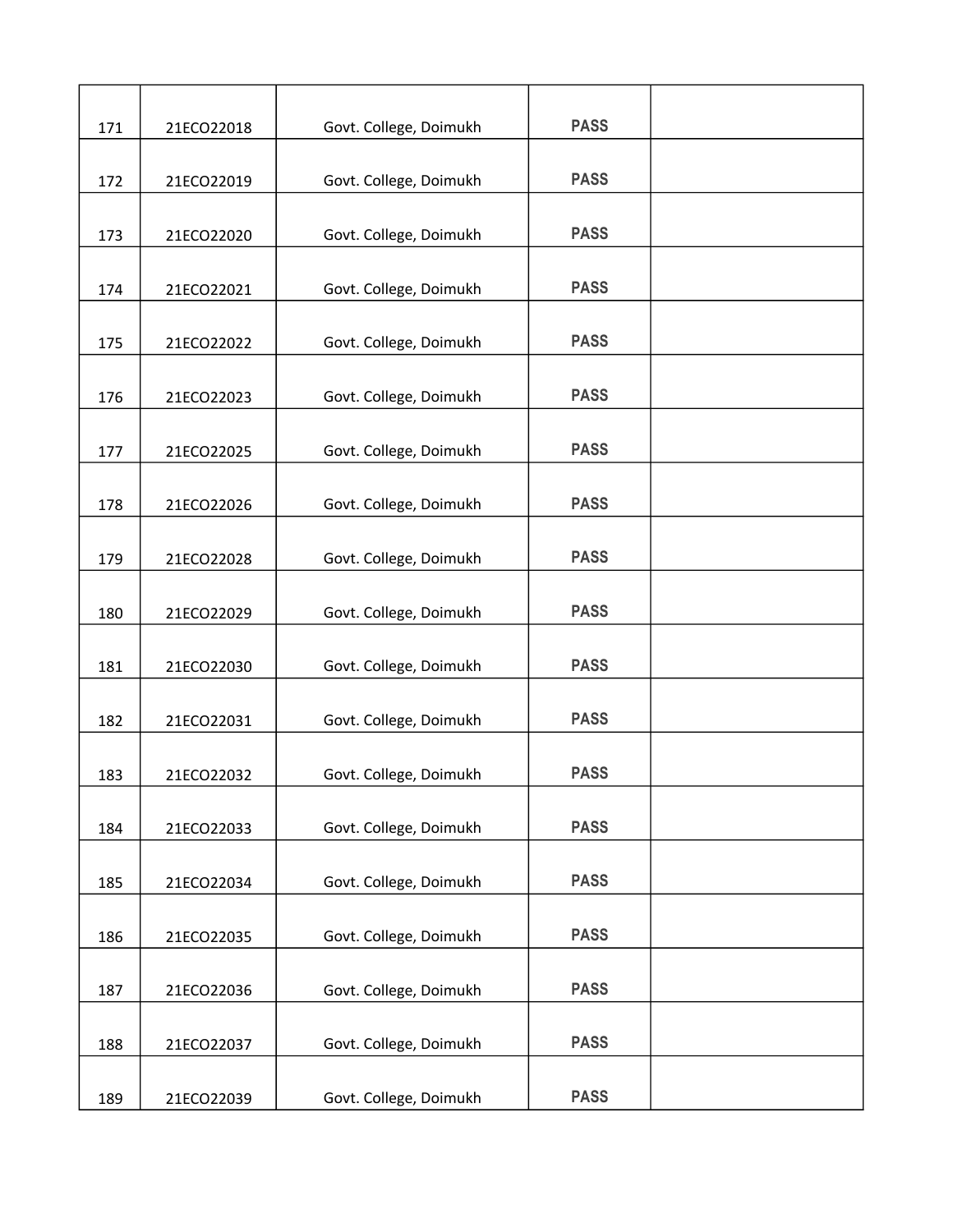| 190 | 21ECO22040 | Govt. College, Doimukh | <b>PASS</b> |  |
|-----|------------|------------------------|-------------|--|
| 191 | 21ECO22041 | Govt. College, Doimukh | <b>PASS</b> |  |
| 192 | 21ECO22042 | Govt. College, Doimukh | <b>PASS</b> |  |
| 193 | 21ECO22043 | Govt. College, Doimukh | <b>PASS</b> |  |
| 194 | 21EDU22044 | Govt. College, Doimukh | <b>PASS</b> |  |
| 195 | 21EDU22045 | Govt. College, Doimukh | <b>PASS</b> |  |
| 196 | 21EDU22046 | Govt. College, Doimukh | <b>PWBP</b> |  |
| 197 | 21EDU22047 | Govt. College, Doimukh | <b>PASS</b> |  |
| 198 | 21EDU22048 | Govt. College, Doimukh | <b>PASS</b> |  |
| 199 | 21EDU22049 | Govt. College, Doimukh | <b>PASS</b> |  |
| 200 | 21EDU22050 | Govt. College, Doimukh | <b>PWBP</b> |  |
| 201 | 21EDU22051 | Govt. College, Doimukh | <b>PASS</b> |  |
| 202 | 21EDU22052 | Govt. College, Doimukh | <b>PASS</b> |  |
| 203 | 21EDU22053 | Govt. College, Doimukh | <b>PASS</b> |  |
| 204 | 21EDU22054 | Govt. College, Doimukh | <b>PASS</b> |  |
| 205 | 21EDU22055 | Govt. College, Doimukh | <b>PASS</b> |  |
| 206 | 21EDU22056 | Govt. College, Doimukh | <b>PASS</b> |  |
| 207 | 21EDU22057 | Govt. College, Doimukh | <b>PWBP</b> |  |
| 208 | 21EDU22058 | Govt. College, Doimukh | <b>PASS</b> |  |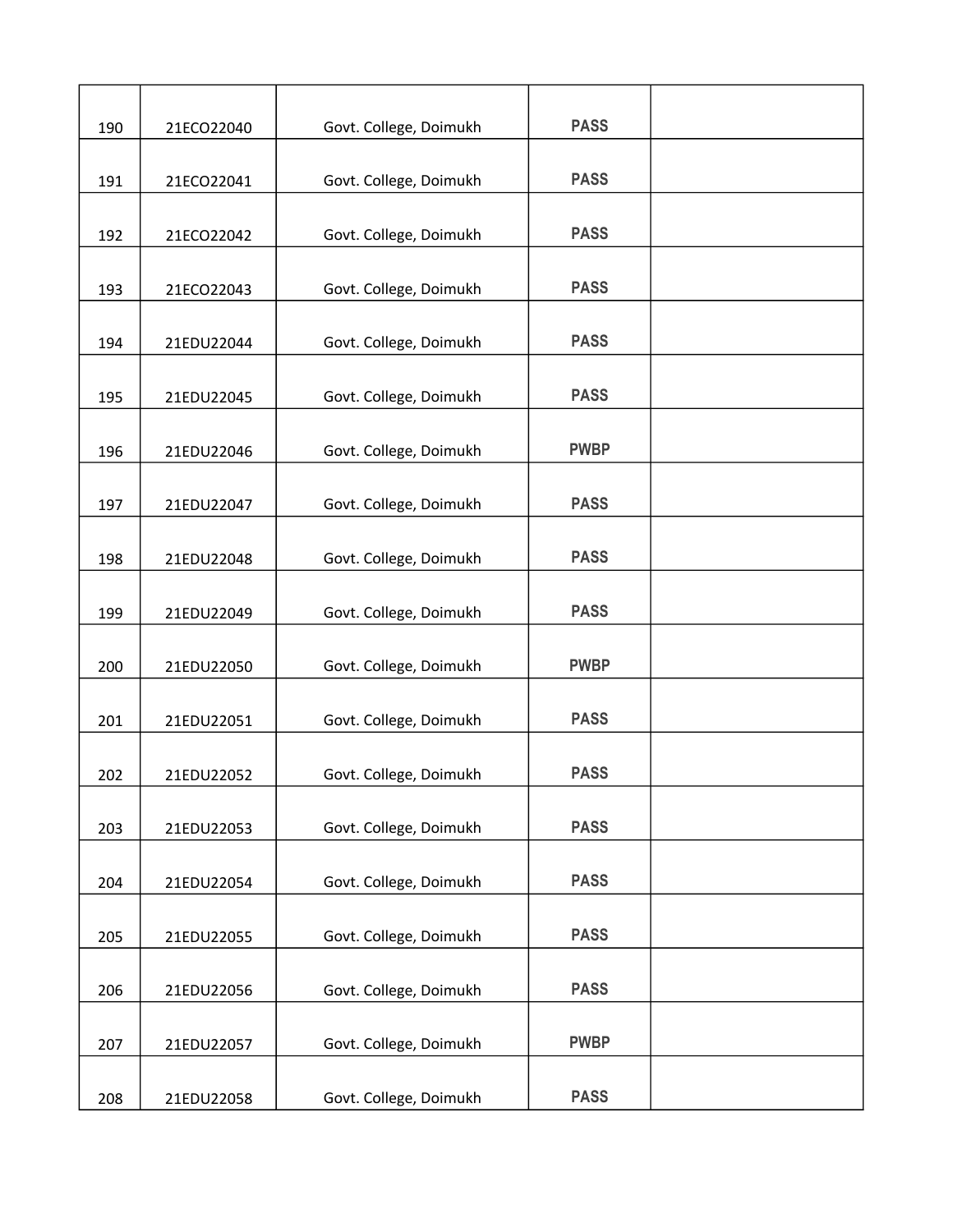| 209 | 21EDU22059 | Govt. College, Doimukh | <b>PWBP</b> |  |
|-----|------------|------------------------|-------------|--|
| 210 | 21EDU22060 | Govt. College, Doimukh | <b>PWBP</b> |  |
| 211 | 21EDU22061 | Govt. College, Doimukh | <b>PWBP</b> |  |
| 212 |            | Govt. College, Doimukh | <b>PWBP</b> |  |
|     | 21EDU22062 |                        |             |  |
| 213 | 21EDU22063 | Govt. College, Doimukh | <b>PASS</b> |  |
| 214 | 21EDU22064 | Govt. College, Doimukh | <b>PASS</b> |  |
| 215 | 21EDU22065 | Govt. College, Doimukh | <b>PASS</b> |  |
| 216 | 21EDU22066 | Govt. College, Doimukh | <b>PWBP</b> |  |
| 217 | 21EDU22068 | Govt. College, Doimukh | <b>PASS</b> |  |
| 218 | 21EDU22069 | Govt. College, Doimukh | <b>PWBP</b> |  |
| 219 | 21EDU22070 | Govt. College, Doimukh | <b>PASS</b> |  |
| 220 | 21EDU22071 | Govt. College, Doimukh | <b>PASS</b> |  |
|     |            |                        |             |  |
| 221 | 21EDU22073 | Govt. College, Doimukh | <b>PASS</b> |  |
| 222 | 21EDU22074 | Govt. College, Doimukh | <b>PASS</b> |  |
| 223 | 21EDU22075 | Govt. College, Doimukh | <b>PASS</b> |  |
| 224 | 21EDU22076 | Govt. College, Doimukh | <b>PASS</b> |  |
| 225 | 21EDU22077 | Govt. College, Doimukh | <b>PASS</b> |  |
| 226 | 21EDU22078 | Govt. College, Doimukh | <b>PWBP</b> |  |
| 227 | 21EDU22079 | Govt. College, Doimukh | <b>PASS</b> |  |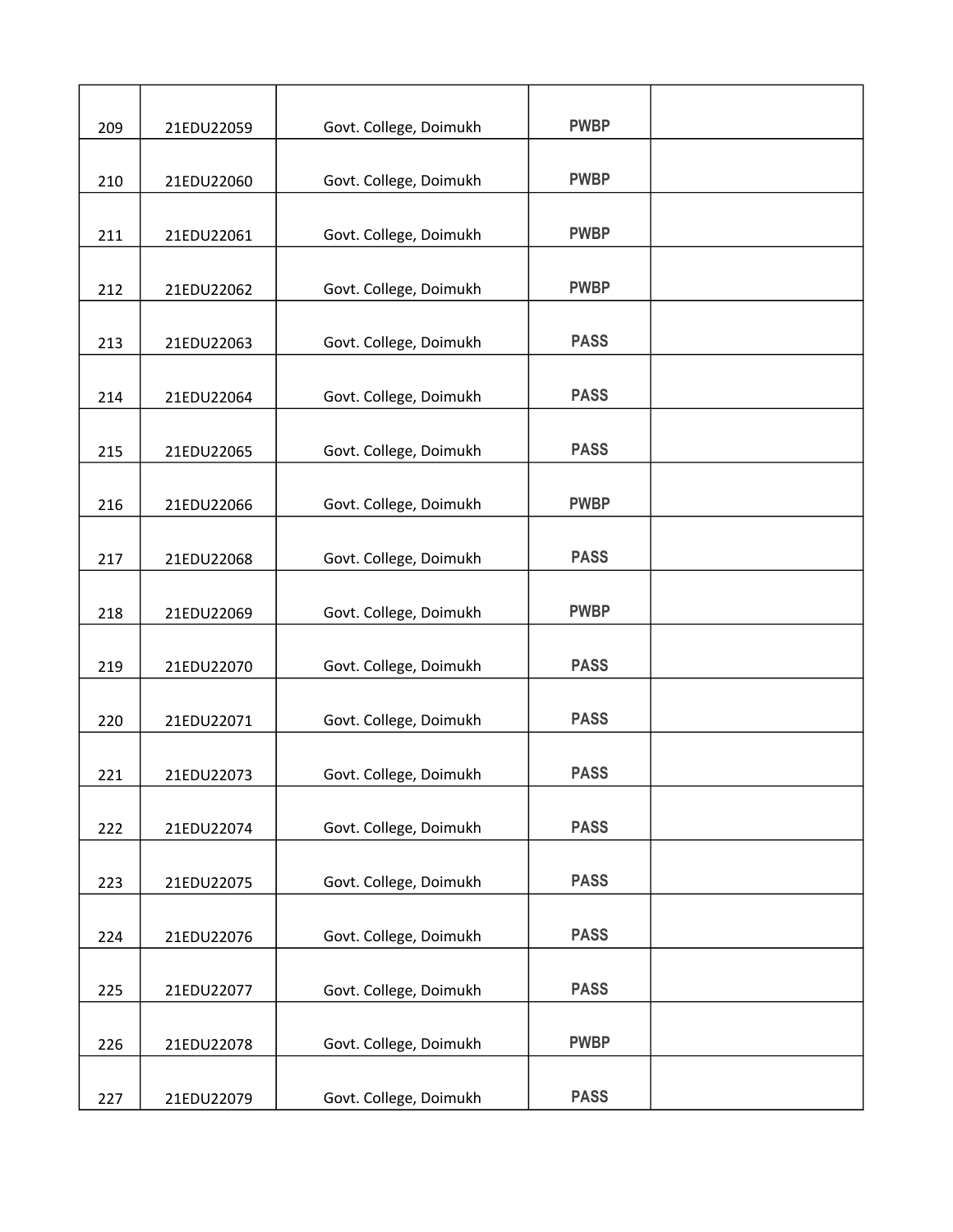| 228 | 21EDU22080 | Govt. College, Doimukh | <b>PASS</b> |  |
|-----|------------|------------------------|-------------|--|
|     |            |                        |             |  |
| 229 | 21EDU22081 | Govt. College, Doimukh | <b>PASS</b> |  |
| 230 | 21EDU22082 | Govt. College, Doimukh | <b>PASS</b> |  |
| 231 | 21EDU22083 | Govt. College, Doimukh | <b>PASS</b> |  |
| 232 | 21EDU22084 | Govt. College, Doimukh | <b>PASS</b> |  |
|     |            |                        |             |  |
| 233 | 21EDU22085 | Govt. College, Doimukh | <b>PASS</b> |  |
| 234 | 21EDU22086 | Govt. College, Doimukh | <b>PASS</b> |  |
| 235 | 21EDU22087 | Govt. College, Doimukh | <b>PASS</b> |  |
| 236 | 21EDU22088 | Govt. College, Doimukh | <b>PASS</b> |  |
|     |            |                        |             |  |
| 237 | 21EDU22089 | Govt. College, Doimukh | <b>PASS</b> |  |
| 238 | 21EDU22090 | Govt. College, Doimukh | <b>PASS</b> |  |
| 239 | 21EDU22091 | Govt. College, Doimukh | <b>PASS</b> |  |
|     |            |                        |             |  |
| 240 | 21EDU22092 | Govt. College, Doimukh | <b>PASS</b> |  |
| 241 | 21EDU22093 | Govt. College, Doimukh | <b>PASS</b> |  |
| 242 | 21EDU22094 | Govt. College, Doimukh | <b>PASS</b> |  |
| 243 | 21EDU22095 | Govt. College, Doimukh | <b>PASS</b> |  |
|     |            |                        |             |  |
| 244 | 21EDU22096 | Govt. College, Doimukh | <b>PASS</b> |  |
| 245 | 21EDU22097 | Govt. College, Doimukh | <b>PASS</b> |  |
| 246 | 21EDU22098 | Govt. College, Doimukh | <b>PASS</b> |  |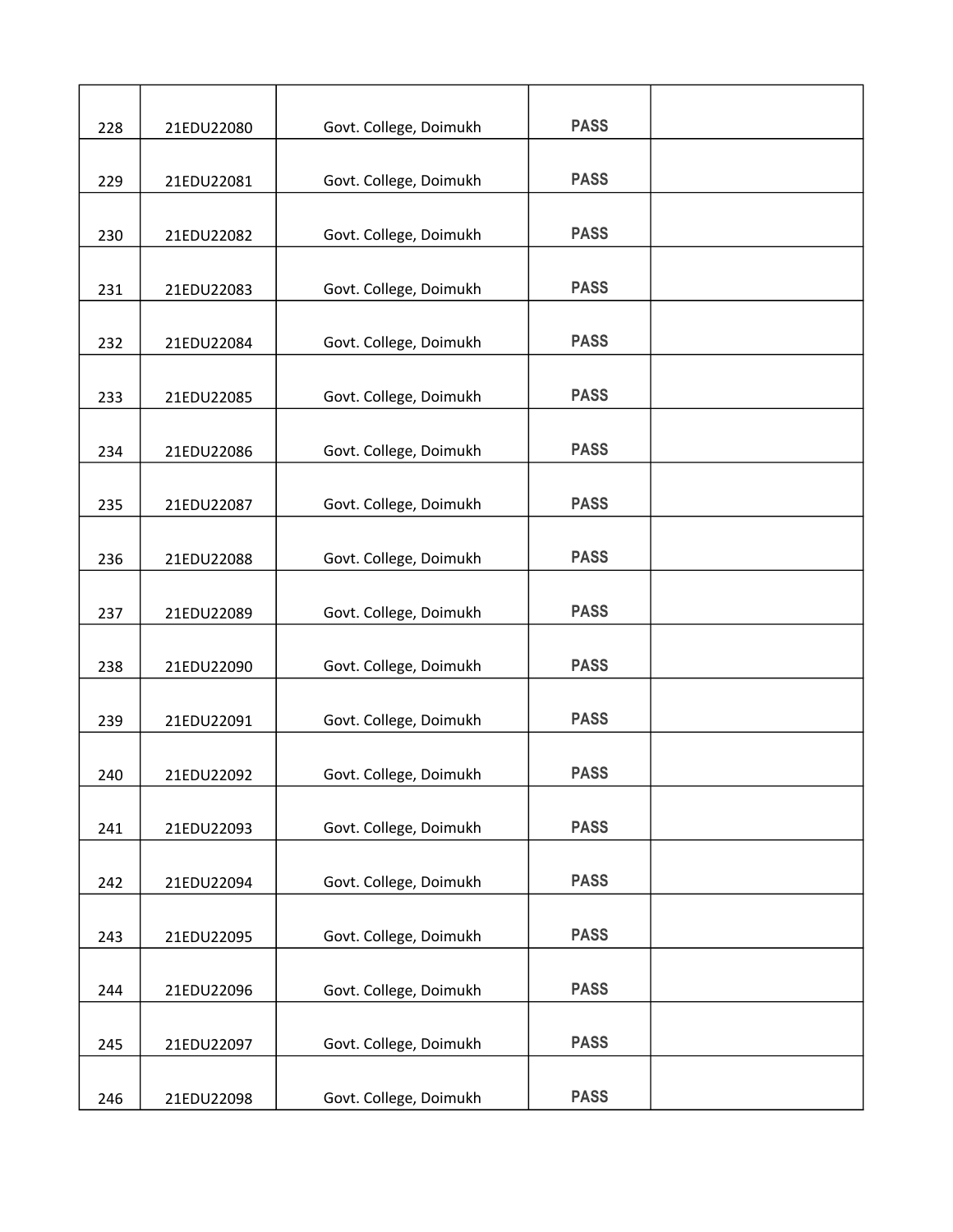| 247 | 21EDU22099 | Govt. College, Doimukh | <b>PASS</b> |  |
|-----|------------|------------------------|-------------|--|
|     |            |                        |             |  |
| 248 | 21EDU22100 | Govt. College, Doimukh | <b>PASS</b> |  |
| 249 | 21EDU22101 | Govt. College, Doimukh | <b>PASS</b> |  |
| 250 | 21EDU22102 | Govt. College, Doimukh | <b>PASS</b> |  |
| 251 | 21EDU22103 | Govt. College, Doimukh | <b>PASS</b> |  |
|     |            |                        | <b>PASS</b> |  |
| 252 | 21EDU22104 | Govt. College, Doimukh |             |  |
| 253 | 21EDU22105 | Govt. College, Doimukh | <b>PASS</b> |  |
| 254 | 21EDU22106 | Govt. College, Doimukh | <b>PASS</b> |  |
| 255 | 21EDU22107 | Govt. College, Doimukh | <b>PASS</b> |  |
|     |            |                        | <b>PASS</b> |  |
| 256 | 21EDU22108 | Govt. College, Doimukh |             |  |
| 257 | 21EDU22109 | Govt. College, Doimukh | <b>PWBP</b> |  |
| 258 | 21EDU22110 | Govt. College, Doimukh | <b>PASS</b> |  |
| 259 | 21EDU22111 | Govt. College, Doimukh | <b>PASS</b> |  |
| 260 | 21EDU22112 | Govt. College, Doimukh | <b>PASS</b> |  |
| 261 | 21EDU22113 | Govt. College, Doimukh | <b>PASS</b> |  |
| 262 | 21EDU22114 | Govt. College, Doimukh | <b>PASS</b> |  |
| 263 | 21EDU22115 | Govt. College, Doimukh | <b>PASS</b> |  |
|     |            |                        |             |  |
| 264 | 21EDU22116 | Govt. College, Doimukh | <b>PASS</b> |  |
| 265 | 21EDU22118 | Govt. College, Doimukh | <b>PASS</b> |  |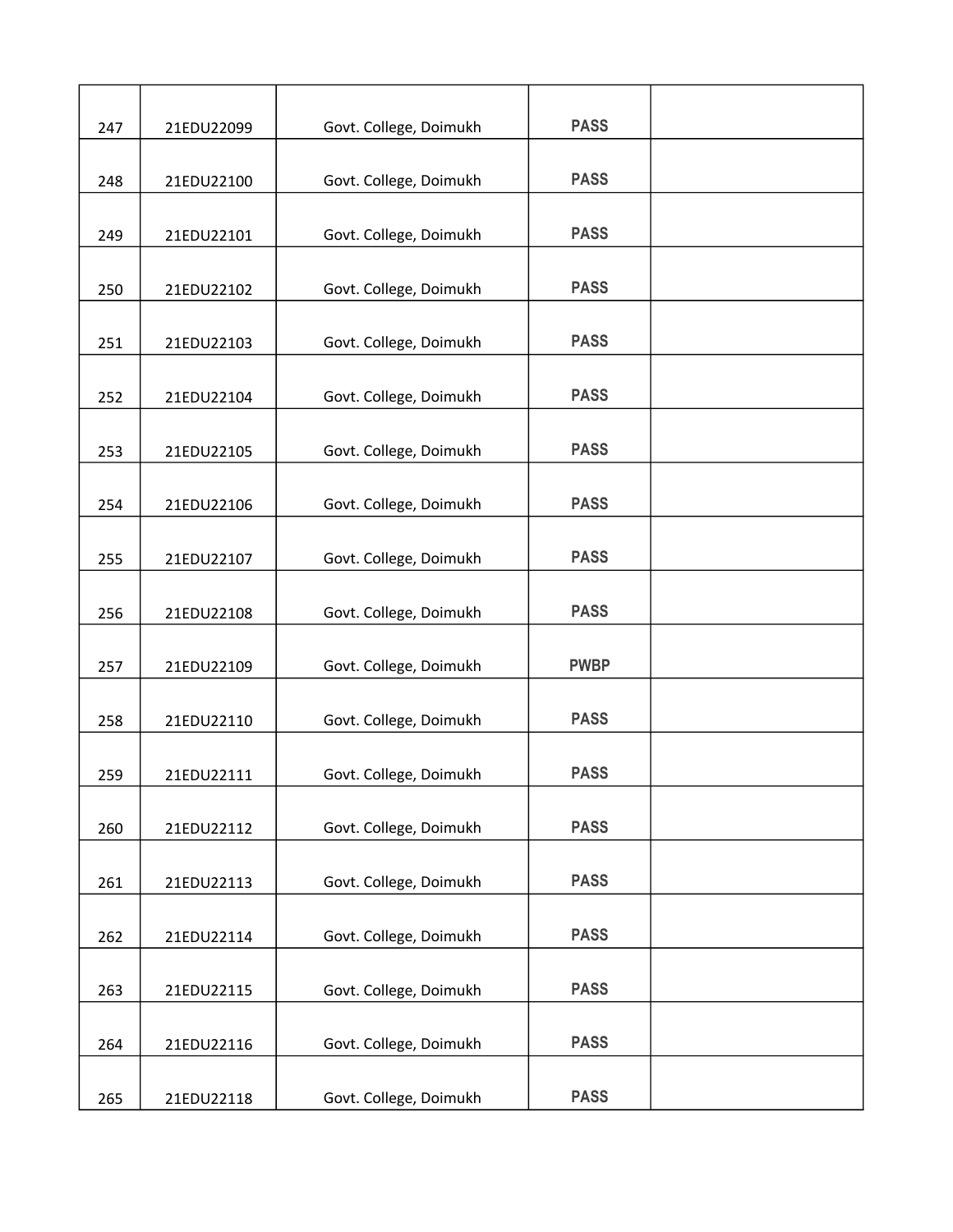|     |            |                        | <b>PASS</b>    |          |
|-----|------------|------------------------|----------------|----------|
| 266 | 21EDU22119 | Govt. College, Doimukh |                |          |
| 267 | 21EDU22120 | Govt. College, Doimukh | <b>PASS</b>    |          |
|     | 21EDU22121 |                        | <b>PASS</b>    |          |
| 268 |            | Govt. College, Doimukh |                |          |
| 269 | 21EDU22122 | Govt. College, Doimukh | <b>PASS</b>    |          |
| 270 | 21EDU22123 | Govt. College, Doimukh | <b>PASS</b>    |          |
| 271 | 21EDU22124 | Govt. College, Doimukh | <b>PASS</b>    |          |
| 272 | 21EDU22125 | Govt. College, Doimukh | <b>PASS</b>    |          |
| 273 | 21EDU22126 | Govt. College, Doimukh | <b>PASS</b>    |          |
| 274 | 21EDU22127 | Govt. College, Doimukh | <b>PASS</b>    |          |
| 275 | 21EDU22128 | Govt. College, Doimukh | <b>WITHELD</b> | Email ID |
| 276 | 21EDU22129 | Govt. College, Doimukh | <b>PASS</b>    |          |
| 277 | 21EDU22130 | Govt. College, Doimukh | <b>PASS</b>    |          |
| 278 | 21EDU22131 | Govt. College, Doimukh | <b>PASS</b>    |          |
| 279 | 21EDU22133 | Govt. College, Doimukh | <b>PASS</b>    |          |
| 280 | 21EDU22134 | Govt. College, Doimukh | <b>PASS</b>    |          |
| 281 | 21EDU22135 | Govt. College, Doimukh | <b>PASS</b>    |          |
| 282 | 21EDU22136 | Govt. College, Doimukh | <b>PASS</b>    |          |
| 283 | 21EDU22137 | Govt. College, Doimukh | <b>PASS</b>    |          |
| 284 | 21EDU22138 | Govt. College, Doimukh | <b>PASS</b>    |          |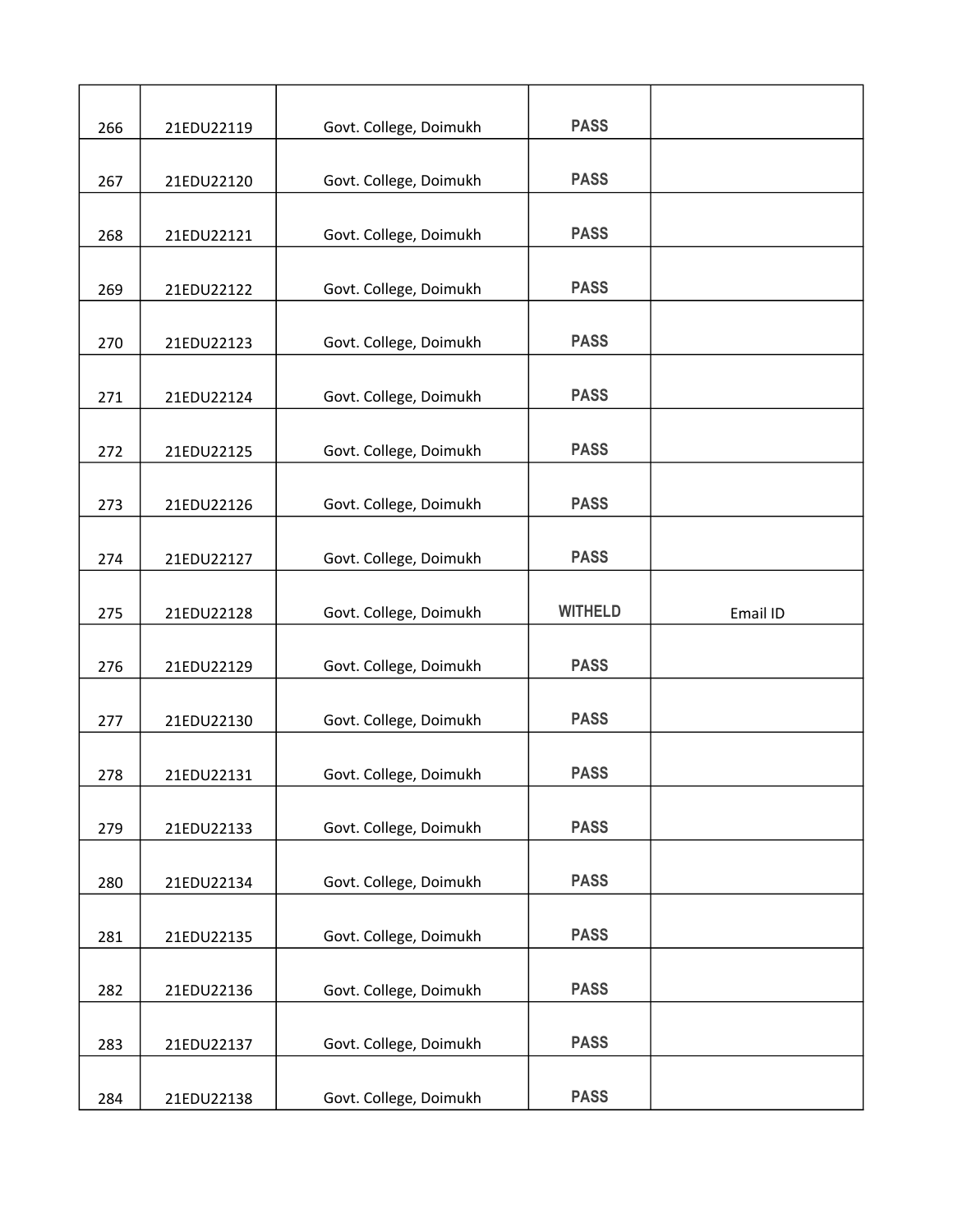| 285 | 21EDU22139 | Govt. College, Doimukh | <b>WITHELD</b> | Email ID |
|-----|------------|------------------------|----------------|----------|
| 286 | 21EDU22140 | Govt. College, Doimukh | <b>PASS</b>    |          |
|     |            |                        |                |          |
| 287 | 21EDU22141 | Govt. College, Doimukh | <b>PWBP</b>    |          |
| 288 | 21EDU22142 | Govt. College, Doimukh | <b>PASS</b>    |          |
| 289 | 21EDU22143 | Govt. College, Doimukh | <b>PASS</b>    |          |
|     |            |                        |                |          |
| 290 | 21EDU22144 | Govt. College, Doimukh | <b>PASS</b>    |          |
| 291 | 21EDU22145 | Govt. College, Doimukh | <b>PASS</b>    |          |
| 292 | 21EDU22146 | Govt. College, Doimukh | <b>PASS</b>    |          |
|     |            |                        |                |          |
| 293 | 21EDU22148 | Govt. College, Doimukh | <b>PWBP</b>    |          |
| 294 | 21EDU22150 | Govt. College, Doimukh | <b>PWBP</b>    |          |
| 295 | 21EDU22151 | Govt. College, Doimukh | <b>PASS</b>    |          |
| 296 | 21EDU22152 | Govt. College, Doimukh | <b>PASS</b>    |          |
|     |            |                        |                |          |
| 297 | 21EDU22153 | Govt. College, Doimukh | <b>PASS</b>    |          |
| 298 | 21ENG22154 | Govt. College, Doimukh | <b>PASS</b>    |          |
| 299 | 21ENG22156 | Govt. College, Doimukh | <b>PASS</b>    |          |
|     |            |                        |                |          |
| 300 | 21ENG22158 | Govt. College, Doimukh | <b>PASS</b>    |          |
| 301 | 21ENG22159 | Govt. College, Doimukh | <b>PASS</b>    |          |
|     |            |                        |                |          |
| 302 | 21ENG22160 | Govt. College, Doimukh | <b>PASS</b>    |          |
| 303 | 21ENG22161 | Govt. College, Doimukh | <b>PASS</b>    |          |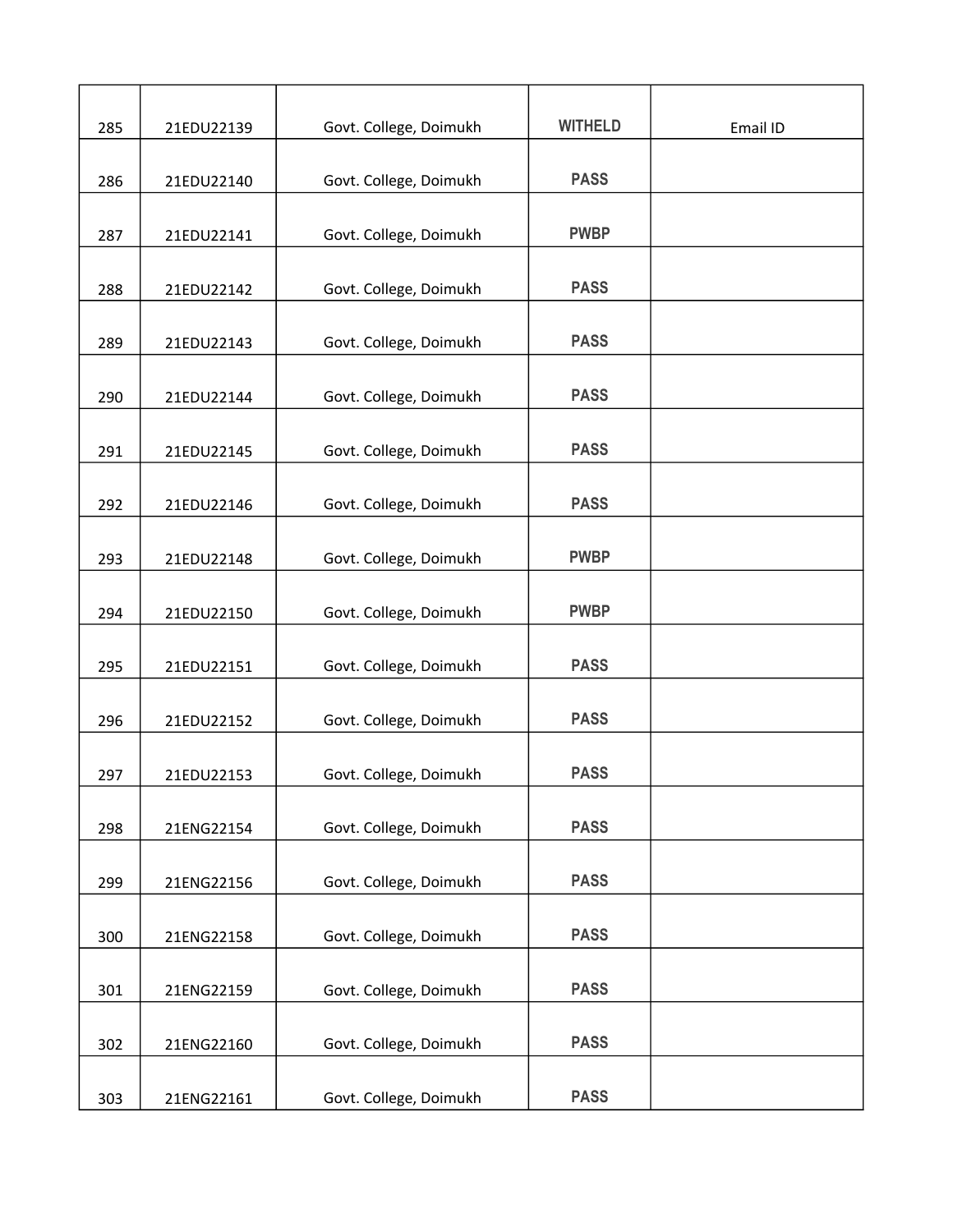| 304 | 21ENG22162 | Govt. College, Doimukh | <b>PASS</b>    |              |
|-----|------------|------------------------|----------------|--------------|
|     |            |                        |                |              |
| 305 | 21ENG22163 | Govt. College, Doimukh | <b>WITHELD</b> | Email ID     |
| 306 | 21ENG22164 | Govt. College, Doimukh | <b>WITHELD</b> | Email ID     |
| 307 | 21ENG22165 | Govt. College, Doimukh | <b>PASS</b>    |              |
| 308 | 21ENG22166 | Govt. College, Doimukh | <b>PASS</b>    |              |
|     |            |                        |                |              |
| 309 | 21ENG22167 | Govt. College, Doimukh | <b>PASS</b>    |              |
| 310 | 21ENG22168 | Govt. College, Doimukh | <b>PWBP</b>    |              |
| 311 | 21ENG22170 | Govt. College, Doimukh | <b>PASS</b>    |              |
| 312 | 21ENG22172 | Govt. College, Doimukh | <b>WITHELD</b> | Registration |
|     |            |                        |                |              |
| 313 | 21ENG22173 | Govt. College, Doimukh | <b>PASS</b>    |              |
| 314 | 21ENG22174 | Govt. College, Doimukh | <b>PASS</b>    |              |
| 315 | 21ENG22176 | Govt. College, Doimukh | <b>PASS</b>    |              |
| 316 | 21ENG22178 | Govt. College, Doimukh | <b>WITHELD</b> | Registration |
|     |            |                        |                |              |
| 317 | 21ENG22180 | Govt. College, Doimukh | <b>PASS</b>    |              |
| 318 | 21ENG22181 | Govt. College, Doimukh | <b>PASS</b>    |              |
| 319 | 21ENG22182 | Govt. College, Doimukh | <b>PWBP</b>    |              |
| 320 | 21ENG22183 | Govt. College, Doimukh | <b>PASS</b>    |              |
|     |            |                        | <b>PASS</b>    |              |
| 321 | 21ENG22184 | Govt. College, Doimukh |                |              |
| 322 | 21ENG22185 | Govt. College, Doimukh | <b>PASS</b>    |              |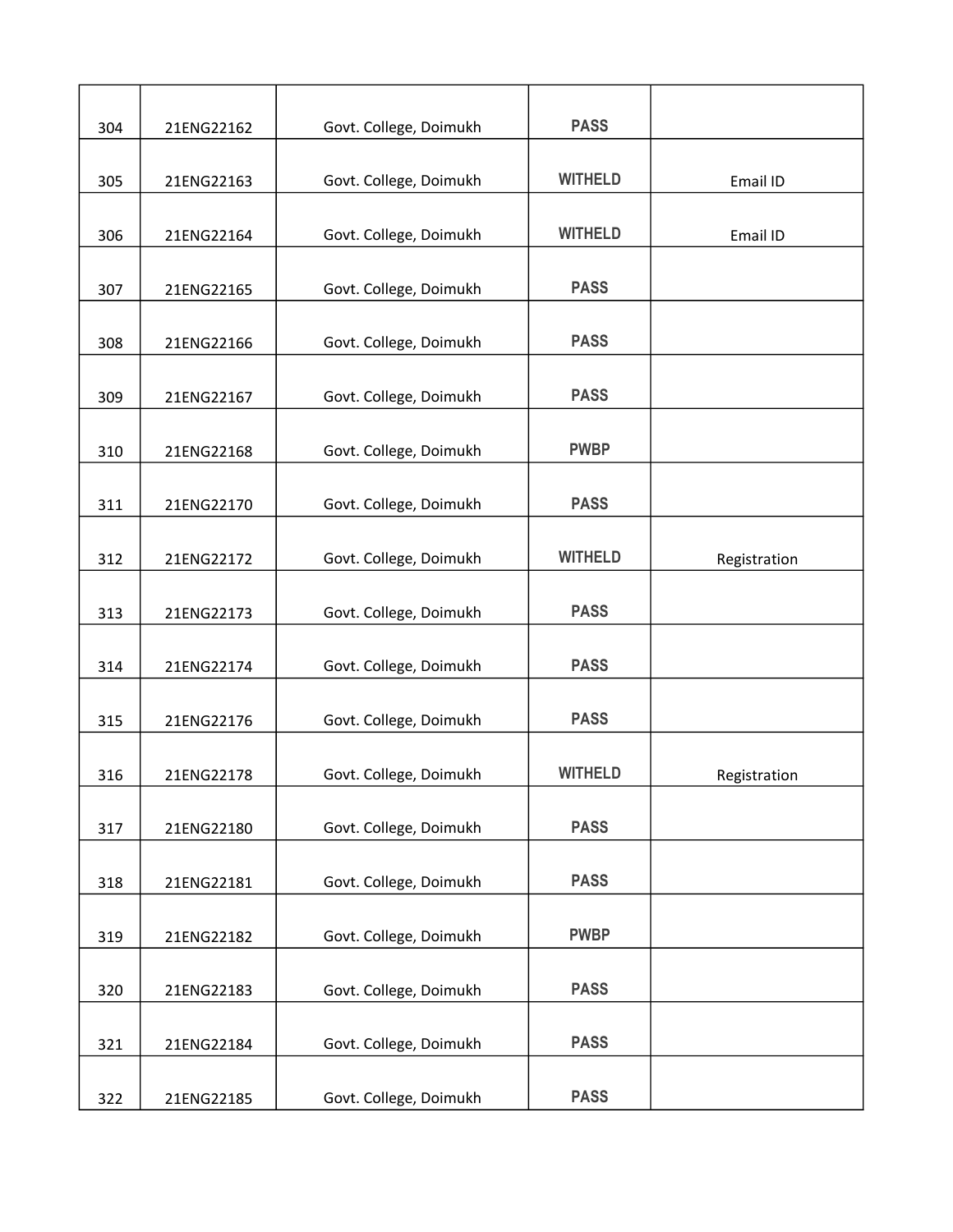|     |            |                        | <b>PASS</b>    |              |
|-----|------------|------------------------|----------------|--------------|
| 323 | 21ENG22186 | Govt. College, Doimukh |                |              |
| 324 | 21ENG22187 | Govt. College, Doimukh | <b>PASS</b>    |              |
|     |            |                        | <b>PASS</b>    |              |
| 325 | 21ENG22188 | Govt. College, Doimukh |                |              |
| 326 | 21ENG22189 | Govt. College, Doimukh | <b>PASS</b>    |              |
| 327 | 21ENG22190 | Govt. College, Doimukh | <b>WITHELD</b> | Registration |
|     |            |                        |                |              |
| 328 | 21ENG22192 | Govt. College, Doimukh | <b>PWBP</b>    |              |
| 329 | 21ENG22193 | Govt. College, Doimukh | <b>WITHELD</b> | Registration |
| 330 | 21ENG22194 | Govt. College, Doimukh | <b>PASS</b>    |              |
|     |            |                        |                |              |
| 331 | 21ENG22195 | Govt. College, Doimukh | <b>PASS</b>    |              |
| 332 | 21ENG22196 | Govt. College, Doimukh | <b>PASS</b>    |              |
| 333 | 21ENG22197 | Govt. College, Doimukh | <b>PWBP</b>    |              |
| 334 | 21ENG22198 | Govt. College, Doimukh | <b>PASS</b>    |              |
| 335 | 21ENG22199 | Govt. College, Doimukh | <b>PASS</b>    |              |
|     |            |                        |                |              |
| 336 | 21ENG22200 | Govt. College, Doimukh | <b>PASS</b>    |              |
| 337 | 21ENG22201 | Govt. College, Doimukh | <b>PASS</b>    |              |
| 338 | 21ENG22202 | Govt. College, Doimukh | <b>WITHELD</b> | Email ID     |
|     |            |                        |                |              |
| 339 | 21ENG22203 | Govt. College, Doimukh | <b>PASS</b>    |              |
| 340 | 21ENG22204 | Govt. College, Doimukh | <b>WITHELD</b> | Email ID     |
|     |            |                        |                |              |
| 341 | 21ENG22205 | Govt. College, Doimukh | <b>PASS</b>    |              |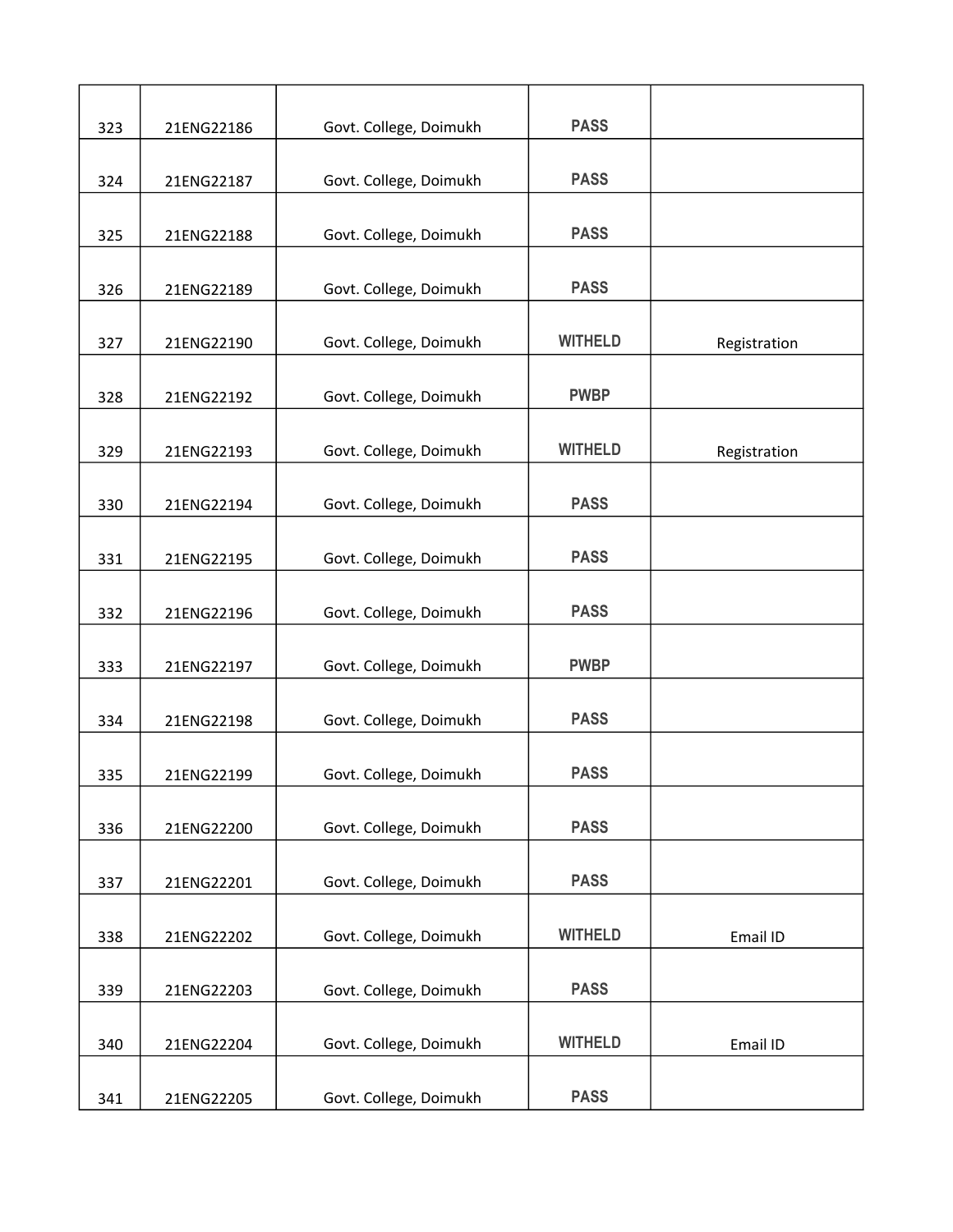| 342 | 21ENG22206 | Govt. College, Doimukh | <b>PASS</b>    |             |
|-----|------------|------------------------|----------------|-------------|
|     |            |                        |                |             |
| 343 | 21ENG22207 | Govt. College, Doimukh | <b>PASS</b>    |             |
| 344 | 21ENG22208 | Govt. College, Doimukh | <b>PASS</b>    |             |
| 345 | 21ENG22209 | Govt. College, Doimukh | <b>PASS</b>    |             |
| 346 | 21ENG22210 | Govt. College, Doimukh | <b>PASS</b>    |             |
|     |            |                        |                |             |
| 347 | 21ENG22211 | Govt. College, Doimukh | <b>WITHELD</b> | Contact No. |
| 348 | 21ENG22212 | Govt. College, Doimukh | <b>PASS</b>    |             |
| 349 | 21ENG22213 | Govt. College, Doimukh | <b>PASS</b>    |             |
| 350 | 21ENG22214 | Govt. College, Doimukh | <b>PASS</b>    |             |
|     |            |                        |                |             |
| 351 | 21ENG22215 | Govt. College, Doimukh | <b>PWBP</b>    |             |
| 352 | 21ENG22216 | Govt. College, Doimukh | <b>PASS</b>    |             |
| 353 | 21ENG22217 | Govt. College, Doimukh | <b>PASS</b>    |             |
| 354 | 21ENG22218 | Govt. College, Doimukh | <b>PASS</b>    |             |
|     |            |                        |                |             |
| 355 | 21ENG22219 | Govt. College, Doimukh | <b>PASS</b>    |             |
| 356 | 21ENG22220 | Govt. College, Doimukh | <b>PASS</b>    |             |
| 357 | 21ENG22221 | Govt. College, Doimukh | <b>PASS</b>    |             |
| 358 | 21ENG22222 | Govt. College, Doimukh | <b>PASS</b>    |             |
|     |            |                        |                |             |
| 359 | 21ENG22223 | Govt. College, Doimukh | <b>PASS</b>    |             |
| 360 | 21ENG22224 | Govt. College, Doimukh | <b>PASS</b>    |             |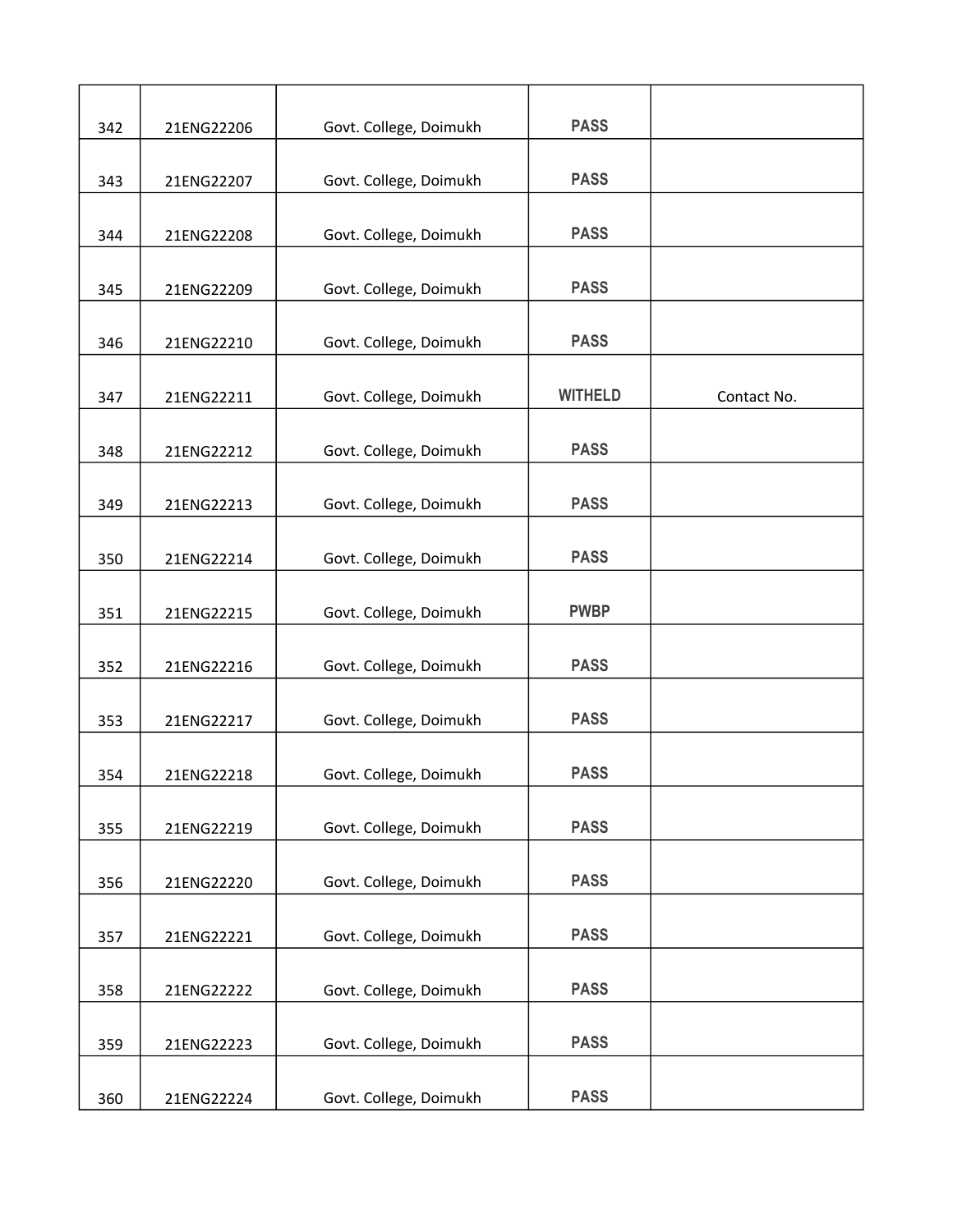| 361 | 21ENG22226 | Govt. College, Doimukh | <b>PASS</b>    |                           |
|-----|------------|------------------------|----------------|---------------------------|
|     |            |                        |                |                           |
| 362 | 21ENG22228 | Govt. College, Doimukh | <b>WITHELD</b> | Registration              |
|     |            |                        |                |                           |
| 363 | 21ENG22229 | Govt. College, Doimukh | <b>PASS</b>    |                           |
| 364 | 21GEO22230 | Govt. College, Doimukh | <b>PASS</b>    |                           |
| 365 | 21GEO22232 | Govt. College, Doimukh | <b>PASS</b>    |                           |
|     |            |                        |                |                           |
| 366 | 21GEO22233 | Govt. College, Doimukh | <b>PASS</b>    |                           |
| 367 | 21GEO22234 | Govt. College, Doimukh | <b>PASS</b>    |                           |
|     |            |                        |                |                           |
| 368 | 21GEO22235 | Govt. College, Doimukh | <b>PASS</b>    |                           |
| 369 | 21GEO22236 | Govt. College, Doimukh | <b>PASS</b>    |                           |
| 370 | 21GEO22237 | Govt. College, Doimukh | <b>PASS</b>    |                           |
|     |            |                        |                |                           |
| 371 | 21GEO22238 | Govt. College, Doimukh | <b>PASS</b>    |                           |
| 372 | 21GEO22239 | Govt. College, Doimukh | <b>PASS</b>    |                           |
| 373 | 21GEO22240 | Govt. College, Doimukh | <b>WITHELD</b> | Registration and Email ID |
|     |            |                        |                |                           |
| 374 | 21GEO22241 | Govt. College, Doimukh | <b>PASS</b>    |                           |
| 375 | 21GEO22242 | Govt. College, Doimukh | <b>PASS</b>    |                           |
| 376 | 21GEO22243 | Govt. College, Doimukh | <b>PASS</b>    |                           |
|     |            |                        |                |                           |
| 377 | 21GEO22244 | Govt. College, Doimukh | <b>PASS</b>    |                           |
| 378 | 21GEO22245 | Govt. College, Doimukh | <b>PASS</b>    |                           |
|     |            |                        |                |                           |
| 379 | 21GEO22246 | Govt. College, Doimukh | <b>PASS</b>    |                           |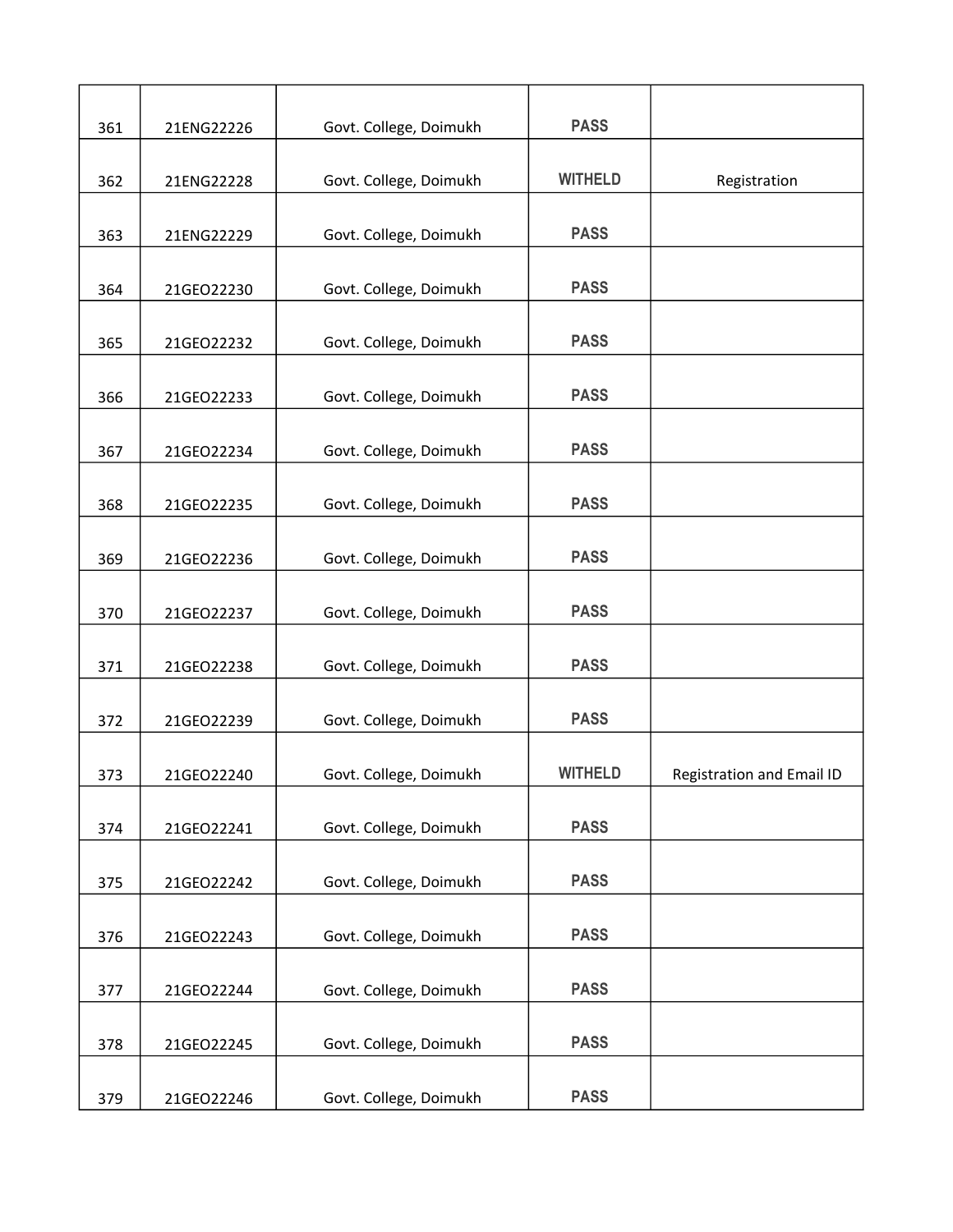| 380 | 21GEO22247 | Govt. College, Doimukh | <b>PASS</b>    |              |
|-----|------------|------------------------|----------------|--------------|
| 381 | 21GEO22248 | Govt. College, Doimukh | <b>PASS</b>    |              |
| 382 | 21GEO22249 | Govt. College, Doimukh | <b>WITHELD</b> | Email ID     |
|     |            |                        |                |              |
| 383 | 21GEO22250 | Govt. College, Doimukh | <b>PASS</b>    |              |
| 384 | 21GEO22251 | Govt. College, Doimukh | <b>PWBP</b>    |              |
| 385 | 21GEO22252 | Govt. College, Doimukh | <b>WITHELD</b> | Registration |
| 386 | 21GEO22253 | Govt. College, Doimukh | <b>PASS</b>    |              |
| 387 | 21GEO22254 | Govt. College, Doimukh | <b>PASS</b>    |              |
| 388 | 21GEO22255 | Govt. College, Doimukh | <b>WITHELD</b> | Contact No.  |
|     |            |                        |                |              |
| 389 | 21GEO22256 | Govt. College, Doimukh | <b>PASS</b>    |              |
| 390 | 21GEO22257 | Govt. College, Doimukh | <b>PASS</b>    |              |
| 391 | 21GEO22258 | Govt. College, Doimukh | <b>PASS</b>    |              |
| 392 | 21GEO22259 | Govt. College, Doimukh | <b>PASS</b>    |              |
| 393 | 21GEO22260 | Govt. College, Doimukh | <b>PASS</b>    |              |
| 394 | 21GEO22261 | Govt. College, Doimukh | <b>PASS</b>    |              |
| 395 | 21GEO22262 | Govt. College, Doimukh | <b>PASS</b>    |              |
| 396 | 21GEO22264 | Govt. College, Doimukh | <b>PASS</b>    |              |
| 397 | 21GEO22265 | Govt. College, Doimukh | <b>PASS</b>    |              |
| 398 | 21GEO22266 | Govt. College, Doimukh | <b>PWBP</b>    |              |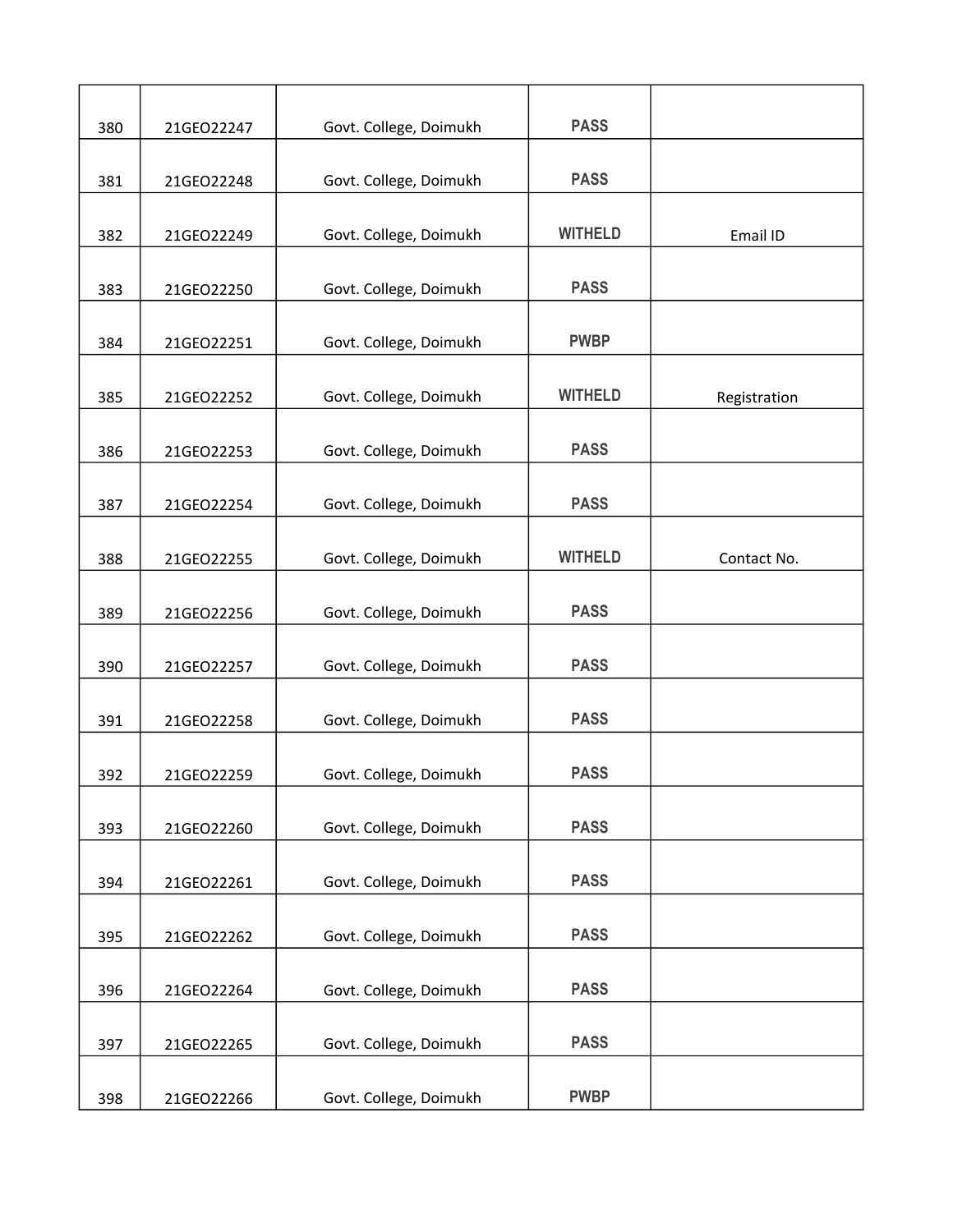| 399 | 21GEO22267 | Govt. College, Doimukh | <b>PASS</b>    |              |
|-----|------------|------------------------|----------------|--------------|
|     |            |                        |                |              |
| 400 | 21GEO22268 | Govt. College, Doimukh | <b>PASS</b>    |              |
| 401 | 21GEO22269 | Govt. College, Doimukh | <b>WITHELD</b> | Registration |
| 402 | 21GEO22270 | Govt. College, Doimukh | <b>PASS</b>    |              |
| 403 | 21GEO22271 | Govt. College, Doimukh | <b>PWBP</b>    |              |
|     |            |                        |                |              |
| 404 | 21GEO22272 | Govt. College, Doimukh | <b>WITHELD</b> | Registration |
| 405 | 21GEO22273 | Govt. College, Doimukh | <b>PASS</b>    |              |
| 406 | 21GEO22274 | Govt. College, Doimukh | <b>PASS</b>    |              |
| 407 | 21GEO22275 | Govt. College, Doimukh | <b>PASS</b>    |              |
|     |            |                        |                |              |
| 408 | 21GEO22276 | Govt. College, Doimukh | <b>PWBP</b>    |              |
| 409 | 21GEO22277 | Govt. College, Doimukh | <b>PASS</b>    |              |
| 410 | 21GEO22278 | Govt. College, Doimukh | <b>WITHELD</b> | Registration |
| 411 | 21GEO22279 | Govt. College, Doimukh | <b>PWBP</b>    |              |
|     |            |                        |                |              |
| 412 | 21GEO22280 | Govt. College, Doimukh | <b>PASS</b>    |              |
| 413 | 21GEO22281 | Govt. College, Doimukh | <b>PASS</b>    |              |
| 414 | 21GEO22282 | Govt. College, Doimukh | <b>WITHELD</b> | Registration |
| 415 | 21GEO22283 | Govt. College, Doimukh | <b>WITHELD</b> | Email ID     |
|     |            |                        |                |              |
| 416 | 21GEO22284 | Govt. College, Doimukh | <b>PASS</b>    |              |
| 417 | 21GEO22285 | Govt. College, Doimukh | <b>WITHELD</b> | Registration |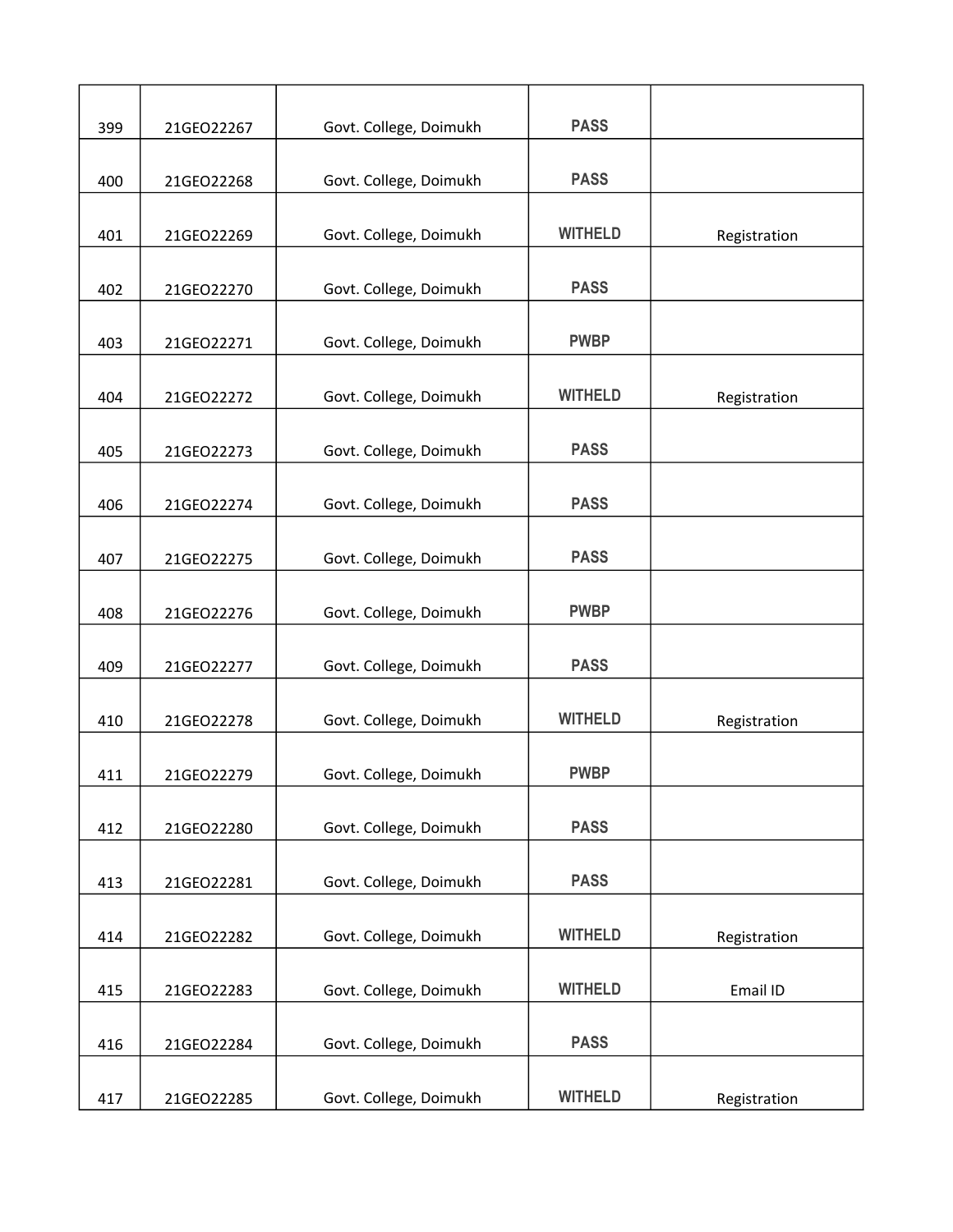| 418 | 21GEO22286 | Govt. College, Doimukh | <b>PWBP</b>    |          |
|-----|------------|------------------------|----------------|----------|
|     |            |                        |                |          |
| 419 | 21GEO22287 | Govt. College, Doimukh | <b>PASS</b>    |          |
| 420 | 21GEO22288 | Govt. College, Doimukh | <b>PWBP</b>    |          |
| 421 | 21GEO22289 | Govt. College, Doimukh | <b>PASS</b>    |          |
| 422 | 21GEO22290 | Govt. College, Doimukh | <b>PWBP</b>    |          |
| 423 | 21GEO22291 | Govt. College, Doimukh | <b>PASS</b>    |          |
|     |            |                        |                |          |
| 424 | 21GEO22292 | Govt. College, Doimukh | <b>PASS</b>    |          |
| 425 | 21GEO22293 | Govt. College, Doimukh | <b>PASS</b>    |          |
| 426 | 21GEO22294 | Govt. College, Doimukh | <b>PASS</b>    |          |
|     |            |                        | <b>PASS</b>    |          |
| 427 | 21GEO22295 | Govt. College, Doimukh |                |          |
| 428 | 21GEO22296 | Govt. College, Doimukh | <b>WITHELD</b> | Email ID |
| 429 | 21GEO22297 | Govt. College, Doimukh | <b>PASS</b>    |          |
| 430 | 21GEO22298 | Govt. College, Doimukh | <b>PASS</b>    |          |
| 431 | 21GEO22299 | Govt. College, Doimukh | <b>PASS</b>    |          |
| 432 | 21GEO22300 | Govt. College, Doimukh | <b>PASS</b>    |          |
|     |            |                        |                |          |
| 433 | 21GEO22301 | Govt. College, Doimukh | <b>PASS</b>    |          |
| 434 | 21GEO22302 | Govt. College, Doimukh | <b>PASS</b>    |          |
| 435 | 21GEO22303 | Govt. College, Doimukh | <b>PASS</b>    |          |
|     |            |                        |                |          |
| 436 | 21GEO22304 | Govt. College, Doimukh | <b>PASS</b>    |          |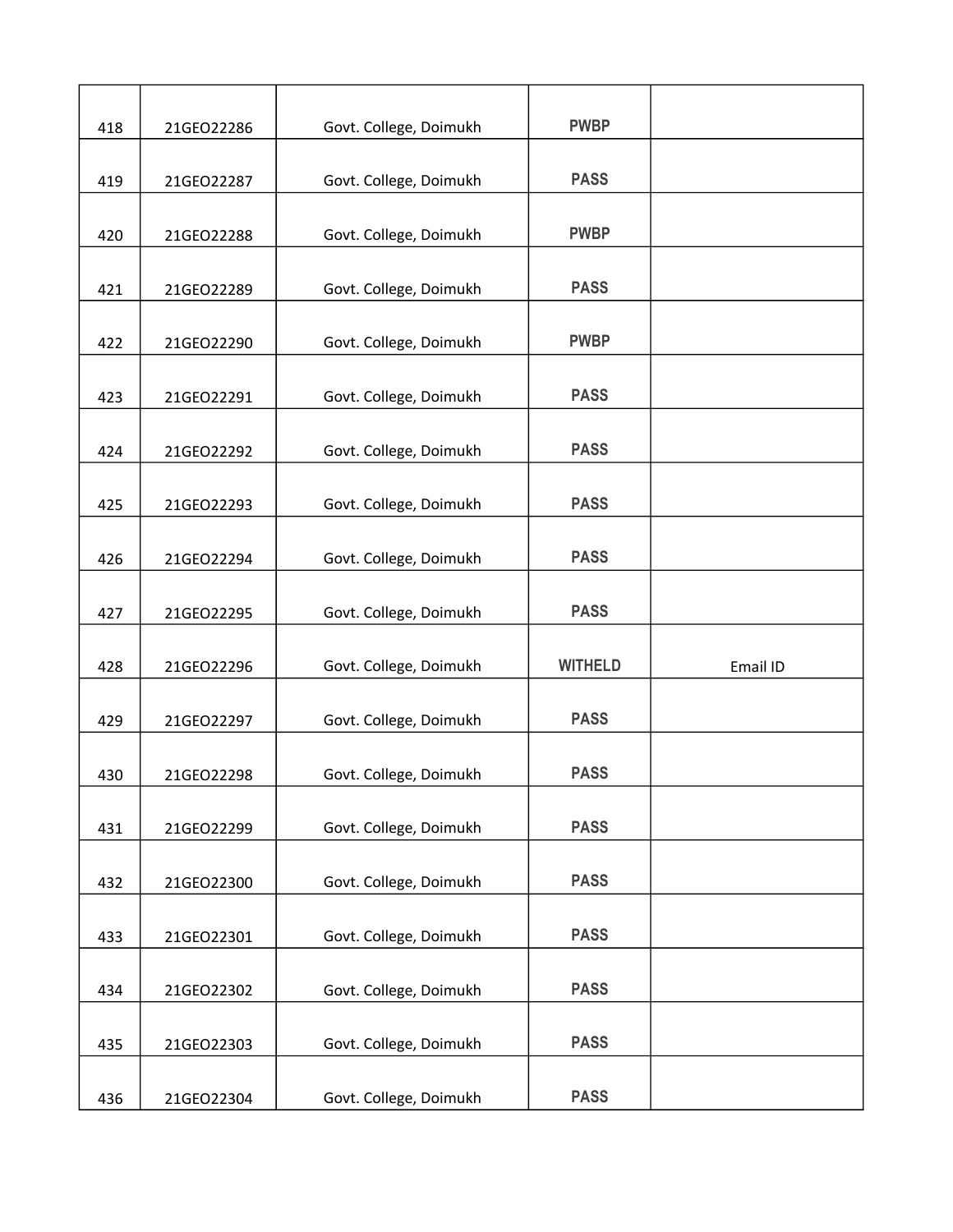| 437 | 21GEO22305 | Govt. College, Doimukh | <b>ABSENT</b>  |                          |
|-----|------------|------------------------|----------------|--------------------------|
|     |            |                        |                |                          |
| 438 | 21GEO22306 | Govt. College, Doimukh | <b>PASS</b>    |                          |
| 439 | 21GEO22307 | Govt. College, Doimukh | <b>WITHELD</b> | Registration             |
| 440 | 21GEO22308 | Govt. College, Doimukh | <b>PASS</b>    |                          |
| 441 | 21GEO22309 | Govt. College, Doimukh | <b>PASS</b>    |                          |
|     |            |                        |                |                          |
| 442 | 21GEO22310 | Govt. College, Doimukh | <b>WITHELD</b> | Gender                   |
| 443 | 21GEO22311 | Govt. College, Doimukh | <b>PASS</b>    |                          |
| 444 | 21GEO22312 | Govt. College, Doimukh | <b>PASS</b>    |                          |
| 445 | 21GEO22313 | Govt. College, Doimukh | <b>WITHELD</b> | Registration             |
|     |            |                        |                |                          |
| 446 | 21GEO22314 | Govt. College, Doimukh | <b>PASS</b>    |                          |
| 447 | 21GEO22315 | Govt. College, Doimukh | <b>WITHELD</b> | Email ID and Contact No. |
| 448 | 21GEO22316 | Govt. College, Doimukh | <b>PASS</b>    |                          |
| 449 | 21GEO22317 | Govt. College, Doimukh | <b>PASS</b>    |                          |
| 450 | 21GEO22318 | Govt. College, Doimukh | <b>PASS</b>    |                          |
|     |            |                        | <b>PASS</b>    |                          |
| 451 | 21GEO22319 | Govt. College, Doimukh |                |                          |
| 452 | 21GEO22320 | Govt. College, Doimukh | <b>PASS</b>    |                          |
| 453 | 21GEO22321 | Govt. College, Doimukh | <b>PASS</b>    |                          |
| 454 | 21GEO22322 | Govt. College, Doimukh | <b>PASS</b>    |                          |
| 455 | 21GEO22323 | Govt. College, Doimukh | <b>PASS</b>    |                          |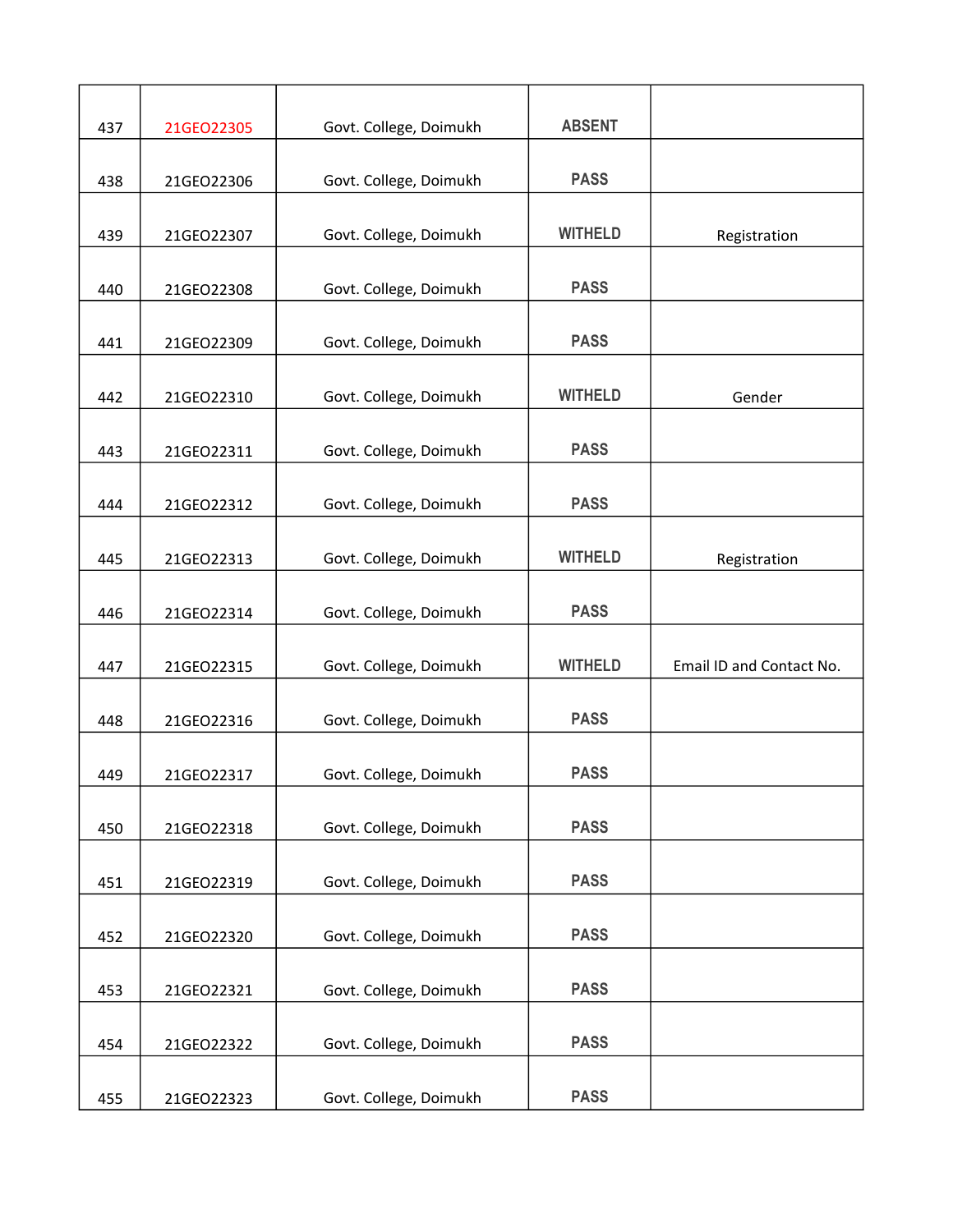| 456 | 21GEO22324 | Govt. College, Doimukh | <b>PASS</b>    |              |
|-----|------------|------------------------|----------------|--------------|
|     |            |                        |                |              |
| 457 | 21GEO22325 | Govt. College, Doimukh | <b>PASS</b>    |              |
| 458 | 21GEO22326 | Govt. College, Doimukh | <b>WITHELD</b> | Registration |
| 459 | 21GEO22327 | Govt. College, Doimukh | <b>PASS</b>    |              |
| 460 | 21GEO22328 | Govt. College, Doimukh | <b>PASS</b>    |              |
|     |            |                        |                |              |
| 461 | 21GEO22329 | Govt. College, Doimukh | <b>WITHELD</b> | Registration |
| 462 | 21HIN22330 | Govt. College, Doimukh | <b>PASS</b>    |              |
| 463 | 21HIN22331 | Govt. College, Doimukh | <b>PASS</b>    |              |
| 464 | 21HIN22332 | Govt. College, Doimukh | <b>PASS</b>    |              |
|     |            |                        |                |              |
| 465 | 21HIN22333 | Govt. College, Doimukh | <b>PASS</b>    |              |
| 466 | 21HIN22334 | Govt. College, Doimukh | <b>PASS</b>    |              |
| 467 | 21HIN22335 | Govt. College, Doimukh | <b>PASS</b>    |              |
| 468 | 21HIN22336 | Govt. College, Doimukh | <b>WITHELD</b> | Registration |
|     |            |                        |                |              |
| 469 | 21HIN22337 | Govt. College, Doimukh | <b>PASS</b>    |              |
| 470 | 21HIN22338 | Govt. College, Doimukh | <b>PASS</b>    |              |
| 471 | 21HIN22339 | Govt. College, Doimukh | <b>PASS</b>    |              |
| 472 | 21HIN22340 | Govt. College, Doimukh | <b>PASS</b>    |              |
|     |            |                        |                |              |
| 473 | 21HIN22341 | Govt. College, Doimukh | <b>PASS</b>    |              |
| 474 | 21HIN22342 | Govt. College, Doimukh | <b>PASS</b>    |              |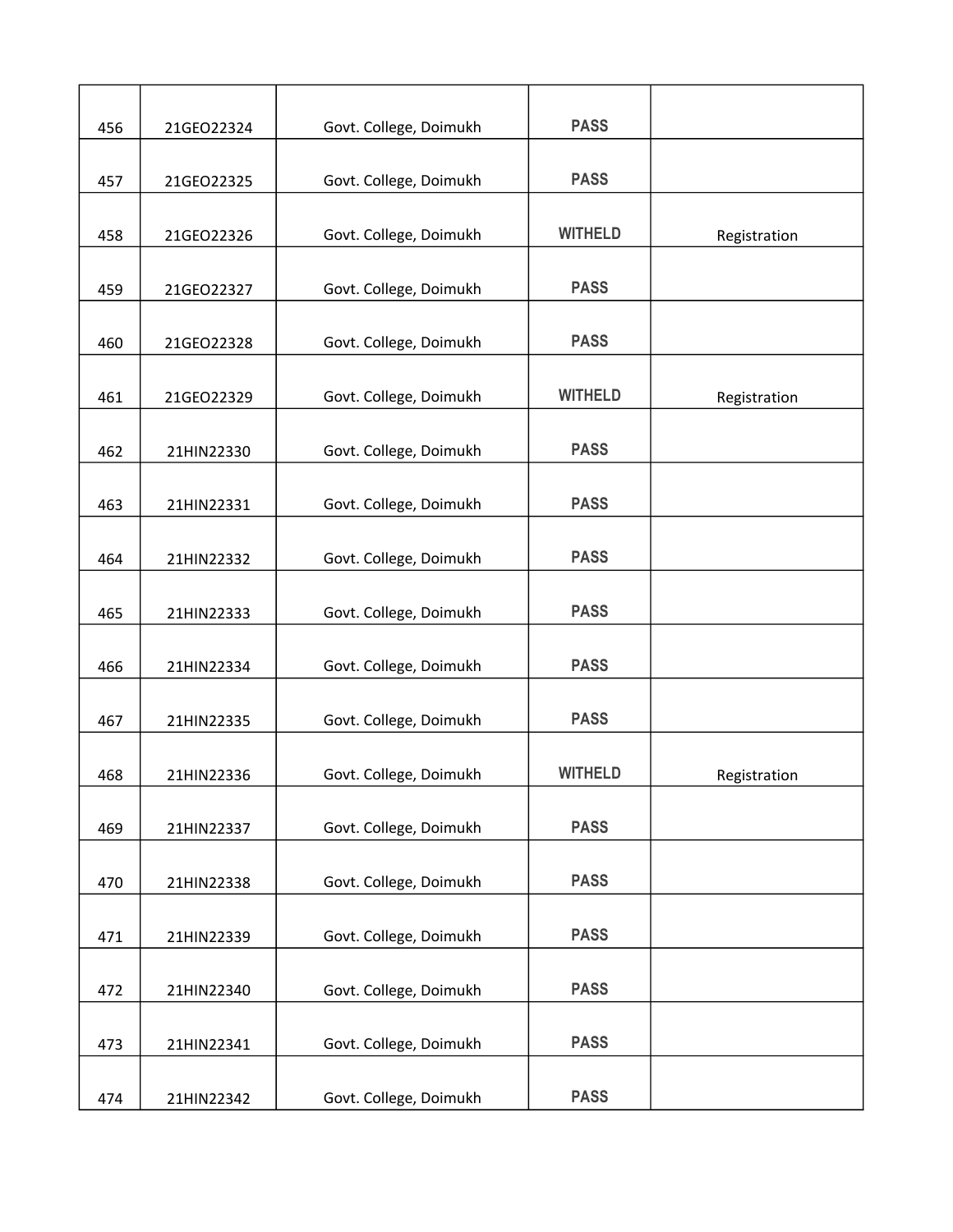| 475 | 21HIN22343 | Govt. College, Doimukh | <b>PWBP</b>    |              |
|-----|------------|------------------------|----------------|--------------|
|     |            |                        |                |              |
| 476 | 21HIN22344 | Govt. College, Doimukh | <b>PASS</b>    |              |
|     |            |                        |                |              |
| 477 | 21HIN22345 | Govt. College, Doimukh | <b>PASS</b>    |              |
| 478 | 21HIN22346 | Govt. College, Doimukh | <b>PWBP</b>    |              |
| 479 | 21HIN22347 | Govt. College, Doimukh | <b>PASS</b>    |              |
|     |            |                        |                |              |
| 480 | 21HIN22348 | Govt. College, Doimukh | <b>PASS</b>    |              |
| 481 | 21HIN22349 | Govt. College, Doimukh | <b>PASS</b>    |              |
|     |            |                        |                |              |
| 482 | 21HIN22350 | Govt. College, Doimukh | <b>PASS</b>    |              |
| 483 | 21HIN22351 | Govt. College, Doimukh | <b>PASS</b>    |              |
|     |            |                        |                |              |
| 484 | 21HIN22352 | Govt. College, Doimukh | <b>WITHELD</b> | Registration |
| 485 | 21HIN22353 | Govt. College, Doimukh | <b>PWBP</b>    |              |
|     |            |                        |                |              |
| 486 | 21HIN22354 | Govt. College, Doimukh | <b>PASS</b>    |              |
| 487 | 21HIN22355 | Govt. College, Doimukh | <b>PASS</b>    |              |
|     |            |                        |                |              |
| 488 | 21HIN22356 | Govt. College, Doimukh | <b>PASS</b>    |              |
| 489 | 21HIN22357 | Govt. College, Doimukh | <b>PASS</b>    |              |
| 490 | 21HIN22358 | Govt. College, Doimukh | <b>WITHELD</b> | Registration |
|     |            |                        |                |              |
| 491 | 21HIN22359 | Govt. College, Doimukh | <b>PWBP</b>    |              |
|     |            |                        |                |              |
| 492 | 21HIN22360 | Govt. College, Doimukh | <b>PASS</b>    |              |
| 493 | 21HIN22361 | Govt. College, Doimukh | <b>PASS</b>    |              |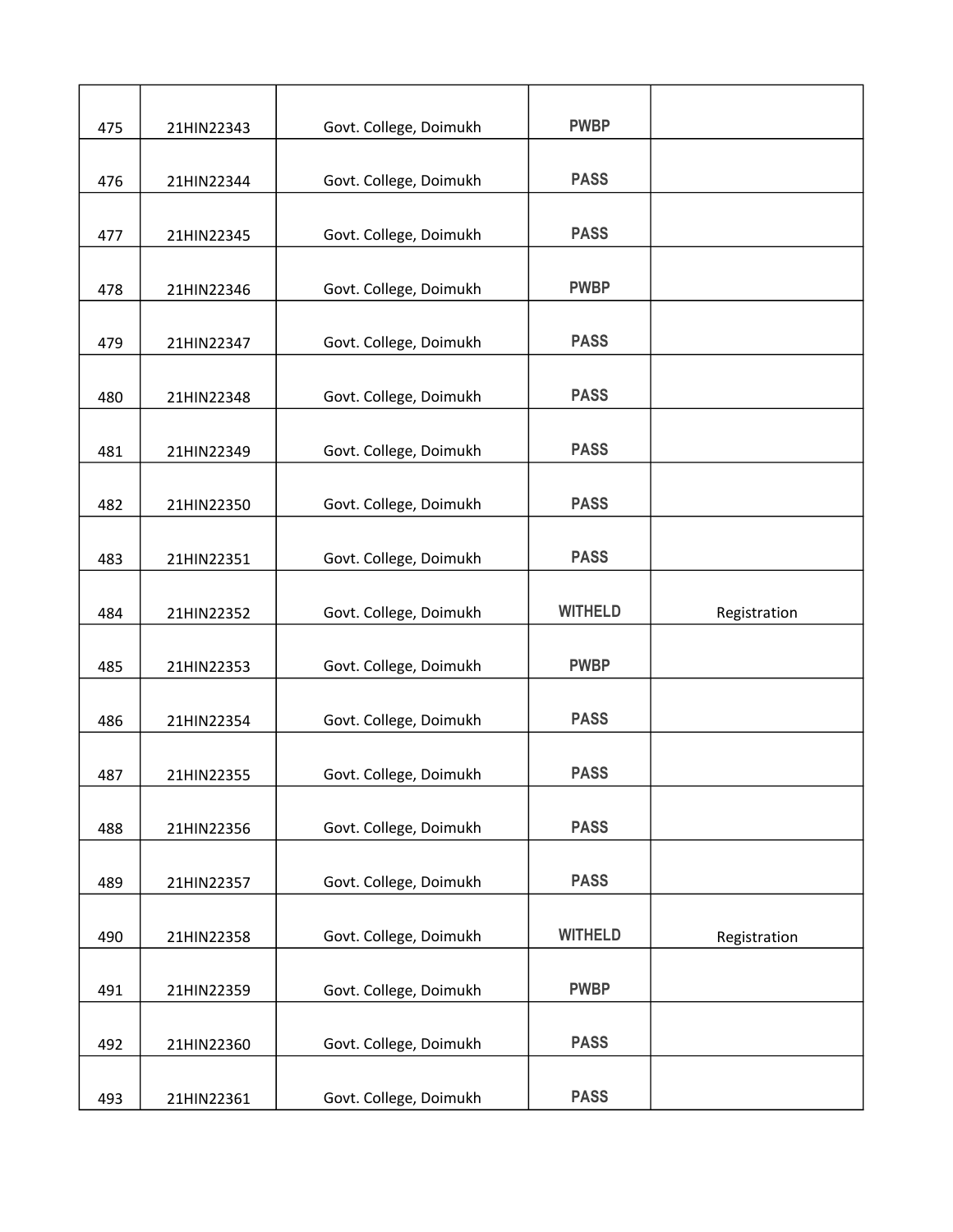| 494 | 21HIN22362 | Govt. College, Doimukh | <b>PASS</b> |  |
|-----|------------|------------------------|-------------|--|
|     |            |                        | <b>PASS</b> |  |
| 495 | 21HIN22363 | Govt. College, Doimukh |             |  |
| 496 | 21HIN22364 | Govt. College, Doimukh | <b>PASS</b> |  |
| 497 | 21HIN22365 | Govt. College, Doimukh | <b>PASS</b> |  |
| 498 | 21HIN22366 | Govt. College, Doimukh | <b>PASS</b> |  |
|     |            |                        |             |  |
| 499 | 21HIN22367 | Govt. College, Doimukh | <b>PASS</b> |  |
| 500 | 21HIN22368 | Govt. College, Doimukh | <b>PASS</b> |  |
| 501 | 21HIN22369 | Govt. College, Doimukh | <b>PASS</b> |  |
| 502 | 21HIN22370 | Govt. College, Doimukh | <b>PASS</b> |  |
| 503 | 21HIN22371 | Govt. College, Doimukh | <b>PASS</b> |  |
| 504 | 21HIN22372 | Govt. College, Doimukh | <b>PASS</b> |  |
| 505 | 21HIN22373 | Govt. College, Doimukh | <b>PASS</b> |  |
| 506 | 21HIN22374 | Govt. College, Doimukh | <b>PASS</b> |  |
| 507 | 21HIS22377 | Govt. College, Doimukh | <b>PASS</b> |  |
| 508 | 21HIS22378 | Govt. College, Doimukh | <b>PASS</b> |  |
| 509 | 21HIS22379 | Govt. College, Doimukh | <b>PASS</b> |  |
|     |            |                        |             |  |
| 510 | 21HIS22380 | Govt. College, Doimukh | <b>PASS</b> |  |
| 511 | 21HIS22381 | Govt. College, Doimukh | <b>PASS</b> |  |
| 512 | 21HIS22382 | Govt. College, Doimukh | <b>PASS</b> |  |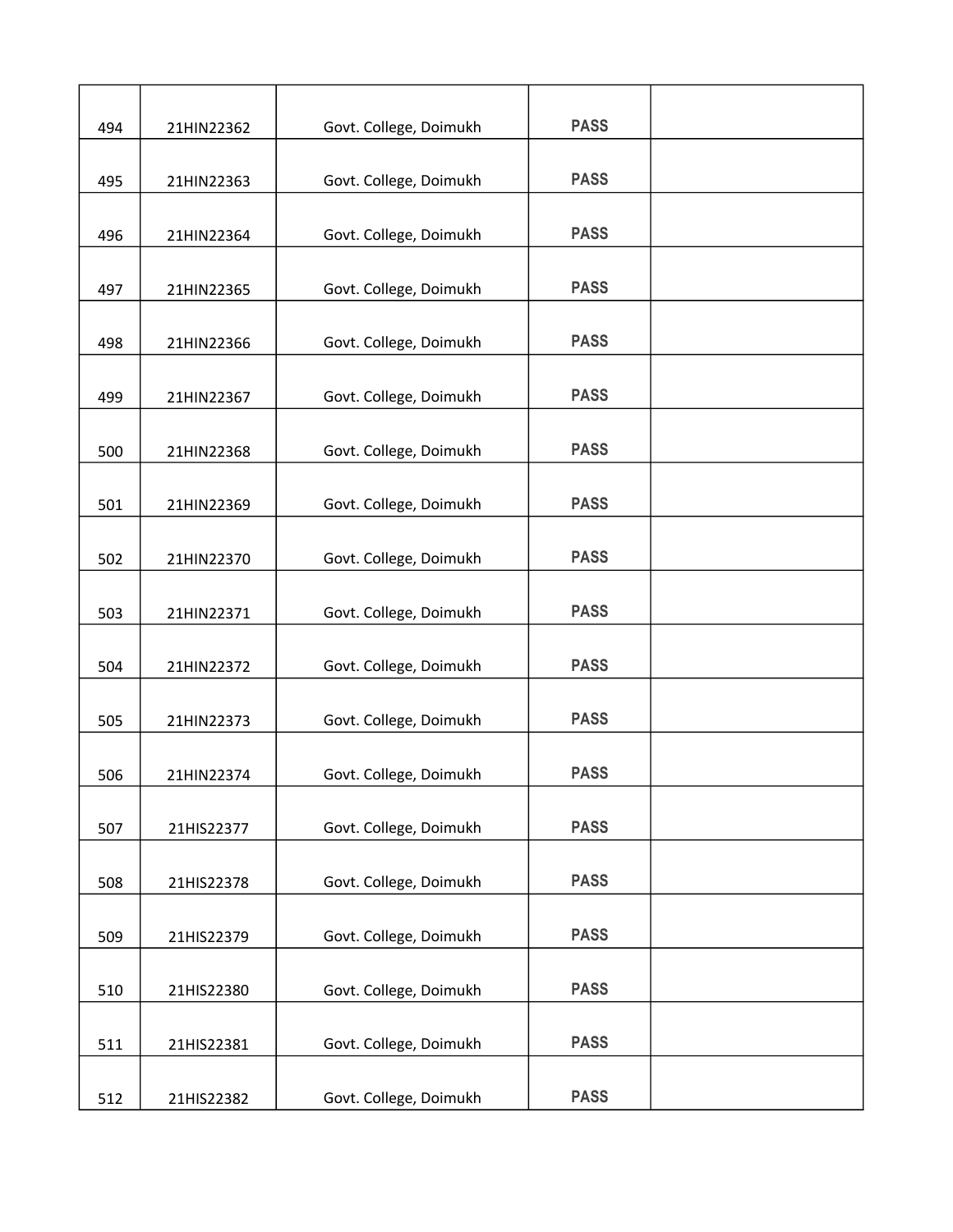| 513 | 21HIS22383 | Govt. College, Doimukh | <b>PASS</b> |  |
|-----|------------|------------------------|-------------|--|
| 514 | 21HIS22385 | Govt. College, Doimukh | <b>PASS</b> |  |
|     |            |                        |             |  |
| 515 | 21HIS22386 | Govt. College, Doimukh | <b>PASS</b> |  |
| 516 | 21HIS22387 | Govt. College, Doimukh | <b>PASS</b> |  |
| 517 | 21HIS22388 | Govt. College, Doimukh | <b>PASS</b> |  |
| 518 | 21HIS22389 | Govt. College, Doimukh | <b>PASS</b> |  |
| 519 | 21HIS22390 | Govt. College, Doimukh | <b>PASS</b> |  |
| 520 | 21HIS22391 | Govt. College, Doimukh | <b>PASS</b> |  |
| 521 | 21HIS22392 | Govt. College, Doimukh | <b>PASS</b> |  |
| 522 | 21HIS22393 | Govt. College, Doimukh | <b>PASS</b> |  |
| 523 | 21HIS22394 | Govt. College, Doimukh | <b>PASS</b> |  |
| 524 | 21HIS22395 | Govt. College, Doimukh | <b>PASS</b> |  |
| 525 | 21HIS22396 | Govt. College, Doimukh | <b>PASS</b> |  |
| 526 | 21HIS22397 | Govt. College, Doimukh | <b>PASS</b> |  |
| 527 | 21HIS22398 | Govt. College, Doimukh | <b>PASS</b> |  |
| 528 | 21HIS22399 | Govt. College, Doimukh | <b>PASS</b> |  |
| 529 | 21HIS22402 | Govt. College, Doimukh | <b>PASS</b> |  |
| 530 | 21HIS22403 | Govt. College, Doimukh | <b>PASS</b> |  |
| 531 | 21HIS22404 | Govt. College, Doimukh | <b>PASS</b> |  |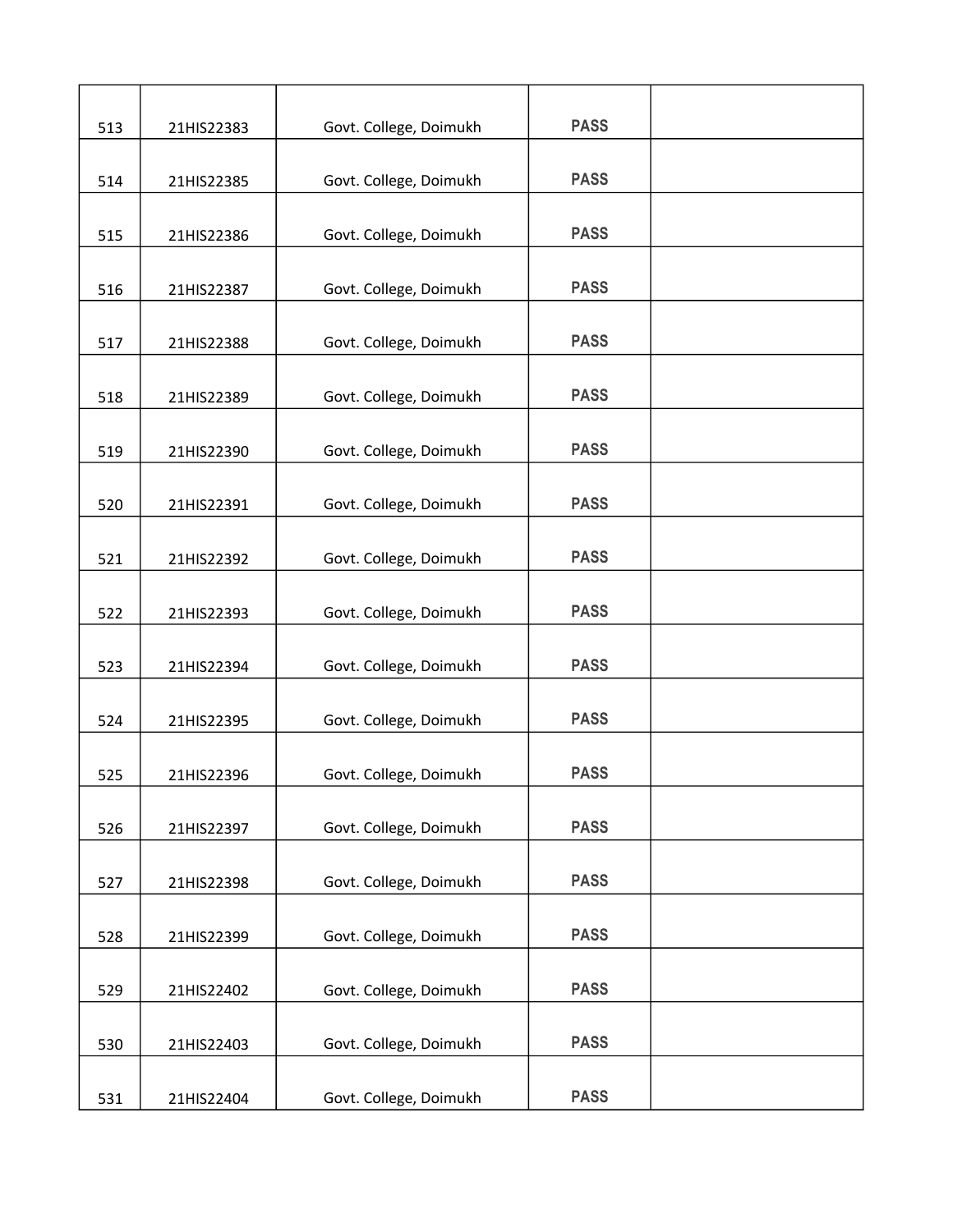| 532 | 21HIS22405 | Govt. College, Doimukh | <b>PASS</b> |  |
|-----|------------|------------------------|-------------|--|
|     |            |                        |             |  |
| 533 | 21HIS22406 | Govt. College, Doimukh | <b>PASS</b> |  |
| 534 | 21HIS22407 | Govt. College, Doimukh | <b>PASS</b> |  |
| 535 | 21HIS22408 | Govt. College, Doimukh | <b>PASS</b> |  |
| 536 | 21HIS22409 | Govt. College, Doimukh | <b>PASS</b> |  |
| 537 | 21HIS22410 | Govt. College, Doimukh | <b>PASS</b> |  |
| 538 | 21HIS22411 | Govt. College, Doimukh | <b>PASS</b> |  |
| 539 | 21HIS22412 | Govt. College, Doimukh | <b>PASS</b> |  |
| 540 | 21HIS22414 | Govt. College, Doimukh | <b>PASS</b> |  |
| 541 | 21HIS22415 | Govt. College, Doimukh | <b>PASS</b> |  |
| 542 | 21HIS22416 | Govt. College, Doimukh | <b>PASS</b> |  |
| 543 | 21HIS22417 | Govt. College, Doimukh | <b>PASS</b> |  |
| 544 | 21HIS22418 | Govt. College, Doimukh | <b>PASS</b> |  |
| 545 | 21HIS22419 | Govt. College, Doimukh | <b>PASS</b> |  |
| 546 | 21HIS22420 | Govt. College, Doimukh | <b>PASS</b> |  |
| 547 | 21HIS22421 | Govt. College, Doimukh | <b>PASS</b> |  |
| 548 | 21HIS22422 | Govt. College, Doimukh | <b>PWBP</b> |  |
| 549 | 21HIS22423 | Govt. College, Doimukh | <b>PASS</b> |  |
| 550 | 21HIS22424 | Govt. College, Doimukh | <b>PASS</b> |  |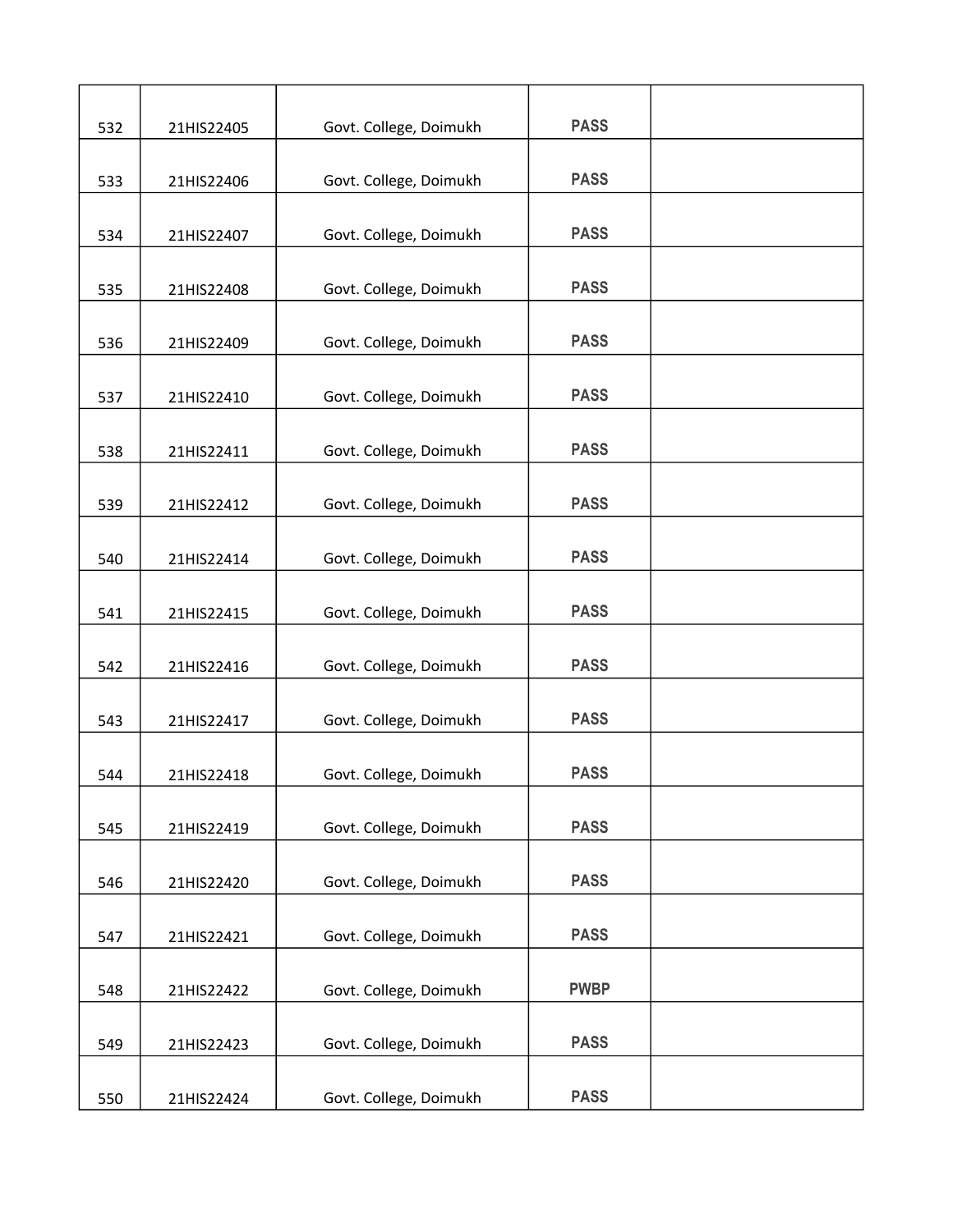| 551 | 21HIS22425 | Govt. College, Doimukh | <b>PASS</b> |  |
|-----|------------|------------------------|-------------|--|
| 552 | 21HIS22426 | Govt. College, Doimukh | <b>PASS</b> |  |
|     |            |                        | <b>PASS</b> |  |
| 553 | 21HIS22427 | Govt. College, Doimukh |             |  |
| 554 | 21HIS22428 | Govt. College, Doimukh | <b>PWBP</b> |  |
| 555 | 21HIS22429 | Govt. College, Doimukh | <b>PASS</b> |  |
| 556 | 21HIS22430 | Govt. College, Doimukh | <b>PASS</b> |  |
| 557 | 21HIS22431 | Govt. College, Doimukh | <b>PASS</b> |  |
| 558 | 21HIS22432 | Govt. College, Doimukh | <b>PASS</b> |  |
| 559 | 21HIS22433 | Govt. College, Doimukh | <b>PASS</b> |  |
| 560 | 21HIS22434 | Govt. College, Doimukh | <b>PASS</b> |  |
| 561 | 21HIS22435 | Govt. College, Doimukh | <b>PASS</b> |  |
| 562 | 21HIS22436 | Govt. College, Doimukh | <b>PWBP</b> |  |
| 563 | 21HIS22437 | Govt. College, Doimukh | <b>PWBP</b> |  |
| 564 | 21HIS22438 | Govt. College, Doimukh | <b>PASS</b> |  |
| 565 | 21HIS22439 | Govt. College, Doimukh | <b>PASS</b> |  |
| 566 | 21HIS22440 | Govt. College, Doimukh | <b>PASS</b> |  |
| 567 | 21HIS22441 | Govt. College, Doimukh | <b>PASS</b> |  |
| 568 | 21HIS22442 | Govt. College, Doimukh | <b>PWBP</b> |  |
| 569 | 21HIS22444 | Govt. College, Doimukh | <b>PASS</b> |  |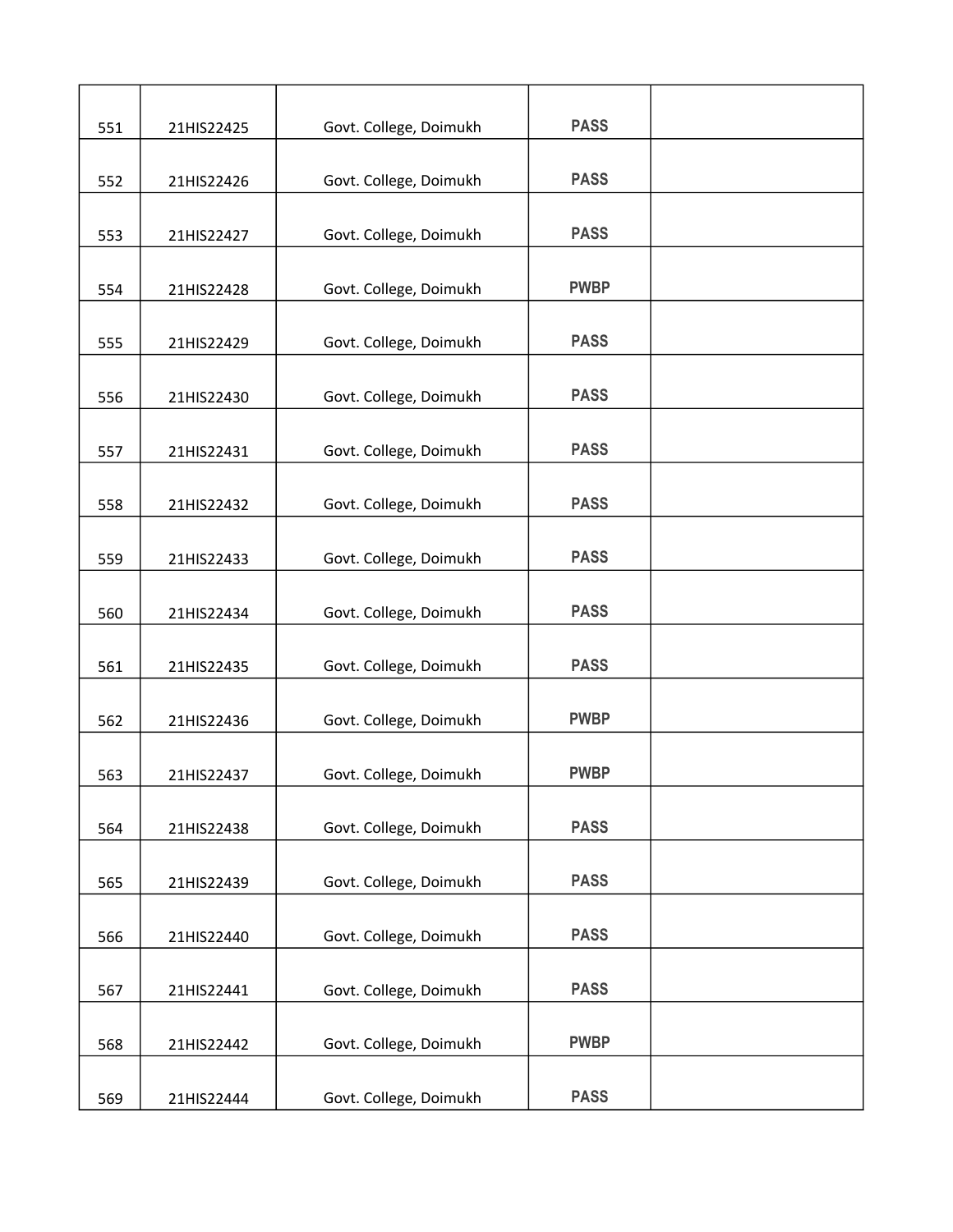| 570 | 21HIS22446 | Govt. College, Doimukh | <b>PASS</b> |  |
|-----|------------|------------------------|-------------|--|
|     |            |                        |             |  |
| 571 | 21HIS22447 | Govt. College, Doimukh | <b>PASS</b> |  |
| 572 | 21HIS22448 | Govt. College, Doimukh | <b>PASS</b> |  |
| 573 | 21HIS22449 | Govt. College, Doimukh | <b>PASS</b> |  |
| 574 | 21HIS22450 | Govt. College, Doimukh | <b>PASS</b> |  |
|     |            |                        |             |  |
| 575 | 21HIS22451 | Govt. College, Doimukh | <b>PASS</b> |  |
| 576 | 21HIS22452 | Govt. College, Doimukh | <b>PASS</b> |  |
| 577 | 21HIS22453 | Govt. College, Doimukh | <b>PASS</b> |  |
| 578 | 21HIS22454 | Govt. College, Doimukh | <b>PASS</b> |  |
|     |            |                        |             |  |
| 579 | 21HIS22455 | Govt. College, Doimukh | <b>PASS</b> |  |
| 580 | 21HIS22456 | Govt. College, Doimukh | <b>PASS</b> |  |
| 581 | 21HIS22457 | Govt. College, Doimukh | <b>PASS</b> |  |
|     |            |                        |             |  |
| 582 | 21HIS22458 | Govt. College, Doimukh | <b>PASS</b> |  |
| 583 | 21HIS22459 | Govt. College, Doimukh | <b>PASS</b> |  |
| 584 | 21HIS22460 | Govt. College, Doimukh | <b>PASS</b> |  |
| 585 | 21HIS22461 | Govt. College, Doimukh | <b>PASS</b> |  |
|     |            |                        |             |  |
| 586 | 21HIS22462 | Govt. College, Doimukh | <b>PASS</b> |  |
| 587 | 21HIS22463 | Govt. College, Doimukh | <b>PASS</b> |  |
| 588 | 21HIS22464 | Govt. College, Doimukh | <b>PASS</b> |  |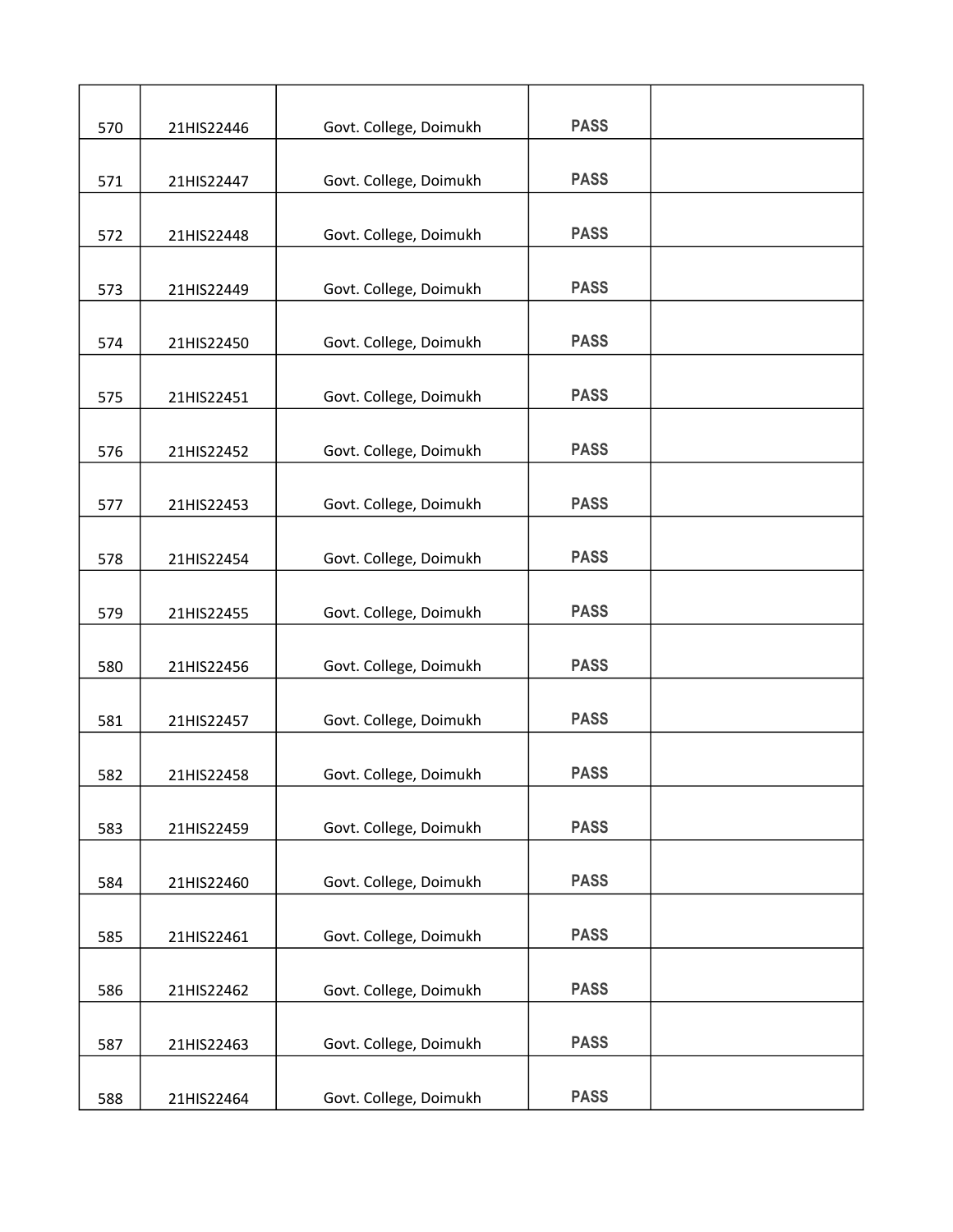| 589 | 21HIS22465 | Govt. College, Doimukh | <b>PASS</b> |  |
|-----|------------|------------------------|-------------|--|
| 590 | 21HIS22466 | Govt. College, Doimukh | <b>PASS</b> |  |
| 591 | 21HIS22467 | Govt. College, Doimukh | <b>PASS</b> |  |
|     |            |                        |             |  |
| 592 | 21HIS22468 | Govt. College, Doimukh | <b>PASS</b> |  |
| 593 | 21HIS22469 | Govt. College, Doimukh | <b>PASS</b> |  |
| 594 | 21HIS22470 | Govt. College, Doimukh | <b>PASS</b> |  |
| 595 | 21HIS22471 | Govt. College, Doimukh | <b>PASS</b> |  |
| 596 | 21HIS22472 | Govt. College, Doimukh | <b>PASS</b> |  |
| 597 | 21HIS22473 | Govt. College, Doimukh | <b>PASS</b> |  |
|     |            |                        |             |  |
| 598 | 21HIS22474 | Govt. College, Doimukh | <b>PASS</b> |  |
| 599 | 21HIS22475 | Govt. College, Doimukh | <b>PASS</b> |  |
| 600 | 21HIS22476 | Govt. College, Doimukh | <b>PASS</b> |  |
| 601 | 21HIS22477 | Govt. College, Doimukh | <b>PASS</b> |  |
| 602 | 21HIS22478 | Govt. College, Doimukh | <b>PASS</b> |  |
|     |            |                        |             |  |
| 603 | 21HIS22479 | Govt. College, Doimukh | <b>PASS</b> |  |
| 604 | 21HIS22480 | Govt. College, Doimukh | <b>PASS</b> |  |
| 605 | 21HIS22481 | Govt. College, Doimukh | <b>PASS</b> |  |
| 606 | 21HIS22482 | Govt. College, Doimukh | <b>PASS</b> |  |
| 607 | 21HIS22483 | Govt. College, Doimukh | <b>PWBP</b> |  |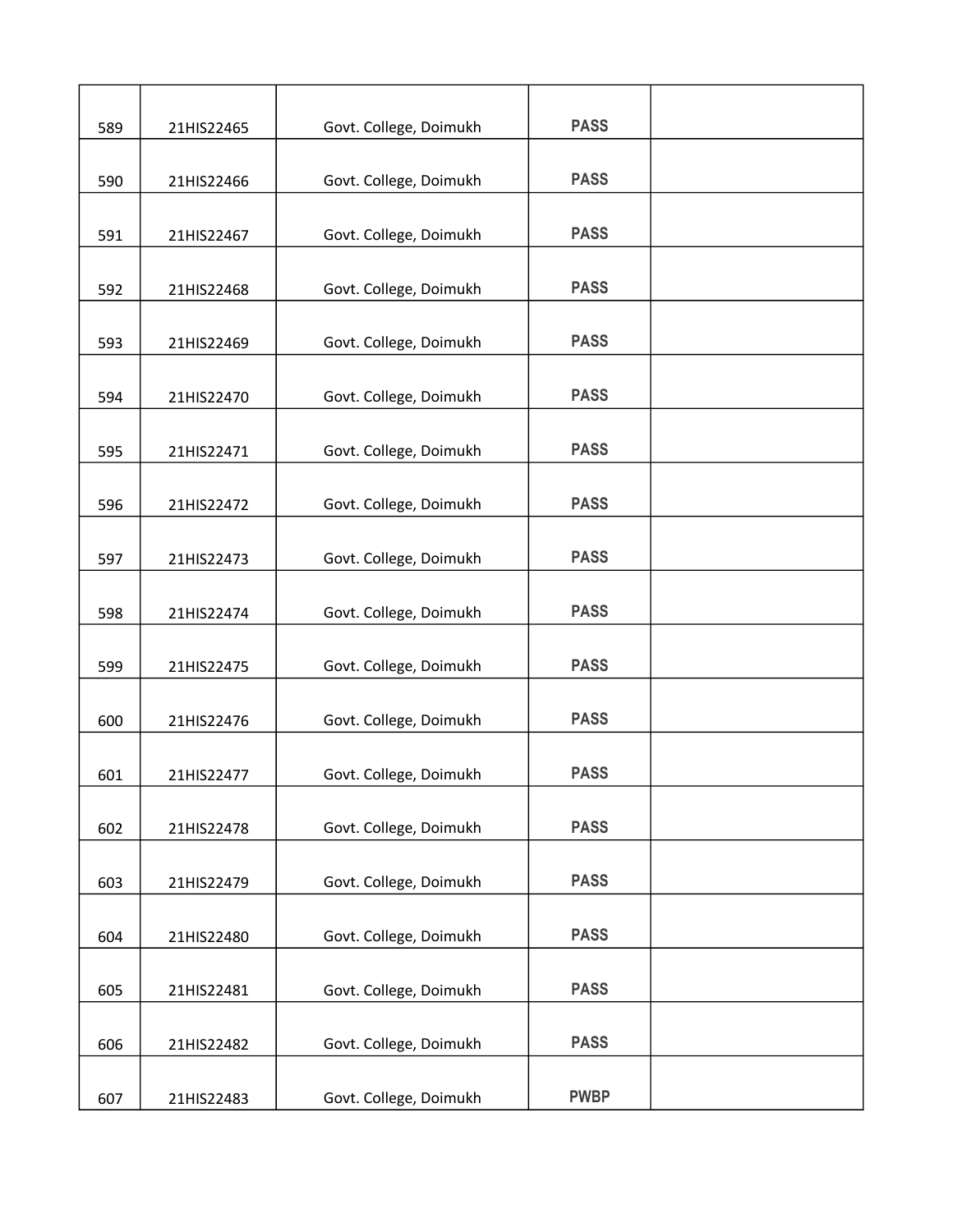| 608 | 21HIS22484 | Govt. College, Doimukh | <b>PASS</b>    |              |
|-----|------------|------------------------|----------------|--------------|
|     |            |                        |                |              |
| 609 | 21HIS22485 | Govt. College, Doimukh | <b>PASS</b>    |              |
| 610 | 21HIS22486 | Govt. College, Doimukh | <b>WITHELD</b> | Registration |
| 611 | 21HIS22487 | Govt. College, Doimukh | <b>PASS</b>    |              |
| 612 | 21HIS22488 | Govt. College, Doimukh | <b>PASS</b>    |              |
| 613 | 21HIS22489 | Govt. College, Doimukh | <b>PASS</b>    |              |
| 614 | 21HIS22490 | Govt. College, Doimukh | <b>PASS</b>    |              |
| 615 | 21POL22491 | Govt. College, Doimukh | <b>PASS</b>    |              |
| 616 | 21POL22492 | Govt. College, Doimukh | <b>PASS</b>    |              |
| 617 | 21POL22493 | Govt. College, Doimukh | <b>PASS</b>    |              |
| 618 | 21POL22494 | Govt. College, Doimukh | <b>PASS</b>    |              |
| 619 | 21POL22495 | Govt. College, Doimukh | <b>PASS</b>    |              |
| 620 | 21POL22496 | Govt. College, Doimukh | <b>PASS</b>    |              |
| 621 | 21POL22497 | Govt. College, Doimukh | <b>PASS</b>    |              |
| 622 | 21POL22498 | Govt. College, Doimukh | <b>PASS</b>    |              |
| 623 | 21POL22499 | Govt. College, Doimukh | <b>PASS</b>    |              |
|     |            |                        | <b>PASS</b>    |              |
| 624 | 21POL22500 | Govt. College, Doimukh |                |              |
| 625 | 21POL22501 | Govt. College, Doimukh | <b>PASS</b>    |              |
| 626 | 21POL22502 | Govt. College, Doimukh | <b>PASS</b>    |              |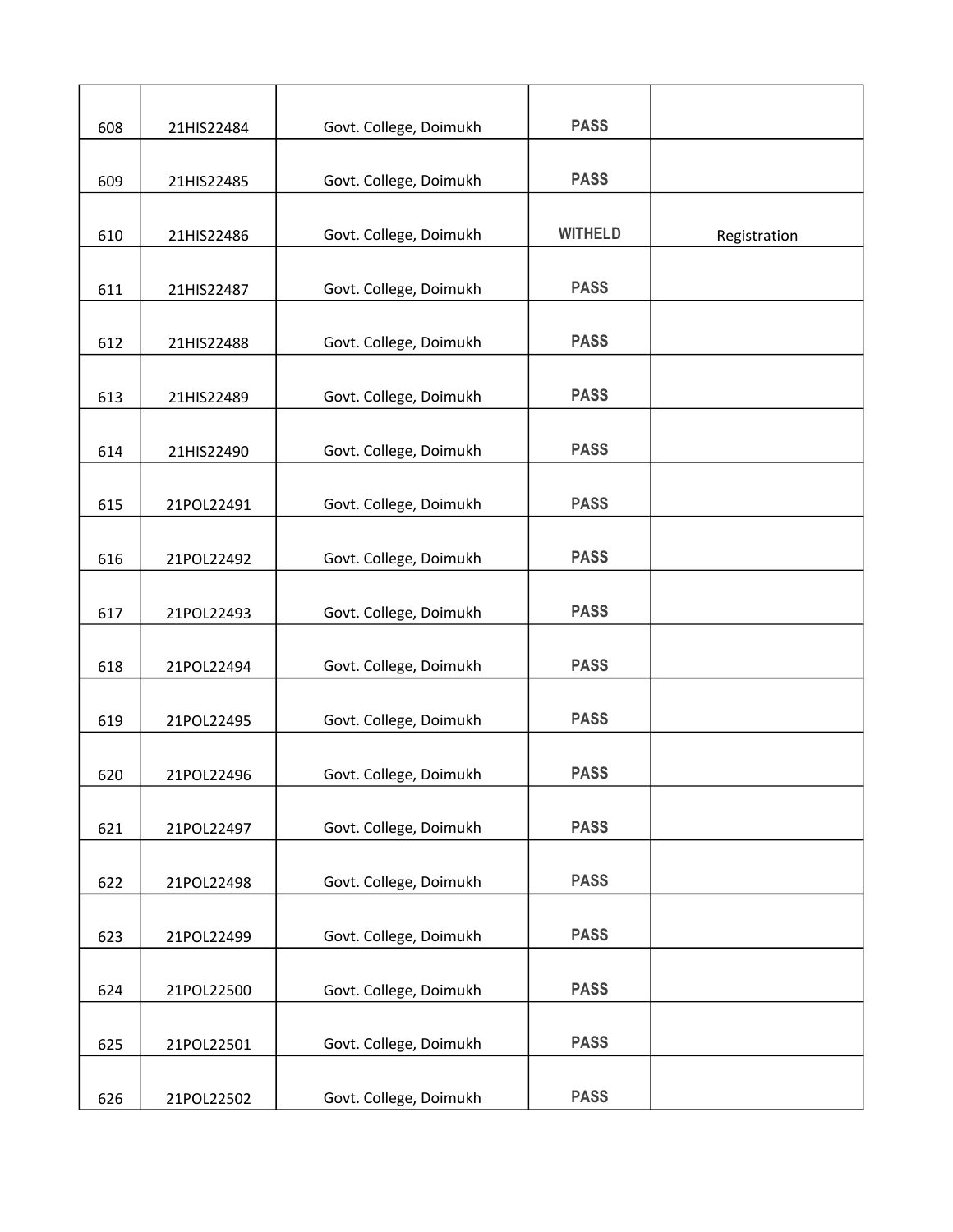| 627 | 21POL22503 | Govt. College, Doimukh | <b>PASS</b>    |              |
|-----|------------|------------------------|----------------|--------------|
| 628 | 21POL22504 | Govt. College, Doimukh | <b>PASS</b>    |              |
|     |            |                        |                |              |
| 629 | 21POL22505 | Govt. College, Doimukh | <b>PASS</b>    |              |
| 630 | 21POL22506 | Govt. College, Doimukh | <b>WITHELD</b> | Registration |
| 631 | 21POL22507 | Govt. College, Doimukh | <b>PASS</b>    |              |
| 632 | 21POL22508 | Govt. College, Doimukh | <b>PASS</b>    |              |
| 633 | 21POL22509 | Govt. College, Doimukh | <b>PASS</b>    |              |
| 634 | 21POL22510 | Govt. College, Doimukh | <b>PASS</b>    |              |
| 635 | 21POL22511 | Govt. College, Doimukh | <b>PASS</b>    |              |
| 636 | 21POL22512 | Govt. College, Doimukh | <b>PASS</b>    |              |
| 637 | 21POL22513 | Govt. College, Doimukh | <b>PASS</b>    |              |
| 638 | 21POL22514 | Govt. College, Doimukh | <b>PASS</b>    |              |
| 639 | 21POL22515 | Govt. College, Doimukh | <b>PASS</b>    |              |
| 640 | 21POL22516 | Govt. College, Doimukh | <b>PASS</b>    |              |
| 641 | 21POL22517 | Govt. College, Doimukh | <b>PASS</b>    |              |
| 642 | 21POL22518 | Govt. College, Doimukh | <b>PASS</b>    |              |
| 643 | 21POL22519 | Govt. College, Doimukh | <b>PASS</b>    |              |
| 644 | 21POL22520 | Govt. College, Doimukh | <b>PASS</b>    |              |
| 645 | 21POL22521 | Govt. College, Doimukh | <b>PASS</b>    |              |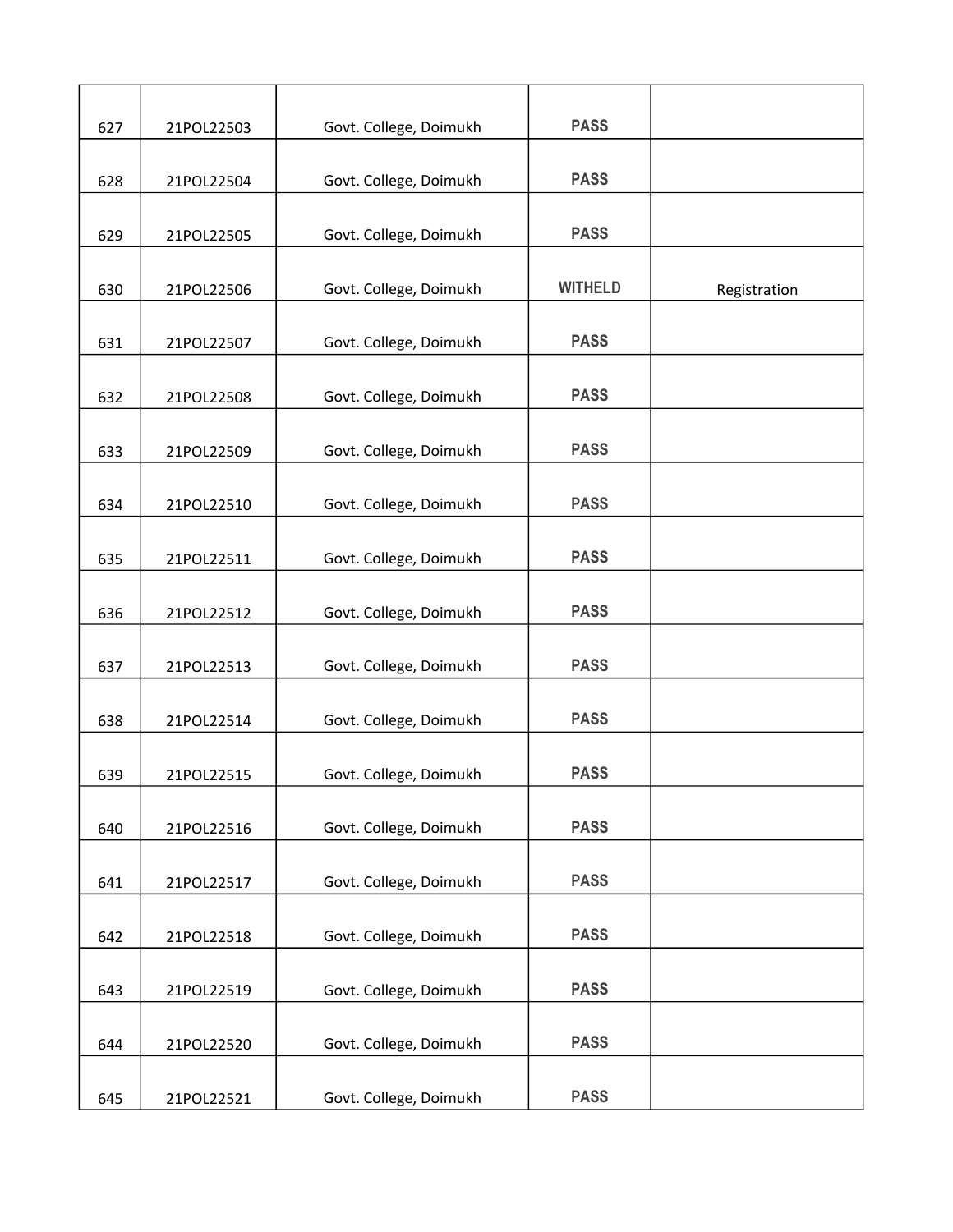| 646 | 21POL22522 | Govt. College, Doimukh | <b>PASS</b> |  |
|-----|------------|------------------------|-------------|--|
|     |            |                        | <b>PASS</b> |  |
| 647 | 21POL22523 | Govt. College, Doimukh |             |  |
| 648 | 21POL22524 | Govt. College, Doimukh | <b>PASS</b> |  |
| 649 | 21POL22525 | Govt. College, Doimukh | <b>PASS</b> |  |
| 650 | 21POL22526 | Govt. College, Doimukh | <b>PASS</b> |  |
| 651 | 21POL22527 | Govt. College, Doimukh | <b>PASS</b> |  |
| 652 | 21POL22528 | Govt. College, Doimukh | <b>PASS</b> |  |
| 653 | 21POL22529 | Govt. College, Doimukh | <b>PASS</b> |  |
| 654 | 21POL22530 | Govt. College, Doimukh | <b>PASS</b> |  |
| 655 | 21POL22531 | Govt. College, Doimukh | <b>PASS</b> |  |
| 656 | 21POL22532 | Govt. College, Doimukh | <b>PASS</b> |  |
|     |            |                        |             |  |
| 657 | 21POL22533 | Govt. College, Doimukh | <b>PASS</b> |  |
| 658 | 21POL22534 | Govt. College, Doimukh | <b>PASS</b> |  |
| 659 | 21POL22535 | Govt. College, Doimukh | <b>PASS</b> |  |
| 660 | 21POL22536 | Govt. College, Doimukh | <b>PASS</b> |  |
| 661 | 21POL22537 | Govt. College, Doimukh | <b>PASS</b> |  |
| 662 | 21POL22538 | Govt. College, Doimukh | <b>PASS</b> |  |
| 663 | 21POL22539 | Govt. College, Doimukh | <b>PASS</b> |  |
| 664 | 21POL22540 | Govt. College, Doimukh | <b>PASS</b> |  |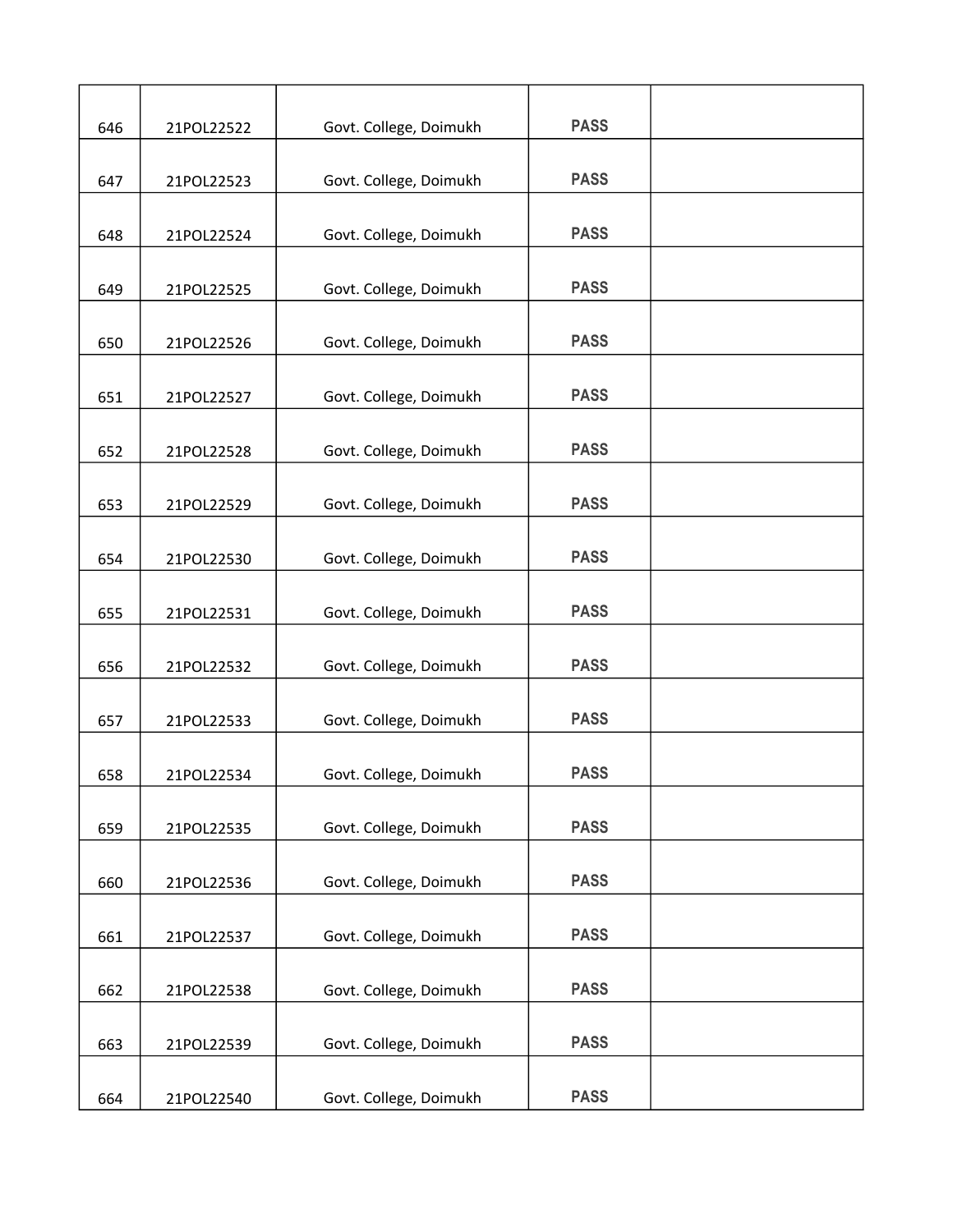| 665 | 21POL22541 | Govt. College, Doimukh | <b>PASS</b> |  |
|-----|------------|------------------------|-------------|--|
|     |            |                        | <b>PASS</b> |  |
| 666 | 21POL22542 | Govt. College, Doimukh |             |  |
| 667 | 21POL22543 | Govt. College, Doimukh | <b>PASS</b> |  |
| 668 | 21POL22544 | Govt. College, Doimukh | <b>PASS</b> |  |
| 669 | 21POL22545 | Govt. College, Doimukh | <b>PASS</b> |  |
| 670 | 21POL22546 | Govt. College, Doimukh | <b>PASS</b> |  |
| 671 | 21POL22547 | Govt. College, Doimukh | <b>PASS</b> |  |
| 672 | 21POL22548 | Govt. College, Doimukh | <b>PASS</b> |  |
| 673 | 21POL22549 | Govt. College, Doimukh | <b>PASS</b> |  |
|     |            |                        |             |  |
| 674 | 21POL22550 | Govt. College, Doimukh | <b>PWBP</b> |  |
| 675 | 21POL22551 | Govt. College, Doimukh | <b>PASS</b> |  |
| 676 | 21POL22552 | Govt. College, Doimukh | <b>PASS</b> |  |
| 677 | 21POL22553 | Govt. College, Doimukh | <b>PASS</b> |  |
| 678 | 21POL22554 | Govt. College, Doimukh | <b>PASS</b> |  |
| 679 | 21POL22555 | Govt. College, Doimukh | <b>PASS</b> |  |
| 680 | 21POL22556 | Govt. College, Doimukh | <b>PASS</b> |  |
| 681 | 21POL22557 | Govt. College, Doimukh | <b>PASS</b> |  |
| 682 | 21POL22558 | Govt. College, Doimukh | <b>PASS</b> |  |
| 683 | 21POL22559 | Govt. College, Doimukh | <b>PWBP</b> |  |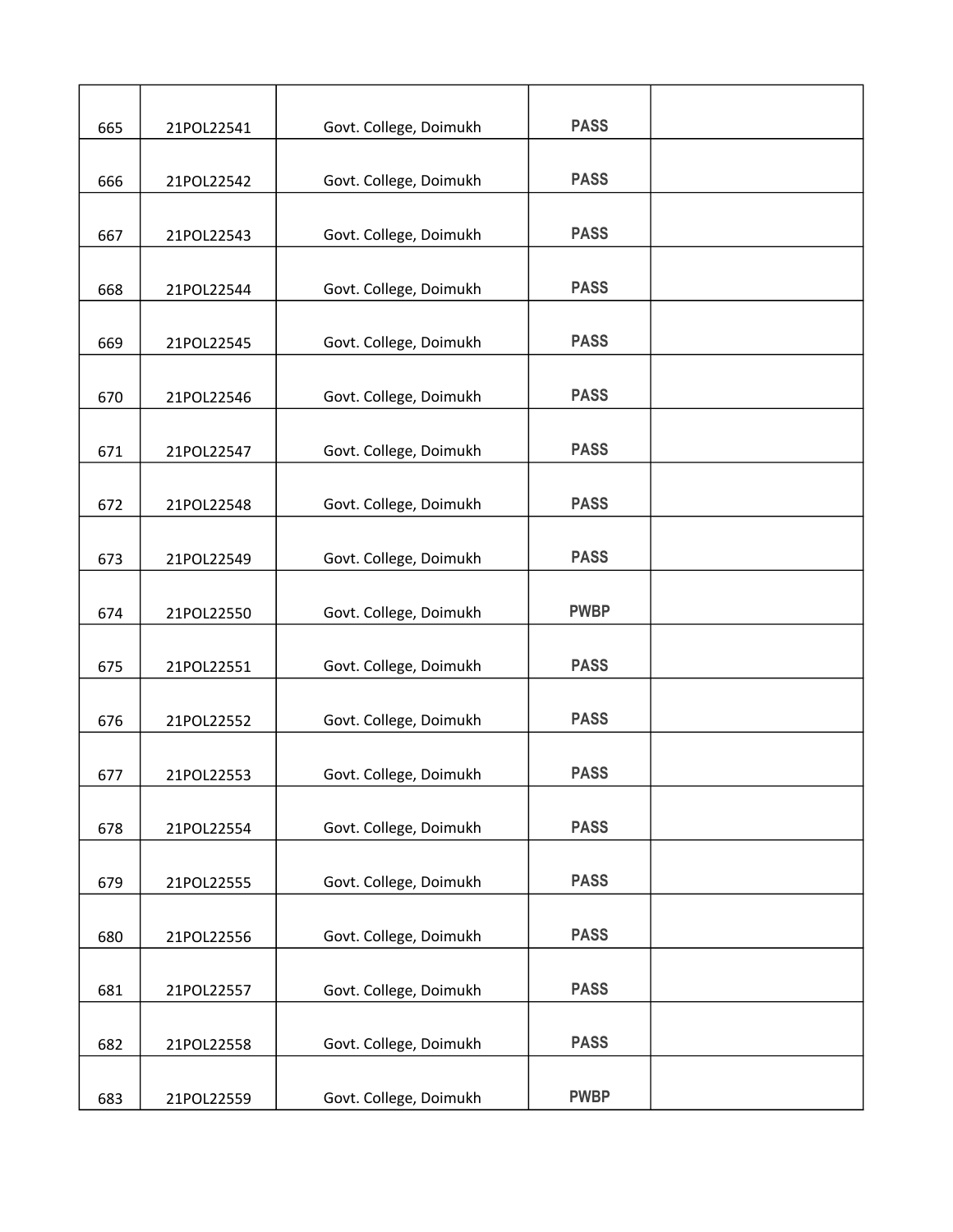| 684 | 21POL22560 | Govt. College, Doimukh | <b>PASS</b> |  |
|-----|------------|------------------------|-------------|--|
| 685 | 21POL22561 | Govt. College, Doimukh | <b>PASS</b> |  |
|     |            |                        |             |  |
| 686 | 21POL22562 | Govt. College, Doimukh | <b>PASS</b> |  |
| 687 | 21POL22563 | Govt. College, Doimukh | <b>PWBP</b> |  |
| 688 | 21POL22564 | Govt. College, Doimukh | <b>PASS</b> |  |
| 689 | 21POL22565 | Govt. College, Doimukh | <b>PWBP</b> |  |
| 690 | 21POL22566 | Govt. College, Doimukh | <b>PASS</b> |  |
| 691 | 21POL22567 | Govt. College, Doimukh | <b>PWBP</b> |  |
| 692 | 21POL22568 | Govt. College, Doimukh | <b>PASS</b> |  |
| 693 | 21POL22569 | Govt. College, Doimukh | <b>PASS</b> |  |
| 694 | 21POL22570 | Govt. College, Doimukh | <b>PWBP</b> |  |
| 695 | 21POL22571 | Govt. College, Doimukh | <b>PASS</b> |  |
| 696 | 21POL22572 | Govt. College, Doimukh | <b>PASS</b> |  |
| 697 | 21POL22573 | Govt. College, Doimukh | <b>PWBP</b> |  |
| 698 | 21POL22574 | Govt. College, Doimukh | <b>PWBP</b> |  |
| 699 | 21POL22575 | Govt. College, Doimukh | <b>PASS</b> |  |
| 700 | 21POL22576 | Govt. College, Doimukh | <b>PASS</b> |  |
| 701 | 21POL22577 | Govt. College, Doimukh | <b>PASS</b> |  |
| 702 | 21POL22578 | Govt. College, Doimukh | <b>PASS</b> |  |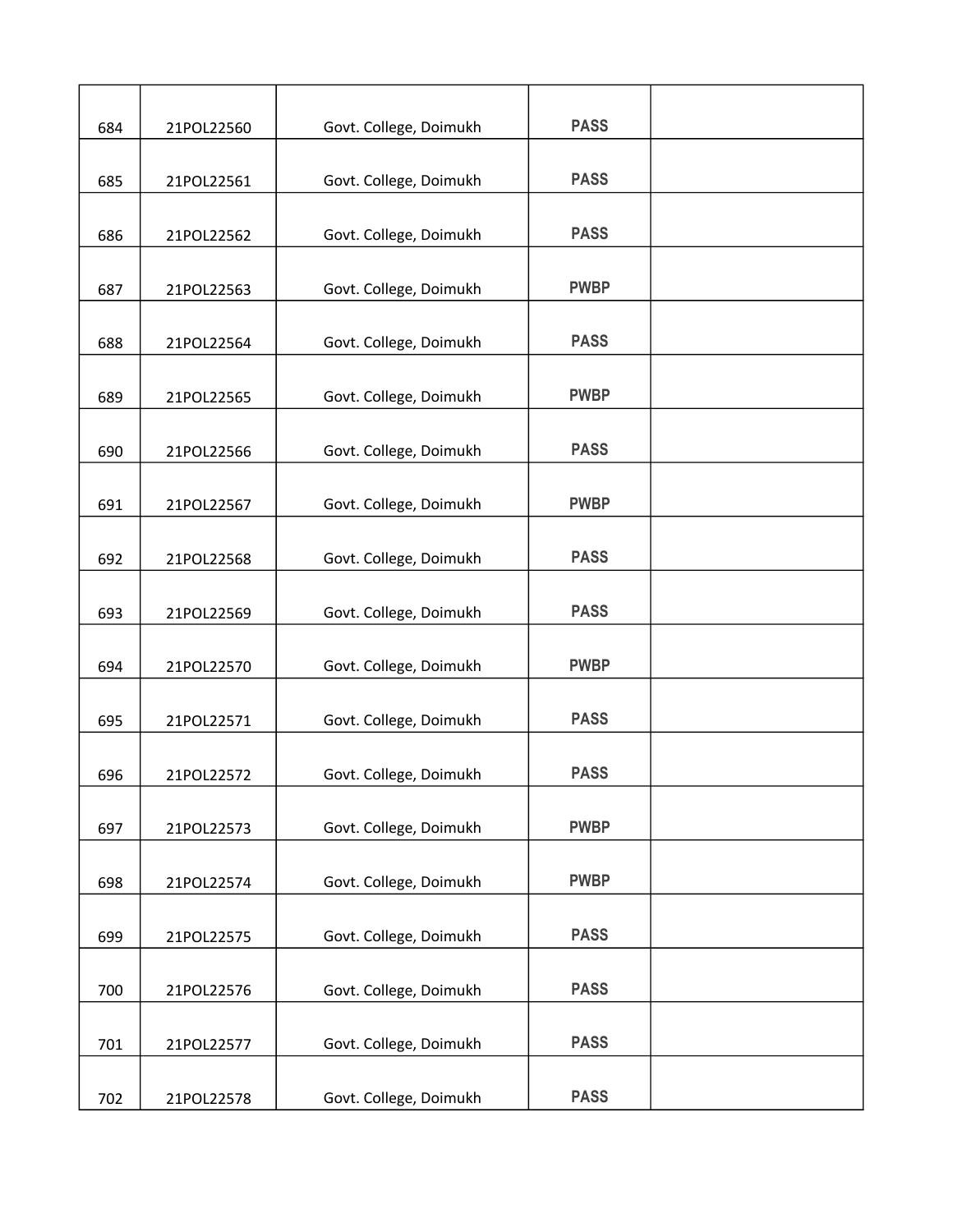| 703 | 21POL22579 | Govt. College, Doimukh | <b>PASS</b>    |             |
|-----|------------|------------------------|----------------|-------------|
|     |            |                        | <b>PASS</b>    |             |
| 704 | 21POL22580 | Govt. College, Doimukh |                |             |
| 705 | 21POL22582 | Govt. College, Doimukh | <b>PASS</b>    |             |
| 706 | 21POL22583 | Govt. College, Doimukh | <b>PASS</b>    |             |
| 707 | 21POL22584 | Govt. College, Doimukh | <b>PASS</b>    |             |
| 708 | 21POL22585 | Govt. College, Doimukh | <b>PASS</b>    |             |
| 709 | 21POL22586 | Govt. College, Doimukh | <b>PASS</b>    |             |
| 710 | 21POL22587 | Govt. College, Doimukh | <b>PASS</b>    |             |
| 711 | 21POL22588 | Govt. College, Doimukh | <b>PASS</b>    |             |
| 712 | 21POL22589 | Govt. College, Doimukh | <b>PASS</b>    |             |
| 713 | 21POL22590 | Govt. College, Doimukh | <b>PASS</b>    |             |
| 714 | 21POL22591 | Govt. College, Doimukh | <b>PASS</b>    |             |
| 715 | 21POL22592 | Govt. College, Doimukh | <b>PASS</b>    |             |
| 716 | 21POL22593 | Govt. College, Doimukh | <b>PASS</b>    |             |
| 717 | 21POL22594 | Govt. College, Doimukh | <b>PASS</b>    |             |
| 718 | 21POL22595 | Govt. College, Doimukh | <b>WITHELD</b> | Email ID    |
| 719 | 21POL22596 | Govt. College, Doimukh | <b>PASS</b>    |             |
| 720 | 21POL22597 | Govt. College, Doimukh | <b>PASS</b>    |             |
| 721 | 21POL22598 | Govt. College, Doimukh | <b>WITHELD</b> | Contact No. |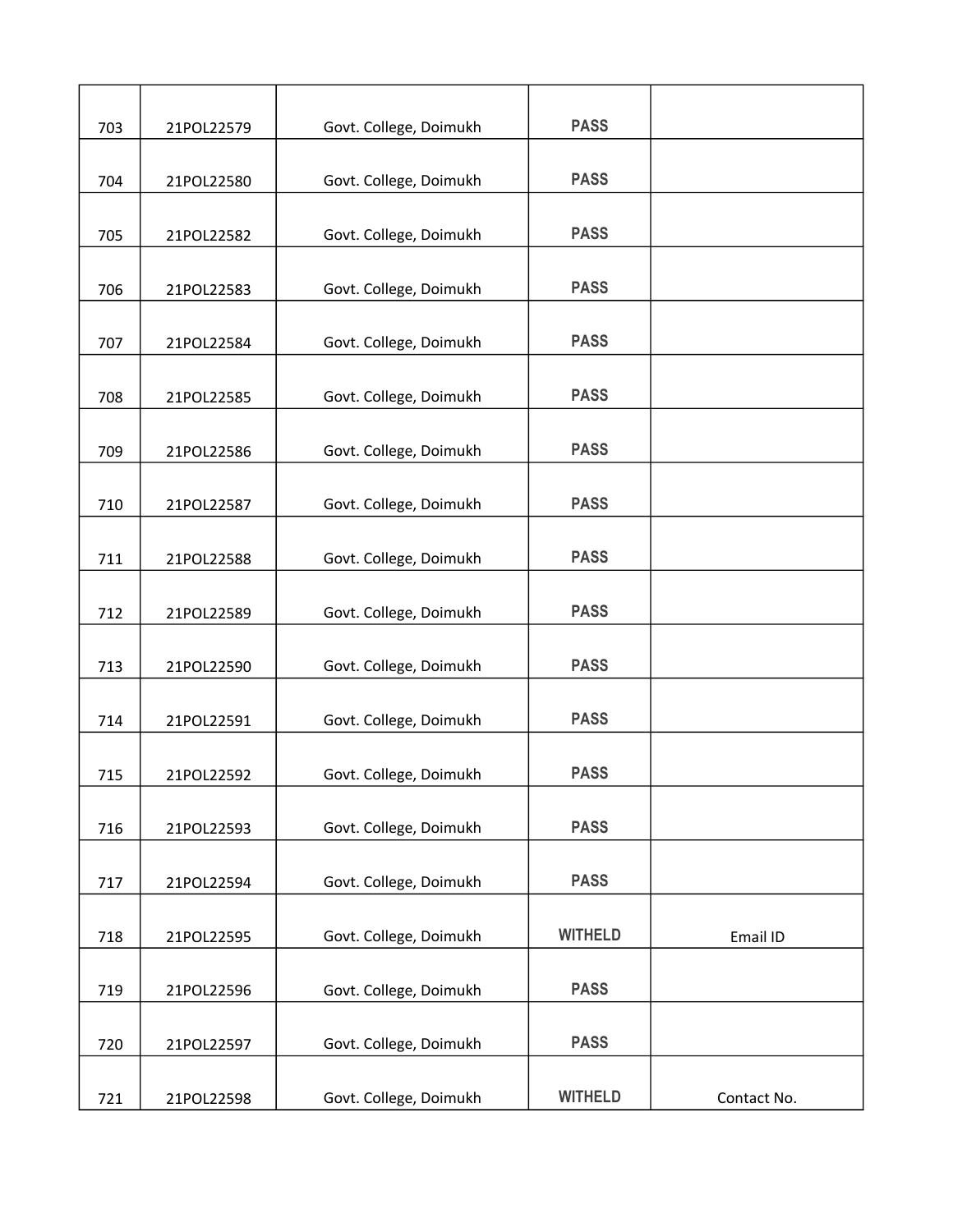| 722 | 21POL22599 | Govt. College, Doimukh               | <b>PASS</b>    |                     |
|-----|------------|--------------------------------------|----------------|---------------------|
| 723 | 21POL22600 | Govt. College, Doimukh               | <b>PASS</b>    |                     |
| 724 | 21POL22601 | Govt. College, Doimukh               | <b>PASS</b>    |                     |
|     |            |                                      |                |                     |
| 725 | 21POL22602 | Govt. College, Doimukh               | <b>PASS</b>    |                     |
| 726 | 21POL22603 | Govt. College, Doimukh               | <b>PASS</b>    |                     |
| 727 | 21POL22604 | Govt. College, Doimukh               | <b>PASS</b>    |                     |
| 728 | 21POL22605 | Govt. College, Doimukh               | <b>PASS</b>    |                     |
| 729 | 21POL22606 | Govt. College, Doimukh               | <b>WITHELD</b> | Email ID            |
| 730 | 21POL22607 | Govt. College, Doimukh               | <b>PASS</b>    |                     |
|     |            |                                      |                |                     |
| 731 | 21POL22608 | Govt. College, Doimukh               | <b>PASS</b>    |                     |
| 732 | 21POL22609 | Govt. College, Doimukh               | <b>WITHELD</b> | (I/A Pol. Sc-C-112) |
| 733 | 21POL22610 | Govt. College, Doimukh               | <b>PASS</b>    |                     |
| 734 | 21POL22611 | Govt. College, Doimukh               | <b>PASS</b>    |                     |
|     |            |                                      |                |                     |
| 735 | 21POL22612 | Govt. College, Doimukh               | <b>PASS</b>    |                     |
| 736 | 21POL22613 | Govt. College, Doimukh               | <b>PASS</b>    |                     |
| 737 | 21POL22614 | Govt. College, Doimukh               | <b>PASS</b>    |                     |
| 738 | 21ENG14001 | Saint Francis De Sales College, Aalo | <b>PASS</b>    |                     |
|     |            |                                      |                |                     |
| 739 | 21ENG14002 | Saint Francis De Sales College, Aalo | <b>PASS</b>    |                     |
| 740 | 21ENG14003 | Saint Francis De Sales College, Aalo | <b>PASS</b>    |                     |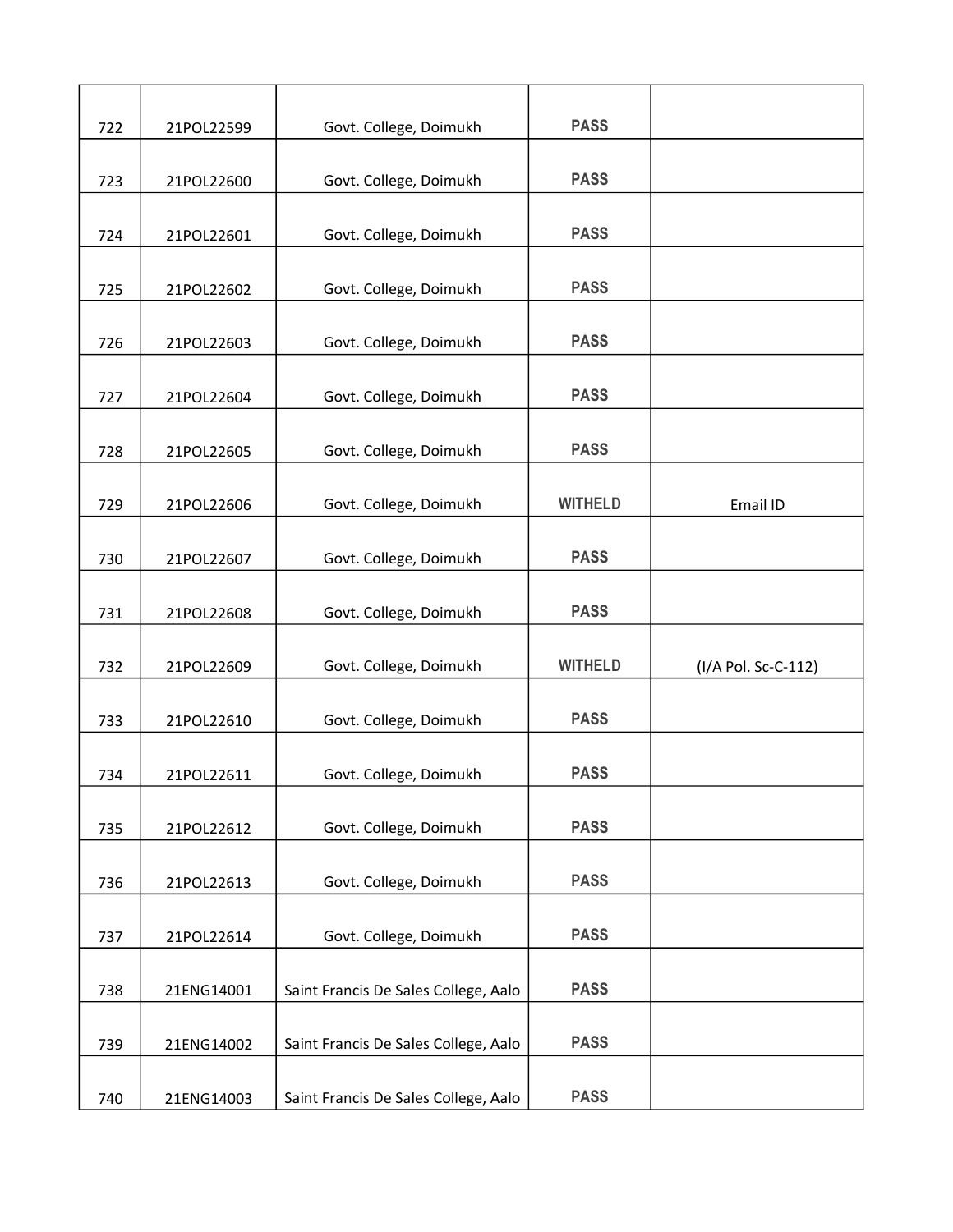| 741 | 21ENG14004 | Saint Francis De Sales College, Aalo | <b>PASS</b> |  |
|-----|------------|--------------------------------------|-------------|--|
|     |            |                                      |             |  |
| 742 | 21ENG14005 | Saint Francis De Sales College, Aalo | <b>PASS</b> |  |
| 743 | 21ENG14006 | Saint Francis De Sales College, Aalo | <b>PASS</b> |  |
|     |            |                                      |             |  |
| 744 | 21ENG14007 | Saint Francis De Sales College, Aalo | <b>PASS</b> |  |
| 745 | 21ENG14008 | Saint Francis De Sales College, Aalo | <b>PASS</b> |  |
|     |            |                                      |             |  |
| 746 | 21ENG14009 | Saint Francis De Sales College, Aalo | <b>PASS</b> |  |
| 747 | 21ENG14010 | Saint Francis De Sales College, Aalo | <b>PASS</b> |  |
| 748 | 21ENG14011 | Saint Francis De Sales College, Aalo | <b>PASS</b> |  |
|     |            |                                      |             |  |
| 749 | 21ENG14012 | Saint Francis De Sales College, Aalo | <b>PASS</b> |  |
| 750 | 21ENG14013 | Saint Francis De Sales College, Aalo | <b>PASS</b> |  |
| 751 | 21ENG14014 | Saint Francis De Sales College, Aalo | <b>PASS</b> |  |
|     |            |                                      |             |  |
| 752 | 21ENG14015 | Saint Francis De Sales College, Aalo | <b>PASS</b> |  |
| 753 | 21ENG14016 | Saint Francis De Sales College, Aalo | <b>PASS</b> |  |
|     |            |                                      |             |  |
| 754 | 21ENG14017 | Saint Francis De Sales College, Aalo | <b>PASS</b> |  |
| 755 | 21ENG14018 | Saint Francis De Sales College, Aalo | <b>PASS</b> |  |
| 756 | 21GEO14019 | Saint Francis De Sales College, Aalo | <b>PASS</b> |  |
|     |            |                                      |             |  |
| 757 | 21GEO14020 | Saint Francis De Sales College, Aalo | <b>PASS</b> |  |
| 758 | 21GEO14021 | Saint Francis De Sales College, Aalo | <b>PASS</b> |  |
|     |            |                                      |             |  |
| 759 | 21GEO14022 | Saint Francis De Sales College, Aalo | <b>PASS</b> |  |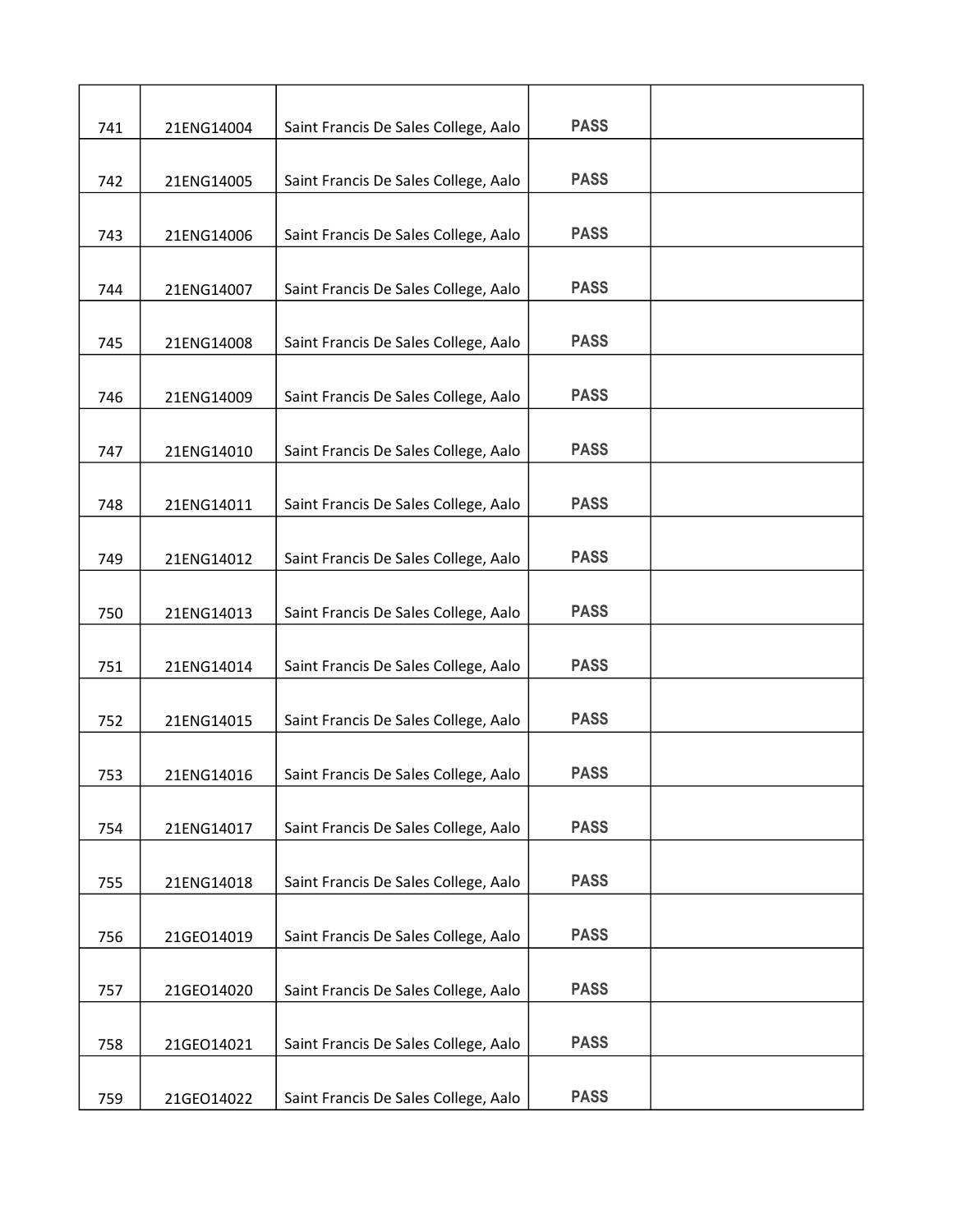| 760 | 21GEO14023 | Saint Francis De Sales College, Aalo | <b>PASS</b> |  |
|-----|------------|--------------------------------------|-------------|--|
| 761 | 21GEO14024 | Saint Francis De Sales College, Aalo | <b>PASS</b> |  |
| 762 | 21GEO14025 | Saint Francis De Sales College, Aalo | <b>PASS</b> |  |
| 763 | 21GEO14026 | Saint Francis De Sales College, Aalo | <b>PASS</b> |  |
| 764 | 21GEO14027 | Saint Francis De Sales College, Aalo | <b>PASS</b> |  |
| 765 | 21GEO14028 | Saint Francis De Sales College, Aalo | <b>PASS</b> |  |
| 766 | 21GEO14029 | Saint Francis De Sales College, Aalo | <b>PASS</b> |  |
| 767 | 21GEO14030 | Saint Francis De Sales College, Aalo | <b>PASS</b> |  |
| 768 | 21GEO14031 | Saint Francis De Sales College, Aalo | <b>PASS</b> |  |
| 769 | 21GEO14032 | Saint Francis De Sales College, Aalo | <b>PASS</b> |  |
| 770 | 21GEO14033 | Saint Francis De Sales College, Aalo | <b>PASS</b> |  |
| 771 | 21GEO14034 | Saint Francis De Sales College, Aalo | <b>PASS</b> |  |
| 772 | 21GEO14035 | Saint Francis De Sales College, Aalo | <b>PASS</b> |  |
| 773 | 21GEO14036 | Saint Francis De Sales College, Aalo | <b>PASS</b> |  |
| 774 | 21GEO14037 | Saint Francis De Sales College, Aalo | <b>PASS</b> |  |
| 775 | 21GEO14038 | Saint Francis De Sales College, Aalo | <b>PASS</b> |  |
| 776 | 21GEO14039 | Saint Francis De Sales College, Aalo | <b>PASS</b> |  |
| 777 | 21GEO14040 | Saint Francis De Sales College, Aalo | <b>PASS</b> |  |
| 778 | 21GEO14041 | Saint Francis De Sales College, Aalo | <b>PASS</b> |  |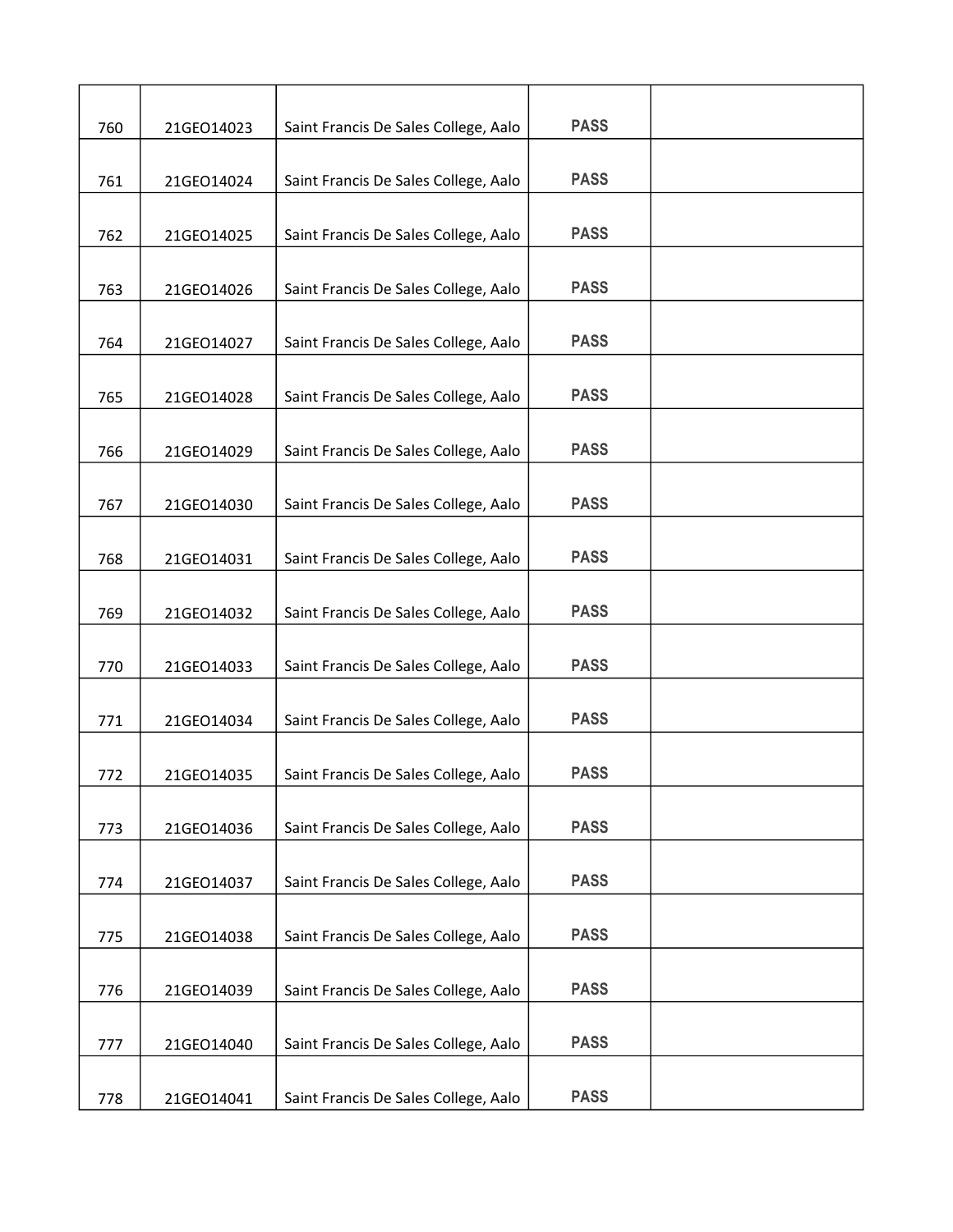| 779 | 21GEO14042 | Saint Francis De Sales College, Aalo | <b>PASS</b>    |          |
|-----|------------|--------------------------------------|----------------|----------|
| 780 | 21GEO14043 | Saint Francis De Sales College, Aalo | <b>WITHELD</b> | Email ID |
| 781 | 21GEO14044 | Saint Francis De Sales College, Aalo | <b>PASS</b>    |          |
| 782 | 21GEO14045 | Saint Francis De Sales College, Aalo | <b>PASS</b>    |          |
| 783 | 21GEO14046 | Saint Francis De Sales College, Aalo | <b>PASS</b>    |          |
| 784 | 21GEO14047 | Saint Francis De Sales College, Aalo | <b>PASS</b>    |          |
| 785 | 21GEO14048 | Saint Francis De Sales College, Aalo | <b>PASS</b>    |          |
| 786 | 21GEO14049 | Saint Francis De Sales College, Aalo | <b>PASS</b>    |          |
| 787 | 21HIS14050 | Saint Francis De Sales College, Aalo | <b>PASS</b>    |          |
| 788 | 21HIS14051 | Saint Francis De Sales College, Aalo | <b>PASS</b>    |          |
| 789 | 21HIS14052 | Saint Francis De Sales College, Aalo | <b>PASS</b>    |          |
| 790 | 21HIS14053 | Saint Francis De Sales College, Aalo | <b>PASS</b>    |          |
| 791 | 21HIS14054 | Saint Francis De Sales College, Aalo | <b>PASS</b>    |          |
| 792 | 21HIS14055 | Saint Francis De Sales College, Aalo | <b>PASS</b>    |          |
| 793 | 21HIS14056 | Saint Francis De Sales College, Aalo | <b>PASS</b>    |          |
| 794 | 21HIS14057 | Saint Francis De Sales College, Aalo | <b>PASS</b>    |          |
| 795 | 21HIS14058 | Saint Francis De Sales College, Aalo | <b>PASS</b>    |          |
| 796 | 21HIS14059 | Saint Francis De Sales College, Aalo | <b>PASS</b>    |          |
| 797 | 21HIS14060 | Saint Francis De Sales College, Aalo | <b>PASS</b>    |          |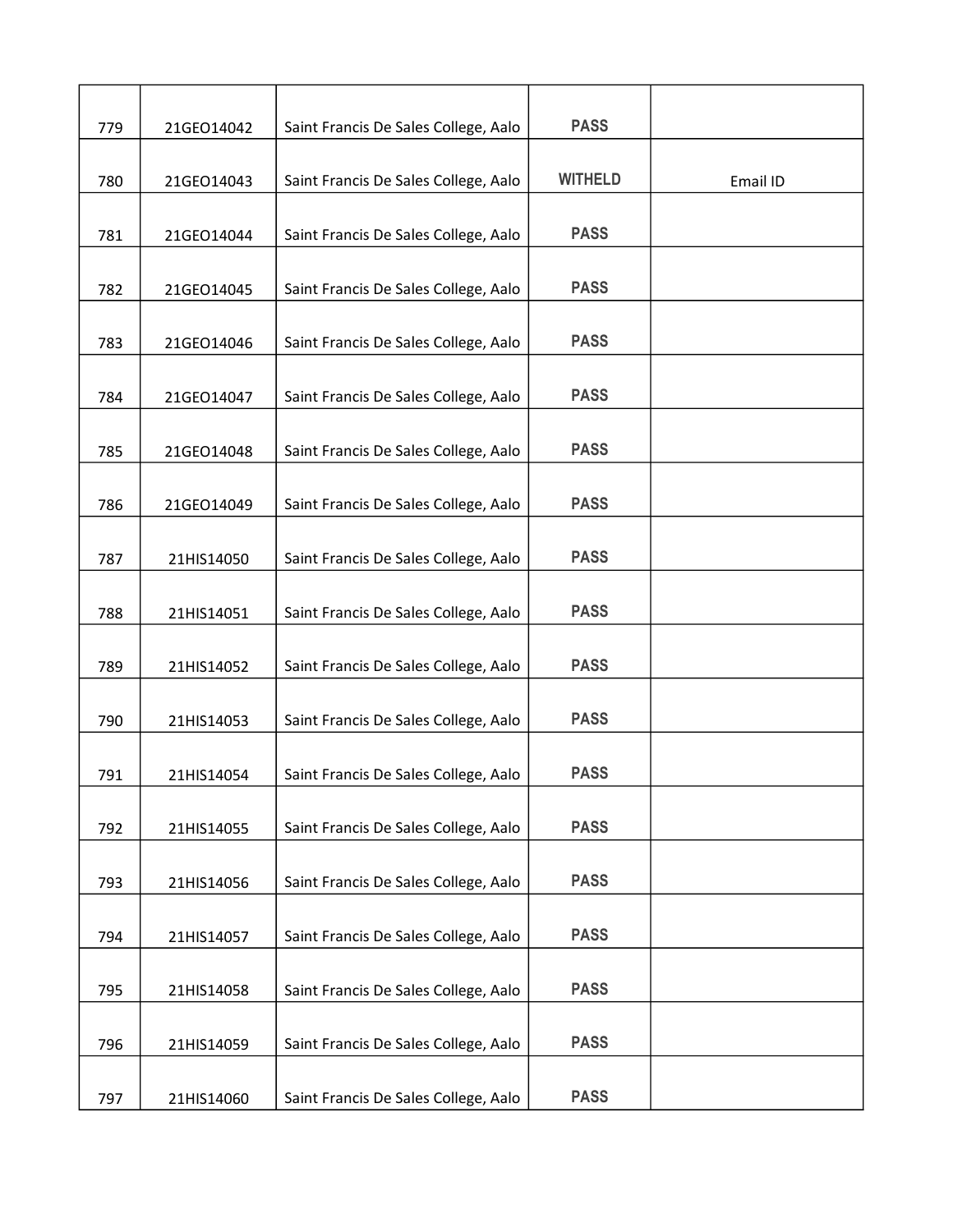| 798 | 21HIS14061 | Saint Francis De Sales College, Aalo | <b>PASS</b> |  |
|-----|------------|--------------------------------------|-------------|--|
| 799 | 21HIS14062 | Saint Francis De Sales College, Aalo | <b>PASS</b> |  |
| 800 | 21HIS14063 | Saint Francis De Sales College, Aalo | <b>PASS</b> |  |
| 801 | 21HIS14065 | Saint Francis De Sales College, Aalo | <b>PASS</b> |  |
| 802 | 21HIS14066 | Saint Francis De Sales College, Aalo | <b>PASS</b> |  |
| 803 | 21HIS14067 | Saint Francis De Sales College, Aalo | <b>PASS</b> |  |
| 804 | 21HIS14068 | Saint Francis De Sales College, Aalo | <b>PASS</b> |  |
| 805 | 21HIS14069 | Saint Francis De Sales College, Aalo | <b>PASS</b> |  |
| 806 | 21HIS14070 | Saint Francis De Sales College, Aalo | <b>PASS</b> |  |
| 807 | 21HIS14071 | Saint Francis De Sales College, Aalo | <b>PASS</b> |  |
| 808 | 21HIS14072 | Saint Francis De Sales College, Aalo | <b>PASS</b> |  |
| 809 | 21HIS14073 | Saint Francis De Sales College, Aalo | <b>PASS</b> |  |
| 810 | 21HIS14074 | Saint Francis De Sales College, Aalo | <b>PASS</b> |  |
| 811 | 21POL14075 | Saint Francis De Sales College, Aalo | <b>PASS</b> |  |
| 812 | 21POL14076 | Saint Francis De Sales College, Aalo | <b>PASS</b> |  |
| 813 | 21POL14077 | Saint Francis De Sales College, Aalo | <b>PASS</b> |  |
| 814 | 21POL14078 | Saint Francis De Sales College, Aalo | <b>PASS</b> |  |
| 815 | 21POL14079 | Saint Francis De Sales College, Aalo | <b>PASS</b> |  |
| 816 | 21POL14080 | Saint Francis De Sales College, Aalo | <b>PASS</b> |  |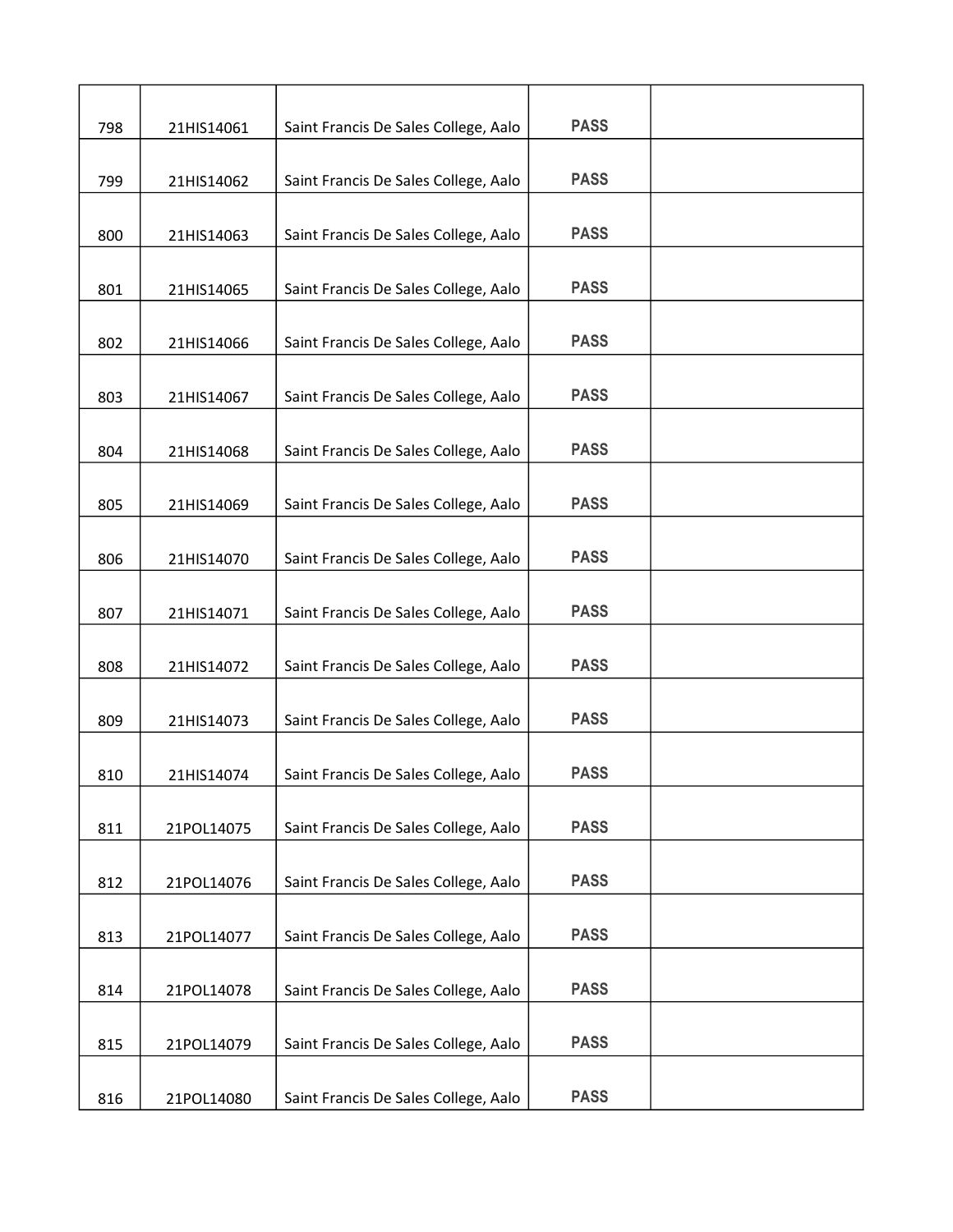| 817 | 21POL14081 | Saint Francis De Sales College, Aalo | <b>PASS</b> |  |
|-----|------------|--------------------------------------|-------------|--|
| 818 | 21POL14082 | Saint Francis De Sales College, Aalo | <b>PASS</b> |  |
| 819 | 21POL14083 | Saint Francis De Sales College, Aalo | <b>PASS</b> |  |
| 820 | 21POL14084 | Saint Francis De Sales College, Aalo | <b>PASS</b> |  |
|     |            |                                      | <b>PASS</b> |  |
| 821 | 21POL14085 | Saint Francis De Sales College, Aalo |             |  |
| 822 | 21POL14086 | Saint Francis De Sales College, Aalo | <b>PASS</b> |  |
| 823 | 21POL14087 | Saint Francis De Sales College, Aalo | <b>PASS</b> |  |
| 824 | 21POL14088 | Saint Francis De Sales College, Aalo | <b>PASS</b> |  |
| 825 | 21POL14089 | Saint Francis De Sales College, Aalo | <b>PASS</b> |  |
| 826 | 21POL14090 | Saint Francis De Sales College, Aalo | <b>PASS</b> |  |
| 827 | 21POL14091 | Saint Francis De Sales College, Aalo | <b>PASS</b> |  |
| 828 | 21POL14092 | Saint Francis De Sales College, Aalo | <b>PASS</b> |  |
| 829 | 21POL14093 | Saint Francis De Sales College, Aalo | <b>PASS</b> |  |
| 830 | 21POL14094 | Saint Francis De Sales College, Aalo | <b>PASS</b> |  |
| 831 | 21POL14095 | Saint Francis De Sales College, Aalo | <b>PASS</b> |  |
| 832 | 21POL14096 | Saint Francis De Sales College, Aalo | <b>PASS</b> |  |
| 833 | 21POL14097 | Saint Francis De Sales College, Aalo | <b>PASS</b> |  |
| 834 | 21POL14098 | Saint Francis De Sales College, Aalo | <b>PASS</b> |  |
| 835 | 21POL14099 | Saint Francis De Sales College, Aalo | <b>PASS</b> |  |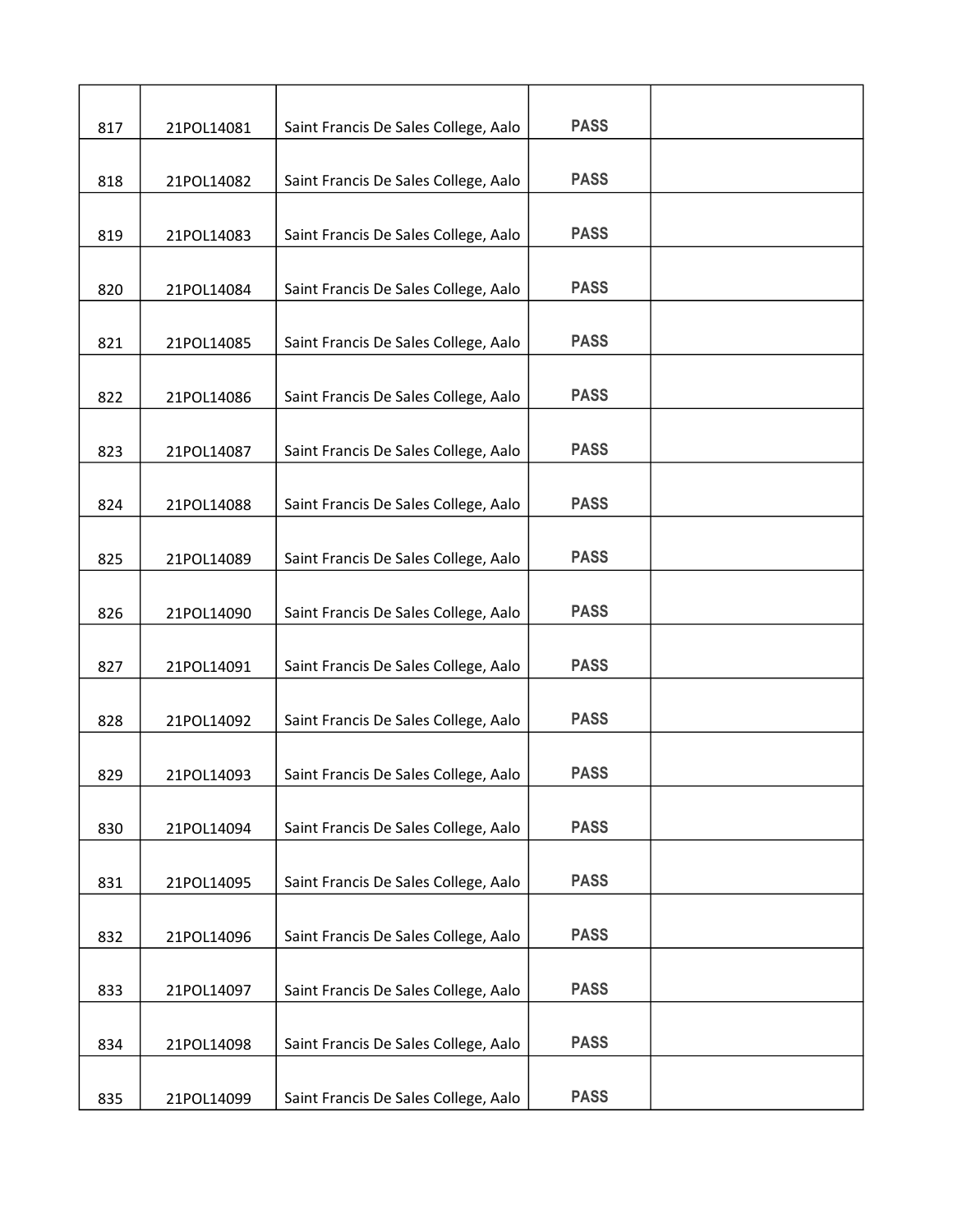| 836 | 21POL14100 | Saint Francis De Sales College, Aalo | <b>PASS</b>    |          |
|-----|------------|--------------------------------------|----------------|----------|
| 837 | 21POL14101 | Saint Francis De Sales College, Aalo | <b>PASS</b>    |          |
| 838 | 21POL14102 | Saint Francis De Sales College, Aalo | <b>PASS</b>    |          |
| 839 | 21POL14103 | Saint Francis De Sales College, Aalo | <b>PASS</b>    |          |
| 840 | 21POL14104 | Saint Francis De Sales College, Aalo | <b>PASS</b>    |          |
| 841 | 21POL14105 | Saint Francis De Sales College, Aalo | <b>PASS</b>    |          |
| 842 | 21POL14106 | Saint Francis De Sales College, Aalo | <b>PASS</b>    |          |
| 843 | 21POL14108 | Saint Francis De Sales College, Aalo | <b>PASS</b>    |          |
| 844 | 21POL14109 | Saint Francis De Sales College, Aalo | <b>PASS</b>    |          |
| 845 | 21POL14110 | Saint Francis De Sales College, Aalo | <b>PASS</b>    |          |
| 846 | 21POL14111 | Saint Francis De Sales College, Aalo | <b>PASS</b>    |          |
| 847 | 21POL14112 | Saint Francis De Sales College, Aalo | <b>PASS</b>    |          |
| 848 | 21POL14113 | Saint Francis De Sales College, Aalo | <b>PASS</b>    |          |
| 849 | 21SOC14114 | Saint Francis De Sales College, Aalo | <b>PASS</b>    |          |
| 850 | 21SOC14115 | Saint Francis De Sales College, Aalo | <b>PASS</b>    |          |
| 851 | 21SOC14116 | Saint Francis De Sales College, Aalo | <b>PASS</b>    |          |
| 852 | 21SOC14117 | Saint Francis De Sales College, Aalo | <b>PASS</b>    |          |
| 853 | 21SOC14118 | Saint Francis De Sales College, Aalo | <b>WITHELD</b> | Email ID |
| 854 | 21SOC14119 | Saint Francis De Sales College, Aalo | <b>PASS</b>    |          |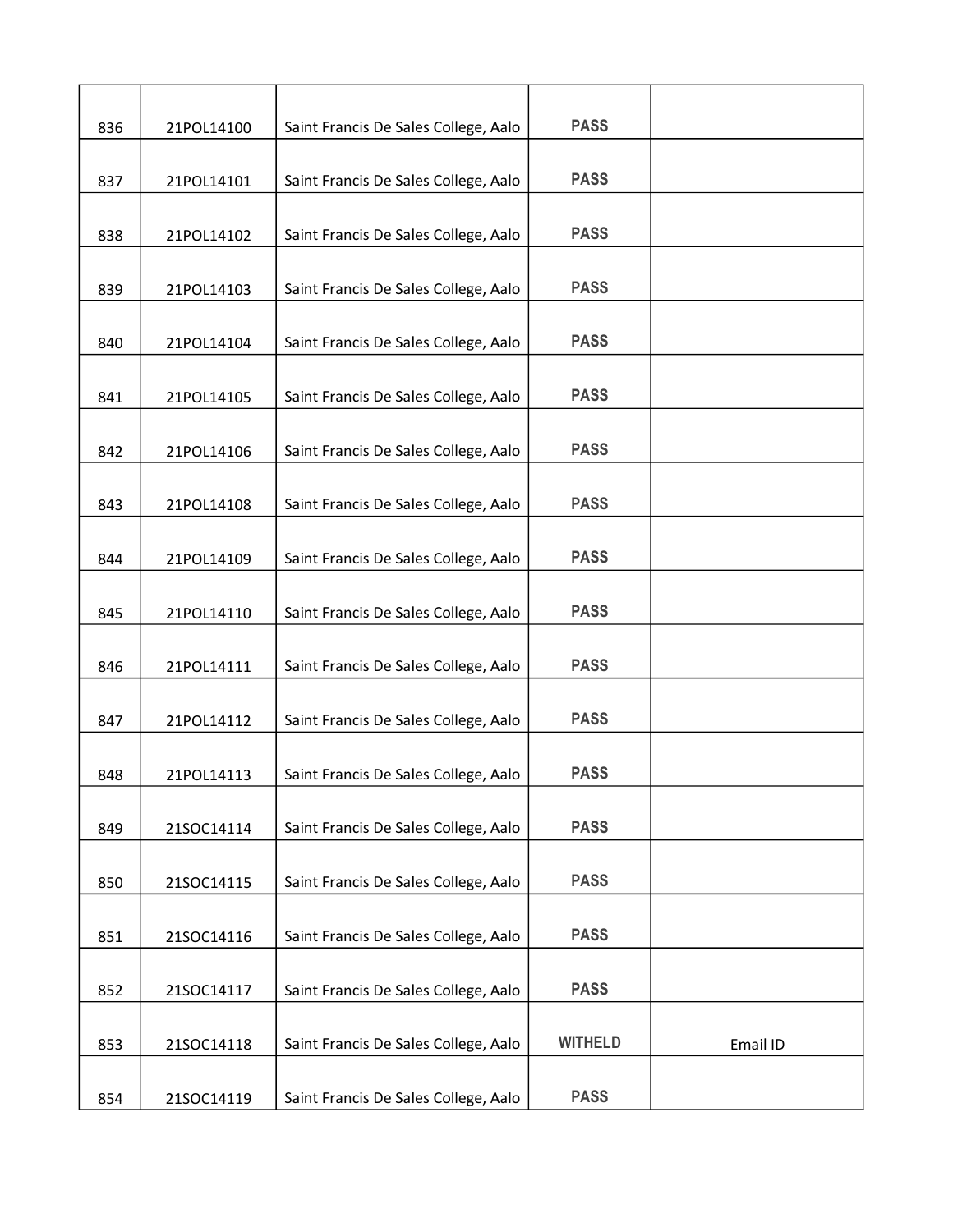| 855 | 21SOC14120 | Saint Francis De Sales College, Aalo                  | <b>PASS</b>    |          |
|-----|------------|-------------------------------------------------------|----------------|----------|
| 856 | 21SOC14121 | Saint Francis De Sales College, Aalo                  | <b>PASS</b>    |          |
| 857 | 21SOC14122 | Saint Francis De Sales College, Aalo                  | <b>PASS</b>    |          |
| 858 | 21SOC14123 | Saint Francis De Sales College, Aalo                  | <b>PASS</b>    |          |
| 859 | 21SOC14124 | Saint Francis De Sales College, Aalo                  | <b>PASS</b>    |          |
| 860 | 21SOC14125 | Saint Francis De Sales College, Aalo                  | <b>PASS</b>    |          |
| 861 | 21SOC14126 | Saint Francis De Sales College, Aalo                  | <b>PASS</b>    |          |
| 862 | 21SOC14127 | Saint Francis De Sales College, Aalo                  | <b>PASS</b>    |          |
| 863 | 21SOC14128 | Saint Francis De Sales College, Aalo                  | <b>PASS</b>    |          |
| 864 | 21SOC14129 | Saint Francis De Sales College, Aalo                  | <b>PASS</b>    |          |
| 865 | 21SOC14130 | Saint Francis De Sales College, Aalo                  | <b>PASS</b>    |          |
| 866 | 21ECO34001 | Binni Yanga Govt. Women's College<br>Lekhi Naharlagun | <b>PASS</b>    |          |
| 867 | 21ECO34002 | Binni Yanga Govt. Women's College<br>Lekhi Naharlagun | <b>PASS</b>    |          |
| 868 | 21ECO34003 | Binni Yanga Govt. Women's College<br>Lekhi Naharlagun | <b>PASS</b>    |          |
| 869 | 21ECO34004 | Binni Yanga Govt. Women's College<br>Lekhi Naharlagun | <b>WITHELD</b> | Email ID |
| 870 | 21ECO34005 | Binni Yanga Govt. Women's College<br>Lekhi Naharlagun | <b>PASS</b>    |          |
| 871 | 21ECO34006 | Binni Yanga Govt. Women's College<br>Lekhi Naharlagun | <b>PASS</b>    |          |
| 872 | 21EDU34007 | Binni Yanga Govt. Women's College<br>Lekhi Naharlagun | <b>PWBP</b>    |          |
| 873 | 21EDU34008 | Binni Yanga Govt. Women's College<br>Lekhi Naharlagun | <b>PWBP</b>    |          |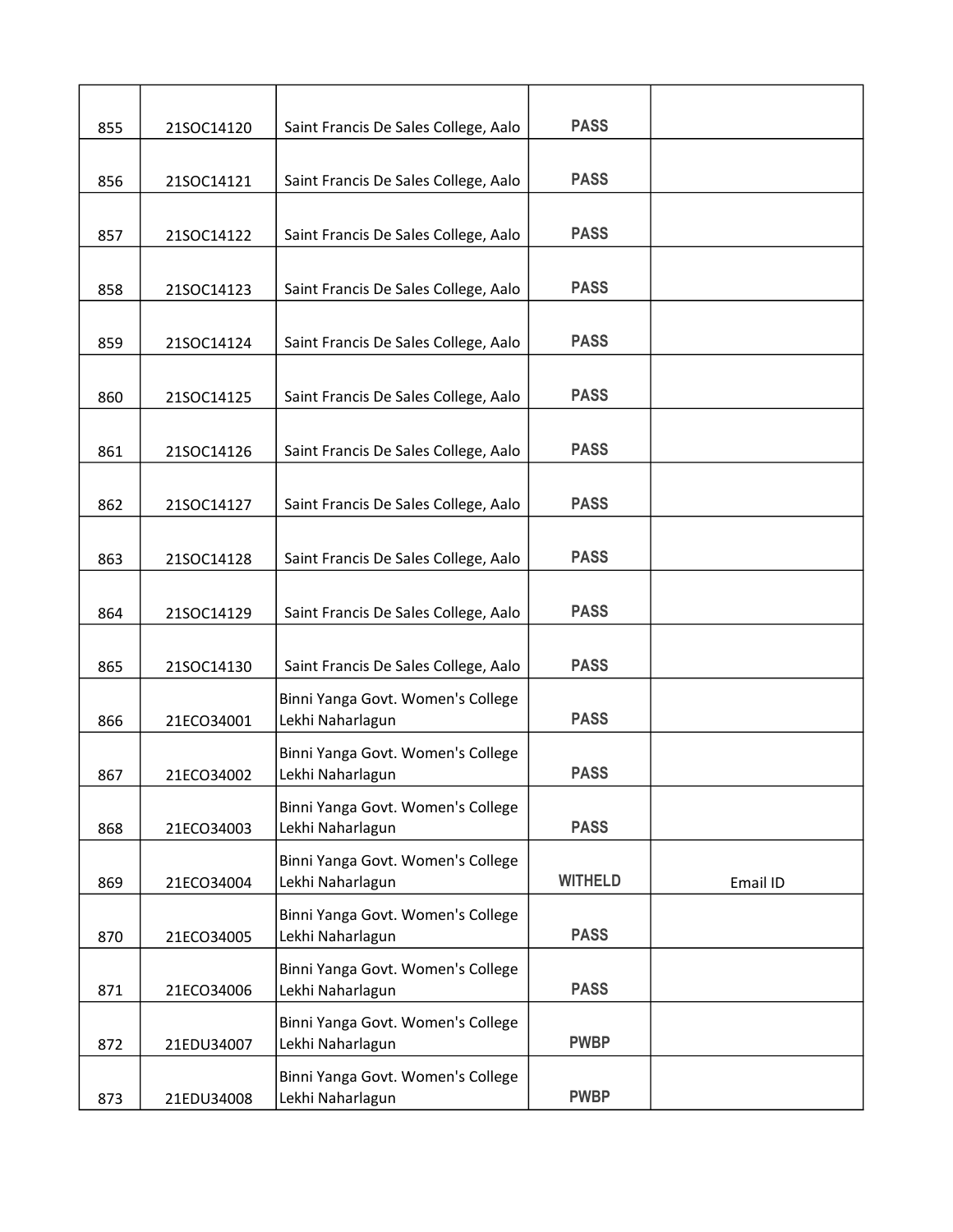| 874 | 21EDU34009 | Binni Yanga Govt. Women's College<br>Lekhi Naharlagun | <b>PWBP</b> |  |
|-----|------------|-------------------------------------------------------|-------------|--|
| 875 | 21EDU34010 | Binni Yanga Govt. Women's College<br>Lekhi Naharlagun | <b>PWBP</b> |  |
| 876 | 21EDU34011 | Binni Yanga Govt. Women's College<br>Lekhi Naharlagun | <b>PASS</b> |  |
| 877 | 21EDU34012 | Binni Yanga Govt. Women's College<br>Lekhi Naharlagun | <b>PWBP</b> |  |
| 878 | 21EDU34013 | Binni Yanga Govt. Women's College<br>Lekhi Naharlagun | <b>PASS</b> |  |
| 879 | 21EDU34014 | Binni Yanga Govt. Women's College<br>Lekhi Naharlagun | <b>FAIL</b> |  |
| 880 | 21EDU34015 | Binni Yanga Govt. Women's College<br>Lekhi Naharlagun | <b>FAIL</b> |  |
| 881 | 21EDU34016 | Binni Yanga Govt. Women's College<br>Lekhi Naharlagun | <b>PWBP</b> |  |
| 882 | 21EDU34017 | Binni Yanga Govt. Women's College<br>Lekhi Naharlagun | <b>PASS</b> |  |
| 883 | 21EDU34018 | Binni Yanga Govt. Women's College<br>Lekhi Naharlagun | <b>FAIL</b> |  |
| 884 | 21EDU34019 | Binni Yanga Govt. Women's College<br>Lekhi Naharlagun | <b>PWBP</b> |  |
| 885 | 21EDU34020 | Binni Yanga Govt. Women's College<br>Lekhi Naharlagun | <b>PWBP</b> |  |
| 886 | 21EDU34021 | Binni Yanga Govt. Women's College<br>Lekhi Naharlagun | <b>FAIL</b> |  |
| 887 | 21EDU34022 | Binni Yanga Govt. Women's College<br>Lekhi Naharlagun | <b>PWBP</b> |  |
| 888 | 21EDU34023 | Binni Yanga Govt. Women's College<br>Lekhi Naharlagun | <b>PASS</b> |  |
| 889 | 21EDU34024 | Binni Yanga Govt. Women's College<br>Lekhi Naharlagun | <b>PWBP</b> |  |
| 890 | 21EDU34025 | Binni Yanga Govt. Women's College<br>Lekhi Naharlagun | <b>PASS</b> |  |
| 891 | 21EDU34026 | Binni Yanga Govt. Women's College<br>Lekhi Naharlagun | <b>PWBP</b> |  |
| 892 | 21EDU34027 | Binni Yanga Govt. Women's College<br>Lekhi Naharlagun | <b>PASS</b> |  |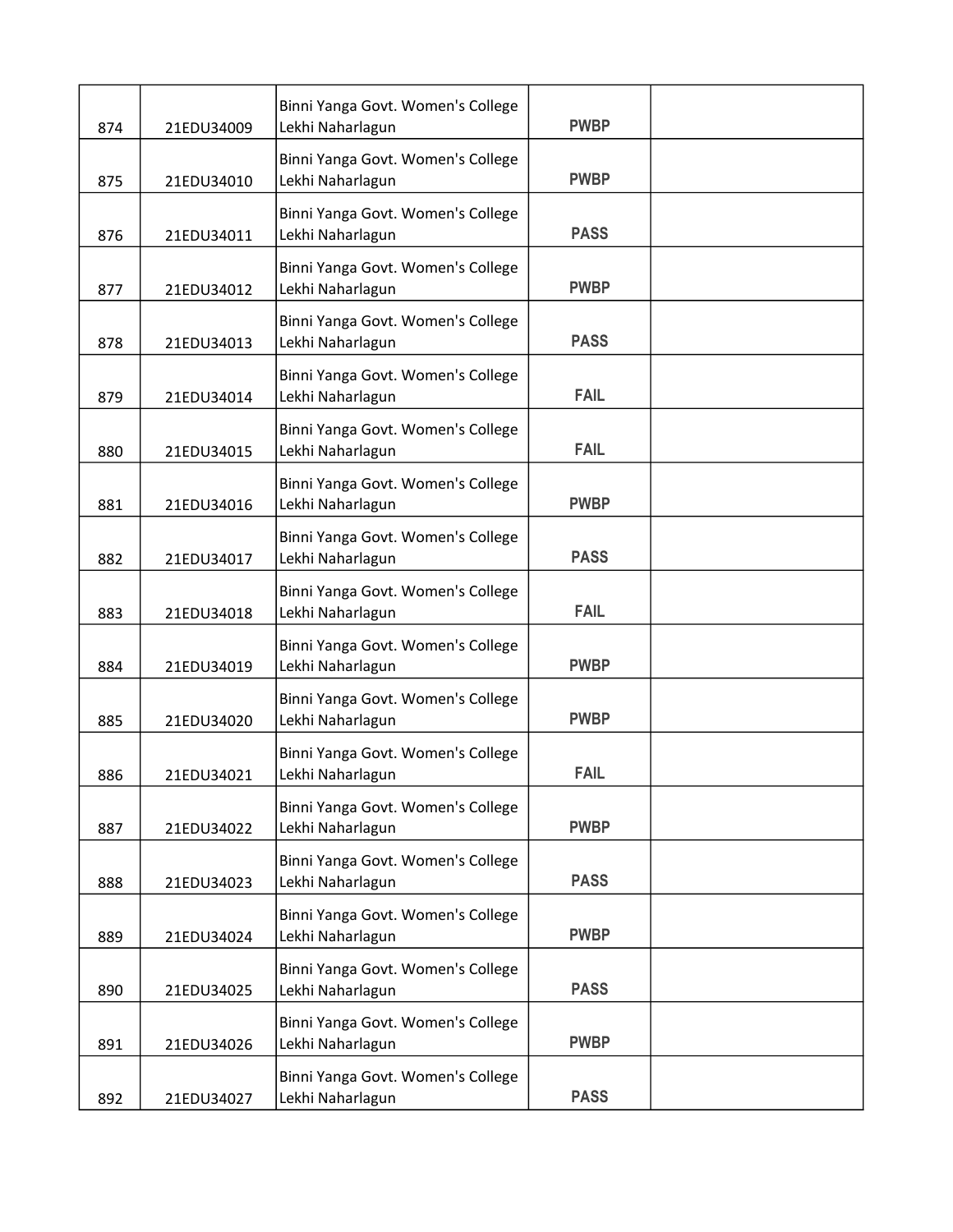| 893 | 21EDU34028 | Binni Yanga Govt. Women's College<br>Lekhi Naharlagun | <b>PASS</b> |  |
|-----|------------|-------------------------------------------------------|-------------|--|
| 894 | 21EDU34029 | Binni Yanga Govt. Women's College<br>Lekhi Naharlagun | <b>PWBP</b> |  |
| 895 | 21EDU34030 | Binni Yanga Govt. Women's College<br>Lekhi Naharlagun | <b>PWBP</b> |  |
| 896 | 21EDU34031 | Binni Yanga Govt. Women's College<br>Lekhi Naharlagun | <b>PASS</b> |  |
| 897 | 21EDU34032 | Binni Yanga Govt. Women's College<br>Lekhi Naharlagun | <b>PWBP</b> |  |
| 898 | 21EDU34033 | Binni Yanga Govt. Women's College<br>Lekhi Naharlagun | <b>PASS</b> |  |
| 899 | 21EDU34034 | Binni Yanga Govt. Women's College<br>Lekhi Naharlagun | <b>PASS</b> |  |
| 900 | 21EDU34035 | Binni Yanga Govt. Women's College<br>Lekhi Naharlagun | <b>PWBP</b> |  |
| 901 | 21EDU34036 | Binni Yanga Govt. Women's College<br>Lekhi Naharlagun | <b>PWBP</b> |  |
| 902 | 21EDU34037 | Binni Yanga Govt. Women's College<br>Lekhi Naharlagun | <b>PASS</b> |  |
| 903 | 21EDU34038 | Binni Yanga Govt. Women's College<br>Lekhi Naharlagun | <b>PWBP</b> |  |
| 904 | 21EDU34039 | Binni Yanga Govt. Women's College<br>Lekhi Naharlagun | <b>PASS</b> |  |
| 905 | 21EDU34040 | Binni Yanga Govt. Women's College<br>Lekhi Naharlagun | <b>PASS</b> |  |
| 906 | 21EDU34041 | Binni Yanga Govt. Women's College<br>Lekhi Naharlagun | <b>PASS</b> |  |
| 907 | 21EDU34042 | Binni Yanga Govt. Women's College<br>Lekhi Naharlagun | <b>PASS</b> |  |
| 908 | 21EDU34043 | Binni Yanga Govt. Women's College<br>Lekhi Naharlagun | <b>FAIL</b> |  |
| 909 | 21EDU34044 | Binni Yanga Govt. Women's College<br>Lekhi Naharlagun | <b>PASS</b> |  |
| 910 | 21EDU34045 | Binni Yanga Govt. Women's College<br>Lekhi Naharlagun | <b>PASS</b> |  |
| 911 | 21EDU34046 | Binni Yanga Govt. Women's College<br>Lekhi Naharlagun | <b>PASS</b> |  |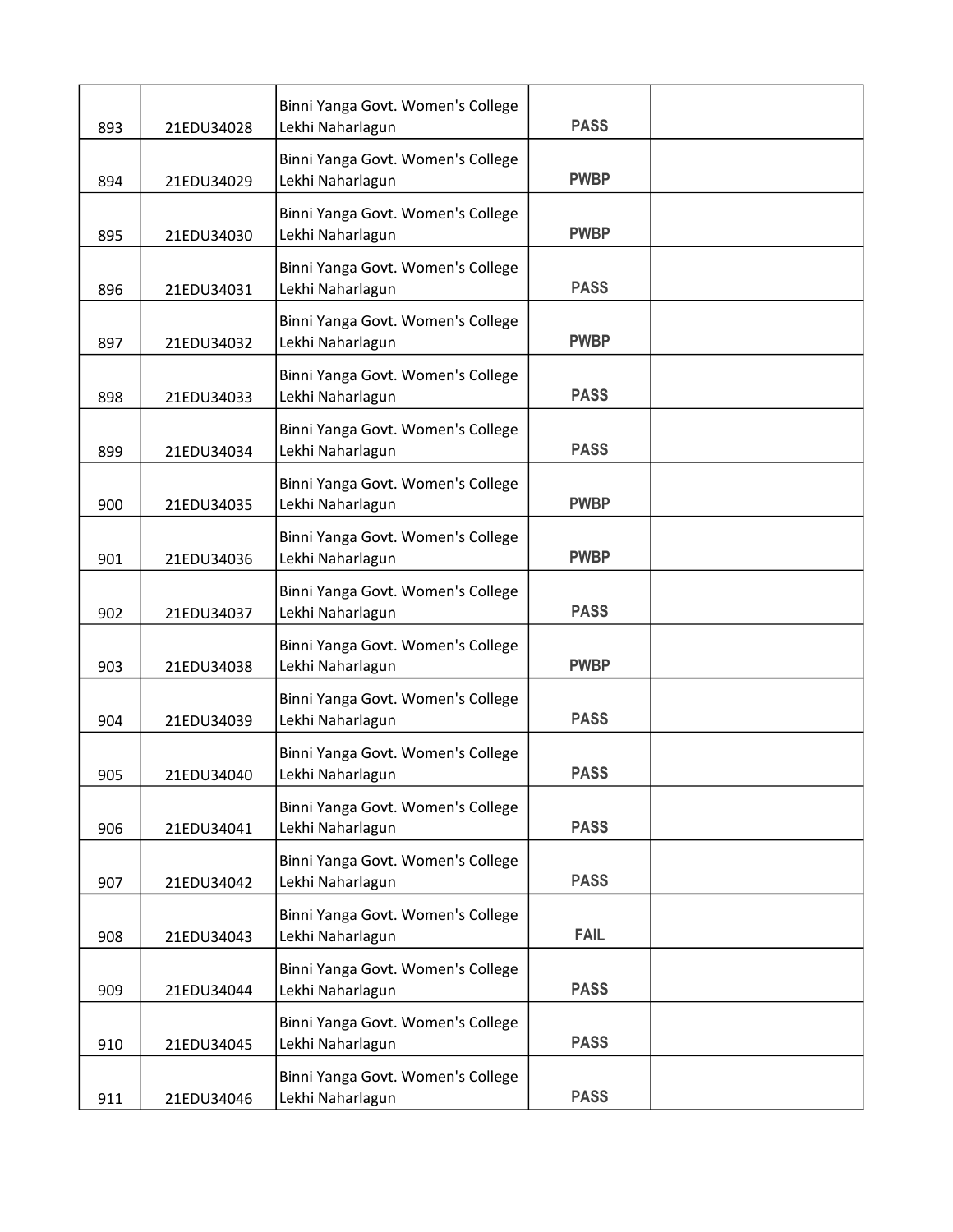| 912 | 21ENG34047 | Binni Yanga Govt. Women's College<br>Lekhi Naharlagun | <b>PASS</b> |  |
|-----|------------|-------------------------------------------------------|-------------|--|
| 913 | 21ENG34048 | Binni Yanga Govt. Women's College<br>Lekhi Naharlagun | <b>PASS</b> |  |
| 914 | 21ENG34049 | Binni Yanga Govt. Women's College<br>Lekhi Naharlagun | <b>PASS</b> |  |
| 915 | 21ENG34050 | Binni Yanga Govt. Women's College<br>Lekhi Naharlagun | <b>PASS</b> |  |
| 916 | 21ENG34051 | Binni Yanga Govt. Women's College<br>Lekhi Naharlagun | <b>PASS</b> |  |
| 917 | 21ENG34052 | Binni Yanga Govt. Women's College<br>Lekhi Naharlagun | <b>PASS</b> |  |
| 918 | 21ENG34053 | Binni Yanga Govt. Women's College<br>Lekhi Naharlagun | <b>PASS</b> |  |
| 919 | 21ENG34054 | Binni Yanga Govt. Women's College<br>Lekhi Naharlagun | <b>PASS</b> |  |
| 920 | 21ENG34055 | Binni Yanga Govt. Women's College<br>Lekhi Naharlagun | <b>PASS</b> |  |
| 921 | 21ENG34056 | Binni Yanga Govt. Women's College<br>Lekhi Naharlagun | <b>PASS</b> |  |
| 922 | 21ENG34057 | Binni Yanga Govt. Women's College<br>Lekhi Naharlagun | <b>PASS</b> |  |
| 923 | 21ENG34058 | Binni Yanga Govt. Women's College<br>Lekhi Naharlagun | <b>PWBP</b> |  |
| 924 | 21ENG34059 | Binni Yanga Govt. Women's College<br>Lekhi Naharlagun | <b>PASS</b> |  |
| 925 | 21ENG34060 | Binni Yanga Govt. Women's College<br>Lekhi Naharlagun | <b>PASS</b> |  |
| 926 | 21ENG34061 | Binni Yanga Govt. Women's College<br>Lekhi Naharlagun | <b>PASS</b> |  |
| 927 | 21ENG34062 | Binni Yanga Govt. Women's College<br>Lekhi Naharlagun | <b>PASS</b> |  |
| 928 | 21ENG34063 | Binni Yanga Govt. Women's College<br>Lekhi Naharlagun | <b>PASS</b> |  |
| 929 | 21ENG34064 | Binni Yanga Govt. Women's College<br>Lekhi Naharlagun | <b>PWBP</b> |  |
| 930 | 21ENG34065 | Binni Yanga Govt. Women's College<br>Lekhi Naharlagun | <b>PASS</b> |  |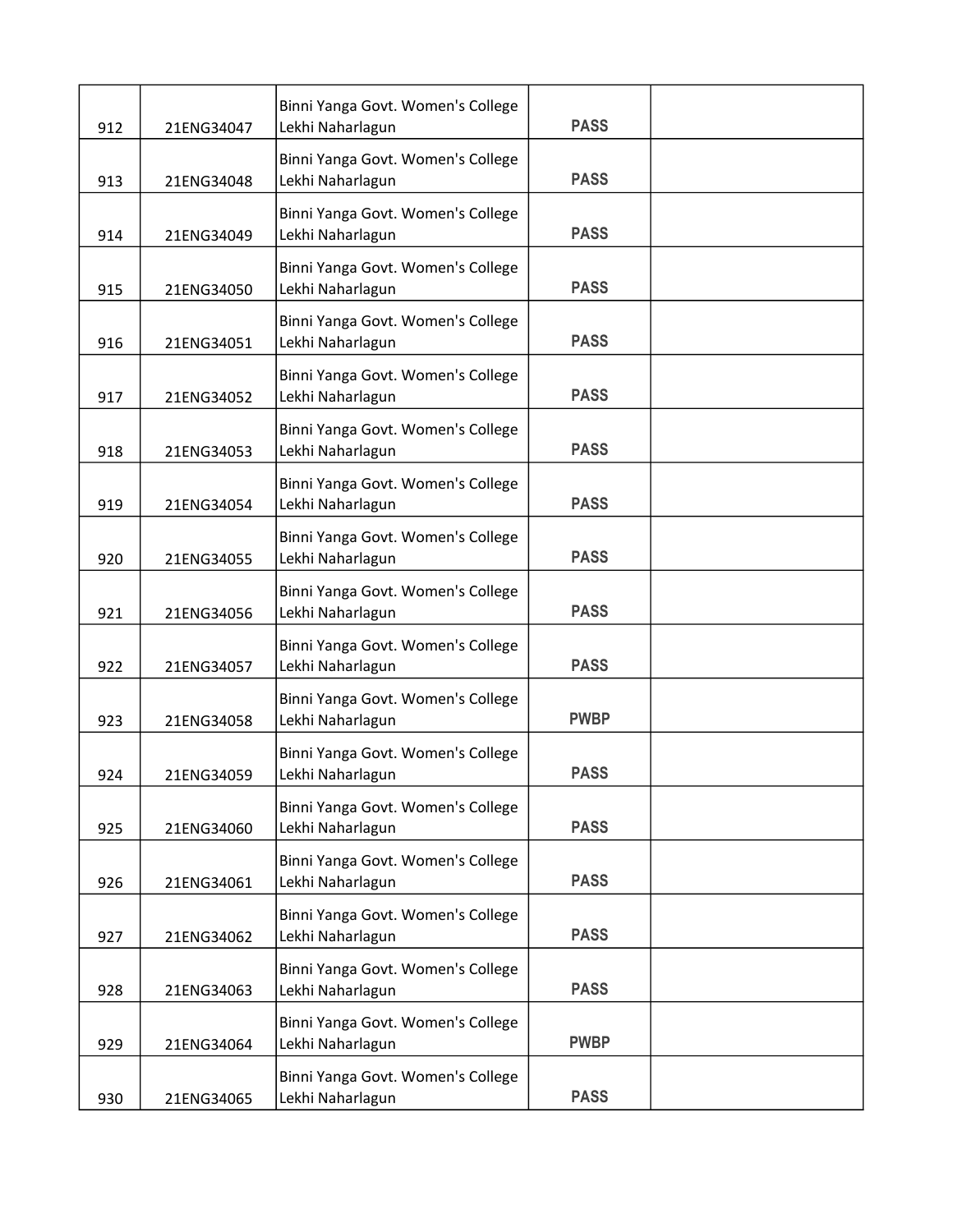|     |            | Binni Yanga Govt. Women's College                     |             |                               |
|-----|------------|-------------------------------------------------------|-------------|-------------------------------|
| 931 | 21ENG34066 | Lekhi Naharlagun                                      | <b>PASS</b> |                               |
| 932 | 21ENG34067 | Binni Yanga Govt. Women's College<br>Lekhi Naharlagun | <b>PASS</b> |                               |
| 933 | 21ENG34068 | Binni Yanga Govt. Women's College<br>Lekhi Naharlagun | <b>PASS</b> |                               |
| 934 | 21ENG34069 | Binni Yanga Govt. Women's College<br>Lekhi Naharlagun | <b>PASS</b> |                               |
| 935 | 21ENG34070 | Binni Yanga Govt. Women's College<br>Lekhi Naharlagun | <b>PASS</b> |                               |
| 936 | 21ENG34071 | Binni Yanga Govt. Women's College<br>Lekhi Naharlagun | <b>PASS</b> |                               |
| 937 | 21ENG34072 | Binni Yanga Govt. Women's College<br>Lekhi Naharlagun | <b>PASS</b> |                               |
| 938 | 21ENG34073 | Binni Yanga Govt. Women's College<br>Lekhi Naharlagun | <b>PWBP</b> |                               |
| 939 | 21ENG34074 | Binni Yanga Govt. Women's College<br>Lekhi Naharlagun | <b>PASS</b> |                               |
| 940 | 21ENG34075 | Binni Yanga Govt. Women's College<br>Lekhi Naharlagun | <b>PASS</b> |                               |
| 941 | 21ENG34076 | Binni Yanga Govt. Women's College<br>Lekhi Naharlagun | <b>PASS</b> |                               |
| 942 | 21ENG34077 | Binni Yanga Govt. Women's College<br>Lekhi Naharlagun | <b>PWBP</b> |                               |
| 943 | 21ENG34078 | Binni Yanga Govt. Women's College<br>Lekhi Naharlagun | <b>PASS</b> |                               |
| 944 | 21GEO34079 | Binni Yanga Govt. Women's College<br>Lekhi Naharlagun | <b>PASS</b> |                               |
| 945 | 21GEO34080 | Binni Yanga Govt. Women's College<br>Lekhi Naharlagun | <b>PASS</b> |                               |
| 946 | 21GEO34081 | Binni Yanga Govt. Women's College<br>Lekhi Naharlagun | <b>PASS</b> |                               |
| 947 | 21GEO34082 | Binni Yanga Govt. Women's College<br>Lekhi Naharlagun | <b>PASS</b> |                               |
| 948 | 21GEO34083 | Binni Yanga Govt. Women's College<br>Lekhi Naharlagun | <b>PASS</b> |                               |
| 949 | 21GEO34084 | Binni Yanga Govt. Women's College<br>Lekhi Naharlagun | <b>FAIL</b> | Fail in practical (Geo-C-113) |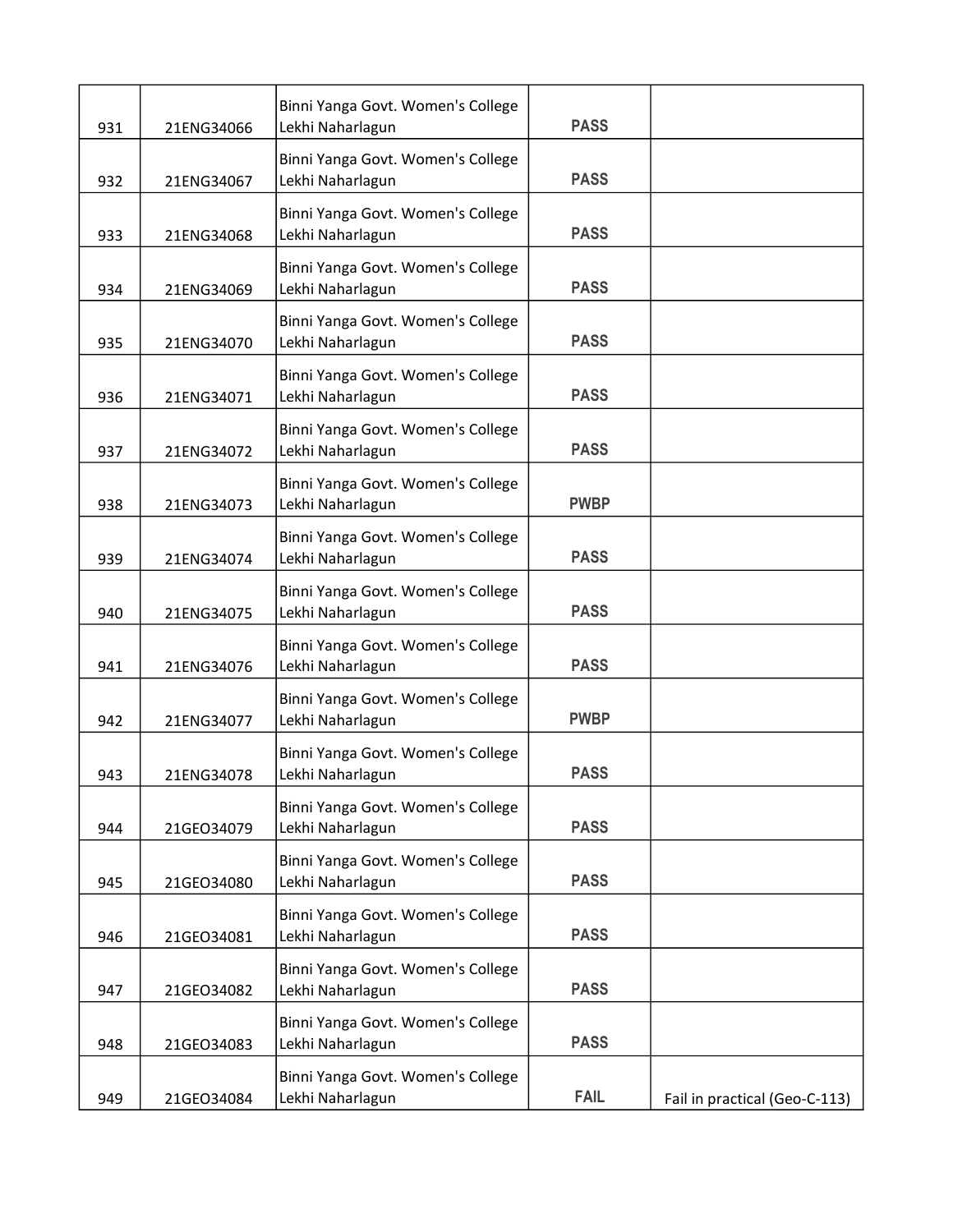| 950 | 21GEO34085 | Binni Yanga Govt. Women's College<br>Lekhi Naharlagun | <b>FAIL</b>   | Fail in practical (Geo-C-113) |
|-----|------------|-------------------------------------------------------|---------------|-------------------------------|
| 951 | 21GEO34086 | Binni Yanga Govt. Women's College<br>Lekhi Naharlagun | <b>ABSENT</b> |                               |
| 952 | 21GEO34087 | Binni Yanga Govt. Women's College<br>Lekhi Naharlagun | <b>PASS</b>   |                               |
| 953 | 21GEO34088 | Binni Yanga Govt. Women's College<br>Lekhi Naharlagun | <b>FAIL</b>   | Fail in practical (Geo-C-113) |
| 954 | 21GEO34089 | Binni Yanga Govt. Women's College<br>Lekhi Naharlagun | <b>PASS</b>   |                               |
| 955 | 21GEO34090 | Binni Yanga Govt. Women's College<br>Lekhi Naharlagun | <b>PASS</b>   |                               |
| 956 | 21GEO34091 | Binni Yanga Govt. Women's College<br>Lekhi Naharlagun | <b>FAIL</b>   | Fail in practical (Geo-C-113) |
| 957 | 21GEO34092 | Binni Yanga Govt. Women's College<br>Lekhi Naharlagun | <b>FAIL</b>   | Fail in practical (Geo-C-113) |
| 958 | 21GEO34093 | Binni Yanga Govt. Women's College<br>Lekhi Naharlagun | <b>PASS</b>   |                               |
| 959 | 21GEO34094 | Binni Yanga Govt. Women's College<br>Lekhi Naharlagun | <b>PASS</b>   |                               |
| 960 | 21GEO34095 | Binni Yanga Govt. Women's College<br>Lekhi Naharlagun | <b>PASS</b>   |                               |
| 961 | 21GEO34096 | Binni Yanga Govt. Women's College<br>Lekhi Naharlagun | <b>PASS</b>   |                               |
| 962 | 21GEO34097 | Binni Yanga Govt. Women's College<br>Lekhi Naharlagun | <b>FAIL</b>   | Fail in practical (Geo-C-113) |
| 963 | 21GEO34098 | Binni Yanga Govt. Women's College<br>Lekhi Naharlagun | <b>FAIL</b>   | Fail in practical (Geo-C-113) |
| 964 | 21GEO34099 | Binni Yanga Govt. Women's College<br>Lekhi Naharlagun | <b>PASS</b>   |                               |
| 965 | 21GEO34100 | Binni Yanga Govt. Women's College<br>Lekhi Naharlagun | <b>FAIL</b>   | Fail in practical (Geo-C-113) |
| 966 | 21GEO34101 | Binni Yanga Govt. Women's College<br>Lekhi Naharlagun | <b>FAIL</b>   | Fail in practical (Geo-C-113) |
| 967 | 21GEO34102 | Binni Yanga Govt. Women's College<br>Lekhi Naharlagun | <b>PASS</b>   |                               |
| 968 | 21GEO34103 | Binni Yanga Govt. Women's College<br>Lekhi Naharlagun | <b>PASS</b>   |                               |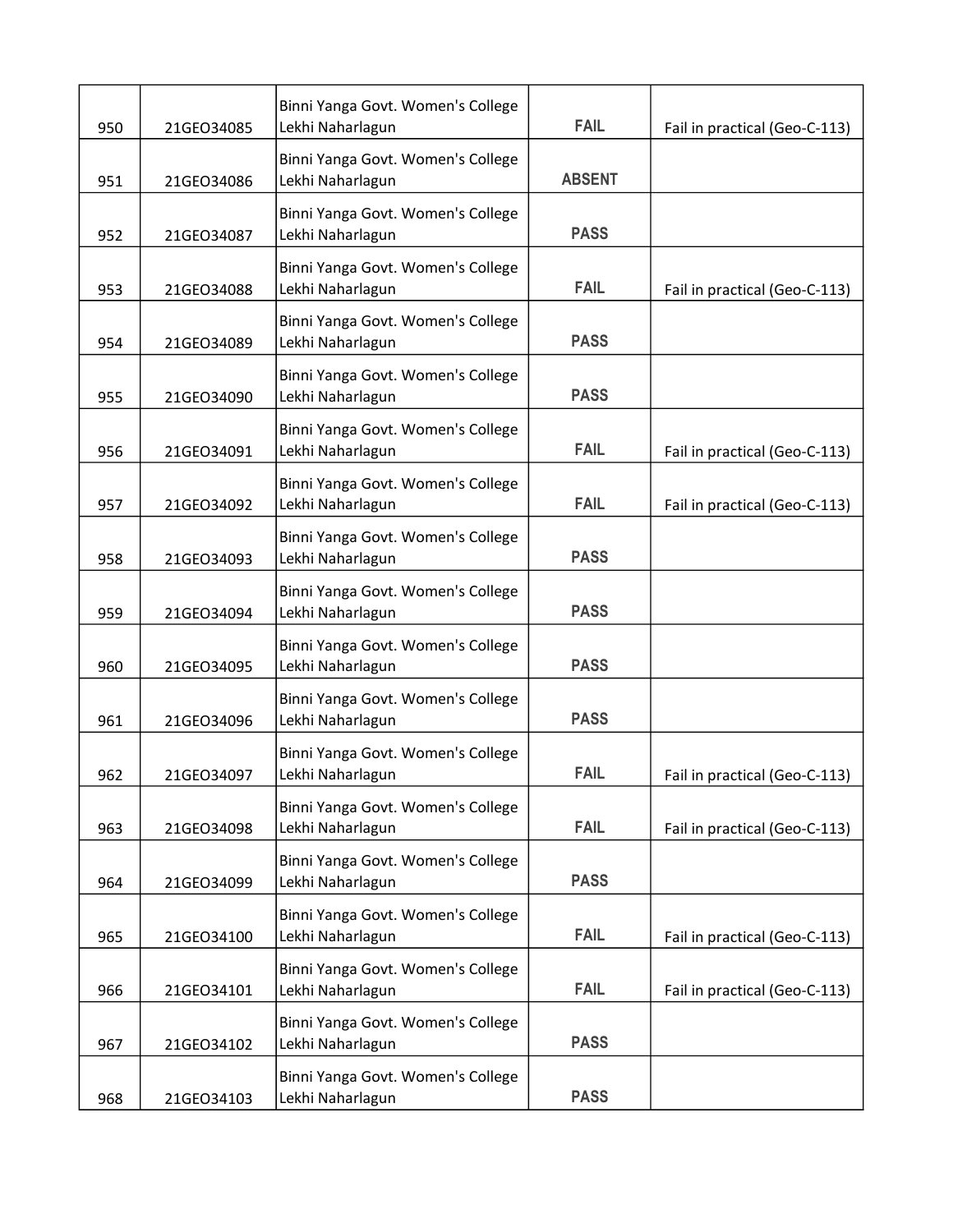| 969 | 21GEO34104 | Binni Yanga Govt. Women's College<br>Lekhi Naharlagun | <b>PASS</b> |  |
|-----|------------|-------------------------------------------------------|-------------|--|
| 970 | 21GEO34105 | Binni Yanga Govt. Women's College<br>Lekhi Naharlagun | <b>PASS</b> |  |
| 971 | 21HIN34106 | Binni Yanga Govt. Women's College<br>Lekhi Naharlagun | <b>PASS</b> |  |
| 972 | 21HIN34107 | Binni Yanga Govt. Women's College<br>Lekhi Naharlagun | <b>PASS</b> |  |
| 973 | 21HIN34108 | Binni Yanga Govt. Women's College<br>Lekhi Naharlagun | <b>PASS</b> |  |
| 974 | 21HIN34109 | Binni Yanga Govt. Women's College<br>Lekhi Naharlagun | <b>PWBP</b> |  |
| 975 | 21HIN34110 | Binni Yanga Govt. Women's College<br>Lekhi Naharlagun | <b>PASS</b> |  |
| 976 | 21HIN34111 | Binni Yanga Govt. Women's College<br>Lekhi Naharlagun | <b>PASS</b> |  |
| 977 | 21HIN34112 | Binni Yanga Govt. Women's College<br>Lekhi Naharlagun | <b>PASS</b> |  |
| 978 | 21HIN34113 | Binni Yanga Govt. Women's College<br>Lekhi Naharlagun | <b>PASS</b> |  |
| 979 | 21HIN34114 | Binni Yanga Govt. Women's College<br>Lekhi Naharlagun | <b>PASS</b> |  |
| 980 | 21HIN34115 | Binni Yanga Govt. Women's College<br>Lekhi Naharlagun | <b>PASS</b> |  |
| 981 | 21HIN34116 | Binni Yanga Govt. Women's College<br>Lekhi Naharlagun | <b>PWBP</b> |  |
| 982 | 21HIN34117 | Binni Yanga Govt. Women's College<br>Lekhi Naharlagun | <b>PASS</b> |  |
| 983 | 21HIN34118 | Binni Yanga Govt. Women's College<br>Lekhi Naharlagun | <b>PWBP</b> |  |
| 984 | 21HIN34119 | Binni Yanga Govt. Women's College<br>Lekhi Naharlagun | <b>PASS</b> |  |
| 985 | 21HIN34120 | Binni Yanga Govt. Women's College<br>Lekhi Naharlagun | <b>PASS</b> |  |
| 986 | 21HIN34121 | Binni Yanga Govt. Women's College<br>Lekhi Naharlagun | <b>PASS</b> |  |
| 987 | 21HIN34122 | Binni Yanga Govt. Women's College<br>Lekhi Naharlagun | <b>PASS</b> |  |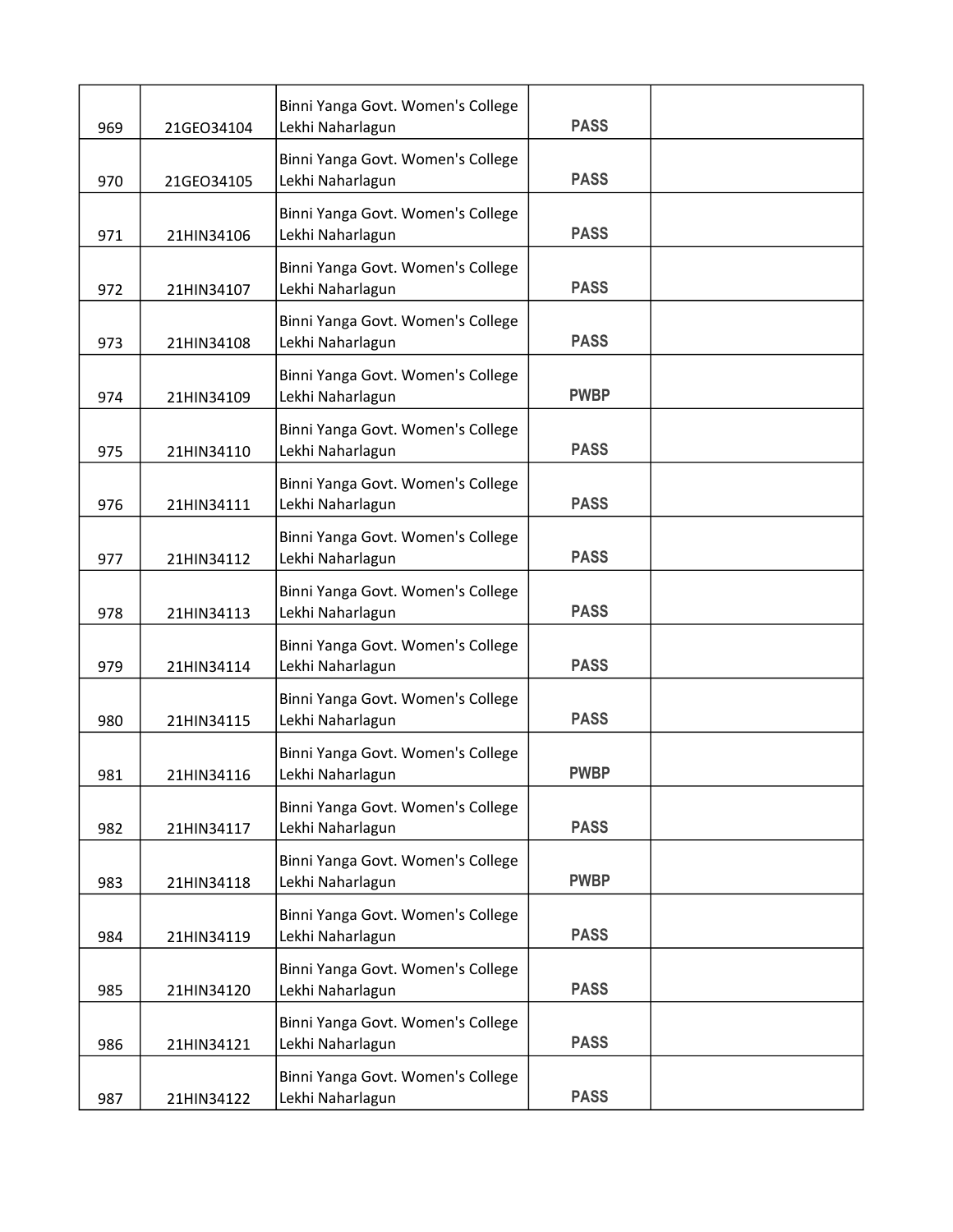| 988  | 21HIN34123 | Binni Yanga Govt. Women's College<br>Lekhi Naharlagun | <b>PASS</b> |  |
|------|------------|-------------------------------------------------------|-------------|--|
| 989  | 21HIN34124 | Binni Yanga Govt. Women's College<br>Lekhi Naharlagun | <b>PASS</b> |  |
| 990  | 21HIN34125 | Binni Yanga Govt. Women's College<br>Lekhi Naharlagun | <b>PASS</b> |  |
| 991  | 21HIN34126 | Binni Yanga Govt. Women's College<br>Lekhi Naharlagun | <b>PASS</b> |  |
| 992  | 21HIS34127 | Binni Yanga Govt. Women's College<br>Lekhi Naharlagun | <b>PASS</b> |  |
| 993  | 21HIS34128 | Binni Yanga Govt. Women's College<br>Lekhi Naharlagun | <b>PASS</b> |  |
| 994  | 21HIS34129 | Binni Yanga Govt. Women's College<br>Lekhi Naharlagun | <b>PASS</b> |  |
| 995  | 21HIS34130 | Binni Yanga Govt. Women's College<br>Lekhi Naharlagun | <b>PASS</b> |  |
| 996  | 21HIS34131 | Binni Yanga Govt. Women's College<br>Lekhi Naharlagun | <b>PASS</b> |  |
| 997  | 21HIS34132 | Binni Yanga Govt. Women's College<br>Lekhi Naharlagun | <b>PASS</b> |  |
| 998  | 21HIS34133 | Binni Yanga Govt. Women's College<br>Lekhi Naharlagun | <b>PASS</b> |  |
| 999  | 21HIS34134 | Binni Yanga Govt. Women's College<br>Lekhi Naharlagun | <b>PASS</b> |  |
| 1000 | 21HIS34135 | Binni Yanga Govt. Women's College<br>Lekhi Naharlagun | <b>PASS</b> |  |
| 1001 | 21HIS34136 | Binni Yanga Govt. Women's College<br>Lekhi Naharlagun | <b>PASS</b> |  |
| 1002 | 21HIS34137 | Binni Yanga Govt. Women's College<br>Lekhi Naharlagun | <b>PASS</b> |  |
| 1003 | 21HIS34138 | Binni Yanga Govt. Women's College<br>Lekhi Naharlagun | <b>PASS</b> |  |
| 1004 | 21HIS34139 | Binni Yanga Govt. Women's College<br>Lekhi Naharlagun | <b>PASS</b> |  |
| 1005 | 21HIS34140 | Binni Yanga Govt. Women's College<br>Lekhi Naharlagun | <b>PASS</b> |  |
| 1006 | 21HIS34141 | Binni Yanga Govt. Women's College<br>Lekhi Naharlagun | <b>PASS</b> |  |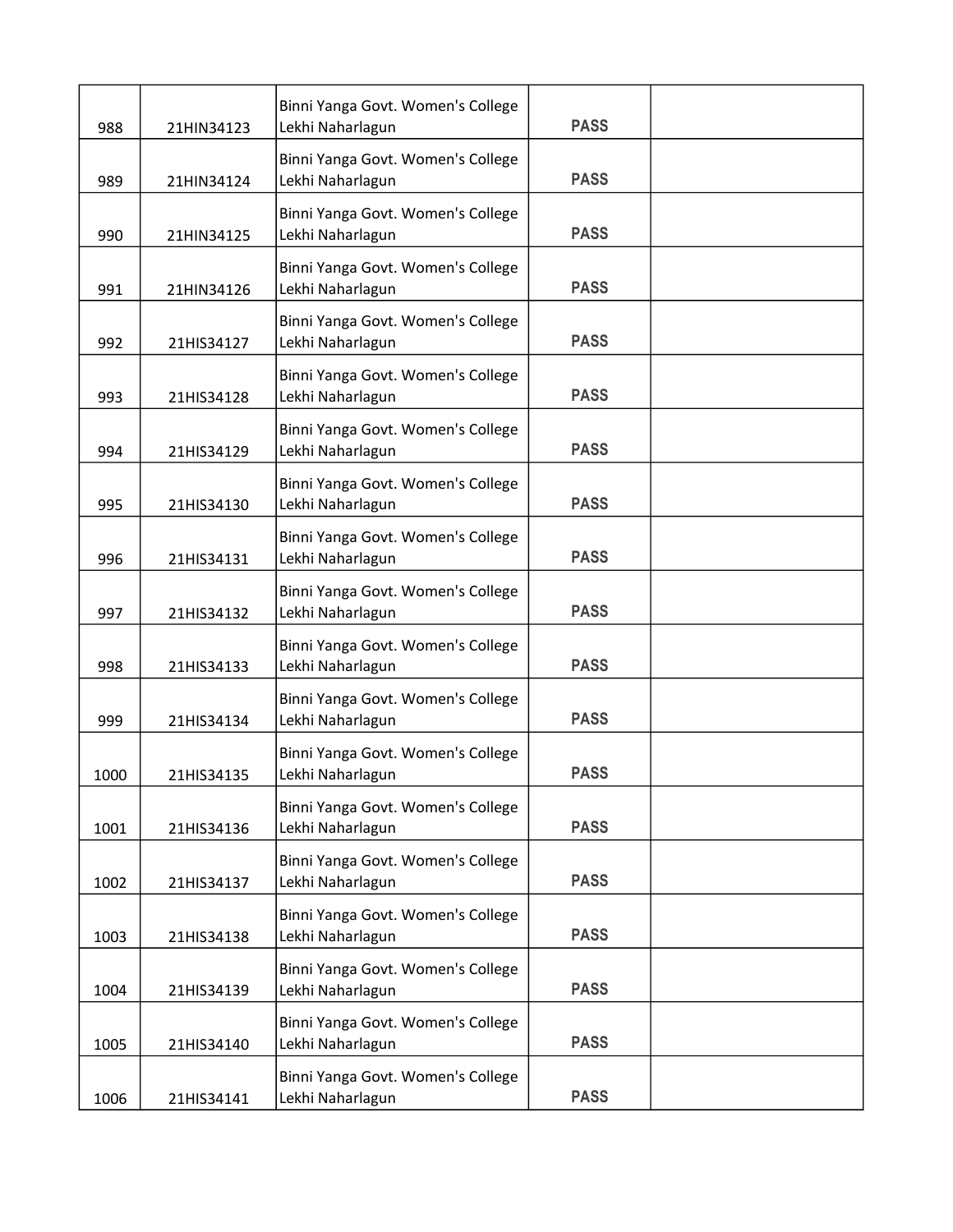| 1007 | 21HIS34142 | Binni Yanga Govt. Women's College<br>Lekhi Naharlagun | <b>PASS</b>   |  |
|------|------------|-------------------------------------------------------|---------------|--|
| 1008 | 21HIS34143 | Binni Yanga Govt. Women's College<br>Lekhi Naharlagun | <b>PASS</b>   |  |
| 1009 | 21HIS34144 | Binni Yanga Govt. Women's College<br>Lekhi Naharlagun | <b>PASS</b>   |  |
| 1010 | 21HIS34145 | Binni Yanga Govt. Women's College<br>Lekhi Naharlagun | <b>PASS</b>   |  |
| 1011 | 21HIS34146 | Binni Yanga Govt. Women's College<br>Lekhi Naharlagun | <b>PASS</b>   |  |
| 1012 | 21HIS34147 | Binni Yanga Govt. Women's College<br>Lekhi Naharlagun | <b>PASS</b>   |  |
| 1013 | 21HIS34148 | Binni Yanga Govt. Women's College<br>Lekhi Naharlagun | <b>PASS</b>   |  |
| 1014 | 21HIS34149 | Binni Yanga Govt. Women's College<br>Lekhi Naharlagun | <b>PASS</b>   |  |
| 1015 | 21HIS34150 | Binni Yanga Govt. Women's College<br>Lekhi Naharlagun | <b>PASS</b>   |  |
| 1016 | 21HIS34151 | Binni Yanga Govt. Women's College<br>Lekhi Naharlagun | <b>PASS</b>   |  |
| 1017 | 21HIS34152 | Binni Yanga Govt. Women's College<br>Lekhi Naharlagun | <b>PWBP</b>   |  |
| 1018 | 21HIS34153 | Binni Yanga Govt. Women's College<br>Lekhi Naharlagun | <b>PASS</b>   |  |
| 1019 | 21HIS34154 | Binni Yanga Govt. Women's College<br>Lekhi Naharlagun | <b>PASS</b>   |  |
| 1020 | 21HIS34155 | Binni Yanga Govt. Women's College<br>Lekhi Naharlagun | <b>PASS</b>   |  |
| 1021 | 21HIS34156 | Binni Yanga Govt. Women's College<br>Lekhi Naharlagun | <b>PASS</b>   |  |
| 1022 | 21HIS34157 | Binni Yanga Govt. Women's College<br>Lekhi Naharlagun | <b>PASS</b>   |  |
| 1023 | 21HIS34158 | Binni Yanga Govt. Women's College<br>Lekhi Naharlagun | <b>ABSENT</b> |  |
| 1024 | 21HIS34159 | Binni Yanga Govt. Women's College<br>Lekhi Naharlagun | <b>PASS</b>   |  |
| 1025 | 21HIS34160 | Binni Yanga Govt. Women's College<br>Lekhi Naharlagun | <b>PASS</b>   |  |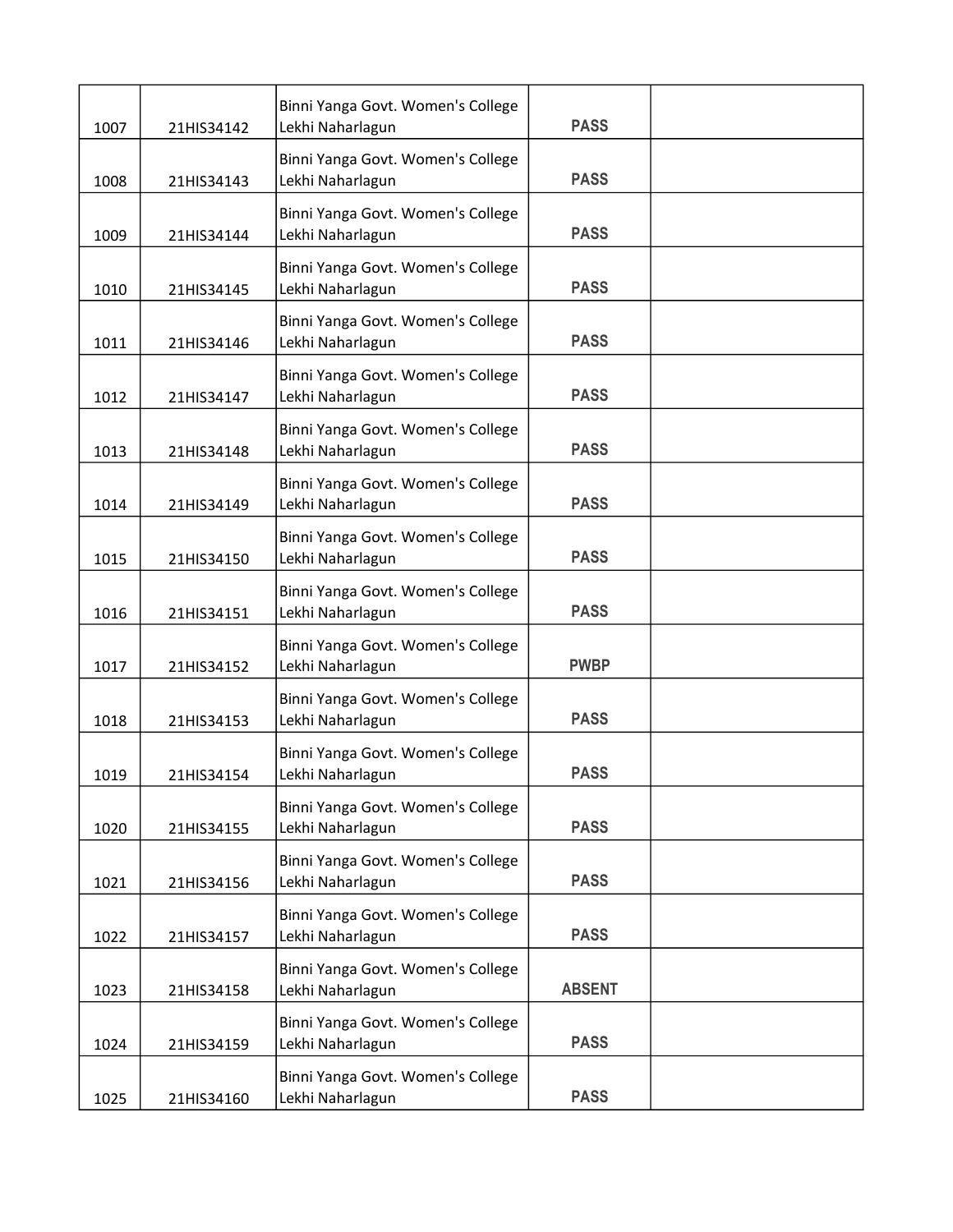| 1026 | 21HIS34161 | Binni Yanga Govt. Women's College<br>Lekhi Naharlagun | <b>PASS</b>   |  |
|------|------------|-------------------------------------------------------|---------------|--|
| 1027 | 21HIS34162 | Binni Yanga Govt. Women's College<br>Lekhi Naharlagun | <b>PASS</b>   |  |
| 1028 | 21HIS34163 | Binni Yanga Govt. Women's College<br>Lekhi Naharlagun | <b>PASS</b>   |  |
| 1029 | 21HIS34164 | Binni Yanga Govt. Women's College<br>Lekhi Naharlagun | <b>PASS</b>   |  |
| 1030 | 21HIS34165 | Binni Yanga Govt. Women's College<br>Lekhi Naharlagun | <b>PWBP</b>   |  |
| 1031 | 21HIS34166 | Binni Yanga Govt. Women's College<br>Lekhi Naharlagun | <b>PASS</b>   |  |
| 1032 | 21HIS34167 | Binni Yanga Govt. Women's College<br>Lekhi Naharlagun | <b>ABSENT</b> |  |
| 1033 | 21HIS34168 | Binni Yanga Govt. Women's College<br>Lekhi Naharlagun | <b>PASS</b>   |  |
| 1034 | 21HIS34169 | Binni Yanga Govt. Women's College<br>Lekhi Naharlagun | <b>PASS</b>   |  |
| 1035 | 21HIS34170 | Binni Yanga Govt. Women's College<br>Lekhi Naharlagun | <b>PASS</b>   |  |
| 1036 | 21HIS34171 | Binni Yanga Govt. Women's College<br>Lekhi Naharlagun | <b>PWBP</b>   |  |
| 1037 | 21HIS34172 | Binni Yanga Govt. Women's College<br>Lekhi Naharlagun | <b>PASS</b>   |  |
| 1038 | 21HIS34173 | Binni Yanga Govt. Women's College<br>Lekhi Naharlagun | <b>PASS</b>   |  |
| 1039 | 21HIS34174 | Binni Yanga Govt. Women's College<br>Lekhi Naharlagun | <b>PASS</b>   |  |
| 1040 | 21HIS34175 | Binni Yanga Govt. Women's College<br>Lekhi Naharlagun | <b>PASS</b>   |  |
| 1041 | 21HIS34176 | Binni Yanga Govt. Women's College<br>Lekhi Naharlagun | <b>PASS</b>   |  |
| 1042 | 21HIS34177 | Binni Yanga Govt. Women's College<br>Lekhi Naharlagun | <b>PASS</b>   |  |
| 1043 | 21HIS34178 | Binni Yanga Govt. Women's College<br>Lekhi Naharlagun | <b>PASS</b>   |  |
| 1044 | 21HIS34179 | Binni Yanga Govt. Women's College<br>Lekhi Naharlagun | <b>PASS</b>   |  |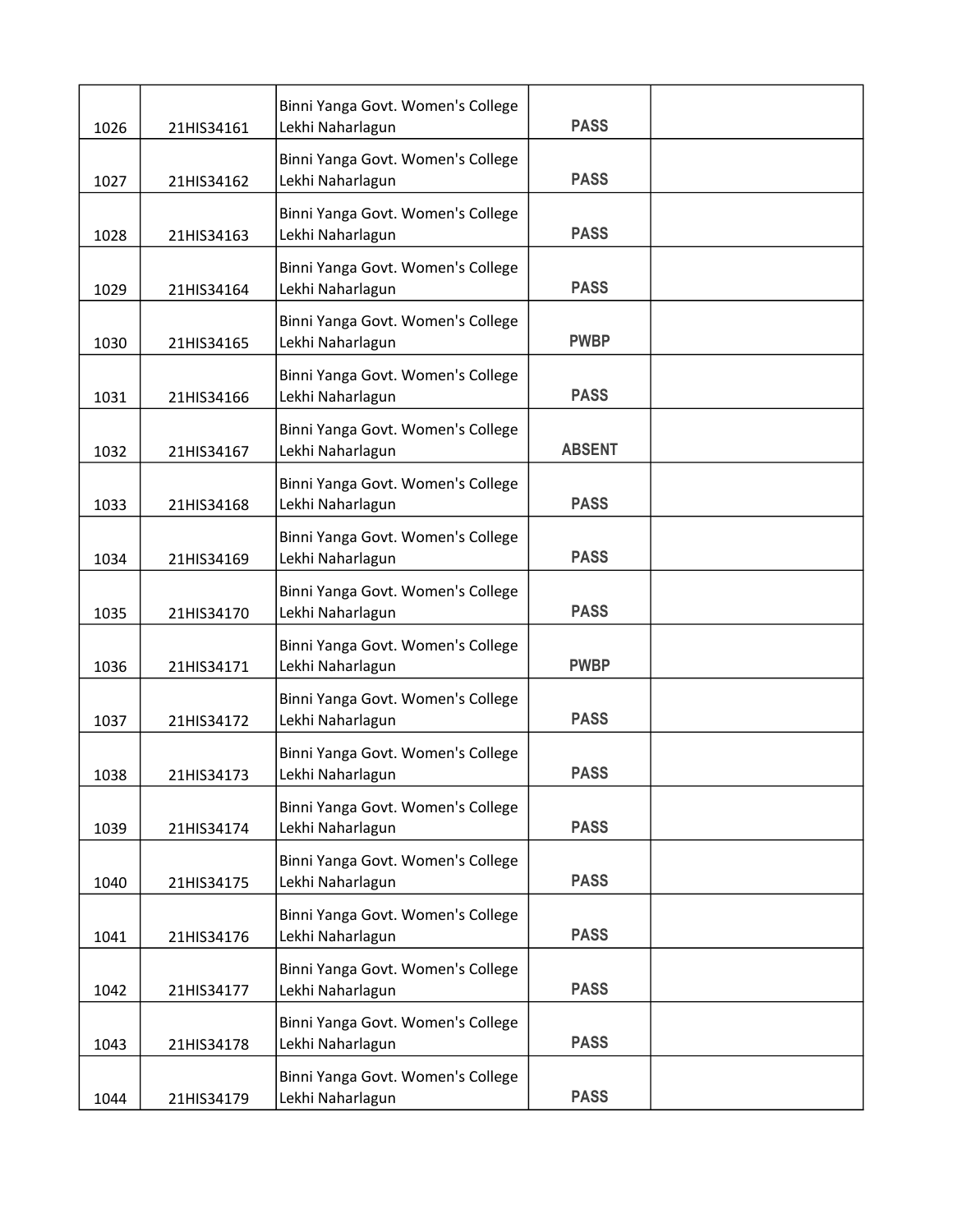| 1045 | 21HIS34180 | Binni Yanga Govt. Women's College<br>Lekhi Naharlagun | <b>PASS</b> |  |
|------|------------|-------------------------------------------------------|-------------|--|
| 1046 | 21HIS34181 | Binni Yanga Govt. Women's College<br>Lekhi Naharlagun | <b>PASS</b> |  |
| 1047 | 21POL34182 | Binni Yanga Govt. Women's College<br>Lekhi Naharlagun | <b>PASS</b> |  |
| 1048 | 21POL34183 | Binni Yanga Govt. Women's College<br>Lekhi Naharlagun | <b>PASS</b> |  |
| 1049 | 21POL34184 | Binni Yanga Govt. Women's College<br>Lekhi Naharlagun | <b>PASS</b> |  |
| 1050 | 21POL34185 | Binni Yanga Govt. Women's College<br>Lekhi Naharlagun | <b>PASS</b> |  |
| 1051 | 21POL34186 | Binni Yanga Govt. Women's College<br>Lekhi Naharlagun | <b>PASS</b> |  |
| 1052 | 21POL34187 | Binni Yanga Govt. Women's College<br>Lekhi Naharlagun | <b>PASS</b> |  |
| 1053 | 21POL34188 | Binni Yanga Govt. Women's College<br>Lekhi Naharlagun | <b>PASS</b> |  |
| 1054 | 21POL34189 | Binni Yanga Govt. Women's College<br>Lekhi Naharlagun | <b>PASS</b> |  |
| 1055 | 21POL34190 | Binni Yanga Govt. Women's College<br>Lekhi Naharlagun | <b>PASS</b> |  |
| 1056 | 21POL34191 | Binni Yanga Govt. Women's College<br>Lekhi Naharlagun | <b>PASS</b> |  |
| 1057 | 21POL34192 | Binni Yanga Govt. Women's College<br>Lekhi Naharlagun | <b>PASS</b> |  |
| 1058 | 21POL34193 | Binni Yanga Govt. Women's College<br>Lekhi Naharlagun | <b>PASS</b> |  |
| 1059 | 21POL34194 | Binni Yanga Govt. Women's College<br>Lekhi Naharlagun | <b>PASS</b> |  |
| 1060 | 21POL34195 | Binni Yanga Govt. Women's College<br>Lekhi Naharlagun | <b>PASS</b> |  |
| 1061 | 21POL34196 | Binni Yanga Govt. Women's College<br>Lekhi Naharlagun | <b>PASS</b> |  |
| 1062 | 21POL34197 | Binni Yanga Govt. Women's College<br>Lekhi Naharlagun | <b>PASS</b> |  |
| 1063 | 21POL34198 | Binni Yanga Govt. Women's College<br>Lekhi Naharlagun | <b>PASS</b> |  |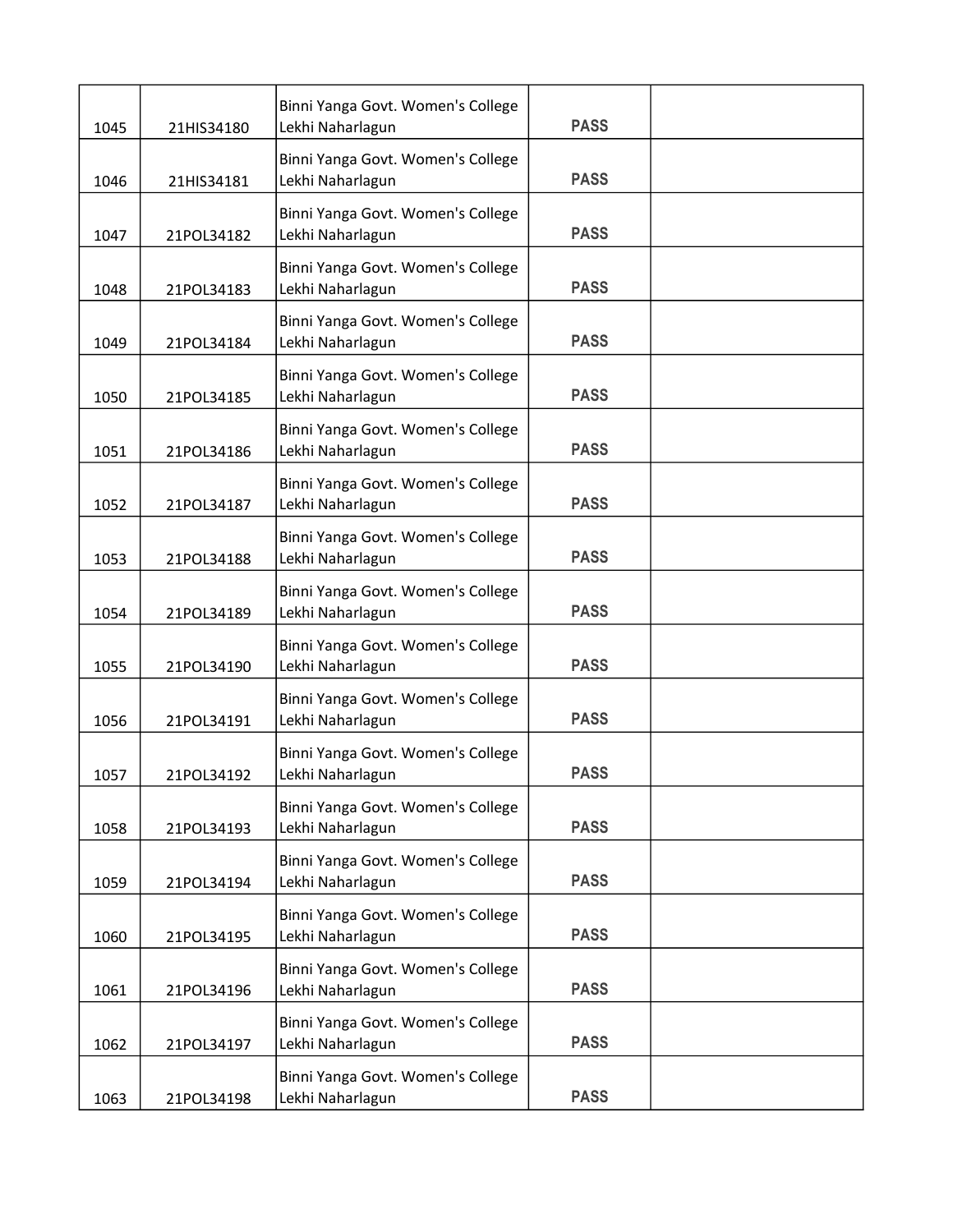| 1064 | 21POL34199 | Binni Yanga Govt. Women's College<br>Lekhi Naharlagun | <b>PASS</b> |  |
|------|------------|-------------------------------------------------------|-------------|--|
| 1065 | 21POL34200 | Binni Yanga Govt. Women's College<br>Lekhi Naharlagun | <b>PWBP</b> |  |
| 1066 | 21POL34201 | Binni Yanga Govt. Women's College<br>Lekhi Naharlagun | <b>PASS</b> |  |
| 1067 | 21POL34202 | Binni Yanga Govt. Women's College<br>Lekhi Naharlagun | <b>PASS</b> |  |
| 1068 | 21POL34203 | Binni Yanga Govt. Women's College<br>Lekhi Naharlagun | <b>PASS</b> |  |
| 1069 | 21POL34204 | Binni Yanga Govt. Women's College<br>Lekhi Naharlagun | <b>PASS</b> |  |
| 1070 | 21POL34205 | Binni Yanga Govt. Women's College<br>Lekhi Naharlagun | <b>PASS</b> |  |
| 1071 | 21POL34206 | Binni Yanga Govt. Women's College<br>Lekhi Naharlagun | <b>PASS</b> |  |
| 1072 | 21POL34207 | Binni Yanga Govt. Women's College<br>Lekhi Naharlagun | <b>PASS</b> |  |
| 1073 | 21POL34208 | Binni Yanga Govt. Women's College<br>Lekhi Naharlagun | <b>PASS</b> |  |
| 1074 | 21POL34209 | Binni Yanga Govt. Women's College<br>Lekhi Naharlagun | <b>PASS</b> |  |
| 1075 | 21POL34210 | Binni Yanga Govt. Women's College<br>Lekhi Naharlagun | <b>PASS</b> |  |
| 1076 | 21POL34211 | Binni Yanga Govt. Women's College<br>Lekhi Naharlagun | <b>PASS</b> |  |
| 1077 | 21POL34212 | Binni Yanga Govt. Women's College<br>Lekhi Naharlagun | <b>PASS</b> |  |
| 1078 | 21POL34213 | Binni Yanga Govt. Women's College<br>Lekhi Naharlagun | <b>PASS</b> |  |
| 1079 | 21POL34214 | Binni Yanga Govt. Women's College<br>Lekhi Naharlagun | <b>PASS</b> |  |
| 1080 | 21POL34215 | Binni Yanga Govt. Women's College<br>Lekhi Naharlagun | <b>PASS</b> |  |
| 1081 | 21POL34216 | Binni Yanga Govt. Women's College<br>Lekhi Naharlagun | <b>PWBP</b> |  |
| 1082 | 21POL34217 | Binni Yanga Govt. Women's College<br>Lekhi Naharlagun | <b>PASS</b> |  |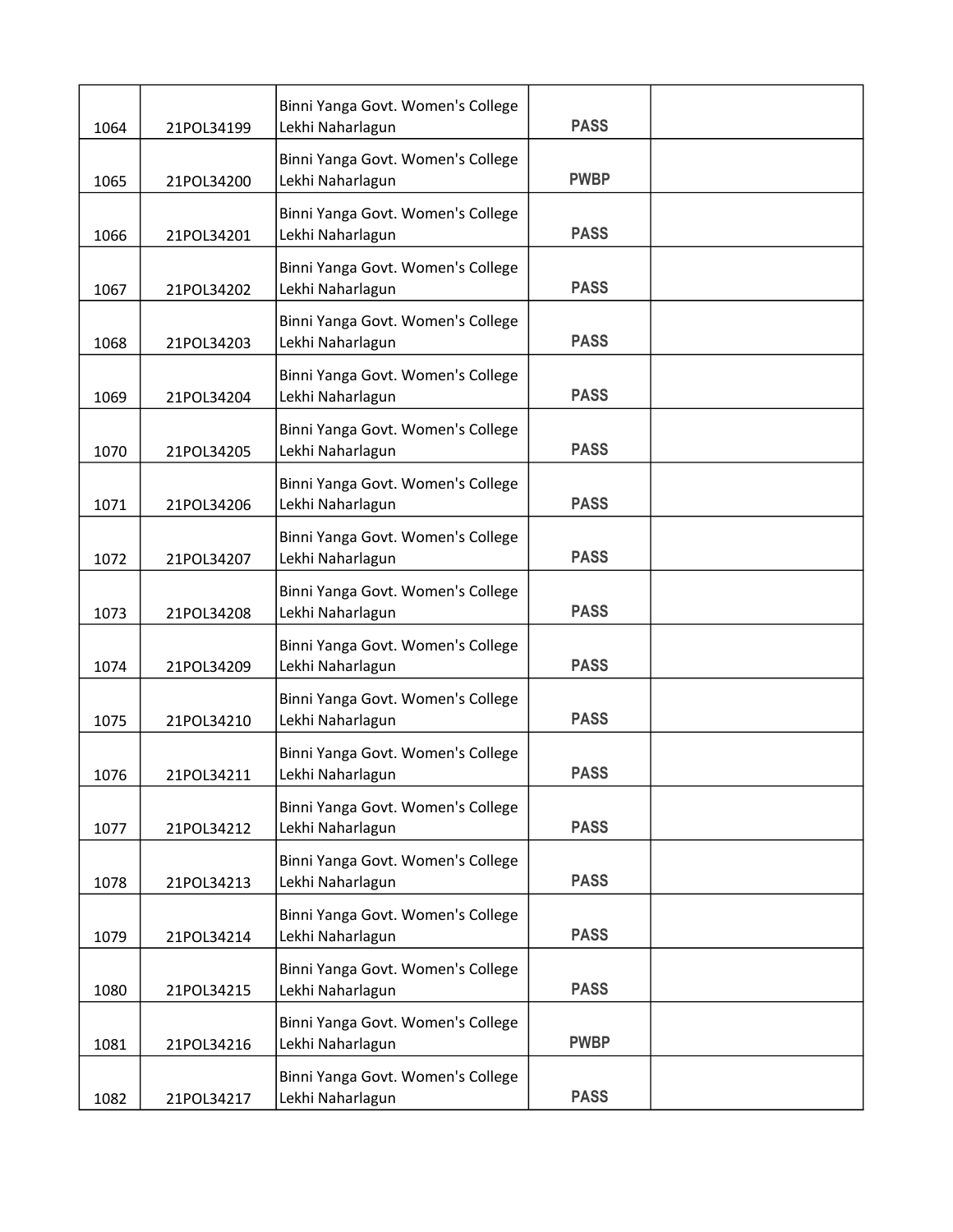| 1083 | 21POL34218 | Binni Yanga Govt. Women's College<br>Lekhi Naharlagun    | <b>PASS</b>   |  |
|------|------------|----------------------------------------------------------|---------------|--|
|      |            | Binni Yanga Govt. Women's College                        |               |  |
| 1084 | 21POL34219 | Lekhi Naharlagun                                         | <b>PASS</b>   |  |
| 1085 | 21POL34220 | Binni Yanga Govt. Women's College<br>Lekhi Naharlagun    | <b>PASS</b>   |  |
| 1086 | 21POL34221 | Binni Yanga Govt. Women's College<br>Lekhi Naharlagun    | <b>PWBP</b>   |  |
| 1087 | 21POL34222 | Binni Yanga Govt. Women's College<br>Lekhi Naharlagun    | <b>PASS</b>   |  |
| 1088 | 21POL34223 | Binni Yanga Govt. Women's College<br>Lekhi Naharlagun    | <b>PASS</b>   |  |
| 1089 | 21POL34224 | Binni Yanga Govt. Women's College<br>Lekhi Naharlagun    | <b>PASS</b>   |  |
| 1090 | 21POL34225 | Binni Yanga Govt. Women's College<br>Lekhi Naharlagun    | <b>PASS</b>   |  |
| 1091 | 21POL34226 | Binni Yanga Govt. Women's College<br>Lekhi Naharlagun    | <b>PASS</b>   |  |
| 1092 | 21POL34227 | Binni Yanga Govt. Women's College<br>Lekhi Naharlagun    | <b>ABSENT</b> |  |
| 1093 | 21POL34228 | Binni Yanga Govt. Women's College<br>Lekhi Naharlagun    | <b>PASS</b>   |  |
| 1094 | 21ENG27001 | <b>VENERABLE UKTARA BETHANY</b><br><b>COLLEGE NAMSAI</b> | <b>PASS</b>   |  |
| 1095 | 21ENG27002 | <b>VENERABLE UKTARA BETHANY</b><br><b>COLLEGE NAMSAI</b> | <b>PASS</b>   |  |
| 1096 | 21ENG27003 | <b>VENERABLE UKTARA BETHANY</b><br><b>COLLEGE NAMSAI</b> | <b>PASS</b>   |  |
| 1097 | 21ENG27004 | <b>VENERABLE UKTARA BETHANY</b><br><b>COLLEGE NAMSAI</b> | <b>PASS</b>   |  |
| 1098 | 21ENG27005 | <b>VENERABLE UKTARA BETHANY</b><br><b>COLLEGE NAMSAI</b> | <b>PASS</b>   |  |
| 1099 | 21ENG27006 | <b>VENERABLE UKTARA BETHANY</b><br><b>COLLEGE NAMSAI</b> | <b>PASS</b>   |  |
| 1100 | 21ENG27007 | <b>VENERABLE UKTARA BETHANY</b><br><b>COLLEGE NAMSAI</b> | <b>PASS</b>   |  |
| 1101 | 21ENG27008 | <b>VENERABLE UKTARA BETHANY</b><br><b>COLLEGE NAMSAI</b> | <b>ABSENT</b> |  |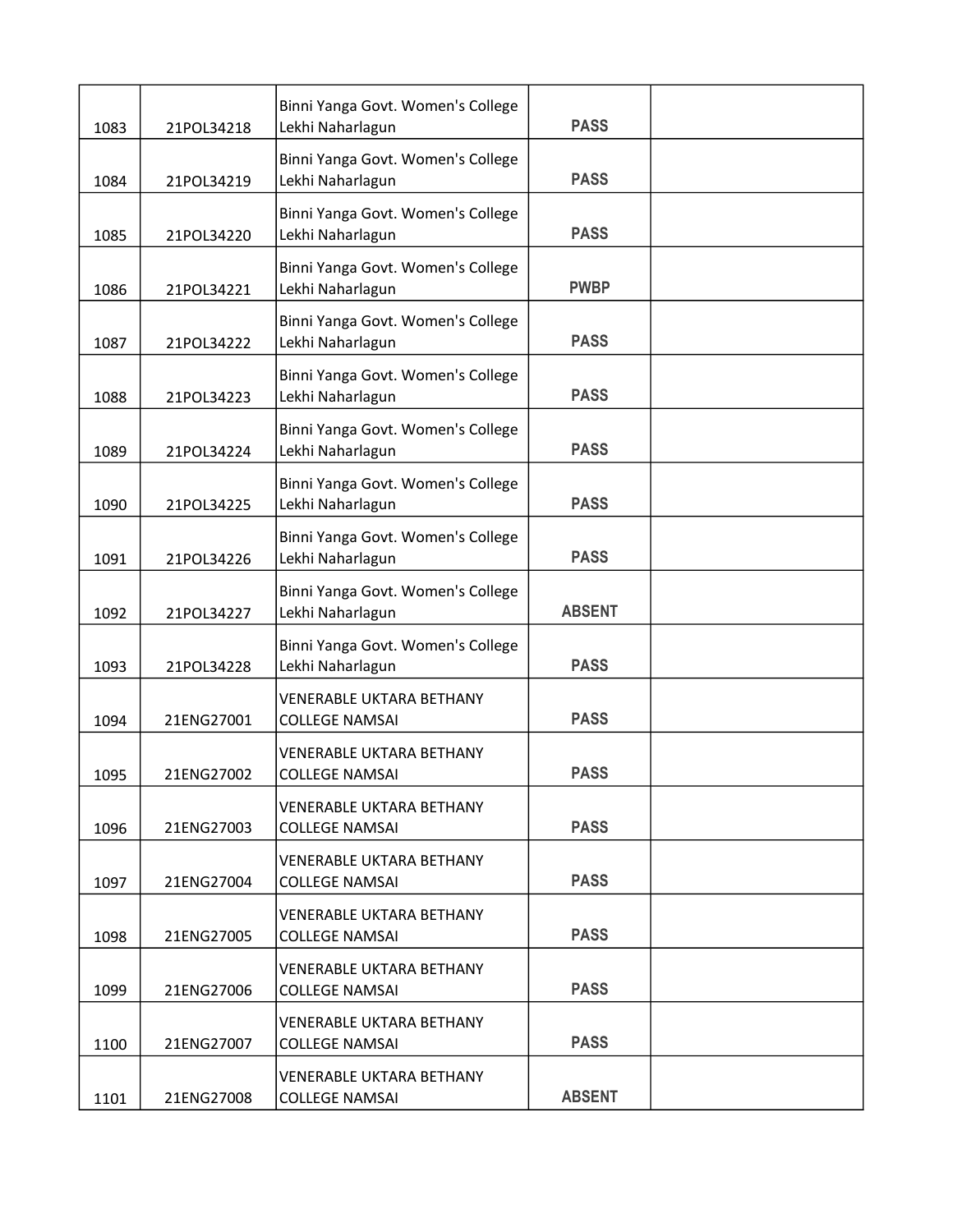| 1102 | 21ENG27009 | <b>VENERABLE UKTARA BETHANY</b><br><b>COLLEGE NAMSAI</b> | <b>PASS</b> |  |
|------|------------|----------------------------------------------------------|-------------|--|
|      |            | <b>VENERABLE UKTARA BETHANY</b>                          |             |  |
| 1103 | 21HIS27010 | <b>COLLEGE NAMSAI</b>                                    | <b>PASS</b> |  |
| 1104 | 21HIS27011 | <b>VENERABLE UKTARA BETHANY</b><br><b>COLLEGE NAMSAI</b> | <b>PASS</b> |  |
| 1105 | 21HIS27012 | <b>VENERABLE UKTARA BETHANY</b><br><b>COLLEGE NAMSAI</b> | <b>PASS</b> |  |
| 1106 | 21HIS27013 | <b>VENERABLE UKTARA BETHANY</b><br><b>COLLEGE NAMSAI</b> | <b>PASS</b> |  |
| 1107 | 21HIS27014 | <b>VENERABLE UKTARA BETHANY</b><br><b>COLLEGE NAMSAI</b> | <b>PASS</b> |  |
| 1108 | 21HIS27015 | <b>VENERABLE UKTARA BETHANY</b><br><b>COLLEGE NAMSAI</b> | <b>PASS</b> |  |
| 1109 | 21HIS27016 | <b>VENERABLE UKTARA BETHANY</b><br><b>COLLEGE NAMSAI</b> | <b>PASS</b> |  |
| 1110 | 21GEO27017 | <b>VENERABLE UKTARA BETHANY</b><br><b>COLLEGE NAMSAI</b> | <b>PASS</b> |  |
| 1111 | 21GEO27018 | <b>VENERABLE UKTARA BETHANY</b><br><b>COLLEGE NAMSAI</b> | <b>PASS</b> |  |
| 1112 | 21GEO27019 | <b>VENERABLE UKTARA BETHANY</b><br><b>COLLEGE NAMSAI</b> | <b>PASS</b> |  |
| 1113 | 21GEO27020 | <b>VENERABLE UKTARA BETHANY</b><br><b>COLLEGE NAMSAI</b> | <b>PASS</b> |  |
| 1114 | 21GEO27021 | <b>VENERABLE UKTARA BETHANY</b><br><b>COLLEGE NAMSAI</b> | <b>PASS</b> |  |
| 1115 | 21GEO27022 | <b>VENERABLE UKTARA BETHANY</b><br><b>COLLEGE NAMSAI</b> | <b>PASS</b> |  |
| 1116 | 21GEO27023 | <b>VENERABLE UKTARA BETHANY</b><br><b>COLLEGE NAMSAI</b> | <b>PASS</b> |  |
| 1117 | 21GEO27024 | <b>VENERABLE UKTARA BETHANY</b><br><b>COLLEGE NAMSAI</b> | <b>PASS</b> |  |
| 1118 | 21GEO27025 | <b>VENERABLE UKTARA BETHANY</b><br><b>COLLEGE NAMSAI</b> | <b>PASS</b> |  |
| 1119 | 21GEO27026 | <b>VENERABLE UKTARA BETHANY</b><br><b>COLLEGE NAMSAI</b> | <b>PASS</b> |  |
| 1120 | 21GEO27027 | <b>VENERABLE UKTARA BETHANY</b><br><b>COLLEGE NAMSAI</b> | <b>PASS</b> |  |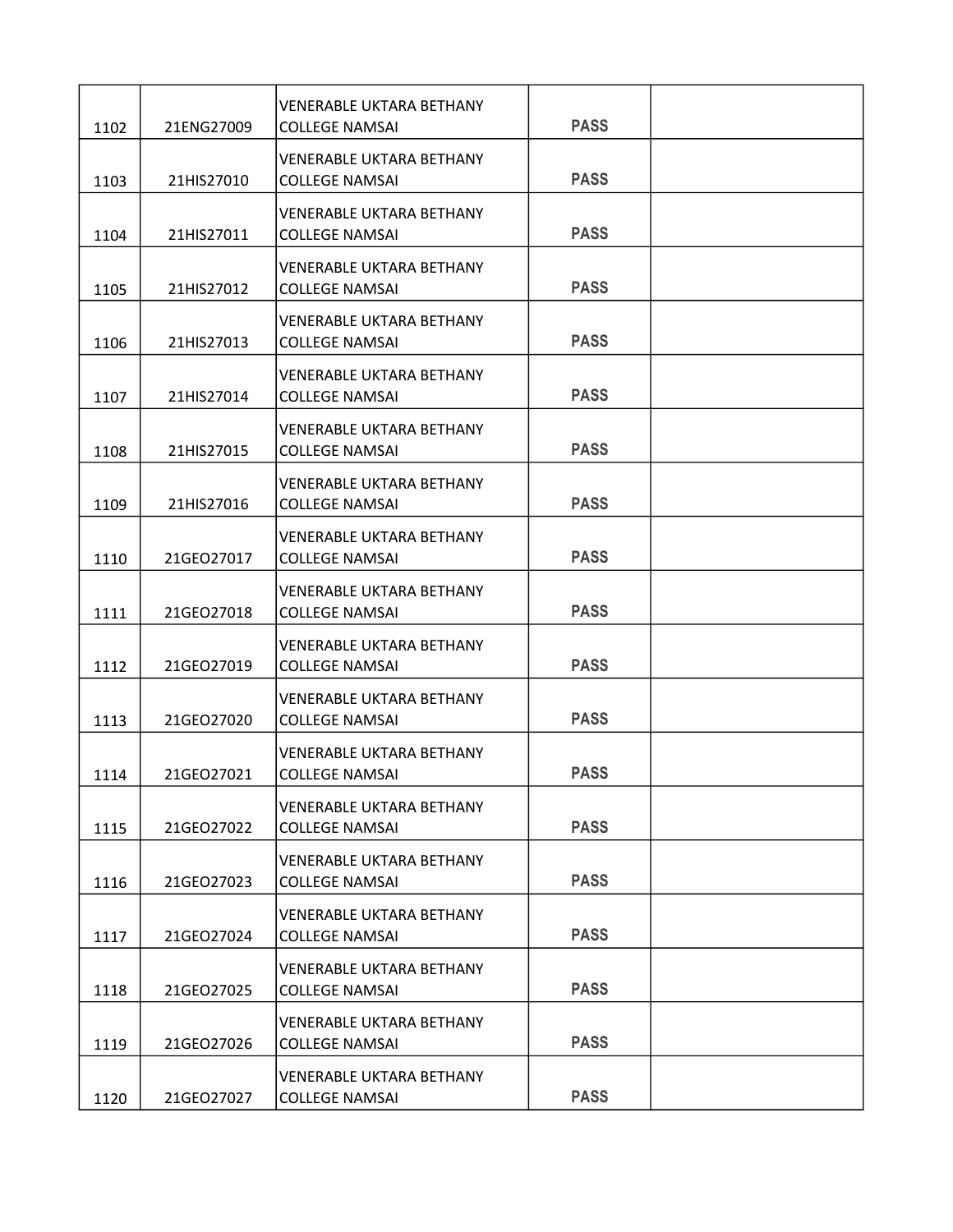| 1121 | 21GEO27028 | <b>VENERABLE UKTARA BETHANY</b><br><b>COLLEGE NAMSAI</b> | <b>PASS</b> |  |
|------|------------|----------------------------------------------------------|-------------|--|
| 1122 | 21GEO27029 | <b>VENERABLE UKTARA BETHANY</b><br><b>COLLEGE NAMSAI</b> | <b>PASS</b> |  |
| 1123 | 21GEO27030 | <b>VENERABLE UKTARA BETHANY</b><br><b>COLLEGE NAMSAI</b> | <b>PASS</b> |  |
| 1124 | 21GEO27031 | <b>VENERABLE UKTARA BETHANY</b><br><b>COLLEGE NAMSAI</b> | <b>PASS</b> |  |
| 1125 | 21GEO27032 | VENERABLE UKTARA BETHANY<br><b>COLLEGE NAMSAI</b>        | <b>PASS</b> |  |
| 1126 | 21GEO27033 | <b>VENERABLE UKTARA BETHANY</b><br><b>COLLEGE NAMSAI</b> | <b>PASS</b> |  |
| 1127 | 21GEO27034 | <b>VENERABLE UKTARA BETHANY</b><br><b>COLLEGE NAMSAI</b> | <b>PASS</b> |  |
| 1128 | 21GEO27035 | <b>VENERABLE UKTARA BETHANY</b><br><b>COLLEGE NAMSAI</b> | <b>PASS</b> |  |
| 1129 | 21GEO27036 | <b>VENERABLE UKTARA BETHANY</b><br><b>COLLEGE NAMSAI</b> | <b>PASS</b> |  |
| 1130 | 21GEO27037 | <b>VENERABLE UKTARA BETHANY</b><br><b>COLLEGE NAMSAI</b> | <b>PASS</b> |  |
| 1131 | 21GEO27038 | <b>VENERABLE UKTARA BETHANY</b><br><b>COLLEGE NAMSAI</b> | <b>PASS</b> |  |
| 1132 | 21GEO27039 | <b>VENERABLE UKTARA BETHANY</b><br><b>COLLEGE NAMSAI</b> | <b>PASS</b> |  |
| 1133 | 21GEO27040 | <b>VENERABLE UKTARA BETHANY</b><br><b>COLLEGE NAMSAI</b> | <b>PASS</b> |  |
| 1134 | 21GEO27041 | <b>VENERABLE UKTARA BETHANY</b><br><b>COLLEGE NAMSAI</b> | <b>PASS</b> |  |
| 1135 | 21POL27042 | <b>VENERABLE UKTARA BETHANY</b><br><b>COLLEGE NAMSAI</b> | <b>PASS</b> |  |
| 1136 | 21POL27043 | <b>VENERABLE UKTARA BETHANY</b><br><b>COLLEGE NAMSAI</b> | <b>PASS</b> |  |
| 1137 | 21POL27044 | <b>VENERABLE UKTARA BETHANY</b><br><b>COLLEGE NAMSAI</b> | <b>PASS</b> |  |
| 1138 | 21POL27045 | <b>VENERABLE UKTARA BETHANY</b><br><b>COLLEGE NAMSAI</b> | <b>PASS</b> |  |
| 1139 | 21POL27046 | <b>VENERABLE UKTARA BETHANY</b><br><b>COLLEGE NAMSAI</b> | <b>PASS</b> |  |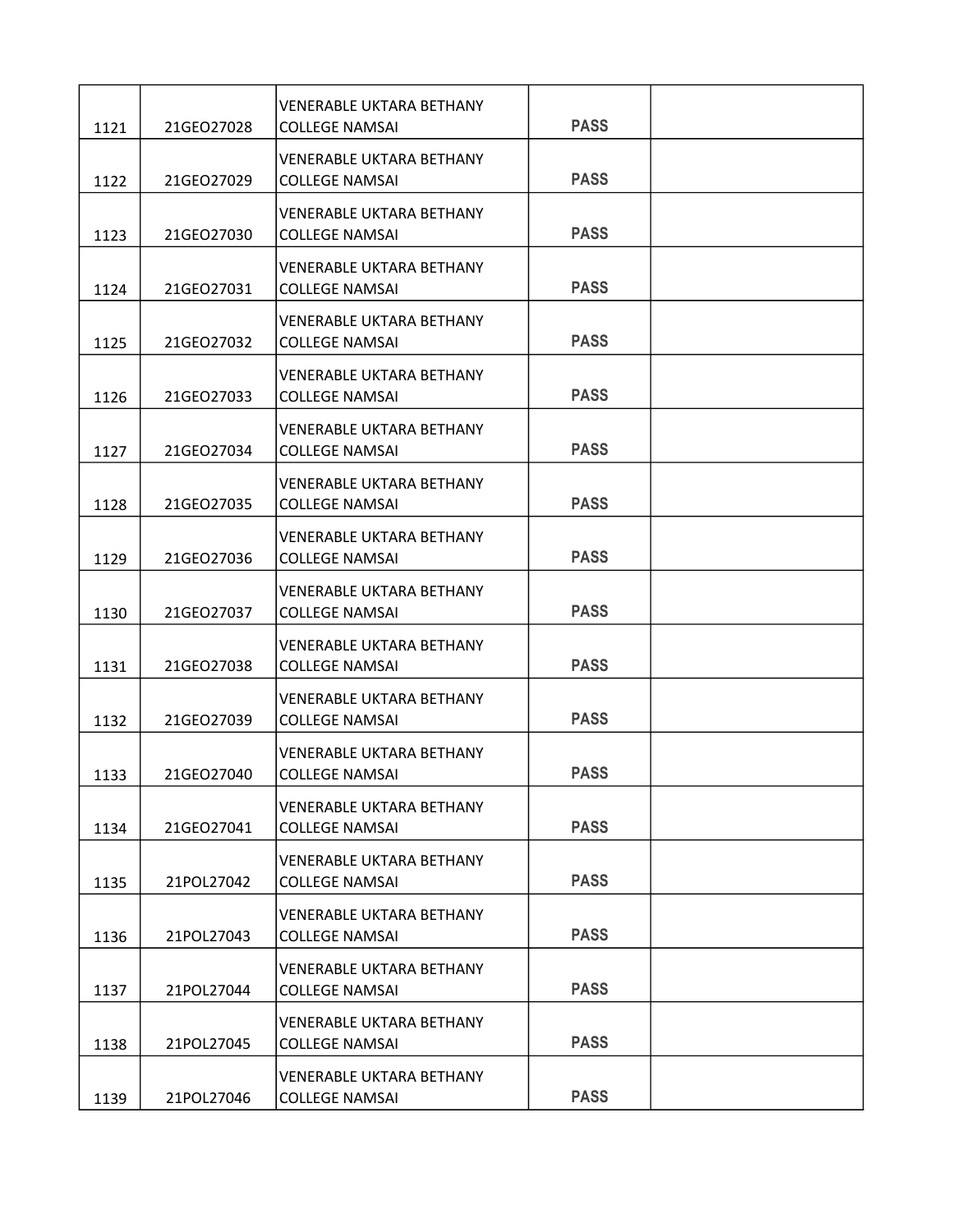| 1140 | 21POL27047 | <b>VENERABLE UKTARA BETHANY</b><br><b>COLLEGE NAMSAI</b> | <b>PASS</b>   |  |
|------|------------|----------------------------------------------------------|---------------|--|
| 1141 | 21POL27048 | <b>VENERABLE UKTARA BETHANY</b><br><b>COLLEGE NAMSAI</b> | <b>PASS</b>   |  |
| 1142 | 21POL27049 | <b>VENERABLE UKTARA BETHANY</b><br><b>COLLEGE NAMSAI</b> | <b>PASS</b>   |  |
| 1143 | 21POL27050 | <b>VENERABLE UKTARA BETHANY</b><br><b>COLLEGE NAMSAI</b> | <b>PWBP</b>   |  |
| 1144 | 21POL27051 | <b>VENERABLE UKTARA BETHANY</b><br><b>COLLEGE NAMSAI</b> | <b>PASS</b>   |  |
| 1145 | 21POL27052 | VENERABLE UKTARA BETHANY<br><b>COLLEGE NAMSAI</b>        | <b>ABSENT</b> |  |
| 1146 | 21POL27053 | <b>VENERABLE UKTARA BETHANY</b><br><b>COLLEGE NAMSAI</b> | <b>PASS</b>   |  |
| 1147 | 21POL27054 | <b>VENERABLE UKTARA BETHANY</b><br><b>COLLEGE NAMSAI</b> | <b>PASS</b>   |  |
| 1148 | 21POL27055 | <b>VENERABLE UKTARA BETHANY</b><br><b>COLLEGE NAMSAI</b> | <b>PWBP</b>   |  |
| 1149 | 21POL27056 | <b>VENERABLE UKTARA BETHANY</b><br><b>COLLEGE NAMSAI</b> | <b>PASS</b>   |  |
| 1150 | 21POL27057 | <b>VENERABLE UKTARA BETHANY</b><br><b>COLLEGE NAMSAI</b> | <b>PWBP</b>   |  |
| 1151 | 21POL27058 | <b>VENERABLE UKTARA BETHANY</b><br><b>COLLEGE NAMSAI</b> | <b>PASS</b>   |  |
| 1152 | 21POL27059 | <b>VENERABLE UKTARA BETHANY</b><br><b>COLLEGE NAMSAI</b> | <b>PASS</b>   |  |
| 1153 | 21POL27060 | <b>VENERABLE UKTARA BETHANY</b><br><b>COLLEGE NAMSAI</b> | <b>PASS</b>   |  |
| 1154 | 21POL27061 | <b>VENERABLE UKTARA BETHANY</b><br><b>COLLEGE NAMSAI</b> | <b>PWBP</b>   |  |
| 1155 | 21POL27062 | <b>VENERABLE UKTARA BETHANY</b><br><b>COLLEGE NAMSAI</b> | <b>PASS</b>   |  |
| 1156 | 21POL27063 | <b>VENERABLE UKTARA BETHANY</b><br><b>COLLEGE NAMSAI</b> | <b>PASS</b>   |  |
| 1157 | 21POL27064 | <b>VENERABLE UKTARA BETHANY</b><br><b>COLLEGE NAMSAI</b> | <b>PASS</b>   |  |
| 1158 | 21POL27065 | <b>VENERABLE UKTARA BETHANY</b><br><b>COLLEGE NAMSAI</b> | <b>PWBP</b>   |  |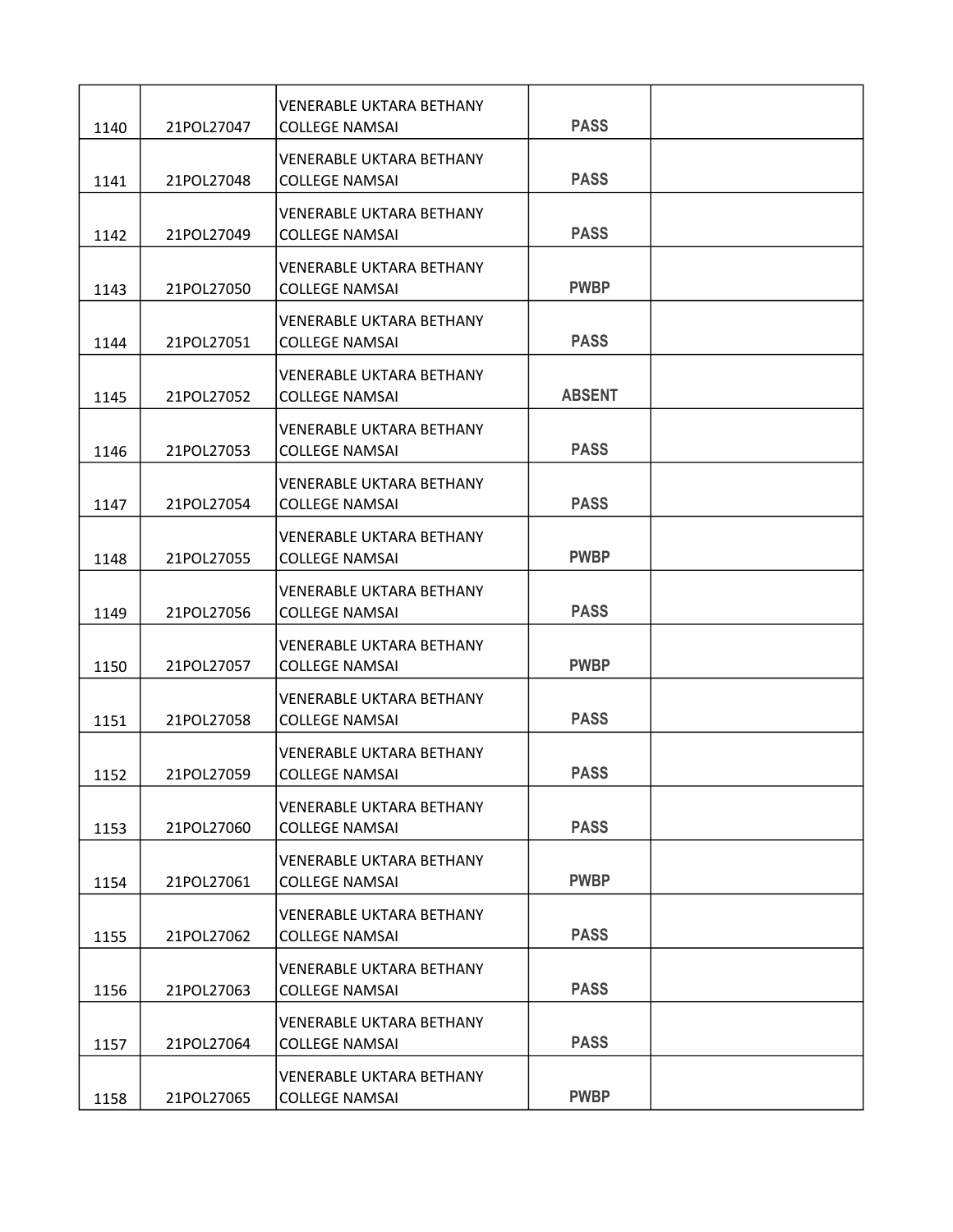| 1159         | 21POL27066               | VENERABLE UKTARA BETHANY<br><b>COLLEGE NAMSAI</b>                                 | <b>PASS</b> |  |
|--------------|--------------------------|-----------------------------------------------------------------------------------|-------------|--|
| 1160         | 21POL27067               | <b>VENERABLE UKTARA BETHANY</b><br><b>COLLEGE NAMSAI</b>                          | <b>PASS</b> |  |
| 1161         | 21POL27068               | <b>VENERABLE UKTARA BETHANY</b><br><b>COLLEGE NAMSAI</b>                          | <b>PASS</b> |  |
| 1162         | 21POL27069               | <b>VENERABLE UKTARA BETHANY</b><br><b>COLLEGE NAMSAI</b>                          | <b>PASS</b> |  |
| 1163         | 21POL27070               | VENERABLE UKTARA BETHANY<br><b>COLLEGE NAMSAI</b>                                 | <b>PASS</b> |  |
|              |                          | <b>VENERABLE UKTARA BETHANY</b>                                                   | <b>PASS</b> |  |
| 1164         | 21POL27071               | <b>COLLEGE NAMSAI</b><br><b>VENERABLE UKTARA BETHANY</b>                          | <b>PASS</b> |  |
| 1165         | 21POL27072<br>21POL27073 | <b>COLLEGE NAMSAI</b><br><b>VENERABLE UKTARA BETHANY</b><br><b>COLLEGE NAMSAI</b> | <b>PASS</b> |  |
| 1166         |                          | <b>VENERABLE UKTARA BETHANY</b>                                                   | <b>PASS</b> |  |
| 1167         | 21POL27074               | <b>COLLEGE NAMSAI</b><br><b>VENERABLE UKTARA BETHANY</b>                          | <b>PASS</b> |  |
| 1168         | 21POL27075               | <b>COLLEGE NAMSAI</b><br><b>VENERABLE UKTARA BETHANY</b>                          | <b>PASS</b> |  |
| 1169<br>1170 | 21POL27076<br>21POL27077 | <b>COLLEGE NAMSAI</b><br><b>VENERABLE UKTARA BETHANY</b><br><b>COLLEGE NAMSAI</b> | <b>PASS</b> |  |
| 1171         | 21POL27078               | <b>VENERABLE UKTARA BETHANY</b><br><b>COLLEGE NAMSAI</b>                          | <b>PASS</b> |  |
| 1172         | 21POL27079               | <b>VENERABLE UKTARA BETHANY</b><br><b>COLLEGE NAMSAI</b>                          | <b>PASS</b> |  |
| 1173         | 21POL27080               | <b>VENERABLE UKTARA BETHANY</b><br><b>COLLEGE NAMSAI</b>                          | <b>PASS</b> |  |
| 1174         | 21POL27081               | <b>VENERABLE UKTARA BETHANY</b><br><b>COLLEGE NAMSAI</b>                          | <b>PASS</b> |  |
| 1175         | 21POL27082               | <b>VENERABLE UKTARA BETHANY</b><br><b>COLLEGE NAMSAI</b>                          | <b>PASS</b> |  |
| 1176         | 21POL27083               | <b>VENERABLE UKTARA BETHANY</b><br><b>COLLEGE NAMSAI</b>                          | <b>PASS</b> |  |
| 1177         | 21POL27084               | <b>VENERABLE UKTARA BETHANY</b><br><b>COLLEGE NAMSAI</b>                          | <b>PASS</b> |  |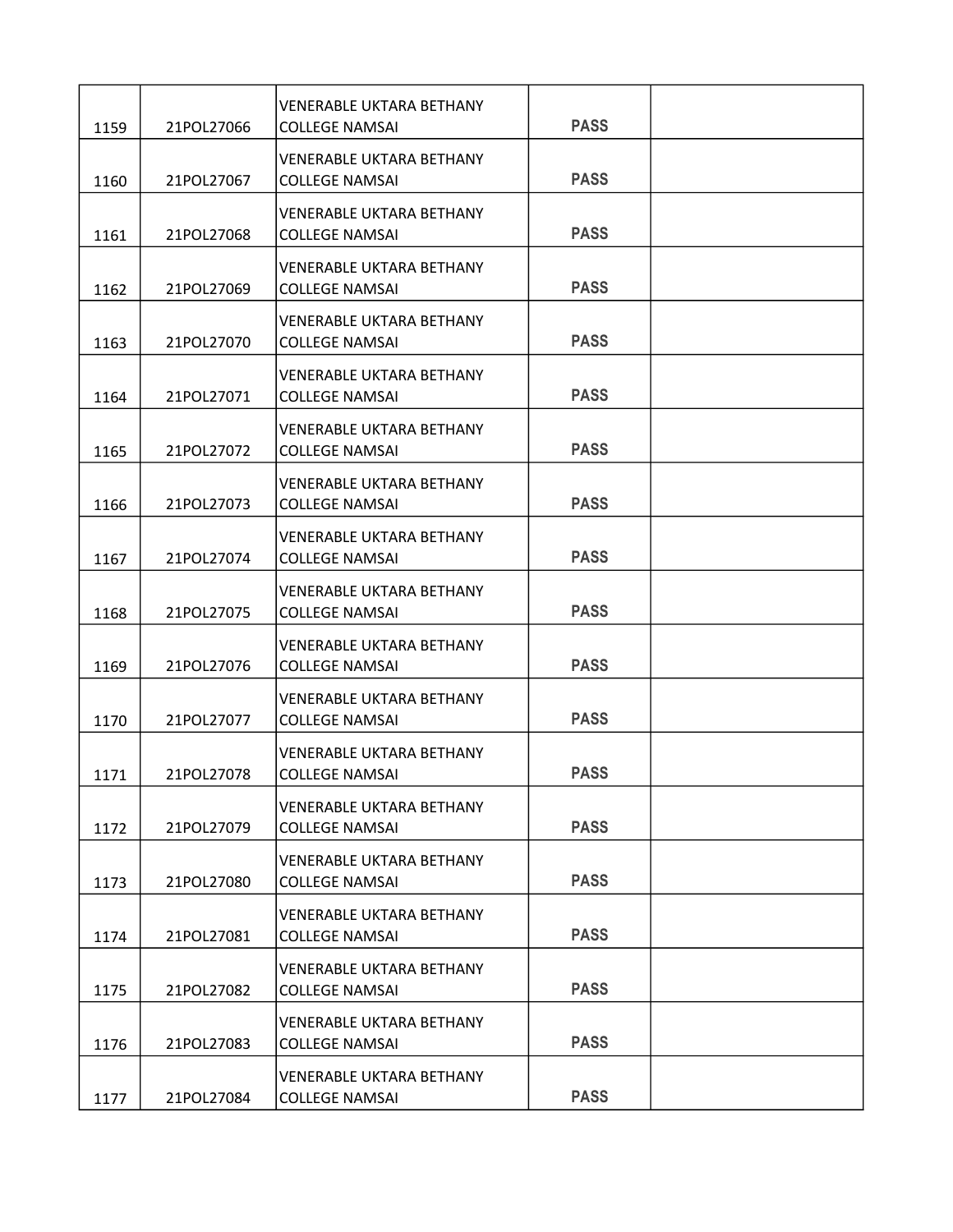| 1178 | 21POL27085 | <b>VENERABLE UKTARA BETHANY</b><br><b>COLLEGE NAMSAI</b> | <b>PASS</b>    |              |
|------|------------|----------------------------------------------------------|----------------|--------------|
| 1179 | 21POL27086 | <b>VENERABLE UKTARA BETHANY</b><br><b>COLLEGE NAMSAI</b> | <b>PASS</b>    |              |
| 1180 | 21POL27087 | <b>VENERABLE UKTARA BETHANY</b><br><b>COLLEGE NAMSAI</b> | <b>PASS</b>    |              |
| 1181 | 21POL27088 | <b>VENERABLE UKTARA BETHANY</b><br><b>COLLEGE NAMSAI</b> | <b>WITHELD</b> | Registration |
| 1182 | 21POL27089 | <b>VENERABLE UKTARA BETHANY</b><br><b>COLLEGE NAMSAI</b> | <b>PASS</b>    |              |
| 1183 | 21SOC27090 | <b>VENERABLE UKTARA BETHANY</b><br><b>COLLEGE NAMSAI</b> | <b>PASS</b>    |              |
| 1184 | 21SOC27091 | <b>VENERABLE UKTARA BETHANY</b><br><b>COLLEGE NAMSAI</b> | <b>PASS</b>    |              |
| 1185 | 21SOC27092 | <b>VENERABLE UKTARA BETHANY</b><br><b>COLLEGE NAMSAI</b> | <b>PASS</b>    |              |
| 1186 | 21SOC27093 | <b>VENERABLE UKTARA BETHANY</b><br><b>COLLEGE NAMSAI</b> | <b>PASS</b>    |              |
| 1187 | 21SOC27094 | <b>VENERABLE UKTARA BETHANY</b><br><b>COLLEGE NAMSAI</b> | <b>PASS</b>    |              |
| 1188 | 21SOC27095 | <b>VENERABLE UKTARA BETHANY</b><br><b>COLLEGE NAMSAI</b> | <b>PASS</b>    |              |
| 1189 | 21SOC27096 | <b>VENERABLE UKTARA BETHANY</b><br><b>COLLEGE NAMSAI</b> | <b>PASS</b>    |              |
| 1190 | 21SOC27097 | <b>VENERABLE UKTARA BETHANY</b><br><b>COLLEGE NAMSAI</b> | <b>PASS</b>    |              |
| 1191 | 21SOC27098 | <b>VENERABLE UKTARA BETHANY</b><br><b>COLLEGE NAMSAI</b> | <b>PASS</b>    |              |
| 1192 | 21SOC27099 | <b>VENERABLE UKTARA BETHANY</b><br><b>COLLEGE NAMSAI</b> | <b>PASS</b>    |              |
| 1193 | 21SOC27100 | <b>VENERABLE UKTARA BETHANY</b><br><b>COLLEGE NAMSAI</b> | <b>PASS</b>    |              |
| 1194 | 21SOC27101 | <b>VENERABLE UKTARA BETHANY</b><br><b>COLLEGE NAMSAI</b> | <b>PASS</b>    |              |
| 1195 | 21SOC27102 | <b>VENERABLE UKTARA BETHANY</b><br><b>COLLEGE NAMSAI</b> | <b>PASS</b>    |              |
| 1196 | 21SOC27103 | <b>VENERABLE UKTARA BETHANY</b><br><b>COLLEGE NAMSAI</b> | <b>PASS</b>    |              |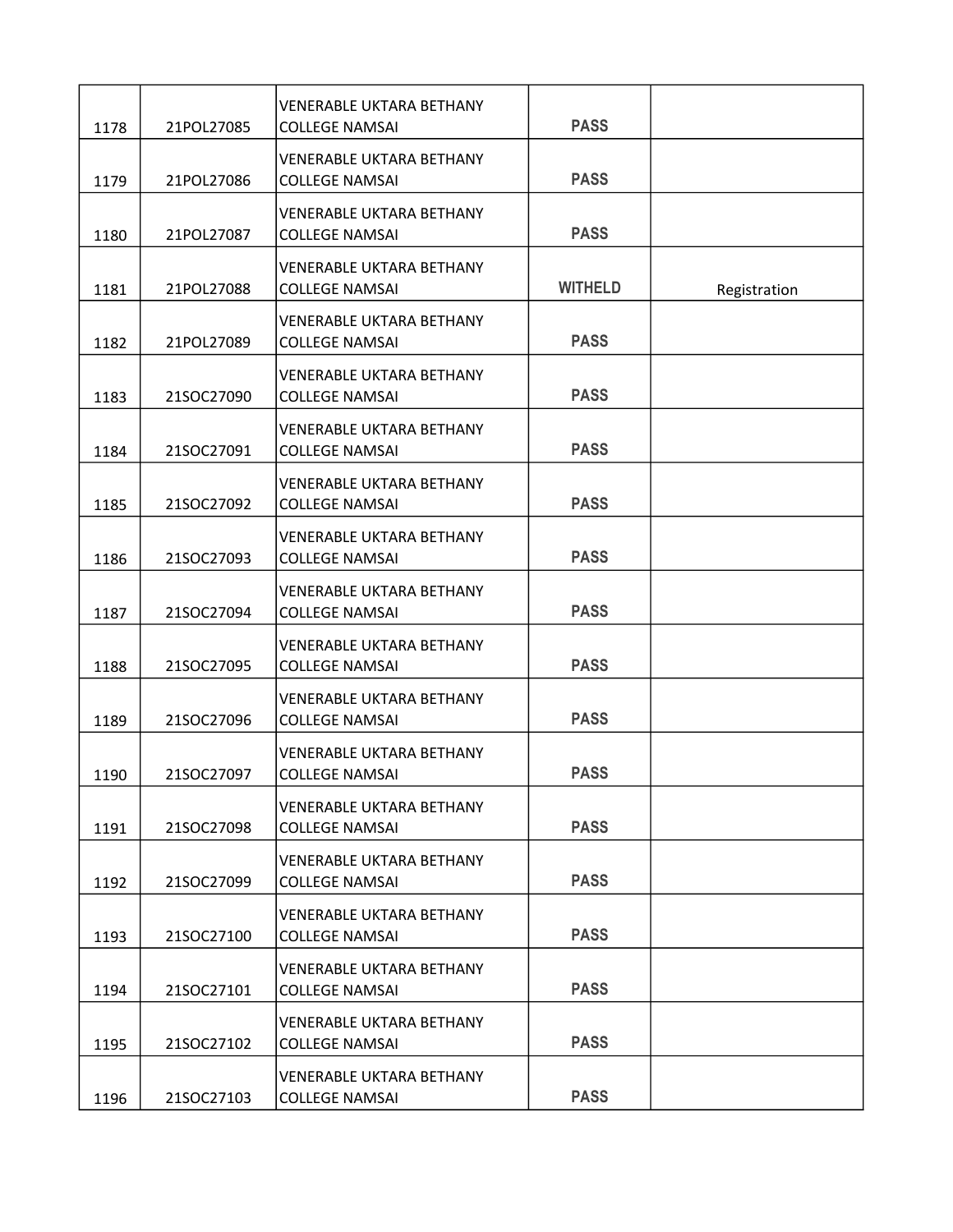| 1197 | 21SOC27104 | <b>VENERABLE UKTARA BETHANY</b><br><b>COLLEGE NAMSAI</b> | <b>PASS</b> |  |
|------|------------|----------------------------------------------------------|-------------|--|
| 1198 | 21SOC27105 | <b>VENERABLE UKTARA BETHANY</b><br><b>COLLEGE NAMSAI</b> | <b>PASS</b> |  |
| 1199 | 21SOC27106 | <b>VENERABLE UKTARA BETHANY</b><br><b>COLLEGE NAMSAI</b> | <b>PASS</b> |  |
| 1200 | 21SOC27107 | <b>VENERABLE UKTARA BETHANY</b><br><b>COLLEGE NAMSAI</b> | <b>PASS</b> |  |
| 1201 | 21SOC27108 | <b>VENERABLE UKTARA BETHANY</b><br><b>COLLEGE NAMSAI</b> | <b>PASS</b> |  |
| 1202 | 21HIN32001 | Jomin Tayeng Govt. Model Degree<br>College, Roing        | <b>PASS</b> |  |
| 1203 | 21HIN32002 | Jomin Tayeng Govt. Model Degree<br>College, Roing        | <b>PASS</b> |  |
| 1204 | 21HIN32003 | Jomin Tayeng Govt. Model Degree<br>College, Roing        | <b>PASS</b> |  |
| 1205 | 21HIN32004 | Jomin Tayeng Govt. Model Degree<br>College, Roing        | <b>PASS</b> |  |
| 1206 | 21HIN32005 | Jomin Tayeng Govt. Model Degree<br>College, Roing        | <b>PASS</b> |  |
| 1207 | 21HIN32006 | Jomin Tayeng Govt. Model Degree<br>College, Roing        | <b>PASS</b> |  |
| 1208 | 21HIN32007 | Jomin Tayeng Govt. Model Degree<br>College, Roing        | <b>PASS</b> |  |
| 1209 | 21HIN32008 | Jomin Tayeng Govt. Model Degree<br>College, Roing        | <b>PASS</b> |  |
| 1210 | 21HIN32009 | Jomin Tayeng Govt. Model Degree<br>College, Roing        | <b>PASS</b> |  |
| 1211 | 21HIN32010 | Jomin Tayeng Govt. Model Degree<br>College, Roing        | <b>PASS</b> |  |
| 1212 | 21HIN32011 | Jomin Tayeng Govt. Model Degree<br>College, Roing        | <b>PASS</b> |  |
| 1213 | 21HIN32012 | Jomin Tayeng Govt. Model Degree<br>College, Roing        | <b>PASS</b> |  |
| 1214 | 21HIN32013 | Jomin Tayeng Govt. Model Degree<br>College, Roing        | <b>PASS</b> |  |
| 1215 | 21HIN32014 | Jomin Tayeng Govt. Model Degree<br>College, Roing        | <b>PASS</b> |  |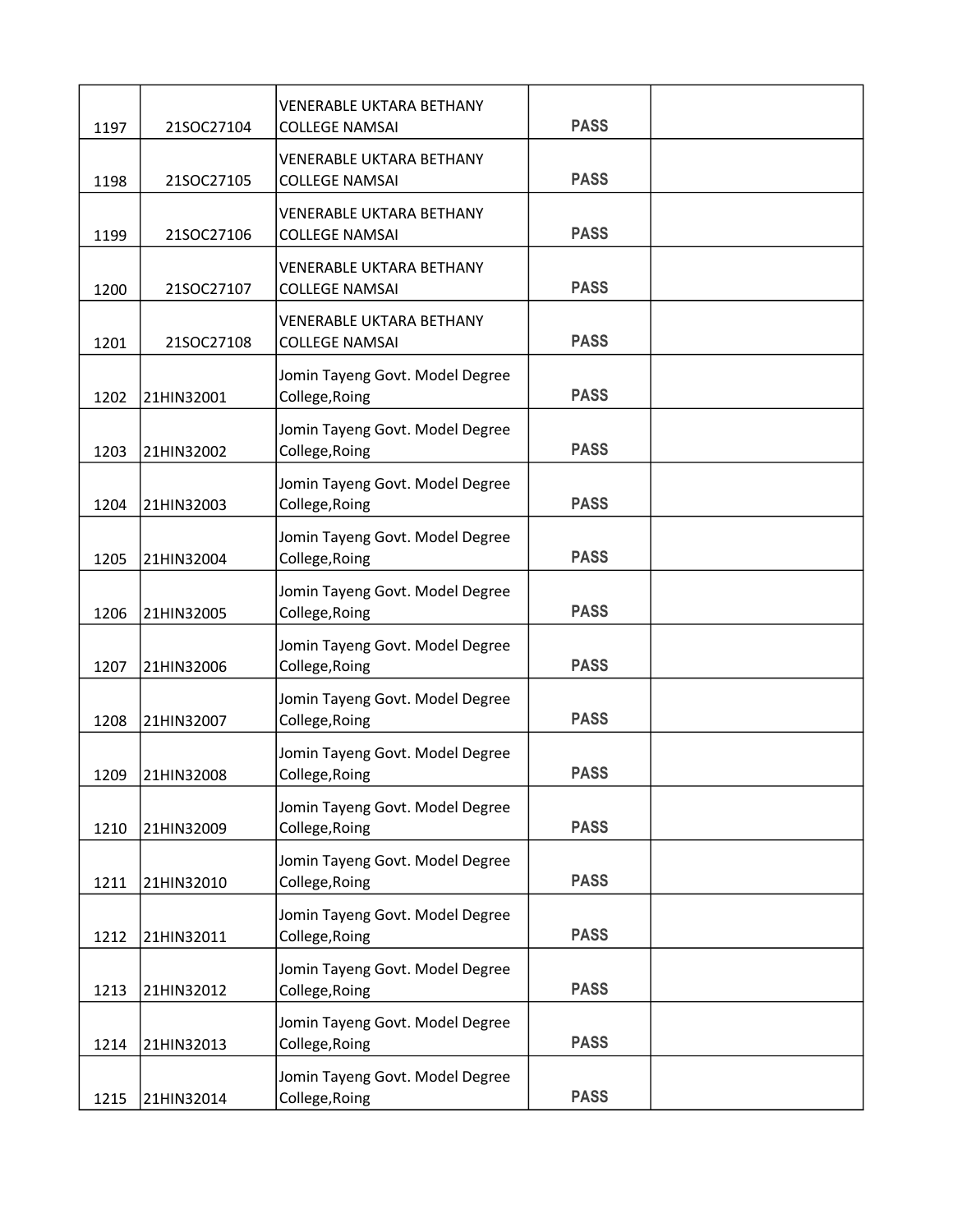| 1216 | 21HIN32015 | Jomin Tayeng Govt. Model Degree<br>College, Roing | <b>PASS</b> |  |
|------|------------|---------------------------------------------------|-------------|--|
|      |            | Jomin Tayeng Govt. Model Degree                   |             |  |
| 1217 | 21HIN32016 | College, Roing                                    | <b>PASS</b> |  |
| 1218 | 21HIN32017 | Jomin Tayeng Govt. Model Degree<br>College, Roing | <b>PASS</b> |  |
| 1219 | 21POL32018 | Jomin Tayeng Govt. Model Degree<br>College, Roing | <b>PASS</b> |  |
| 1220 | 21POL32019 | Jomin Tayeng Govt. Model Degree<br>College, Roing | <b>PASS</b> |  |
| 1221 | 21POL32020 | Jomin Tayeng Govt. Model Degree<br>College, Roing | <b>PASS</b> |  |
| 1222 | 21POL32021 | Jomin Tayeng Govt. Model Degree<br>College, Roing | <b>PASS</b> |  |
| 1223 | 21POL32022 | Jomin Tayeng Govt. Model Degree<br>College, Roing | <b>PASS</b> |  |
| 1224 | 21POL32023 | Jomin Tayeng Govt. Model Degree<br>College, Roing | <b>PASS</b> |  |
| 1225 | 21POL32024 | Jomin Tayeng Govt. Model Degree<br>College, Roing | <b>PASS</b> |  |
| 1226 | 21POL32025 | Jomin Tayeng Govt. Model Degree<br>College, Roing | <b>PASS</b> |  |
| 1227 | 21POL32026 | Jomin Tayeng Govt. Model Degree<br>College, Roing | <b>PASS</b> |  |
| 1228 | 21POL32027 | Jomin Tayeng Govt. Model Degree<br>College, Roing | <b>PASS</b> |  |
| 1229 | 21POL32028 | Jomin Tayeng Govt. Model Degree<br>College, Roing | <b>PASS</b> |  |
| 1230 | 21POL32029 | Jomin Tayeng Govt. Model Degree<br>College, Roing | <b>PASS</b> |  |
| 1231 | 21POL32030 | Jomin Tayeng Govt. Model Degree<br>College, Roing | <b>PASS</b> |  |
| 1232 | 21POL32031 | Jomin Tayeng Govt. Model Degree<br>College, Roing | <b>PASS</b> |  |
| 1233 | 21POL32032 | Jomin Tayeng Govt. Model Degree<br>College, Roing | <b>PASS</b> |  |
| 1234 | 21POL32033 | Jomin Tayeng Govt. Model Degree<br>College, Roing | <b>PASS</b> |  |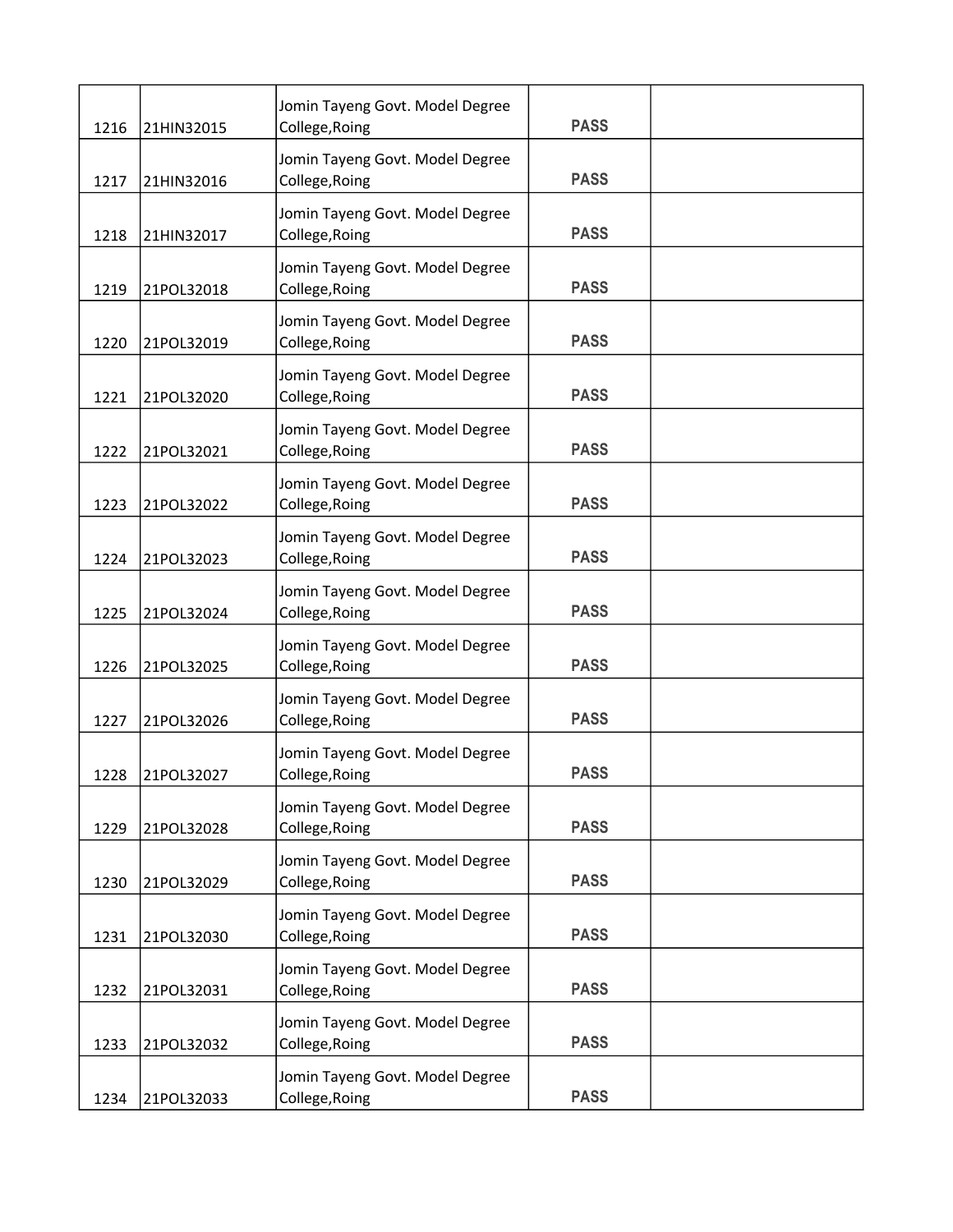| 1235 | 21POL32034 | Jomin Tayeng Govt. Model Degree<br>College, Roing | <b>PASS</b> |  |
|------|------------|---------------------------------------------------|-------------|--|
| 1236 | 21POL32035 | Jomin Tayeng Govt. Model Degree<br>College, Roing | <b>PASS</b> |  |
| 1237 | 21POL32036 | Jomin Tayeng Govt. Model Degree<br>College, Roing | <b>PWBP</b> |  |
| 1238 | 21POL32037 | Jomin Tayeng Govt. Model Degree<br>College, Roing | <b>PASS</b> |  |
| 1239 | 21POL32038 | Jomin Tayeng Govt. Model Degree<br>College, Roing | <b>PASS</b> |  |
| 1240 | 21POL32039 | Jomin Tayeng Govt. Model Degree<br>College, Roing | <b>PASS</b> |  |
| 1241 | 21POL32040 | Jomin Tayeng Govt. Model Degree<br>College, Roing | <b>PASS</b> |  |
| 1242 | 21POL32041 | Jomin Tayeng Govt. Model Degree<br>College, Roing | <b>PASS</b> |  |
| 1243 | 21POL32042 | Jomin Tayeng Govt. Model Degree<br>College, Roing | <b>PASS</b> |  |
| 1244 | 21POL32109 | Jomin Tayeng Govt. Model Degree<br>College, Roing | <b>PASS</b> |  |
| 1245 | 21HIS32043 | Jomin Tayeng Govt. Model Degree<br>College, Roing | <b>PASS</b> |  |
| 1246 | 21HIS32044 | Jomin Tayeng Govt. Model Degree<br>College, Roing | <b>PASS</b> |  |
| 1247 | 21HIS32045 | Jomin Tayeng Govt. Model Degree<br>College, Roing | <b>PASS</b> |  |
| 1248 | 21HIS32046 | Jomin Tayeng Govt. Model Degree<br>College, Roing | <b>PASS</b> |  |
| 1249 | 21HIS32047 | Jomin Tayeng Govt. Model Degree<br>College, Roing | <b>PASS</b> |  |
| 1250 | 21HIS32048 | Jomin Tayeng Govt. Model Degree<br>College, Roing | <b>PASS</b> |  |
| 1251 | 21HIS32049 | Jomin Tayeng Govt. Model Degree<br>College, Roing | <b>PASS</b> |  |
| 1252 | 21HIS32050 | Jomin Tayeng Govt. Model Degree<br>College, Roing | <b>PASS</b> |  |
| 1253 | 21HIS32051 | Jomin Tayeng Govt. Model Degree<br>College, Roing | <b>PASS</b> |  |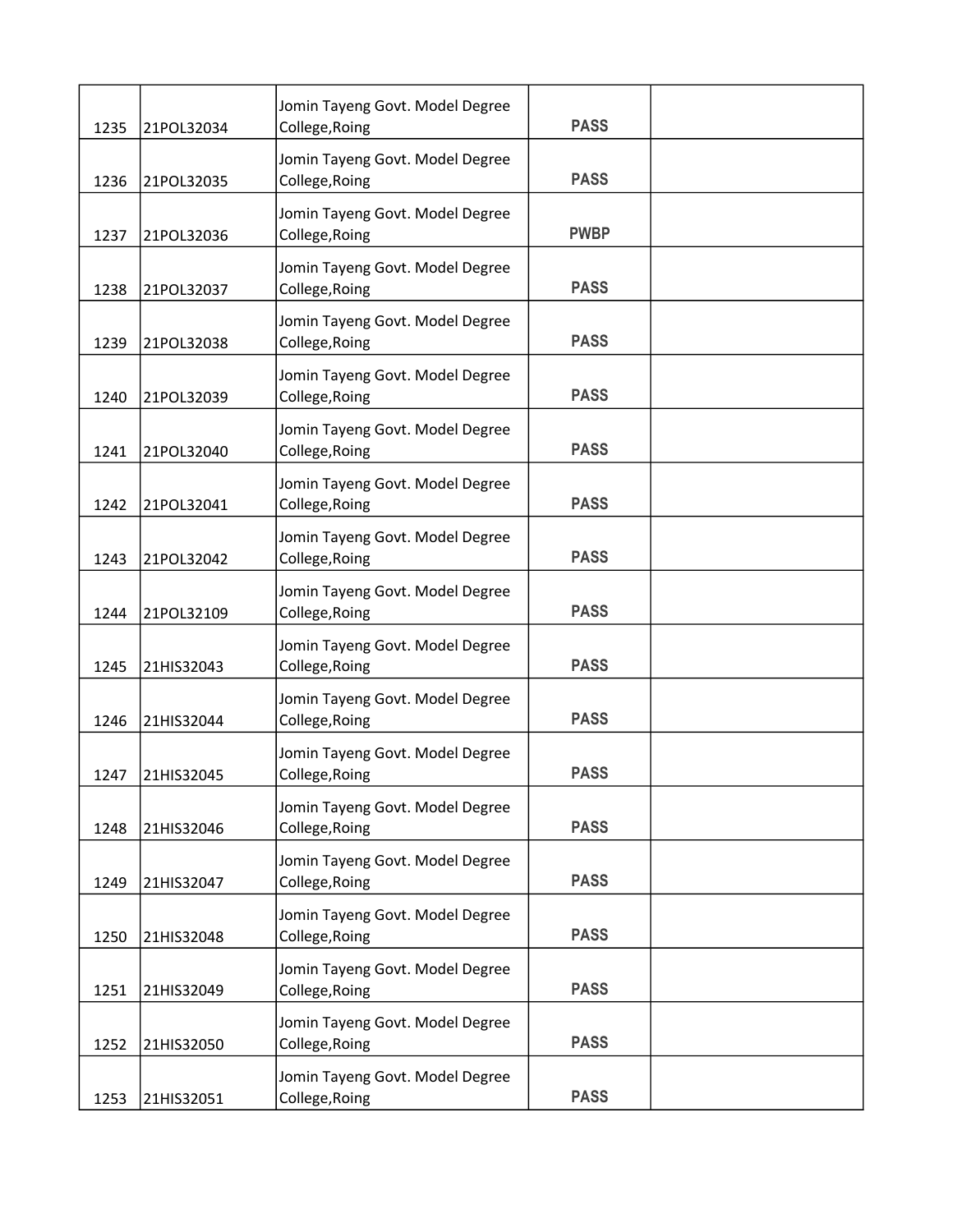| 1254 | 21HIS32052 | Jomin Tayeng Govt. Model Degree<br>College, Roing | <b>PASS</b> |  |
|------|------------|---------------------------------------------------|-------------|--|
|      |            | Jomin Tayeng Govt. Model Degree                   |             |  |
| 1255 | 21HIS32053 | College, Roing                                    | <b>PASS</b> |  |
| 1256 | 21HIS32054 | Jomin Tayeng Govt. Model Degree<br>College, Roing | <b>PASS</b> |  |
| 1257 | 21HIS32055 | Jomin Tayeng Govt. Model Degree<br>College, Roing | <b>PASS</b> |  |
| 1258 | 21HIS32108 | Jomin Tayeng Govt. Model Degree<br>College, Roing | <b>PASS</b> |  |
| 1259 | 21HIS32111 | Jomin Tayeng Govt. Model Degree<br>College, Roing | <b>PASS</b> |  |
| 1260 | 21ECO32056 | Jomin Tayeng Govt. Model Degree<br>College, Roing | <b>PASS</b> |  |
| 1261 | 21ECO32057 | Jomin Tayeng Govt. Model Degree<br>College, Roing | <b>PASS</b> |  |
| 1262 | 21ECO32058 | Jomin Tayeng Govt. Model Degree<br>College, Roing | <b>PASS</b> |  |
| 1263 | 21ENG32059 | Jomin Tayeng Govt. Model Degree<br>College, Roing | <b>PASS</b> |  |
| 1264 | 21ENG32060 | Jomin Tayeng Govt. Model Degree<br>College, Roing | <b>PASS</b> |  |
| 1265 | 21ENG32061 | Jomin Tayeng Govt. Model Degree<br>College, Roing | <b>PASS</b> |  |
| 1266 | 21ENG32062 | Jomin Tayeng Govt. Model Degree<br>College, Roing | <b>PASS</b> |  |
| 1267 | 21ENG32063 | Jomin Tayeng Govt. Model Degree<br>College, Roing | <b>PASS</b> |  |
| 1268 | 21ENG32064 | Jomin Tayeng Govt. Model Degree<br>College, Roing | <b>PASS</b> |  |
| 1269 | 21GEO32065 | Jomin Tayeng Govt. Model Degree<br>College, Roing | <b>PASS</b> |  |
| 1270 | 21GEO32066 | Jomin Tayeng Govt. Model Degree<br>College, Roing | <b>PASS</b> |  |
| 1271 | 21GEO32067 | Jomin Tayeng Govt. Model Degree<br>College, Roing | <b>PASS</b> |  |
| 1272 | 21GEO32068 | Jomin Tayeng Govt. Model Degree<br>College, Roing | <b>PASS</b> |  |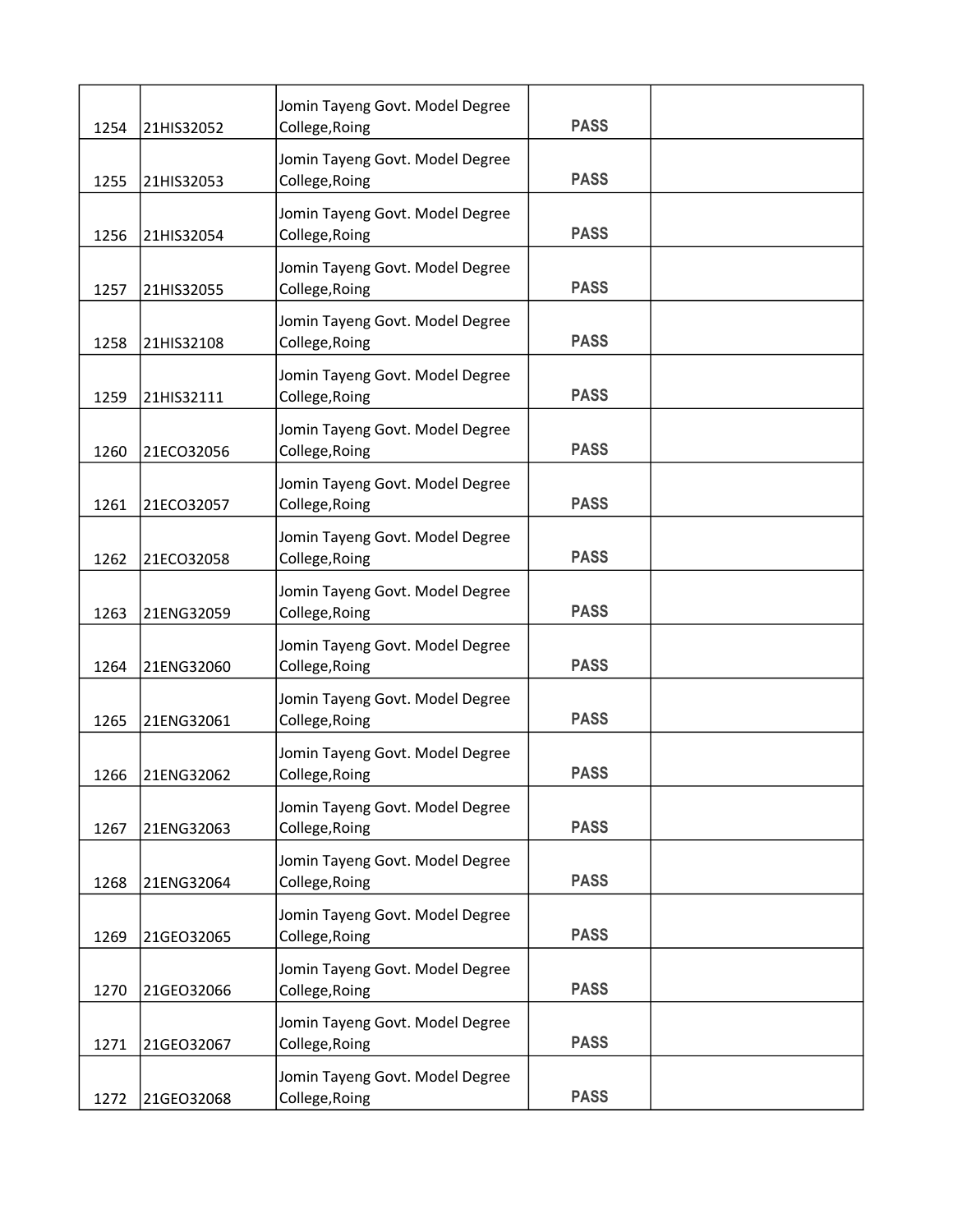| 1273 | 21GEO32069 | Jomin Tayeng Govt. Model Degree<br>College, Roing | <b>PASS</b> |  |
|------|------------|---------------------------------------------------|-------------|--|
|      |            | Jomin Tayeng Govt. Model Degree                   |             |  |
| 1274 | 21GEO32070 | College, Roing                                    | <b>PASS</b> |  |
| 1275 | 21GEO32071 | Jomin Tayeng Govt. Model Degree<br>College, Roing | <b>PASS</b> |  |
| 1276 | 21GEO32072 | Jomin Tayeng Govt. Model Degree<br>College, Roing | <b>PASS</b> |  |
| 1277 | 21GEO32073 | Jomin Tayeng Govt. Model Degree<br>College, Roing | <b>PASS</b> |  |
| 1278 | 21GEO32074 | Jomin Tayeng Govt. Model Degree<br>College, Roing | <b>PASS</b> |  |
| 1279 | 21GEO32075 | Jomin Tayeng Govt. Model Degree<br>College, Roing | <b>PASS</b> |  |
| 1280 | 21GEO32076 | Jomin Tayeng Govt. Model Degree<br>College, Roing | <b>PASS</b> |  |
| 1281 | 21GEO32077 | Jomin Tayeng Govt. Model Degree<br>College, Roing | <b>PASS</b> |  |
| 1282 | 21GEO32078 | Jomin Tayeng Govt. Model Degree<br>College, Roing | <b>PASS</b> |  |
| 1283 | 21GEO32079 | Jomin Tayeng Govt. Model Degree<br>College, Roing | <b>PASS</b> |  |
| 1284 | 21GEO32080 | Jomin Tayeng Govt. Model Degree<br>College, Roing | <b>PASS</b> |  |
| 1285 | 21GEO32081 | Jomin Tayeng Govt. Model Degree<br>College, Roing | <b>PASS</b> |  |
| 1286 | 21GEO32082 | Jomin Tayeng Govt. Model Degree<br>College, Roing | <b>PASS</b> |  |
| 1287 | 21GEO32083 | Jomin Tayeng Govt. Model Degree<br>College, Roing | <b>PASS</b> |  |
| 1288 | 21GEO32084 | Jomin Tayeng Govt. Model Degree<br>College, Roing | <b>PASS</b> |  |
| 1289 | 21GEO32085 | Jomin Tayeng Govt. Model Degree<br>College, Roing | <b>PASS</b> |  |
| 1290 | 21GEO32086 | Jomin Tayeng Govt. Model Degree<br>College, Roing | <b>PASS</b> |  |
| 1291 | 21GEO32087 | Jomin Tayeng Govt. Model Degree<br>College, Roing | <b>PASS</b> |  |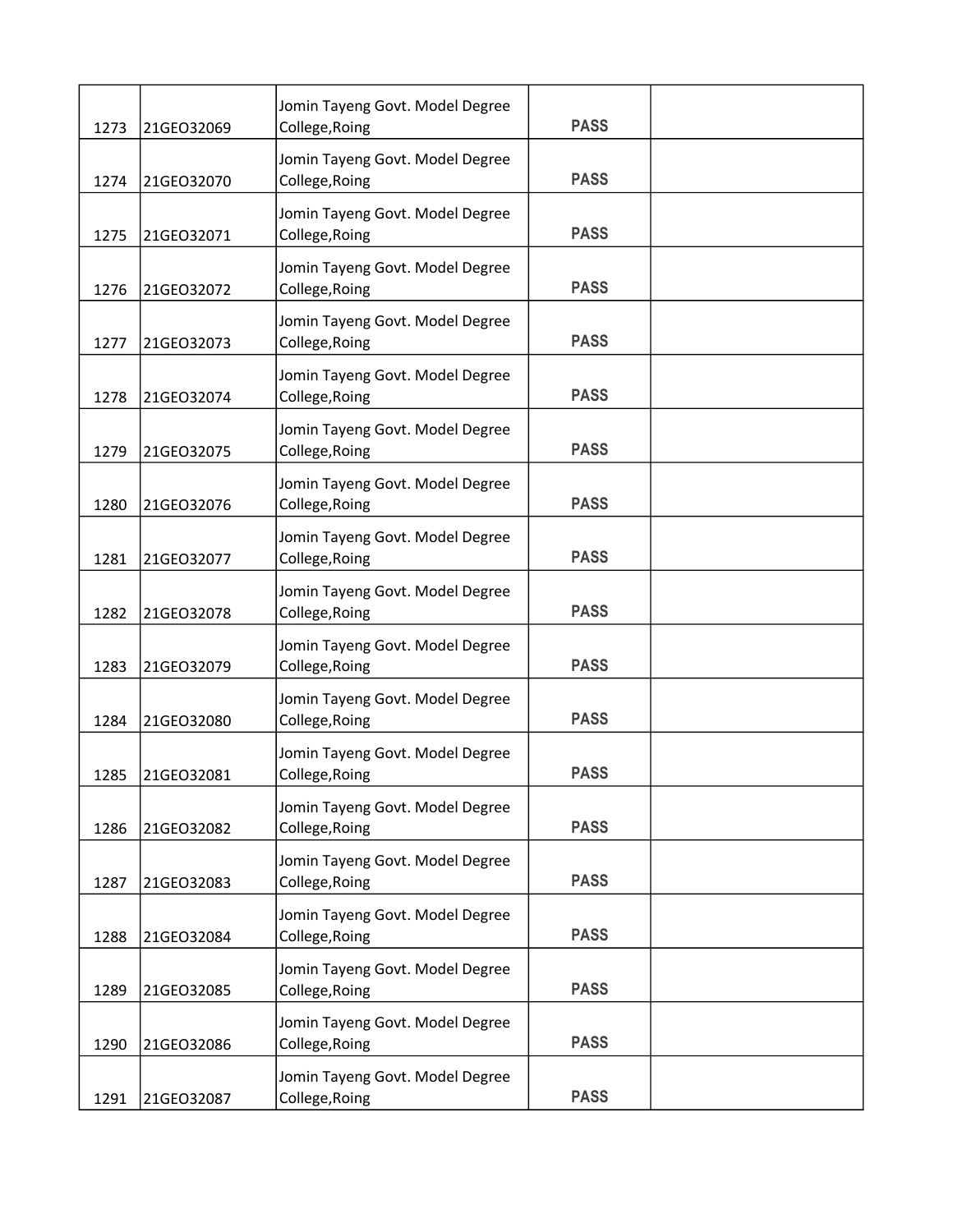| 1292 | 21GEO32088 | Jomin Tayeng Govt. Model Degree<br>College, Roing | <b>PASS</b>   |  |
|------|------------|---------------------------------------------------|---------------|--|
| 1293 | 21GEO32089 | Jomin Tayeng Govt. Model Degree<br>College, Roing | <b>PASS</b>   |  |
| 1294 | 21GEO32090 | Jomin Tayeng Govt. Model Degree<br>College, Roing | <b>PASS</b>   |  |
| 1295 | 21GEO32091 | Jomin Tayeng Govt. Model Degree<br>College, Roing | <b>PASS</b>   |  |
| 1296 | 21GEO32092 | Jomin Tayeng Govt. Model Degree<br>College, Roing | <b>PASS</b>   |  |
| 1297 | 21GEO32093 | Jomin Tayeng Govt. Model Degree<br>College, Roing | <b>PASS</b>   |  |
| 1298 | 21GEO32094 | Jomin Tayeng Govt. Model Degree<br>College, Roing | <b>PASS</b>   |  |
| 1299 | 21GEO32095 | Jomin Tayeng Govt. Model Degree<br>College, Roing | <b>PASS</b>   |  |
| 1300 | 21GEO32096 | Jomin Tayeng Govt. Model Degree<br>College, Roing | <b>PASS</b>   |  |
| 1301 | 21GEO32097 | Jomin Tayeng Govt. Model Degree<br>College, Roing | <b>ABSENT</b> |  |
| 1302 | 21GEO32098 | Jomin Tayeng Govt. Model Degree<br>College, Roing | <b>PASS</b>   |  |
| 1303 | 21GEO32099 | Jomin Tayeng Govt. Model Degree<br>College, Roing | <b>PASS</b>   |  |
| 1304 | 21GEO32100 | Jomin Tayeng Govt. Model Degree<br>College, Roing | <b>PASS</b>   |  |
| 1305 | 21GEO32101 | Jomin Tayeng Govt. Model Degree<br>College, Roing | <b>PASS</b>   |  |
| 1306 | 21GEO32102 | Jomin Tayeng Govt. Model Degree<br>College, Roing | <b>PASS</b>   |  |
| 1307 | 21GEO32103 | Jomin Tayeng Govt. Model Degree<br>College, Roing | <b>PASS</b>   |  |
| 1308 | 21GEO32104 | Jomin Tayeng Govt. Model Degree<br>College, Roing | <b>PASS</b>   |  |
| 1309 | 21GEO32105 | Jomin Tayeng Govt. Model Degree<br>College, Roing | <b>PASS</b>   |  |
| 1310 | 21GEO32106 | Jomin Tayeng Govt. Model Degree<br>College, Roing | <b>PASS</b>   |  |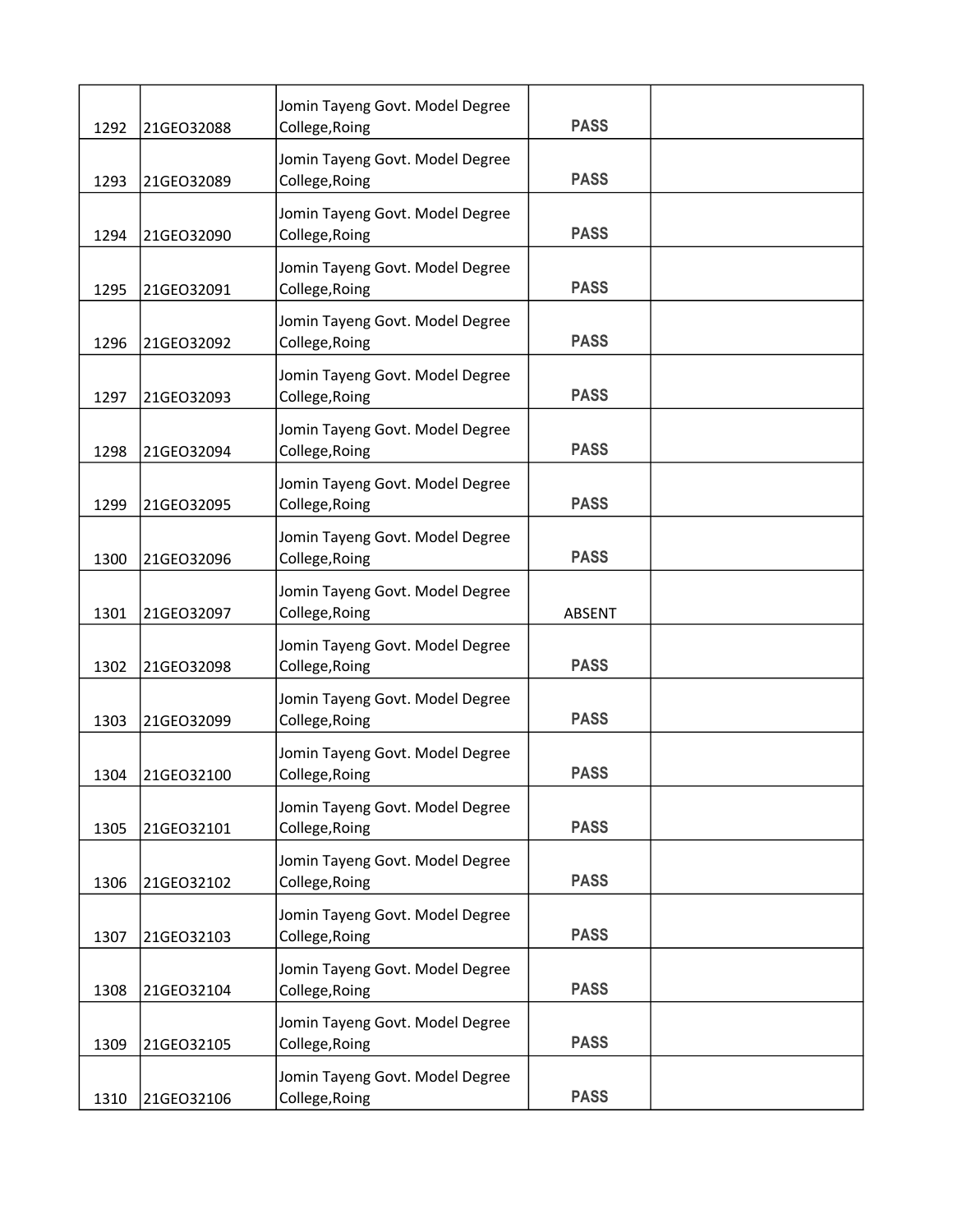| 1311 | 21GEO32107 | Jomin Tayeng Govt. Model Degree<br>College, Roing | <b>PASS</b> |  |
|------|------------|---------------------------------------------------|-------------|--|
| 1312 | 21GEO32110 | Jomin Tayeng Govt. Model Degree<br>College, Roing | <b>PASS</b> |  |
| 1313 | 21ENG07001 | Wangcha Rajkumar Govt. College,<br>Deomali        | <b>PASS</b> |  |
| 1314 | 21ENG07002 | Wangcha Rajkumar Govt. College,<br>Deomali        | <b>PASS</b> |  |
| 1315 | 21ENG07003 | Wangcha Rajkumar Govt. College,<br>Deomali        | <b>PASS</b> |  |
| 1316 | 21ENG07004 | Wangcha Rajkumar Govt. College,<br>Deomali        | <b>PASS</b> |  |
| 1317 | 21ENG07005 | Wangcha Rajkumar Govt. College,<br>Deomali        | <b>PASS</b> |  |
| 1318 | 21ENG07006 | Wangcha Rajkumar Govt. College,<br>Deomali        | <b>PASS</b> |  |
| 1319 | 21ENG07007 | Wangcha Rajkumar Govt. College,<br>Deomali        | <b>PASS</b> |  |
| 1320 | 21ENG07008 | Wangcha Rajkumar Govt. College,<br>Deomali        | <b>PASS</b> |  |
| 1321 | 21ENG07009 | Wangcha Rajkumar Govt. College,<br>Deomali        | <b>PASS</b> |  |
| 1322 | 21ENG07010 | Wangcha Rajkumar Govt. College,<br>Deomali        | <b>PASS</b> |  |
| 1323 | 21ENG07011 | Wangcha Rajkumar Govt. College,<br>Deomali        | <b>PASS</b> |  |
| 1324 | 21ENG07012 | Wangcha Rajkumar Govt. College,<br>Deomali        | <b>PASS</b> |  |
| 1325 | 21ENG07013 | Wangcha Rajkumar Govt. College,<br>Deomali        | <b>PASS</b> |  |
| 1326 | 21ENG07014 | Wangcha Rajkumar Govt. College,<br>Deomali        | <b>PASS</b> |  |
| 1327 | 21ENG07015 | Wangcha Rajkumar Govt. College,<br>Deomali        | <b>PASS</b> |  |
| 1328 | 21ENG07016 | Wangcha Rajkumar Govt. College,<br>Deomali        | <b>PASS</b> |  |
| 1329 | 21ENG07017 | Wangcha Rajkumar Govt. College,<br>Deomali        | <b>PASS</b> |  |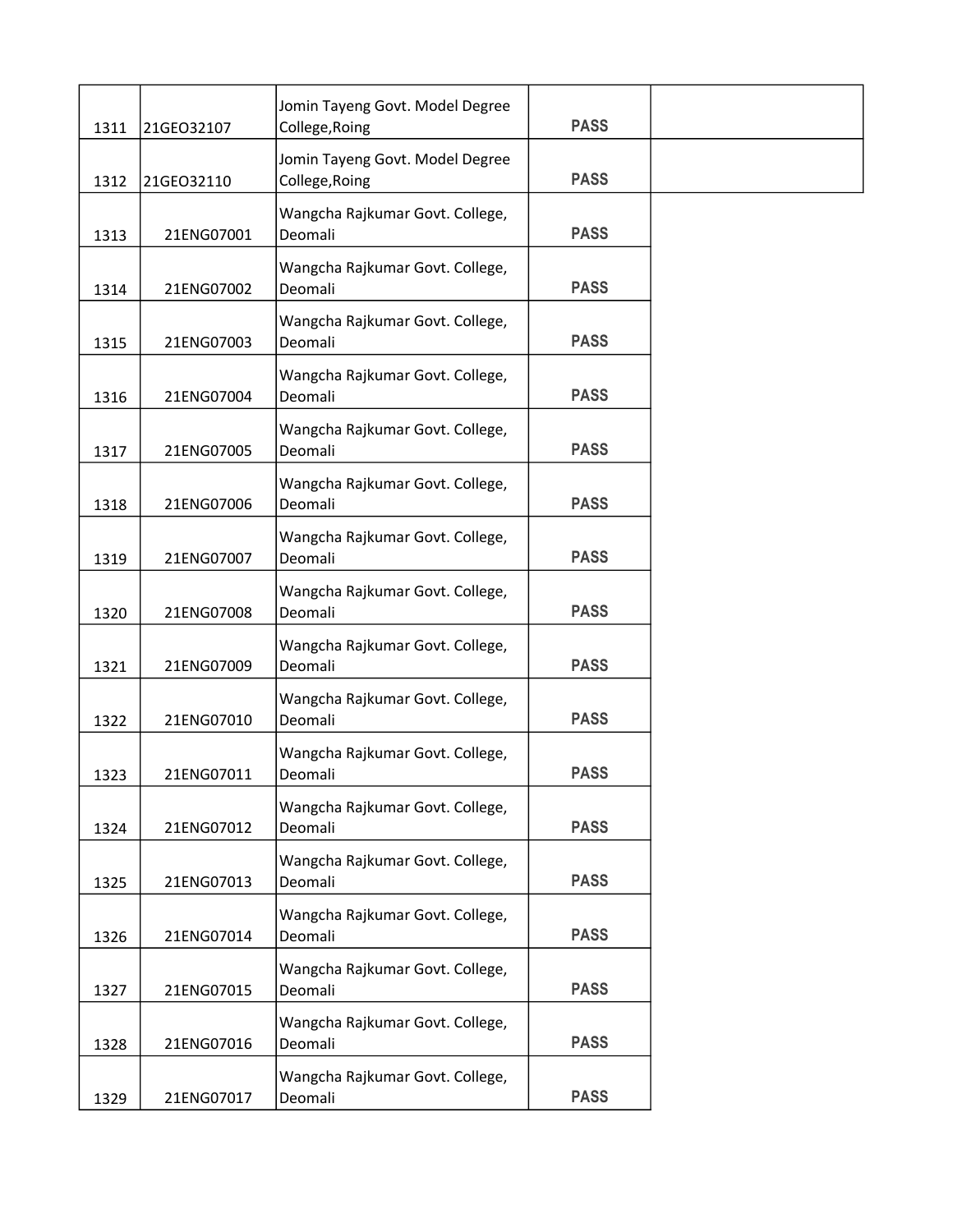| 1330 | 21ENG07018 | Wangcha Rajkumar Govt. College,<br>Deomali | <b>WITHELD</b> | Registration |
|------|------------|--------------------------------------------|----------------|--------------|
| 1331 | 21ENG07019 | Wangcha Rajkumar Govt. College,<br>Deomali | <b>PASS</b>    |              |
| 1332 | 21ENG07020 | Wangcha Rajkumar Govt. College,<br>Deomali | <b>PASS</b>    |              |
| 1333 | 21ENG07021 | Wangcha Rajkumar Govt. College,<br>Deomali | <b>PASS</b>    |              |
| 1334 | 21ENG07022 | Wangcha Rajkumar Govt. College,<br>Deomali | <b>PASS</b>    |              |
| 1335 | 21ENG07023 | Wangcha Rajkumar Govt. College,<br>Deomali | <b>PASS</b>    |              |
| 1336 | 21ENG07024 | Wangcha Rajkumar Govt. College,<br>Deomali | <b>PASS</b>    |              |
| 1337 | 21ENG07025 | Wangcha Rajkumar Govt. College,<br>Deomali | <b>PASS</b>    |              |
| 1338 | 21ENG07026 | Wangcha Rajkumar Govt. College,<br>Deomali | <b>PASS</b>    |              |
| 1339 | 21ENG07027 | Wangcha Rajkumar Govt. College,<br>Deomali | <b>PASS</b>    |              |
| 1340 | 21ENG07028 | Wangcha Rajkumar Govt. College,<br>Deomali | <b>PASS</b>    |              |
| 1341 | 21ENG07029 | Wangcha Rajkumar Govt. College,<br>Deomali | <b>PASS</b>    |              |
| 1342 | 21ENG07030 | Wangcha Rajkumar Govt. College,<br>Deomali | <b>PASS</b>    |              |
| 1343 | 21ENG07031 | Wangcha Rajkumar Govt. College,<br>Deomali | <b>PASS</b>    |              |
| 1344 | 21ENG07032 | Wangcha Rajkumar Govt. College,<br>Deomali | <b>PASS</b>    |              |
| 1345 | 21ENG07033 | Wangcha Rajkumar Govt. College,<br>Deomali | <b>PASS</b>    |              |
| 1346 | 21ENG07034 | Wangcha Rajkumar Govt. College,<br>Deomali | <b>PASS</b>    |              |
| 1347 | 21ENG07035 | Wangcha Rajkumar Govt. College,<br>Deomali | <b>PASS</b>    |              |
| 1348 | 21ENG07036 | Wangcha Rajkumar Govt. College,<br>Deomali | <b>PASS</b>    |              |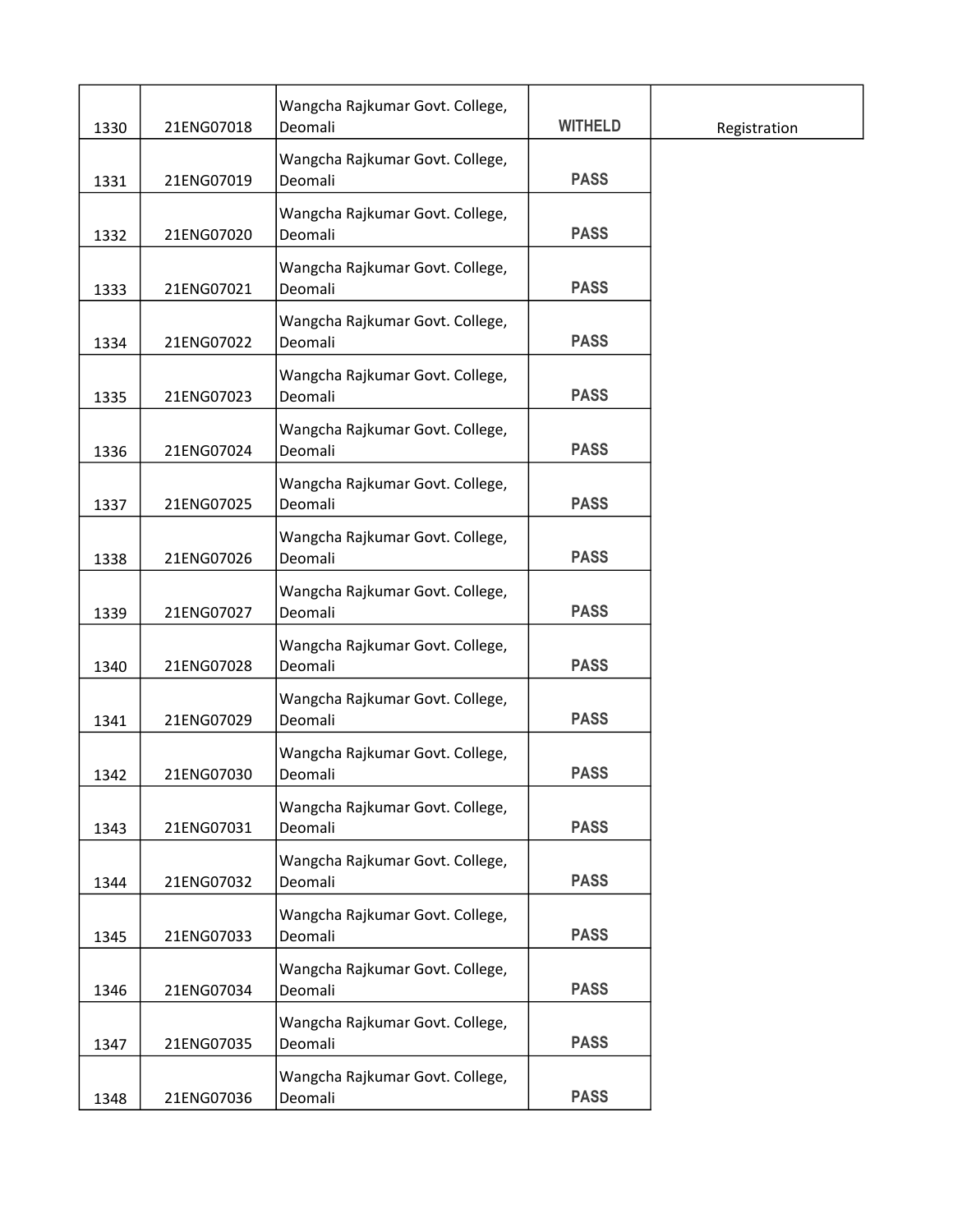| 1349 | 21ENG07037 | Wangcha Rajkumar Govt. College,<br>Deomali | <b>WITHELD</b> | Registration |
|------|------------|--------------------------------------------|----------------|--------------|
| 1350 | 21ENG07038 | Wangcha Rajkumar Govt. College,<br>Deomali | <b>PASS</b>    |              |
| 1351 | 21ENG07039 | Wangcha Rajkumar Govt. College,<br>Deomali | <b>PASS</b>    |              |
|      |            |                                            |                |              |
| 1352 | 21ENG07040 | Wangcha Rajkumar Govt. College,<br>Deomali | <b>WITHELD</b> | Registration |
| 1353 | 21ENG07041 | Wangcha Rajkumar Govt. College,<br>Deomali | <b>PASS</b>    |              |
| 1354 | 21ENG07042 | Wangcha Rajkumar Govt. College,<br>Deomali | <b>PWBP</b>    |              |
| 1355 | 21ENG07043 | Wangcha Rajkumar Govt. College,<br>Deomali | <b>PASS</b>    |              |
|      |            |                                            |                |              |
| 1356 | 21ENG07044 | Wangcha Rajkumar Govt. College,<br>Deomali | <b>PASS</b>    |              |
| 1357 | 21ENG07045 | Wangcha Rajkumar Govt. College,<br>Deomali | <b>PWBP</b>    |              |
|      |            |                                            |                |              |
| 1358 | 21ENG07046 | Wangcha Rajkumar Govt. College,<br>Deomali | <b>WITHELD</b> | Registration |
| 1359 | 21ENG07047 | Wangcha Rajkumar Govt. College,<br>Deomali | <b>PASS</b>    |              |
| 1360 | 21ENG07048 | Wangcha Rajkumar Govt. College,<br>Deomali | <b>PASS</b>    |              |
| 1361 | 21ENG07049 | Wangcha Rajkumar Govt. College,<br>Deomali | <b>PASS</b>    |              |
|      |            | Wangcha Rajkumar Govt. College,            |                |              |
| 1362 | 21ENG07050 | Deomali                                    | <b>PASS</b>    |              |
|      |            | Wangcha Rajkumar Govt. College,            |                |              |
| 1363 | 21ENG07051 | Deomali                                    | <b>PASS</b>    |              |
| 1364 | 21ENG07052 | Wangcha Rajkumar Govt. College,<br>Deomali | <b>PASS</b>    |              |
|      |            | Wangcha Rajkumar Govt. College,            |                |              |
| 1365 | 21ENG07053 | Deomali                                    | <b>PASS</b>    |              |
| 1366 | 21ENG07054 | Wangcha Rajkumar Govt. College,<br>Deomali | <b>PASS</b>    |              |
| 1367 | 21ENG07055 | Wangcha Rajkumar Govt. College,<br>Deomali | <b>PASS</b>    |              |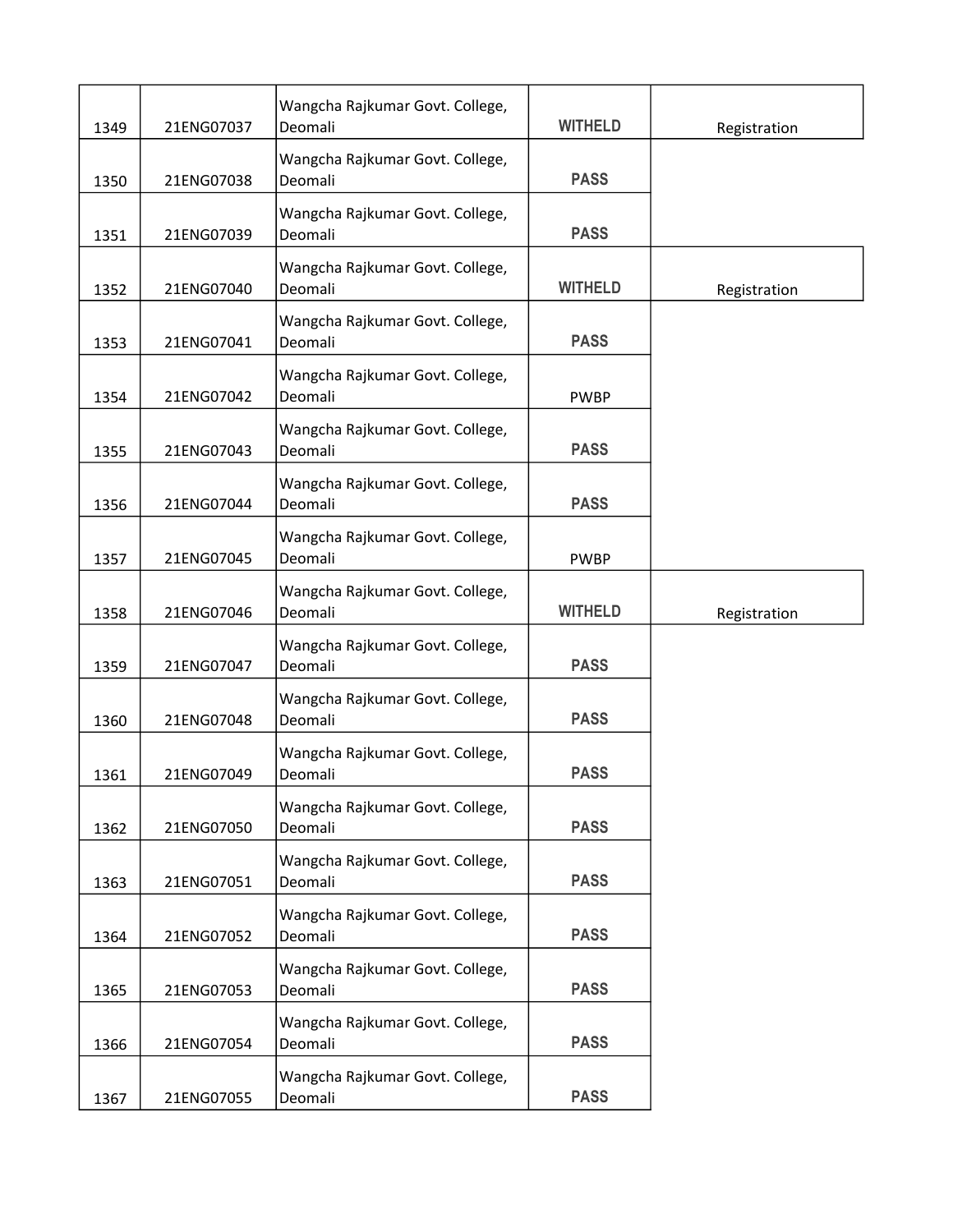| 1368 | 21ENG07056 | Wangcha Rajkumar Govt. College,<br>Deomali | <b>PASS</b>    |              |
|------|------------|--------------------------------------------|----------------|--------------|
| 1369 | 21ENG07057 | Wangcha Rajkumar Govt. College,<br>Deomali | <b>PASS</b>    |              |
| 1370 | 21ENG07058 | Wangcha Rajkumar Govt. College,<br>Deomali | <b>PASS</b>    |              |
| 1371 | 21ENG07059 | Wangcha Rajkumar Govt. College,<br>Deomali | <b>PASS</b>    |              |
| 1372 | 21ENG07060 | Wangcha Rajkumar Govt. College,<br>Deomali | <b>PASS</b>    |              |
| 1373 | 21ENG07061 | Wangcha Rajkumar Govt. College,<br>Deomali | <b>PWBP</b>    |              |
| 1374 | 21ENG07062 | Wangcha Rajkumar Govt. College,<br>Deomali | <b>PASS</b>    |              |
| 1375 | 21ENG07063 | Wangcha Rajkumar Govt. College,<br>Deomali | <b>PASS</b>    |              |
| 1376 | 21ENG07064 | Wangcha Rajkumar Govt. College,<br>Deomali | <b>PWBP</b>    |              |
| 1377 | 21ENG07065 | Wangcha Rajkumar Govt. College,<br>Deomali | <b>PASS</b>    |              |
| 1378 | 21ENG07066 | Wangcha Rajkumar Govt. College,<br>Deomali | <b>PASS</b>    |              |
| 1379 | 21ENG07067 | Wangcha Rajkumar Govt. College,<br>Deomali | <b>PASS</b>    |              |
| 1380 | 21ENG07068 | Wangcha Rajkumar Govt. College,<br>Deomali | <b>PASS</b>    |              |
| 1381 | 21ENG07069 | Wangcha Rajkumar Govt. College,<br>Deomali | <b>PWBP</b>    |              |
| 1382 | 21ENG07070 | Wangcha Rajkumar Govt. College,<br>Deomali | <b>PASS</b>    |              |
| 1383 | 21ENG07071 | Wangcha Rajkumar Govt. College,<br>Deomali | <b>WITHELD</b> | Registration |
| 1384 | 21ENG07072 | Wangcha Rajkumar Govt. College,<br>Deomali | <b>PASS</b>    |              |
| 1385 | 21HIN07073 | Wangcha Rajkumar Govt. College,<br>Deomali | <b>PASS</b>    |              |
| 1386 | 21HIN07074 | Wangcha Rajkumar Govt. College,<br>Deomali | <b>PASS</b>    |              |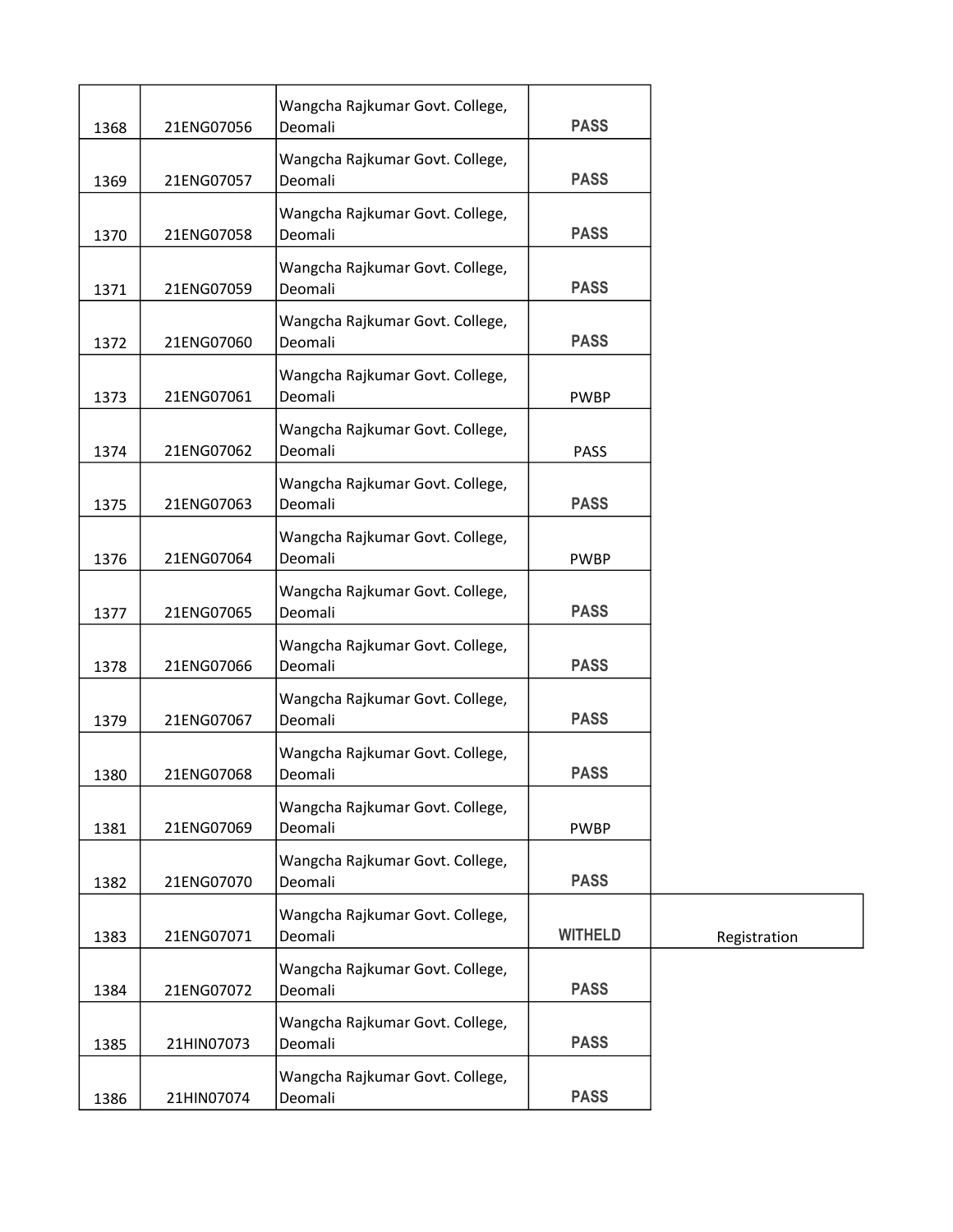| 1387 | 21HIN07075 | Wangcha Rajkumar Govt. College,<br>Deomali | <b>PWBP</b>    |              |
|------|------------|--------------------------------------------|----------------|--------------|
| 1388 | 21HIN07076 | Wangcha Rajkumar Govt. College,<br>Deomali | <b>PASS</b>    |              |
| 1389 | 21HIN07077 | Wangcha Rajkumar Govt. College,<br>Deomali | <b>PASS</b>    |              |
| 1390 | 21HIN07078 | Wangcha Rajkumar Govt. College,<br>Deomali | <b>PASS</b>    |              |
| 1391 | 21HIN07079 | Wangcha Rajkumar Govt. College,<br>Deomali | <b>PASS</b>    |              |
| 1392 | 21HIN07080 | Wangcha Rajkumar Govt. College,<br>Deomali | <b>PASS</b>    |              |
| 1393 | 21HIN07081 | Wangcha Rajkumar Govt. College,<br>Deomali | <b>WITHELD</b> | Registration |
| 1394 | 21HIN07082 | Wangcha Rajkumar Govt. College,<br>Deomali | <b>PASS</b>    |              |
| 1395 | 21HIN07083 | Wangcha Rajkumar Govt. College,<br>Deomali | <b>PASS</b>    |              |
| 1396 | 21HIN07084 | Wangcha Rajkumar Govt. College,<br>Deomali | <b>PASS</b>    |              |
| 1397 | 21HIN07085 | Wangcha Rajkumar Govt. College,<br>Deomali | <b>PASS</b>    |              |
| 1398 | 21HIN07086 | Wangcha Rajkumar Govt. College,<br>Deomali | <b>PASS</b>    |              |
| 1399 | 21HIN07087 | Wangcha Rajkumar Govt. College,<br>Deomali | <b>PASS</b>    |              |
| 1400 | 21HIN07088 | Wangcha Rajkumar Govt. College,<br>Deomali | <b>PASS</b>    |              |
| 1401 | 21HIN07089 | Wangcha Rajkumar Govt. College,<br>Deomali | <b>PASS</b>    |              |
| 1402 | 21HIN07090 | Wangcha Rajkumar Govt. College,<br>Deomali | <b>PASS</b>    |              |
| 1403 | 21HIN07091 | Wangcha Rajkumar Govt. College,<br>Deomali | <b>PASS</b>    |              |
| 1404 | 21HIN07092 | Wangcha Rajkumar Govt. College,<br>Deomali | <b>PASS</b>    |              |
| 1405 | 21HIN07093 | Wangcha Rajkumar Govt. College,<br>Deomali | <b>PASS</b>    |              |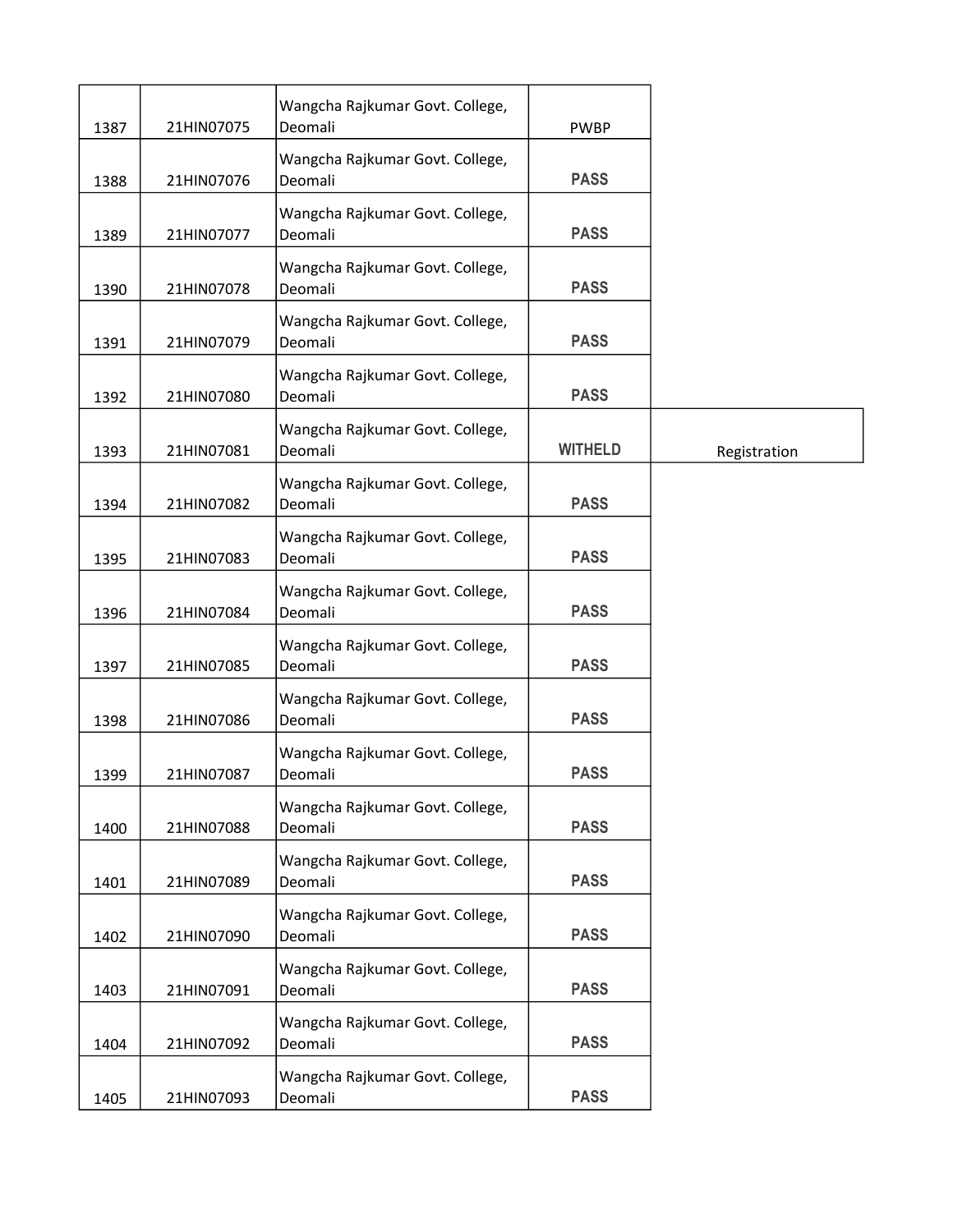| 1406 | 21POL07094 | Wangcha Rajkumar Govt. College,<br>Deomali | <b>PASS</b>    |              |
|------|------------|--------------------------------------------|----------------|--------------|
| 1407 | 21POL07095 | Wangcha Rajkumar Govt. College,<br>Deomali | <b>WITHELD</b> | Registration |
| 1408 | 21POL07096 | Wangcha Rajkumar Govt. College,<br>Deomali | <b>PASS</b>    |              |
| 1409 | 21POL07097 | Wangcha Rajkumar Govt. College,<br>Deomali | <b>PASS</b>    |              |
| 1410 | 21POL07098 | Wangcha Rajkumar Govt. College,<br>Deomali | <b>WITHELD</b> | Registration |
| 1411 | 21POL07099 | Wangcha Rajkumar Govt. College,<br>Deomali | <b>PASS</b>    |              |
| 1412 | 21POL07100 | Wangcha Rajkumar Govt. College,<br>Deomali | <b>PASS</b>    |              |
| 1413 | 21POL07101 | Wangcha Rajkumar Govt. College,<br>Deomali | <b>PASS</b>    |              |
| 1414 | 21POL07102 | Wangcha Rajkumar Govt. College,<br>Deomali | <b>PASS</b>    |              |
| 1415 | 21POL07103 | Wangcha Rajkumar Govt. College,<br>Deomali | <b>WITHELD</b> | Registration |
| 1416 | 21POL07104 | Wangcha Rajkumar Govt. College,<br>Deomali | <b>PASS</b>    |              |
| 1417 | 21POL07105 | Wangcha Rajkumar Govt. College,<br>Deomali | <b>PASS</b>    |              |
| 1418 | 21POL07106 | Wangcha Rajkumar Govt. College,<br>Deomali | <b>PASS</b>    |              |
| 1419 | 21POL07107 | Wangcha Rajkumar Govt. College,<br>Deomali | <b>PASS</b>    |              |
| 1420 | 21POL07108 | Wangcha Rajkumar Govt. College,<br>Deomali | <b>PASS</b>    |              |
| 1421 | 21POL07109 | Wangcha Rajkumar Govt. College,<br>Deomali | <b>PASS</b>    |              |
| 1422 | 21POL07110 | Wangcha Rajkumar Govt. College,<br>Deomali | <b>PASS</b>    |              |
| 1423 | 21POL07111 | Wangcha Rajkumar Govt. College,<br>Deomali | <b>PASS</b>    |              |
| 1424 | 21POL07112 | Wangcha Rajkumar Govt. College,<br>Deomali | <b>WITHELD</b> | Registration |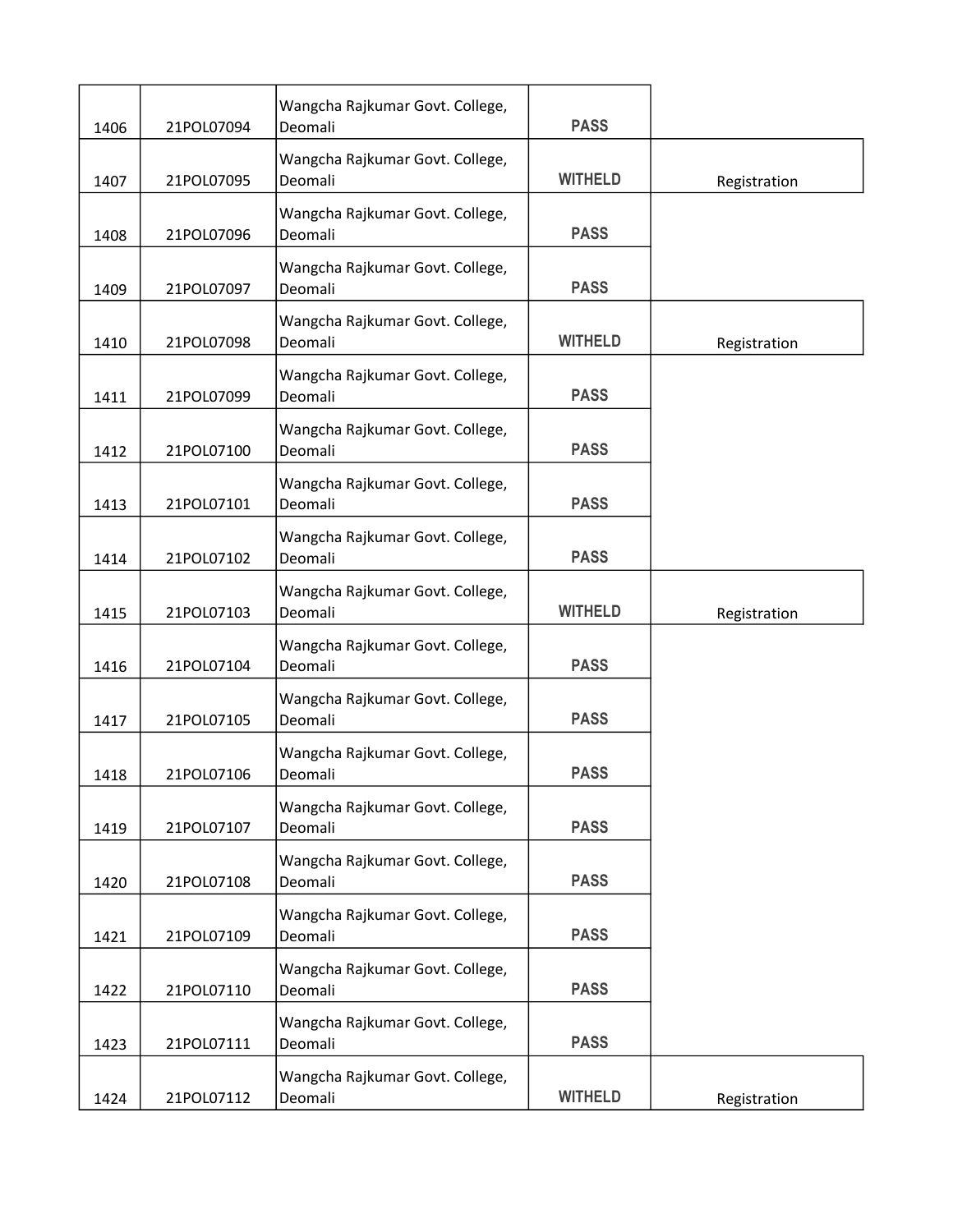| 1425 | 21POL07113 | Wangcha Rajkumar Govt. College,<br>Deomali | <b>PASS</b> |
|------|------------|--------------------------------------------|-------------|
| 1426 | 21POL07114 | Wangcha Rajkumar Govt. College,<br>Deomali | <b>PASS</b> |
| 1427 | 21POL07115 | Wangcha Rajkumar Govt. College,<br>Deomali | <b>PASS</b> |
| 1428 | 21POL07116 | Wangcha Rajkumar Govt. College,<br>Deomali | <b>PASS</b> |
| 1429 | 21POL07117 | Wangcha Rajkumar Govt. College,<br>Deomali | <b>PASS</b> |
| 1430 | 21POL07118 | Wangcha Rajkumar Govt. College,<br>Deomali | <b>PASS</b> |
| 1431 | 21POL07119 | Wangcha Rajkumar Govt. College,<br>Deomali | <b>PASS</b> |
| 1432 | 21POL07120 | Wangcha Rajkumar Govt. College,<br>Deomali | <b>PASS</b> |
| 1433 | 21POL07121 | Wangcha Rajkumar Govt. College,<br>Deomali | <b>PASS</b> |
| 1434 | 21POL07122 | Wangcha Rajkumar Govt. College,<br>Deomali | <b>PASS</b> |
| 1435 | 21POL07123 | Wangcha Rajkumar Govt. College,<br>Deomali | <b>PASS</b> |
| 1436 | 21POL07124 | Wangcha Rajkumar Govt. College,<br>Deomali | <b>PASS</b> |
| 1437 | 21POL07125 | Wangcha Rajkumar Govt. College,<br>Deomali | <b>PASS</b> |
| 1438 | 21POL07126 | Wangcha Rajkumar Govt. College,<br>Deomali | <b>PASS</b> |
| 1439 | 21POL07127 | Wangcha Rajkumar Govt. College,<br>Deomali | <b>PASS</b> |
| 1440 | 21POL07128 | Wangcha Rajkumar Govt. College,<br>Deomali | <b>PASS</b> |
| 1441 | 21POL07129 | Wangcha Rajkumar Govt. College,<br>Deomali | <b>PASS</b> |
| 1442 | 21POL07130 | Wangcha Rajkumar Govt. College,<br>Deomali | <b>PASS</b> |
| 1443 | 21POL07131 | Wangcha Rajkumar Govt. College,<br>Deomali | <b>PWBP</b> |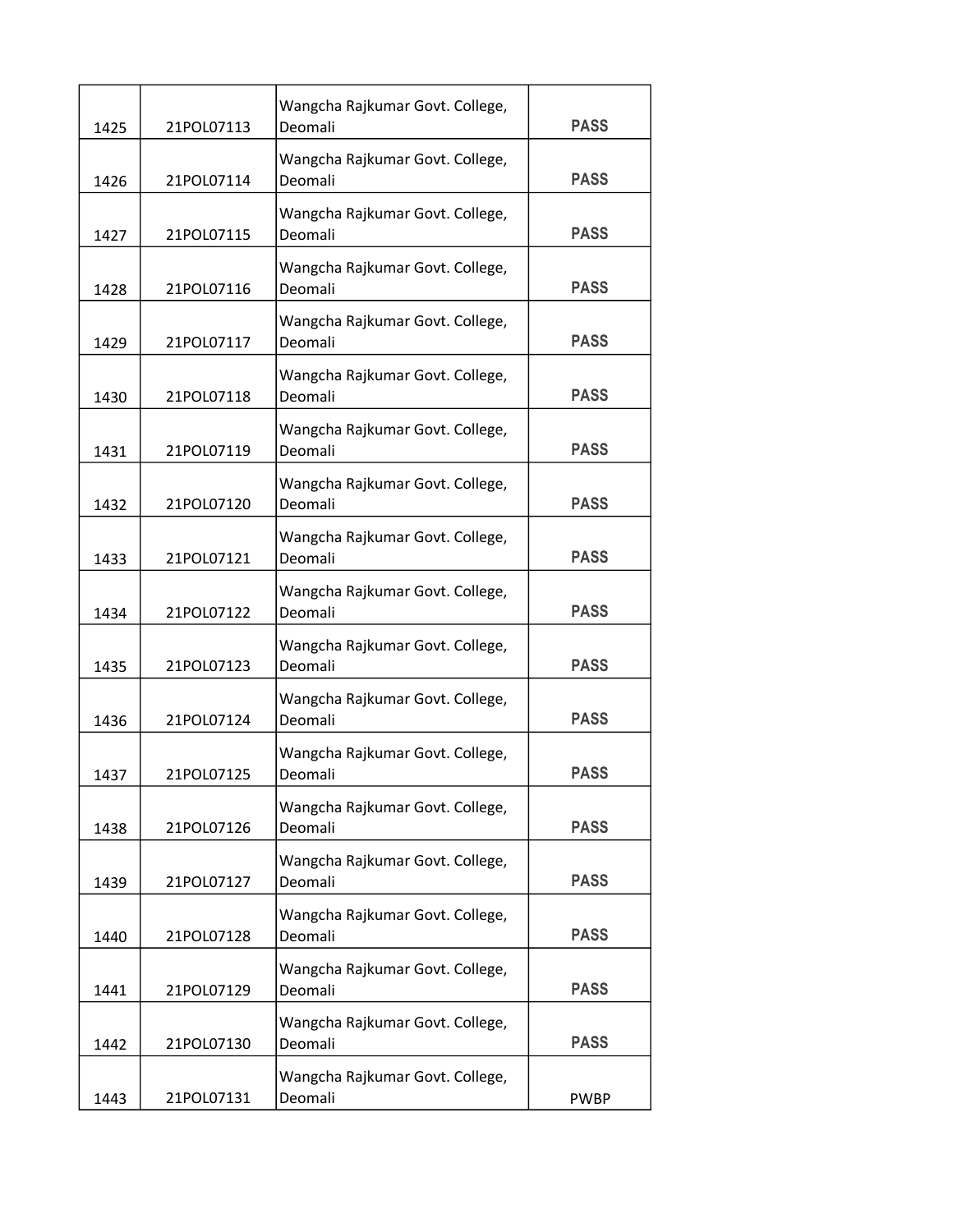| 1444 | 21POL07132 | Wangcha Rajkumar Govt. College,<br>Deomali | <b>PWBP</b>    |
|------|------------|--------------------------------------------|----------------|
| 1445 | 21POL07133 | Wangcha Rajkumar Govt. College,<br>Deomali | <b>PASS</b>    |
| 1446 | 21POL07134 | Wangcha Rajkumar Govt. College,<br>Deomali | <b>PASS</b>    |
| 1447 | 21POL07135 | Wangcha Rajkumar Govt. College,<br>Deomali | <b>PASS</b>    |
| 1448 | 21POL07136 | Wangcha Rajkumar Govt. College,<br>Deomali | <b>PASS</b>    |
| 1449 | 21POL07137 | Wangcha Rajkumar Govt. College,<br>Deomali | <b>PWBP</b>    |
| 1450 | 21POL07138 | Wangcha Rajkumar Govt. College,<br>Deomali | <b>PASS</b>    |
| 1451 | 21POL07139 | Wangcha Rajkumar Govt. College,<br>Deomali | <b>PASS</b>    |
| 1452 | 21POL07140 | Wangcha Rajkumar Govt. College,<br>Deomali | <b>PASS</b>    |
| 1453 | 21POL07141 | Wangcha Rajkumar Govt. College,<br>Deomali | <b>PASS</b>    |
| 1454 | 21POL07142 | Wangcha Rajkumar Govt. College,<br>Deomali | <b>PASS</b>    |
| 1455 | 21POL07143 | Wangcha Rajkumar Govt. College,<br>Deomali | <b>PASS</b>    |
| 1456 | 21POL07144 | Wangcha Rajkumar Govt. College,<br>Deomali | <b>PASS</b>    |
| 1457 | 21POL07145 | Wangcha Rajkumar Govt. College,<br>Deomali | <b>PASS</b>    |
| 1458 | 21POL07146 | Wangcha Rajkumar Govt. College,<br>Deomali | <b>PASS</b>    |
| 1459 | 21POL07147 | Wangcha Rajkumar Govt. College,<br>Deomali | <b>PASS</b>    |
| 1460 | 21POL07148 | Wangcha Rajkumar Govt. College,<br>Deomali | <b>PASS</b>    |
| 1461 | 21POL07149 | Wangcha Rajkumar Govt. College,<br>Deomali | <b>WITHELD</b> |
| 1462 | 21POL07150 | Wangcha Rajkumar Govt. College,<br>Deomali | <b>PASS</b>    |
|      |            |                                            |                |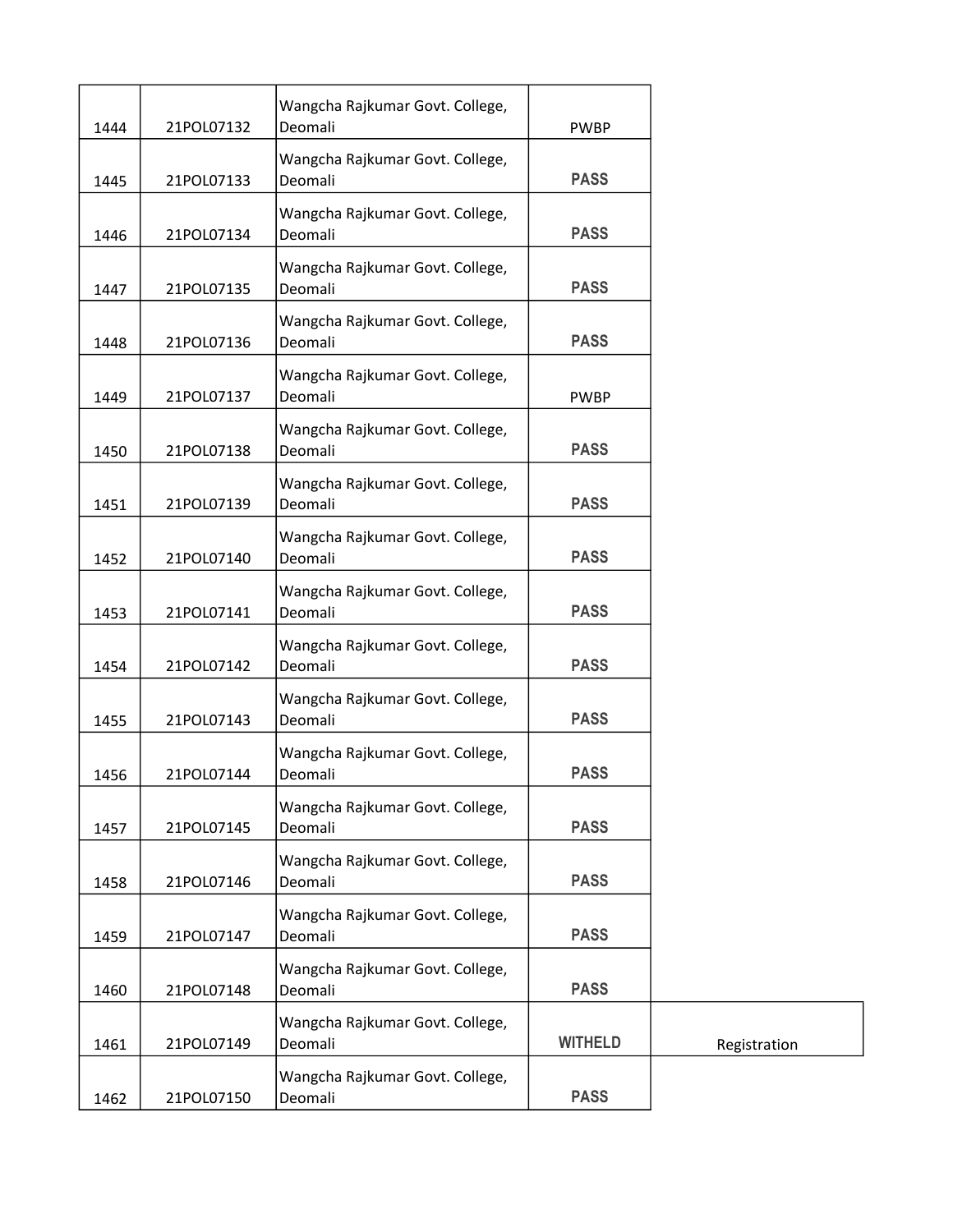| 1463 | 21POL07151 | Wangcha Rajkumar Govt. College,<br>Deomali | <b>PASS</b>    |              |
|------|------------|--------------------------------------------|----------------|--------------|
| 1464 | 21POL07152 | Wangcha Rajkumar Govt. College,<br>Deomali | <b>PASS</b>    |              |
| 1465 | 21POL07153 | Wangcha Rajkumar Govt. College,<br>Deomali | <b>PASS</b>    |              |
| 1466 | 21POL07154 | Wangcha Rajkumar Govt. College,<br>Deomali | <b>PASS</b>    |              |
| 1467 | 21POL07155 | Wangcha Rajkumar Govt. College,<br>Deomali | <b>PASS</b>    |              |
| 1468 | 21POL07156 | Wangcha Rajkumar Govt. College,<br>Deomali | <b>PASS</b>    |              |
| 1469 | 21POL07157 | Wangcha Rajkumar Govt. College,<br>Deomali | <b>PASS</b>    |              |
| 1470 | 21POL07158 | Wangcha Rajkumar Govt. College,<br>Deomali | <b>PASS</b>    |              |
| 1471 | 21POL07159 | Wangcha Rajkumar Govt. College,<br>Deomali | <b>PASS</b>    |              |
| 1472 | 21POL07160 | Wangcha Rajkumar Govt. College,<br>Deomali | <b>PWBP</b>    |              |
| 1473 | 21POL07161 | Wangcha Rajkumar Govt. College,<br>Deomali | <b>PASS</b>    |              |
| 1474 | 21POL07162 | Wangcha Rajkumar Govt. College,<br>Deomali | <b>PASS</b>    |              |
| 1475 | 21POL07163 | Wangcha Rajkumar Govt. College,<br>Deomali | <b>PASS</b>    |              |
| 1476 | 21POL07164 | Wangcha Rajkumar Govt. College,<br>Deomali | <b>PASS</b>    |              |
| 1477 | 21POL07165 | Wangcha Rajkumar Govt. College,<br>Deomali | <b>PASS</b>    |              |
| 1478 | 21POL07166 | Wangcha Rajkumar Govt. College,<br>Deomali | <b>WITHELD</b> | Registration |
| 1479 | 21POL07167 | Wangcha Rajkumar Govt. College,<br>Deomali | <b>WITHELD</b> | Registration |
| 1480 | 21POL07168 | Wangcha Rajkumar Govt. College,<br>Deomali | <b>PASS</b>    |              |
| 1481 | 21POL07169 | Wangcha Rajkumar Govt. College,<br>Deomali | <b>PASS</b>    |              |
|      |            |                                            |                |              |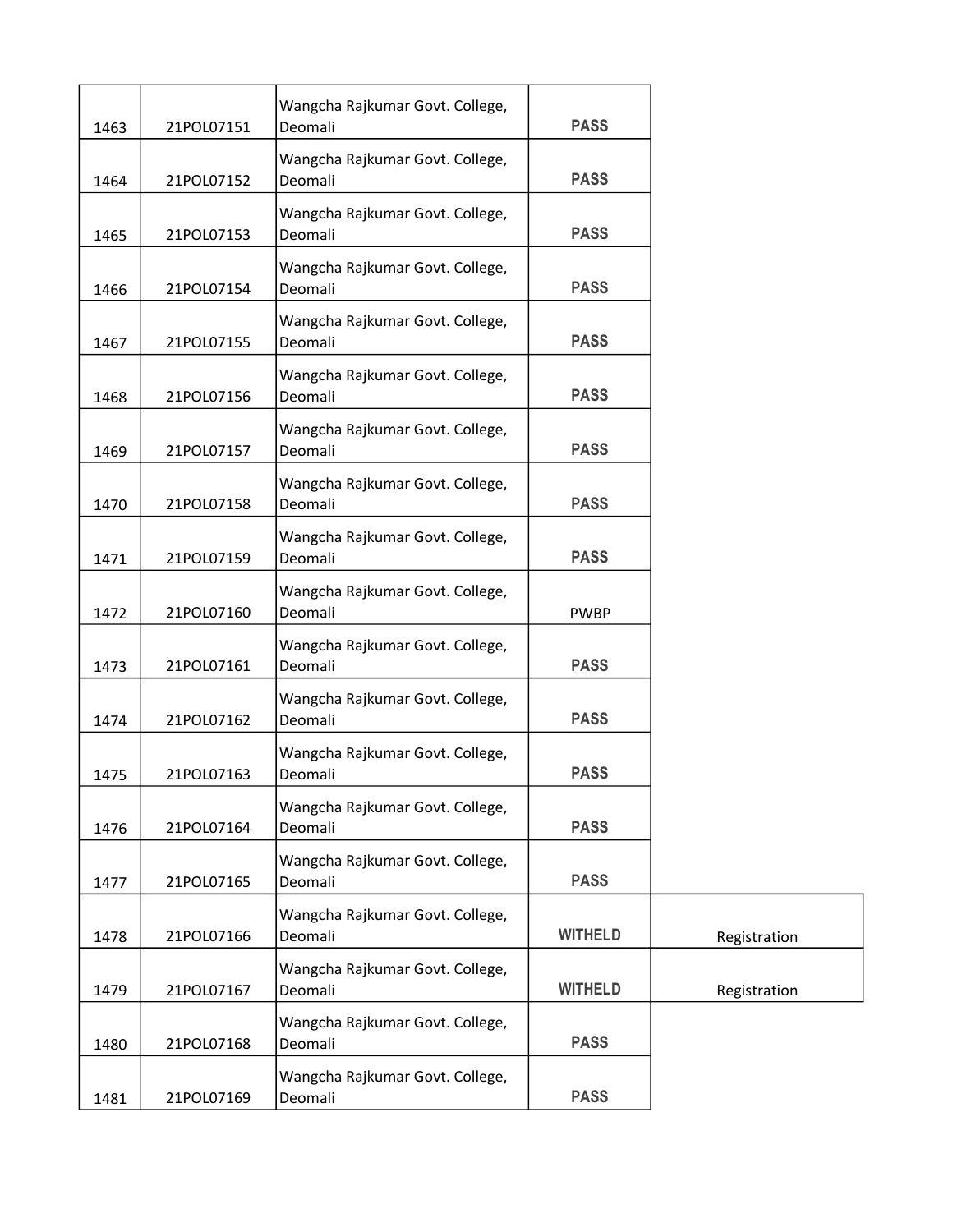| 1482 | 21POL07170 | Wangcha Rajkumar Govt. College,<br>Deomali | <b>PASS</b> |
|------|------------|--------------------------------------------|-------------|
| 1483 | 21POL07171 | Wangcha Rajkumar Govt. College,<br>Deomali | <b>PASS</b> |
| 1484 | 21POL07172 | Wangcha Rajkumar Govt. College,<br>Deomali | <b>PASS</b> |
| 1485 | 21POL07173 | Wangcha Rajkumar Govt. College,<br>Deomali | <b>PWBP</b> |
| 1486 | 21POL07174 | Wangcha Rajkumar Govt. College,<br>Deomali | <b>PASS</b> |
| 1487 | 21POL07175 | Wangcha Rajkumar Govt. College,<br>Deomali | <b>PASS</b> |
| 1488 | 21POL07176 | Wangcha Rajkumar Govt. College,<br>Deomali | <b>PASS</b> |
| 1489 | 21POL07177 | Wangcha Rajkumar Govt. College,<br>Deomali | <b>PASS</b> |
| 1490 | 21POL07178 | Wangcha Rajkumar Govt. College,<br>Deomali | <b>PASS</b> |
| 1491 | 21POL07179 | Wangcha Rajkumar Govt. College,<br>Deomali | <b>PASS</b> |
| 1492 | 21POL07180 | Wangcha Rajkumar Govt. College,<br>Deomali | <b>PASS</b> |
| 1493 | 21POL07181 | Wangcha Rajkumar Govt. College,<br>Deomali | <b>PASS</b> |
| 1494 | 21POL07182 | Wangcha Rajkumar Govt. College,<br>Deomali | <b>PASS</b> |
| 1495 | 21POL07183 | Wangcha Rajkumar Govt. College,<br>Deomali | <b>PWBP</b> |
| 1496 | 21POL07184 | Wangcha Rajkumar Govt. College,<br>Deomali | <b>PASS</b> |
| 1497 | 21POL07185 | Wangcha Rajkumar Govt. College,<br>Deomali | <b>PASS</b> |
| 1498 | 21POL07186 | Wangcha Rajkumar Govt. College,<br>Deomali | <b>PASS</b> |
| 1499 | 21POL07187 | Wangcha Rajkumar Govt. College,<br>Deomali | <b>PASS</b> |
| 1500 | 21POL07188 | Wangcha Rajkumar Govt. College,<br>Deomali | <b>PASS</b> |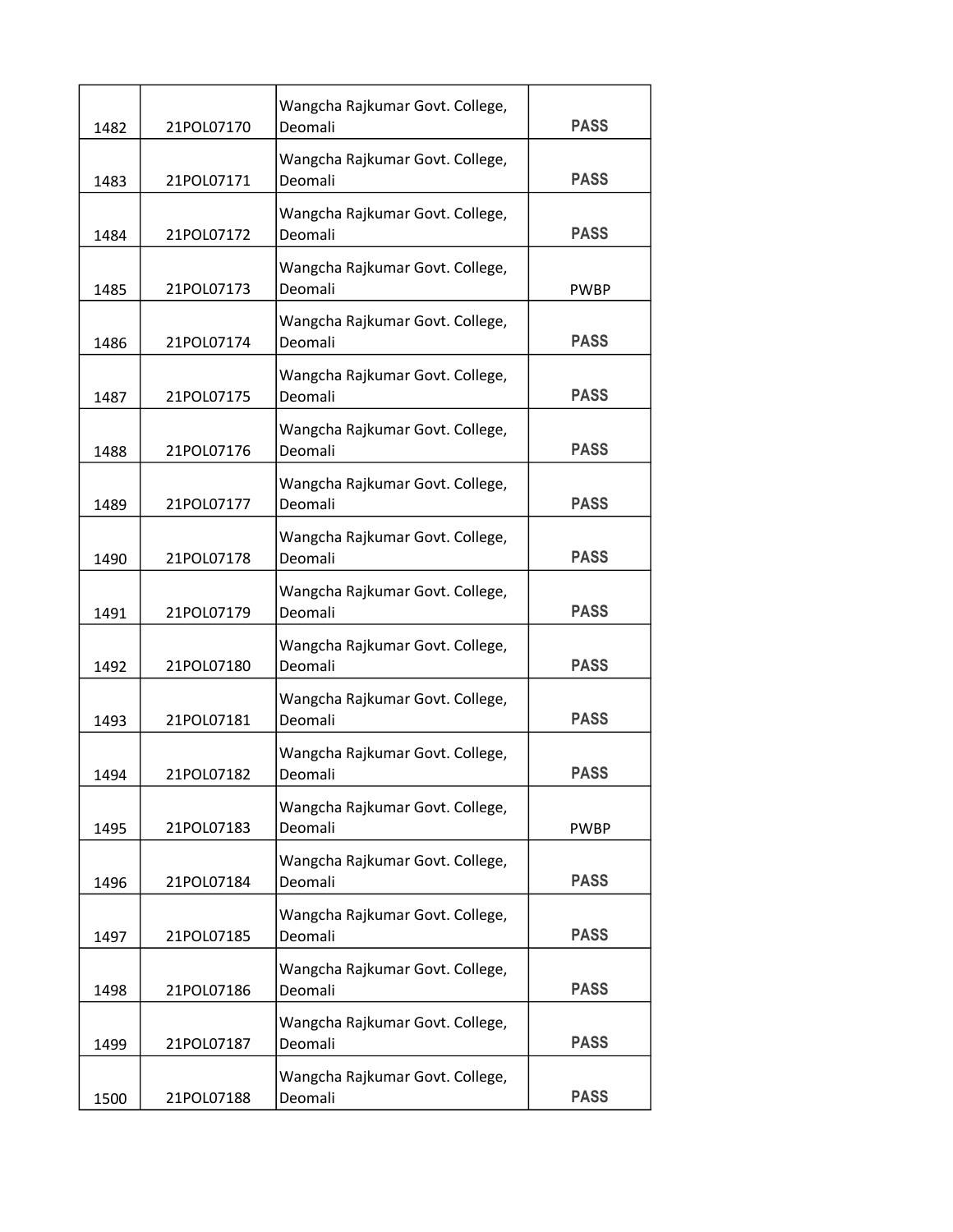| 1501 | 21POL07189 | Wangcha Rajkumar Govt. College,<br>Deomali | <b>PASS</b>    |              |
|------|------------|--------------------------------------------|----------------|--------------|
| 1502 | 21POL07190 | Wangcha Rajkumar Govt. College,<br>Deomali | <b>WITHELD</b> | Registration |
| 1503 | 21POL07191 | Wangcha Rajkumar Govt. College,<br>Deomali | <b>PASS</b>    |              |
| 1504 | 21POL07192 | Wangcha Rajkumar Govt. College,<br>Deomali | <b>PASS</b>    |              |
| 1505 | 21POL07193 | Wangcha Rajkumar Govt. College,<br>Deomali | <b>PASS</b>    |              |
| 1506 | 21POL07194 | Wangcha Rajkumar Govt. College,<br>Deomali | <b>PASS</b>    |              |
| 1507 | 21POL07195 | Wangcha Rajkumar Govt. College,<br>Deomali | <b>PASS</b>    |              |
| 1508 | 21POL07196 | Wangcha Rajkumar Govt. College,<br>Deomali | <b>PASS</b>    |              |
| 1509 | 21POL07197 | Wangcha Rajkumar Govt. College,<br>Deomali | <b>PWBP</b>    |              |
| 1510 | 21POL07198 | Wangcha Rajkumar Govt. College,<br>Deomali | <b>PASS</b>    |              |
| 1511 | 21POL07199 | Wangcha Rajkumar Govt. College,<br>Deomali | <b>PASS</b>    |              |
| 1512 | 21POL07200 | Wangcha Rajkumar Govt. College,<br>Deomali | <b>PASS</b>    |              |
| 1513 | 21POL07201 | Wangcha Rajkumar Govt. College,<br>Deomali | <b>PASS</b>    |              |
| 1514 | 21POL07202 | Wangcha Rajkumar Govt. College,<br>Deomali | <b>PASS</b>    |              |
| 1515 | 21POL07203 | Wangcha Rajkumar Govt. College,<br>Deomali | <b>PASS</b>    |              |
| 1516 | 21POL07204 | Wangcha Rajkumar Govt. College,<br>Deomali | <b>PASS</b>    |              |
| 1517 | 21POL07205 | Wangcha Rajkumar Govt. College,<br>Deomali | <b>PASS</b>    |              |
| 1518 | 21POL07206 | Wangcha Rajkumar Govt. College,<br>Deomali | <b>PASS</b>    |              |
| 1519 | 21POL07207 | Wangcha Rajkumar Govt. College,<br>Deomali | <b>PASS</b>    |              |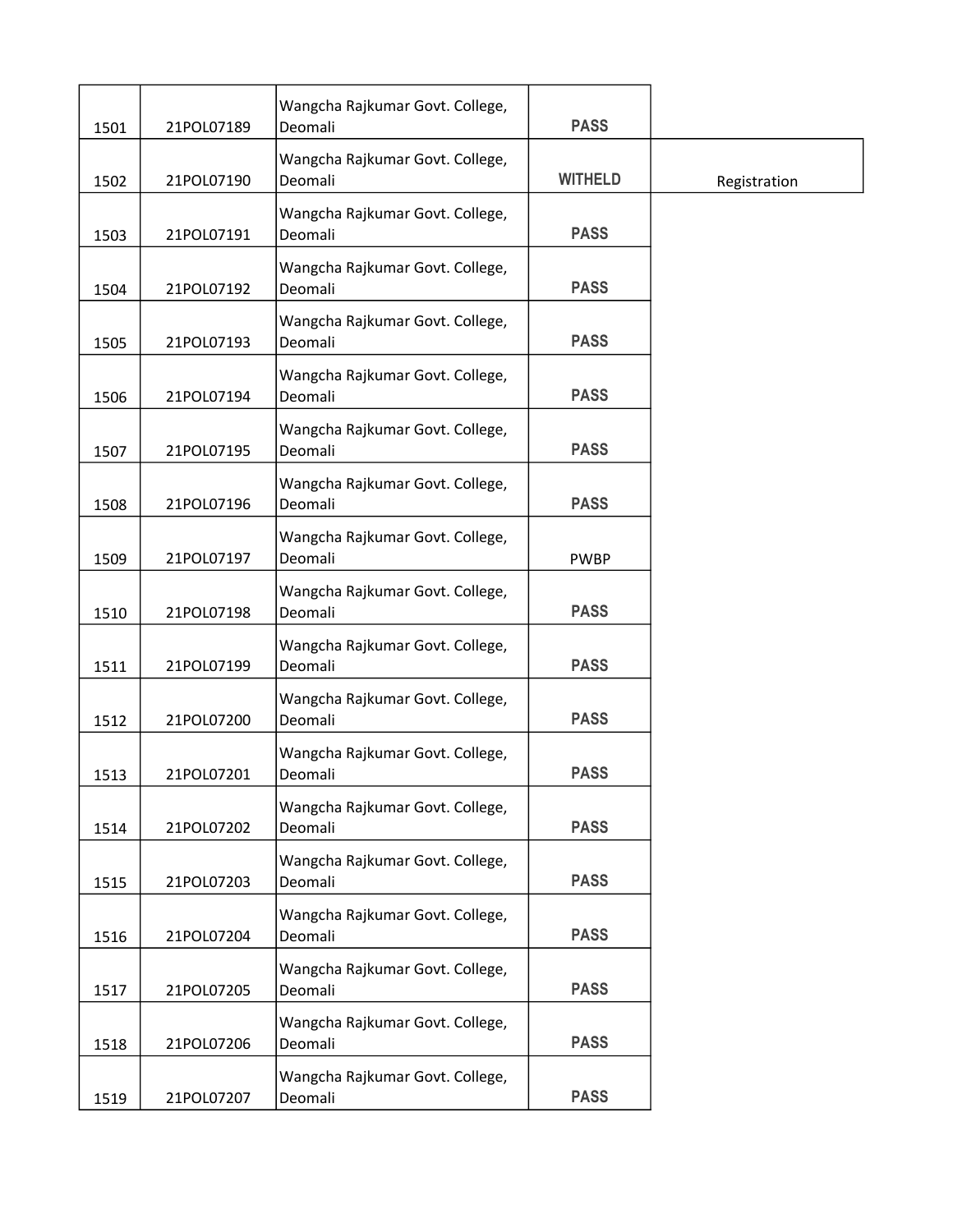| 1520 | 21POL07208 | Wangcha Rajkumar Govt. College,<br>Deomali | <b>PASS</b>    |              |
|------|------------|--------------------------------------------|----------------|--------------|
| 1521 | 21POL07209 | Wangcha Rajkumar Govt. College,<br>Deomali | <b>PASS</b>    |              |
| 1522 | 21POL07210 | Wangcha Rajkumar Govt. College,<br>Deomali | <b>PASS</b>    |              |
| 1523 | 21POL07211 | Wangcha Rajkumar Govt. College,<br>Deomali | <b>PWBP</b>    |              |
| 1524 | 21POL07212 | Wangcha Rajkumar Govt. College,<br>Deomali | <b>PASS</b>    |              |
| 1525 | 21POL07213 | Wangcha Rajkumar Govt. College,<br>Deomali | <b>PASS</b>    |              |
| 1526 | 21POL07214 | Wangcha Rajkumar Govt. College,<br>Deomali | <b>WITHELD</b> | Registration |
| 1527 | 21POL07215 | Wangcha Rajkumar Govt. College,<br>Deomali | <b>PASS</b>    |              |
| 1528 | 21POL07216 | Wangcha Rajkumar Govt. College,<br>Deomali | <b>PASS</b>    |              |
| 1529 | 21POL07217 | Wangcha Rajkumar Govt. College,<br>Deomali | <b>PASS</b>    |              |
| 1530 | 21POL07218 | Wangcha Rajkumar Govt. College,<br>Deomali | <b>PASS</b>    |              |
| 1531 | 21POL07219 | Wangcha Rajkumar Govt. College,<br>Deomali | <b>PASS</b>    |              |
| 1532 | 21POL07220 | Wangcha Rajkumar Govt. College,<br>Deomali | <b>WITHELD</b> | Registration |
| 1533 | 21POL07221 | Wangcha Rajkumar Govt. College,<br>Deomali | <b>PASS</b>    |              |
| 1534 | 21POL07222 | Wangcha Rajkumar Govt. College,<br>Deomali | <b>PASS</b>    |              |
| 1535 | 21POL07223 | Wangcha Rajkumar Govt. College,<br>Deomali | <b>PASS</b>    |              |
| 1536 | 21POL07224 | Wangcha Rajkumar Govt. College,<br>Deomali | <b>PASS</b>    |              |
| 1537 | 21POL07225 | Wangcha Rajkumar Govt. College,<br>Deomali | <b>PASS</b>    |              |
| 1538 | 21POL07226 | Wangcha Rajkumar Govt. College,<br>Deomali | <b>PASS</b>    |              |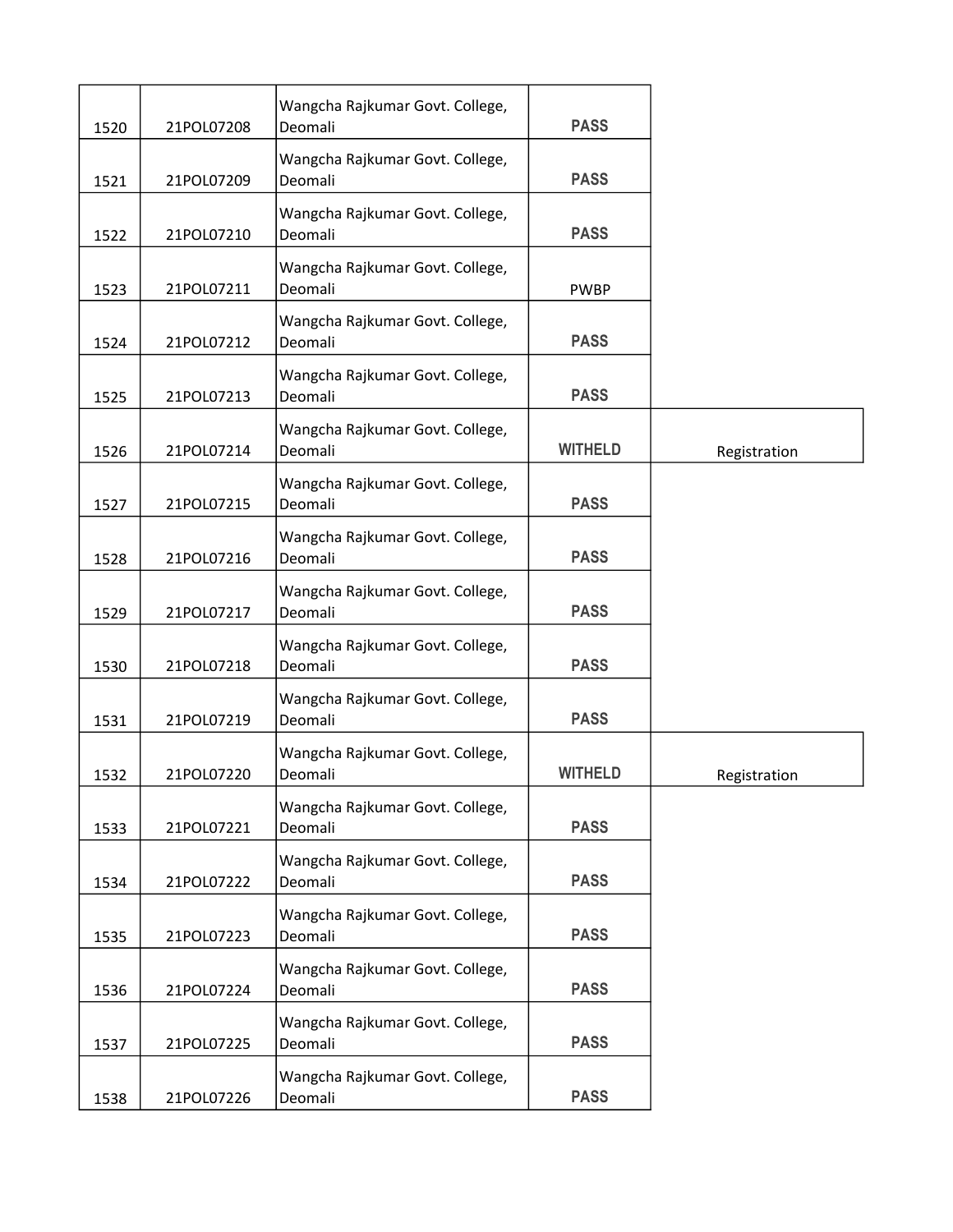| 1539 | 21POL07227 | Wangcha Rajkumar Govt. College,<br>Deomali | <b>PASS</b> |
|------|------------|--------------------------------------------|-------------|
| 1540 | 21POL07228 | Wangcha Rajkumar Govt. College,<br>Deomali | <b>PASS</b> |
| 1541 | 21POL07229 | Wangcha Rajkumar Govt. College,<br>Deomali | <b>PASS</b> |
| 1542 | 21POL07230 | Wangcha Rajkumar Govt. College,<br>Deomali | <b>PASS</b> |
| 1543 | 21POL07231 | Wangcha Rajkumar Govt. College,<br>Deomali | <b>PASS</b> |
| 1544 | 21POL07232 | Wangcha Rajkumar Govt. College,<br>Deomali | <b>PASS</b> |
| 1545 | 21POL07233 | Wangcha Rajkumar Govt. College,<br>Deomali | <b>PASS</b> |
| 1546 | 21POL07234 | Wangcha Rajkumar Govt. College,<br>Deomali | <b>PASS</b> |
| 1547 | 21POL07235 | Wangcha Rajkumar Govt. College,<br>Deomali | <b>PASS</b> |
| 1548 | 21POL07236 | Wangcha Rajkumar Govt. College,<br>Deomali | <b>PASS</b> |
| 1549 | 21POL07237 | Wangcha Rajkumar Govt. College,<br>Deomali | <b>PASS</b> |
| 1550 | 21POL07238 | Wangcha Rajkumar Govt. College,<br>Deomali | <b>PASS</b> |
| 1551 | 21POL07239 | Wangcha Rajkumar Govt. College,<br>Deomali | <b>PASS</b> |
| 1552 | 21POL07240 | Wangcha Rajkumar Govt. College,<br>Deomali | <b>PASS</b> |
| 1553 | 21POL07241 | Wangcha Rajkumar Govt. College,<br>Deomali | <b>PASS</b> |
| 1554 | 21POL07242 | Wangcha Rajkumar Govt. College,<br>Deomali | <b>PWBP</b> |
| 1555 | 21POL07243 | Wangcha Rajkumar Govt. College,<br>Deomali | <b>PASS</b> |
| 1556 | 21POL07244 | Wangcha Rajkumar Govt. College,<br>Deomali | <b>PASS</b> |
| 1557 | 21POL07245 | Wangcha Rajkumar Govt. College,<br>Deomali | <b>PASS</b> |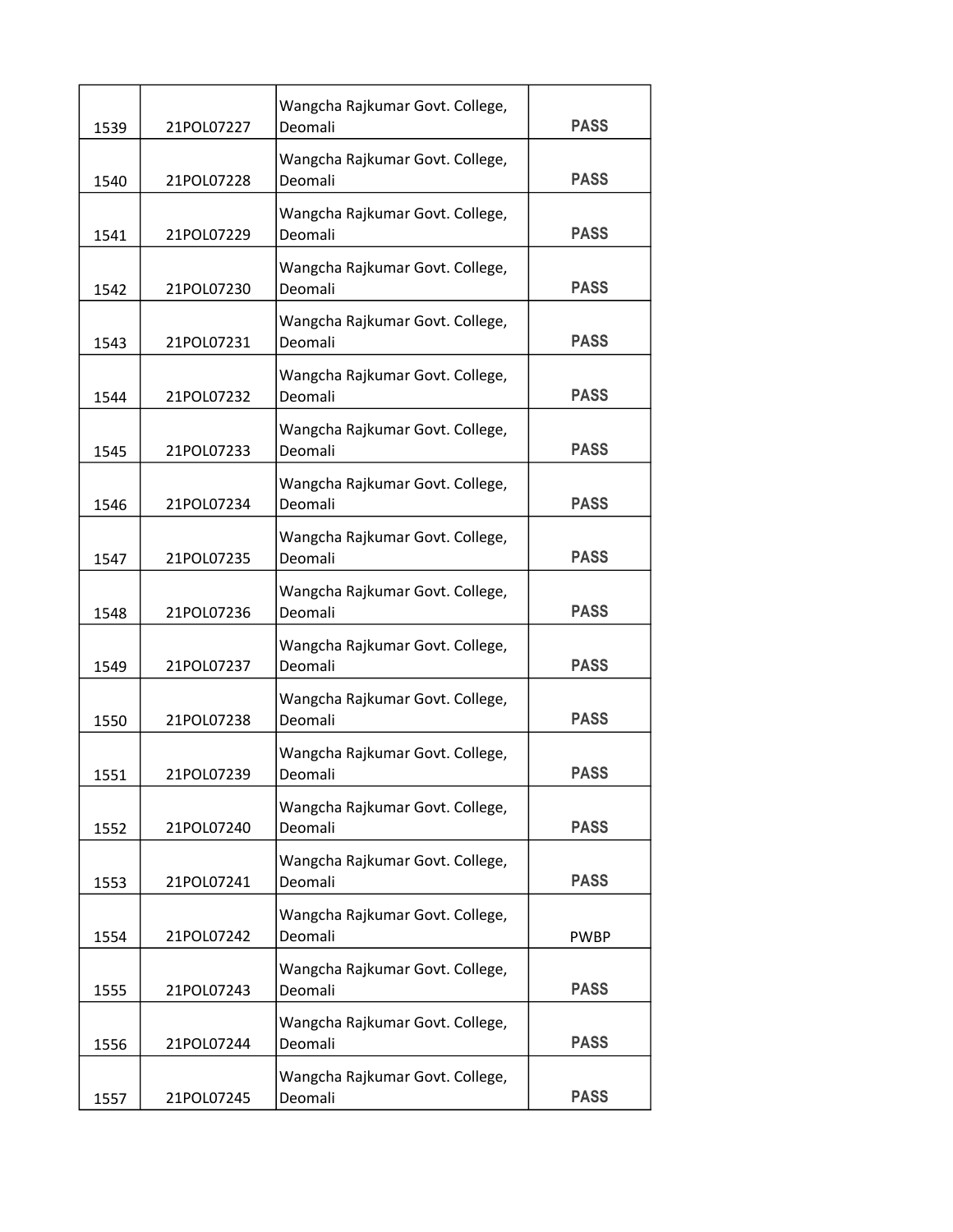|      |            | Wangcha Rajkumar Govt. College,            |                |              |
|------|------------|--------------------------------------------|----------------|--------------|
| 1558 | 21POL07246 | Deomali                                    | <b>PASS</b>    |              |
| 1559 | 21POL07247 | Wangcha Rajkumar Govt. College,<br>Deomali | <b>PWBP</b>    |              |
| 1560 | 21POL07248 | Wangcha Rajkumar Govt. College,<br>Deomali | <b>PASS</b>    |              |
| 1561 | 21POL07249 | Wangcha Rajkumar Govt. College,<br>Deomali | <b>PASS</b>    |              |
| 1562 | 21POL07250 | Wangcha Rajkumar Govt. College,<br>Deomali | <b>PASS</b>    |              |
| 1563 | 21POL07251 | Wangcha Rajkumar Govt. College,<br>Deomali | <b>PASS</b>    |              |
| 1564 | 21POL07252 | Wangcha Rajkumar Govt. College,<br>Deomali | <b>PASS</b>    |              |
| 1565 | 21POL07253 | Wangcha Rajkumar Govt. College,<br>Deomali | <b>PASS</b>    |              |
| 1566 | 21POL07254 | Wangcha Rajkumar Govt. College,<br>Deomali | <b>PASS</b>    |              |
| 1567 | 21POL07255 | Wangcha Rajkumar Govt. College,<br>Deomali | <b>PASS</b>    |              |
| 1568 | 21POL07256 | Wangcha Rajkumar Govt. College,<br>Deomali | <b>PASS</b>    |              |
| 1569 | 21POL07257 | Wangcha Rajkumar Govt. College,<br>Deomali | <b>PASS</b>    |              |
| 1570 | 21POL07258 | Wangcha Rajkumar Govt. College,<br>Deomali | <b>PASS</b>    |              |
| 1571 | 21POL07259 | Wangcha Rajkumar Govt. College,<br>Deomali | <b>PASS</b>    |              |
| 1572 | 21POL07260 | Wangcha Rajkumar Govt. College,<br>Deomali | <b>PASS</b>    |              |
| 1573 | 21POL07261 | Wangcha Rajkumar Govt. College,<br>Deomali | <b>PASS</b>    |              |
| 1574 | 21POL07262 | Wangcha Rajkumar Govt. College,<br>Deomali | <b>WITHELD</b> | Registration |
| 1575 | 21POL07263 | Wangcha Rajkumar Govt. College,<br>Deomali | <b>PASS</b>    |              |
| 1576 | 21POL07264 | Wangcha Rajkumar Govt. College,<br>Deomali | <b>PASS</b>    |              |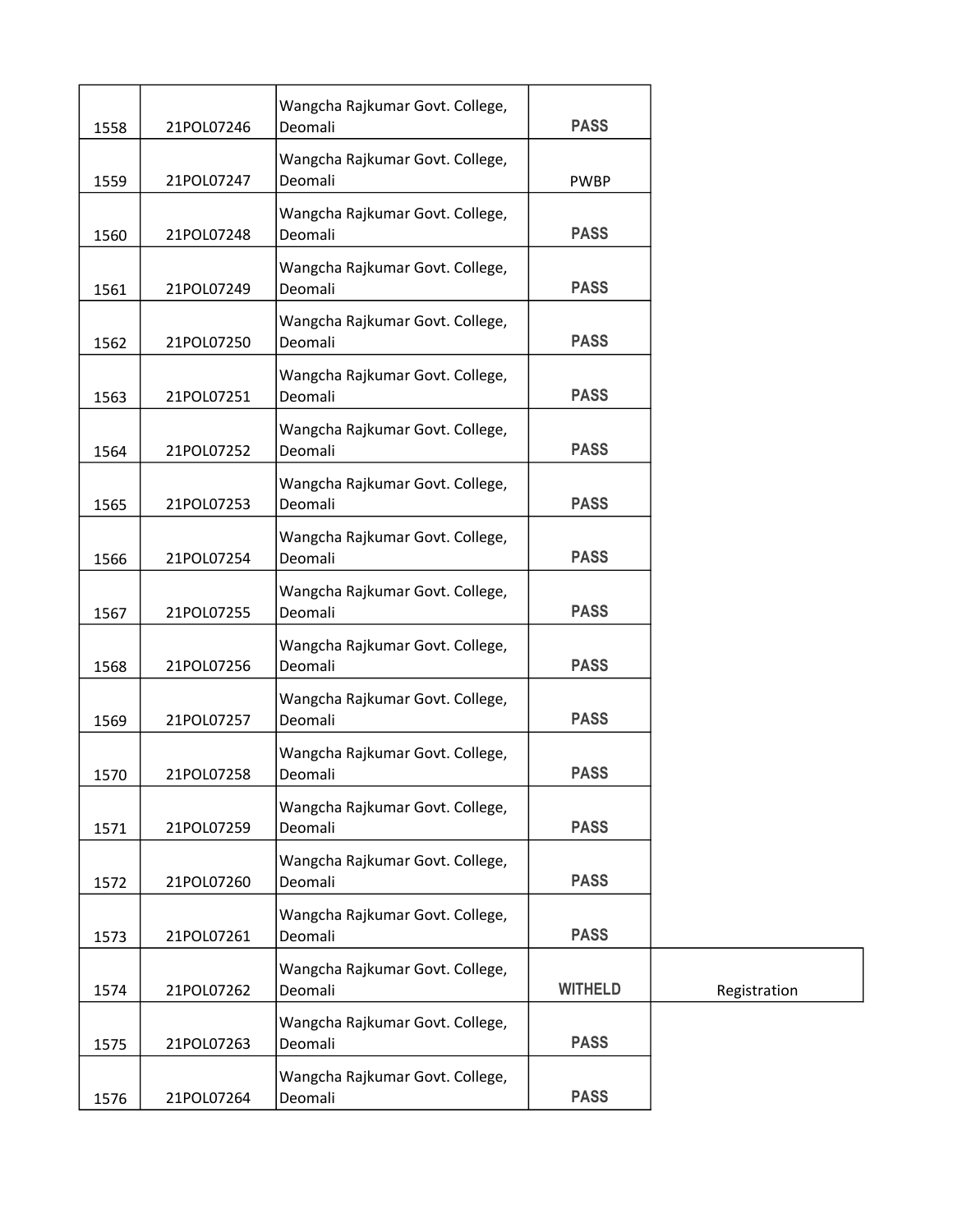| 1577 | 21POL07265 | Wangcha Rajkumar Govt. College,<br>Deomali | <b>PASS</b> |
|------|------------|--------------------------------------------|-------------|
| 1578 | 21POL07266 | Wangcha Rajkumar Govt. College,<br>Deomali | <b>PASS</b> |
| 1579 | 21POL07267 | Wangcha Rajkumar Govt. College,<br>Deomali | <b>PASS</b> |
| 1580 | 21POL07268 | Wangcha Rajkumar Govt. College,<br>Deomali | <b>PASS</b> |
| 1581 | 21POL07269 | Wangcha Rajkumar Govt. College,<br>Deomali | <b>PASS</b> |
| 1582 | 21POL07270 | Wangcha Rajkumar Govt. College,<br>Deomali | <b>PASS</b> |
| 1583 | 21POL07271 | Wangcha Rajkumar Govt. College,<br>Deomali | <b>PASS</b> |
| 1584 | 21POL07272 | Wangcha Rajkumar Govt. College,<br>Deomali | <b>PASS</b> |
| 1585 | 21POL07273 | Wangcha Rajkumar Govt. College,<br>Deomali | <b>PASS</b> |
| 1586 | 21POL07274 | Wangcha Rajkumar Govt. College,<br>Deomali | <b>PWBP</b> |
| 1587 | 21POL07275 | Wangcha Rajkumar Govt. College,<br>Deomali | <b>PASS</b> |
| 1588 | 21POL07276 | Wangcha Rajkumar Govt. College,<br>Deomali | <b>PASS</b> |
| 1589 | 21POL07277 | Wangcha Rajkumar Govt. College,<br>Deomali | <b>PASS</b> |
| 1590 | 21POL07278 | Wangcha Rajkumar Govt. College,<br>Deomali | <b>PASS</b> |
| 1591 | 21POL07279 | Wangcha Rajkumar Govt. College,<br>Deomali | <b>PASS</b> |
| 1592 | 21POL07280 | Wangcha Rajkumar Govt. College,<br>Deomali | <b>PASS</b> |
| 1593 | 21POL07281 | Wangcha Rajkumar Govt. College,<br>Deomali | <b>PASS</b> |
| 1594 | 21HIS07282 | Wangcha Rajkumar Govt. College,<br>Deomali | <b>PWBP</b> |
| 1595 | 21HIS07283 | Wangcha Rajkumar Govt. College,<br>Deomali | <b>PASS</b> |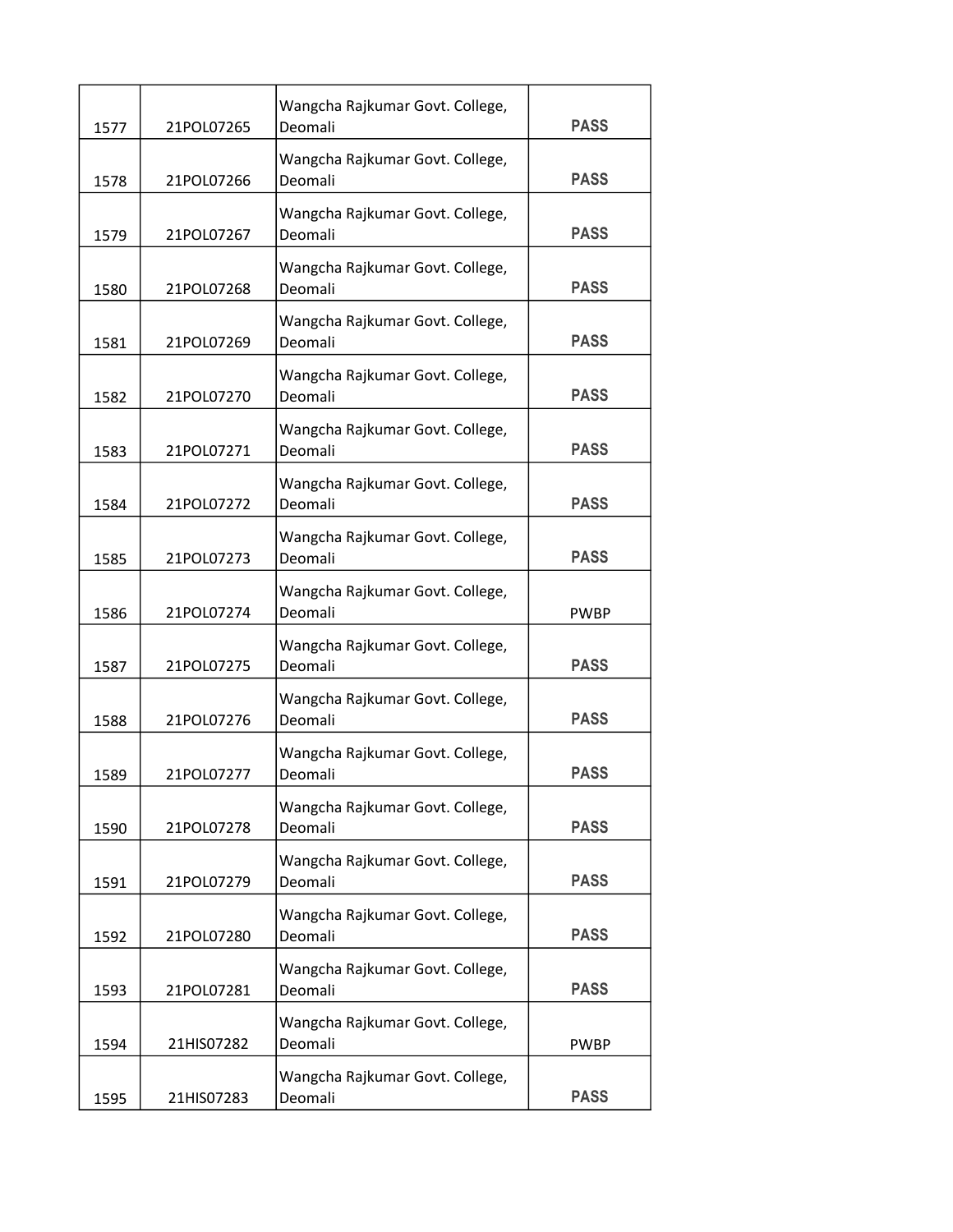| 1596 | 21HIS07284 | Wangcha Rajkumar Govt. College,<br>Deomali | <b>PASS</b> |
|------|------------|--------------------------------------------|-------------|
| 1597 | 21HIS07285 | Wangcha Rajkumar Govt. College,<br>Deomali | <b>PASS</b> |
| 1598 | 21HIS07286 | Wangcha Rajkumar Govt. College,<br>Deomali | <b>PASS</b> |
| 1599 | 21HIS07287 | Wangcha Rajkumar Govt. College,<br>Deomali | <b>PWBP</b> |
| 1600 | 21HIS07288 | Wangcha Rajkumar Govt. College,<br>Deomali | <b>PWBP</b> |
| 1601 | 21HIS07289 | Wangcha Rajkumar Govt. College,<br>Deomali | <b>PASS</b> |
| 1602 | 21HIS07290 | Wangcha Rajkumar Govt. College,<br>Deomali | <b>PASS</b> |
| 1603 | 21HIS07291 | Wangcha Rajkumar Govt. College,<br>Deomali | <b>PASS</b> |
| 1604 | 21HIS07292 | Wangcha Rajkumar Govt. College,<br>Deomali | <b>PASS</b> |
| 1605 | 21HIS07293 | Wangcha Rajkumar Govt. College,<br>Deomali | <b>PASS</b> |
| 1606 | 21HIS07294 | Wangcha Rajkumar Govt. College,<br>Deomali | <b>PASS</b> |
| 1607 | 21GEO07295 | Wangcha Rajkumar Govt. College,<br>Deomali | <b>PASS</b> |
| 1608 | 21GEO07296 | Wangcha Rajkumar Govt. College,<br>Deomali | <b>PASS</b> |
| 1609 | 21GEO07297 | Wangcha Rajkumar Govt. College,<br>Deomali | <b>PASS</b> |
| 1610 | 21GEO07298 | Wangcha Rajkumar Govt. College,<br>Deomali | <b>PASS</b> |
| 1611 | 21GEO07299 | Wangcha Rajkumar Govt. College,<br>Deomali | <b>PASS</b> |
| 1612 | 21GEO07300 | Wangcha Rajkumar Govt. College,<br>Deomali | <b>PASS</b> |
| 1613 | 21GEO07301 | Wangcha Rajkumar Govt. College,<br>Deomali | <b>PWBP</b> |
| 1614 | 21GEO07302 | Wangcha Rajkumar Govt. College,<br>Deomali | <b>PASS</b> |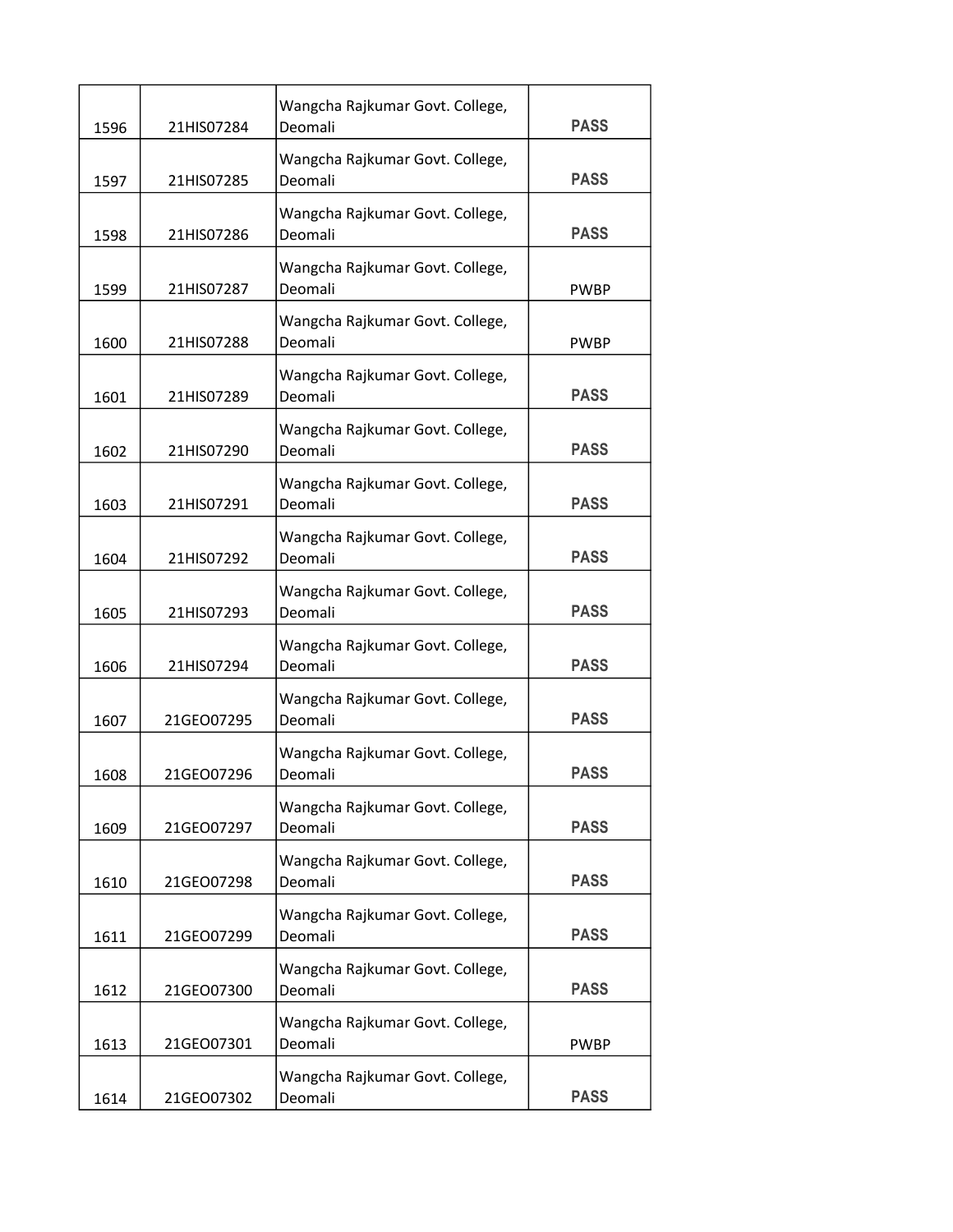| 1615 | 21GEO07303 | Wangcha Rajkumar Govt. College,<br>Deomali | <b>PASS</b> |
|------|------------|--------------------------------------------|-------------|
| 1616 | 21GEO07304 | Wangcha Rajkumar Govt. College,<br>Deomali | <b>PASS</b> |
| 1617 | 21GEO07305 | Wangcha Rajkumar Govt. College,<br>Deomali | <b>PASS</b> |
| 1618 | 21GEO07306 | Wangcha Rajkumar Govt. College,<br>Deomali | <b>PWBP</b> |
| 1619 | 21GEO07307 | Wangcha Rajkumar Govt. College,<br>Deomali | <b>PASS</b> |
| 1620 | 21GEO07308 | Wangcha Rajkumar Govt. College,<br>Deomali | <b>PASS</b> |
| 1621 | 21GEO07309 | Wangcha Rajkumar Govt. College,<br>Deomali | <b>PWBP</b> |
| 1622 | 21GEO07310 | Wangcha Rajkumar Govt. College,<br>Deomali | <b>PASS</b> |
| 1623 | 21GEO07311 | Wangcha Rajkumar Govt. College,<br>Deomali | <b>PASS</b> |
| 1624 | 21GEO07312 | Wangcha Rajkumar Govt. College,<br>Deomali | <b>PASS</b> |
| 1625 | 21GEO07313 | Wangcha Rajkumar Govt. College,<br>Deomali | <b>PASS</b> |
| 1626 | 21GEO07314 | Wangcha Rajkumar Govt. College,<br>Deomali | <b>PASS</b> |
| 1627 | 21GEO07315 | Wangcha Rajkumar Govt. College,<br>Deomali | <b>PASS</b> |
| 1628 | 21GEO07316 | Wangcha Rajkumar Govt. College,<br>Deomali | <b>PASS</b> |
| 1629 | 21GEO07317 | Wangcha Rajkumar Govt. College,<br>Deomali | <b>PASS</b> |
| 1630 | 21GEO07318 | Wangcha Rajkumar Govt. College,<br>Deomali | <b>PASS</b> |
| 1631 | 21GEO07319 | Wangcha Rajkumar Govt. College,<br>Deomali | <b>PASS</b> |
| 1632 | 21GEO07320 | Wangcha Rajkumar Govt. College,<br>Deomali | <b>PASS</b> |
| 1633 | 21GEO07321 | Wangcha Rajkumar Govt. College,<br>Deomali | <b>PASS</b> |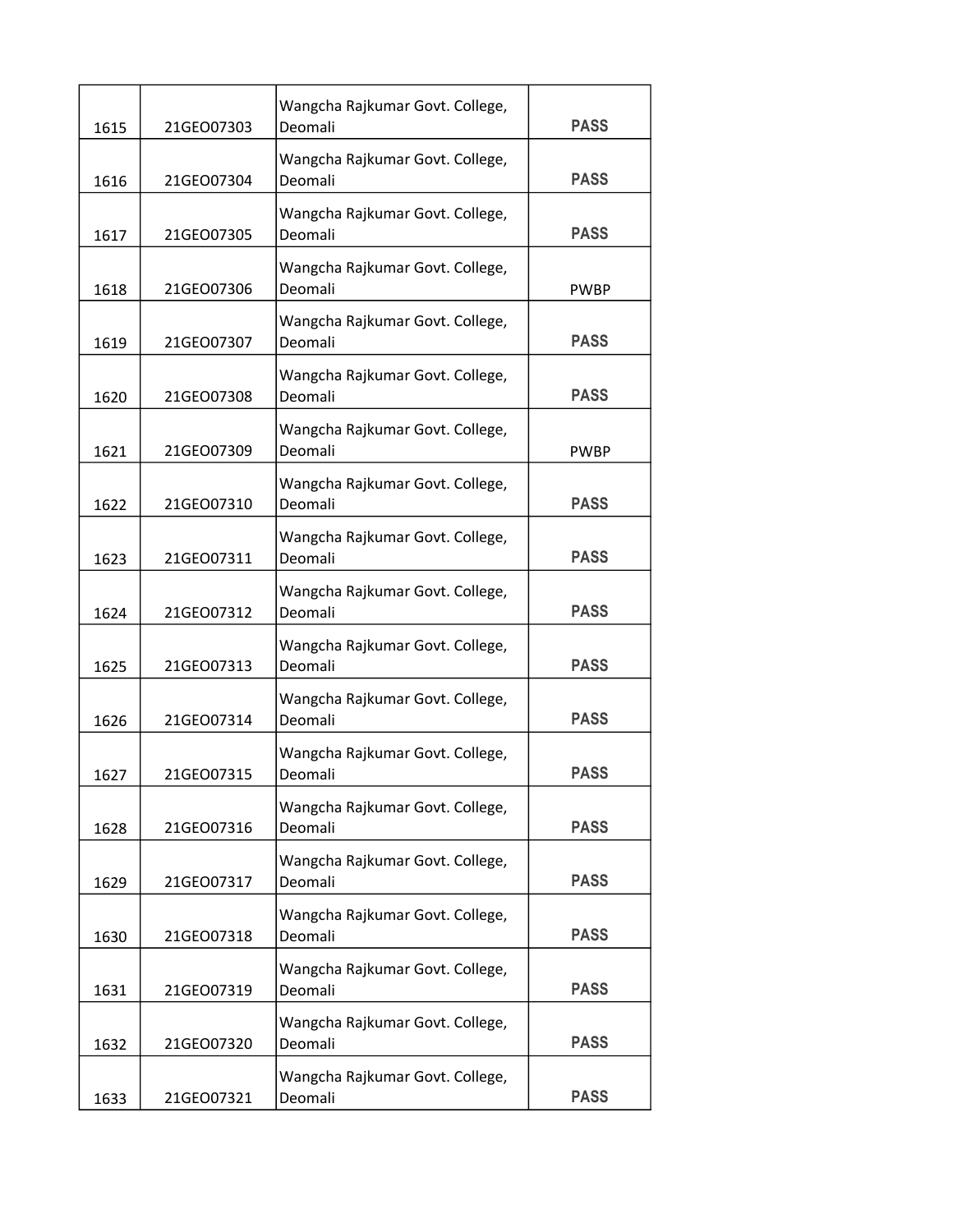| 1634 | 21GEO07322 | Wangcha Rajkumar Govt. College,<br>Deomali | <b>PASS</b>    |
|------|------------|--------------------------------------------|----------------|
| 1635 | 21GEO07323 | Wangcha Rajkumar Govt. College,<br>Deomali | <b>PASS</b>    |
| 1636 | 21GEO07324 | Wangcha Rajkumar Govt. College,<br>Deomali | <b>PASS</b>    |
| 1637 | 21GEO07325 | Wangcha Rajkumar Govt. College,<br>Deomali | <b>PASS</b>    |
| 1638 | 21GEO07326 | Wangcha Rajkumar Govt. College,<br>Deomali | <b>PASS</b>    |
| 1639 | 21GEO07327 | Wangcha Rajkumar Govt. College,<br>Deomali | <b>PWBP</b>    |
| 1640 | 21GEO07328 | Wangcha Rajkumar Govt. College,<br>Deomali | <b>PASS</b>    |
| 1641 | 21GEO07329 | Wangcha Rajkumar Govt. College,<br>Deomali | <b>PASS</b>    |
| 1642 | 21GEO07330 | Wangcha Rajkumar Govt. College,<br>Deomali | <b>PASS</b>    |
| 1643 | 21GEO07331 | Wangcha Rajkumar Govt. College,<br>Deomali | <b>PASS</b>    |
| 1644 | 21GEO07332 | Wangcha Rajkumar Govt. College,<br>Deomali | <b>PASS</b>    |
| 1645 | 21GEO07333 | Wangcha Rajkumar Govt. College,<br>Deomali | <b>PASS</b>    |
| 1646 | 21GEO07334 | Wangcha Rajkumar Govt. College,<br>Deomali | <b>PASS</b>    |
| 1647 | 21GEO07335 | Wangcha Rajkumar Govt. College,<br>Deomali | <b>PASS</b>    |
| 1648 | 21GEO07336 | Wangcha Rajkumar Govt. College,<br>Deomali | <b>PASS</b>    |
| 1649 | 21GEO07337 | Wangcha Rajkumar Govt. College,<br>Deomali | <b>PASS</b>    |
| 1650 | 21GEO07338 | Wangcha Rajkumar Govt. College,<br>Deomali | <b>PASS</b>    |
| 1651 | 21GEO07339 | Wangcha Rajkumar Govt. College,<br>Deomali | <b>PASS</b>    |
| 1652 | 21GEO07340 | Wangcha Rajkumar Govt. College,<br>Deomali | <b>WITHELD</b> |
|      |            |                                            |                |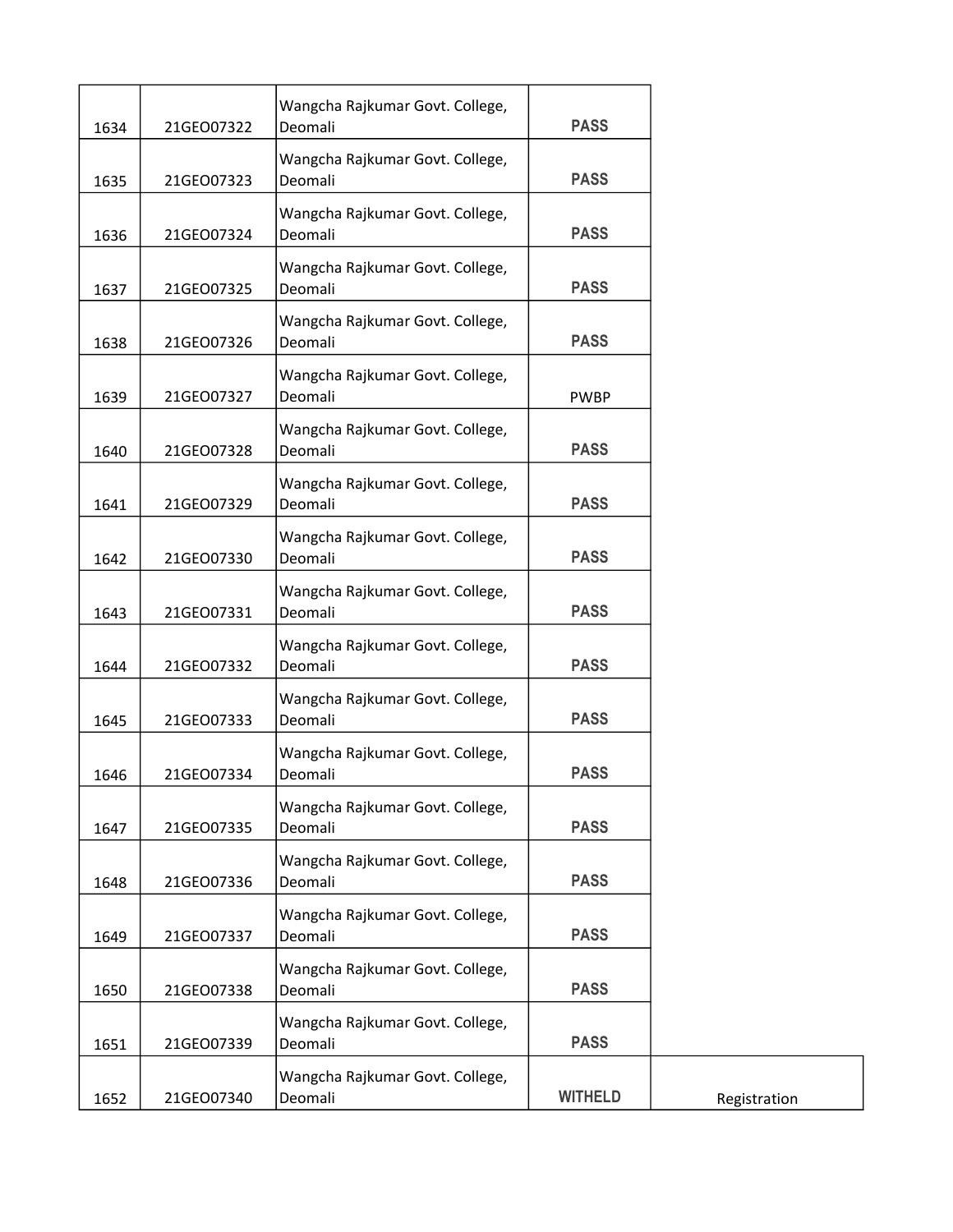| 1653 | 21GEO07341 | Wangcha Rajkumar Govt. College,<br>Deomali | <b>WITHELD</b> | Registration |
|------|------------|--------------------------------------------|----------------|--------------|
| 1654 | 21GEO07342 | Wangcha Rajkumar Govt. College,<br>Deomali | <b>PASS</b>    |              |
| 1655 | 21GEO07343 | Wangcha Rajkumar Govt. College,<br>Deomali | <b>PWBP</b>    |              |
| 1656 | 21GEO07344 | Wangcha Rajkumar Govt. College,<br>Deomali | <b>PWBP</b>    |              |
| 1657 | 21GEO07345 | Wangcha Rajkumar Govt. College,<br>Deomali | <b>PASS</b>    |              |
| 1658 | 21GEO07346 | Wangcha Rajkumar Govt. College,<br>Deomali | <b>PASS</b>    |              |
| 1659 | 21GEO07347 | Wangcha Rajkumar Govt. College,<br>Deomali | <b>PASS</b>    |              |
| 1660 | 21GEO07348 | Wangcha Rajkumar Govt. College,<br>Deomali | <b>WITHELD</b> | Registration |
| 1661 | 21GEO07349 | Wangcha Rajkumar Govt. College,<br>Deomali | <b>PASS</b>    |              |
| 1662 | 21GEO07350 | Wangcha Rajkumar Govt. College,<br>Deomali | <b>PASS</b>    |              |
| 1663 | 21GEO07351 | Wangcha Rajkumar Govt. College,<br>Deomali | <b>PASS</b>    |              |
| 1664 | 21GEO07352 | Wangcha Rajkumar Govt. College,<br>Deomali | <b>PASS</b>    |              |
| 1665 | 21GEO07353 | Wangcha Rajkumar Govt. College,<br>Deomali | <b>PASS</b>    |              |
| 1666 | 21GEO07354 | Wangcha Rajkumar Govt. College,<br>Deomali | <b>PASS</b>    |              |
| 1667 | 21GEO07355 | Wangcha Rajkumar Govt. College,<br>Deomali | <b>PASS</b>    |              |
| 1668 | 21GEO07356 | Wangcha Rajkumar Govt. College,<br>Deomali | <b>PASS</b>    |              |
| 1669 | 21GEO07357 | Wangcha Rajkumar Govt. College,<br>Deomali | <b>PASS</b>    |              |
| 1670 | 21GEO07358 | Wangcha Rajkumar Govt. College,<br>Deomali | <b>PASS</b>    |              |
| 1671 | 21GEO07359 | Wangcha Rajkumar Govt. College,<br>Deomali | <b>PASS</b>    |              |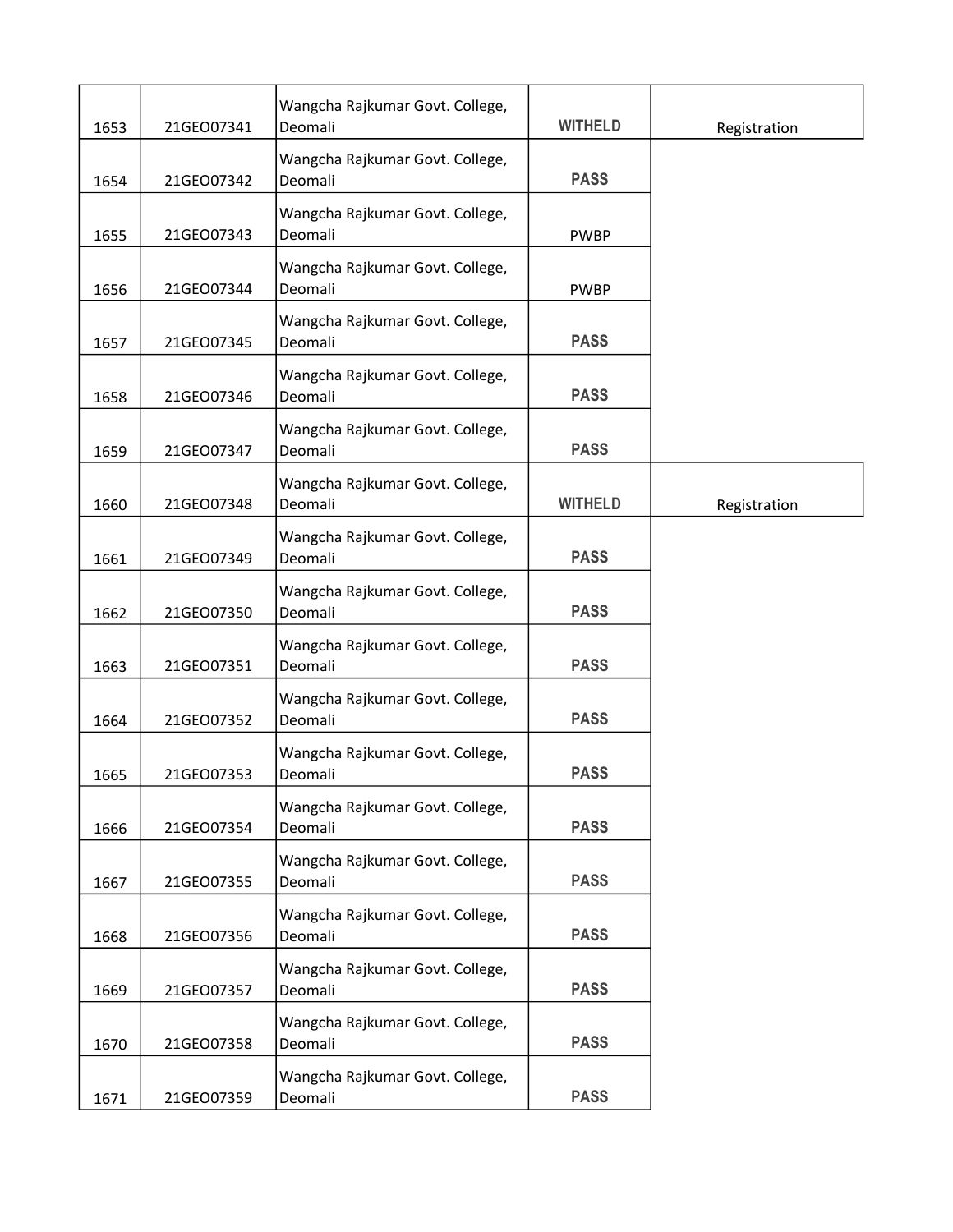| 1672 | 21GEO07360 | Wangcha Rajkumar Govt. College,<br>Deomali | <b>PASS</b>    |              |
|------|------------|--------------------------------------------|----------------|--------------|
| 1673 | 21GEO07361 | Wangcha Rajkumar Govt. College,<br>Deomali | <b>PASS</b>    |              |
| 1674 | 21GEO07362 | Wangcha Rajkumar Govt. College,<br>Deomali | <b>PASS</b>    |              |
| 1675 | 21GEO07363 | Wangcha Rajkumar Govt. College,<br>Deomali | <b>PASS</b>    |              |
| 1676 | 21GEO07364 | Wangcha Rajkumar Govt. College,<br>Deomali | <b>PASS</b>    |              |
| 1677 | 21GEO07365 | Wangcha Rajkumar Govt. College,<br>Deomali | <b>PASS</b>    |              |
| 1678 | 21GEO07366 | Wangcha Rajkumar Govt. College,<br>Deomali | <b>PASS</b>    |              |
| 1679 | 21GEO07367 | Wangcha Rajkumar Govt. College,<br>Deomali | <b>PASS</b>    |              |
| 1680 | 21GEO07368 | Wangcha Rajkumar Govt. College,<br>Deomali | <b>WITHELD</b> | Registration |
| 1681 | 21GEO07369 | Wangcha Rajkumar Govt. College,<br>Deomali | <b>WITHELD</b> | Registration |
| 1682 | 21GEO07370 | Wangcha Rajkumar Govt. College,<br>Deomali | <b>PWBP</b>    |              |
| 1683 | 21GEO07371 | Wangcha Rajkumar Govt. College,<br>Deomali | <b>PASS</b>    |              |
| 1684 | 21GEO07372 | Wangcha Rajkumar Govt. College,<br>Deomali | <b>PASS</b>    |              |
| 1685 | 21GEO07373 | Wangcha Rajkumar Govt. College,<br>Deomali | <b>PASS</b>    |              |
| 1686 | 21GEO07374 | Wangcha Rajkumar Govt. College,<br>Deomali | <b>PASS</b>    |              |
| 1687 | 21GEO07375 | Wangcha Rajkumar Govt. College,<br>Deomali | <b>PASS</b>    |              |
| 1688 |            | Wangcha Rajkumar Govt. College,            | <b>PASS</b>    |              |
|      | 21GEO07376 | Deomali                                    |                |              |
| 1689 | 21ECO07377 | Wangcha Rajkumar Govt. College,<br>Deomali | <b>PASS</b>    |              |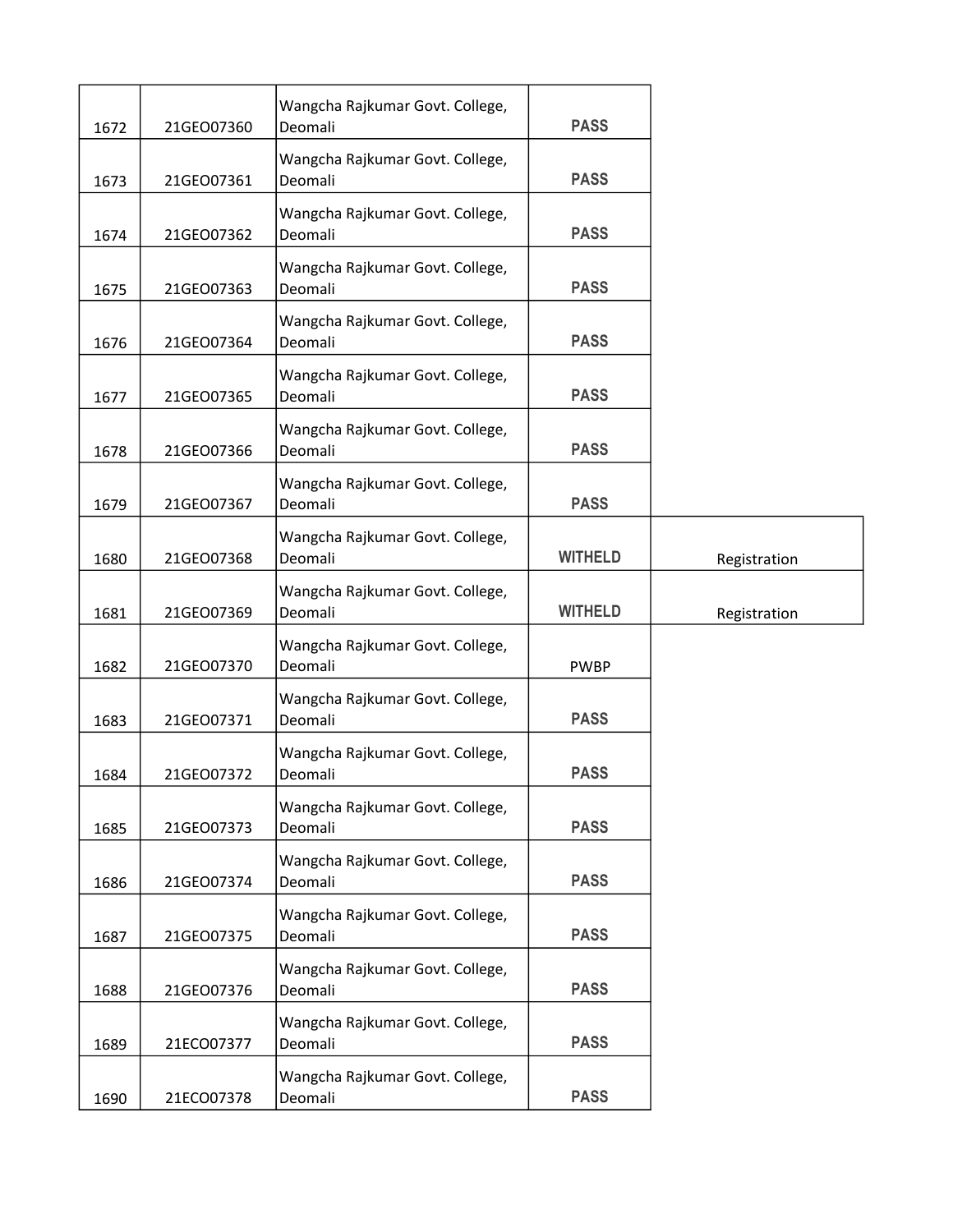| 1691 | 21ECO07379 | Wangcha Rajkumar Govt. College,<br>Deomali | <b>PASS</b>    |              |
|------|------------|--------------------------------------------|----------------|--------------|
| 1692 | 21ECO07380 | Wangcha Rajkumar Govt. College,<br>Deomali | <b>PASS</b>    |              |
| 1693 | 21ECO07381 | Wangcha Rajkumar Govt. College,<br>Deomali | <b>PASS</b>    |              |
| 1694 | 21ECO07382 | Wangcha Rajkumar Govt. College,<br>Deomali | <b>PASS</b>    |              |
| 1695 | 21ECO07383 | Wangcha Rajkumar Govt. College,<br>Deomali | <b>PASS</b>    |              |
| 1696 | 21ECO07384 | Wangcha Rajkumar Govt. College,<br>Deomali | <b>PASS</b>    |              |
| 1697 | 21ECO04001 | Govt. College, Bomdila                     | <b>PASS</b>    |              |
| 1698 | 21ECO04002 | Govt. College, Bomdila                     | <b>PASS</b>    |              |
| 1699 | 21ECO04003 | Govt. College, Bomdila                     | <b>PASS</b>    |              |
| 1700 | 21ECO04004 | Govt. College, Bomdila                     | <b>PASS</b>    |              |
| 1701 | 21ECO04006 | Govt. College, Bomdila                     | <b>PASS</b>    |              |
| 1702 | 21ENG04007 | Govt. College, Bomdila                     | <b>PASS</b>    |              |
| 1703 | 21ENG04008 | Govt. College, Bomdila                     | <b>PASS</b>    |              |
| 1704 | 21ENG04009 | Govt. College, Bomdila                     | <b>PASS</b>    |              |
| 1705 | 21ENG04011 | Govt. College, Bomdila                     | <b>WITHELD</b> | Registration |
| 1706 | 21ENG04012 | Govt. College, Bomdila                     | <b>PASS</b>    |              |
| 1707 | 21ENG04013 | Govt. College, Bomdila                     | <b>PASS</b>    |              |
| 1708 | 21ENG04014 | Govt. College, Bomdila                     | <b>PWBP</b>    |              |
| 1709 | 21ENG04015 | Govt. College, Bomdila                     | <b>PASS</b>    |              |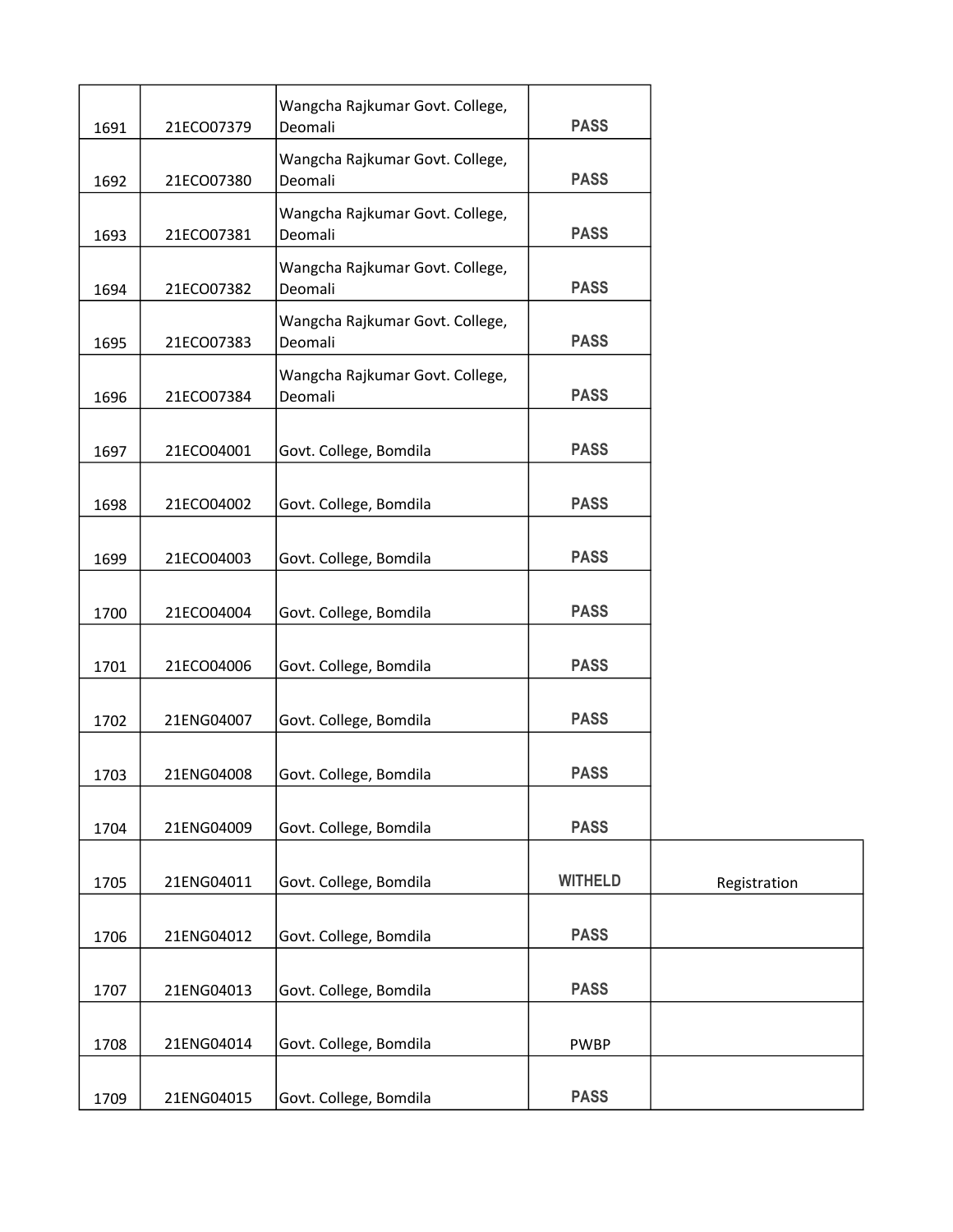| 1710 | 21ENG04016 | Govt. College, Bomdila | <b>PASS</b>    |              |
|------|------------|------------------------|----------------|--------------|
| 1711 | 21ENG04018 | Govt. College, Bomdila | <b>PASS</b>    |              |
|      |            |                        |                |              |
| 1712 | 21ENG04019 | Govt. College, Bomdila | <b>PASS</b>    |              |
|      |            |                        |                |              |
| 1713 | 21ENG04020 | Govt. College, Bomdila | <b>PASS</b>    |              |
| 1714 | 21ENG04021 | Govt. College, Bomdila | <b>PASS</b>    |              |
|      |            |                        |                |              |
| 1715 | 21ENG04022 | Govt. College, Bomdila | <b>PASS</b>    |              |
| 1716 | 21ENG04023 | Govt. College, Bomdila | <b>PASS</b>    |              |
|      |            |                        |                |              |
| 1717 | 21ENG04025 | Govt. College, Bomdila | <b>PASS</b>    |              |
| 1718 | 21ENG04026 | Govt. College, Bomdila | <b>PASS</b>    |              |
|      |            |                        |                |              |
| 1719 | 21ENG04027 | Govt. College, Bomdila | <b>WITHELD</b> | Registration |
| 1720 | 21ENG04028 | Govt. College, Bomdila | <b>PASS</b>    |              |
| 1721 | 21ENG04029 | Govt. College, Bomdila | <b>WITHELD</b> |              |
|      |            |                        |                | Registration |
| 1722 | 21ENG04030 | Govt. College, Bomdila | <b>PASS</b>    |              |
|      |            |                        |                |              |
| 1723 | 21ENG04031 | Govt. College, Bomdila | <b>WITHELD</b> | Email ID     |
| 1724 | 21ENG04032 | Govt. College, Bomdila | <b>PASS</b>    |              |
|      |            |                        | <b>PASS</b>    |              |
| 1725 | 21ENG04033 | Govt. College, Bomdila |                |              |
| 1726 | 21ENG04034 | Govt. College, Bomdila | <b>PASS</b>    |              |
|      |            |                        |                |              |
| 1727 | 21ENG04035 | Govt. College, Bomdila | <b>PWBP</b>    |              |
|      |            |                        |                |              |
| 1728 | 21ENG04036 | Govt. College, Bomdila | <b>PASS</b>    |              |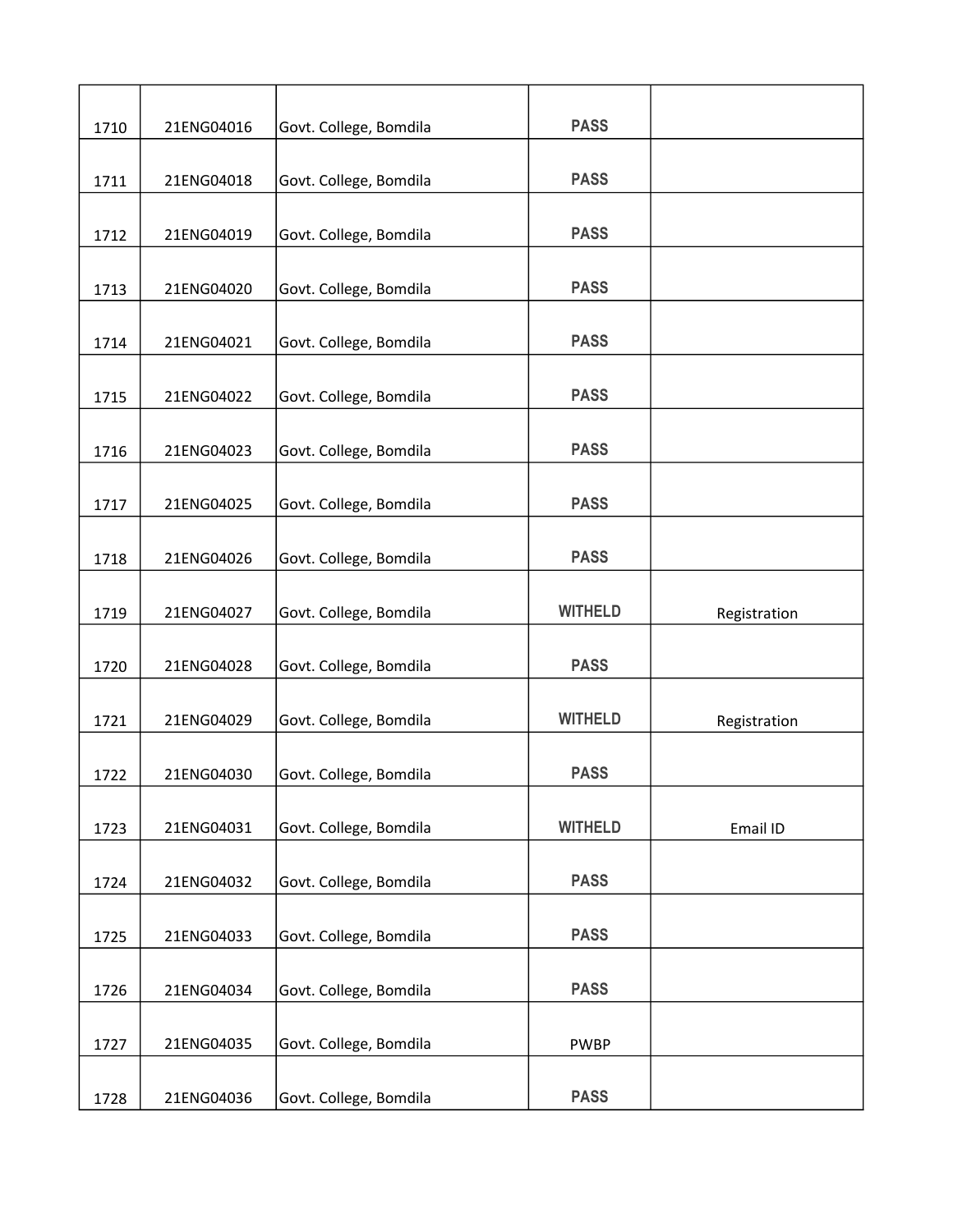| 1729 | 21ENG04037 | Govt. College, Bomdila | <b>PASS</b> |  |
|------|------------|------------------------|-------------|--|
|      | 21ENG04038 |                        | <b>PASS</b> |  |
| 1730 |            | Govt. College, Bomdila |             |  |
| 1731 | 21ENG04039 | Govt. College, Bomdila | <b>PASS</b> |  |
|      |            |                        |             |  |
| 1732 | 21ENG04040 | Govt. College, Bomdila | <b>PASS</b> |  |
|      |            |                        |             |  |
| 1733 | 21ENG04041 | Govt. College, Bomdila | <b>PASS</b> |  |
| 1734 | 21ENG04042 | Govt. College, Bomdila | <b>PASS</b> |  |
|      |            |                        |             |  |
| 1735 | 21ENG04043 | Govt. College, Bomdila | <b>PASS</b> |  |
|      |            |                        |             |  |
| 1736 | 21GEO04044 | Govt. College, Bomdila | <b>PWBP</b> |  |
| 1737 | 21GEO04045 | Govt. College, Bomdila | <b>PASS</b> |  |
|      |            |                        |             |  |
| 1738 | 21GEO04046 | Govt. College, Bomdila | <b>PASS</b> |  |
|      |            |                        |             |  |
| 1739 | 21GEO04047 | Govt. College, Bomdila | <b>PASS</b> |  |
| 1740 | 21GEO04048 | Govt. College, Bomdila | <b>PASS</b> |  |
|      |            |                        |             |  |
| 1741 | 21GEO04049 | Govt. College, Bomdila | <b>PASS</b> |  |
|      |            |                        |             |  |
| 1742 | 21GEO04050 | Govt. College, Bomdila | <b>PASS</b> |  |
| 1743 | 21GEO04051 | Govt. College, Bomdila | <b>PASS</b> |  |
|      |            |                        |             |  |
| 1744 | 21GEO04052 | Govt. College, Bomdila | <b>PASS</b> |  |
|      |            |                        |             |  |
| 1745 | 21GEO04053 | Govt. College, Bomdila | <b>PASS</b> |  |
|      |            |                        |             |  |
| 1746 | 21GEO04054 | Govt. College, Bomdila | <b>PASS</b> |  |
| 1747 | 21GEO04055 | Govt. College, Bomdila | <b>PASS</b> |  |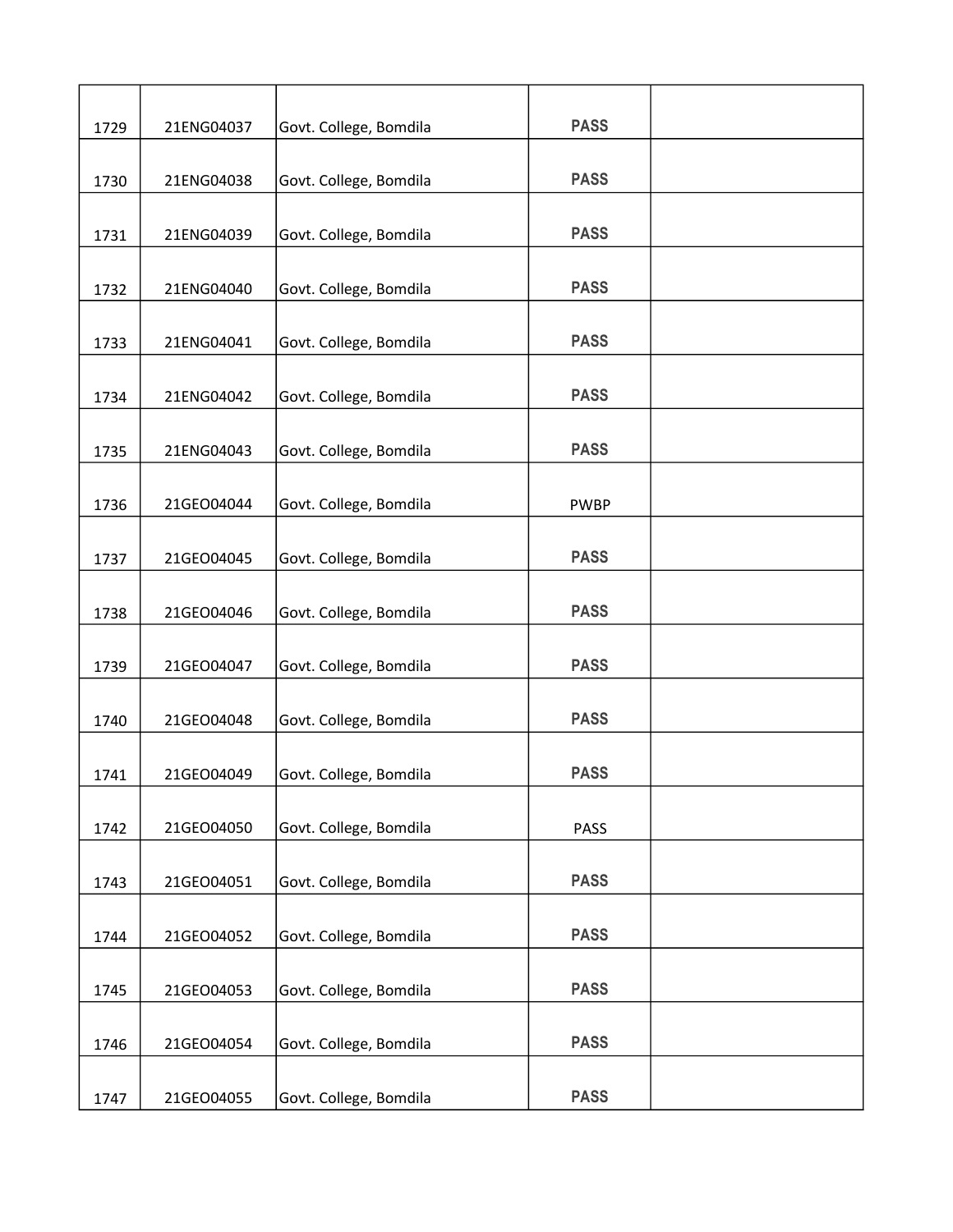| 1748 | 21GEO04056 | Govt. College, Bomdila | <b>PASS</b>    |          |
|------|------------|------------------------|----------------|----------|
| 1749 | 21GEO04057 | Govt. College, Bomdila | <b>PASS</b>    |          |
|      |            |                        |                |          |
| 1750 | 21GEO04058 | Govt. College, Bomdila | <b>PASS</b>    |          |
| 1751 | 21GEO04059 | Govt. College, Bomdila | <b>PASS</b>    |          |
| 1752 | 21GEO04060 | Govt. College, Bomdila | <b>PASS</b>    |          |
|      |            |                        |                |          |
| 1753 | 21GEO04061 | Govt. College, Bomdila | <b>PASS</b>    |          |
| 1754 | 21GEO04062 | Govt. College, Bomdila | <b>PASS</b>    |          |
| 1755 | 21GEO04063 | Govt. College, Bomdila | <b>PASS</b>    |          |
|      |            |                        |                |          |
| 1756 | 21GEO04064 | Govt. College, Bomdila | <b>PASS</b>    |          |
| 1757 | 21GEO04065 | Govt. College, Bomdila | <b>PASS</b>    |          |
| 1758 | 21GEO04066 | Govt. College, Bomdila | <b>WITHELD</b> | Email ID |
|      |            |                        |                |          |
| 1759 | 21GEO04067 | Govt. College, Bomdila | <b>WITHELD</b> | Email ID |
| 1760 | 21GEO04068 | Govt. College, Bomdila | <b>PASS</b>    |          |
|      |            |                        |                |          |
| 1761 | 21GEO04069 | Govt. College, Bomdila | <b>PASS</b>    |          |
| 1762 | 21GEO04071 | Govt. College, Bomdila | <b>PASS</b>    |          |
| 1763 | 21GEO04072 | Govt. College, Bomdila | <b>WITHELD</b> | Email ID |
|      |            |                        |                |          |
| 1764 | 21HIN04073 | Govt. College, Bomdila | <b>PASS</b>    |          |
| 1765 | 21HIN04074 | Govt. College, Bomdila | <b>PASS</b>    |          |
|      |            |                        |                |          |
| 1766 | 21HIN04075 | Govt. College, Bomdila | <b>PASS</b>    |          |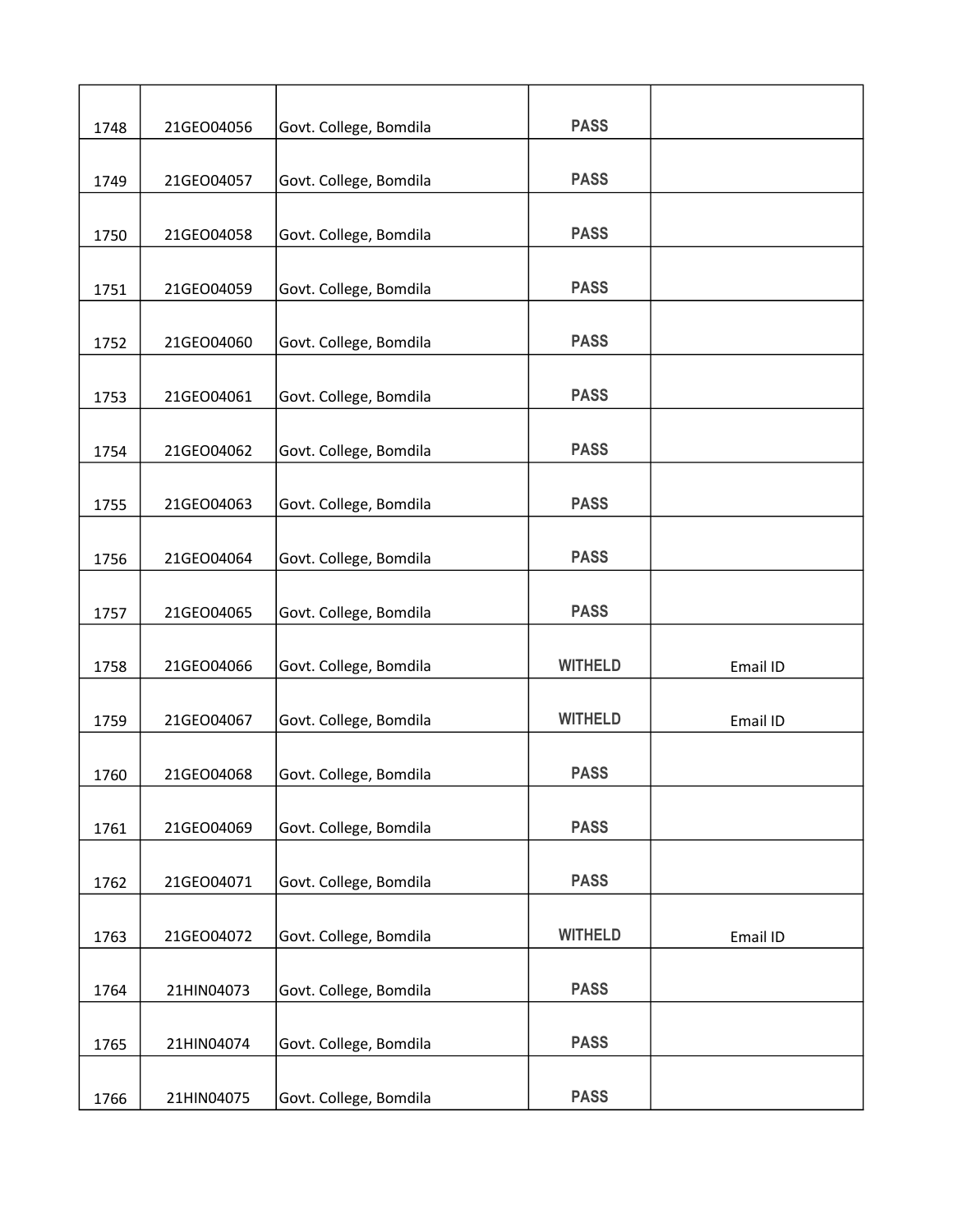| 1767 | 21HIN04076 | Govt. College, Bomdila | <b>PASS</b>    |          |
|------|------------|------------------------|----------------|----------|
| 1768 | 21HIN04078 | Govt. College, Bomdila | <b>PASS</b>    |          |
|      |            |                        |                |          |
| 1769 | 21HIN04079 | Govt. College, Bomdila | <b>PASS</b>    |          |
|      |            |                        |                |          |
| 1770 | 21HIN04080 | Govt. College, Bomdila | <b>PASS</b>    |          |
| 1771 | 21HIN04081 | Govt. College, Bomdila | <b>PASS</b>    |          |
|      |            |                        |                |          |
| 1772 | 21HIN04082 | Govt. College, Bomdila | <b>PASS</b>    |          |
|      |            |                        |                |          |
| 1773 | 21HIN04083 | Govt. College, Bomdila | <b>PASS</b>    |          |
| 1774 | 21HIN04084 | Govt. College, Bomdila | <b>PASS</b>    |          |
|      |            |                        |                |          |
| 1775 | 21HIN04085 | Govt. College, Bomdila | <b>PASS</b>    |          |
|      |            |                        |                |          |
| 1776 | 21HIN04086 | Govt. College, Bomdila | <b>PASS</b>    |          |
| 1777 | 21HIS04087 | Govt. College, Bomdila | <b>WITHELD</b> | Email ID |
|      |            |                        |                |          |
| 1778 | 21HIS04089 | Govt. College, Bomdila | <b>PASS</b>    |          |
|      |            |                        |                |          |
| 1779 | 21HIS04090 | Govt. College, Bomdila | <b>PASS</b>    |          |
| 1780 | 21HIS04091 | Govt. College, Bomdila | <b>PASS</b>    |          |
|      |            |                        |                |          |
| 1781 | 21HIS04095 | Govt. College, Bomdila | <b>PASS</b>    |          |
|      |            |                        |                |          |
| 1782 | 21HIS04096 | Govt. College, Bomdila | <b>PASS</b>    |          |
| 1783 | 21HIS04097 | Govt. College, Bomdila | <b>PASS</b>    |          |
|      |            |                        |                |          |
| 1784 | 21HIS04098 | Govt. College, Bomdila | <b>PASS</b>    |          |
|      |            |                        |                |          |
| 1785 | 21HIS04099 | Govt. College, Bomdila | <b>PASS</b>    |          |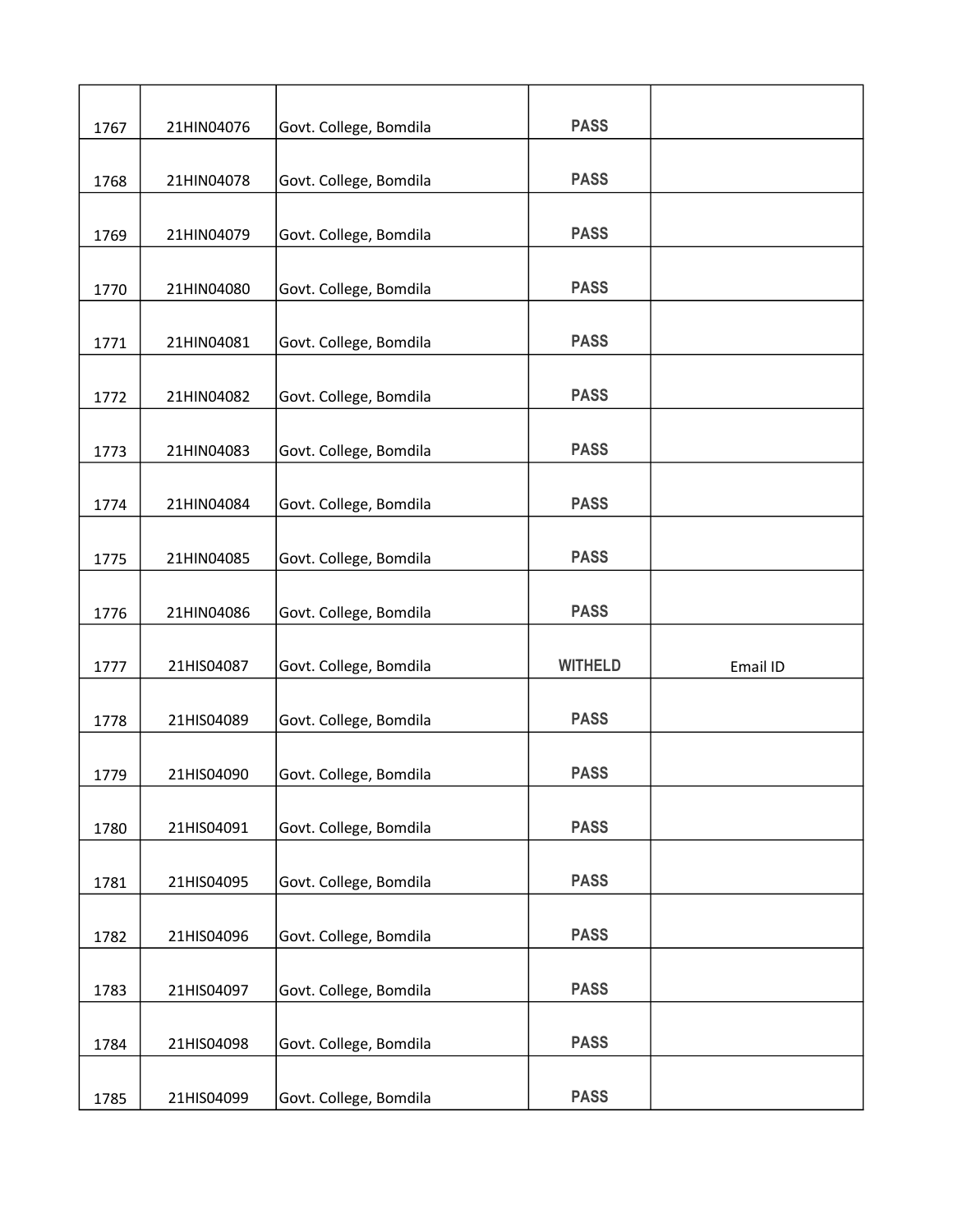|      |            |                        | <b>PASS</b>    |          |
|------|------------|------------------------|----------------|----------|
| 1786 | 21HIS04100 | Govt. College, Bomdila |                |          |
| 1787 | 21HIS04101 | Govt. College, Bomdila | <b>WITHELD</b> | Email ID |
|      |            |                        |                |          |
| 1788 | 21HIS04103 | Govt. College, Bomdila | <b>PASS</b>    |          |
| 1789 | 21HIS04104 | Govt. College, Bomdila | <b>PASS</b>    |          |
| 1790 | 21HIS04106 | Govt. College, Bomdila | <b>PASS</b>    |          |
|      |            |                        |                |          |
| 1791 | 21HIS04107 | Govt. College, Bomdila | <b>PASS</b>    |          |
| 1792 | 21HIS04108 | Govt. College, Bomdila | <b>PASS</b>    |          |
|      |            |                        |                |          |
| 1793 | 21HIS04109 | Govt. College, Bomdila | <b>PASS</b>    |          |
| 1794 | 21HIS04110 | Govt. College, Bomdila | <b>PASS</b>    |          |
| 1795 | 21HIS04111 | Govt. College, Bomdila | <b>PASS</b>    |          |
| 1796 | 21HIS04112 | Govt. College, Bomdila | <b>PASS</b>    |          |
| 1797 | 21HIS04113 | Govt. College, Bomdila | <b>WITHELD</b> | Email ID |
| 1798 | 21HIS04114 | Govt. College, Bomdila | <b>PASS</b>    |          |
|      |            |                        |                |          |
| 1799 | 21HIS04115 | Govt. College, Bomdila | <b>PASS</b>    |          |
| 1800 | 21HIS04116 | Govt. College, Bomdila | <b>WITHELD</b> | Email ID |
| 1801 | 21HIS04117 | Govt. College, Bomdila | <b>PASS</b>    |          |
| 1802 | 21HIS04118 | Govt. College, Bomdila | <b>PASS</b>    |          |
|      |            |                        |                |          |
| 1803 | 21HIS04120 | Govt. College, Bomdila | <b>PASS</b>    |          |
| 1804 | 21HIS04121 | Govt. College, Bomdila | <b>PASS</b>    |          |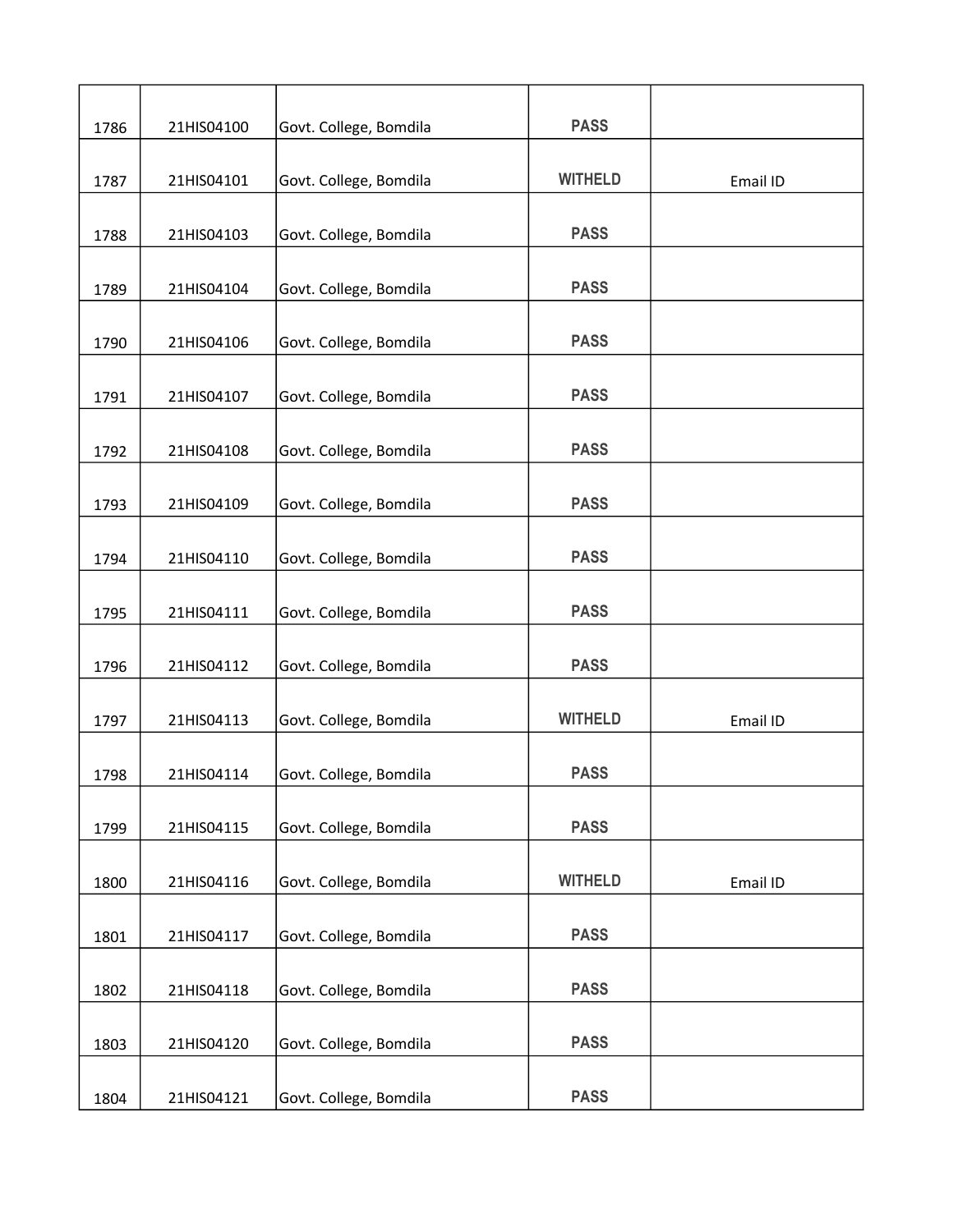| 1805 | 21HIS04122 | Govt. College, Bomdila | <b>PASS</b>    |              |
|------|------------|------------------------|----------------|--------------|
| 1806 | 21HIS04123 | Govt. College, Bomdila | <b>PASS</b>    |              |
|      |            |                        |                |              |
| 1807 | 21HIS04124 | Govt. College, Bomdila | <b>PASS</b>    |              |
| 1808 | 21HIS04125 | Govt. College, Bomdila | <b>PASS</b>    |              |
| 1809 | 21HIS04126 | Govt. College, Bomdila | <b>PASS</b>    |              |
|      |            |                        |                |              |
| 1810 | 21HIS04129 | Govt. College, Bomdila | <b>PASS</b>    |              |
| 1811 | 21HIS04130 | Govt. College, Bomdila | <b>PASS</b>    |              |
| 1812 | 21HIS04132 | Govt. College, Bomdila | <b>PASS</b>    |              |
| 1813 | 21POL04133 | Govt. College, Bomdila | <b>WITHELD</b> | Email ID     |
|      |            |                        |                |              |
| 1814 | 21POL04135 | Govt. College, Bomdila | <b>WITHELD</b> | Email ID     |
| 1815 | 21POL04136 | Govt. College, Bomdila | <b>PASS</b>    |              |
| 1816 | 21POL04137 | Govt. College, Bomdila | <b>WITHELD</b> | Registration |
| 1817 | 21POL04138 | Govt. College, Bomdila | <b>PASS</b>    |              |
| 1818 | 21POL04139 | Govt. College, Bomdila | <b>PASS</b>    |              |
|      |            |                        |                |              |
| 1819 | 21POL04140 | Govt. College, Bomdila | <b>PASS</b>    |              |
| 1820 | 21POL04142 | Govt. College, Bomdila | <b>PASS</b>    |              |
| 1821 | 21POL04143 | Govt. College, Bomdila | <b>PASS</b>    |              |
|      |            |                        |                |              |
| 1822 | 21POL04144 | Govt. College, Bomdila | <b>PASS</b>    |              |
| 1823 | 21POL04145 | Govt. College, Bomdila | <b>PASS</b>    |              |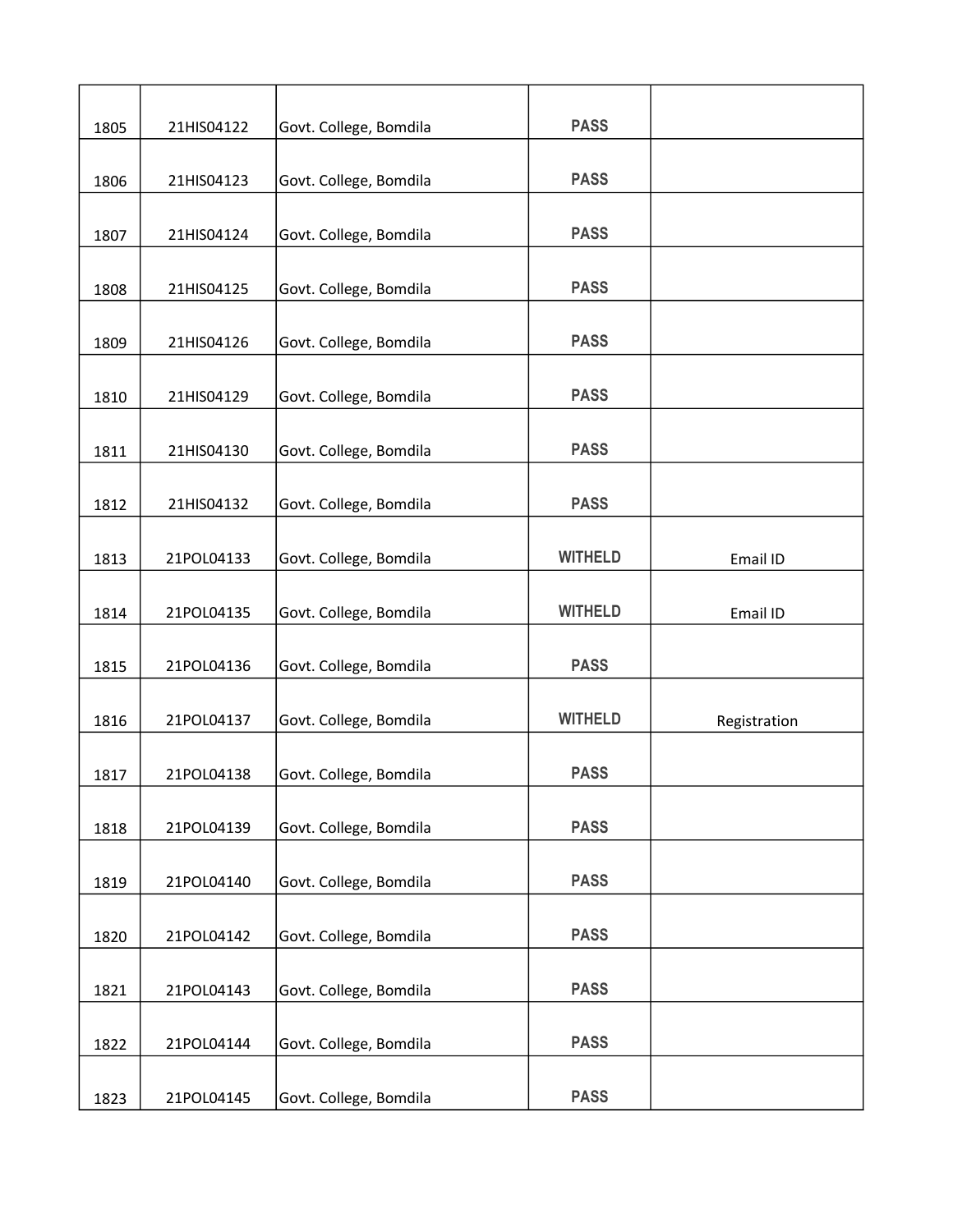|      |            |                        | <b>PASS</b> |  |
|------|------------|------------------------|-------------|--|
| 1824 | 21POL04146 | Govt. College, Bomdila |             |  |
| 1825 | 21POL04147 | Govt. College, Bomdila | <b>PASS</b> |  |
|      |            |                        |             |  |
| 1826 | 21POL04148 | Govt. College, Bomdila | <b>PASS</b> |  |
| 1827 | 21POL04149 | Govt. College, Bomdila | <b>PASS</b> |  |
| 1828 | 21POL04150 | Govt. College, Bomdila | <b>PASS</b> |  |
|      |            |                        |             |  |
| 1829 | 21POL04151 | Govt. College, Bomdila | <b>PASS</b> |  |
| 1830 | 21POL04152 | Govt. College, Bomdila | <b>PASS</b> |  |
| 1831 | 21POL04153 | Govt. College, Bomdila | <b>PASS</b> |  |
|      |            |                        |             |  |
| 1832 | 21POL04154 | Govt. College, Bomdila | <b>PASS</b> |  |
| 1833 | 21POL04155 | Govt. College, Bomdila | <b>PASS</b> |  |
| 1834 | 21POL04156 | Govt. College, Bomdila | <b>PASS</b> |  |
|      |            |                        |             |  |
| 1835 | 21POL04157 | Govt. College, Bomdila | <b>PASS</b> |  |
| 1836 | 21POL04158 | Govt. College, Bomdila | <b>PASS</b> |  |
| 1837 | 21POL04159 | Govt. College, Bomdila | <b>PASS</b> |  |
|      |            |                        |             |  |
| 1838 | 21POL04160 | Govt. College, Bomdila | <b>PASS</b> |  |
| 1839 | 21POL04161 | Govt. College, Bomdila | <b>PASS</b> |  |
|      |            |                        |             |  |
| 1840 | 21POL04162 | Govt. College, Bomdila | <b>PASS</b> |  |
| 1841 | 21POL04163 | Govt. College, Bomdila | <b>PASS</b> |  |
| 1842 | 21POL04164 | Govt. College, Bomdila | <b>PASS</b> |  |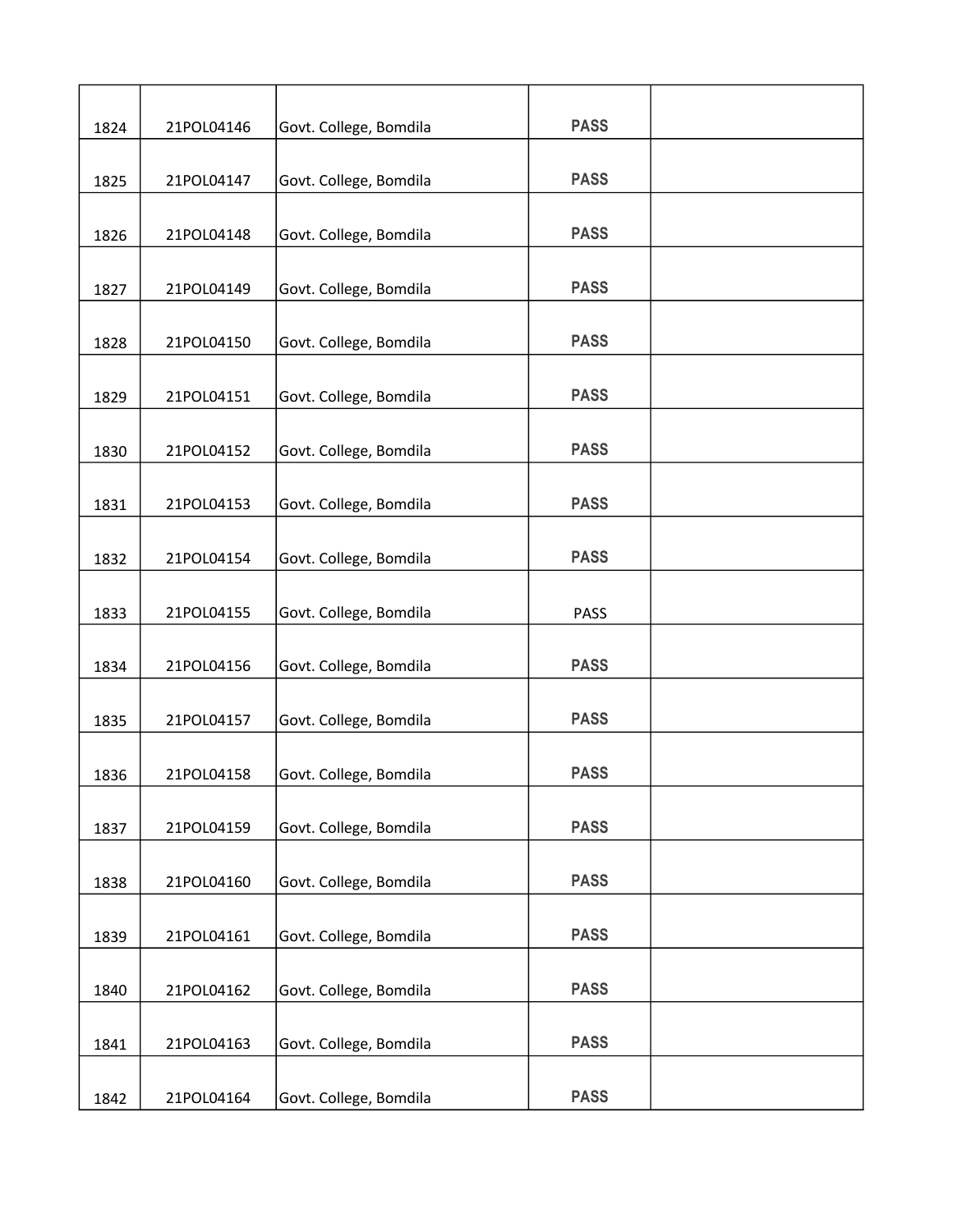| 1843 | 21POL04165 | Govt. College, Bomdila | <b>WITHELD</b> | Email ID |
|------|------------|------------------------|----------------|----------|
|      |            |                        |                |          |
| 1844 | 21POL04166 | Govt. College, Bomdila | <b>PASS</b>    |          |
| 1845 | 21POL04167 | Govt. College, Bomdila | <b>PASS</b>    |          |
| 1846 | 21POL04168 | Govt. College, Bomdila | <b>PASS</b>    |          |
| 1847 | 21POL04169 | Govt. College, Bomdila | <b>PASS</b>    |          |
| 1848 | 21POL04170 | Govt. College, Bomdila | <b>PASS</b>    |          |
| 1849 | 21POL04171 | Govt. College, Bomdila | <b>PASS</b>    |          |
| 1850 | 21POL04172 | Govt. College, Bomdila | <b>PASS</b>    |          |
| 1851 | 21POL04173 | Govt. College, Bomdila | <b>PASS</b>    |          |
|      |            |                        |                |          |
| 1852 | 21POL04174 | Govt. College, Bomdila | <b>PASS</b>    |          |
| 1853 | 21POL04175 | Govt. College, Bomdila | <b>PASS</b>    |          |
| 1854 | 21POL04176 | Govt. College, Bomdila | <b>PASS</b>    |          |
| 1855 | 21POL04177 | Govt. College, Bomdila | <b>PASS</b>    |          |
| 1856 | 21POL04178 | Govt. College, Bomdila | <b>PASS</b>    |          |
| 1857 | 21POL04179 | Govt. College, Bomdila | <b>PASS</b>    |          |
| 1858 | 21POL04180 | Govt. College, Bomdila | <b>PASS</b>    |          |
| 1859 | 21POL04181 | Govt. College, Bomdila | <b>PASS</b>    |          |
| 1860 | 21POL04182 | Govt. College, Bomdila | <b>PASS</b>    |          |
|      |            |                        |                |          |
| 1861 | 21POL04183 | Govt. College, Bomdila | <b>PASS</b>    |          |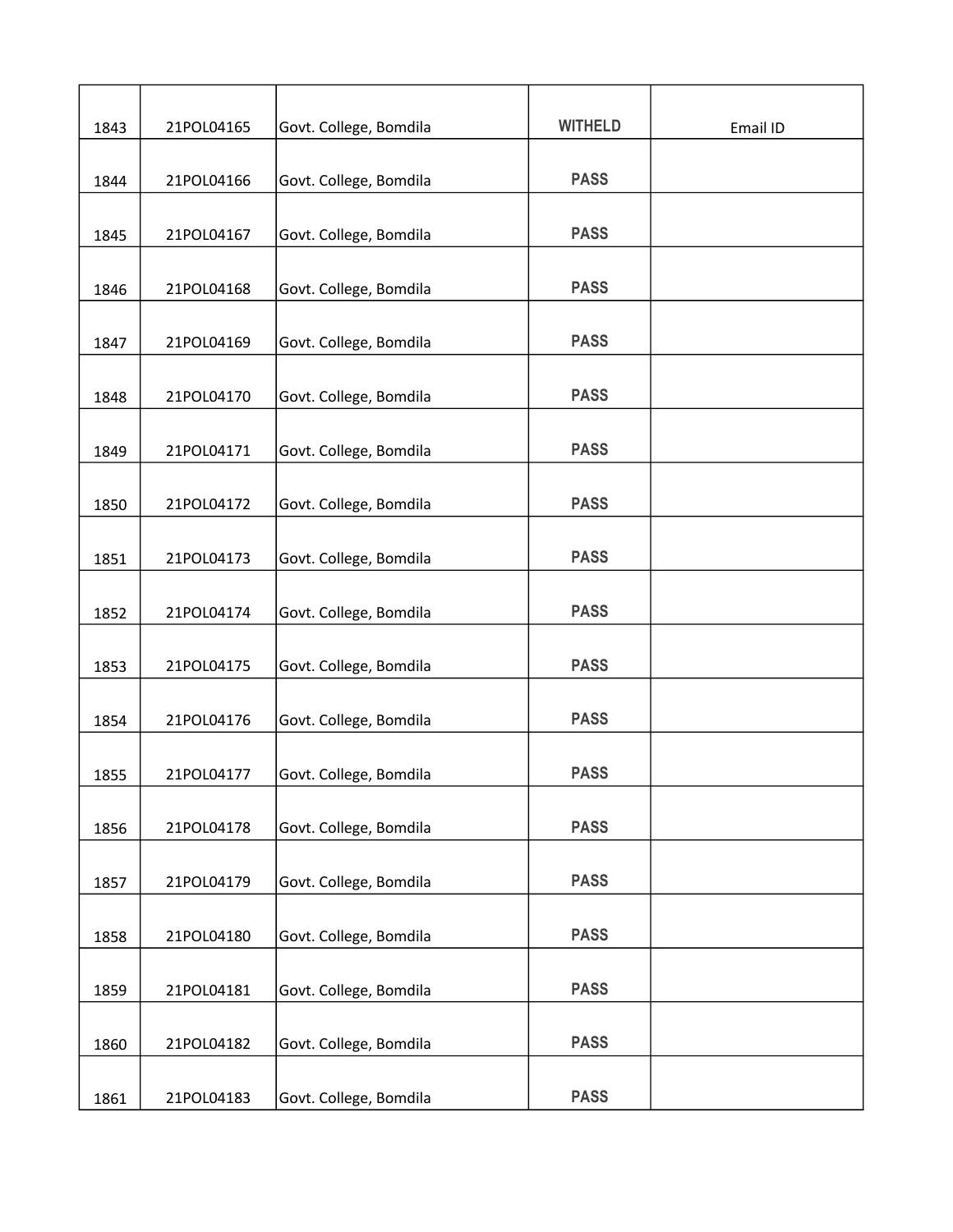| 1862 | 21POL04184 | Govt. College, Bomdila | <b>PASS</b> |  |
|------|------------|------------------------|-------------|--|
| 1863 | 21POL04185 | Govt. College, Bomdila | <b>PASS</b> |  |
|      |            |                        |             |  |
| 1864 | 21POL04186 | Govt. College, Bomdila | <b>PASS</b> |  |
| 1865 | 21POL04187 | Govt. College, Bomdila | <b>PASS</b> |  |
| 1866 | 21POL04188 | Govt. College, Bomdila | <b>PASS</b> |  |
|      |            |                        |             |  |
| 1867 | 21POL04189 | Govt. College, Bomdila | <b>PASS</b> |  |
| 1868 | 21POL04190 | Govt. College, Bomdila | <b>PASS</b> |  |
| 1869 | 21POL04191 | Govt. College, Bomdila | <b>PASS</b> |  |
|      |            |                        |             |  |
| 1870 | 21POL04194 | Govt. College, Bomdila | <b>PASS</b> |  |
| 1871 | 21POL04195 | Govt. College, Bomdila | <b>PASS</b> |  |
|      |            |                        |             |  |
| 1872 | 21POL04196 | Govt. College, Bomdila | <b>PASS</b> |  |
| 1873 | 21POL04197 | Govt. College, Bomdila | <b>PASS</b> |  |
| 1874 | 21POL04198 | Govt. College, Bomdila | <b>PASS</b> |  |
|      |            |                        |             |  |
| 1875 | 21POL04199 | Govt. College, Bomdila | <b>PASS</b> |  |
| 1876 | 21POL04200 | Govt. College, Bomdila | <b>PASS</b> |  |
|      |            |                        |             |  |
| 1877 | 21POL04201 | Govt. College, Bomdila | <b>PASS</b> |  |
| 1878 | 21POL04202 | Govt. College, Bomdila | <b>PASS</b> |  |
|      |            |                        |             |  |
| 1879 | 21POL04203 | Govt. College, Bomdila | <b>PASS</b> |  |
| 1880 | 21POL04204 | Govt. College, Bomdila | <b>PASS</b> |  |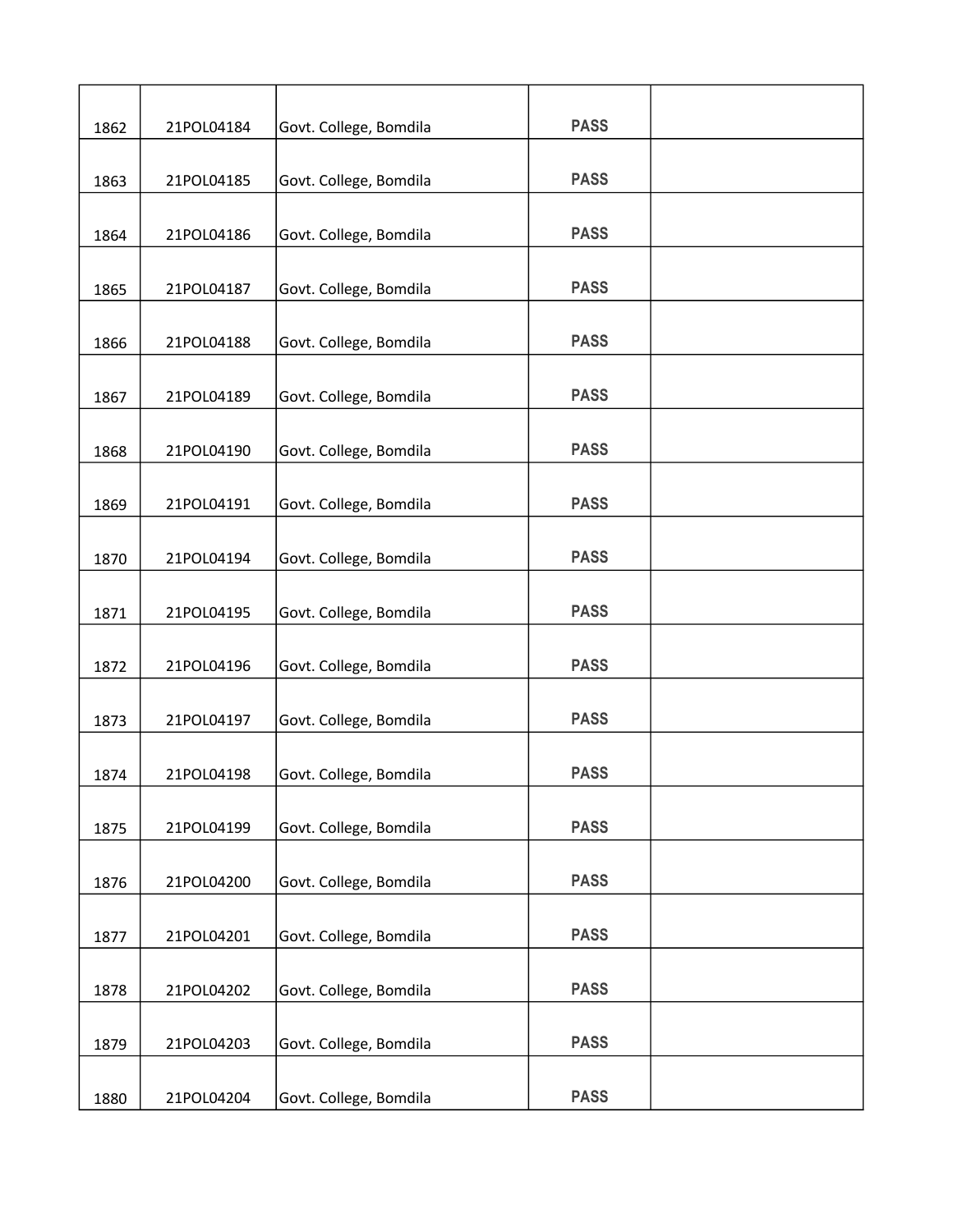| 1881 | 21POL04205 | Govt. College, Bomdila | <b>PASS</b>    |              |
|------|------------|------------------------|----------------|--------------|
|      |            |                        |                |              |
| 1882 | 21POL04206 | Govt. College, Bomdila | <b>PASS</b>    |              |
| 1883 | 21POL04207 | Govt. College, Bomdila | <b>PASS</b>    |              |
| 1884 | 21POL04209 | Govt. College, Bomdila | <b>PASS</b>    |              |
| 1885 | 21POL04210 | Govt. College, Bomdila | <b>WITHELD</b> | Email ID     |
| 1886 | 21POL04211 | Govt. College, Bomdila | <b>PASS</b>    |              |
| 1887 | 21POL04212 | Govt. College, Bomdila | <b>PASS</b>    |              |
| 1888 | 21POL04213 | Govt. College, Bomdila | <b>PASS</b>    |              |
| 1889 | 21POL04214 | Govt. College, Bomdila | <b>PASS</b>    |              |
| 1890 | 21POL04215 | Govt. College, Bomdila | <b>PASS</b>    |              |
| 1891 | 21POL04216 | Govt. College, Bomdila | <b>WITHELD</b> | Registration |
| 1892 | 21POL04217 | Govt. College, Bomdila | <b>PASS</b>    |              |
| 1893 | 21POL04218 | Govt. College, Bomdila | <b>PASS</b>    |              |
| 1894 | 21POL04219 | Govt. College, Bomdila | <b>PASS</b>    |              |
| 1895 | 21POL04220 | Govt. College, Bomdila | <b>WITHELD</b> | Registration |
| 1896 | 21POL04221 | Govt. College, Bomdila | <b>PASS</b>    |              |
| 1897 | 21POL04222 | Govt. College, Bomdila | <b>PASS</b>    |              |
| 1898 | 21POL04223 | Govt. College, Bomdila | <b>WITHELD</b> | Registration |
| 1899 | 21POL04224 | Govt. College, Bomdila | <b>PASS</b>    |              |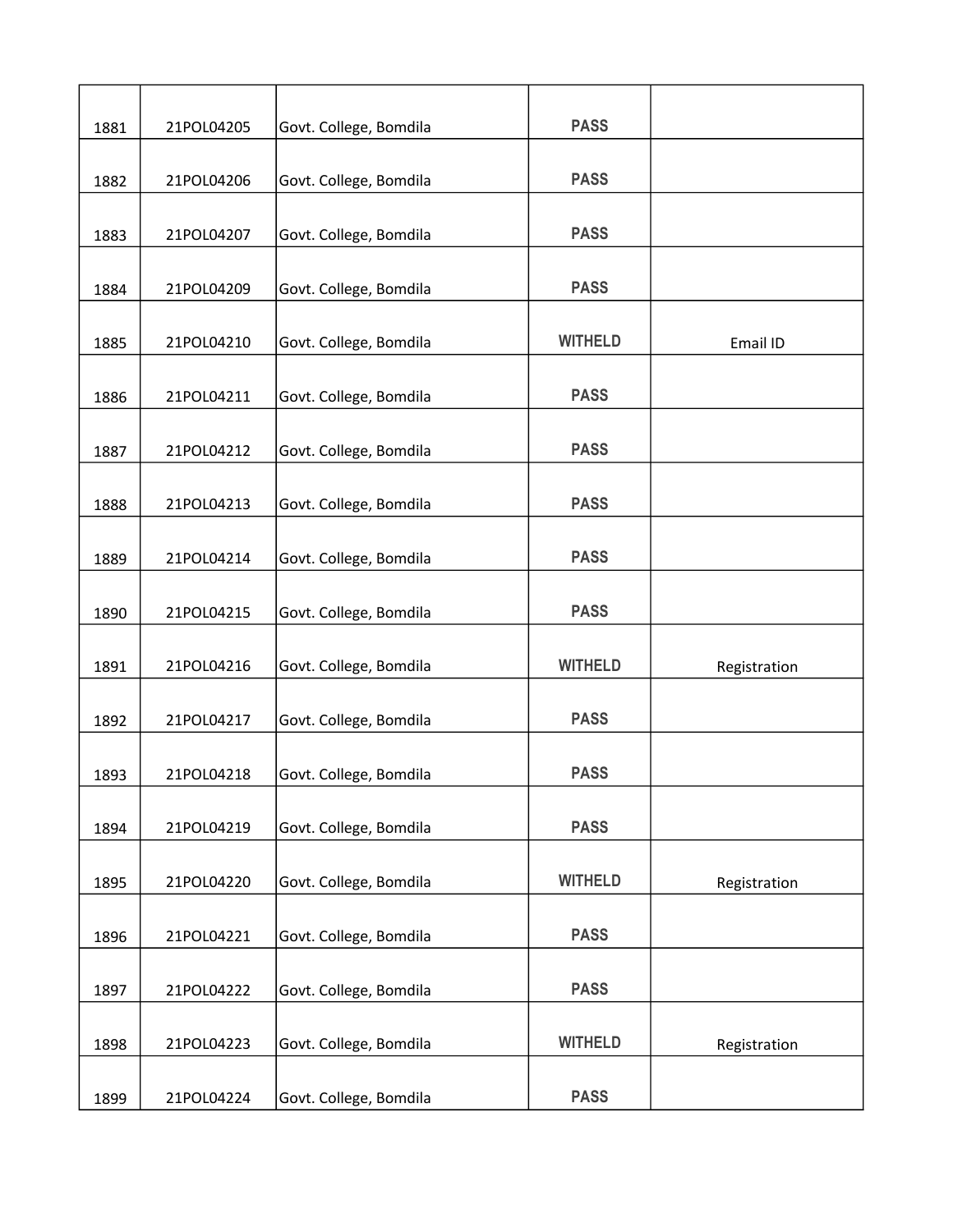| 1900 | 21POL04225 | Govt. College, Bomdila | <b>PASS</b> |  |
|------|------------|------------------------|-------------|--|
|      |            |                        |             |  |
| 1901 | 21POL04226 | Govt. College, Bomdila | <b>PASS</b> |  |
| 1902 | 21POL04228 | Govt. College, Bomdila | <b>PASS</b> |  |
| 1903 | 21POL04229 | Govt. College, Bomdila | <b>PASS</b> |  |
| 1904 | 21POL04230 | Govt. College, Bomdila | <b>PASS</b> |  |
|      |            |                        |             |  |
| 1905 | 21POL04231 | Govt. College, Bomdila | <b>PASS</b> |  |
| 1906 | 21POL04232 | Govt. College, Bomdila | <b>PASS</b> |  |
| 1907 | 21POL04233 | Govt. College, Bomdila | <b>PASS</b> |  |
| 1908 | 21POL04234 | Govt. College, Bomdila | <b>PASS</b> |  |
|      |            |                        |             |  |
| 1909 | 21POL04235 | Govt. College, Bomdila | <b>PASS</b> |  |
| 1910 | 21POL04236 | Govt. College, Bomdila | <b>PASS</b> |  |
| 1911 | 21POL04237 | Govt. College, Bomdila | <b>PASS</b> |  |
| 1912 | 21POL04238 | Govt. College, Bomdila | <b>PASS</b> |  |
| 1913 | 21POL04239 | Govt. College, Bomdila | <b>PASS</b> |  |
| 1914 | 21POL04240 | Govt. College, Bomdila | <b>PASS</b> |  |
| 1915 | 21POL04241 | Govt. College, Bomdila | <b>PASS</b> |  |
|      |            |                        |             |  |
| 1916 | 21POL04242 | Govt. College, Bomdila | <b>PASS</b> |  |
| 1917 | 21POL04243 | Govt. College, Bomdila | <b>PASS</b> |  |
| 1918 | 21POL04244 | Govt. College, Bomdila | <b>PASS</b> |  |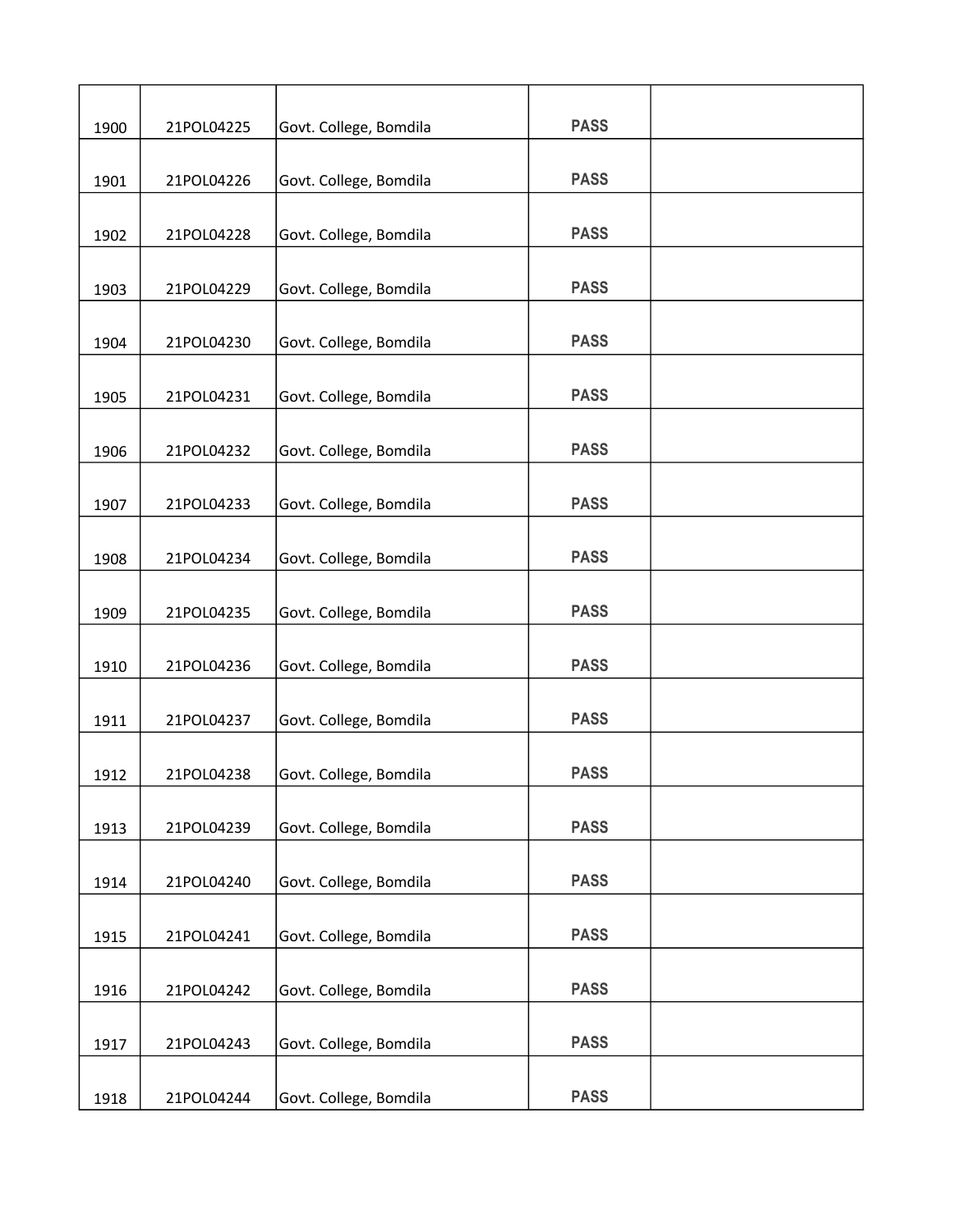| 1919 | 21POL04245 | Govt. College, Bomdila | <b>PASS</b>    |              |
|------|------------|------------------------|----------------|--------------|
| 1920 | 21POL04246 | Govt. College, Bomdila | <b>PASS</b>    |              |
| 1921 | 21POL04247 | Govt. College, Bomdila | <b>PASS</b>    |              |
| 1922 | 21POL04248 | Govt. College, Bomdila | <b>PASS</b>    |              |
| 1923 | 21POL04249 | Govt. College, Bomdila | <b>PASS</b>    |              |
| 1924 | 21POL04250 | Govt. College, Bomdila | <b>PASS</b>    |              |
| 1925 | 21POL04251 | Govt. College, Bomdila | <b>PASS</b>    |              |
| 1926 | 21POL04252 | Govt. College, Bomdila | <b>WITHELD</b> | Email ID     |
| 1927 | 21POL04253 | Govt. College, Bomdila | <b>PASS</b>    |              |
| 1928 | 21POL04255 | Govt. College, Bomdila | <b>PASS</b>    |              |
| 1929 | 21POL04256 | Govt. College, Bomdila | <b>PASS</b>    |              |
| 1930 | 21POL04257 | Govt. College, Bomdila | <b>PASS</b>    |              |
| 1931 | 21POL04258 | Govt. College, Bomdila | <b>WITHELD</b> | Registration |
| 1932 | 21POL04259 | Govt. College, Bomdila | <b>PASS</b>    |              |
| 1933 | 21POL04260 | Govt. College, Bomdila | <b>PASS</b>    |              |
| 1934 | 21POL04262 | Govt. College, Bomdila | <b>PASS</b>    |              |
| 1935 | 21POL04263 | Govt. College, Bomdila | <b>PASS</b>    |              |
| 1936 | 21POL04264 | Govt. College, Bomdila | <b>PASS</b>    |              |
| 1937 | 21POL04265 | Govt. College, Bomdila | <b>PASS</b>    |              |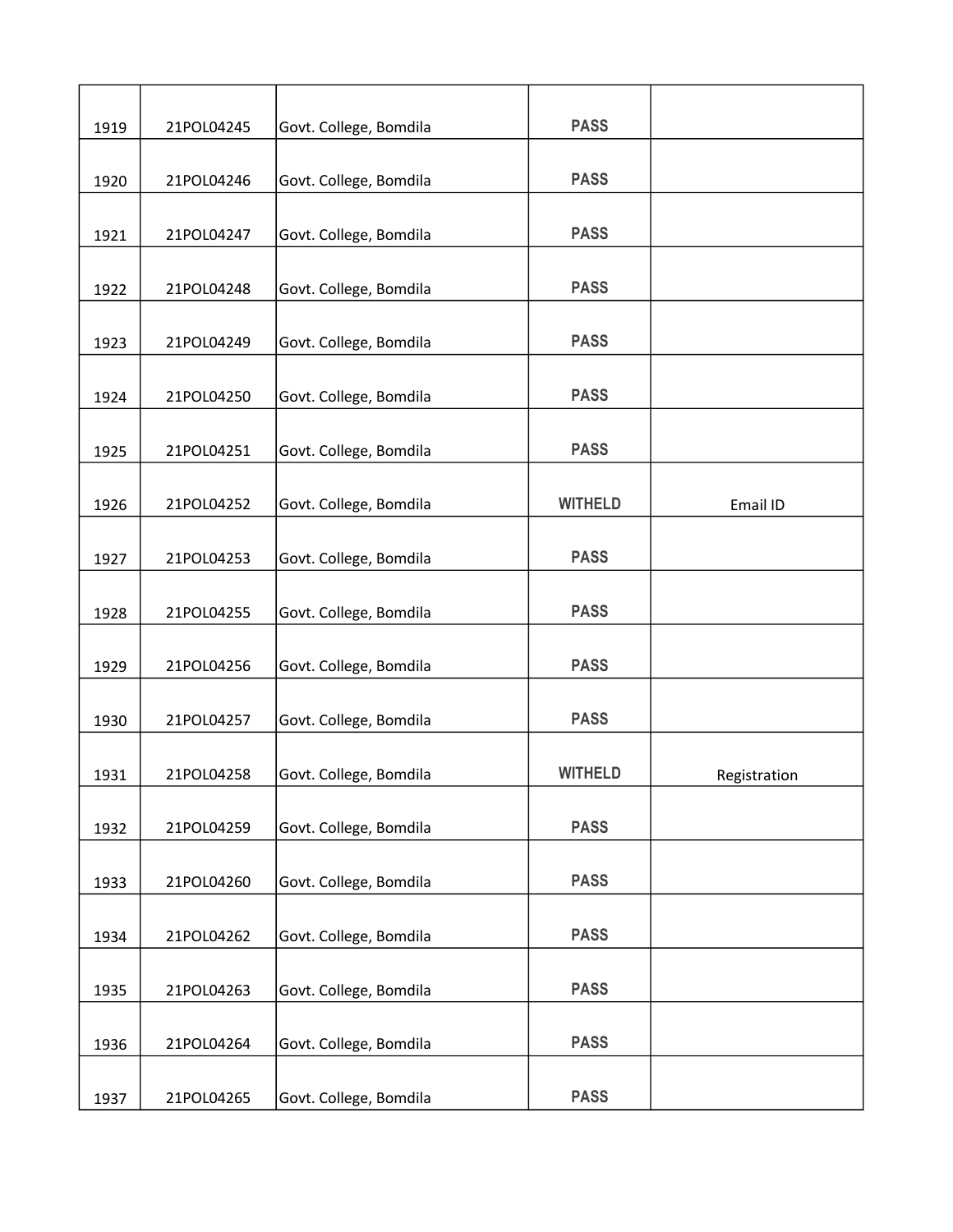|      |            |                        | <b>PASS</b>    |              |
|------|------------|------------------------|----------------|--------------|
| 1938 | 21POL04266 | Govt. College, Bomdila |                |              |
| 1939 | 21POL04267 | Govt. College, Bomdila | <b>PASS</b>    |              |
|      |            |                        |                |              |
| 1940 | 21POL04268 | Govt. College, Bomdila | <b>PASS</b>    |              |
| 1941 | 21POL04269 | Govt. College, Bomdila | <b>PASS</b>    |              |
| 1942 | 21POL04270 | Govt. College, Bomdila | <b>PASS</b>    |              |
|      |            |                        |                |              |
| 1943 | 21POL04271 | Govt. College, Bomdila | <b>PASS</b>    |              |
| 1944 | 21POL04272 | Govt. College, Bomdila | <b>PASS</b>    |              |
| 1945 | 21POL04273 | Govt. College, Bomdila | <b>PASS</b>    |              |
|      |            |                        |                |              |
| 1946 | 21POL04274 | Govt. College, Bomdila | <b>PASS</b>    |              |
| 1947 | 21POL04276 | Govt. College, Bomdila | <b>PASS</b>    |              |
| 1948 | 21POL04277 | Govt. College, Bomdila | <b>WITHELD</b> | Registration |
| 1949 | 21POL04278 | Govt. College, Bomdila | <b>PASS</b>    |              |
| 1950 | 21POL04280 | Govt. College, Bomdila | <b>PASS</b>    |              |
|      |            |                        |                |              |
| 1951 | 21POL04281 | Govt. College, Bomdila | <b>PASS</b>    |              |
| 1952 | 21POL04282 | Govt. College, Bomdila | <b>WITHELD</b> | Registration |
| 1953 | 21POL04284 | Govt. College, Bomdila | <b>PASS</b>    |              |
|      |            |                        |                |              |
| 1954 | 21POL04285 | Govt. College, Bomdila | <b>PASS</b>    |              |
| 1955 | 21POL04286 | Govt. College, Bomdila | <b>PASS</b>    |              |
| 1956 | 21POL04288 | Govt. College, Bomdila | <b>PASS</b>    |              |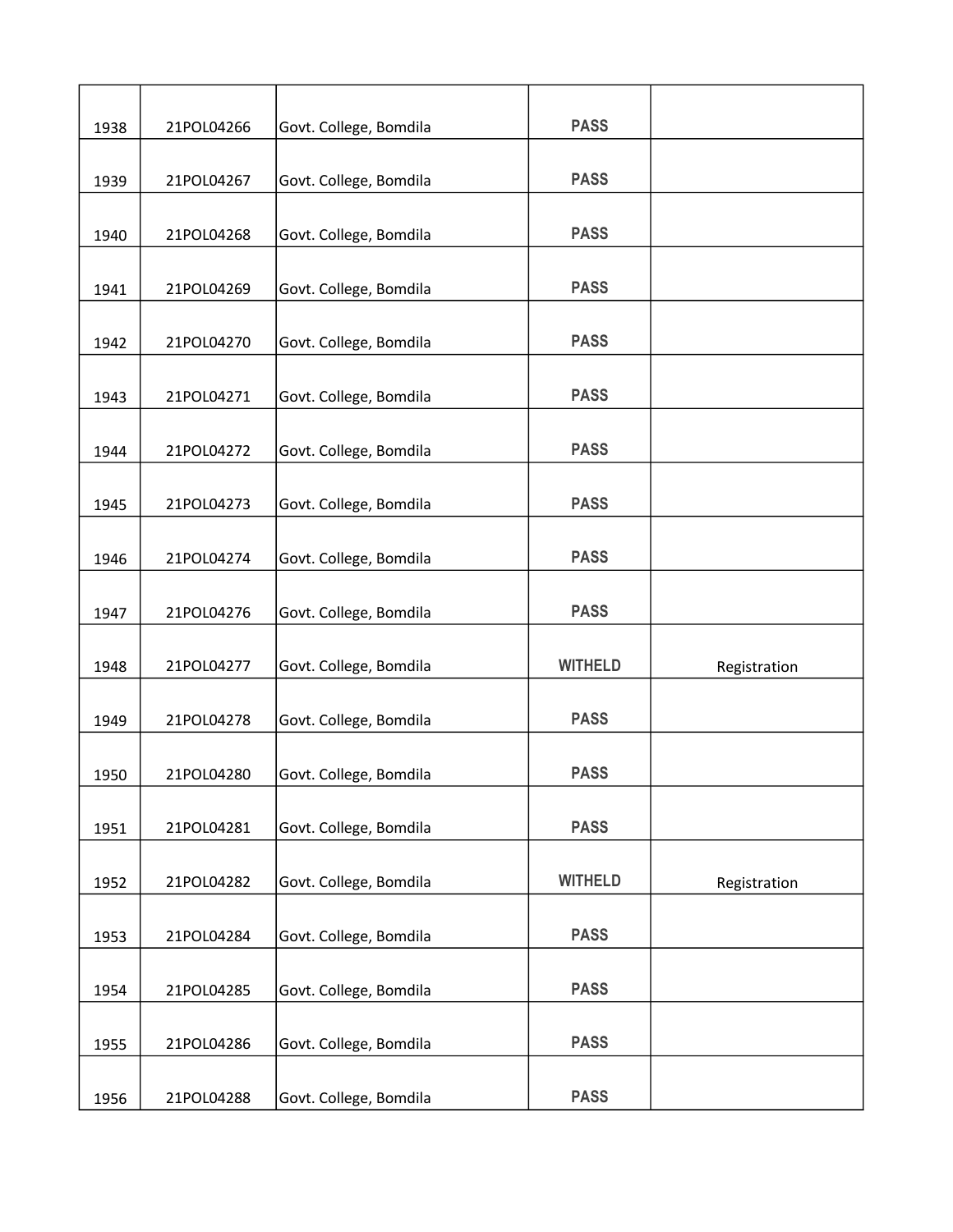| 1957 | 21POL04289 | Govt. College, Bomdila           | <b>PASS</b>    |              |
|------|------------|----------------------------------|----------------|--------------|
| 1958 | 21ECO40009 | Govt. Model Degree College Palin | <b>WITHELD</b> |              |
|      |            |                                  |                | Registration |
| 1959 | 21HIN40004 | Govt. Model Degree College Palin | <b>ABSENT</b>  |              |
|      |            |                                  |                |              |
| 1960 | 21GEO40001 | Govt. Model Degree College Palin | <b>PWBP</b>    |              |
|      |            |                                  |                |              |
| 1961 | 21GEO40007 | Govt. Model Degree College Palin | ABSENT         |              |
| 1962 | 21POL40002 | Govt. Model Degree College Palin | <b>PASS</b>    |              |
|      |            |                                  |                |              |
| 1963 | 21POL40003 | Govt. Model Degree College Palin | <b>FAIL</b>    |              |
|      |            |                                  |                |              |
| 1964 | 21POL40005 | Govt. Model Degree College Palin | <b>WITHELD</b> | Registration |
| 1965 | 21POL40006 | Govt. Model Degree College Palin | ABSENT         |              |
|      |            |                                  |                |              |
| 1966 | 21POL40008 | Govt. Model Degree College Palin | <b>PASS</b>    |              |
|      |            |                                  |                |              |
| 1967 | 21POL40010 | Govt. Model Degree College Palin | <b>WITHELD</b> | Registration |
| 1968 | 21POL40011 | Govt. Model Degree College Palin | <b>PASS</b>    |              |
|      |            |                                  |                |              |
| 1969 | 21POL40012 | Govt. Model Degree College Palin | <b>FAIL</b>    |              |
|      |            |                                  |                |              |
| 1970 | 21POL40013 | Govt. Model Degree College Palin | <b>WITHELD</b> | Registration |
| 1971 | 21POL40014 | Govt. Model Degree College Palin | <b>PASS</b>    |              |
|      |            |                                  |                |              |
| 1972 | 21POL40015 | Govt. Model Degree College Palin | <b>PASS</b>    |              |
|      |            |                                  |                |              |
| 1973 | 21POL40016 | Govt. Model Degree College Palin | <b>PASS</b>    |              |
| 1974 | 21POL40017 | Govt. Model Degree College Palin | <b>WITHELD</b> | Registration |
|      |            | Arunachal Community College,     |                |              |
| 1975 | 21EDU16001 | Itanagar                         | <b>PASS</b>    |              |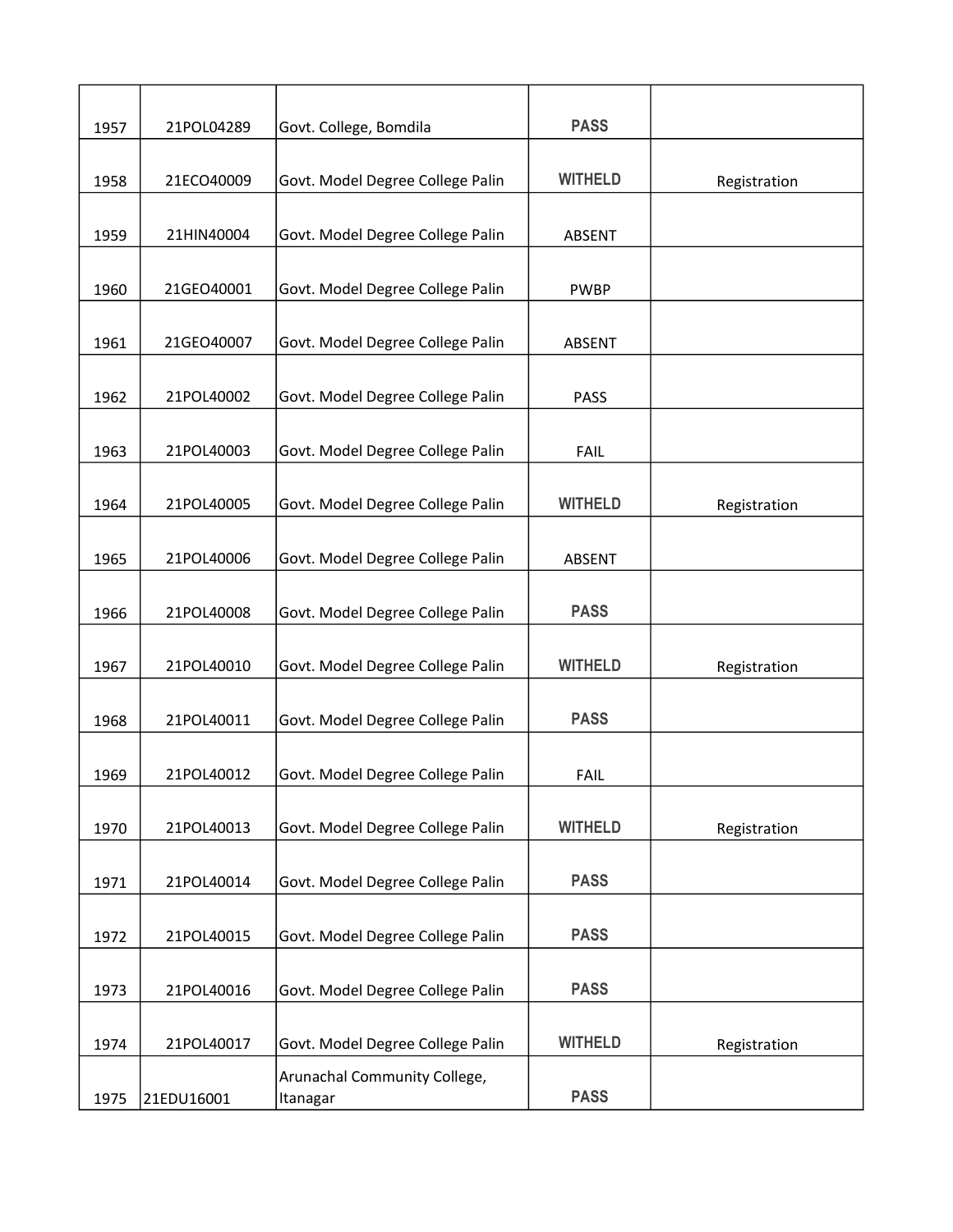| 1976 | 21EDU16002 | Arunachal Community College,<br>Itanagar | <b>PASS</b> |  |
|------|------------|------------------------------------------|-------------|--|
|      |            | Arunachal Community College,             |             |  |
| 1977 | 21EDU16003 | Itanagar                                 | <b>PASS</b> |  |
| 1978 | 21EDU16004 | Arunachal Community College,<br>Itanagar | <b>PASS</b> |  |
| 1979 | 21EDU16005 | Arunachal Community College,<br>Itanagar | <b>PASS</b> |  |
| 1980 | 21EDU16006 | Arunachal Community College,<br>Itanagar | <b>PASS</b> |  |
| 1981 | 21EDU16007 | Arunachal Community College,<br>Itanagar | <b>PASS</b> |  |
| 1982 | 21ENG16008 | Arunachal Community College,<br>Itanagar | <b>PASS</b> |  |
| 1983 | 21ENG16009 | Arunachal Community College,<br>Itanagar | <b>PASS</b> |  |
| 1984 | 21ENG16010 | Arunachal Community College,<br>Itanagar | <b>PASS</b> |  |
| 1985 | 21ENG16011 | Arunachal Community College,<br>Itanagar | <b>PASS</b> |  |
| 1986 | 21ENG16012 | Arunachal Community College,<br>Itanagar | <b>PASS</b> |  |
| 1987 | 21HIN16013 | Arunachal Community College,<br>Itanagar | <b>PASS</b> |  |
| 1988 | 21HIN16014 | Arunachal Community College,<br>Itanagar | <b>PASS</b> |  |
| 1989 | 21HIN16015 | Arunachal Community College,<br>Itanagar | <b>PASS</b> |  |
| 1990 | 21HIN16016 | Arunachal Community College,<br>Itanagar | <b>PASS</b> |  |
| 1991 | 21HIS16017 | Arunachal Community College,<br>Itanagar | <b>PASS</b> |  |
| 1992 | 21HIS16018 | Arunachal Community College,<br>Itanagar | <b>PASS</b> |  |
| 1993 | 21HIS16019 | Arunachal Community College,<br>Itanagar | <b>PASS</b> |  |
| 1994 | 21HIS16020 | Arunachal Community College,<br>Itanagar | <b>PASS</b> |  |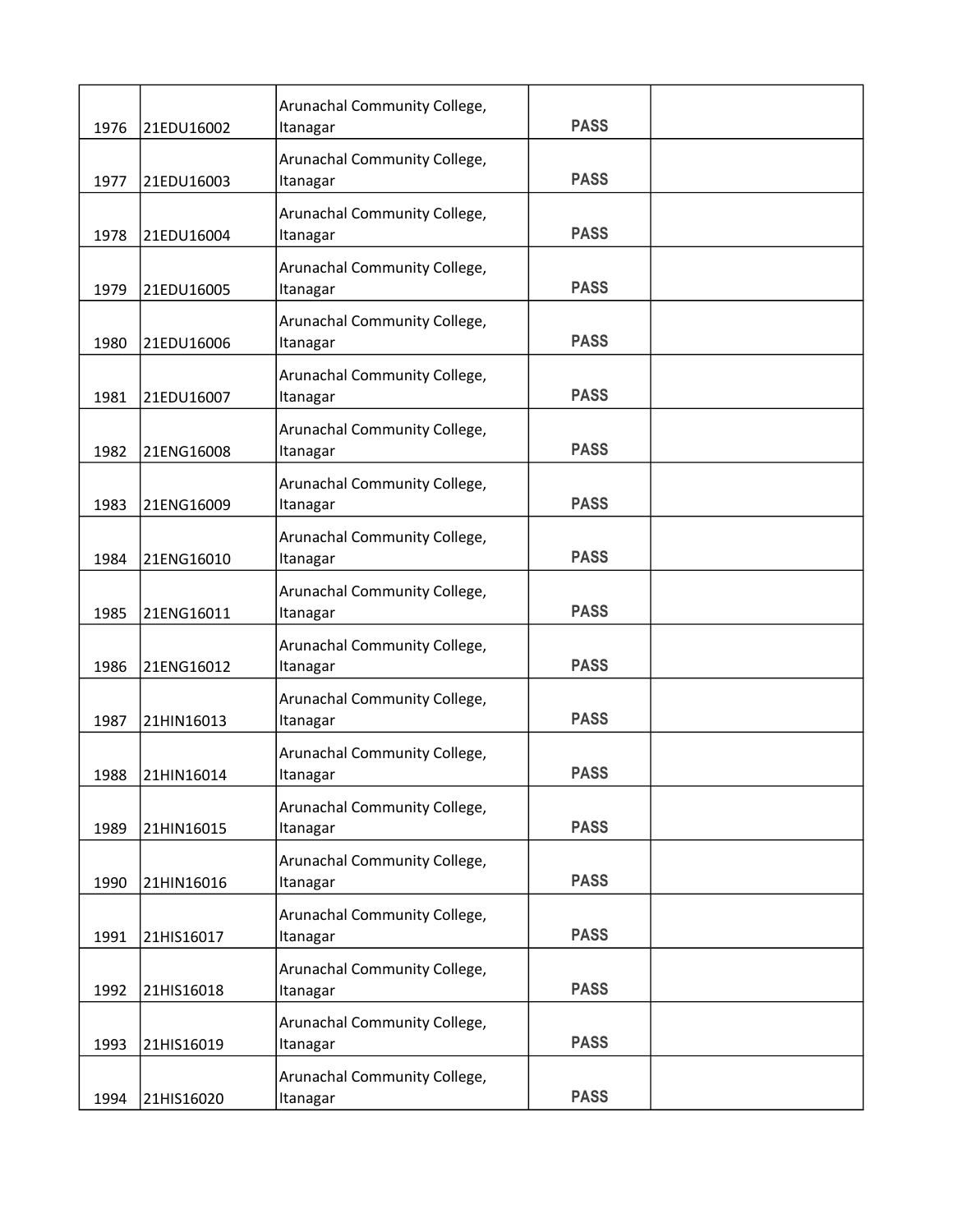|      |            | Arunachal Community College,             | <b>PASS</b> |  |
|------|------------|------------------------------------------|-------------|--|
| 1995 | 21HIS16021 | Itanagar                                 |             |  |
|      |            | Arunachal Community College,             |             |  |
| 1996 | 21HIS16022 | Itanagar                                 | <b>PASS</b> |  |
|      |            | Arunachal Community College,             |             |  |
| 1997 | 21HIS16023 | Itanagar                                 | <b>PASS</b> |  |
|      |            | Arunachal Community College,             |             |  |
| 1998 | 21HIS16024 | Itanagar                                 | <b>PASS</b> |  |
|      |            | Arunachal Community College,             |             |  |
| 1999 | 21HIS16025 | Itanagar                                 | <b>PASS</b> |  |
|      |            | Arunachal Community College,             |             |  |
| 2000 | 21HIS16026 | Itanagar                                 | <b>PASS</b> |  |
|      |            | Arunachal Community College,             |             |  |
| 2001 | 21HIS16027 | Itanagar                                 | <b>PASS</b> |  |
|      |            |                                          |             |  |
| 2002 | 21HIS16028 | Arunachal Community College,<br>Itanagar | <b>PASS</b> |  |
|      |            |                                          |             |  |
|      |            | Arunachal Community College,             | <b>PASS</b> |  |
| 2003 | 21POL16029 | Itanagar                                 |             |  |
|      |            | Arunachal Community College,             |             |  |
| 2004 | 21POL16030 | Itanagar                                 | <b>PASS</b> |  |
|      |            | Arunachal Community College,             |             |  |
| 2005 | 21POL16031 | Itanagar                                 | <b>PASS</b> |  |
|      |            | Arunachal Community College,             |             |  |
| 2006 | 21POL16032 | Itanagar                                 | <b>PASS</b> |  |
|      |            | Arunachal Community College,             |             |  |
| 2007 | 21POL16033 | Itanagar                                 | <b>PASS</b> |  |
|      |            | Arunachal Community College,             |             |  |
| 2008 | 21POL16034 | Itanagar                                 | <b>PASS</b> |  |
|      |            |                                          |             |  |
| 2009 | 21POL16035 | Arunachal Community College,<br>Itanagar | <b>PASS</b> |  |
|      |            |                                          |             |  |
|      |            | Arunachal Community College,             | <b>PASS</b> |  |
| 2010 | 21POL16036 | Itanagar                                 |             |  |
|      |            | Arunachal Community College,             |             |  |
| 2011 | 21POL16037 | Itanagar                                 | <b>PASS</b> |  |
|      |            | Arunachal Community College,             |             |  |
| 2012 | 21POL16038 | Itanagar                                 | <b>PASS</b> |  |
|      |            | Arunachal Community College,             |             |  |
| 2013 | 21POL16039 | Itanagar                                 | <b>PASS</b> |  |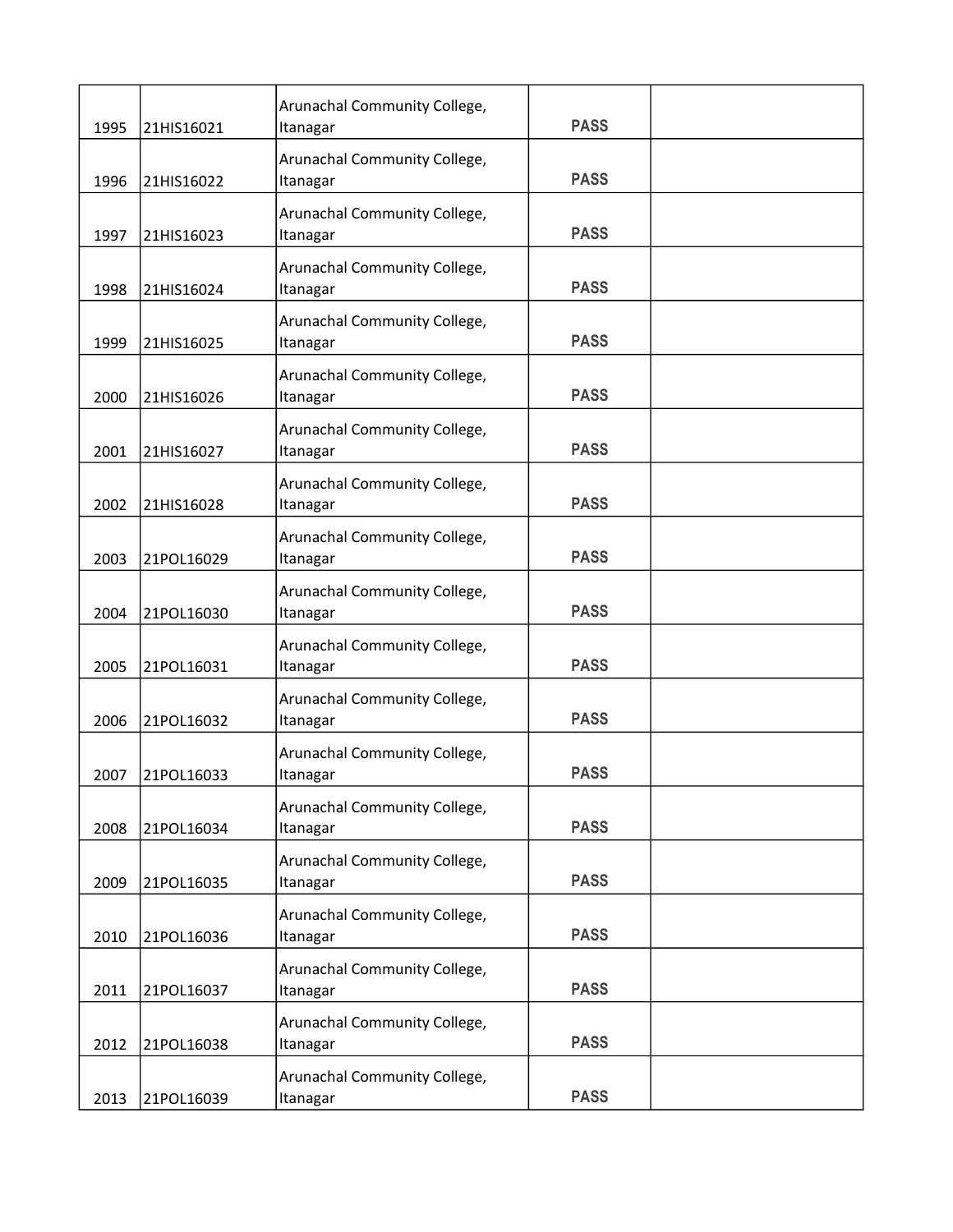| 2014 | 21POL16040 | Arunachal Community College,<br>Itanagar | <b>PASS</b> |  |
|------|------------|------------------------------------------|-------------|--|
| 2015 | 21POL16041 | Arunachal Community College,<br>Itanagar | <b>PASS</b> |  |
| 2016 | 21POL16042 | Arunachal Community College,<br>Itanagar | <b>PASS</b> |  |
| 2017 | 21POL16043 | Arunachal Community College,<br>Itanagar | <b>PASS</b> |  |
| 2018 | 21SOC16044 | Arunachal Community College,<br>Itanagar | <b>PASS</b> |  |
| 2019 | 21SOC16045 | Arunachal Community College,<br>Itanagar | <b>PASS</b> |  |
| 2020 | 21ECO03001 | Indira Gandhi Govt. College, Tezu        | <b>PASS</b> |  |
| 2021 | 21ECO03002 | Indira Gandhi Govt. College, Tezu        | <b>PASS</b> |  |
| 2022 | 21ECO03003 | Indira Gandhi Govt. College, Tezu        | <b>PASS</b> |  |
| 2023 | 21ECO03004 | Indira Gandhi Govt. College, Tezu        | <b>PASS</b> |  |
| 2024 | 21ECO03005 | Indira Gandhi Govt. College, Tezu        | <b>PASS</b> |  |
| 2025 | 21ECO03006 | Indira Gandhi Govt. College, Tezu        | <b>PASS</b> |  |
| 2026 | 21ECO03007 | Indira Gandhi Govt. College, Tezu        | <b>PASS</b> |  |
| 2027 | 21ECO03008 | Indira Gandhi Govt. College, Tezu        | <b>PASS</b> |  |
| 2028 | 21ECO03010 | Indira Gandhi Govt. College, Tezu        | <b>PASS</b> |  |
| 2029 | 21ECO03011 | Indira Gandhi Govt. College, Tezu        | <b>PASS</b> |  |
| 2030 | 21ECO03012 | Indira Gandhi Govt. College, Tezu        | <b>PASS</b> |  |
| 2031 | 21ECO03013 | Indira Gandhi Govt. College, Tezu        | <b>PASS</b> |  |
| 2032 | 21ECO03014 | Indira Gandhi Govt. College, Tezu        | <b>PASS</b> |  |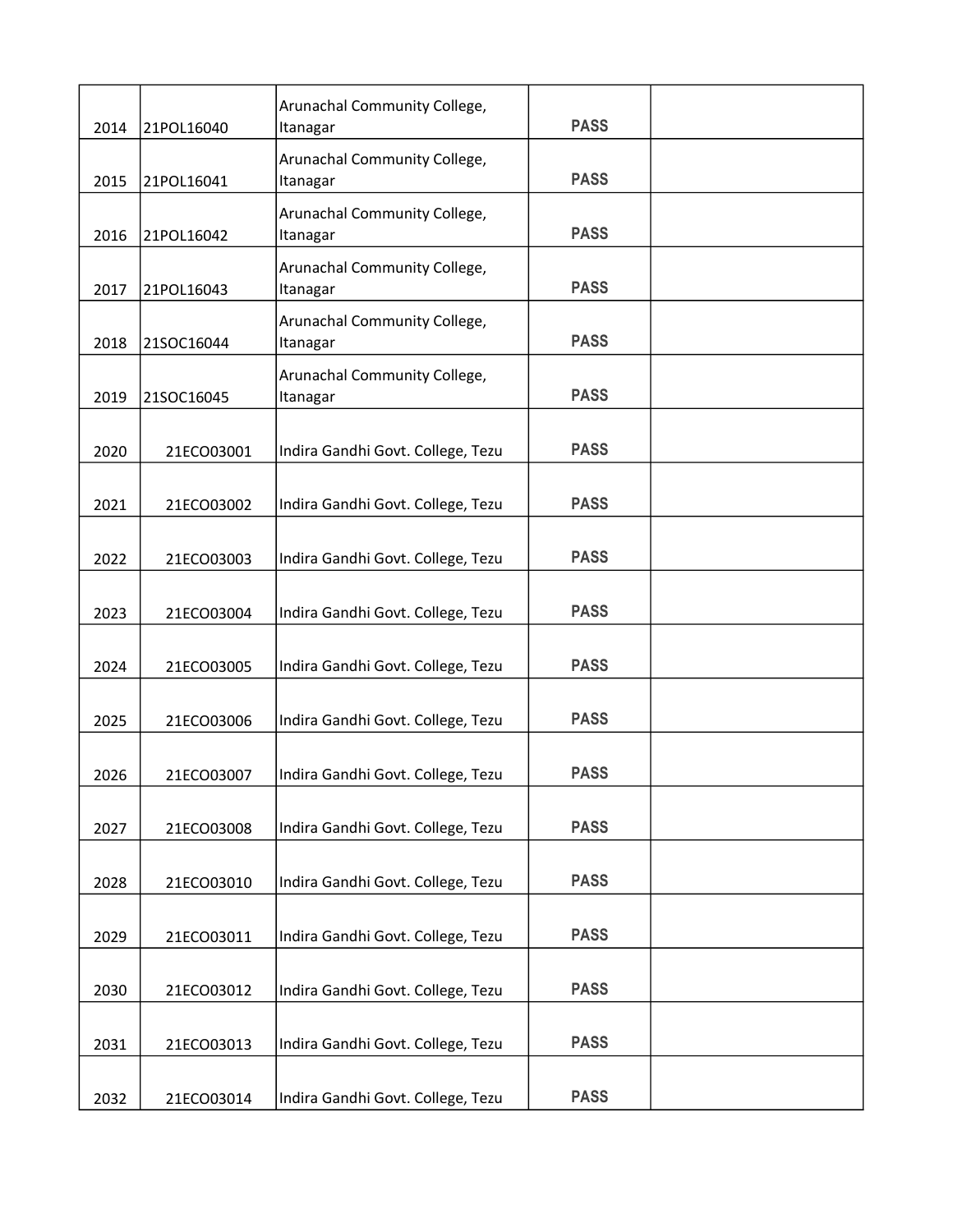| 2033 | 21ECO03015 | Indira Gandhi Govt. College, Tezu | <b>PASS</b>    |              |
|------|------------|-----------------------------------|----------------|--------------|
|      |            |                                   |                |              |
| 2034 | 21ECO03016 | Indira Gandhi Govt. College, Tezu | <b>PASS</b>    |              |
| 2035 | 21ECO03017 | Indira Gandhi Govt. College, Tezu | <b>PASS</b>    |              |
| 2036 | 21ECO03018 | Indira Gandhi Govt. College, Tezu | <b>PASS</b>    |              |
| 2037 | 21ECO03019 | Indira Gandhi Govt. College, Tezu | <b>WITHELD</b> | Registration |
| 2038 | 21ECO03020 | Indira Gandhi Govt. College, Tezu | <b>PASS</b>    |              |
| 2039 | 21ECO03021 | Indira Gandhi Govt. College, Tezu | <b>PASS</b>    |              |
| 2040 | 21ECO03022 | Indira Gandhi Govt. College, Tezu | <b>PASS</b>    |              |
| 2041 | 21ECO03023 | Indira Gandhi Govt. College, Tezu | <b>PASS</b>    |              |
| 2042 | 21ECO03024 | Indira Gandhi Govt. College, Tezu | <b>PASS</b>    |              |
| 2043 | 21ECO03025 | Indira Gandhi Govt. College, Tezu | <b>PASS</b>    |              |
| 2044 | 21ECO03026 | Indira Gandhi Govt. College, Tezu | <b>PASS</b>    |              |
| 2045 | 21ECO03027 | Indira Gandhi Govt. College, Tezu | <b>PASS</b>    |              |
| 2046 | 21ECO03028 | Indira Gandhi Govt. College, Tezu | <b>PASS</b>    |              |
| 2047 | 21ECO03029 | Indira Gandhi Govt. College, Tezu | <b>PASS</b>    |              |
| 2048 | 21ECO03030 | Indira Gandhi Govt. College, Tezu | <b>PASS</b>    |              |
| 2049 | 21ECO03031 | Indira Gandhi Govt. College, Tezu | <b>PASS</b>    |              |
| 2050 | 21ECO03032 | Indira Gandhi Govt. College, Tezu | <b>PASS</b>    |              |
| 2051 | 21ECO03033 | Indira Gandhi Govt. College, Tezu | <b>PASS</b>    |              |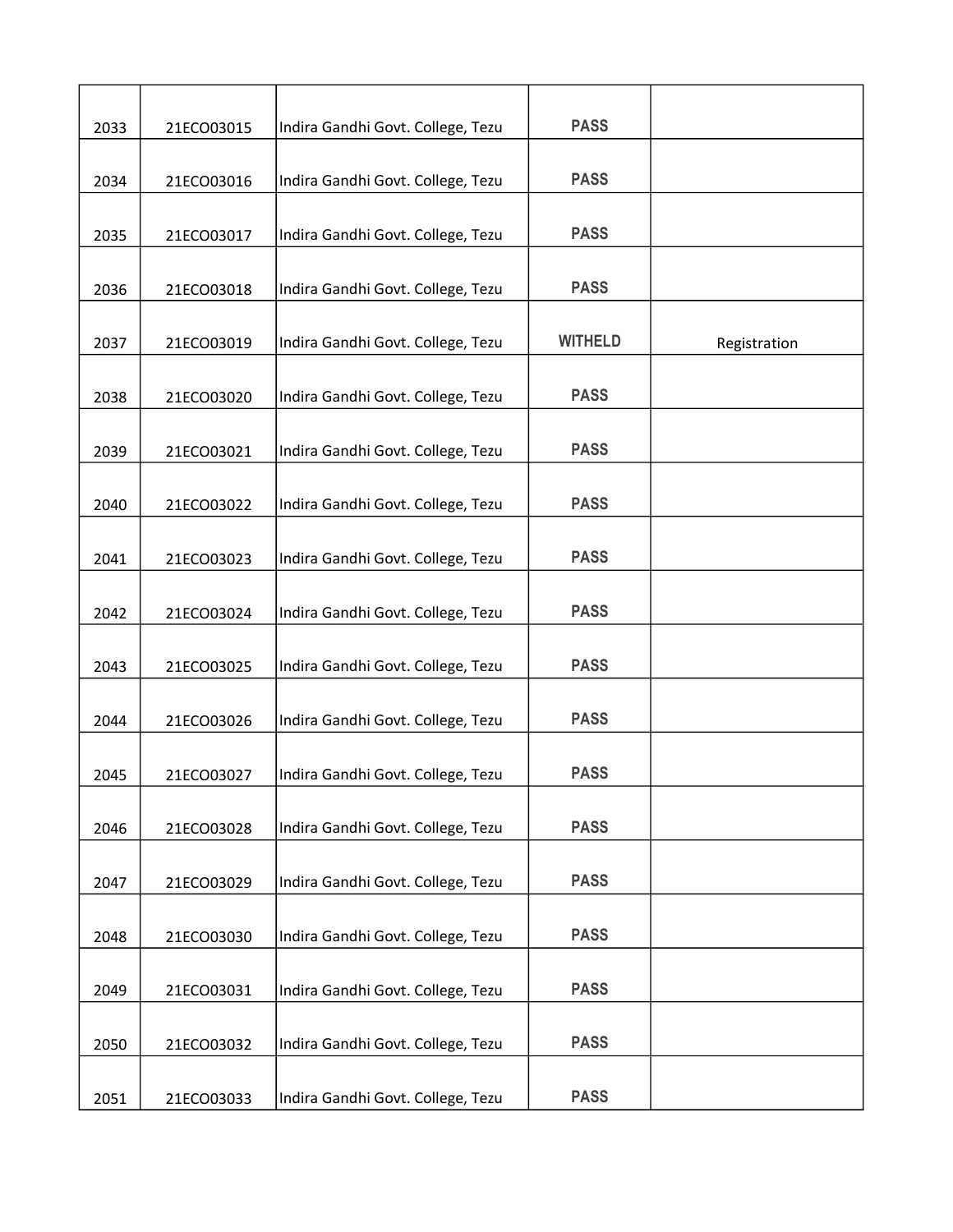| 2052 | 21ECO03034 | Indira Gandhi Govt. College, Tezu | <b>PASS</b> |  |
|------|------------|-----------------------------------|-------------|--|
|      |            |                                   | <b>PASS</b> |  |
| 2053 | 21ECO03035 | Indira Gandhi Govt. College, Tezu |             |  |
| 2054 | 21ECO03036 | Indira Gandhi Govt. College, Tezu | <b>PASS</b> |  |
| 2055 | 21ECO03037 | Indira Gandhi Govt. College, Tezu | <b>PASS</b> |  |
| 2056 | 21ECO03038 | Indira Gandhi Govt. College, Tezu | <b>PASS</b> |  |
|      |            |                                   |             |  |
| 2057 | 21ECO03039 | Indira Gandhi Govt. College, Tezu | <b>PASS</b> |  |
| 2058 | 21ECO03040 | Indira Gandhi Govt. College, Tezu | <b>PASS</b> |  |
| 2059 | 21ECO03041 | Indira Gandhi Govt. College, Tezu | <b>PASS</b> |  |
| 2060 | 21ECO03042 | Indira Gandhi Govt. College, Tezu | <b>PASS</b> |  |
|      |            |                                   |             |  |
| 2061 | 21ECO03043 | Indira Gandhi Govt. College, Tezu | <b>PASS</b> |  |
| 2062 | 21ECO03044 | Indira Gandhi Govt. College, Tezu | <b>PASS</b> |  |
| 2063 | 21ECO03045 | Indira Gandhi Govt. College, Tezu | <b>PASS</b> |  |
|      |            |                                   | <b>PASS</b> |  |
| 2064 | 21ECO03046 | Indira Gandhi Govt. College, Tezu |             |  |
| 2065 | 21ECO03047 | Indira Gandhi Govt. College, Tezu | <b>PASS</b> |  |
| 2066 | 21ECO03048 | Indira Gandhi Govt. College, Tezu | <b>PASS</b> |  |
| 2067 | 21ECO03049 | Indira Gandhi Govt. College, Tezu | <b>PASS</b> |  |
|      |            |                                   | <b>PASS</b> |  |
| 2068 | 21ECO03050 | Indira Gandhi Govt. College, Tezu |             |  |
| 2069 | 21ECO03051 | Indira Gandhi Govt. College, Tezu | <b>PASS</b> |  |
| 2070 | 21ECO03052 | Indira Gandhi Govt. College, Tezu | <b>PASS</b> |  |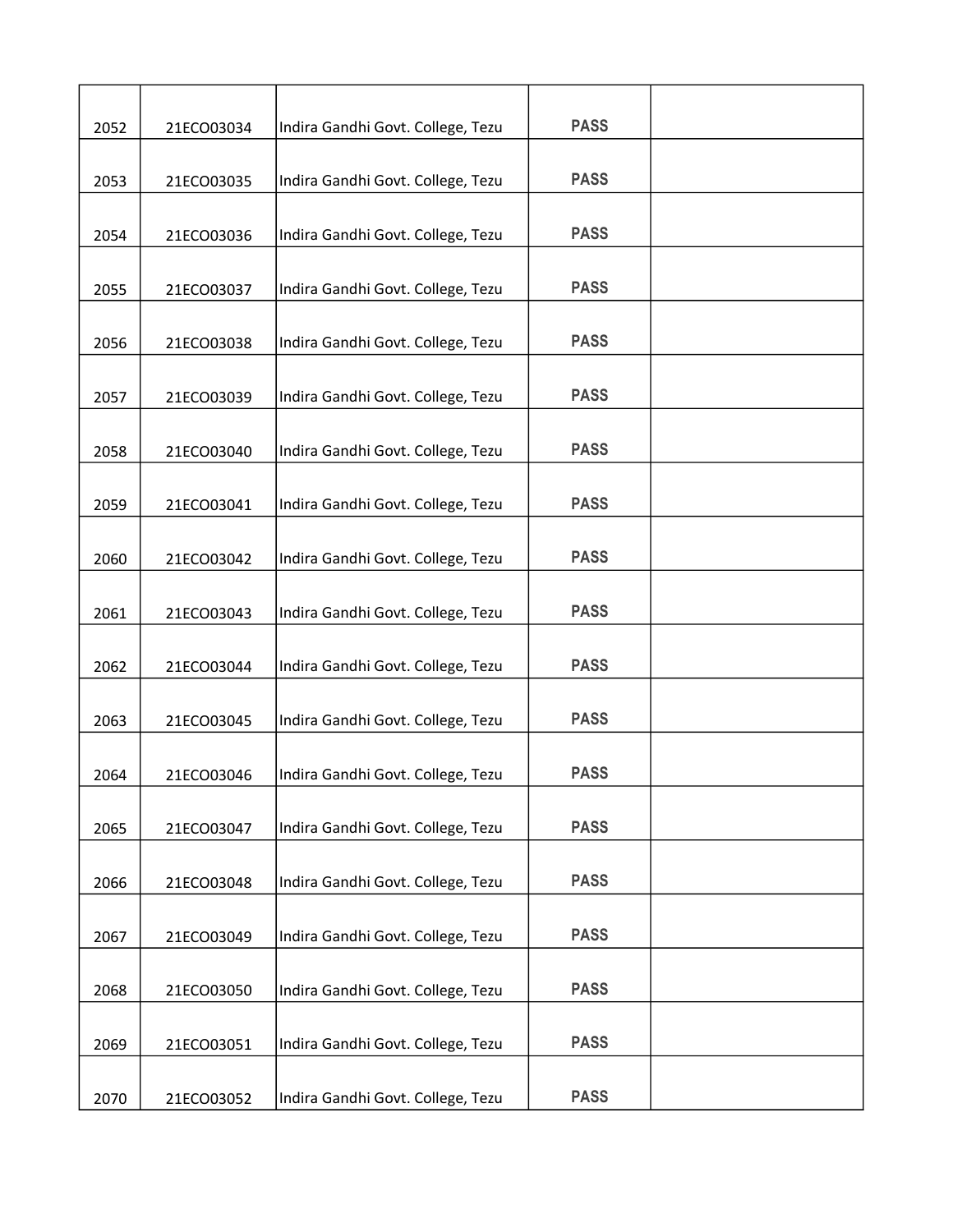| 2071 | 21ECO03053 | Indira Gandhi Govt. College, Tezu | <b>PASS</b> |  |
|------|------------|-----------------------------------|-------------|--|
|      |            |                                   |             |  |
| 2072 | 21ECO03054 | Indira Gandhi Govt. College, Tezu | <b>PASS</b> |  |
| 2073 | 21ECO03055 | Indira Gandhi Govt. College, Tezu | <b>PASS</b> |  |
| 2074 | 21ECO03056 | Indira Gandhi Govt. College, Tezu | <b>PASS</b> |  |
| 2075 | 21ECO03057 | Indira Gandhi Govt. College, Tezu | <b>PASS</b> |  |
|      |            |                                   |             |  |
| 2076 | 21ECO03058 | Indira Gandhi Govt. College, Tezu | <b>PASS</b> |  |
| 2077 | 21ECO03059 | Indira Gandhi Govt. College, Tezu | <b>PASS</b> |  |
| 2078 | 21ECO03060 | Indira Gandhi Govt. College, Tezu | <b>PASS</b> |  |
|      |            |                                   | <b>PASS</b> |  |
| 2079 | 21ECO03061 | Indira Gandhi Govt. College, Tezu |             |  |
| 2080 | 21ECO03062 | Indira Gandhi Govt. College, Tezu | <b>PASS</b> |  |
| 2081 | 21ECO03063 | Indira Gandhi Govt. College, Tezu | <b>PASS</b> |  |
| 2082 | 21ECO03064 | Indira Gandhi Govt. College, Tezu | <b>PWBP</b> |  |
| 2083 | 21ECO03065 | Indira Gandhi Govt. College, Tezu | <b>PASS</b> |  |
|      |            |                                   |             |  |
| 2084 | 21ECO03066 | Indira Gandhi Govt. College, Tezu | <b>PASS</b> |  |
| 2085 | 21ECO03067 | Indira Gandhi Govt. College, Tezu | <b>PASS</b> |  |
| 2086 | 21ECO03068 | Indira Gandhi Govt. College, Tezu | <b>PASS</b> |  |
| 2087 | 21ECO03069 | Indira Gandhi Govt. College, Tezu | <b>PASS</b> |  |
|      |            |                                   |             |  |
| 2088 | 21ECO03070 | Indira Gandhi Govt. College, Tezu | <b>PASS</b> |  |
| 2089 | 21ECO03071 | Indira Gandhi Govt. College, Tezu | <b>PASS</b> |  |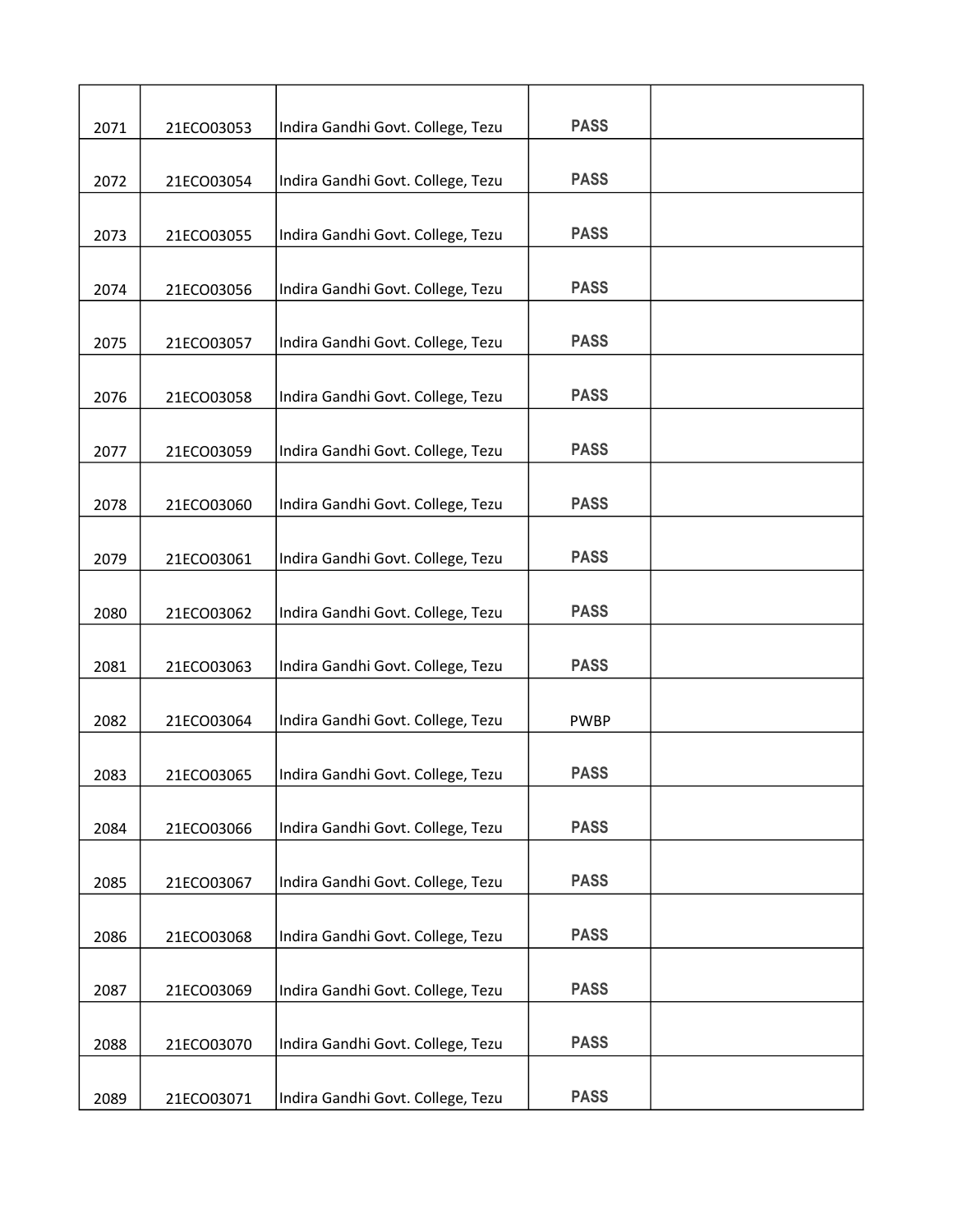| 2090 | 21ECO03072 | Indira Gandhi Govt. College, Tezu | <b>PASS</b>    |              |
|------|------------|-----------------------------------|----------------|--------------|
|      |            |                                   |                |              |
| 2091 | 21ECO03073 | Indira Gandhi Govt. College, Tezu | <b>PASS</b>    |              |
| 2092 | 21ECO03074 | Indira Gandhi Govt. College, Tezu | <b>PASS</b>    |              |
| 2093 | 21ECO03075 | Indira Gandhi Govt. College, Tezu | <b>PASS</b>    |              |
| 2094 | 21ECO03076 | Indira Gandhi Govt. College, Tezu | <b>PASS</b>    |              |
|      |            |                                   |                |              |
| 2095 | 21ECO03077 | Indira Gandhi Govt. College, Tezu | <b>PASS</b>    |              |
| 2096 | 21ECO03078 | Indira Gandhi Govt. College, Tezu | <b>PASS</b>    |              |
| 2097 | 21ECO03079 | Indira Gandhi Govt. College, Tezu | <b>PASS</b>    |              |
| 2098 | 21ECO03080 | Indira Gandhi Govt. College, Tezu | <b>PASS</b>    |              |
|      |            |                                   |                |              |
| 2099 | 21ECO03081 | Indira Gandhi Govt. College, Tezu | <b>PASS</b>    |              |
| 2100 | 21ECO03082 | Indira Gandhi Govt. College, Tezu | <b>PASS</b>    |              |
| 2101 | 21ECO03083 | Indira Gandhi Govt. College, Tezu | <b>WITHELD</b> | Registration |
| 2102 | 21ECO03084 | Indira Gandhi Govt. College, Tezu | <b>PASS</b>    |              |
|      |            |                                   |                |              |
| 2103 | 21ECO03085 | Indira Gandhi Govt. College, Tezu | <b>PWBP</b>    |              |
| 2104 | 21ECO03086 | Indira Gandhi Govt. College, Tezu | <b>PASS</b>    |              |
| 2105 | 21ECO03087 | Indira Gandhi Govt. College, Tezu | <b>PASS</b>    |              |
| 2106 | 21ECO03088 | Indira Gandhi Govt. College, Tezu | <b>PASS</b>    |              |
|      |            |                                   |                |              |
| 2107 | 21ECO03089 | Indira Gandhi Govt. College, Tezu | <b>PASS</b>    |              |
| 2108 | 21ECO03090 | Indira Gandhi Govt. College, Tezu | <b>PASS</b>    |              |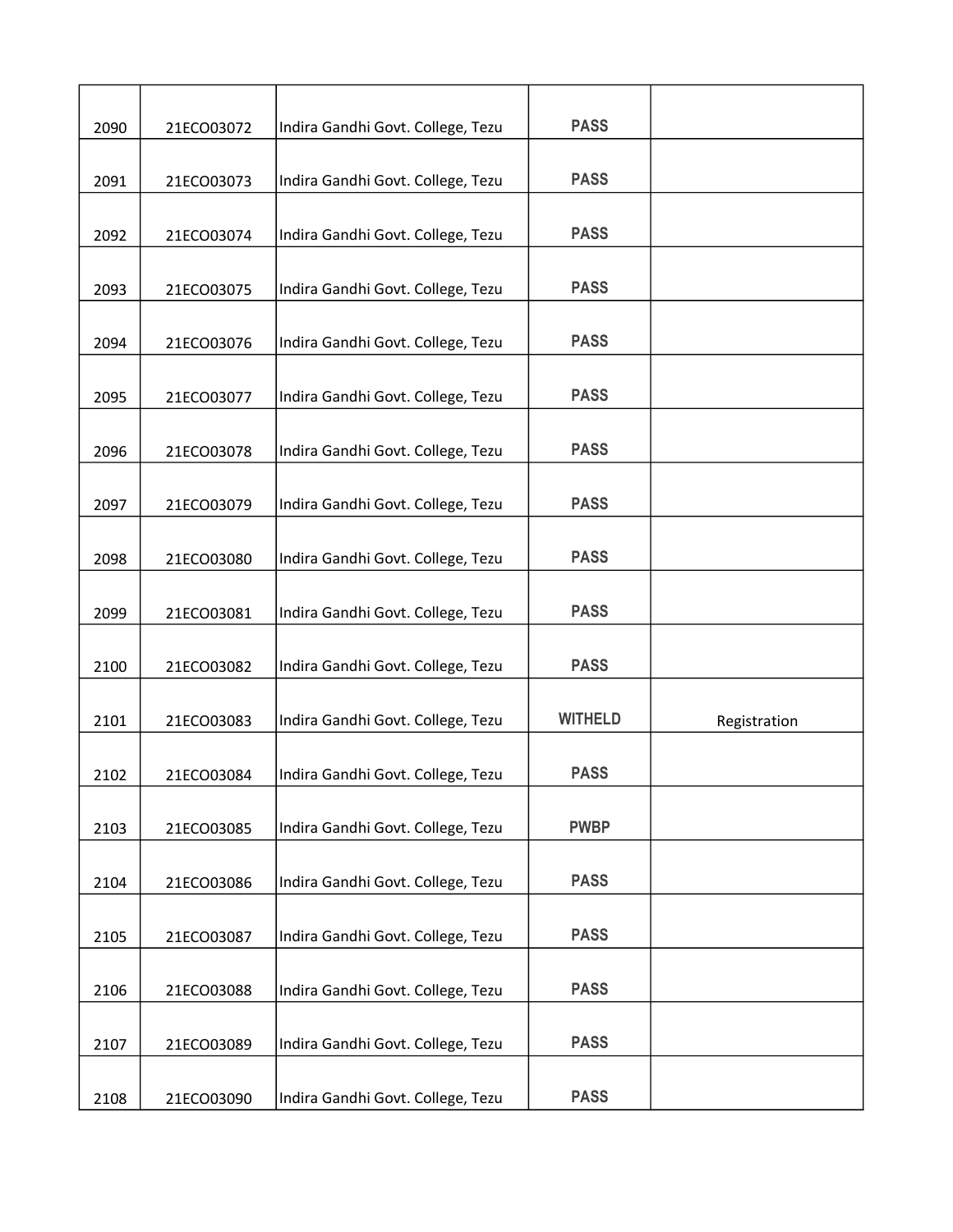| 2109 | 21ECO03091 | Indira Gandhi Govt. College, Tezu | <b>PASS</b> |  |
|------|------------|-----------------------------------|-------------|--|
|      |            |                                   |             |  |
| 2110 | 21ECO03092 | Indira Gandhi Govt. College, Tezu | <b>PASS</b> |  |
| 2111 | 21ECO03093 | Indira Gandhi Govt. College, Tezu | <b>PASS</b> |  |
| 2112 | 21ECO03094 | Indira Gandhi Govt. College, Tezu | <b>PASS</b> |  |
| 2113 | 21ECO03095 | Indira Gandhi Govt. College, Tezu | <b>PASS</b> |  |
|      |            |                                   |             |  |
| 2114 | 21ECO03096 | Indira Gandhi Govt. College, Tezu | <b>PASS</b> |  |
| 2115 | 21ECO03097 | Indira Gandhi Govt. College, Tezu | <b>PASS</b> |  |
| 2116 | 21ECO03098 | Indira Gandhi Govt. College, Tezu | <b>PASS</b> |  |
| 2117 | 21ECO03099 | Indira Gandhi Govt. College, Tezu | <b>PASS</b> |  |
|      |            |                                   |             |  |
| 2118 | 21ECO03100 | Indira Gandhi Govt. College, Tezu | <b>PASS</b> |  |
| 2119 | 21ECO03101 | Indira Gandhi Govt. College, Tezu | <b>PASS</b> |  |
| 2120 | 21ECO03102 | Indira Gandhi Govt. College, Tezu | <b>PASS</b> |  |
| 2121 | 21EDU03103 | Indira Gandhi Govt. College, Tezu | <b>PASS</b> |  |
|      |            |                                   |             |  |
| 2122 | 21EDU03104 | Indira Gandhi Govt. College, Tezu | <b>PASS</b> |  |
| 2123 | 21EDU03105 | Indira Gandhi Govt. College, Tezu | <b>PASS</b> |  |
| 2124 | 21EDU03106 | Indira Gandhi Govt. College, Tezu | <b>PASS</b> |  |
| 2125 | 21EDU03107 | Indira Gandhi Govt. College, Tezu | <b>PWBP</b> |  |
|      |            |                                   |             |  |
| 2126 | 21EDU03108 | Indira Gandhi Govt. College, Tezu | <b>PASS</b> |  |
| 2127 | 21EDU03109 | Indira Gandhi Govt. College, Tezu | <b>PASS</b> |  |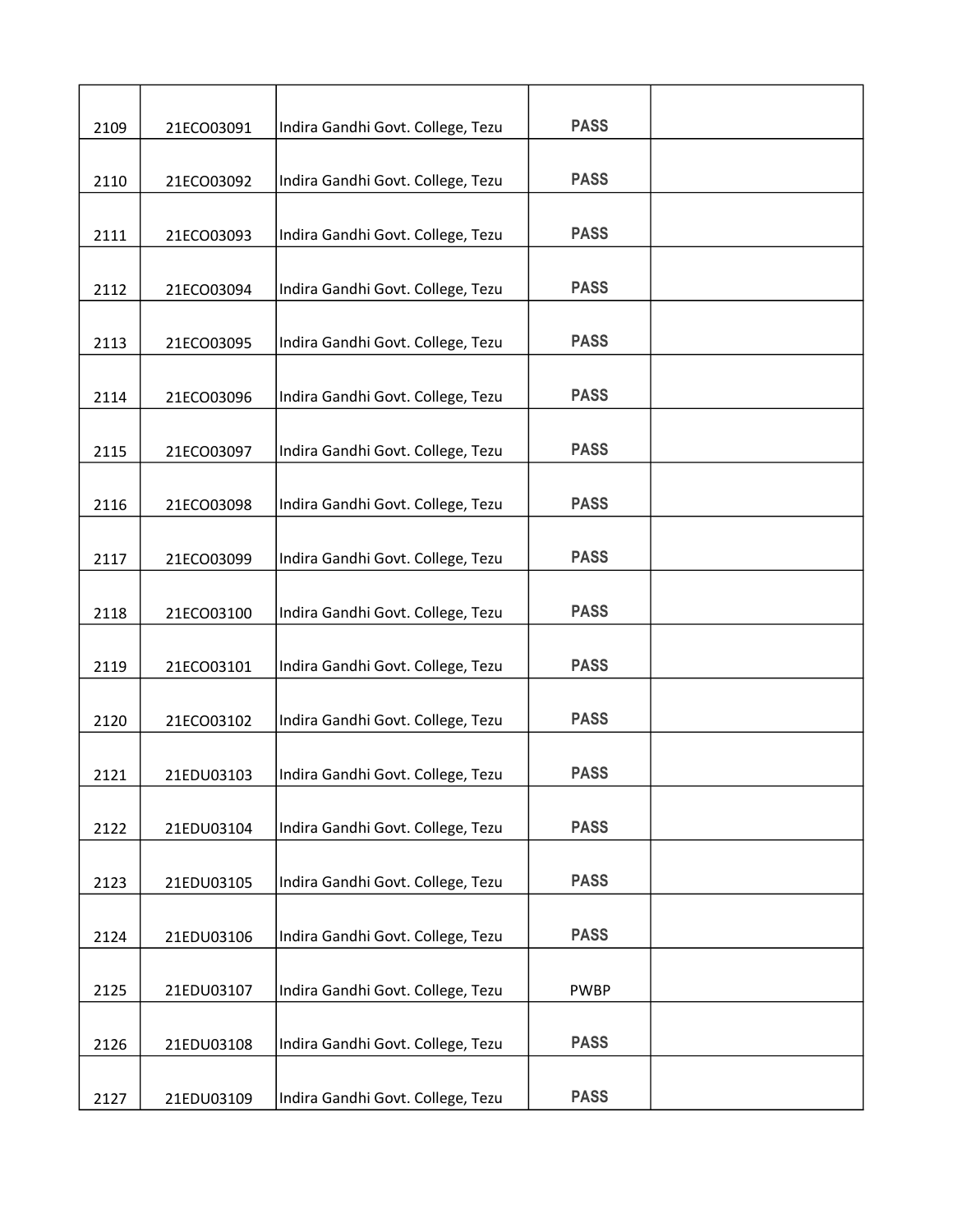| 2128 | 21EDU03110 | Indira Gandhi Govt. College, Tezu | <b>PASS</b>    |              |
|------|------------|-----------------------------------|----------------|--------------|
|      |            |                                   |                |              |
| 2129 | 21EDU03111 | Indira Gandhi Govt. College, Tezu | <b>PASS</b>    |              |
| 2130 | 21EDU03112 | Indira Gandhi Govt. College, Tezu | <b>PASS</b>    |              |
| 2131 | 21EDU03113 | Indira Gandhi Govt. College, Tezu | <b>PASS</b>    |              |
| 2132 | 21EDU03114 | Indira Gandhi Govt. College, Tezu | <b>PASS</b>    |              |
|      |            |                                   |                |              |
| 2133 | 21EDU03115 | Indira Gandhi Govt. College, Tezu | <b>WITHELD</b> | Registration |
| 2134 | 21EDU03116 | Indira Gandhi Govt. College, Tezu | <b>PASS</b>    |              |
| 2135 | 21EDU03117 | Indira Gandhi Govt. College, Tezu | <b>PASS</b>    |              |
| 2136 | 21EDU03118 | Indira Gandhi Govt. College, Tezu | <b>PASS</b>    |              |
|      |            |                                   |                |              |
| 2137 | 21EDU03119 | Indira Gandhi Govt. College, Tezu | <b>PWBP</b>    |              |
| 2138 | 21EDU03120 | Indira Gandhi Govt. College, Tezu | <b>PASS</b>    |              |
| 2139 | 21EDU03121 | Indira Gandhi Govt. College, Tezu | <b>PWBP</b>    |              |
| 2140 | 21EDU03122 | Indira Gandhi Govt. College, Tezu | <b>PASS</b>    |              |
| 2141 | 21EDU03123 | Indira Gandhi Govt. College, Tezu | <b>PASS</b>    |              |
| 2142 | 21EDU03124 | Indira Gandhi Govt. College, Tezu | <b>PASS</b>    |              |
|      |            |                                   |                |              |
| 2143 | 21EDU03125 | Indira Gandhi Govt. College, Tezu | <b>PASS</b>    |              |
| 2144 | 21EDU03126 | Indira Gandhi Govt. College, Tezu | <b>PASS</b>    |              |
| 2145 | 21EDU03127 | Indira Gandhi Govt. College, Tezu | <b>PASS</b>    |              |
| 2146 | 21EDU03128 | Indira Gandhi Govt. College, Tezu | <b>PASS</b>    |              |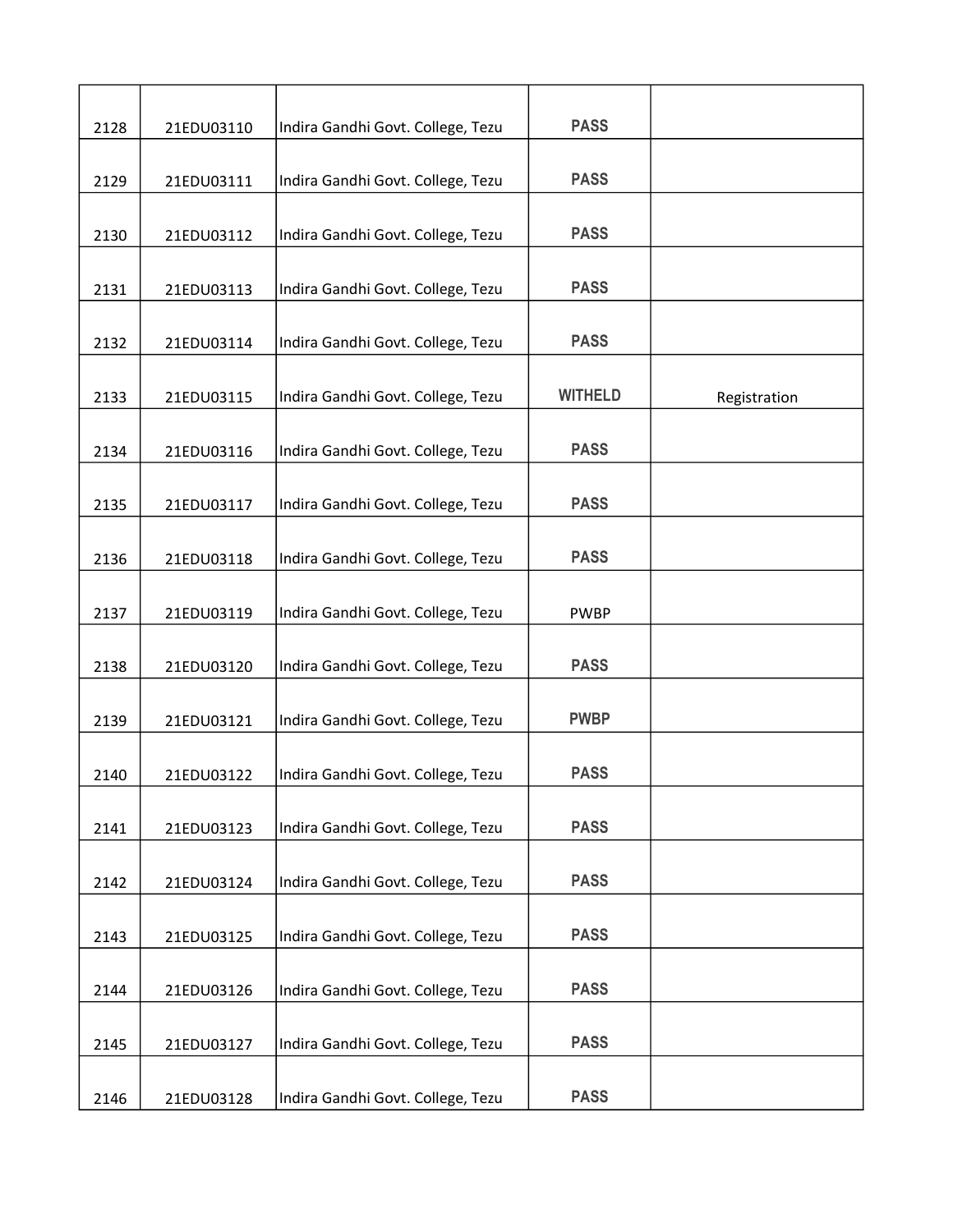| 2147 | 21EDU03129 | Indira Gandhi Govt. College, Tezu | <b>PASS</b> |  |
|------|------------|-----------------------------------|-------------|--|
|      |            | Indira Gandhi Govt. College, Tezu | <b>PASS</b> |  |
| 2148 | 21EDU03130 |                                   |             |  |
| 2149 | 21EDU03131 | Indira Gandhi Govt. College, Tezu | <b>PASS</b> |  |
| 2150 | 21EDU03132 | Indira Gandhi Govt. College, Tezu | <b>PASS</b> |  |
| 2151 | 21EDU03133 | Indira Gandhi Govt. College, Tezu | <b>PASS</b> |  |
| 2152 | 21EDU03134 | Indira Gandhi Govt. College, Tezu | <b>PASS</b> |  |
| 2153 | 21EDU03135 | Indira Gandhi Govt. College, Tezu | <b>PASS</b> |  |
| 2154 | 21EDU03136 | Indira Gandhi Govt. College, Tezu | <b>PASS</b> |  |
| 2155 | 21EDU03137 | Indira Gandhi Govt. College, Tezu | <b>PASS</b> |  |
|      |            |                                   |             |  |
| 2156 | 21EDU03138 | Indira Gandhi Govt. College, Tezu | <b>PASS</b> |  |
| 2157 | 21EDU03139 | Indira Gandhi Govt. College, Tezu | <b>PASS</b> |  |
| 2158 | 21EDU03140 | Indira Gandhi Govt. College, Tezu | <b>PASS</b> |  |
| 2159 | 21EDU03141 | Indira Gandhi Govt. College, Tezu | <b>PASS</b> |  |
| 2160 | 21EDU03142 | Indira Gandhi Govt. College, Tezu | <b>PASS</b> |  |
| 2161 | 21EDU03143 | Indira Gandhi Govt. College, Tezu | <b>PASS</b> |  |
| 2162 | 21EDU03144 | Indira Gandhi Govt. College, Tezu | <b>PASS</b> |  |
| 2163 | 21EDU03145 | Indira Gandhi Govt. College, Tezu | <b>PASS</b> |  |
| 2164 | 21EDU03146 | Indira Gandhi Govt. College, Tezu | <b>PASS</b> |  |
|      |            |                                   |             |  |
| 2165 | 21EDU03147 | Indira Gandhi Govt. College, Tezu | <b>PASS</b> |  |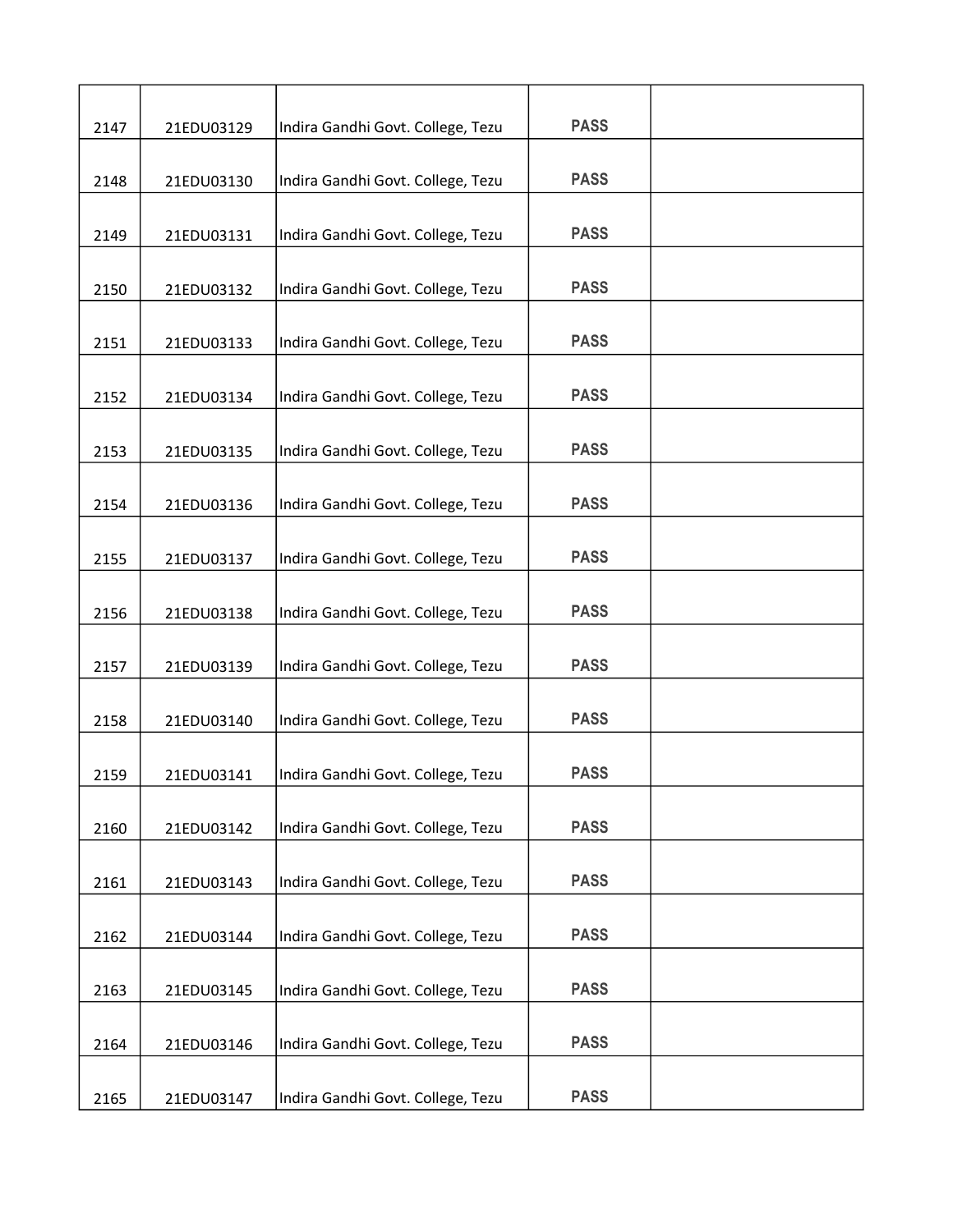| 2166 | 21EDU03148 | Indira Gandhi Govt. College, Tezu | <b>WITHELD</b> | Registration |
|------|------------|-----------------------------------|----------------|--------------|
|      |            |                                   | <b>PASS</b>    |              |
| 2167 | 21EDU03149 | Indira Gandhi Govt. College, Tezu |                |              |
| 2168 | 21EDU03150 | Indira Gandhi Govt. College, Tezu | <b>PASS</b>    |              |
|      |            |                                   |                |              |
| 2169 | 21EDU03151 | Indira Gandhi Govt. College, Tezu | <b>PASS</b>    |              |
|      |            |                                   |                |              |
| 2170 | 21EDU03152 | Indira Gandhi Govt. College, Tezu | <b>PASS</b>    |              |
|      |            |                                   | <b>PASS</b>    |              |
| 2171 | 21EDU03153 | Indira Gandhi Govt. College, Tezu |                |              |
| 2172 | 21EDU03154 | Indira Gandhi Govt. College, Tezu | <b>PASS</b>    |              |
|      |            |                                   |                |              |
| 2173 | 21EDU03155 | Indira Gandhi Govt. College, Tezu | <b>PASS</b>    |              |
|      |            |                                   |                |              |
| 2174 | 21EDU03156 | Indira Gandhi Govt. College, Tezu | <b>PASS</b>    |              |
|      |            |                                   | <b>PASS</b>    |              |
| 2175 | 21EDU03157 | Indira Gandhi Govt. College, Tezu |                |              |
| 2176 | 21EDU03158 | Indira Gandhi Govt. College, Tezu | <b>PASS</b>    |              |
|      |            |                                   |                |              |
| 2177 | 21EDU03159 | Indira Gandhi Govt. College, Tezu | <b>PASS</b>    |              |
|      |            |                                   |                |              |
| 2178 | 21EDU03160 | Indira Gandhi Govt. College, Tezu | <b>PASS</b>    |              |
|      |            |                                   | <b>PASS</b>    |              |
| 2179 | 21EDU03161 | Indira Gandhi Govt. College, Tezu |                |              |
| 2180 | 21EDU03163 | Indira Gandhi Govt. College, Tezu | <b>PASS</b>    |              |
|      |            |                                   |                |              |
| 2181 | 21EDU03164 | Indira Gandhi Govt. College, Tezu | <b>PASS</b>    |              |
|      |            |                                   |                |              |
| 2182 | 21EDU03165 | Indira Gandhi Govt. College, Tezu | <b>WITHELD</b> | Registration |
|      |            |                                   |                |              |
| 2183 | 21EDU03166 | Indira Gandhi Govt. College, Tezu | <b>PASS</b>    |              |
| 2184 | 21EDU03167 | Indira Gandhi Govt. College, Tezu | <b>PASS</b>    |              |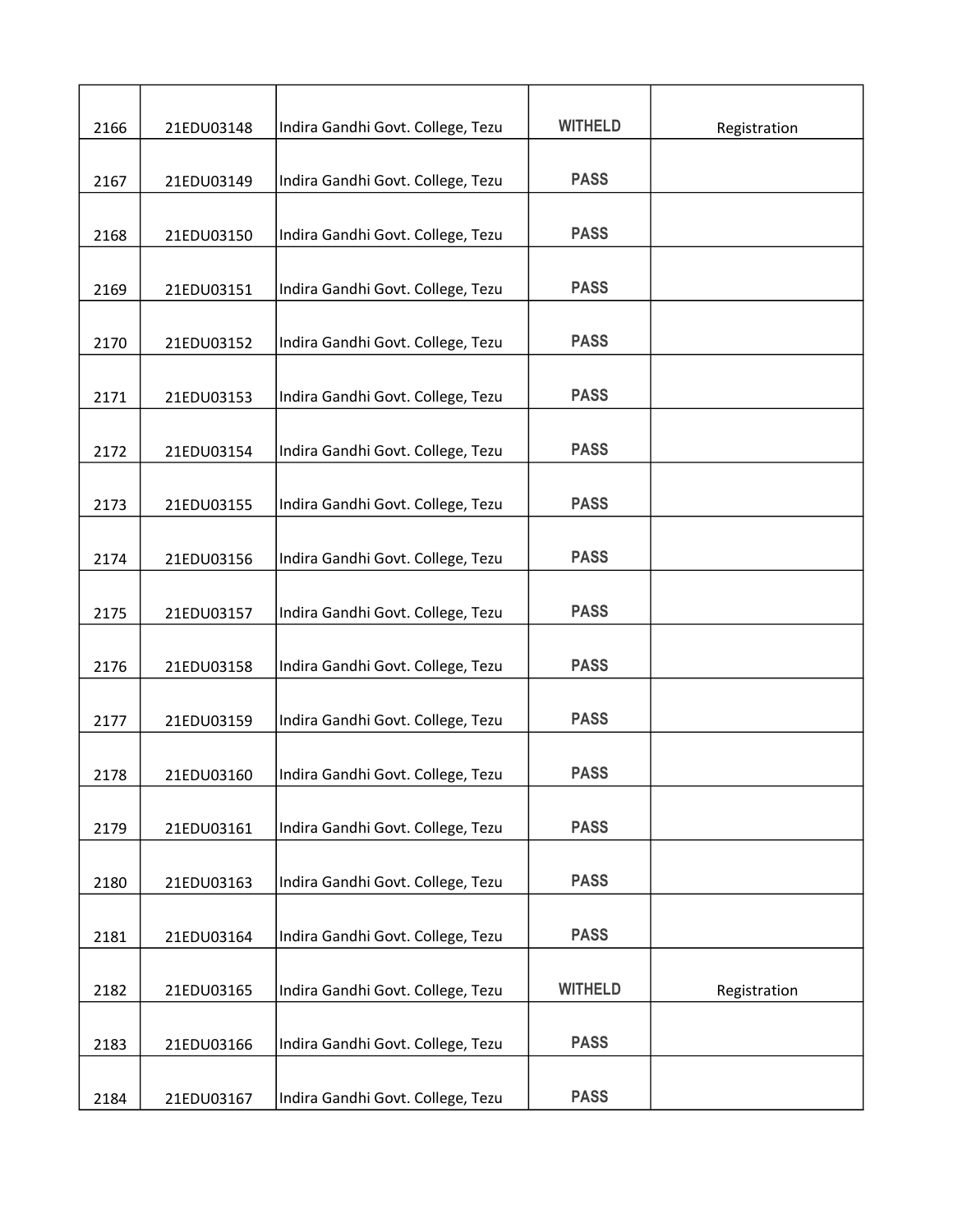| 2185 | 21EDU03168 | Indira Gandhi Govt. College, Tezu | <b>PASS</b> |  |
|------|------------|-----------------------------------|-------------|--|
|      |            |                                   | <b>PASS</b> |  |
| 2186 | 21EDU03169 | Indira Gandhi Govt. College, Tezu |             |  |
| 2187 | 21EDU03170 | Indira Gandhi Govt. College, Tezu | <b>PASS</b> |  |
| 2188 | 21EDU03171 | Indira Gandhi Govt. College, Tezu | <b>PASS</b> |  |
| 2189 | 21EDU03172 | Indira Gandhi Govt. College, Tezu | <b>PWBP</b> |  |
|      |            |                                   |             |  |
| 2190 | 21EDU03173 | Indira Gandhi Govt. College, Tezu | <b>PWBP</b> |  |
| 2191 | 21EDU03174 | Indira Gandhi Govt. College, Tezu | <b>PASS</b> |  |
| 2192 | 21EDU03175 | Indira Gandhi Govt. College, Tezu | <b>PWBP</b> |  |
| 2193 | 21EDU03176 | Indira Gandhi Govt. College, Tezu | <b>PASS</b> |  |
|      |            |                                   |             |  |
| 2194 | 21EDU03177 | Indira Gandhi Govt. College, Tezu | <b>PASS</b> |  |
| 2195 | 21EDU03178 | Indira Gandhi Govt. College, Tezu | <b>PASS</b> |  |
| 2196 | 21EDU03179 | Indira Gandhi Govt. College, Tezu | <b>PASS</b> |  |
| 2197 | 21EDU03180 | Indira Gandhi Govt. College, Tezu | <b>PASS</b> |  |
| 2198 | 21EDU03181 | Indira Gandhi Govt. College, Tezu | <b>PASS</b> |  |
| 2199 | 21EDU03182 | Indira Gandhi Govt. College, Tezu | <b>PASS</b> |  |
|      |            |                                   |             |  |
| 2200 | 21EDU03183 | Indira Gandhi Govt. College, Tezu | <b>PASS</b> |  |
| 2201 | 21EDU03184 | Indira Gandhi Govt. College, Tezu | <b>PASS</b> |  |
| 2202 | 21EDU03185 | Indira Gandhi Govt. College, Tezu | <b>PASS</b> |  |
|      |            |                                   |             |  |
| 2203 | 21EDU03186 | Indira Gandhi Govt. College, Tezu | <b>PASS</b> |  |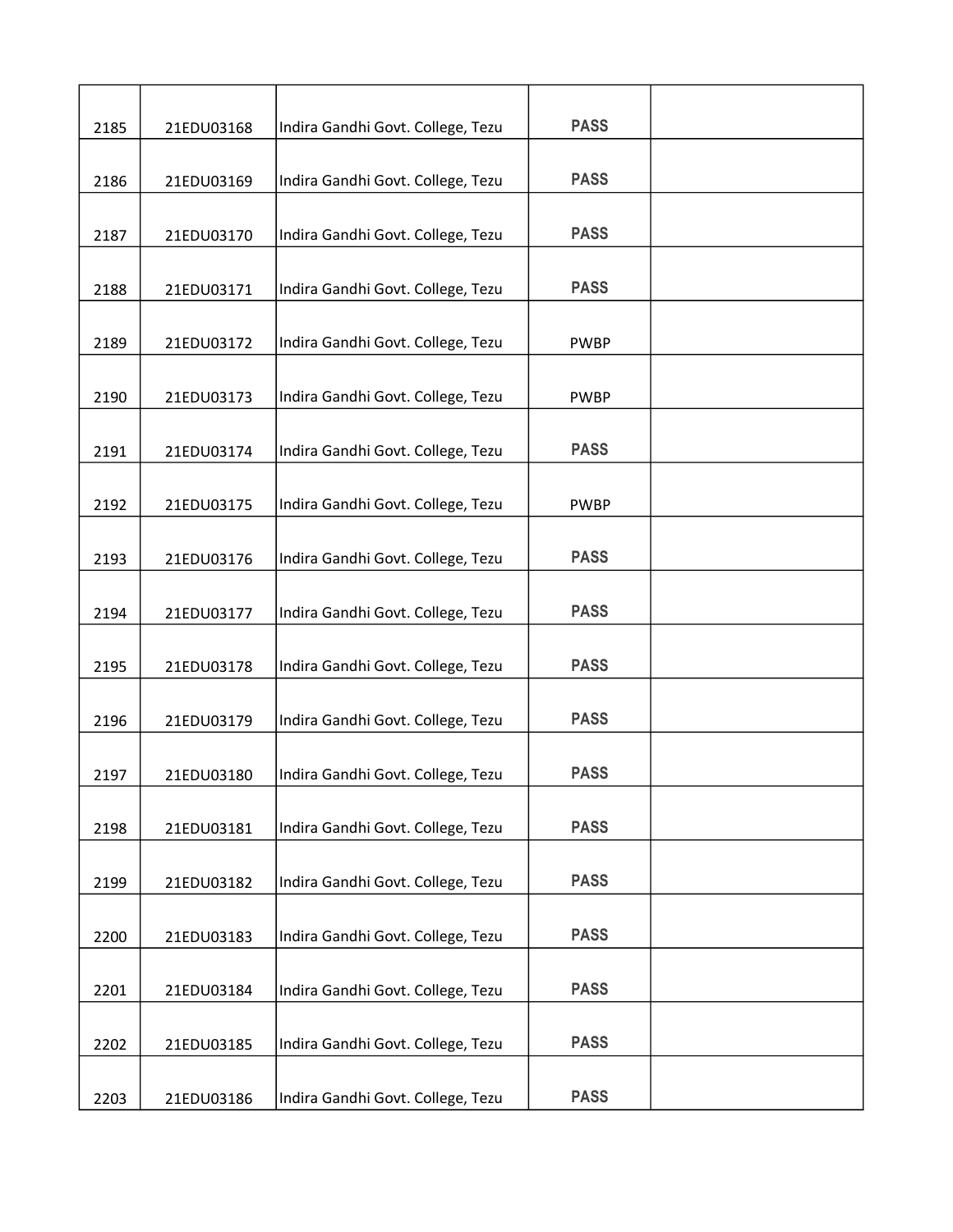| 2204 | 21EDU03187 | Indira Gandhi Govt. College, Tezu | <b>PASS</b> |  |
|------|------------|-----------------------------------|-------------|--|
|      |            |                                   |             |  |
| 2205 | 21EDU03188 | Indira Gandhi Govt. College, Tezu | <b>PASS</b> |  |
| 2206 | 21EDU03189 | Indira Gandhi Govt. College, Tezu | <b>PASS</b> |  |
| 2207 | 21EDU03190 | Indira Gandhi Govt. College, Tezu | <b>PASS</b> |  |
| 2208 | 21EDU03191 | Indira Gandhi Govt. College, Tezu | <b>PASS</b> |  |
| 2209 | 21EDU03192 | Indira Gandhi Govt. College, Tezu | <b>PASS</b> |  |
| 2210 | 21EDU03193 | Indira Gandhi Govt. College, Tezu | <b>PASS</b> |  |
| 2211 | 21EDU03194 | Indira Gandhi Govt. College, Tezu | <b>PASS</b> |  |
| 2212 | 21EDU03195 | Indira Gandhi Govt. College, Tezu | <b>PASS</b> |  |
| 2213 | 21EDU03196 | Indira Gandhi Govt. College, Tezu | <b>PASS</b> |  |
| 2214 | 21EDU03197 | Indira Gandhi Govt. College, Tezu | <b>PASS</b> |  |
| 2215 | 21EDU03198 | Indira Gandhi Govt. College, Tezu | <b>PASS</b> |  |
| 2216 | 21EDU03199 | Indira Gandhi Govt. College, Tezu | <b>PASS</b> |  |
| 2217 | 21EDU03200 | Indira Gandhi Govt. College, Tezu | <b>PASS</b> |  |
| 2218 | 21EDU03201 | Indira Gandhi Govt. College, Tezu | <b>PASS</b> |  |
| 2219 | 21EDU03202 | Indira Gandhi Govt. College, Tezu | <b>PASS</b> |  |
| 2220 | 21EDU03203 | Indira Gandhi Govt. College, Tezu | <b>PASS</b> |  |
| 2221 | 21EDU03204 | Indira Gandhi Govt. College, Tezu | <b>PASS</b> |  |
| 2222 | 21EDU03205 | Indira Gandhi Govt. College, Tezu | <b>PASS</b> |  |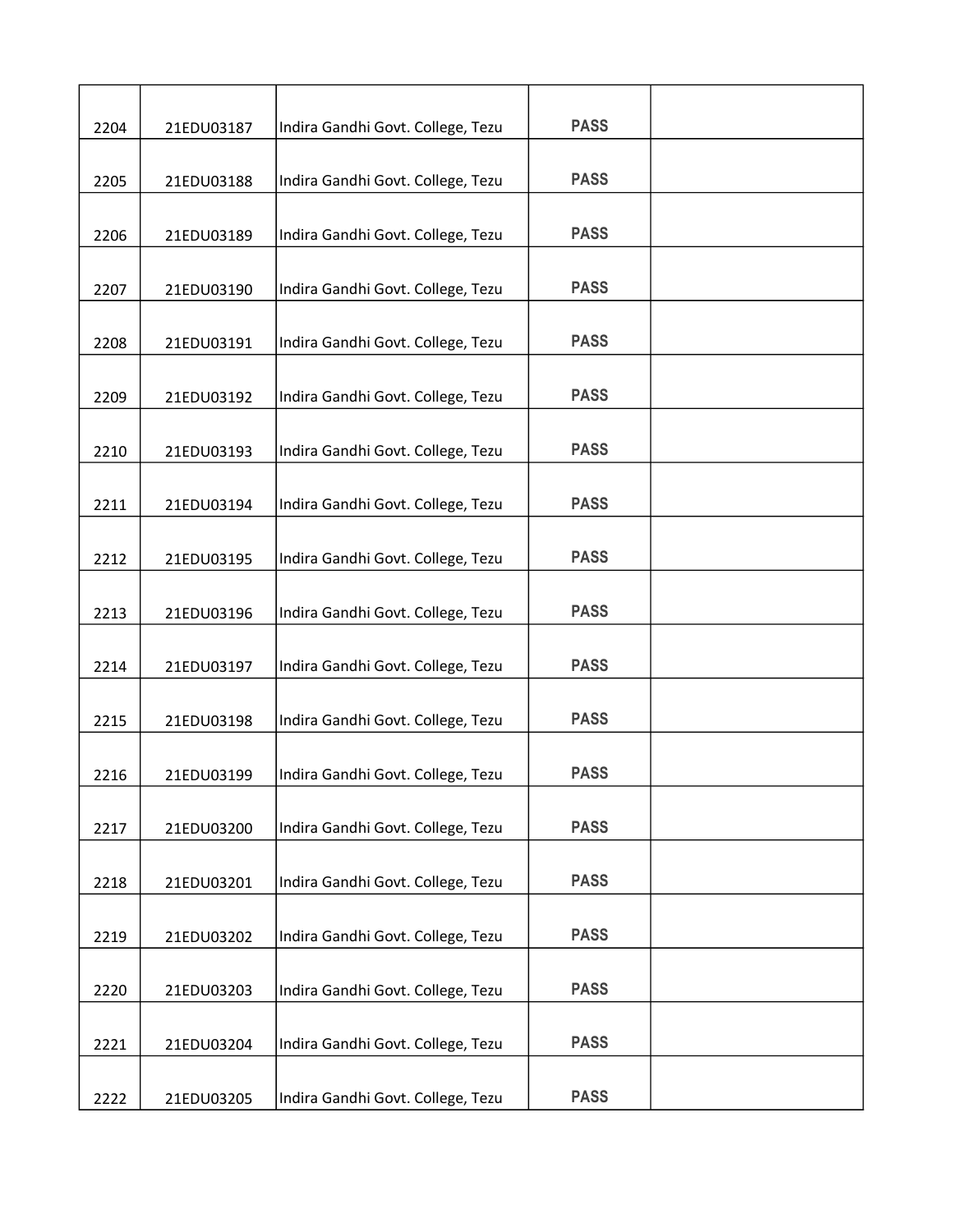| 2223 | 21EDU03206 | Indira Gandhi Govt. College, Tezu | <b>PASS</b> |  |
|------|------------|-----------------------------------|-------------|--|
|      |            |                                   |             |  |
| 2224 | 21EDU03207 | Indira Gandhi Govt. College, Tezu | <b>PASS</b> |  |
|      |            |                                   |             |  |
| 2225 | 21EDU03208 | Indira Gandhi Govt. College, Tezu | <b>PASS</b> |  |
| 2226 | 21EDU03209 | Indira Gandhi Govt. College, Tezu | <b>PASS</b> |  |
| 2227 | 21EDU03210 | Indira Gandhi Govt. College, Tezu | <b>PASS</b> |  |
|      |            |                                   |             |  |
| 2228 | 21EDU03211 | Indira Gandhi Govt. College, Tezu | <b>PASS</b> |  |
| 2229 | 21EDU03212 | Indira Gandhi Govt. College, Tezu | <b>PASS</b> |  |
|      |            |                                   |             |  |
| 2230 | 21EDU03213 | Indira Gandhi Govt. College, Tezu | <b>PASS</b> |  |
| 2231 | 21EDU03214 | Indira Gandhi Govt. College, Tezu | <b>PASS</b> |  |
| 2232 | 21EDU03215 | Indira Gandhi Govt. College, Tezu | <b>PASS</b> |  |
|      |            |                                   |             |  |
| 2233 | 21EDU03216 | Indira Gandhi Govt. College, Tezu | <b>PASS</b> |  |
| 2234 | 21EDU03217 | Indira Gandhi Govt. College, Tezu | <b>PASS</b> |  |
|      |            |                                   |             |  |
| 2235 | 21EDU03218 | Indira Gandhi Govt. College, Tezu | <b>PASS</b> |  |
| 2236 | 21EDU03219 | Indira Gandhi Govt. College, Tezu | <b>PASS</b> |  |
| 2237 | 21EDU03220 | Indira Gandhi Govt. College, Tezu | <b>PASS</b> |  |
|      |            |                                   | <b>PASS</b> |  |
| 2238 | 21EDU03221 | Indira Gandhi Govt. College, Tezu |             |  |
| 2239 | 21EDU03222 | Indira Gandhi Govt. College, Tezu | <b>PASS</b> |  |
|      |            |                                   |             |  |
| 2240 | 21EDU03223 | Indira Gandhi Govt. College, Tezu | <b>PASS</b> |  |
| 2241 | 21EDU03224 | Indira Gandhi Govt. College, Tezu | <b>PASS</b> |  |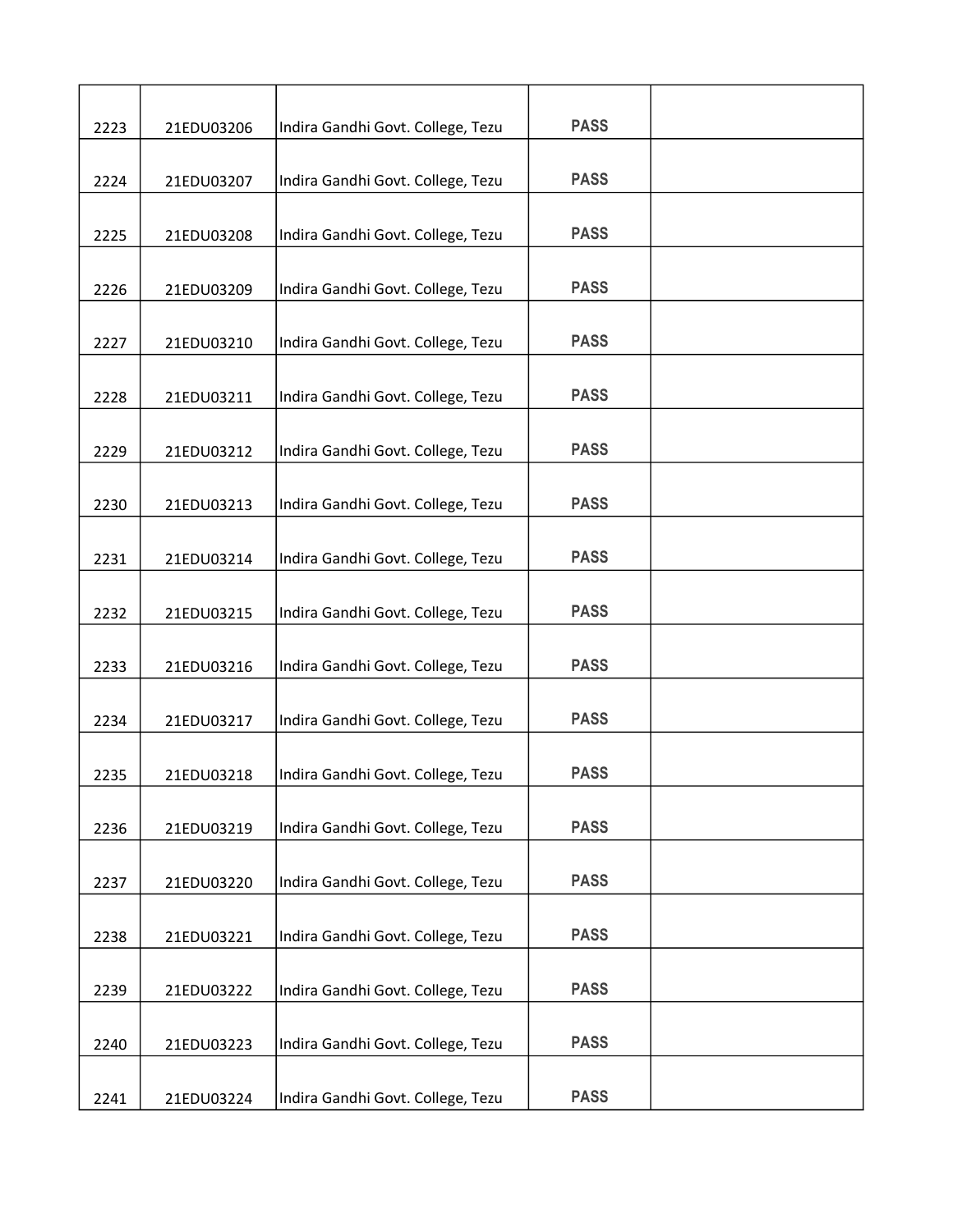| 2242 | 21EDU03225 | Indira Gandhi Govt. College, Tezu | <b>PASS</b> |  |
|------|------------|-----------------------------------|-------------|--|
|      |            |                                   |             |  |
| 2243 | 21EDU03226 | Indira Gandhi Govt. College, Tezu | <b>PASS</b> |  |
| 2244 | 21EDU03227 | Indira Gandhi Govt. College, Tezu | <b>PASS</b> |  |
|      |            |                                   |             |  |
| 2245 | 21EDU03228 | Indira Gandhi Govt. College, Tezu | <b>PASS</b> |  |
| 2246 | 21EDU03229 | Indira Gandhi Govt. College, Tezu | <b>PASS</b> |  |
|      |            |                                   |             |  |
| 2247 | 21EDU03230 | Indira Gandhi Govt. College, Tezu | <b>PASS</b> |  |
| 2248 | 21EDU03231 | Indira Gandhi Govt. College, Tezu | <b>PASS</b> |  |
| 2249 | 21EDU03232 | Indira Gandhi Govt. College, Tezu | <b>PASS</b> |  |
|      |            |                                   | <b>PASS</b> |  |
| 2250 | 21EDU03233 | Indira Gandhi Govt. College, Tezu |             |  |
| 2251 | 21EDU03234 | Indira Gandhi Govt. College, Tezu | <b>PASS</b> |  |
| 2252 | 21EDU03235 | Indira Gandhi Govt. College, Tezu | <b>PASS</b> |  |
| 2253 | 21EDU03236 | Indira Gandhi Govt. College, Tezu | <b>PASS</b> |  |
|      |            |                                   |             |  |
| 2254 | 21EDU03237 | Indira Gandhi Govt. College, Tezu | <b>PASS</b> |  |
| 2255 | 21EDU03238 | Indira Gandhi Govt. College, Tezu | <b>PASS</b> |  |
| 2256 | 21EDU03239 | Indira Gandhi Govt. College, Tezu | <b>PASS</b> |  |
|      |            |                                   |             |  |
| 2257 | 21EDU03240 | Indira Gandhi Govt. College, Tezu | <b>PASS</b> |  |
|      |            |                                   | <b>PASS</b> |  |
| 2258 | 21EDU03241 | Indira Gandhi Govt. College, Tezu |             |  |
| 2259 | 21EDU03242 | Indira Gandhi Govt. College, Tezu | <b>PASS</b> |  |
| 2260 | 21EDU03243 | Indira Gandhi Govt. College, Tezu | <b>PASS</b> |  |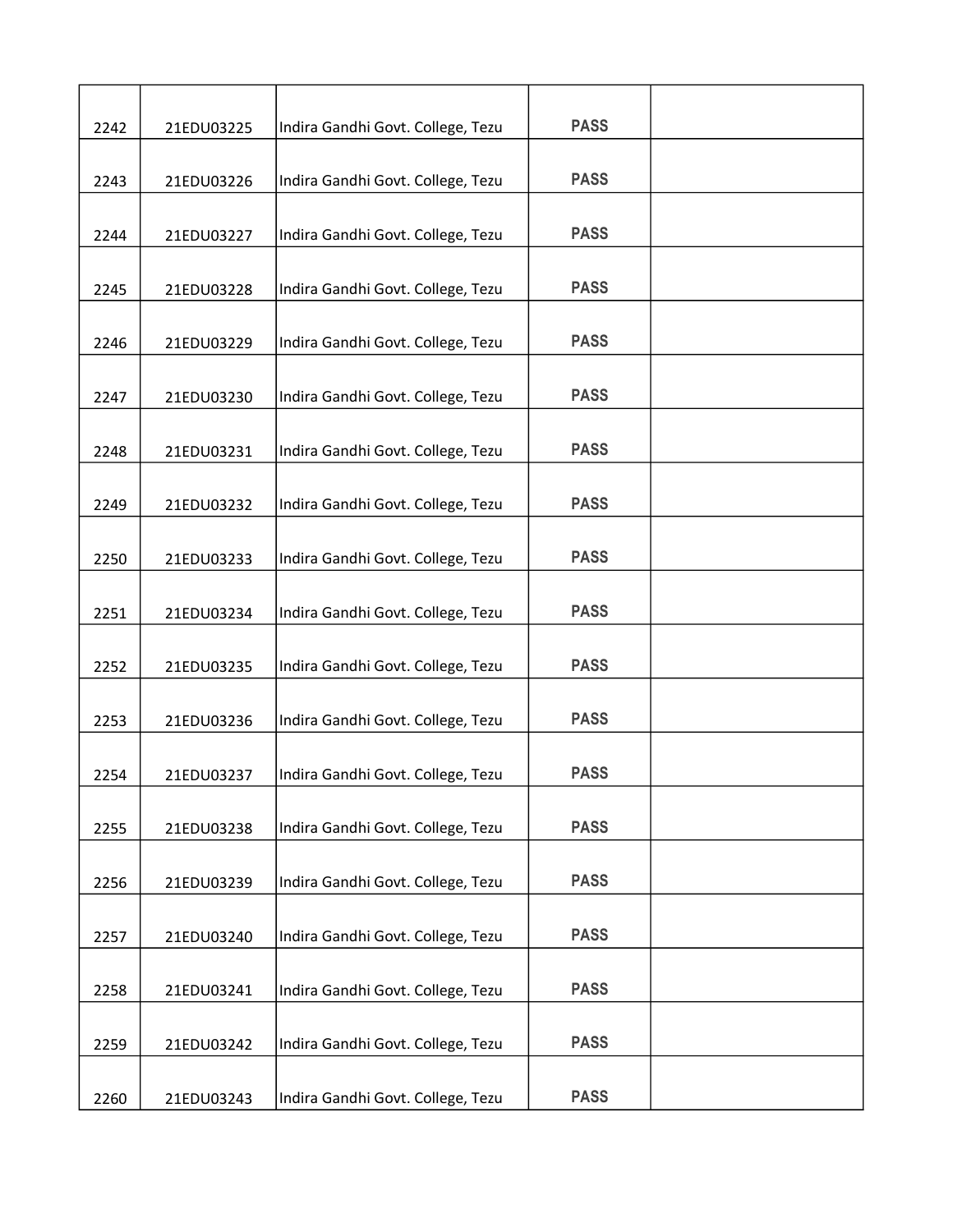| 2261 | 21EDU03244 | Indira Gandhi Govt. College, Tezu | <b>PASS</b> |  |
|------|------------|-----------------------------------|-------------|--|
|      |            |                                   |             |  |
| 2262 | 21EDU03245 | Indira Gandhi Govt. College, Tezu | <b>PASS</b> |  |
|      |            |                                   |             |  |
| 2263 | 21EDU03246 | Indira Gandhi Govt. College, Tezu | <b>PASS</b> |  |
| 2264 | 21EDU03247 | Indira Gandhi Govt. College, Tezu | <b>PASS</b> |  |
| 2265 | 21EDU03248 | Indira Gandhi Govt. College, Tezu | <b>PASS</b> |  |
|      |            |                                   |             |  |
| 2266 | 21EDU03249 | Indira Gandhi Govt. College, Tezu | <b>PASS</b> |  |
| 2267 | 21EDU03250 | Indira Gandhi Govt. College, Tezu | <b>PASS</b> |  |
|      |            |                                   |             |  |
| 2268 | 21EDU03251 | Indira Gandhi Govt. College, Tezu | <b>PASS</b> |  |
| 2269 | 21EDU03252 | Indira Gandhi Govt. College, Tezu | <b>PASS</b> |  |
| 2270 | 21EDU03253 | Indira Gandhi Govt. College, Tezu | <b>PASS</b> |  |
|      |            |                                   |             |  |
| 2271 | 21EDU03254 | Indira Gandhi Govt. College, Tezu | <b>PASS</b> |  |
| 2272 | 21EDU03255 | Indira Gandhi Govt. College, Tezu | <b>PASS</b> |  |
|      |            |                                   |             |  |
| 2273 | 21EDU03256 | Indira Gandhi Govt. College, Tezu | <b>PASS</b> |  |
| 2274 | 21EDU03257 | Indira Gandhi Govt. College, Tezu | <b>PASS</b> |  |
|      |            |                                   |             |  |
| 2275 | 21EDU03258 | Indira Gandhi Govt. College, Tezu | <b>PASS</b> |  |
| 2276 | 21EDU03259 | Indira Gandhi Govt. College, Tezu | <b>PWBP</b> |  |
|      |            |                                   |             |  |
| 2277 | 21EDU03260 | Indira Gandhi Govt. College, Tezu | <b>PASS</b> |  |
| 2278 | 21EDU03261 | Indira Gandhi Govt. College, Tezu | <b>PASS</b> |  |
| 2279 | 21EDU03262 | Indira Gandhi Govt. College, Tezu | <b>PASS</b> |  |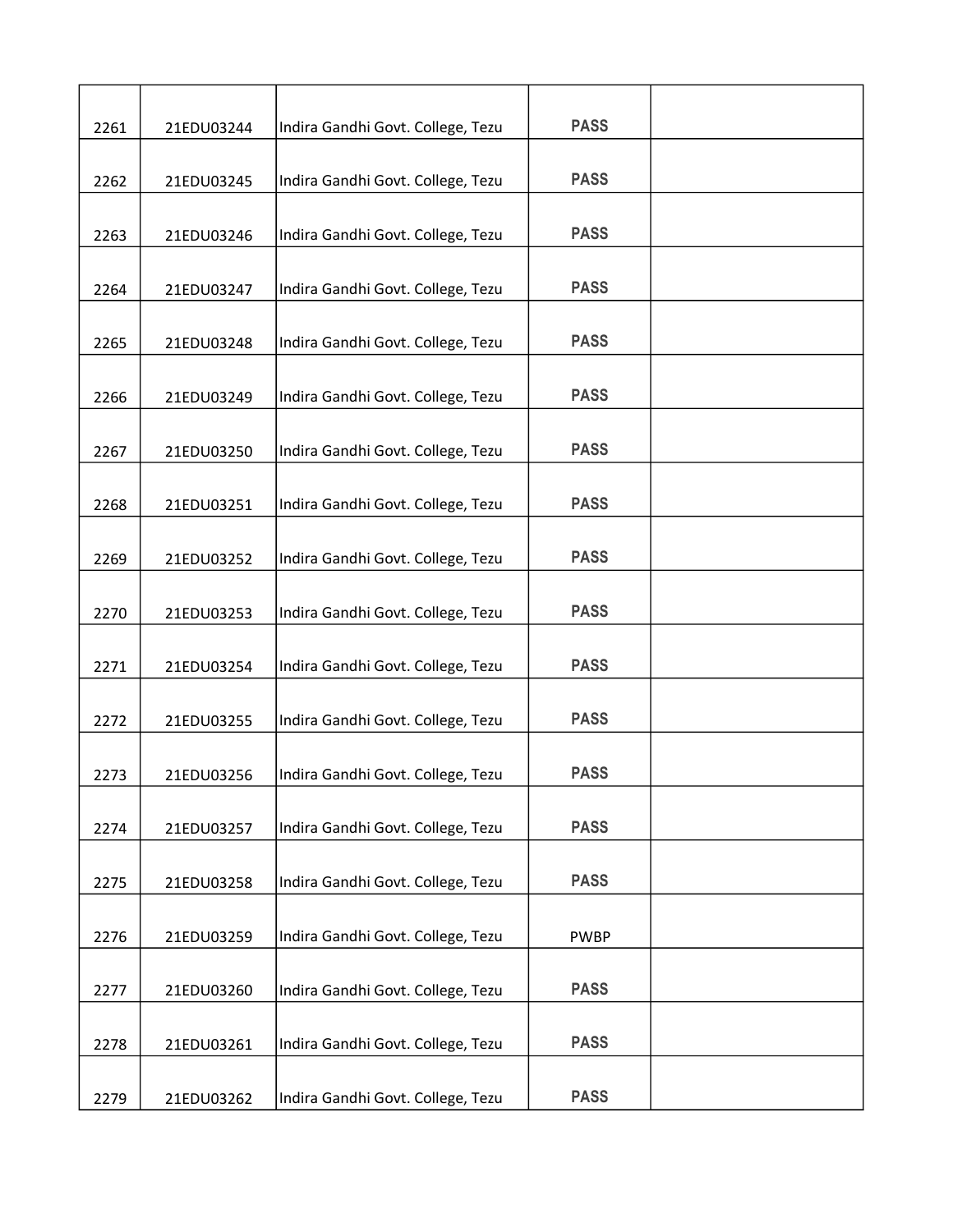| 2280 | 21EDU03263 | Indira Gandhi Govt. College, Tezu | <b>PASS</b>    |              |
|------|------------|-----------------------------------|----------------|--------------|
| 2281 | 21EDU03264 | Indira Gandhi Govt. College, Tezu | <b>PASS</b>    |              |
| 2282 | 21EDU03265 | Indira Gandhi Govt. College, Tezu | <b>PASS</b>    |              |
| 2283 | 21EDU03266 | Indira Gandhi Govt. College, Tezu | <b>PASS</b>    |              |
| 2284 | 21EDU03267 | Indira Gandhi Govt. College, Tezu | <b>PASS</b>    |              |
| 2285 | 21EDU03268 | Indira Gandhi Govt. College, Tezu | <b>PASS</b>    |              |
|      | 21EDU03269 |                                   | <b>PASS</b>    |              |
| 2286 |            | Indira Gandhi Govt. College, Tezu | <b>PASS</b>    |              |
| 2287 | 21EDU03270 | Indira Gandhi Govt. College, Tezu | <b>PASS</b>    |              |
| 2288 | 21EDU03271 | Indira Gandhi Govt. College, Tezu | <b>PASS</b>    |              |
| 2289 | 21EDU03272 | Indira Gandhi Govt. College, Tezu |                |              |
| 2290 | 21EDU03273 | Indira Gandhi Govt. College, Tezu | <b>PASS</b>    |              |
| 2291 | 21EDU03274 | Indira Gandhi Govt. College, Tezu | <b>PASS</b>    |              |
| 2292 | 21EDU03275 | Indira Gandhi Govt. College, Tezu | <b>PASS</b>    |              |
| 2293 | 21EDU03276 | Indira Gandhi Govt. College, Tezu | <b>PASS</b>    |              |
| 2294 | 21EDU03277 | Indira Gandhi Govt. College, Tezu | <b>PASS</b>    |              |
| 2295 | 21EDU03278 | Indira Gandhi Govt. College, Tezu | <b>WITHELD</b> | Registration |
| 2296 | 21EDU03279 | Indira Gandhi Govt. College, Tezu | <b>PASS</b>    |              |
| 2297 | 21EDU03280 | Indira Gandhi Govt. College, Tezu | <b>PASS</b>    |              |
| 2298 | 21EDU03281 | Indira Gandhi Govt. College, Tezu | <b>PASS</b>    |              |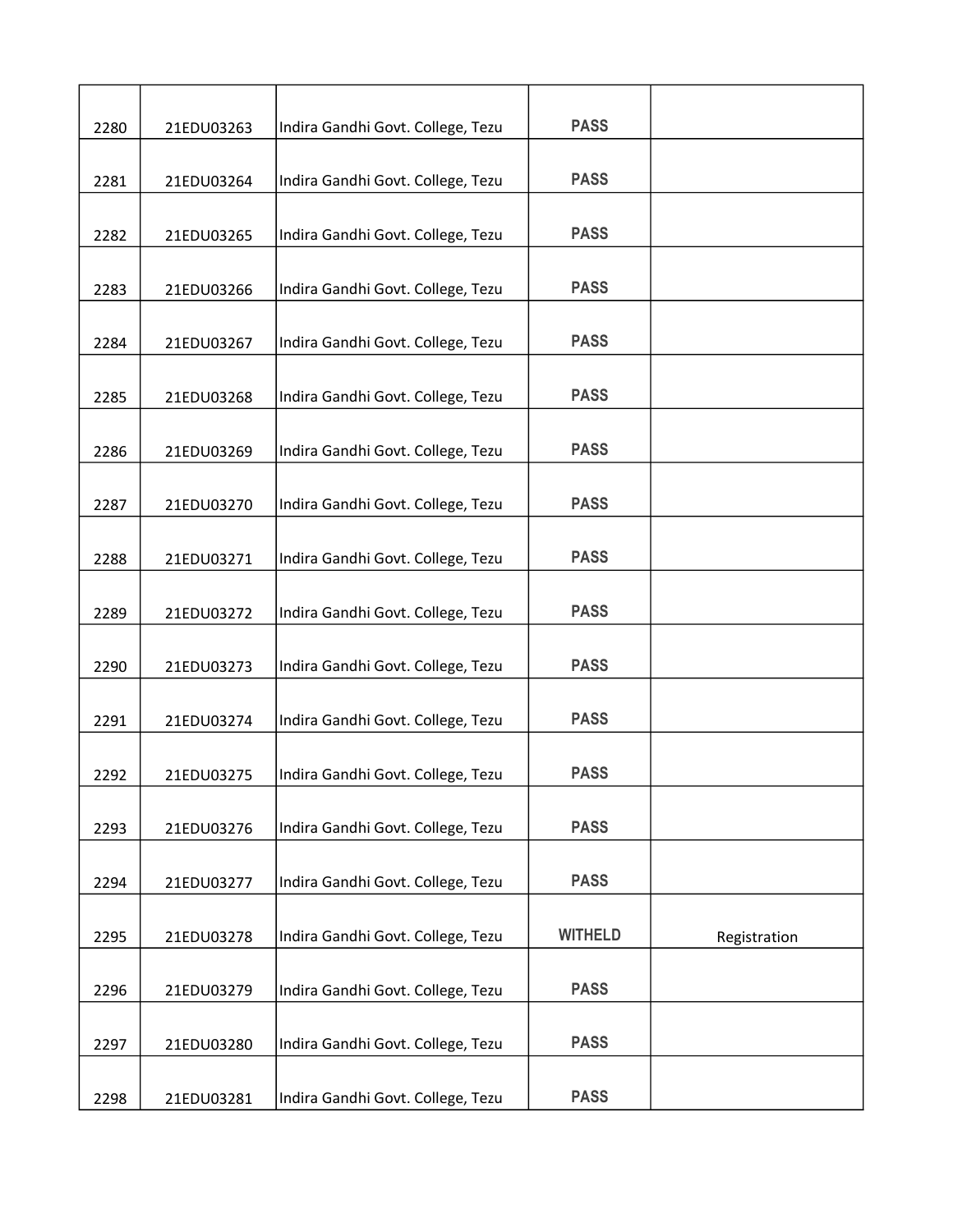| 2299 | 21EDU03282 | Indira Gandhi Govt. College, Tezu | <b>PASS</b>    |              |
|------|------------|-----------------------------------|----------------|--------------|
| 2300 | 21EDU03283 | Indira Gandhi Govt. College, Tezu | <b>PASS</b>    |              |
| 2301 | 21EDU03284 | Indira Gandhi Govt. College, Tezu | <b>PASS</b>    |              |
|      |            |                                   |                |              |
| 2302 | 21EDU03285 | Indira Gandhi Govt. College, Tezu | <b>PASS</b>    |              |
| 2303 | 21EDU03286 | Indira Gandhi Govt. College, Tezu | <b>PASS</b>    |              |
| 2304 | 21EDU03287 | Indira Gandhi Govt. College, Tezu | <b>WITHELD</b> | Registration |
| 2305 | 21EDU03288 | Indira Gandhi Govt. College, Tezu | <b>PASS</b>    |              |
| 2306 | 21EDU03289 | Indira Gandhi Govt. College, Tezu | <b>PASS</b>    |              |
| 2307 | 21EDU03290 | Indira Gandhi Govt. College, Tezu | <b>PASS</b>    |              |
| 2308 | 21EDU03291 | Indira Gandhi Govt. College, Tezu | <b>PASS</b>    |              |
|      |            |                                   |                |              |
| 2309 | 21EDU03292 | Indira Gandhi Govt. College, Tezu | <b>PASS</b>    |              |
| 2310 | 21EDU03293 | Indira Gandhi Govt. College, Tezu | <b>PASS</b>    |              |
| 2311 | 21EDU03294 | Indira Gandhi Govt. College, Tezu | <b>PASS</b>    |              |
| 2312 | 21EDU03295 | Indira Gandhi Govt. College, Tezu | <b>PASS</b>    |              |
| 2313 | 21EDU03296 | Indira Gandhi Govt. College, Tezu | <b>PASS</b>    |              |
| 2314 | 21EDU03297 | Indira Gandhi Govt. College, Tezu | <b>PASS</b>    |              |
|      |            |                                   |                |              |
| 2315 | 21EDU03298 | Indira Gandhi Govt. College, Tezu | <b>PASS</b>    |              |
| 2316 | 21EDU03299 | Indira Gandhi Govt. College, Tezu | <b>PASS</b>    |              |
| 2317 | 21EDU03300 | Indira Gandhi Govt. College, Tezu | <b>PASS</b>    |              |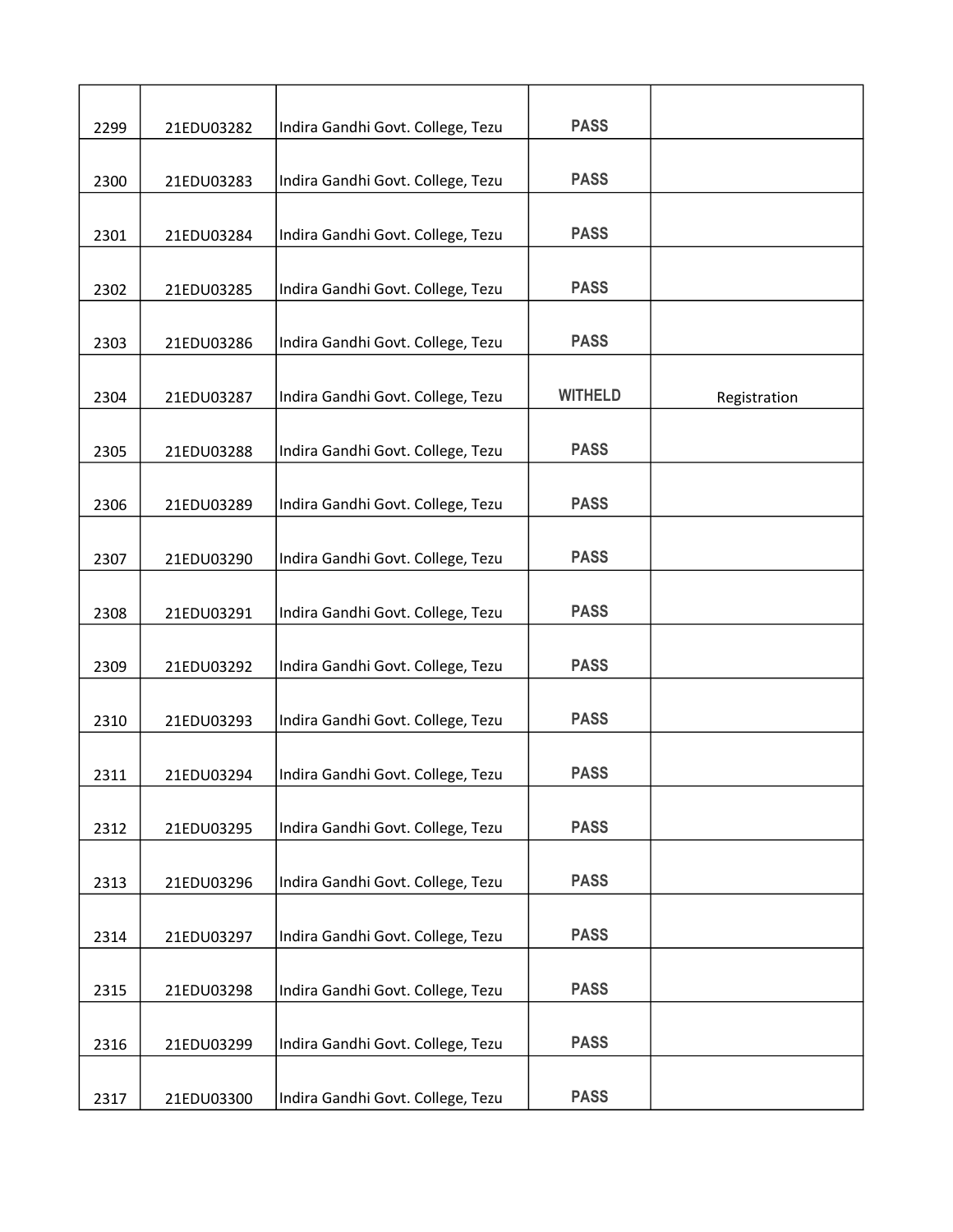| 2318 | 21EDU03301 | Indira Gandhi Govt. College, Tezu | <b>PASS</b> |  |
|------|------------|-----------------------------------|-------------|--|
| 2319 | 21EDU03302 | Indira Gandhi Govt. College, Tezu | <b>PASS</b> |  |
|      |            |                                   |             |  |
| 2320 | 21EDU03303 | Indira Gandhi Govt. College, Tezu | <b>PASS</b> |  |
| 2321 | 21EDU03304 | Indira Gandhi Govt. College, Tezu | <b>PASS</b> |  |
| 2322 | 21EDU03305 | Indira Gandhi Govt. College, Tezu | <b>PASS</b> |  |
| 2323 | 21EDU03306 | Indira Gandhi Govt. College, Tezu | <b>PASS</b> |  |
| 2324 | 21EDU03307 | Indira Gandhi Govt. College, Tezu | <b>PASS</b> |  |
| 2325 | 21EDU03308 | Indira Gandhi Govt. College, Tezu | <b>PASS</b> |  |
| 2326 | 21EDU03309 | Indira Gandhi Govt. College, Tezu | <b>PASS</b> |  |
| 2327 | 21EDU03310 | Indira Gandhi Govt. College, Tezu | <b>PASS</b> |  |
| 2328 | 21EDU03311 | Indira Gandhi Govt. College, Tezu | <b>PASS</b> |  |
| 2329 | 21EDU03312 | Indira Gandhi Govt. College, Tezu | <b>PASS</b> |  |
| 2330 | 21EDU03313 | Indira Gandhi Govt. College, Tezu | <b>PASS</b> |  |
| 2331 | 21EDU03314 | Indira Gandhi Govt. College, Tezu | <b>PASS</b> |  |
| 2332 | 21EDU03315 | Indira Gandhi Govt. College, Tezu | <b>PWBP</b> |  |
| 2333 | 21EDU03316 | Indira Gandhi Govt. College, Tezu | <b>PASS</b> |  |
| 2334 | 21EDU03317 | Indira Gandhi Govt. College, Tezu | <b>PASS</b> |  |
| 2335 | 21EDU03318 | Indira Gandhi Govt. College, Tezu | <b>PASS</b> |  |
| 2336 | 21EDU03319 | Indira Gandhi Govt. College, Tezu | <b>PASS</b> |  |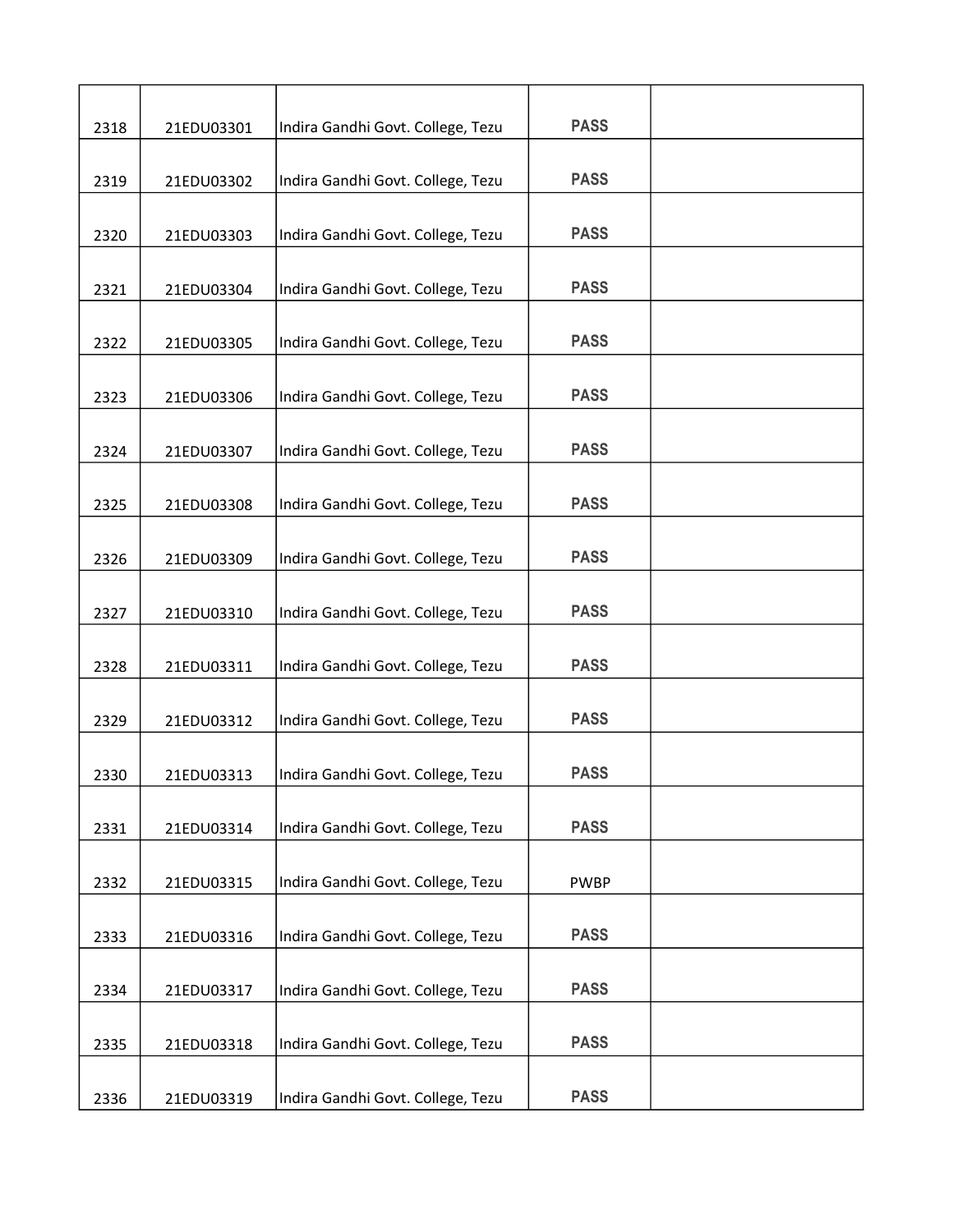| 2337 | 21EDU03320 | Indira Gandhi Govt. College, Tezu | <b>PASS</b> |  |
|------|------------|-----------------------------------|-------------|--|
|      |            |                                   |             |  |
| 2338 | 21EDU03321 | Indira Gandhi Govt. College, Tezu | <b>PASS</b> |  |
| 2339 | 21EDU03322 | Indira Gandhi Govt. College, Tezu | <b>PASS</b> |  |
| 2340 | 21EDU03323 | Indira Gandhi Govt. College, Tezu | <b>PASS</b> |  |
| 2341 | 21EDU03324 | Indira Gandhi Govt. College, Tezu | <b>PASS</b> |  |
| 2342 | 21EDU03325 | Indira Gandhi Govt. College, Tezu | <b>PASS</b> |  |
| 2343 | 21EDU03326 | Indira Gandhi Govt. College, Tezu | <b>PASS</b> |  |
| 2344 | 21EDU03327 | Indira Gandhi Govt. College, Tezu | <b>PASS</b> |  |
| 2345 | 21EDU03328 | Indira Gandhi Govt. College, Tezu | <b>PASS</b> |  |
| 2346 | 21EDU03329 | Indira Gandhi Govt. College, Tezu | <b>PASS</b> |  |
| 2347 | 21EDU03330 | Indira Gandhi Govt. College, Tezu | <b>PASS</b> |  |
| 2348 | 21EDU03331 | Indira Gandhi Govt. College, Tezu | <b>PASS</b> |  |
| 2349 | 21EDU03332 | Indira Gandhi Govt. College, Tezu | <b>PASS</b> |  |
| 2350 | 21EDU03333 | Indira Gandhi Govt. College, Tezu | <b>PASS</b> |  |
| 2351 | 21EDU03334 | Indira Gandhi Govt. College, Tezu | <b>PASS</b> |  |
| 2352 | 21EDU03335 | Indira Gandhi Govt. College, Tezu | <b>PASS</b> |  |
| 2353 | 21EDU03336 | Indira Gandhi Govt. College, Tezu | <b>PASS</b> |  |
| 2354 | 21EDU03337 | Indira Gandhi Govt. College, Tezu | <b>PASS</b> |  |
| 2355 | 21EDU03338 | Indira Gandhi Govt. College, Tezu | <b>PASS</b> |  |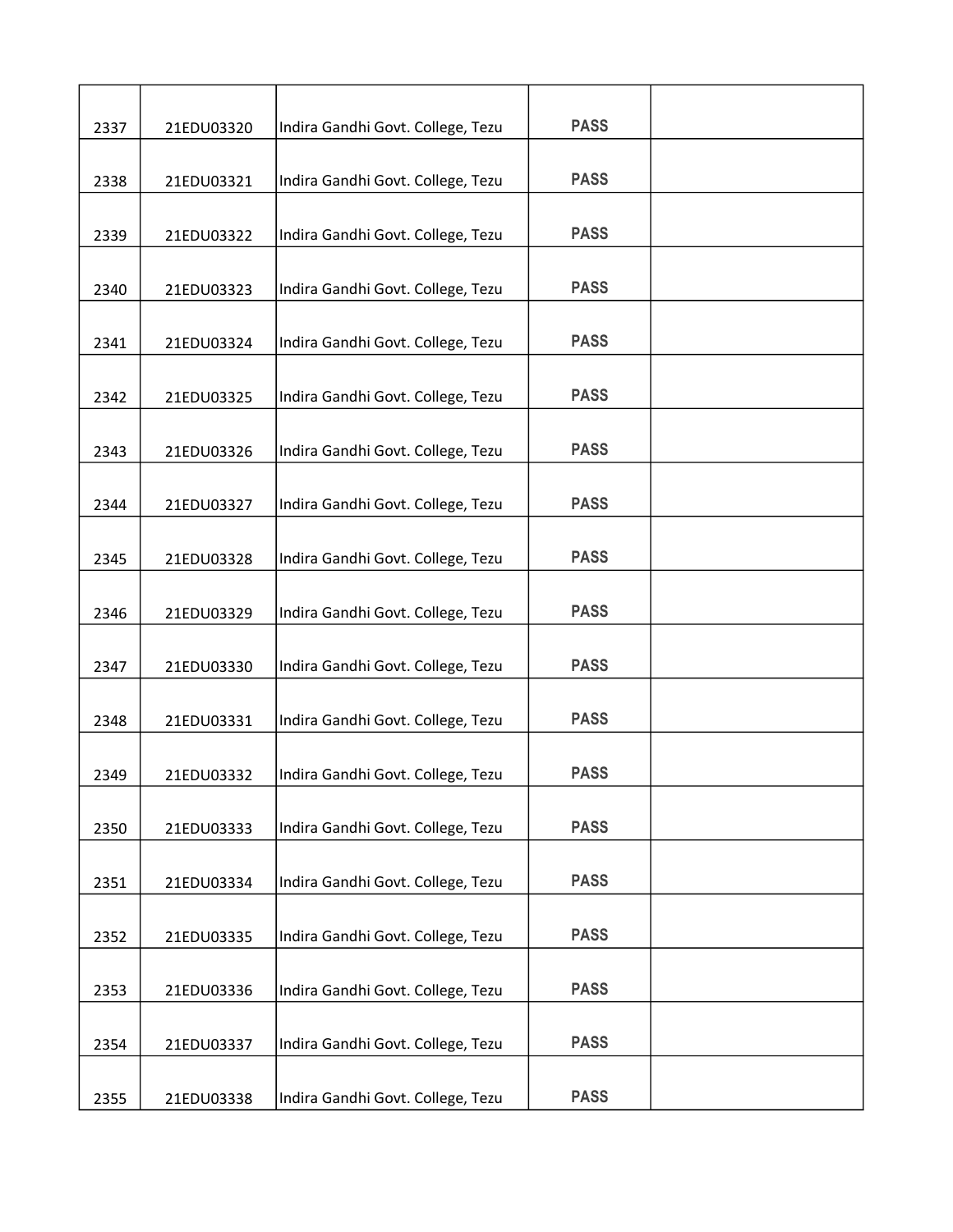| 2356 | 21ENG03339 | Indira Gandhi Govt. College, Tezu | <b>PASS</b>    |              |
|------|------------|-----------------------------------|----------------|--------------|
|      |            |                                   |                |              |
| 2357 | 21ENG03340 | Indira Gandhi Govt. College, Tezu | <b>WITHELD</b> | Registration |
| 2358 | 21ENG03341 | Indira Gandhi Govt. College, Tezu | <b>PASS</b>    |              |
|      |            |                                   |                |              |
| 2359 | 21ENG03342 | Indira Gandhi Govt. College, Tezu | <b>PASS</b>    |              |
| 2360 | 21ENG03343 | Indira Gandhi Govt. College, Tezu | <b>PASS</b>    |              |
|      |            |                                   |                |              |
| 2361 | 21ENG03344 | Indira Gandhi Govt. College, Tezu | <b>PASS</b>    |              |
| 2362 | 21ENG03345 | Indira Gandhi Govt. College, Tezu | <b>PASS</b>    |              |
|      |            |                                   |                |              |
| 2363 | 21ENG03346 | Indira Gandhi Govt. College, Tezu | <b>PASS</b>    |              |
| 2364 | 21ENG03347 | Indira Gandhi Govt. College, Tezu | <b>PASS</b>    |              |
|      |            |                                   |                |              |
| 2365 | 21ENG03348 | Indira Gandhi Govt. College, Tezu | <b>PASS</b>    |              |
| 2366 | 21ENG03349 | Indira Gandhi Govt. College, Tezu | <b>WITHELD</b> | Registration |
|      |            |                                   |                |              |
| 2367 | 21ENG03350 | Indira Gandhi Govt. College, Tezu | <b>PASS</b>    |              |
| 2368 | 21ENG03351 | Indira Gandhi Govt. College, Tezu | <b>PASS</b>    |              |
|      |            |                                   |                |              |
| 2369 | 21ENG03352 | Indira Gandhi Govt. College, Tezu | <b>WITHELD</b> | Registration |
|      |            |                                   | <b>PASS</b>    |              |
| 2370 | 21ENG03353 | Indira Gandhi Govt. College, Tezu |                |              |
| 2371 | 21ENG03354 | Indira Gandhi Govt. College, Tezu | <b>PASS</b>    |              |
|      |            |                                   | <b>PASS</b>    |              |
| 2372 | 21ENG03355 | Indira Gandhi Govt. College, Tezu |                |              |
| 2373 | 21ENG03356 | Indira Gandhi Govt. College, Tezu | <b>PASS</b>    |              |
|      |            |                                   |                |              |
| 2374 | 21ENG03357 | Indira Gandhi Govt. College, Tezu | <b>PASS</b>    |              |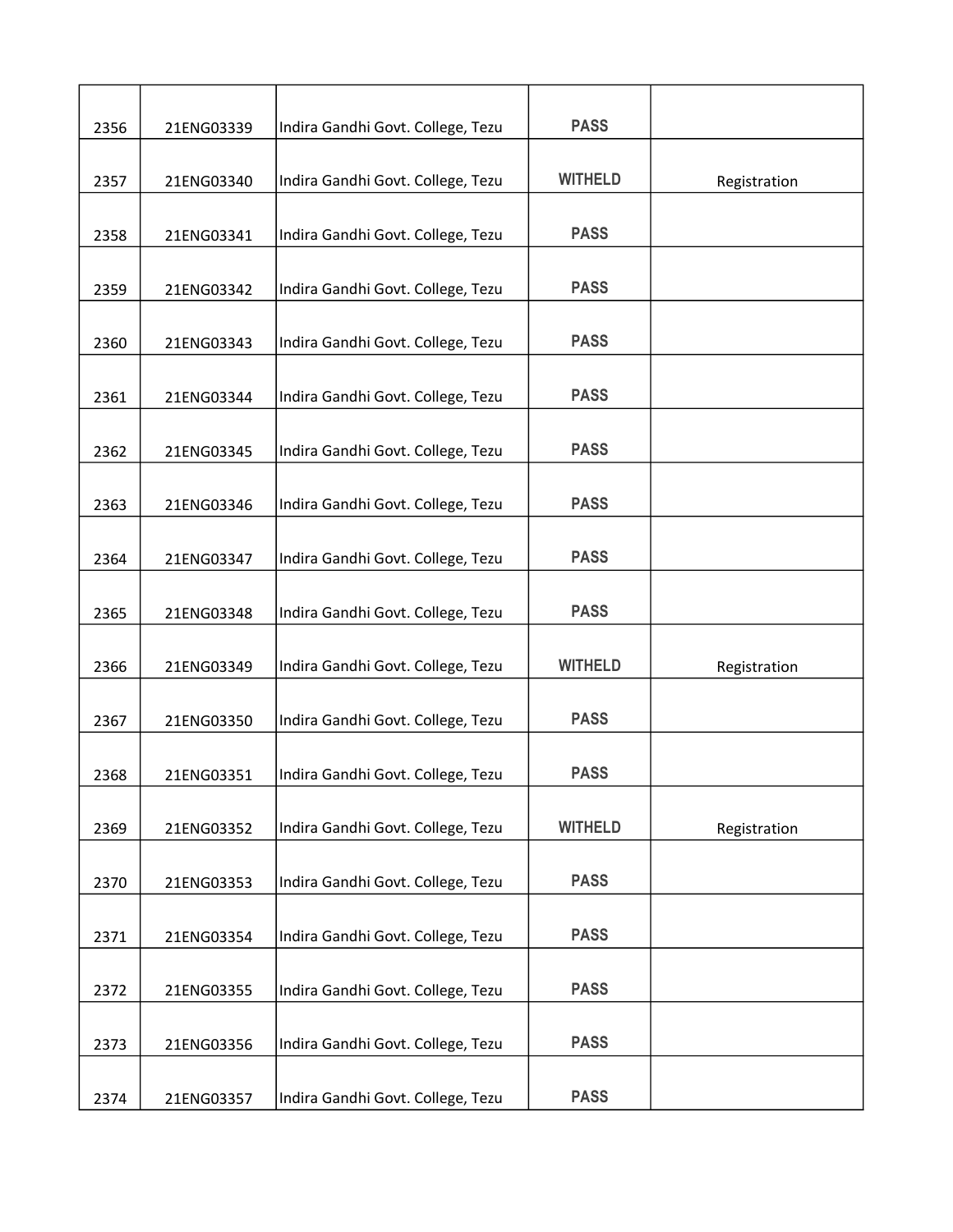| 2375 | 21ENG03358 | Indira Gandhi Govt. College, Tezu | <b>PASS</b>    |              |
|------|------------|-----------------------------------|----------------|--------------|
| 2376 | 21ENG03359 | Indira Gandhi Govt. College, Tezu | <b>PASS</b>    |              |
| 2377 | 21ENG03360 | Indira Gandhi Govt. College, Tezu | <b>PASS</b>    |              |
| 2378 | 21ENG03361 | Indira Gandhi Govt. College, Tezu | <b>PASS</b>    |              |
| 2379 | 21ENG03362 | Indira Gandhi Govt. College, Tezu | <b>PASS</b>    |              |
|      |            |                                   |                |              |
| 2380 | 21ENG03363 | Indira Gandhi Govt. College, Tezu | <b>WITHELD</b> | Registration |
| 2381 | 21ENG03364 | Indira Gandhi Govt. College, Tezu | <b>PASS</b>    |              |
| 2382 | 21ENG03365 | Indira Gandhi Govt. College, Tezu | <b>PASS</b>    |              |
| 2383 | 21ENG03366 | Indira Gandhi Govt. College, Tezu | <b>PASS</b>    |              |
| 2384 | 21ENG03367 | Indira Gandhi Govt. College, Tezu | <b>PASS</b>    |              |
| 2385 | 21ENG03368 | Indira Gandhi Govt. College, Tezu | <b>PASS</b>    |              |
| 2386 | 21ENG03369 | Indira Gandhi Govt. College, Tezu | <b>PASS</b>    |              |
| 2387 | 21ENG03370 | Indira Gandhi Govt. College, Tezu | <b>PASS</b>    |              |
|      |            |                                   |                |              |
| 2388 | 21ENG03371 | Indira Gandhi Govt. College, Tezu | <b>PASS</b>    |              |
| 2389 | 21ENG03372 | Indira Gandhi Govt. College, Tezu | <b>PASS</b>    |              |
| 2390 | 21ENG03373 | Indira Gandhi Govt. College, Tezu | <b>PASS</b>    |              |
| 2391 | 21ENG03374 | Indira Gandhi Govt. College, Tezu | <b>PASS</b>    |              |
| 2392 | 21ENG03375 | Indira Gandhi Govt. College, Tezu | <b>PASS</b>    |              |
| 2393 | 21ENG03376 | Indira Gandhi Govt. College, Tezu | <b>PASS</b>    |              |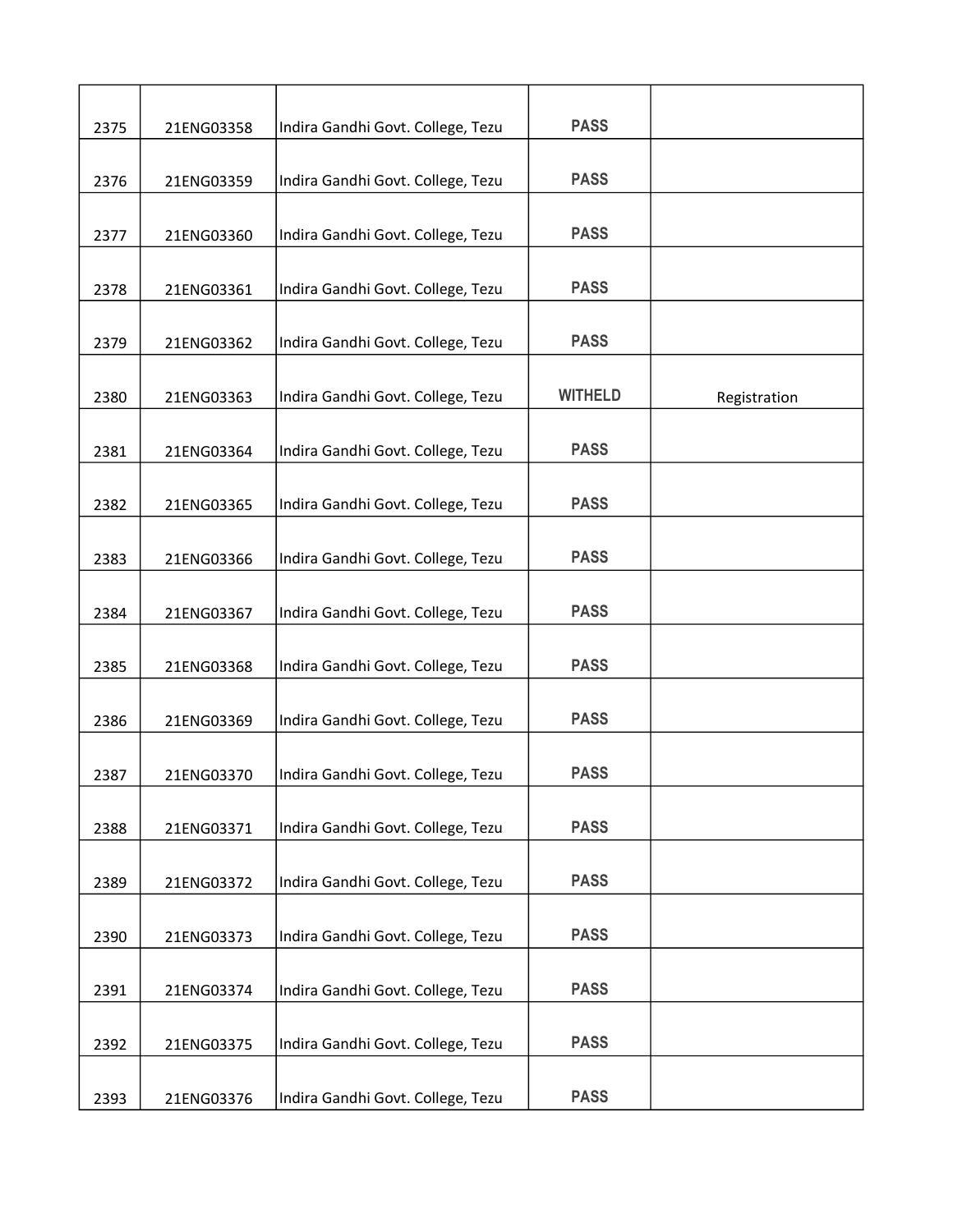| 2394 | 21ENG03377 | Indira Gandhi Govt. College, Tezu | <b>PASS</b>    |              |
|------|------------|-----------------------------------|----------------|--------------|
|      |            |                                   |                |              |
| 2395 | 21ENG03378 | Indira Gandhi Govt. College, Tezu | <b>PASS</b>    |              |
| 2396 | 21ENG03379 | Indira Gandhi Govt. College, Tezu | <b>PASS</b>    |              |
| 2397 | 21ENG03380 | Indira Gandhi Govt. College, Tezu | <b>PASS</b>    |              |
| 2398 | 21ENG03381 | Indira Gandhi Govt. College, Tezu | <b>PASS</b>    |              |
|      |            |                                   |                |              |
| 2399 | 21ENG03382 | Indira Gandhi Govt. College, Tezu | <b>PASS</b>    |              |
| 2400 | 21ENG03383 | Indira Gandhi Govt. College, Tezu | <b>PASS</b>    |              |
| 2401 | 21ENG03384 | Indira Gandhi Govt. College, Tezu | <b>PASS</b>    |              |
|      |            |                                   |                |              |
| 2402 | 21ENG03385 | Indira Gandhi Govt. College, Tezu | <b>PASS</b>    |              |
| 2403 | 21ENG03386 | Indira Gandhi Govt. College, Tezu | <b>PASS</b>    |              |
| 2404 | 21ENG03387 | Indira Gandhi Govt. College, Tezu | <b>PASS</b>    |              |
| 2405 | 21ENG03388 | Indira Gandhi Govt. College, Tezu | <b>PASS</b>    |              |
|      |            |                                   | <b>PASS</b>    |              |
| 2406 | 21ENG03389 | Indira Gandhi Govt. College, Tezu |                |              |
| 2407 | 21ENG03390 | Indira Gandhi Govt. College, Tezu | <b>PASS</b>    |              |
| 2408 | 21ENG03391 | Indira Gandhi Govt. College, Tezu | <b>WITHELD</b> | Registration |
|      |            |                                   |                |              |
| 2409 | 21ENG03392 | Indira Gandhi Govt. College, Tezu | <b>PASS</b>    |              |
| 2410 | 21ENG03393 | Indira Gandhi Govt. College, Tezu | <b>PASS</b>    |              |
|      |            |                                   |                |              |
| 2411 | 21ENG03394 | Indira Gandhi Govt. College, Tezu | <b>PASS</b>    |              |
| 2412 | 21ENG03395 | Indira Gandhi Govt. College, Tezu | <b>PASS</b>    |              |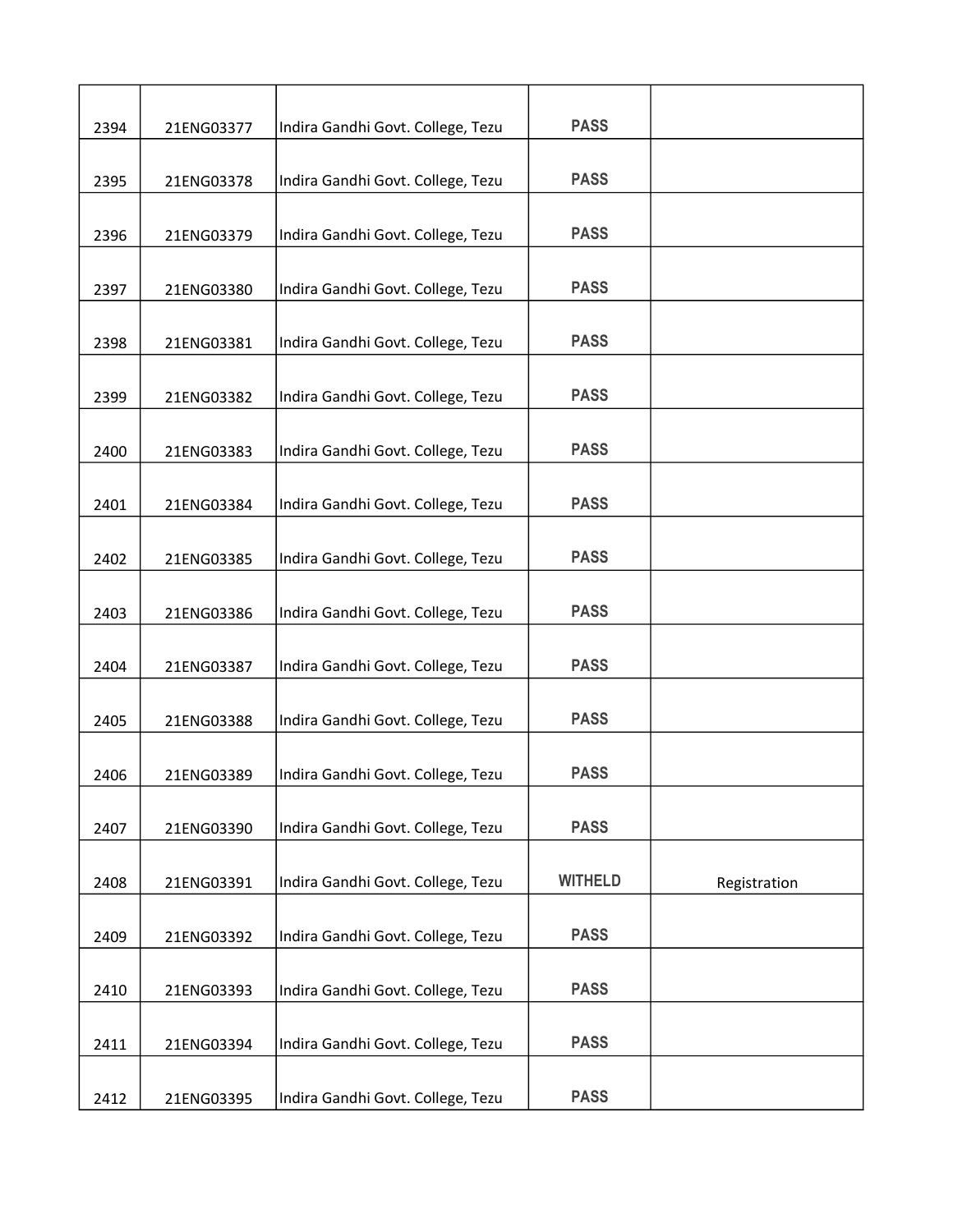| 2413 | 21ENG03396 | Indira Gandhi Govt. College, Tezu | <b>PASS</b>    |              |
|------|------------|-----------------------------------|----------------|--------------|
| 2414 | 21ENG03397 | Indira Gandhi Govt. College, Tezu | <b>PASS</b>    |              |
|      |            |                                   | <b>PASS</b>    |              |
| 2415 | 21ENG03398 | Indira Gandhi Govt. College, Tezu |                |              |
| 2416 | 21ENG03399 | Indira Gandhi Govt. College, Tezu | <b>PASS</b>    |              |
| 2417 | 21ENG03400 | Indira Gandhi Govt. College, Tezu | <b>PASS</b>    |              |
| 2418 | 21ENG03401 | Indira Gandhi Govt. College, Tezu | <b>PASS</b>    |              |
| 2419 | 21ENG03402 | Indira Gandhi Govt. College, Tezu | <b>PASS</b>    |              |
| 2420 | 21ENG03403 | Indira Gandhi Govt. College, Tezu | <b>PASS</b>    |              |
| 2421 | 21ENG03404 | Indira Gandhi Govt. College, Tezu | <b>PASS</b>    |              |
| 2422 | 21ENG03405 | Indira Gandhi Govt. College, Tezu | <b>PASS</b>    |              |
| 2423 | 21ENG03406 | Indira Gandhi Govt. College, Tezu | <b>PASS</b>    |              |
| 2424 | 21ENG03407 | Indira Gandhi Govt. College, Tezu | <b>PASS</b>    |              |
| 2425 | 21ENG03408 | Indira Gandhi Govt. College, Tezu | <b>PASS</b>    |              |
| 2426 | 21ENG03409 | Indira Gandhi Govt. College, Tezu | <b>PASS</b>    |              |
| 2427 | 21ENG03410 | Indira Gandhi Govt. College, Tezu | <b>PASS</b>    |              |
| 2428 | 21ENG03411 | Indira Gandhi Govt. College, Tezu | <b>PASS</b>    |              |
| 2429 | 21ENG03412 | Indira Gandhi Govt. College, Tezu | <b>PASS</b>    |              |
| 2430 | 21ENG03413 | Indira Gandhi Govt. College, Tezu | <b>WITHELD</b> | Registration |
| 2431 | 21ENG03414 | Indira Gandhi Govt. College, Tezu | <b>PASS</b>    |              |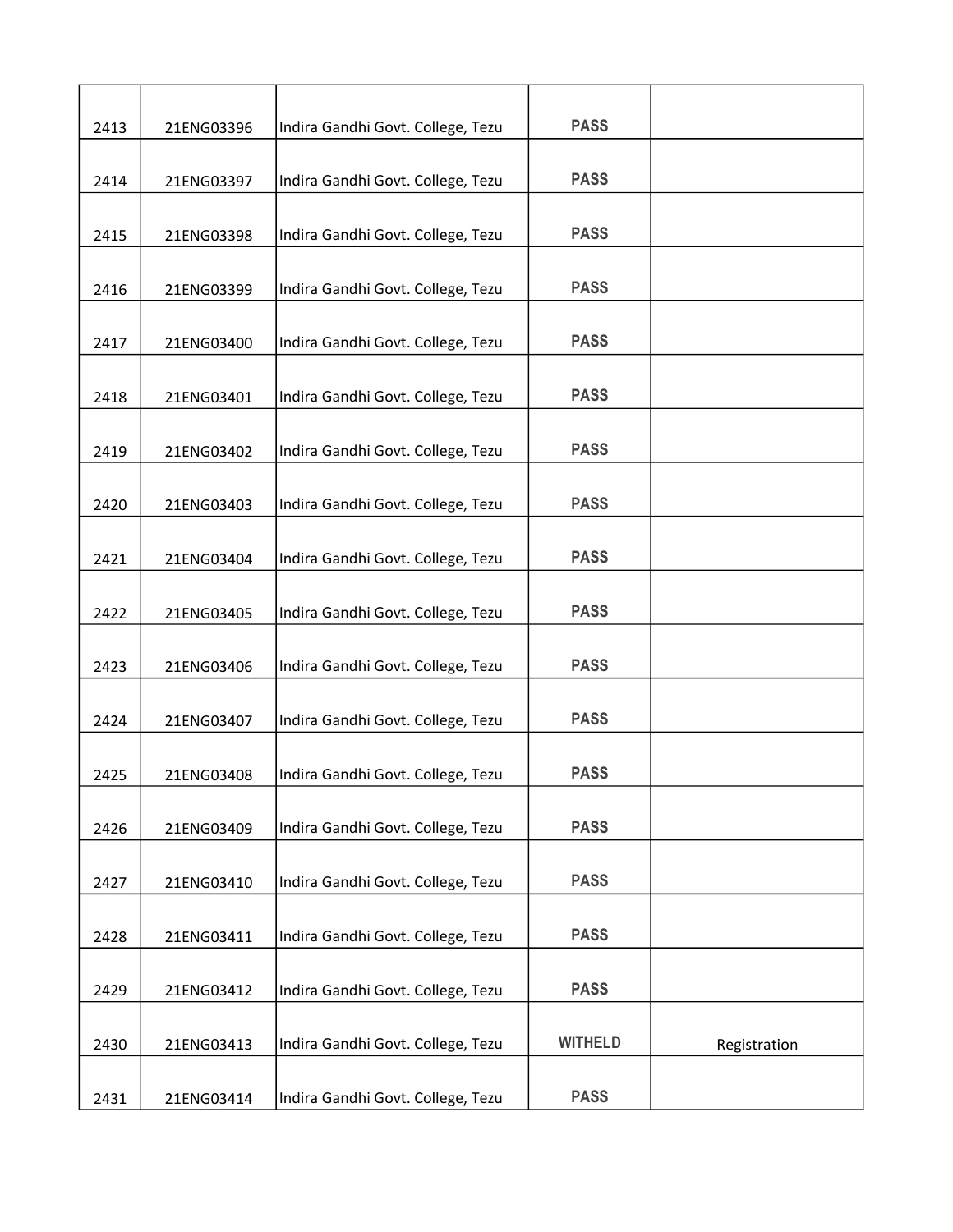| 2432 | 21ENG03415 | Indira Gandhi Govt. College, Tezu | <b>PASS</b> |  |
|------|------------|-----------------------------------|-------------|--|
|      |            |                                   |             |  |
| 2433 | 21ENG03416 | Indira Gandhi Govt. College, Tezu | <b>PASS</b> |  |
| 2434 | 21ENG03417 | Indira Gandhi Govt. College, Tezu | <b>PASS</b> |  |
| 2435 | 21ENG03418 | Indira Gandhi Govt. College, Tezu | <b>PASS</b> |  |
| 2436 | 21ENG03419 | Indira Gandhi Govt. College, Tezu | <b>PASS</b> |  |
|      |            |                                   |             |  |
| 2437 | 21ENG03420 | Indira Gandhi Govt. College, Tezu | <b>PASS</b> |  |
| 2438 | 21ENG03421 | Indira Gandhi Govt. College, Tezu | <b>PASS</b> |  |
| 2439 | 21ENG03422 | Indira Gandhi Govt. College, Tezu | <b>PASS</b> |  |
|      |            |                                   | <b>PASS</b> |  |
| 2440 | 21ENG03423 | Indira Gandhi Govt. College, Tezu |             |  |
| 2441 | 21ENG03424 | Indira Gandhi Govt. College, Tezu | <b>PASS</b> |  |
| 2442 | 21ENG03425 | Indira Gandhi Govt. College, Tezu | <b>PASS</b> |  |
| 2443 | 21ENG03426 | Indira Gandhi Govt. College, Tezu | <b>PASS</b> |  |
| 2444 | 21ENG03427 | Indira Gandhi Govt. College, Tezu | <b>PASS</b> |  |
|      |            | Indira Gandhi Govt. College, Tezu | <b>PASS</b> |  |
| 2445 | 21ENG03428 |                                   |             |  |
| 2446 | 21ENG03429 | Indira Gandhi Govt. College, Tezu | <b>PASS</b> |  |
| 2447 | 21ENG03430 | Indira Gandhi Govt. College, Tezu | <b>PASS</b> |  |
| 2448 | 21ENG03431 | Indira Gandhi Govt. College, Tezu | <b>PASS</b> |  |
|      |            |                                   |             |  |
| 2449 | 21ENG03432 | Indira Gandhi Govt. College, Tezu | <b>PASS</b> |  |
| 2450 | 21ENG03433 | Indira Gandhi Govt. College, Tezu | <b>PASS</b> |  |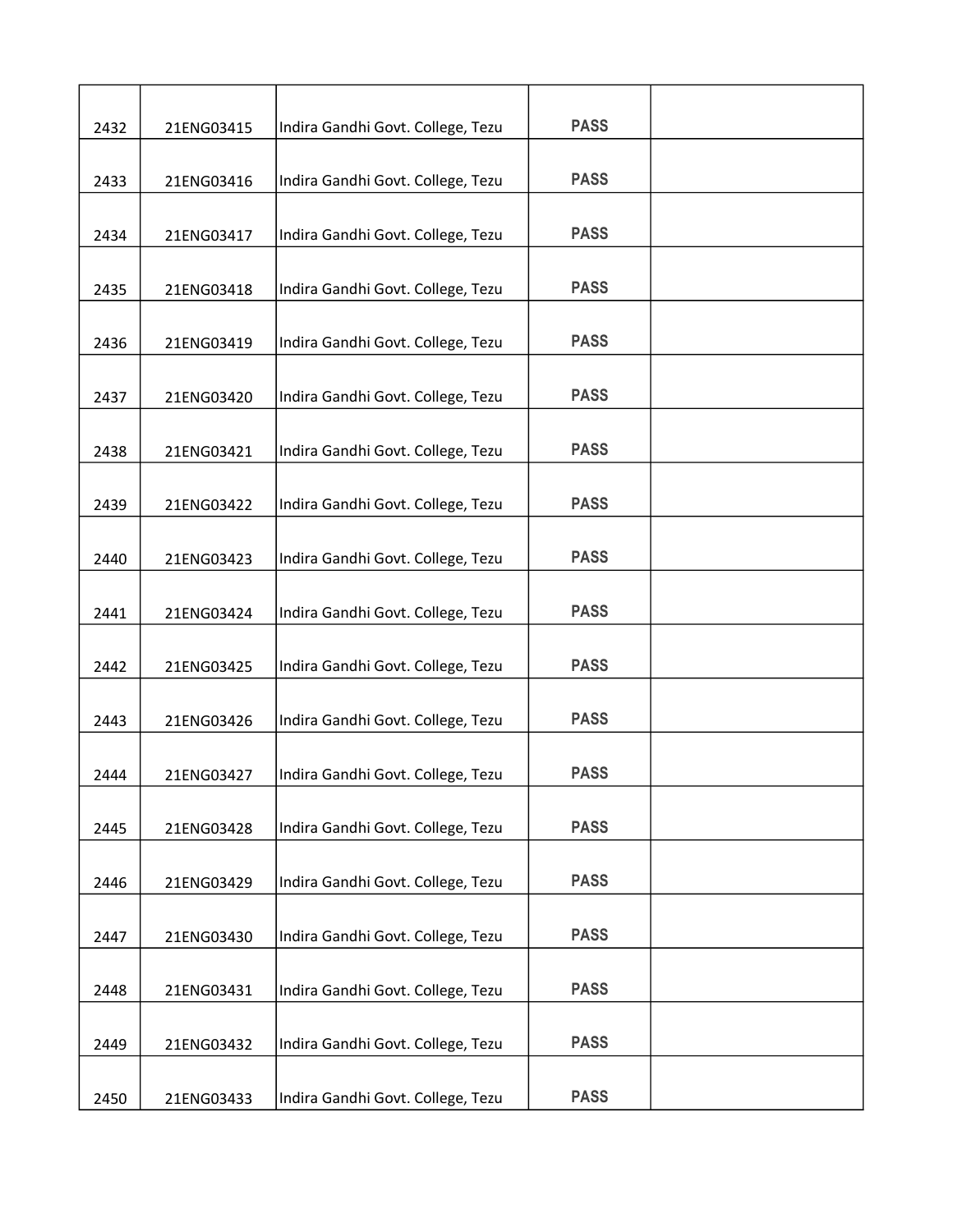| 2451 | 21ENG03434 | Indira Gandhi Govt. College, Tezu | <b>PASS</b> |  |
|------|------------|-----------------------------------|-------------|--|
| 2452 | 21ENG03435 | Indira Gandhi Govt. College, Tezu | <b>PASS</b> |  |
|      |            |                                   |             |  |
| 2453 | 21ENG03436 | Indira Gandhi Govt. College, Tezu | <b>PASS</b> |  |
| 2454 | 21ENG03437 | Indira Gandhi Govt. College, Tezu | <b>PASS</b> |  |
| 2455 | 21ENG03438 | Indira Gandhi Govt. College, Tezu | <b>PASS</b> |  |
| 2456 | 21ENG03439 | Indira Gandhi Govt. College, Tezu | <b>PASS</b> |  |
| 2457 | 21ENG03440 | Indira Gandhi Govt. College, Tezu | <b>PASS</b> |  |
| 2458 | 21ENG03441 | Indira Gandhi Govt. College, Tezu | <b>PASS</b> |  |
| 2459 | 21ENG03442 | Indira Gandhi Govt. College, Tezu | <b>PASS</b> |  |
| 2460 | 21ENG03443 | Indira Gandhi Govt. College, Tezu | <b>PASS</b> |  |
| 2461 | 21ENG03444 | Indira Gandhi Govt. College, Tezu | <b>PASS</b> |  |
| 2462 | 21ENG03445 | Indira Gandhi Govt. College, Tezu | <b>PASS</b> |  |
| 2463 | 21ENG03446 | Indira Gandhi Govt. College, Tezu | <b>PASS</b> |  |
| 2464 | 21ENG03448 | Indira Gandhi Govt. College, Tezu | <b>PASS</b> |  |
| 2465 | 21ENG03449 | Indira Gandhi Govt. College, Tezu | <b>PASS</b> |  |
| 2466 | 21ENG03450 | Indira Gandhi Govt. College, Tezu | <b>PASS</b> |  |
| 2467 | 21ENG03451 | Indira Gandhi Govt. College, Tezu | <b>PASS</b> |  |
| 2468 | 21ENG03452 | Indira Gandhi Govt. College, Tezu | <b>PASS</b> |  |
| 2469 | 21ENG03453 | Indira Gandhi Govt. College, Tezu | <b>PASS</b> |  |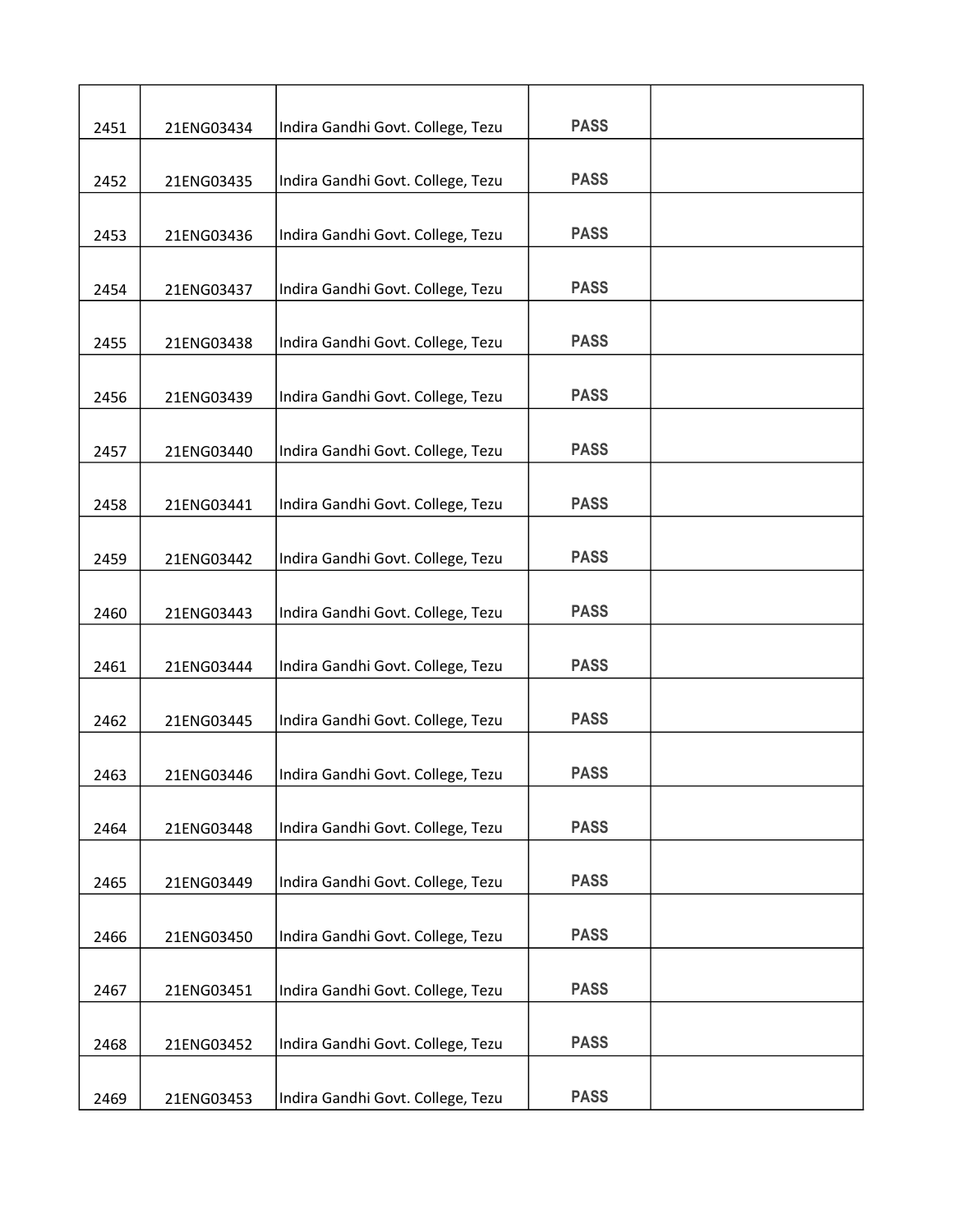| 2470 | 21ENG03454 | Indira Gandhi Govt. College, Tezu | <b>PASS</b> |                               |
|------|------------|-----------------------------------|-------------|-------------------------------|
|      |            |                                   |             |                               |
| 2471 | 21ENG03455 | Indira Gandhi Govt. College, Tezu | <b>PASS</b> |                               |
| 2472 | 21ENG03456 | Indira Gandhi Govt. College, Tezu | <b>PASS</b> |                               |
| 2473 | 21ENG03457 | Indira Gandhi Govt. College, Tezu | <b>PASS</b> |                               |
| 2474 | 21ENG03458 | Indira Gandhi Govt. College, Tezu | <b>PASS</b> |                               |
|      |            |                                   |             |                               |
| 2475 | 21ENG03459 | Indira Gandhi Govt. College, Tezu | <b>PASS</b> |                               |
| 2476 | 21ENG03460 | Indira Gandhi Govt. College, Tezu | <b>PASS</b> |                               |
| 2477 | 21ENG03461 | Indira Gandhi Govt. College, Tezu | <b>PASS</b> |                               |
| 2478 | 21ENG03463 | Indira Gandhi Govt. College, Tezu | <b>PASS</b> |                               |
|      |            |                                   |             |                               |
| 2479 | 21ENG03464 | Indira Gandhi Govt. College, Tezu | <b>PASS</b> |                               |
| 2480 | 21ENG03465 | Indira Gandhi Govt. College, Tezu | <b>PASS</b> |                               |
| 2481 | 21ENG03466 | Indira Gandhi Govt. College, Tezu | <b>PASS</b> |                               |
| 2482 | 21ENG03467 | Indira Gandhi Govt. College, Tezu | <b>PASS</b> |                               |
| 2483 | 21ENG03468 | Indira Gandhi Govt. College, Tezu | <b>PASS</b> |                               |
| 2484 | 21ENG03469 | Indira Gandhi Govt. College, Tezu | <b>PASS</b> |                               |
|      |            |                                   |             |                               |
| 2485 | 21ENG03470 | Indira Gandhi Govt. College, Tezu | <b>PASS</b> |                               |
| 2486 | 21GEO03471 | Indira Gandhi Govt. College, Tezu | <b>PASS</b> |                               |
|      |            |                                   |             |                               |
| 2487 | 21GEO03472 | Indira Gandhi Govt. College, Tezu | <b>FAIL</b> | Fail in practical (Geo-C-113) |
| 2488 | 21GEO03473 | Indira Gandhi Govt. College, Tezu | <b>PASS</b> |                               |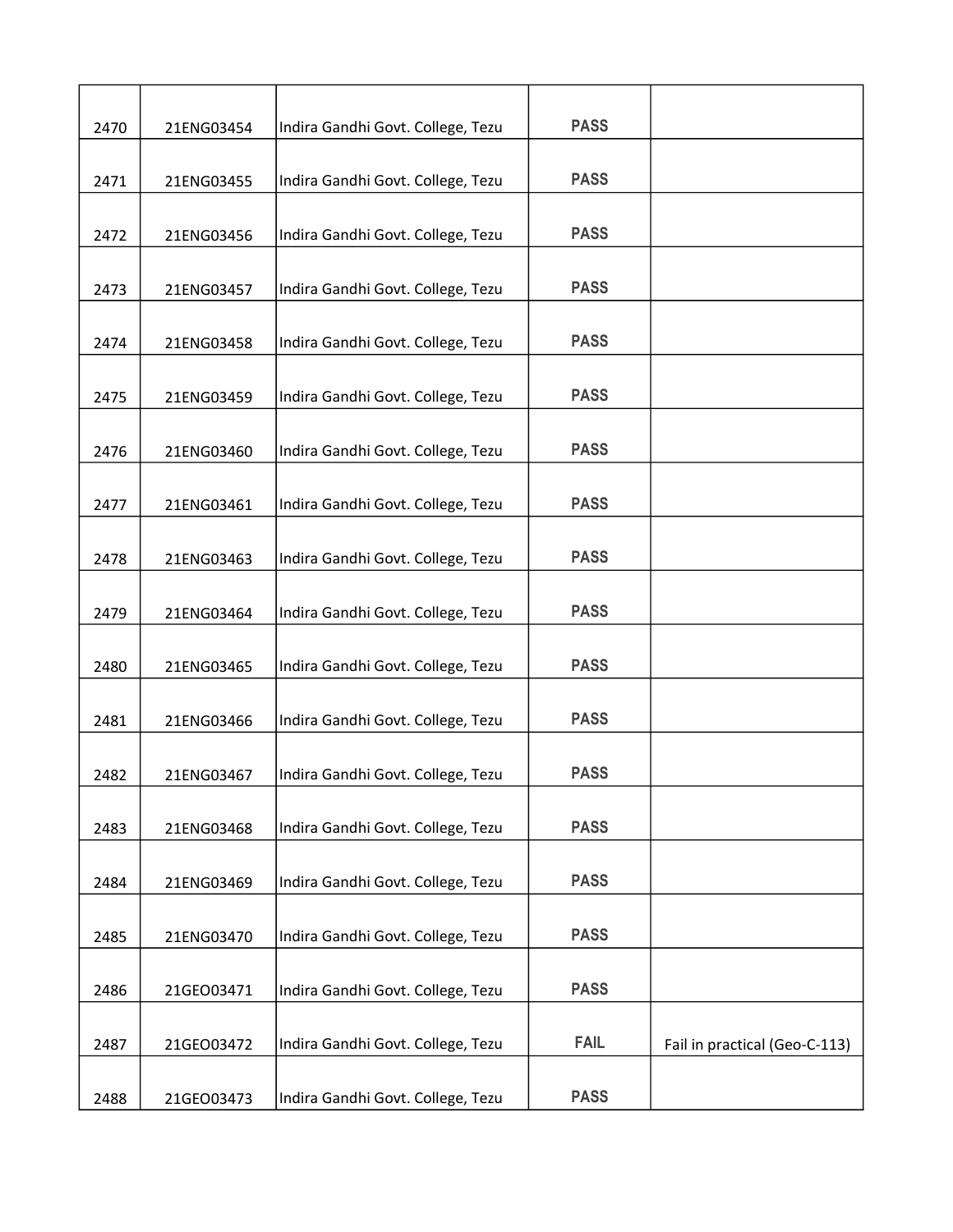| 2489 | 21GEO03474 | Indira Gandhi Govt. College, Tezu | <b>PASS</b> |                               |
|------|------------|-----------------------------------|-------------|-------------------------------|
|      |            |                                   |             |                               |
| 2490 | 21GEO03475 | Indira Gandhi Govt. College, Tezu | <b>PASS</b> |                               |
| 2491 | 21GEO03476 | Indira Gandhi Govt. College, Tezu | <b>PASS</b> |                               |
| 2492 | 21GEO03477 | Indira Gandhi Govt. College, Tezu | <b>PASS</b> |                               |
| 2493 | 21GEO03478 | Indira Gandhi Govt. College, Tezu | <b>PASS</b> |                               |
|      |            |                                   |             |                               |
| 2494 | 21GEO03479 | Indira Gandhi Govt. College, Tezu | <b>PASS</b> |                               |
| 2495 | 21GEO03480 | Indira Gandhi Govt. College, Tezu | <b>FAIL</b> | Fail in practical (Geo-C-113) |
| 2496 | 21GEO03481 | Indira Gandhi Govt. College, Tezu | <b>PASS</b> |                               |
| 2497 | 21GEO03482 | Indira Gandhi Govt. College, Tezu | <b>PASS</b> |                               |
| 2498 | 21GEO03483 | Indira Gandhi Govt. College, Tezu | <b>FAIL</b> | Fail in practical (Geo-C-113) |
| 2499 | 21GEO03484 | Indira Gandhi Govt. College, Tezu | <b>PASS</b> |                               |
| 2500 | 21GEO03485 | Indira Gandhi Govt. College, Tezu | <b>PASS</b> |                               |
| 2501 | 21GEO03486 | Indira Gandhi Govt. College, Tezu | <b>PASS</b> |                               |
| 2502 | 21GEO03487 | Indira Gandhi Govt. College, Tezu | <b>PASS</b> |                               |
| 2503 | 21GEO03488 | Indira Gandhi Govt. College, Tezu | <b>PASS</b> |                               |
| 2504 | 21GEO03489 | Indira Gandhi Govt. College, Tezu | <b>PASS</b> |                               |
| 2505 | 21GEO03490 | Indira Gandhi Govt. College, Tezu | <b>PASS</b> |                               |
| 2506 | 21GEO03491 | Indira Gandhi Govt. College, Tezu | <b>PASS</b> |                               |
| 2507 | 21GEO03492 | Indira Gandhi Govt. College, Tezu | <b>PASS</b> |                               |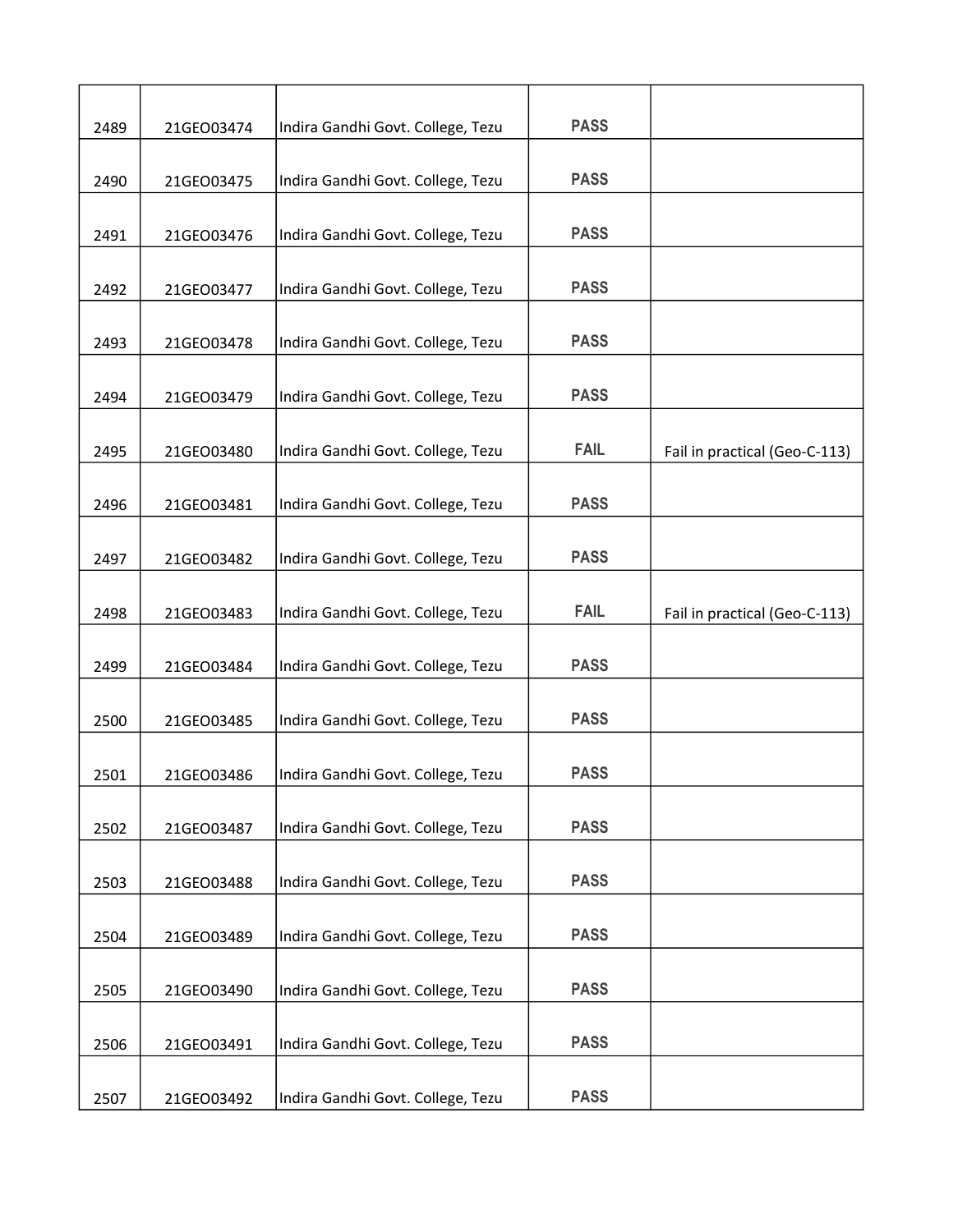| 2508 | 21GEO03493 | Indira Gandhi Govt. College, Tezu | <b>PASS</b> |                               |
|------|------------|-----------------------------------|-------------|-------------------------------|
| 2509 | 21GEO03494 | Indira Gandhi Govt. College, Tezu | <b>PASS</b> |                               |
| 2510 | 21GEO03495 | Indira Gandhi Govt. College, Tezu | <b>PASS</b> |                               |
| 2511 | 21GEO03496 | Indira Gandhi Govt. College, Tezu | <b>PASS</b> |                               |
| 2512 | 21GEO03497 | Indira Gandhi Govt. College, Tezu | <b>PASS</b> |                               |
| 2513 | 21GEO03498 | Indira Gandhi Govt. College, Tezu | <b>PASS</b> |                               |
| 2514 | 21GEO03499 | Indira Gandhi Govt. College, Tezu | <b>PASS</b> |                               |
| 2515 | 21GEO03500 | Indira Gandhi Govt. College, Tezu | <b>PASS</b> |                               |
| 2516 | 21GEO03501 | Indira Gandhi Govt. College, Tezu | <b>PASS</b> |                               |
| 2517 | 21GEO03502 | Indira Gandhi Govt. College, Tezu | <b>PASS</b> |                               |
| 2518 | 21GEO03503 | Indira Gandhi Govt. College, Tezu | <b>FAIL</b> | Fail in practical (Geo-C-113) |
| 2519 | 21GEO03504 | Indira Gandhi Govt. College, Tezu | <b>PASS</b> |                               |
| 2520 | 21GEO03506 | Indira Gandhi Govt. College, Tezu | <b>PASS</b> |                               |
| 2521 | 21GEO03507 | Indira Gandhi Govt. College, Tezu | <b>PASS</b> |                               |
| 2522 | 21GEO03508 | Indira Gandhi Govt. College, Tezu | <b>PASS</b> |                               |
| 2523 | 21GEO03509 | Indira Gandhi Govt. College, Tezu | <b>FAIL</b> | Fail in practical (Geo-C-113) |
| 2524 | 21GEO03510 | Indira Gandhi Govt. College, Tezu | <b>PASS</b> |                               |
| 2525 | 21GEO03511 | Indira Gandhi Govt. College, Tezu | <b>PASS</b> |                               |
| 2526 | 21GEO03512 | Indira Gandhi Govt. College, Tezu | <b>PASS</b> |                               |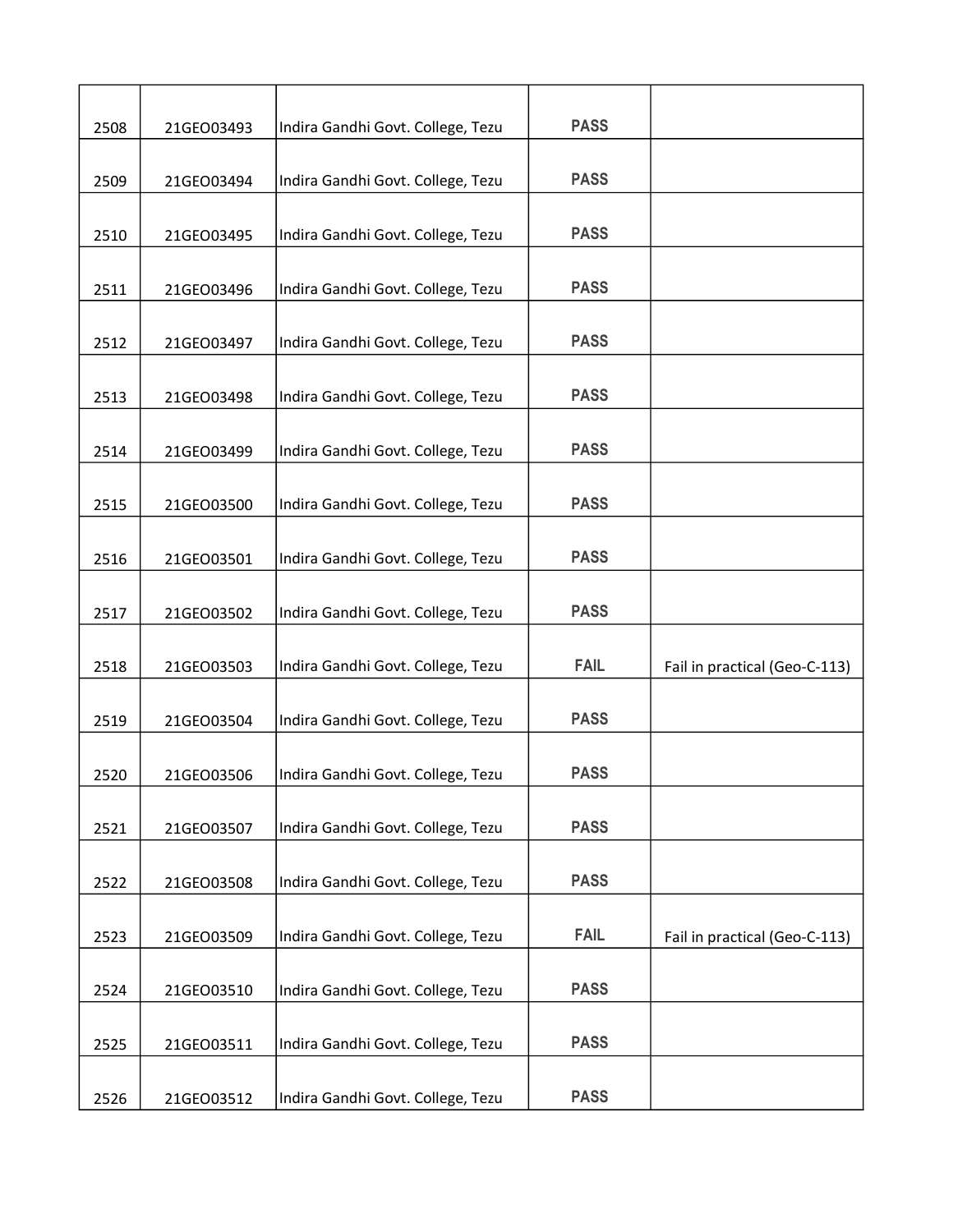| 2527 | 21GEO03513 | Indira Gandhi Govt. College, Tezu | <b>PASS</b> |                               |
|------|------------|-----------------------------------|-------------|-------------------------------|
|      |            | Indira Gandhi Govt. College, Tezu | <b>PASS</b> |                               |
| 2528 | 21GEO03514 |                                   |             |                               |
| 2529 | 21GEO03515 | Indira Gandhi Govt. College, Tezu | <b>FAIL</b> | Fail in practical (Geo-C-113) |
| 2530 | 21GEO03516 | Indira Gandhi Govt. College, Tezu | <b>PASS</b> |                               |
| 2531 | 21GEO03517 | Indira Gandhi Govt. College, Tezu | <b>PASS</b> |                               |
|      |            |                                   |             |                               |
| 2532 | 21GEO03518 | Indira Gandhi Govt. College, Tezu | <b>PASS</b> |                               |
| 2533 | 21GEO03519 | Indira Gandhi Govt. College, Tezu | <b>PASS</b> |                               |
| 2534 | 21GEO03520 | Indira Gandhi Govt. College, Tezu | <b>PASS</b> |                               |
|      |            |                                   |             |                               |
| 2535 | 21GEO03521 | Indira Gandhi Govt. College, Tezu | <b>PASS</b> |                               |
| 2536 | 21GEO03522 | Indira Gandhi Govt. College, Tezu | <b>PASS</b> |                               |
| 2537 | 21GEO03523 | Indira Gandhi Govt. College, Tezu | <b>PASS</b> |                               |
|      |            |                                   |             |                               |
| 2538 | 21GEO03524 | Indira Gandhi Govt. College, Tezu | <b>FAIL</b> | Fail in practical (Geo-C-113) |
| 2539 | 21GEO03525 | Indira Gandhi Govt. College, Tezu | <b>FAIL</b> | Fail in practical (Geo-C-113) |
|      |            |                                   |             |                               |
| 2540 | 21GEO03526 | Indira Gandhi Govt. College, Tezu | <b>FAIL</b> | Fail in practical (Geo-C-113) |
| 2541 | 21GEO03527 | Indira Gandhi Govt. College, Tezu | <b>PASS</b> |                               |
| 2542 | 21GEO03528 | Indira Gandhi Govt. College, Tezu | <b>PASS</b> |                               |
|      |            |                                   |             |                               |
| 2543 | 21GEO03529 | Indira Gandhi Govt. College, Tezu | <b>PASS</b> |                               |
| 2544 | 21GEO03530 | Indira Gandhi Govt. College, Tezu | <b>PASS</b> |                               |
|      |            |                                   |             |                               |
| 2545 | 21GEO03531 | Indira Gandhi Govt. College, Tezu | <b>PASS</b> |                               |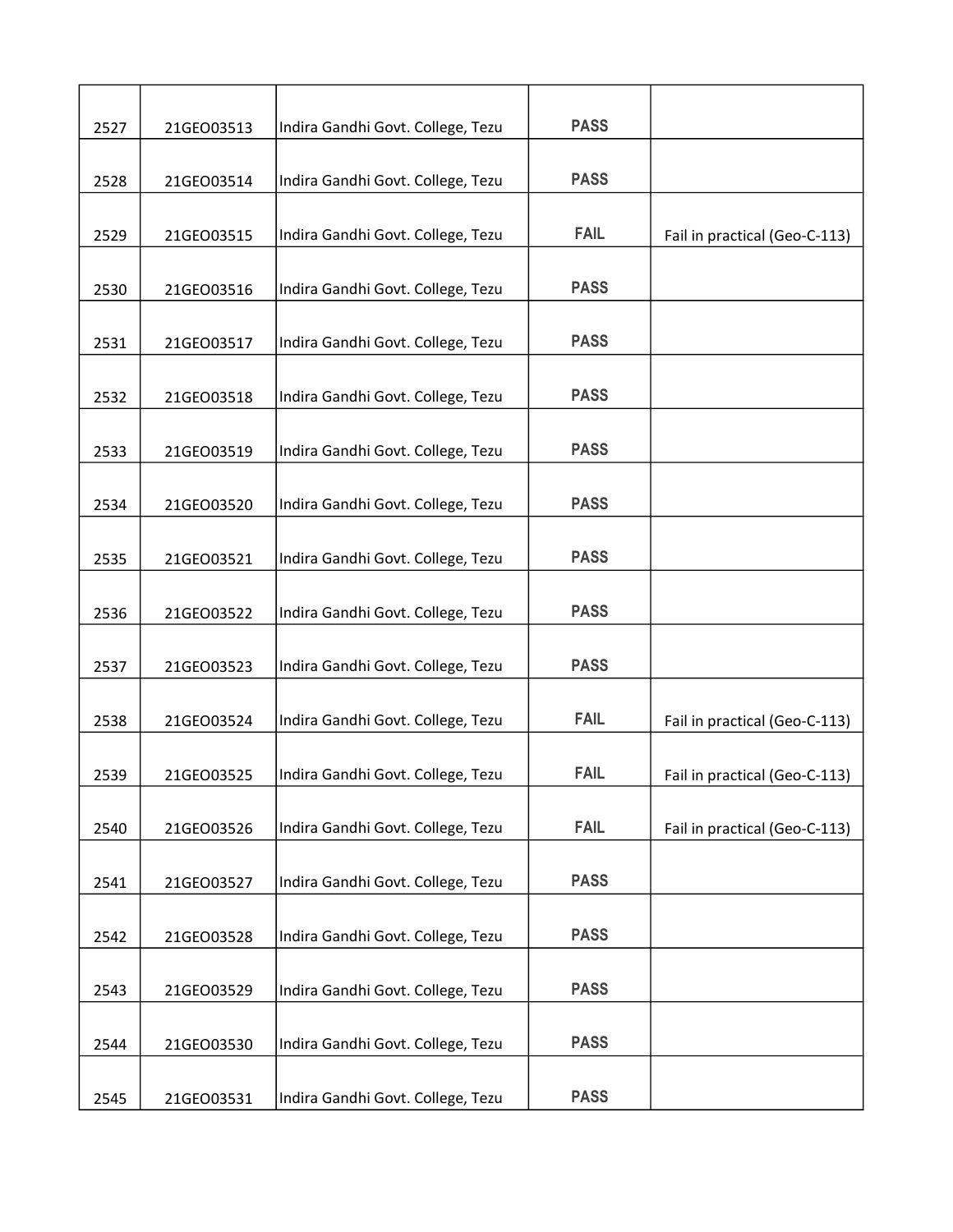| 2546 | 21GEO03532 | Indira Gandhi Govt. College, Tezu | <b>PASS</b>    |                               |
|------|------------|-----------------------------------|----------------|-------------------------------|
|      |            |                                   |                |                               |
| 2547 | 21GEO03533 | Indira Gandhi Govt. College, Tezu | <b>WITHELD</b> | Registration                  |
|      |            |                                   |                |                               |
| 2548 | 21GEO03534 | Indira Gandhi Govt. College, Tezu | <b>FAIL</b>    | Fail in practical (Geo-C-113) |
| 2549 | 21GEO03535 | Indira Gandhi Govt. College, Tezu | <b>PASS</b>    |                               |
| 2550 | 21GEO03536 | Indira Gandhi Govt. College, Tezu | <b>PASS</b>    |                               |
|      |            |                                   |                |                               |
| 2551 | 21GEO03537 | Indira Gandhi Govt. College, Tezu | <b>WITHELD</b> | Registration                  |
| 2552 | 21GEO03538 | Indira Gandhi Govt. College, Tezu | <b>FAIL</b>    | Fail in practical (Geo-C-113) |
| 2553 | 21GEO03539 | Indira Gandhi Govt. College, Tezu | <b>PASS</b>    |                               |
|      |            |                                   |                |                               |
| 2554 | 21GEO03540 | Indira Gandhi Govt. College, Tezu | <b>PASS</b>    |                               |
| 2555 | 21GEO03541 | Indira Gandhi Govt. College, Tezu | <b>PASS</b>    |                               |
| 2556 | 21GEO03542 | Indira Gandhi Govt. College, Tezu | <b>PASS</b>    |                               |
|      |            |                                   |                |                               |
| 2557 | 21GEO03543 | Indira Gandhi Govt. College, Tezu | <b>FAIL</b>    | Fail in practical (Geo-C-113) |
| 2558 | 21GEO03544 | Indira Gandhi Govt. College, Tezu | <b>PASS</b>    |                               |
| 2559 | 21GEO03545 | Indira Gandhi Govt. College, Tezu | <b>FAIL</b>    | Fail in practical (Geo-C-113) |
|      |            |                                   |                |                               |
| 2560 | 21GEO03546 | Indira Gandhi Govt. College, Tezu | <b>PASS</b>    |                               |
| 2561 | 21GEO03547 | Indira Gandhi Govt. College, Tezu | <b>PASS</b>    |                               |
| 2562 | 21GEO03548 | Indira Gandhi Govt. College, Tezu | <b>PASS</b>    |                               |
|      |            |                                   |                |                               |
| 2563 | 21GEO03549 | Indira Gandhi Govt. College, Tezu | <b>PASS</b>    |                               |
| 2564 | 21GEO03550 | Indira Gandhi Govt. College, Tezu | <b>PASS</b>    |                               |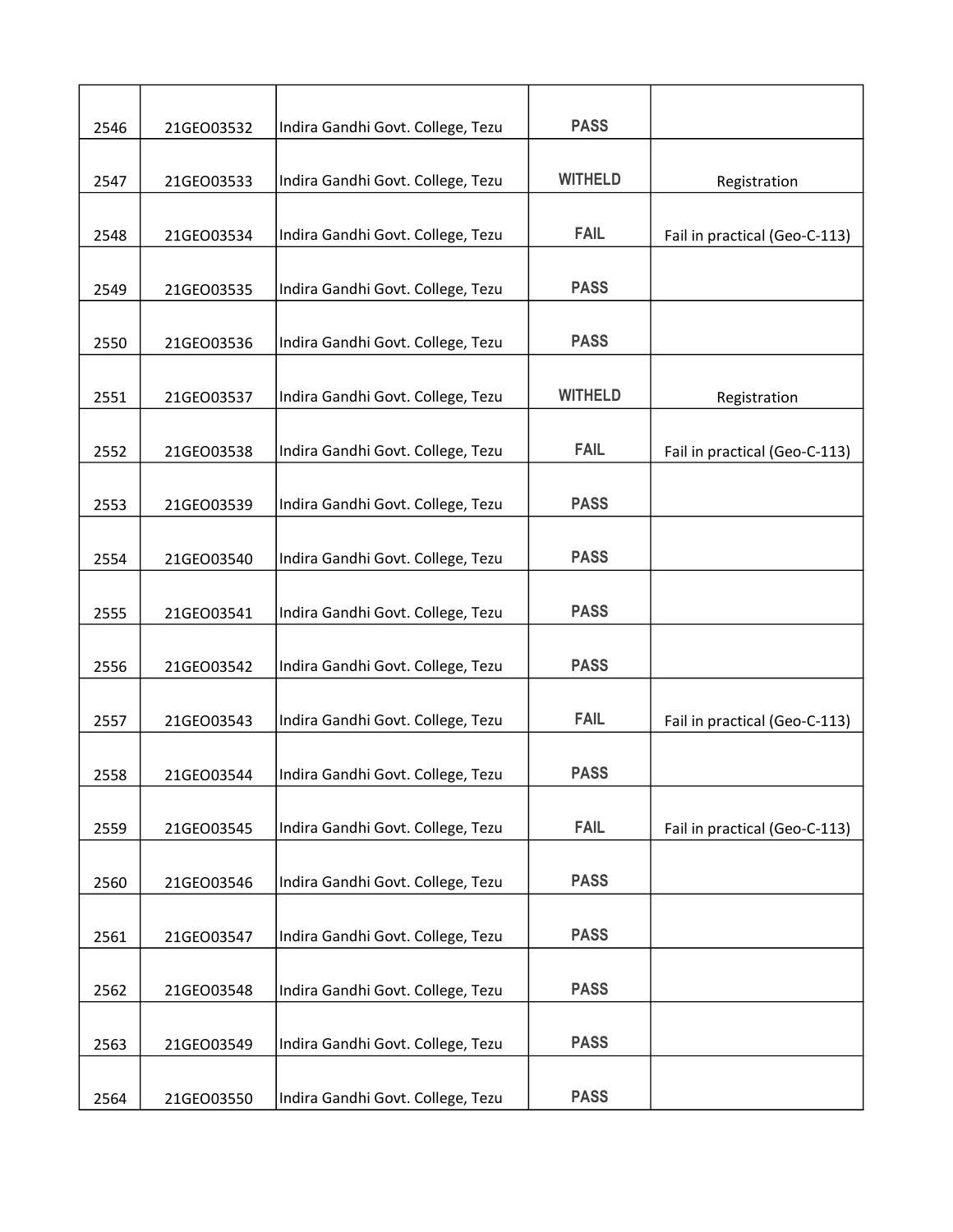| 2565 | 21GEO03551 | Indira Gandhi Govt. College, Tezu | <b>PASS</b>    |                               |
|------|------------|-----------------------------------|----------------|-------------------------------|
|      |            |                                   |                |                               |
| 2566 | 21GEO03552 | Indira Gandhi Govt. College, Tezu | <b>PASS</b>    |                               |
| 2567 | 21GEO03553 | Indira Gandhi Govt. College, Tezu | <b>FAIL</b>    | Fail in practical (Geo-C-113) |
| 2568 | 21HIN03554 | Indira Gandhi Govt. College, Tezu | <b>PASS</b>    |                               |
| 2569 | 21HIN03555 | Indira Gandhi Govt. College, Tezu | <b>PASS</b>    |                               |
| 2570 | 21HIN03556 | Indira Gandhi Govt. College, Tezu | <b>PASS</b>    |                               |
| 2571 | 21HIN03557 | Indira Gandhi Govt. College, Tezu | <b>PASS</b>    |                               |
| 2572 | 21HIN03558 | Indira Gandhi Govt. College, Tezu | <b>WITHELD</b> | Registration                  |
| 2573 | 21HIN03559 | Indira Gandhi Govt. College, Tezu | <b>PASS</b>    |                               |
| 2574 | 21HIN03560 | Indira Gandhi Govt. College, Tezu | <b>PASS</b>    |                               |
| 2575 | 21HIN03561 | Indira Gandhi Govt. College, Tezu | <b>PWBP</b>    |                               |
| 2576 | 21HIN03562 | Indira Gandhi Govt. College, Tezu | <b>PASS</b>    |                               |
| 2577 | 21HIN03563 | Indira Gandhi Govt. College, Tezu | <b>PASS</b>    |                               |
| 2578 | 21HIN03564 | Indira Gandhi Govt. College, Tezu | <b>PASS</b>    |                               |
| 2579 | 21HIN03565 | Indira Gandhi Govt. College, Tezu | <b>PASS</b>    |                               |
| 2580 | 21HIN03566 | Indira Gandhi Govt. College, Tezu | <b>PWBP</b>    |                               |
| 2581 | 21HIN03567 | Indira Gandhi Govt. College, Tezu | <b>PASS</b>    |                               |
| 2582 | 21HIN03568 | Indira Gandhi Govt. College, Tezu | <b>PASS</b>    |                               |
| 2583 | 21HIN03569 | Indira Gandhi Govt. College, Tezu | <b>PASS</b>    |                               |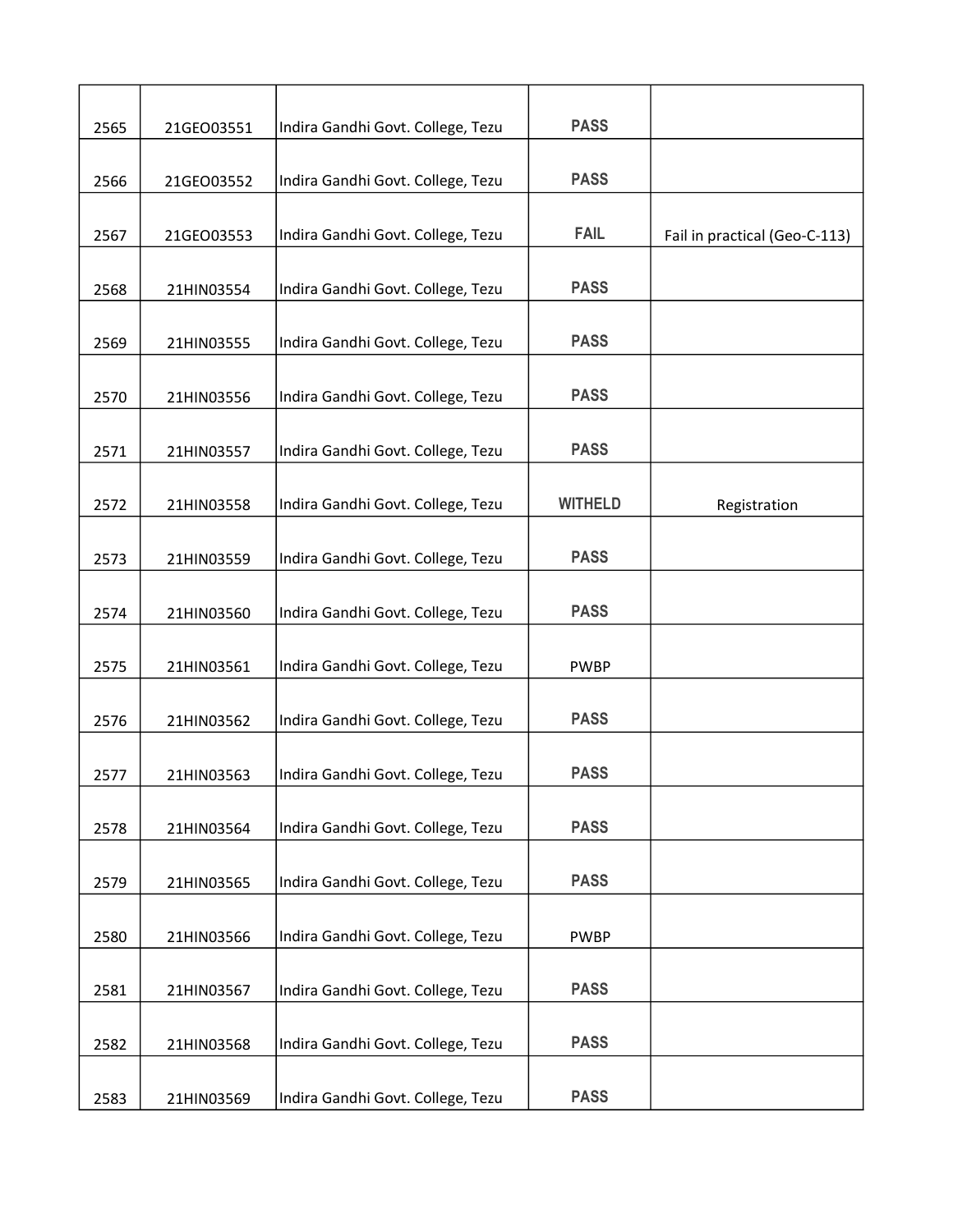| 2584 | 21HIN03570 | Indira Gandhi Govt. College, Tezu | <b>PASS</b> |  |
|------|------------|-----------------------------------|-------------|--|
|      |            |                                   |             |  |
| 2585 | 21HIN03571 | Indira Gandhi Govt. College, Tezu | <b>PASS</b> |  |
| 2586 | 21HIN03572 | Indira Gandhi Govt. College, Tezu | <b>PASS</b> |  |
| 2587 | 21HIN03573 | Indira Gandhi Govt. College, Tezu | <b>PASS</b> |  |
| 2588 | 21HIN03574 | Indira Gandhi Govt. College, Tezu | <b>PASS</b> |  |
| 2589 | 21HIN03575 | Indira Gandhi Govt. College, Tezu | <b>PASS</b> |  |
| 2590 | 21HIN03576 | Indira Gandhi Govt. College, Tezu | <b>PASS</b> |  |
| 2591 | 21HIN03577 | Indira Gandhi Govt. College, Tezu | <b>PASS</b> |  |
| 2592 | 21HIN03578 | Indira Gandhi Govt. College, Tezu | <b>PASS</b> |  |
| 2593 | 21HIN03579 | Indira Gandhi Govt. College, Tezu | <b>PASS</b> |  |
| 2594 | 21HIN03580 | Indira Gandhi Govt. College, Tezu | <b>PASS</b> |  |
| 2595 | 21HIN03581 | Indira Gandhi Govt. College, Tezu | <b>PASS</b> |  |
| 2596 | 21HIN03582 | Indira Gandhi Govt. College, Tezu | <b>PASS</b> |  |
| 2597 | 21HIN03583 | Indira Gandhi Govt. College, Tezu | <b>PASS</b> |  |
| 2598 | 21HIN03584 | Indira Gandhi Govt. College, Tezu | <b>PASS</b> |  |
| 2599 | 21HIN03585 | Indira Gandhi Govt. College, Tezu | <b>PASS</b> |  |
| 2600 | 21HIN03586 | Indira Gandhi Govt. College, Tezu | <b>PASS</b> |  |
| 2601 | 21HIN03587 | Indira Gandhi Govt. College, Tezu | <b>PASS</b> |  |
| 2602 | 21HIN03588 | Indira Gandhi Govt. College, Tezu | <b>PASS</b> |  |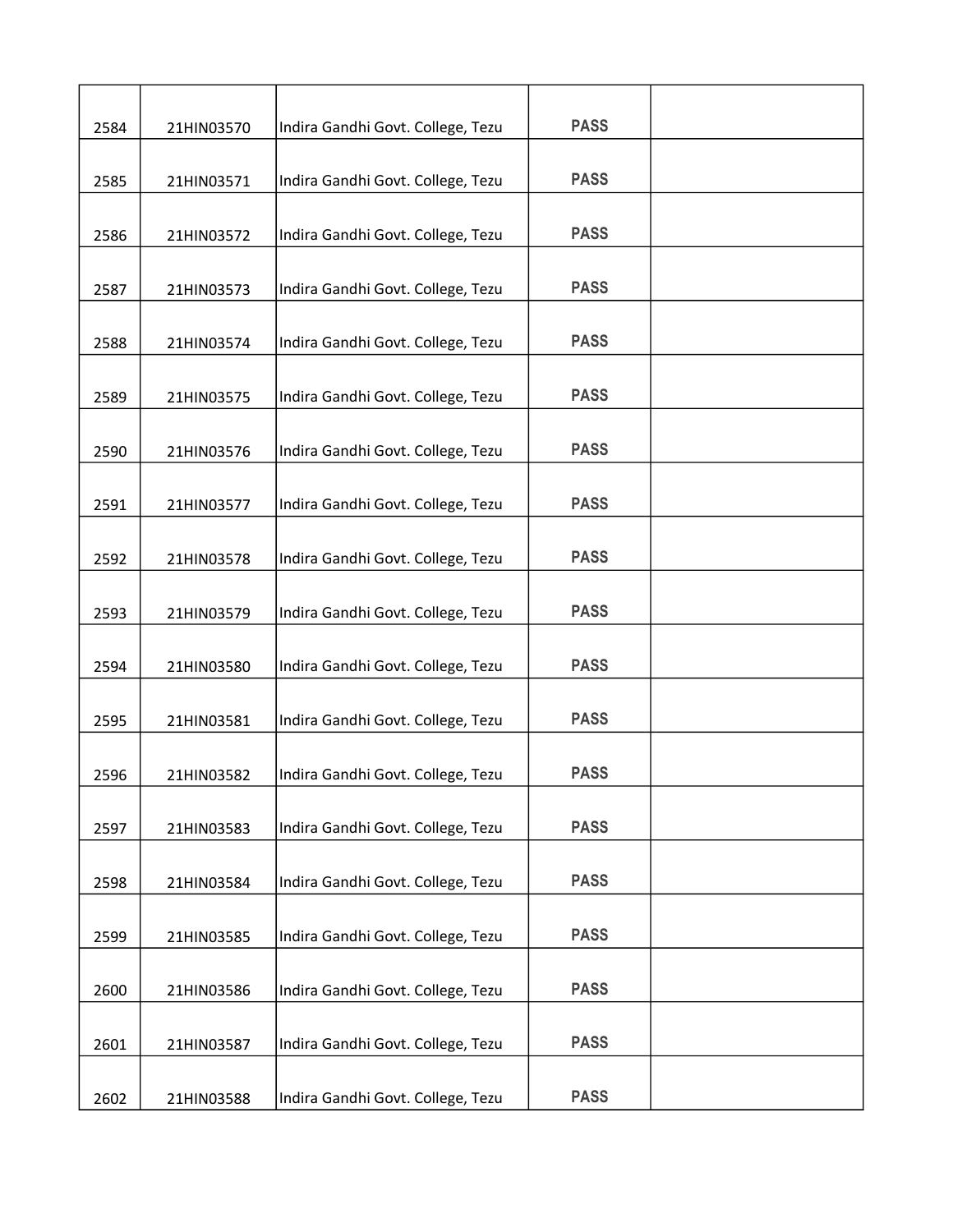| 2603 | 21HIN03589 | Indira Gandhi Govt. College, Tezu | <b>PASS</b> |  |
|------|------------|-----------------------------------|-------------|--|
| 2604 | 21HIN03590 | Indira Gandhi Govt. College, Tezu | <b>PASS</b> |  |
| 2605 | 21HIN03591 | Indira Gandhi Govt. College, Tezu | <b>PASS</b> |  |
|      |            |                                   |             |  |
| 2606 | 21HIN03592 | Indira Gandhi Govt. College, Tezu | <b>PASS</b> |  |
| 2607 | 21HIN03593 | Indira Gandhi Govt. College, Tezu | <b>PASS</b> |  |
| 2608 | 21HIN03594 | Indira Gandhi Govt. College, Tezu | <b>PASS</b> |  |
| 2609 | 21HIN03595 | Indira Gandhi Govt. College, Tezu | <b>PASS</b> |  |
| 2610 | 21HIN03596 | Indira Gandhi Govt. College, Tezu | <b>PASS</b> |  |
| 2611 | 21HIN03597 | Indira Gandhi Govt. College, Tezu | <b>PASS</b> |  |
| 2612 | 21HIN03598 | Indira Gandhi Govt. College, Tezu | <b>PASS</b> |  |
|      |            |                                   |             |  |
| 2613 | 21HIN03599 | Indira Gandhi Govt. College, Tezu | <b>PASS</b> |  |
| 2614 | 21HIN03600 | Indira Gandhi Govt. College, Tezu | <b>PASS</b> |  |
| 2615 | 21HIN03601 | Indira Gandhi Govt. College, Tezu | <b>PASS</b> |  |
| 2616 | 21HIN03602 | Indira Gandhi Govt. College, Tezu | <b>PASS</b> |  |
| 2617 | 21HIN03603 | Indira Gandhi Govt. College, Tezu | <b>PASS</b> |  |
|      |            |                                   |             |  |
| 2618 | 21HIN03604 | Indira Gandhi Govt. College, Tezu | <b>PASS</b> |  |
| 2619 | 21HIN03605 | Indira Gandhi Govt. College, Tezu | <b>PASS</b> |  |
| 2620 | 21HIN03606 | Indira Gandhi Govt. College, Tezu | <b>PASS</b> |  |
| 2621 | 21HIN03607 | Indira Gandhi Govt. College, Tezu | <b>PASS</b> |  |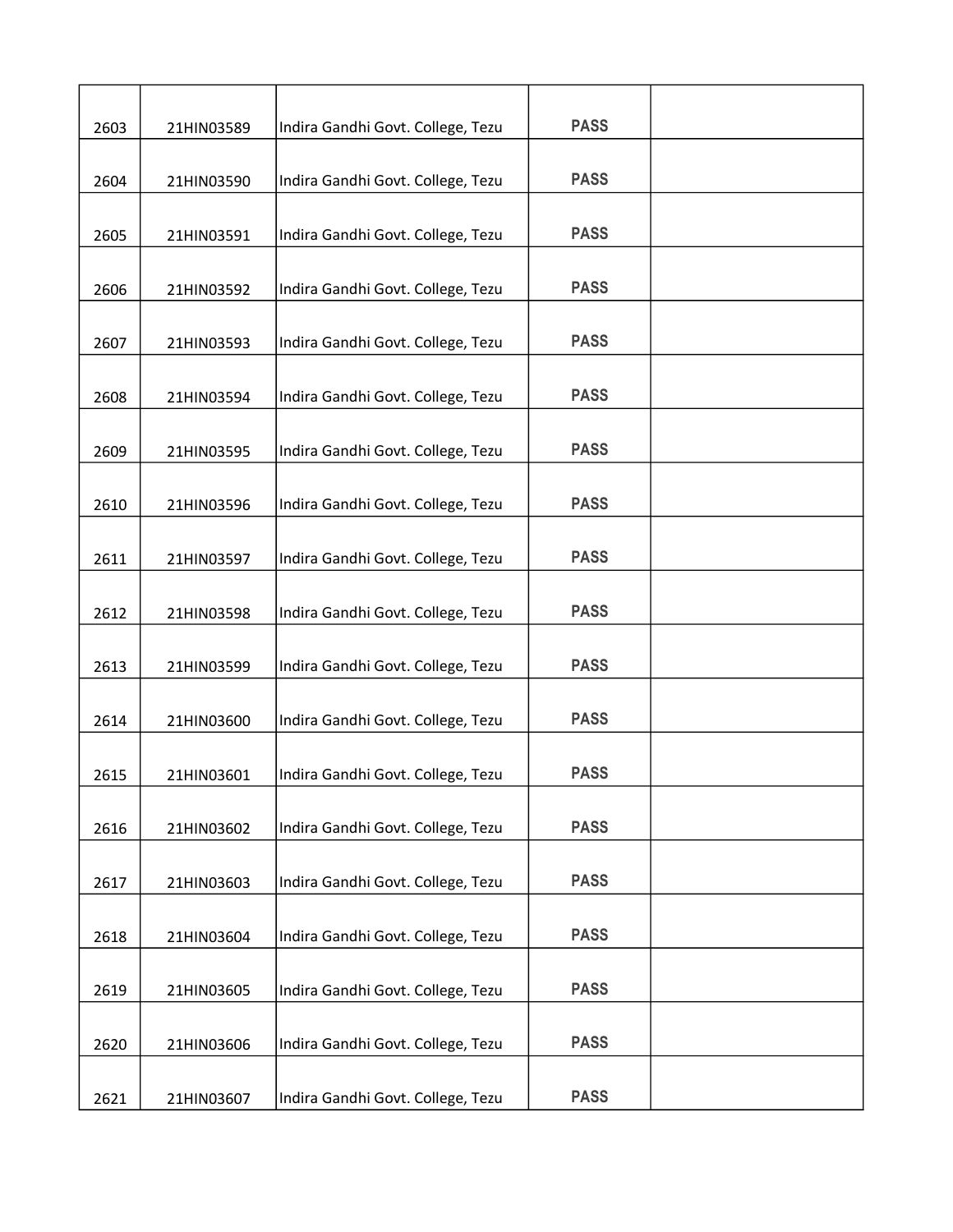| 2622 | 21HIN03608 | Indira Gandhi Govt. College, Tezu | <b>PASS</b>    |              |
|------|------------|-----------------------------------|----------------|--------------|
|      |            |                                   |                |              |
| 2623 | 21HIN03609 | Indira Gandhi Govt. College, Tezu | <b>PASS</b>    |              |
| 2624 | 21HIN03610 | Indira Gandhi Govt. College, Tezu | <b>PASS</b>    |              |
| 2625 | 21HIN03611 | Indira Gandhi Govt. College, Tezu | <b>PASS</b>    |              |
| 2626 | 21HIN03612 | Indira Gandhi Govt. College, Tezu | <b>WITHELD</b> | Registration |
| 2627 | 21HIN03613 | Indira Gandhi Govt. College, Tezu | <b>PWBP</b>    |              |
| 2628 | 21HIN03614 | Indira Gandhi Govt. College, Tezu | <b>PASS</b>    |              |
| 2629 | 21HIN03615 | Indira Gandhi Govt. College, Tezu | <b>PASS</b>    |              |
| 2630 | 21HIN03617 | Indira Gandhi Govt. College, Tezu | <b>PASS</b>    |              |
| 2631 | 21HIN03618 | Indira Gandhi Govt. College, Tezu | <b>PASS</b>    |              |
| 2632 | 21HIN03619 | Indira Gandhi Govt. College, Tezu | <b>PASS</b>    |              |
| 2633 | 21HIN03620 | Indira Gandhi Govt. College, Tezu | <b>PWBP</b>    |              |
| 2634 | 21HIN03621 | Indira Gandhi Govt. College, Tezu | <b>PASS</b>    |              |
| 2635 | 21HIN03622 | Indira Gandhi Govt. College, Tezu | <b>PASS</b>    |              |
| 2636 | 21HIN03623 | Indira Gandhi Govt. College, Tezu | <b>PWBP</b>    |              |
| 2637 | 21HIN03624 | Indira Gandhi Govt. College, Tezu | <b>PASS</b>    |              |
| 2638 | 21HIN03625 | Indira Gandhi Govt. College, Tezu | <b>PASS</b>    |              |
| 2639 | 21HIN03626 | Indira Gandhi Govt. College, Tezu | <b>PASS</b>    |              |
| 2640 | 21HIN03627 | Indira Gandhi Govt. College, Tezu | <b>PASS</b>    |              |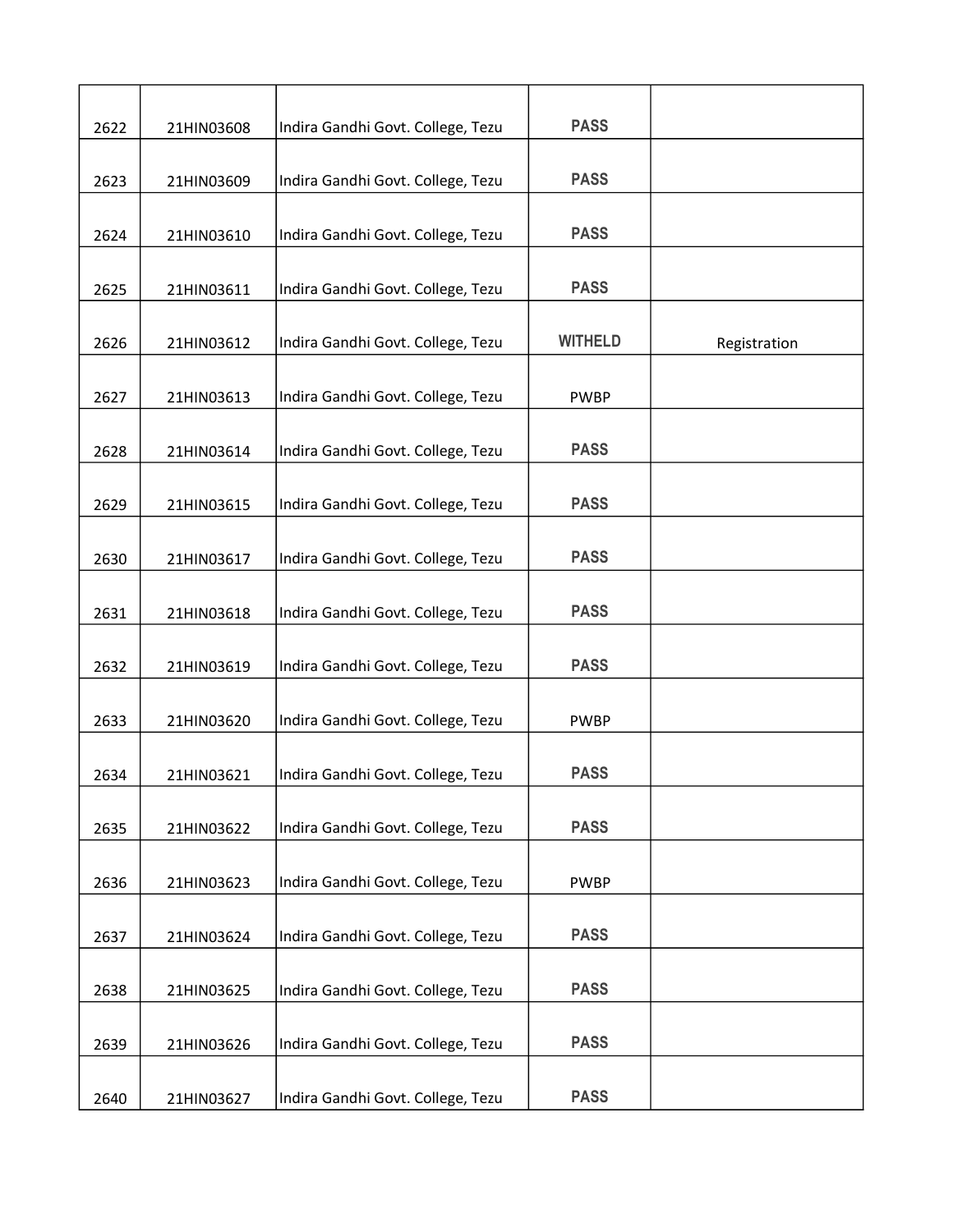| 2641 | 21HIN03628 | Indira Gandhi Govt. College, Tezu | <b>PASS</b> |  |
|------|------------|-----------------------------------|-------------|--|
|      |            |                                   |             |  |
| 2642 | 21HIN03629 | Indira Gandhi Govt. College, Tezu | <b>PASS</b> |  |
|      |            |                                   |             |  |
| 2643 | 21HIN03630 | Indira Gandhi Govt. College, Tezu | <b>PASS</b> |  |
| 2644 | 21HIN03631 | Indira Gandhi Govt. College, Tezu | <b>PASS</b> |  |
| 2645 | 21HIN03632 | Indira Gandhi Govt. College, Tezu | <b>PASS</b> |  |
|      |            |                                   |             |  |
| 2646 | 21HIN03633 | Indira Gandhi Govt. College, Tezu | <b>PASS</b> |  |
| 2647 | 21HIN03634 | Indira Gandhi Govt. College, Tezu | <b>PASS</b> |  |
|      |            |                                   |             |  |
| 2648 | 21HIN03635 | Indira Gandhi Govt. College, Tezu | <b>PASS</b> |  |
| 2649 | 21HIN03636 | Indira Gandhi Govt. College, Tezu | <b>PASS</b> |  |
| 2650 | 21HIN03637 | Indira Gandhi Govt. College, Tezu | <b>PASS</b> |  |
|      |            |                                   |             |  |
| 2651 | 21HIN03638 | Indira Gandhi Govt. College, Tezu | <b>PASS</b> |  |
| 2652 | 21HIN03639 | Indira Gandhi Govt. College, Tezu | <b>PASS</b> |  |
|      |            |                                   |             |  |
| 2653 | 21HIN03640 | Indira Gandhi Govt. College, Tezu | <b>PASS</b> |  |
| 2654 | 21HIN03641 | Indira Gandhi Govt. College, Tezu | <b>PASS</b> |  |
| 2655 | 21HIN03642 | Indira Gandhi Govt. College, Tezu | <b>PWBP</b> |  |
|      |            |                                   | <b>PASS</b> |  |
| 2656 | 21HIN03643 | Indira Gandhi Govt. College, Tezu |             |  |
| 2657 | 21HIN03644 | Indira Gandhi Govt. College, Tezu | <b>PASS</b> |  |
|      |            |                                   |             |  |
| 2658 | 21HIN03645 | Indira Gandhi Govt. College, Tezu | <b>PASS</b> |  |
| 2659 | 21HIN03646 | Indira Gandhi Govt. College, Tezu | <b>PASS</b> |  |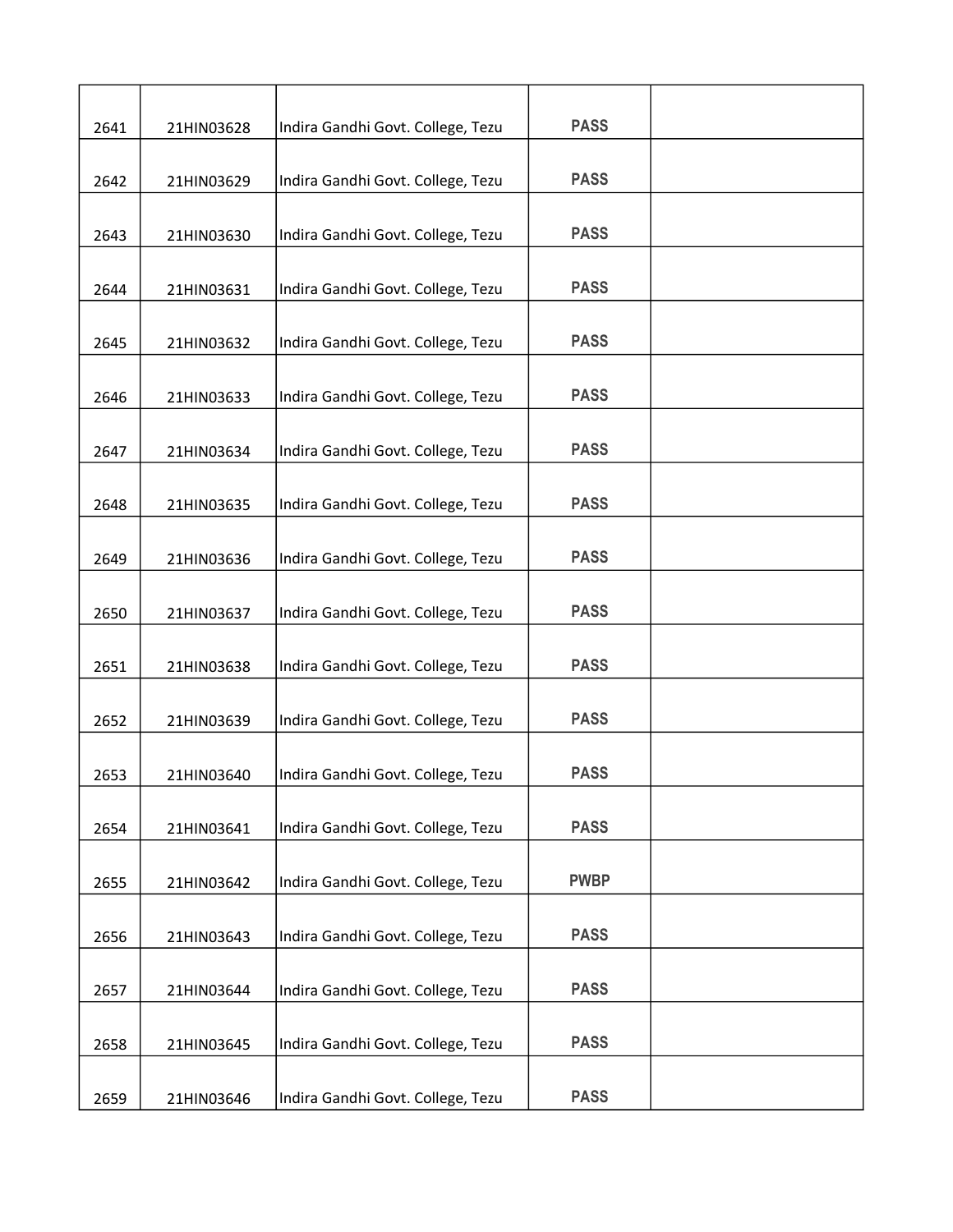| 2660 | 21HIN03647 | Indira Gandhi Govt. College, Tezu | <b>PASS</b> |  |
|------|------------|-----------------------------------|-------------|--|
|      |            |                                   |             |  |
| 2661 | 21HIN03648 | Indira Gandhi Govt. College, Tezu | <b>PASS</b> |  |
| 2662 | 21HIN03650 | Indira Gandhi Govt. College, Tezu | <b>PASS</b> |  |
| 2663 | 21HIN03651 | Indira Gandhi Govt. College, Tezu | <b>PASS</b> |  |
| 2664 | 21HIN03652 | Indira Gandhi Govt. College, Tezu | <b>PASS</b> |  |
|      |            |                                   |             |  |
| 2665 | 21HIN03653 | Indira Gandhi Govt. College, Tezu | <b>PASS</b> |  |
| 2666 | 21HIN03655 | Indira Gandhi Govt. College, Tezu | <b>PASS</b> |  |
| 2667 | 21HIN03656 | Indira Gandhi Govt. College, Tezu | <b>PASS</b> |  |
| 2668 | 21HIN03657 | Indira Gandhi Govt. College, Tezu | <b>PASS</b> |  |
|      |            |                                   |             |  |
| 2669 | 21HIN03658 | Indira Gandhi Govt. College, Tezu | <b>PASS</b> |  |
| 2670 | 21HIS03659 | Indira Gandhi Govt. College, Tezu | <b>PASS</b> |  |
| 2671 | 21HIS03660 | Indira Gandhi Govt. College, Tezu | <b>PASS</b> |  |
| 2672 | 21HIS03661 | Indira Gandhi Govt. College, Tezu | <b>PASS</b> |  |
| 2673 | 21HIS03662 | Indira Gandhi Govt. College, Tezu | <b>PASS</b> |  |
| 2674 | 21HIS03663 | Indira Gandhi Govt. College, Tezu | <b>PASS</b> |  |
|      |            |                                   |             |  |
| 2675 | 21HIS03664 | Indira Gandhi Govt. College, Tezu | <b>PASS</b> |  |
| 2676 | 21HIS03665 | Indira Gandhi Govt. College, Tezu | <b>PASS</b> |  |
| 2677 | 21HIS03666 | Indira Gandhi Govt. College, Tezu | <b>PASS</b> |  |
| 2678 | 21HIS03667 | Indira Gandhi Govt. College, Tezu | <b>PASS</b> |  |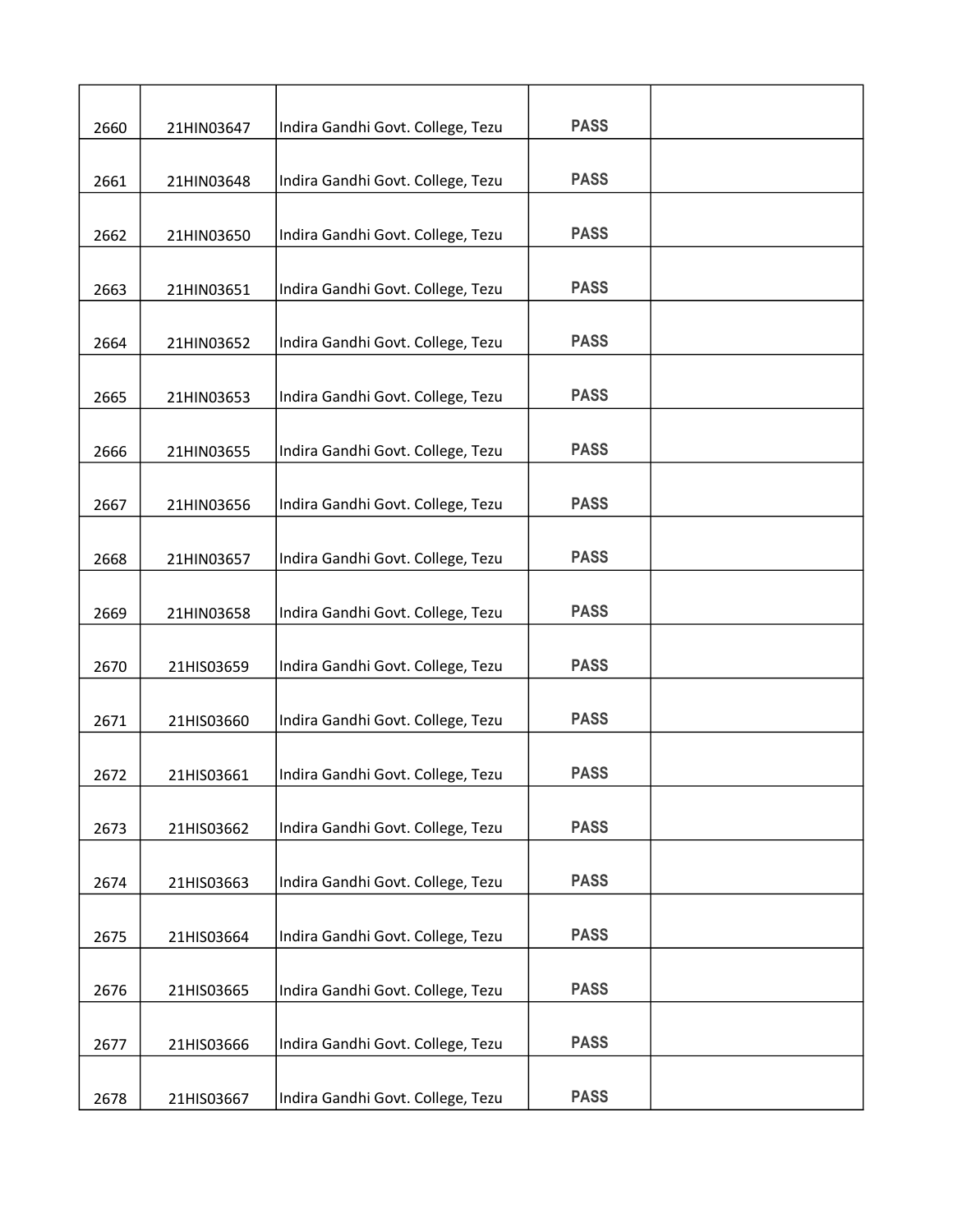| 2679 | 21HIS03668 | Indira Gandhi Govt. College, Tezu | <b>PASS</b>    |              |
|------|------------|-----------------------------------|----------------|--------------|
|      |            |                                   |                |              |
| 2680 | 21HIS03669 | Indira Gandhi Govt. College, Tezu | <b>PASS</b>    |              |
| 2681 | 21HIS03670 | Indira Gandhi Govt. College, Tezu | <b>PASS</b>    |              |
| 2682 | 21HIS03671 | Indira Gandhi Govt. College, Tezu | <b>PASS</b>    |              |
| 2683 | 21HIS03672 | Indira Gandhi Govt. College, Tezu | <b>PASS</b>    |              |
| 2684 | 21HIS03673 | Indira Gandhi Govt. College, Tezu | <b>PASS</b>    |              |
| 2685 | 21HIS03674 | Indira Gandhi Govt. College, Tezu | <b>WITHELD</b> | Registration |
| 2686 | 21HIS03675 | Indira Gandhi Govt. College, Tezu | <b>PASS</b>    |              |
| 2687 | 21HIS03676 | Indira Gandhi Govt. College, Tezu | <b>PASS</b>    |              |
| 2688 | 21HIS03677 | Indira Gandhi Govt. College, Tezu | <b>PASS</b>    |              |
| 2689 | 21HIS03678 | Indira Gandhi Govt. College, Tezu | <b>PASS</b>    |              |
| 2690 | 21HIS03679 | Indira Gandhi Govt. College, Tezu | <b>PASS</b>    |              |
| 2691 | 21HIS03680 | Indira Gandhi Govt. College, Tezu | <b>PASS</b>    |              |
| 2692 | 21HIS03681 | Indira Gandhi Govt. College, Tezu | <b>PASS</b>    |              |
| 2693 | 21HIS03682 | Indira Gandhi Govt. College, Tezu | <b>PASS</b>    |              |
| 2694 | 21HIS03683 | Indira Gandhi Govt. College, Tezu | <b>PASS</b>    |              |
| 2695 | 21HIS03684 | Indira Gandhi Govt. College, Tezu | <b>PASS</b>    |              |
| 2696 | 21HIS03685 | Indira Gandhi Govt. College, Tezu | <b>PASS</b>    |              |
| 2697 | 21HIS03686 | Indira Gandhi Govt. College, Tezu | <b>PASS</b>    |              |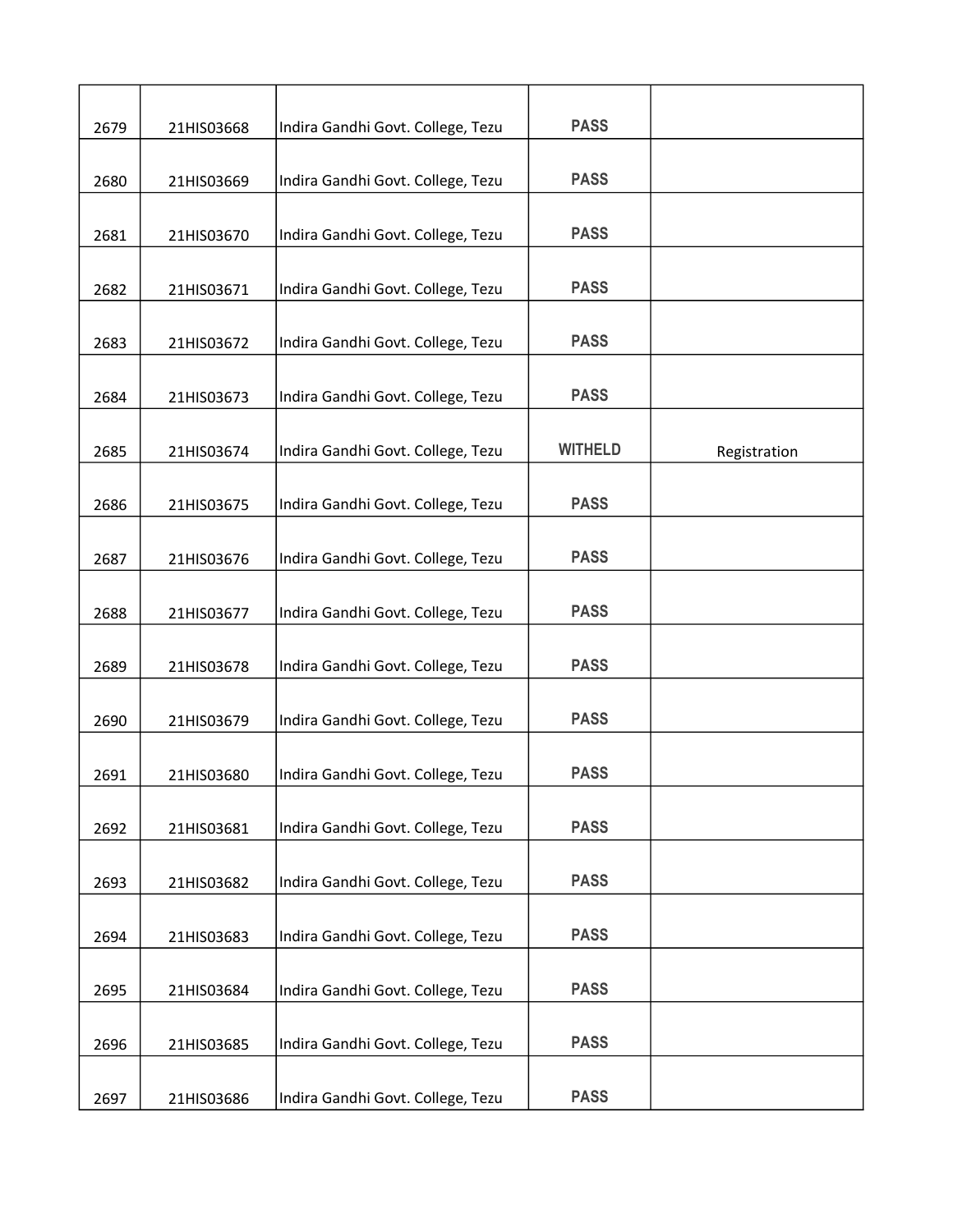| 2698 | 21HIS03687 | Indira Gandhi Govt. College, Tezu | <b>PASS</b> |  |
|------|------------|-----------------------------------|-------------|--|
| 2699 | 21HIS03688 | Indira Gandhi Govt. College, Tezu | <b>PASS</b> |  |
|      |            |                                   |             |  |
| 2700 | 21HIS03689 | Indira Gandhi Govt. College, Tezu | <b>PASS</b> |  |
| 2701 | 21HIS03690 | Indira Gandhi Govt. College, Tezu | <b>PASS</b> |  |
| 2702 | 21HIS03691 | Indira Gandhi Govt. College, Tezu | <b>PASS</b> |  |
| 2703 | 21HIS03692 | Indira Gandhi Govt. College, Tezu | <b>PASS</b> |  |
| 2704 | 21HIS03693 | Indira Gandhi Govt. College, Tezu | <b>PASS</b> |  |
| 2705 | 21HIS03694 | Indira Gandhi Govt. College, Tezu | <b>PASS</b> |  |
| 2706 | 21HIS03695 | Indira Gandhi Govt. College, Tezu | <b>PASS</b> |  |
| 2707 | 21HIS03696 | Indira Gandhi Govt. College, Tezu | <b>PASS</b> |  |
| 2708 | 21HIS03697 | Indira Gandhi Govt. College, Tezu | <b>PASS</b> |  |
| 2709 | 21HIS03698 | Indira Gandhi Govt. College, Tezu | <b>PASS</b> |  |
| 2710 | 21HIS03699 | Indira Gandhi Govt. College, Tezu | <b>PASS</b> |  |
| 2711 | 21HIS03700 | Indira Gandhi Govt. College, Tezu | <b>PASS</b> |  |
| 2712 | 21HIS03701 | Indira Gandhi Govt. College, Tezu | <b>PASS</b> |  |
| 2713 | 21HIS03702 | Indira Gandhi Govt. College, Tezu | <b>PASS</b> |  |
| 2714 | 21HIS03703 | Indira Gandhi Govt. College, Tezu | <b>PASS</b> |  |
| 2715 | 21HIS03704 | Indira Gandhi Govt. College, Tezu | <b>PASS</b> |  |
| 2716 | 21HIS03705 | Indira Gandhi Govt. College, Tezu | <b>PASS</b> |  |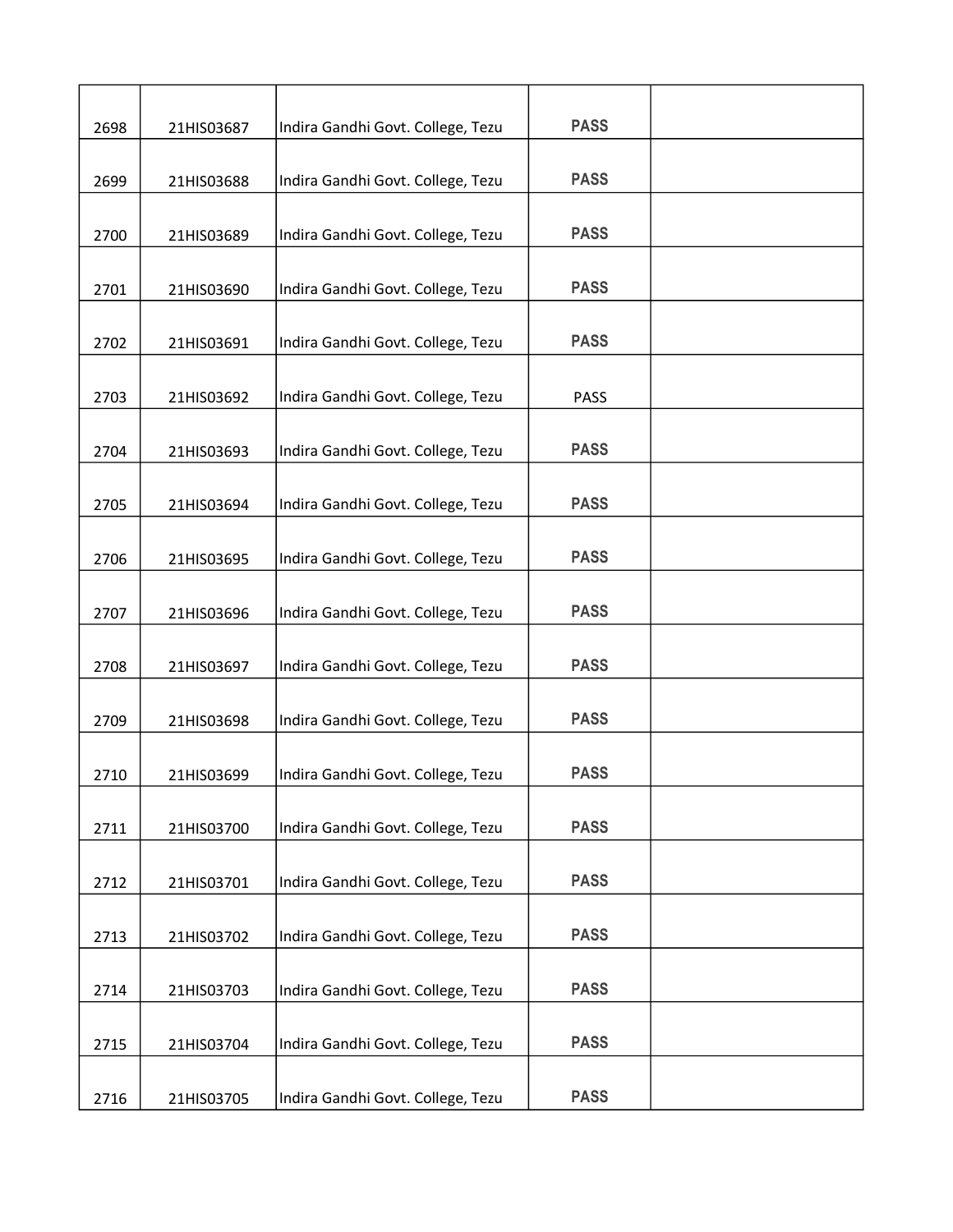| 2717 | 21HIS03706 | Indira Gandhi Govt. College, Tezu | <b>PASS</b> |  |
|------|------------|-----------------------------------|-------------|--|
|      |            |                                   |             |  |
| 2718 | 21HIS03707 | Indira Gandhi Govt. College, Tezu | <b>PASS</b> |  |
| 2719 | 21HIS03708 | Indira Gandhi Govt. College, Tezu | <b>PASS</b> |  |
| 2720 | 21HIS03709 | Indira Gandhi Govt. College, Tezu | <b>PASS</b> |  |
| 2721 | 21HIS03710 | Indira Gandhi Govt. College, Tezu | <b>PASS</b> |  |
|      |            |                                   |             |  |
| 2722 | 21HIS03711 | Indira Gandhi Govt. College, Tezu | <b>PASS</b> |  |
| 2723 | 21HIS03712 | Indira Gandhi Govt. College, Tezu | <b>PASS</b> |  |
| 2724 | 21HIS03713 | Indira Gandhi Govt. College, Tezu | <b>PASS</b> |  |
| 2725 | 21HIS03714 | Indira Gandhi Govt. College, Tezu | <b>PASS</b> |  |
|      |            |                                   |             |  |
| 2726 | 21HIS03715 | Indira Gandhi Govt. College, Tezu | <b>PASS</b> |  |
| 2727 | 21HIS03716 | Indira Gandhi Govt. College, Tezu | <b>PASS</b> |  |
| 2728 | 21HIS03717 | Indira Gandhi Govt. College, Tezu | <b>PASS</b> |  |
| 2729 | 21HIS03718 | Indira Gandhi Govt. College, Tezu | <b>PASS</b> |  |
| 2730 | 21HIS03719 | Indira Gandhi Govt. College, Tezu | <b>PASS</b> |  |
| 2731 | 21HIS03720 | Indira Gandhi Govt. College, Tezu | <b>PASS</b> |  |
|      |            |                                   |             |  |
| 2732 | 21HIS03721 | Indira Gandhi Govt. College, Tezu | <b>PASS</b> |  |
| 2733 | 21HIS03722 | Indira Gandhi Govt. College, Tezu | <b>PASS</b> |  |
| 2734 | 21HIS03723 | Indira Gandhi Govt. College, Tezu | <b>PASS</b> |  |
| 2735 | 21HIS03724 | Indira Gandhi Govt. College, Tezu | <b>PASS</b> |  |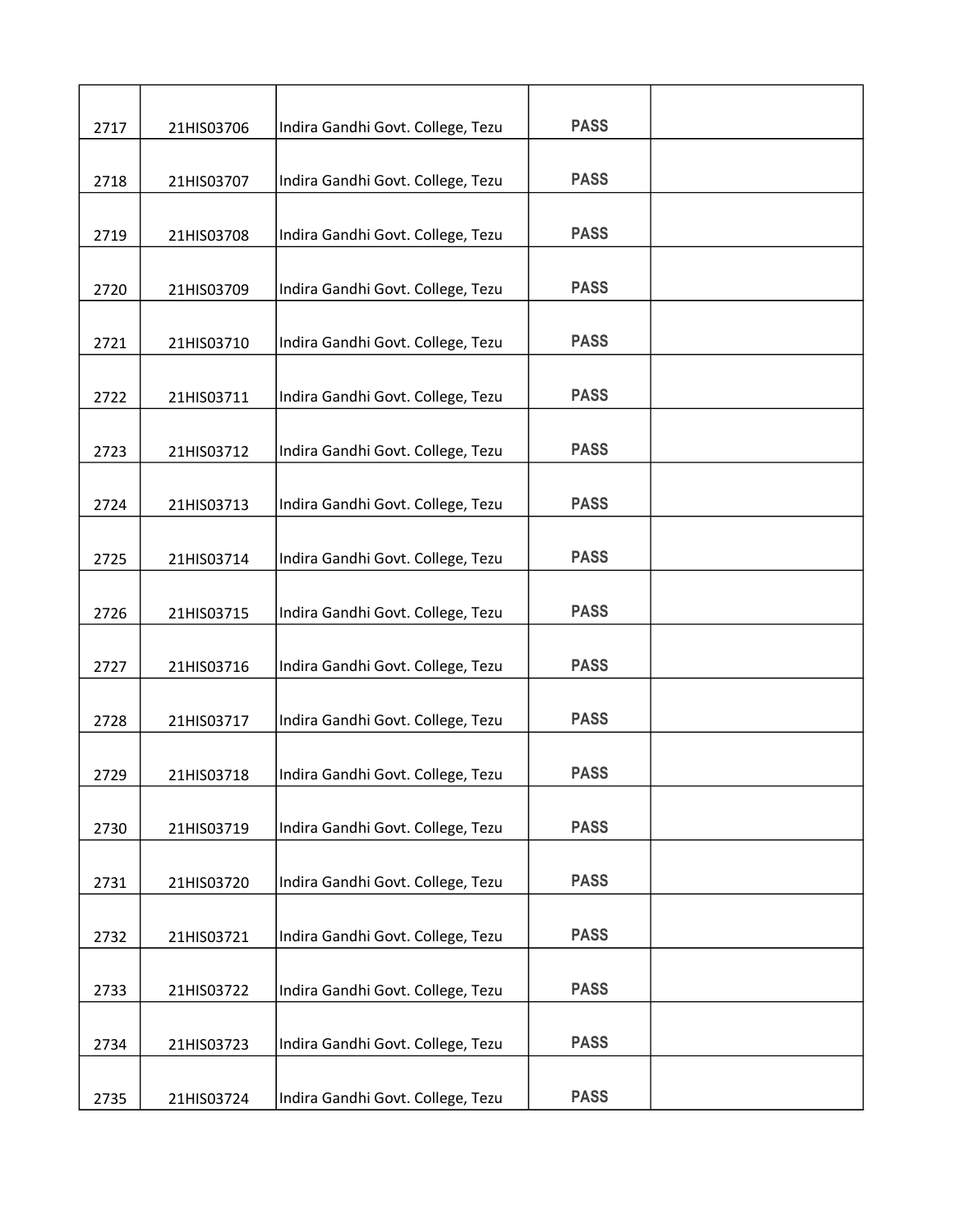| 2736 | 21HIS03725 | Indira Gandhi Govt. College, Tezu | <b>PASS</b>    |              |
|------|------------|-----------------------------------|----------------|--------------|
| 2737 | 21HIS03726 | Indira Gandhi Govt. College, Tezu | <b>PASS</b>    |              |
|      |            |                                   |                |              |
| 2738 | 21HIS03727 | Indira Gandhi Govt. College, Tezu | <b>PASS</b>    |              |
| 2739 | 21HIS03728 | Indira Gandhi Govt. College, Tezu | <b>PASS</b>    |              |
| 2740 | 21HIS03729 | Indira Gandhi Govt. College, Tezu | <b>PASS</b>    |              |
| 2741 | 21HIS03730 | Indira Gandhi Govt. College, Tezu | <b>PASS</b>    |              |
| 2742 | 21HIS03731 | Indira Gandhi Govt. College, Tezu | <b>PASS</b>    |              |
| 2743 | 21HIS03732 | Indira Gandhi Govt. College, Tezu | <b>PASS</b>    |              |
| 2744 | 21HIS03733 | Indira Gandhi Govt. College, Tezu | <b>PASS</b>    |              |
| 2745 | 21HIS03734 | Indira Gandhi Govt. College, Tezu | <b>PASS</b>    |              |
| 2746 | 21HIS03735 | Indira Gandhi Govt. College, Tezu | <b>PASS</b>    |              |
| 2747 | 21HIS03736 | Indira Gandhi Govt. College, Tezu | <b>PWBP</b>    |              |
| 2748 | 21HIS03737 | Indira Gandhi Govt. College, Tezu | <b>WITHELD</b> | Registration |
| 2749 | 21HIS03738 | Indira Gandhi Govt. College, Tezu | <b>PASS</b>    |              |
| 2750 | 21HIS03739 | Indira Gandhi Govt. College, Tezu | <b>PASS</b>    |              |
| 2751 | 21HIS03740 | Indira Gandhi Govt. College, Tezu | <b>PASS</b>    |              |
| 2752 | 21HIS03741 | Indira Gandhi Govt. College, Tezu | <b>PASS</b>    |              |
| 2753 | 21HIS03742 | Indira Gandhi Govt. College, Tezu | <b>PASS</b>    |              |
| 2754 | 21HIS03743 | Indira Gandhi Govt. College, Tezu | <b>PASS</b>    |              |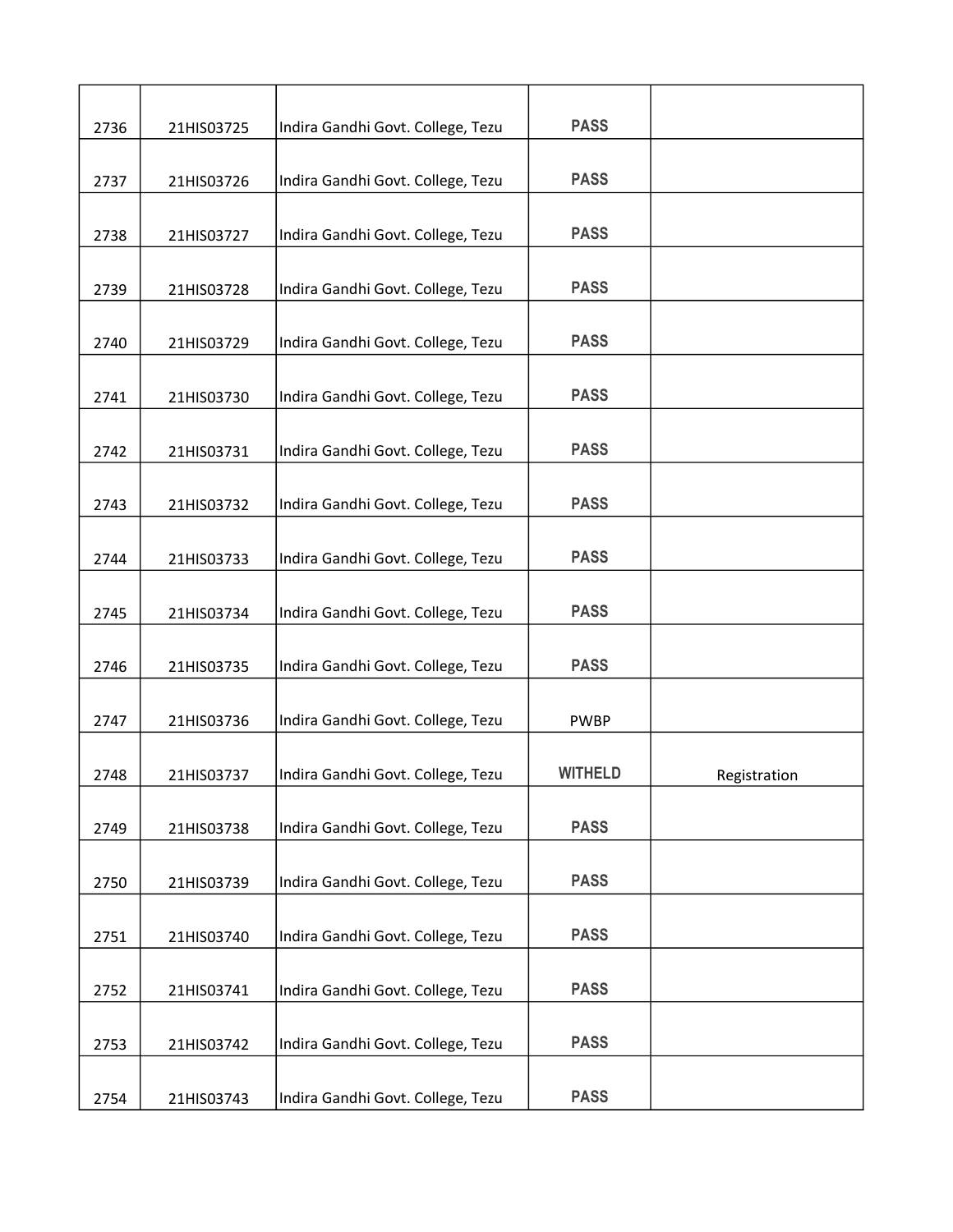| 2755 | 21HIS03744 | Indira Gandhi Govt. College, Tezu | <b>PASS</b> |  |
|------|------------|-----------------------------------|-------------|--|
| 2756 | 21HIS03745 | Indira Gandhi Govt. College, Tezu | <b>PWBP</b> |  |
| 2757 | 21HIS03746 | Indira Gandhi Govt. College, Tezu | <b>PASS</b> |  |
| 2758 | 21HIS03747 | Indira Gandhi Govt. College, Tezu | <b>PASS</b> |  |
| 2759 | 21HIS03748 | Indira Gandhi Govt. College, Tezu | <b>PASS</b> |  |
| 2760 | 21HIS03749 | Indira Gandhi Govt. College, Tezu | <b>PASS</b> |  |
| 2761 | 21HIS03750 | Indira Gandhi Govt. College, Tezu | <b>PASS</b> |  |
| 2762 | 21HIS03751 | Indira Gandhi Govt. College, Tezu | <b>PASS</b> |  |
| 2763 | 21HIS03752 | Indira Gandhi Govt. College, Tezu | <b>PWBP</b> |  |
| 2764 | 21HIS03753 | Indira Gandhi Govt. College, Tezu | <b>PASS</b> |  |
| 2765 | 21HIS03754 | Indira Gandhi Govt. College, Tezu | <b>PASS</b> |  |
| 2766 | 21HIS03755 | Indira Gandhi Govt. College, Tezu | <b>PASS</b> |  |
| 2767 | 21HIS03756 | Indira Gandhi Govt. College, Tezu | <b>PASS</b> |  |
| 2768 | 21HIS03757 | Indira Gandhi Govt. College, Tezu | <b>PASS</b> |  |
| 2769 | 21HIS03758 | Indira Gandhi Govt. College, Tezu | <b>PASS</b> |  |
| 2770 | 21HIS03759 | Indira Gandhi Govt. College, Tezu | <b>PASS</b> |  |
| 2771 | 21HIS03760 | Indira Gandhi Govt. College, Tezu | <b>PASS</b> |  |
| 2772 | 21HIS03761 | Indira Gandhi Govt. College, Tezu | <b>PASS</b> |  |
| 2773 | 21HIS03763 | Indira Gandhi Govt. College, Tezu | <b>PASS</b> |  |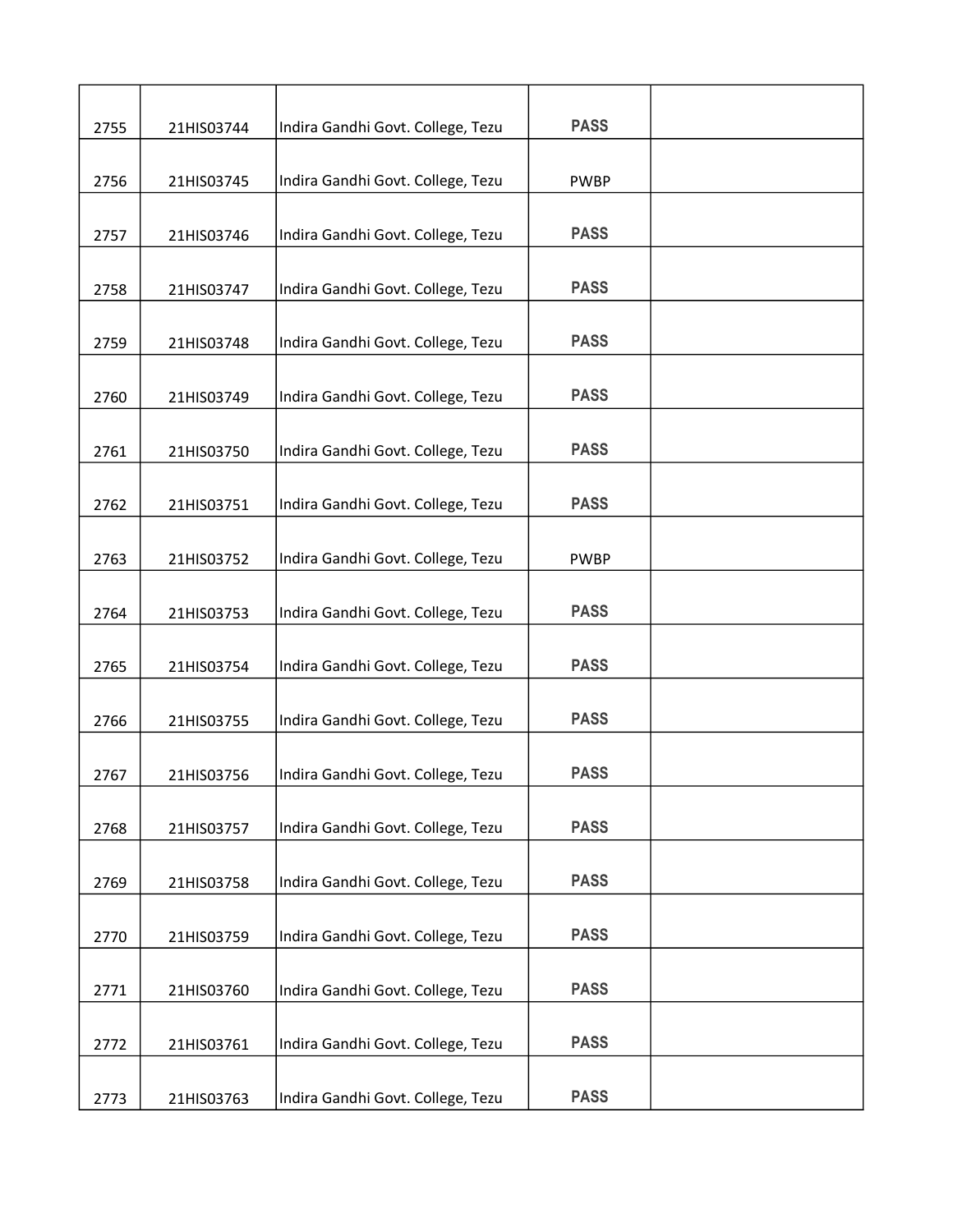| 2774 | 21HIS03764 | Indira Gandhi Govt. College, Tezu | <b>PASS</b> |  |
|------|------------|-----------------------------------|-------------|--|
| 2775 | 21HIS03765 | Indira Gandhi Govt. College, Tezu | <b>PASS</b> |  |
| 2776 | 21HIS03766 | Indira Gandhi Govt. College, Tezu | <b>PASS</b> |  |
|      |            |                                   | <b>PASS</b> |  |
| 2777 | 21HIS03768 | Indira Gandhi Govt. College, Tezu |             |  |
| 2778 | 21HIS03769 | Indira Gandhi Govt. College, Tezu | <b>PASS</b> |  |
| 2779 | 21HIS03770 | Indira Gandhi Govt. College, Tezu | <b>PASS</b> |  |
| 2780 | 21HIS03771 | Indira Gandhi Govt. College, Tezu | <b>PASS</b> |  |
| 2781 | 21HIS03772 | Indira Gandhi Govt. College, Tezu | <b>PASS</b> |  |
| 2782 | 21HIS03773 | Indira Gandhi Govt. College, Tezu | <b>PASS</b> |  |
| 2783 | 21HIS03774 | Indira Gandhi Govt. College, Tezu | <b>PASS</b> |  |
| 2784 | 21HIS03775 | Indira Gandhi Govt. College, Tezu | <b>PASS</b> |  |
| 2785 | 21HIS03776 | Indira Gandhi Govt. College, Tezu | <b>PASS</b> |  |
|      |            |                                   | <b>PWBP</b> |  |
| 2786 | 21HIS03777 | Indira Gandhi Govt. College, Tezu |             |  |
| 2787 | 21HIS03778 | Indira Gandhi Govt. College, Tezu | <b>PASS</b> |  |
| 2788 | 21HIS03779 | Indira Gandhi Govt. College, Tezu | <b>PASS</b> |  |
| 2789 | 21HIS03780 | Indira Gandhi Govt. College, Tezu | <b>PASS</b> |  |
| 2790 | 21HIS03781 | Indira Gandhi Govt. College, Tezu | <b>PASS</b> |  |
| 2791 | 21HIS03782 | Indira Gandhi Govt. College, Tezu | <b>PASS</b> |  |
| 2792 | 21HIS03783 | Indira Gandhi Govt. College, Tezu | <b>PASS</b> |  |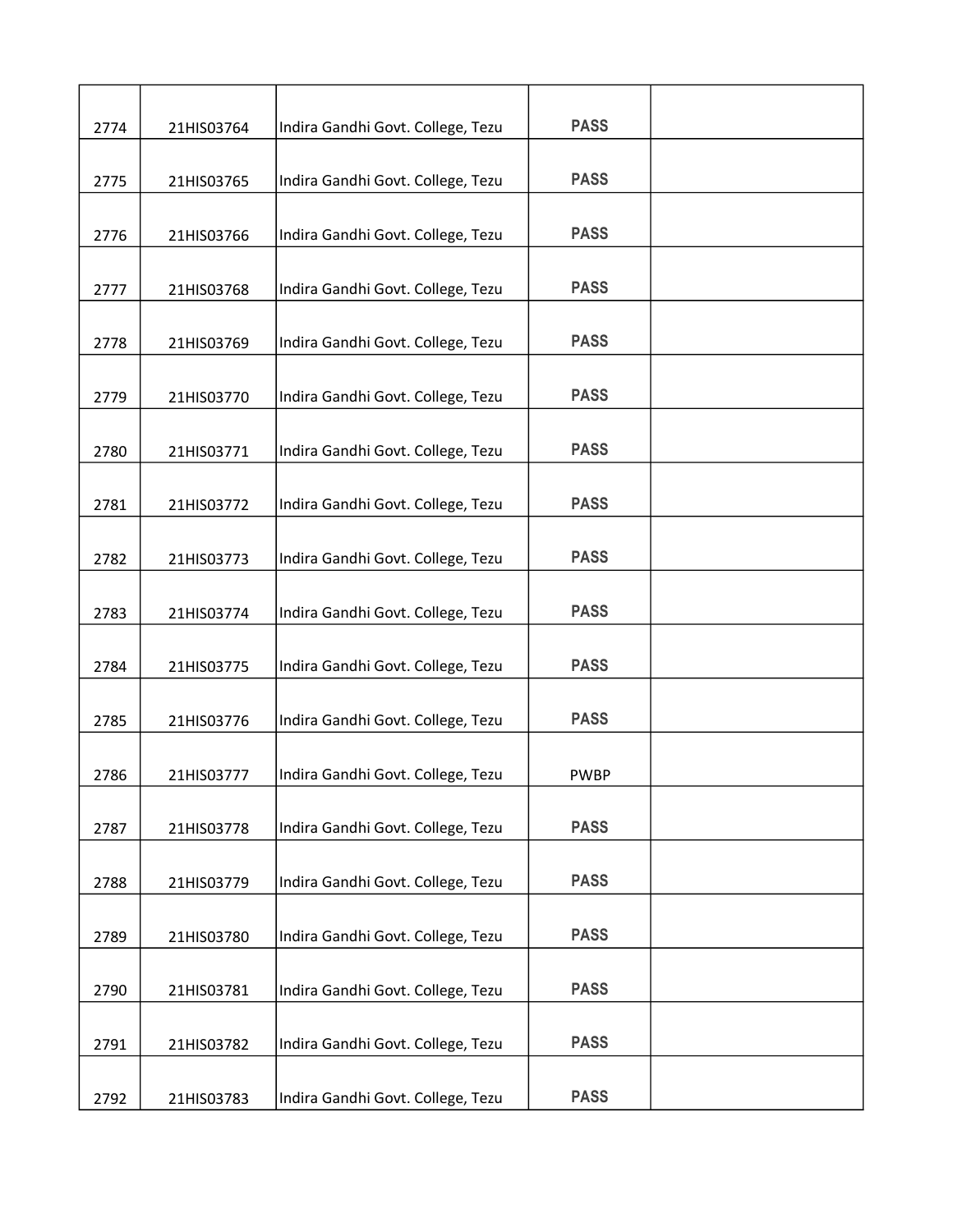| 2793 | 21HIS03784 | Indira Gandhi Govt. College, Tezu | <b>PASS</b> |  |
|------|------------|-----------------------------------|-------------|--|
|      |            |                                   |             |  |
| 2794 | 21HIS03785 | Indira Gandhi Govt. College, Tezu | <b>PASS</b> |  |
| 2795 | 21HIS03786 | Indira Gandhi Govt. College, Tezu | <b>PWBP</b> |  |
| 2796 | 21HIS03787 | Indira Gandhi Govt. College, Tezu | <b>PASS</b> |  |
| 2797 | 21HIS03788 | Indira Gandhi Govt. College, Tezu | <b>PASS</b> |  |
| 2798 | 21HIS03789 | Indira Gandhi Govt. College, Tezu | <b>PASS</b> |  |
|      |            |                                   |             |  |
| 2799 | 21HIS03790 | Indira Gandhi Govt. College, Tezu | <b>PASS</b> |  |
| 2800 | 21HIS03791 | Indira Gandhi Govt. College, Tezu | <b>PASS</b> |  |
| 2801 | 21HIS03792 | Indira Gandhi Govt. College, Tezu | <b>PASS</b> |  |
| 2802 | 21HIS03793 | Indira Gandhi Govt. College, Tezu | <b>PASS</b> |  |
|      |            |                                   |             |  |
| 2803 | 21HIS03794 | Indira Gandhi Govt. College, Tezu | <b>PASS</b> |  |
| 2804 | 21HIS03795 | Indira Gandhi Govt. College, Tezu | <b>PASS</b> |  |
| 2805 | 21HIS03796 | Indira Gandhi Govt. College, Tezu | <b>PASS</b> |  |
| 2806 | 21HIS03797 | Indira Gandhi Govt. College, Tezu | <b>PASS</b> |  |
|      |            |                                   |             |  |
| 2807 | 21HIS03798 | Indira Gandhi Govt. College, Tezu | <b>PASS</b> |  |
| 2808 | 21HIS03799 | Indira Gandhi Govt. College, Tezu | <b>PASS</b> |  |
| 2809 | 21HIS03800 | Indira Gandhi Govt. College, Tezu | <b>PASS</b> |  |
| 2810 | 21HIS03801 | Indira Gandhi Govt. College, Tezu | <b>PASS</b> |  |
|      |            |                                   |             |  |
| 2811 | 21HIS03802 | Indira Gandhi Govt. College, Tezu | <b>PASS</b> |  |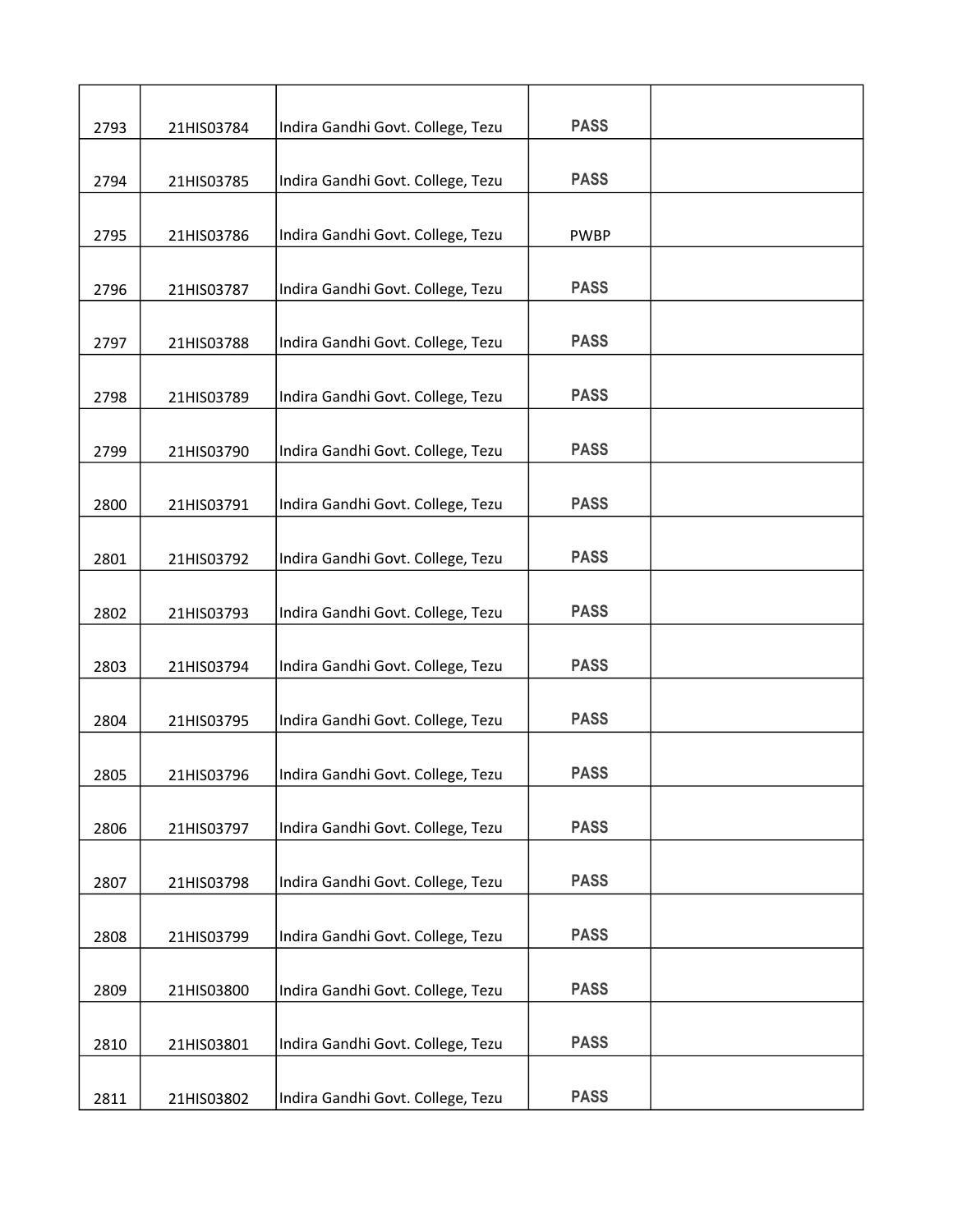|      |            |                                   | <b>WITHELD</b> |              |
|------|------------|-----------------------------------|----------------|--------------|
| 2812 | 21HIS03804 | Indira Gandhi Govt. College, Tezu |                | Registration |
| 2813 | 21HIS03805 | Indira Gandhi Govt. College, Tezu | <b>PASS</b>    |              |
|      |            |                                   |                |              |
| 2814 | 21HIS03806 | Indira Gandhi Govt. College, Tezu | <b>PASS</b>    |              |
| 2815 | 21HIS03808 | Indira Gandhi Govt. College, Tezu | <b>PASS</b>    |              |
| 2816 | 21HIS03809 | Indira Gandhi Govt. College, Tezu | <b>PWBP</b>    |              |
|      |            |                                   |                |              |
| 2817 | 21HIS03810 | Indira Gandhi Govt. College, Tezu | <b>PASS</b>    |              |
| 2818 | 21HIS03811 | Indira Gandhi Govt. College, Tezu | <b>PASS</b>    |              |
| 2819 | 21HIS03812 | Indira Gandhi Govt. College, Tezu | <b>PASS</b>    |              |
|      |            |                                   |                |              |
| 2820 | 21HIS03813 | Indira Gandhi Govt. College, Tezu | <b>PASS</b>    |              |
| 2821 | 21HIS03814 | Indira Gandhi Govt. College, Tezu | <b>PASS</b>    |              |
| 2822 | 21HIS03815 | Indira Gandhi Govt. College, Tezu | <b>PASS</b>    |              |
|      |            |                                   |                |              |
| 2823 | 21HIS03816 | Indira Gandhi Govt. College, Tezu | <b>PASS</b>    |              |
| 2824 | 21HIS03817 | Indira Gandhi Govt. College, Tezu | <b>PASS</b>    |              |
|      |            | Indira Gandhi Govt. College, Tezu | <b>PASS</b>    |              |
| 2825 | 21HIS03818 |                                   |                |              |
| 2826 | 21HIS03819 | Indira Gandhi Govt. College, Tezu | <b>PASS</b>    |              |
| 2827 | 21HIS03820 | Indira Gandhi Govt. College, Tezu | <b>PASS</b>    |              |
|      |            |                                   |                |              |
| 2828 | 21HIS03821 | Indira Gandhi Govt. College, Tezu | <b>PASS</b>    |              |
| 2829 | 21HIS03822 | Indira Gandhi Govt. College, Tezu | <b>PASS</b>    |              |
| 2830 | 21HIS03823 | Indira Gandhi Govt. College, Tezu | <b>PWBP</b>    |              |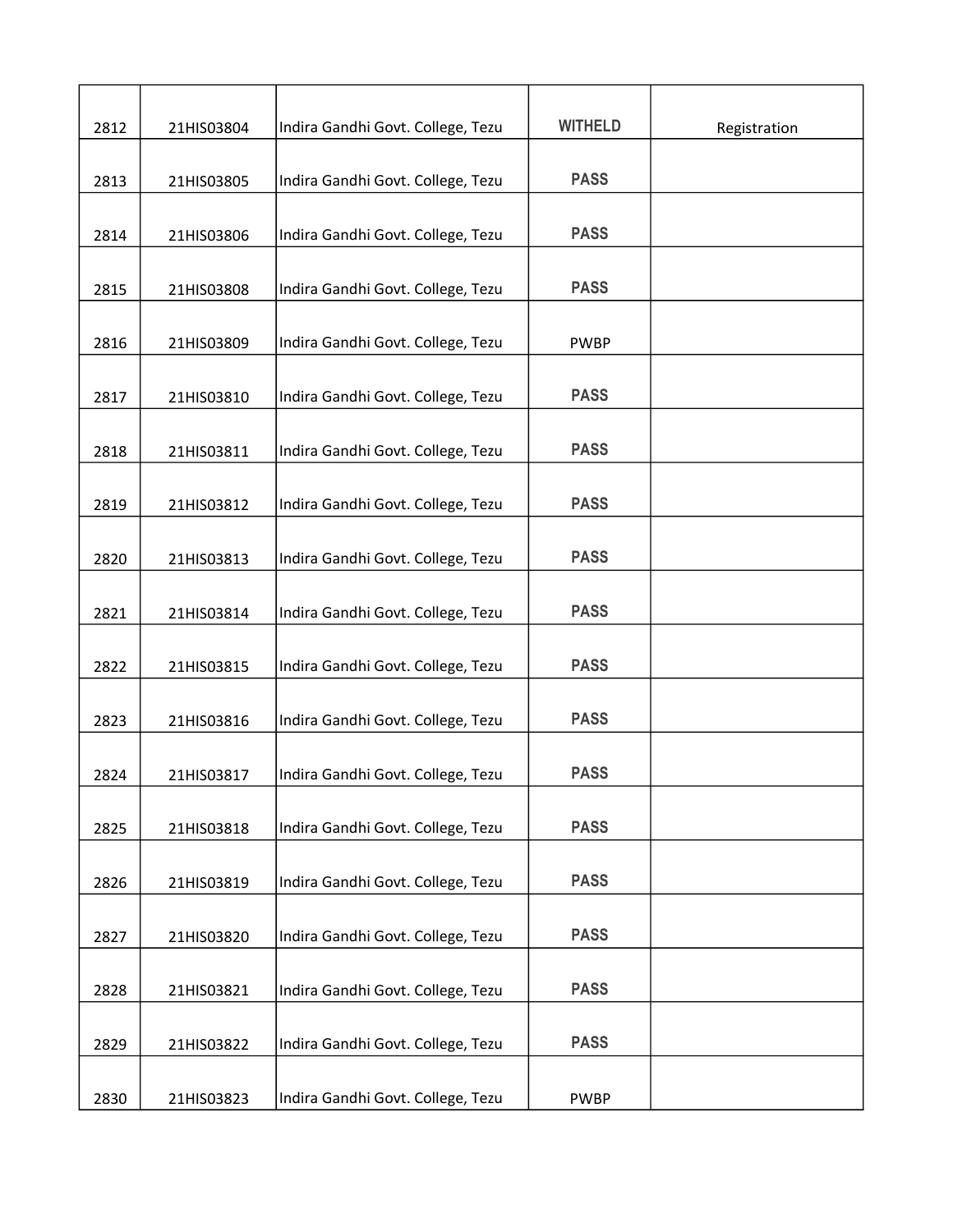| 2831 | 21HIS03824 | Indira Gandhi Govt. College, Tezu | <b>PASS</b> |  |
|------|------------|-----------------------------------|-------------|--|
| 2832 | 21HIS03825 | Indira Gandhi Govt. College, Tezu | <b>PASS</b> |  |
|      |            |                                   |             |  |
| 2833 | 21HIS03826 | Indira Gandhi Govt. College, Tezu | <b>PASS</b> |  |
| 2834 | 21HIS03827 | Indira Gandhi Govt. College, Tezu | <b>PASS</b> |  |
| 2835 | 21HIS03828 | Indira Gandhi Govt. College, Tezu | <b>PASS</b> |  |
|      |            |                                   |             |  |
| 2836 | 21HIS03829 | Indira Gandhi Govt. College, Tezu | <b>PASS</b> |  |
| 2837 | 21HIS03830 | Indira Gandhi Govt. College, Tezu | <b>PASS</b> |  |
|      |            |                                   |             |  |
| 2838 | 21HIS03831 | Indira Gandhi Govt. College, Tezu | <b>PASS</b> |  |
| 2839 | 21HIS03832 | Indira Gandhi Govt. College, Tezu | <b>PASS</b> |  |
| 2840 | 21HIS03833 | Indira Gandhi Govt. College, Tezu | <b>PASS</b> |  |
|      |            |                                   |             |  |
| 2841 | 21HIS03834 | Indira Gandhi Govt. College, Tezu | <b>PASS</b> |  |
| 2842 | 21HIS03835 | Indira Gandhi Govt. College, Tezu | <b>PASS</b> |  |
| 2843 | 21HIS03836 | Indira Gandhi Govt. College, Tezu | <b>PASS</b> |  |
|      |            |                                   |             |  |
| 2844 | 21HIS03837 | Indira Gandhi Govt. College, Tezu | <b>PASS</b> |  |
| 2845 | 21HIS03838 | Indira Gandhi Govt. College, Tezu | <b>PASS</b> |  |
|      |            |                                   |             |  |
| 2846 | 21HIS03839 | Indira Gandhi Govt. College, Tezu | <b>PASS</b> |  |
| 2847 | 21HIS03840 | Indira Gandhi Govt. College, Tezu | <b>PASS</b> |  |
|      |            |                                   |             |  |
| 2848 | 21HIS03841 | Indira Gandhi Govt. College, Tezu | <b>PASS</b> |  |
| 2849 | 21HIS03842 | Indira Gandhi Govt. College, Tezu | <b>PASS</b> |  |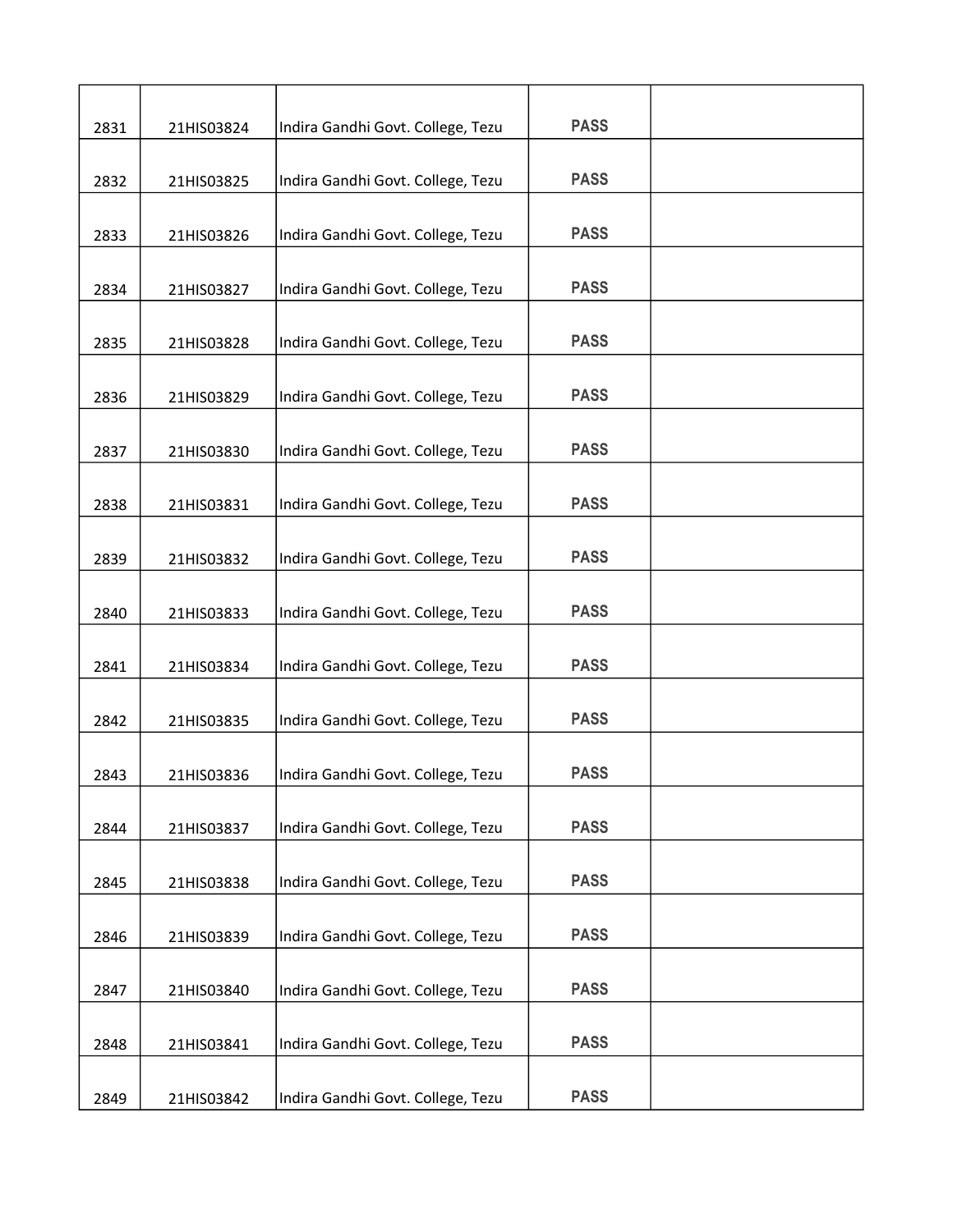| 2850 | 21HIS03843 | Indira Gandhi Govt. College, Tezu | <b>PASS</b>    |              |
|------|------------|-----------------------------------|----------------|--------------|
|      |            |                                   |                |              |
| 2851 | 21HIS03844 | Indira Gandhi Govt. College, Tezu | <b>PASS</b>    |              |
| 2852 | 21HIS03845 | Indira Gandhi Govt. College, Tezu | <b>PASS</b>    |              |
| 2853 | 21HIS03846 | Indira Gandhi Govt. College, Tezu | <b>WITHELD</b> | Registration |
| 2854 | 21HIS03847 | Indira Gandhi Govt. College, Tezu | <b>PASS</b>    |              |
|      |            |                                   |                |              |
| 2855 | 21HIS03848 | Indira Gandhi Govt. College, Tezu | <b>PASS</b>    |              |
| 2856 | 21HIS03849 | Indira Gandhi Govt. College, Tezu | <b>PASS</b>    |              |
| 2857 | 21HIS03850 | Indira Gandhi Govt. College, Tezu | <b>PASS</b>    |              |
| 2858 | 21HIS03851 | Indira Gandhi Govt. College, Tezu | <b>PASS</b>    |              |
|      |            |                                   |                |              |
| 2859 | 21HIS03852 | Indira Gandhi Govt. College, Tezu | <b>PASS</b>    |              |
| 2860 | 21HIS03853 | Indira Gandhi Govt. College, Tezu | <b>PASS</b>    |              |
| 2861 | 21HIS03854 | Indira Gandhi Govt. College, Tezu | <b>PASS</b>    |              |
| 2862 | 21HIS03855 | Indira Gandhi Govt. College, Tezu | <b>PASS</b>    |              |
| 2863 | 21HIS03856 | Indira Gandhi Govt. College, Tezu | <b>PASS</b>    |              |
| 2864 | 21HIS03857 | Indira Gandhi Govt. College, Tezu | <b>PASS</b>    |              |
| 2865 | 21HIS03858 | Indira Gandhi Govt. College, Tezu | <b>PASS</b>    |              |
| 2866 | 21HIS03859 | Indira Gandhi Govt. College, Tezu | <b>PASS</b>    |              |
|      |            |                                   |                |              |
| 2867 | 21HIS03860 | Indira Gandhi Govt. College, Tezu | <b>PASS</b>    |              |
| 2868 | 21HIS03861 | Indira Gandhi Govt. College, Tezu | <b>WITHELD</b> | Registration |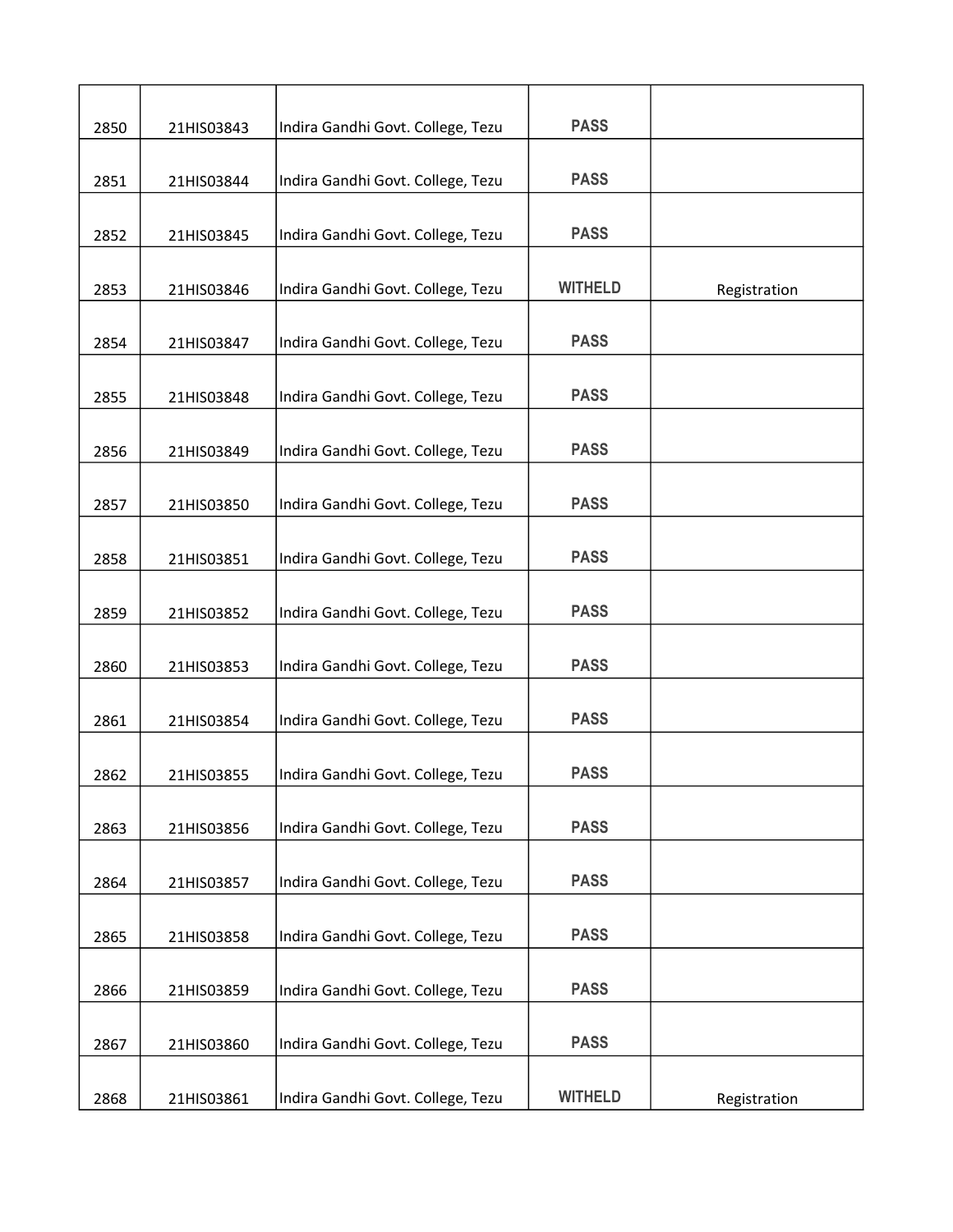| 2869 | 21HIS03862 | Indira Gandhi Govt. College, Tezu | <b>PASS</b> |  |
|------|------------|-----------------------------------|-------------|--|
|      |            |                                   |             |  |
| 2870 | 21HIS03863 | Indira Gandhi Govt. College, Tezu | <b>PASS</b> |  |
| 2871 | 21HIS03864 | Indira Gandhi Govt. College, Tezu | <b>PASS</b> |  |
| 2872 | 21HIS03865 | Indira Gandhi Govt. College, Tezu | <b>PASS</b> |  |
| 2873 | 21HIS03866 | Indira Gandhi Govt. College, Tezu | <b>PASS</b> |  |
| 2874 | 21HIS03867 | Indira Gandhi Govt. College, Tezu | <b>PASS</b> |  |
| 2875 | 21HIS03868 | Indira Gandhi Govt. College, Tezu | <b>PASS</b> |  |
| 2876 | 21HIS03869 | Indira Gandhi Govt. College, Tezu | <b>PASS</b> |  |
| 2877 | 21HIS03870 | Indira Gandhi Govt. College, Tezu | <b>PASS</b> |  |
| 2878 | 21HIS03871 | Indira Gandhi Govt. College, Tezu | <b>PASS</b> |  |
| 2879 | 21HIS03872 | Indira Gandhi Govt. College, Tezu | <b>PASS</b> |  |
| 2880 | 21HIS03873 | Indira Gandhi Govt. College, Tezu | <b>PASS</b> |  |
| 2881 | 21HIS03874 | Indira Gandhi Govt. College, Tezu | <b>PASS</b> |  |
| 2882 | 21HIS03875 | Indira Gandhi Govt. College, Tezu | <b>PASS</b> |  |
| 2883 | 21HIS03876 | Indira Gandhi Govt. College, Tezu | <b>PASS</b> |  |
| 2884 | 21HIS03877 | Indira Gandhi Govt. College, Tezu | <b>PASS</b> |  |
| 2885 | 21HIS03878 | Indira Gandhi Govt. College, Tezu | <b>PASS</b> |  |
| 2886 | 21HIS03879 | Indira Gandhi Govt. College, Tezu | <b>PASS</b> |  |
| 2887 | 21HIS03880 | Indira Gandhi Govt. College, Tezu | <b>PASS</b> |  |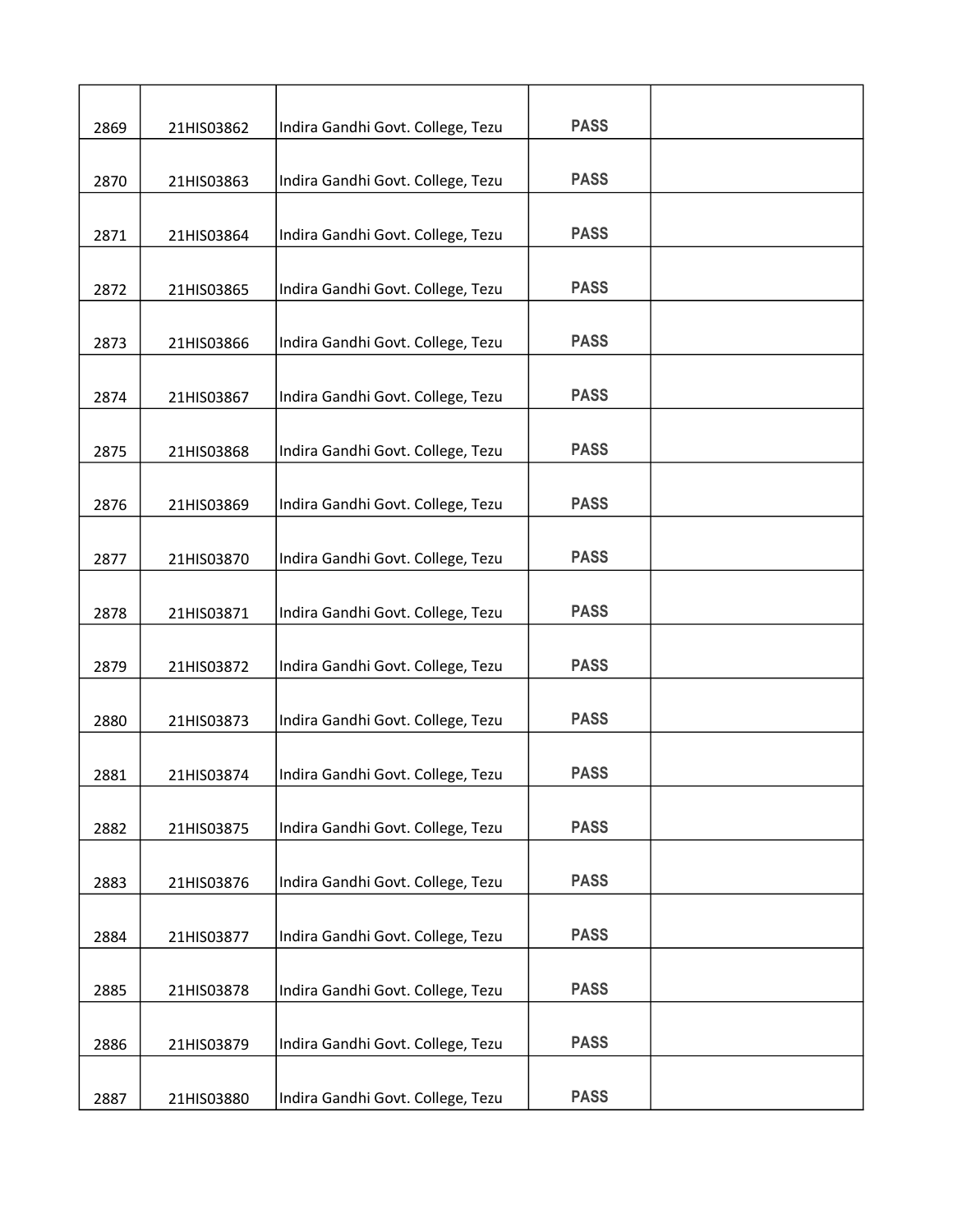| 2888 | 21HIS03881 | Indira Gandhi Govt. College, Tezu | <b>PASS</b>    |              |
|------|------------|-----------------------------------|----------------|--------------|
| 2889 | 21HIS03882 | Indira Gandhi Govt. College, Tezu | <b>PASS</b>    |              |
| 2890 | 21HIS03883 | Indira Gandhi Govt. College, Tezu | <b>PASS</b>    |              |
| 2891 | 21POL03884 | Indira Gandhi Govt. College, Tezu | <b>PASS</b>    |              |
| 2892 | 21POL03885 | Indira Gandhi Govt. College, Tezu | <b>PASS</b>    |              |
| 2893 | 21POL03886 | Indira Gandhi Govt. College, Tezu | <b>PASS</b>    |              |
| 2894 | 21POL03887 | Indira Gandhi Govt. College, Tezu | <b>PASS</b>    |              |
| 2895 | 21POL03888 | Indira Gandhi Govt. College, Tezu | <b>PASS</b>    |              |
| 2896 | 21POL03889 | Indira Gandhi Govt. College, Tezu | <b>PASS</b>    |              |
| 2897 | 21POL03890 | Indira Gandhi Govt. College, Tezu | <b>PWBP</b>    |              |
| 2898 | 21POL03891 | Indira Gandhi Govt. College, Tezu | <b>PASS</b>    |              |
| 2899 | 21POL03892 | Indira Gandhi Govt. College, Tezu | <b>WITHELD</b> | Registration |
| 2900 | 21POL03893 | Indira Gandhi Govt. College, Tezu | <b>PASS</b>    |              |
| 2901 | 21POL03894 | Indira Gandhi Govt. College, Tezu | <b>PWBP</b>    |              |
| 2902 | 21POL03895 | Indira Gandhi Govt. College, Tezu | <b>PASS</b>    |              |
| 2903 | 21POL03896 | Indira Gandhi Govt. College, Tezu | <b>PASS</b>    |              |
| 2904 | 21POL03897 | Indira Gandhi Govt. College, Tezu | <b>PASS</b>    |              |
| 2905 | 21POL03898 | Indira Gandhi Govt. College, Tezu | <b>PASS</b>    |              |
| 2906 | 21POL03899 | Indira Gandhi Govt. College, Tezu | <b>PASS</b>    |              |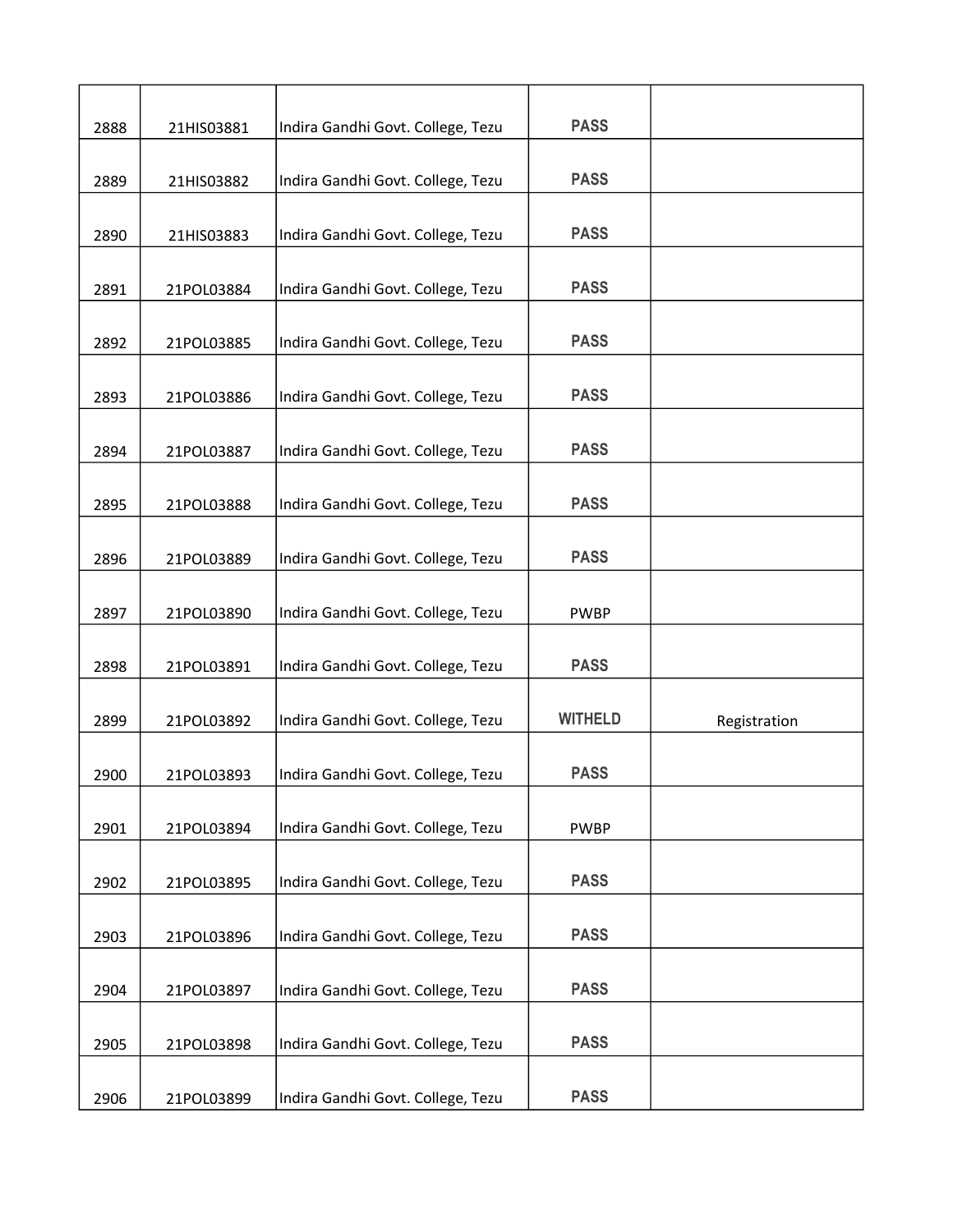| 2907 | 21POL03900 | Indira Gandhi Govt. College, Tezu | <b>PASS</b> |  |
|------|------------|-----------------------------------|-------------|--|
| 2908 | 21POL03901 | Indira Gandhi Govt. College, Tezu | <b>PASS</b> |  |
| 2909 | 21POL03902 | Indira Gandhi Govt. College, Tezu | <b>PWBP</b> |  |
|      |            | Indira Gandhi Govt. College, Tezu | <b>PASS</b> |  |
| 2910 | 21POL03903 |                                   |             |  |
| 2911 | 21POL03904 | Indira Gandhi Govt. College, Tezu | <b>PWBP</b> |  |
| 2912 | 21POL03905 | Indira Gandhi Govt. College, Tezu | <b>PASS</b> |  |
| 2913 | 21POL03906 | Indira Gandhi Govt. College, Tezu | <b>PASS</b> |  |
| 2914 | 21POL03907 | Indira Gandhi Govt. College, Tezu | <b>PASS</b> |  |
| 2915 | 21POL03908 | Indira Gandhi Govt. College, Tezu | <b>PASS</b> |  |
| 2916 | 21POL03909 | Indira Gandhi Govt. College, Tezu | <b>PASS</b> |  |
| 2917 | 21POL03910 | Indira Gandhi Govt. College, Tezu | <b>PWBP</b> |  |
| 2918 | 21POL03911 | Indira Gandhi Govt. College, Tezu | <b>PASS</b> |  |
|      |            |                                   |             |  |
| 2919 | 21POL03912 | Indira Gandhi Govt. College, Tezu | <b>PASS</b> |  |
| 2920 | 21POL03913 | Indira Gandhi Govt. College, Tezu | <b>PASS</b> |  |
| 2921 | 21POL03914 | Indira Gandhi Govt. College, Tezu | <b>PASS</b> |  |
| 2922 | 21POL03915 | Indira Gandhi Govt. College, Tezu | <b>PASS</b> |  |
| 2923 | 21POL03916 | Indira Gandhi Govt. College, Tezu | <b>PASS</b> |  |
| 2924 | 21POL03917 | Indira Gandhi Govt. College, Tezu | <b>PASS</b> |  |
| 2925 | 21POL03918 | Indira Gandhi Govt. College, Tezu | <b>PASS</b> |  |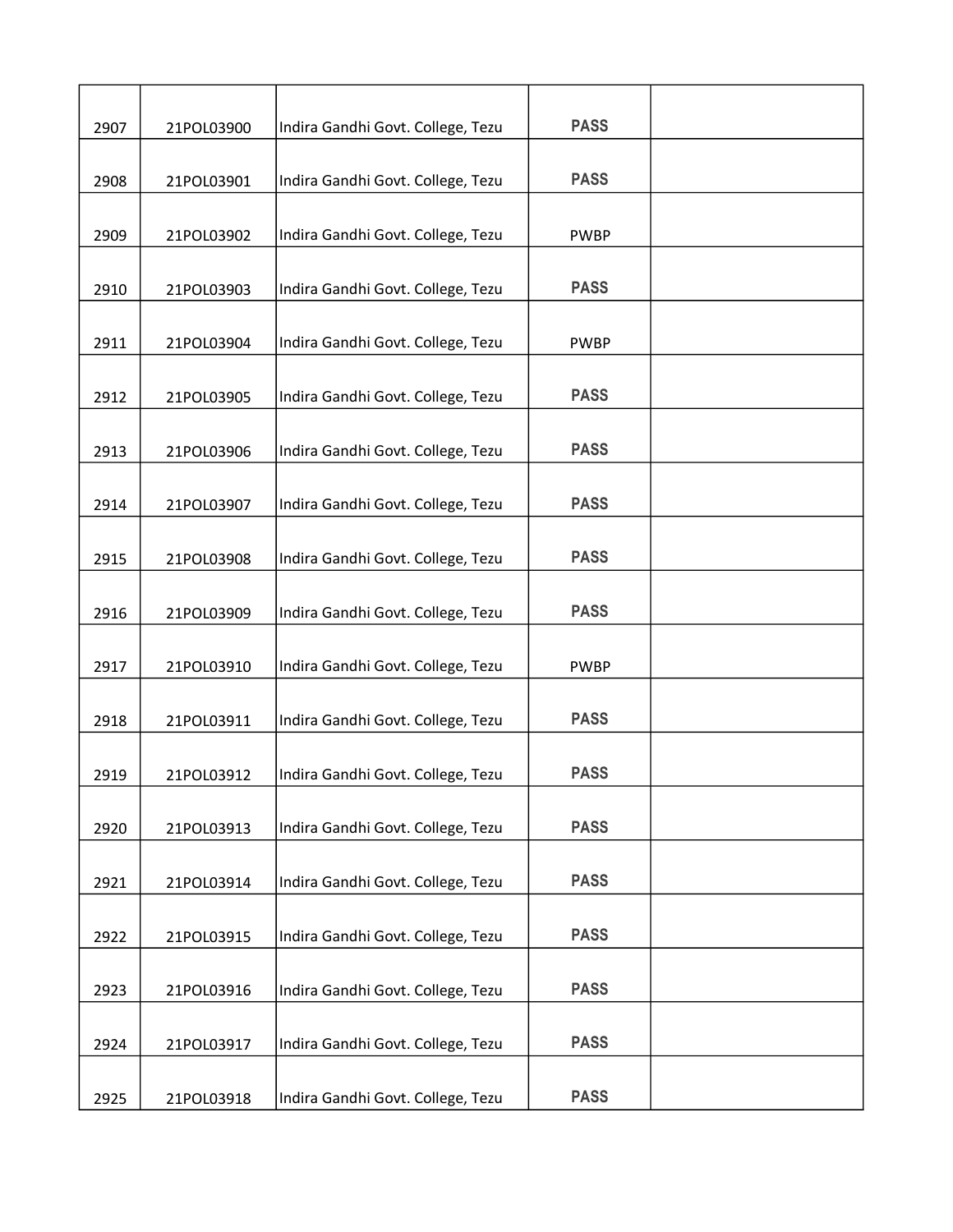| 2926 | 21POL03919 | Indira Gandhi Govt. College, Tezu | <b>PWBP</b>    |              |
|------|------------|-----------------------------------|----------------|--------------|
|      |            |                                   |                |              |
| 2927 | 21POL03920 | Indira Gandhi Govt. College, Tezu | <b>WITHELD</b> | Registration |
| 2928 | 21POL03921 | Indira Gandhi Govt. College, Tezu | <b>PASS</b>    |              |
| 2929 | 21POL03922 | Indira Gandhi Govt. College, Tezu | <b>PASS</b>    |              |
| 2930 | 21POL03923 | Indira Gandhi Govt. College, Tezu | <b>PASS</b>    |              |
| 2931 | 21POL03924 | Indira Gandhi Govt. College, Tezu | <b>PASS</b>    |              |
| 2932 | 21POL03925 | Indira Gandhi Govt. College, Tezu | <b>PASS</b>    |              |
| 2933 | 21POL03927 | Indira Gandhi Govt. College, Tezu | <b>PASS</b>    |              |
| 2934 | 21POL03928 | Indira Gandhi Govt. College, Tezu | <b>PASS</b>    |              |
| 2935 | 21POL03929 | Indira Gandhi Govt. College, Tezu | <b>PASS</b>    |              |
| 2936 | 21POL03930 | Indira Gandhi Govt. College, Tezu | <b>PASS</b>    |              |
| 2937 | 21POL03931 | Indira Gandhi Govt. College, Tezu | <b>PASS</b>    |              |
| 2938 | 21POL03932 | Indira Gandhi Govt. College, Tezu | <b>PASS</b>    |              |
| 2939 | 21POL03933 | Indira Gandhi Govt. College, Tezu | <b>PASS</b>    |              |
| 2940 | 21POL03934 | Indira Gandhi Govt. College, Tezu | <b>PASS</b>    |              |
| 2941 | 21POL03935 | Indira Gandhi Govt. College, Tezu | <b>PASS</b>    |              |
| 2942 | 21POL03936 | Indira Gandhi Govt. College, Tezu | <b>PASS</b>    |              |
| 2943 | 21POL03937 | Indira Gandhi Govt. College, Tezu | <b>PASS</b>    |              |
| 2944 | 21POL03938 | Indira Gandhi Govt. College, Tezu | <b>PASS</b>    |              |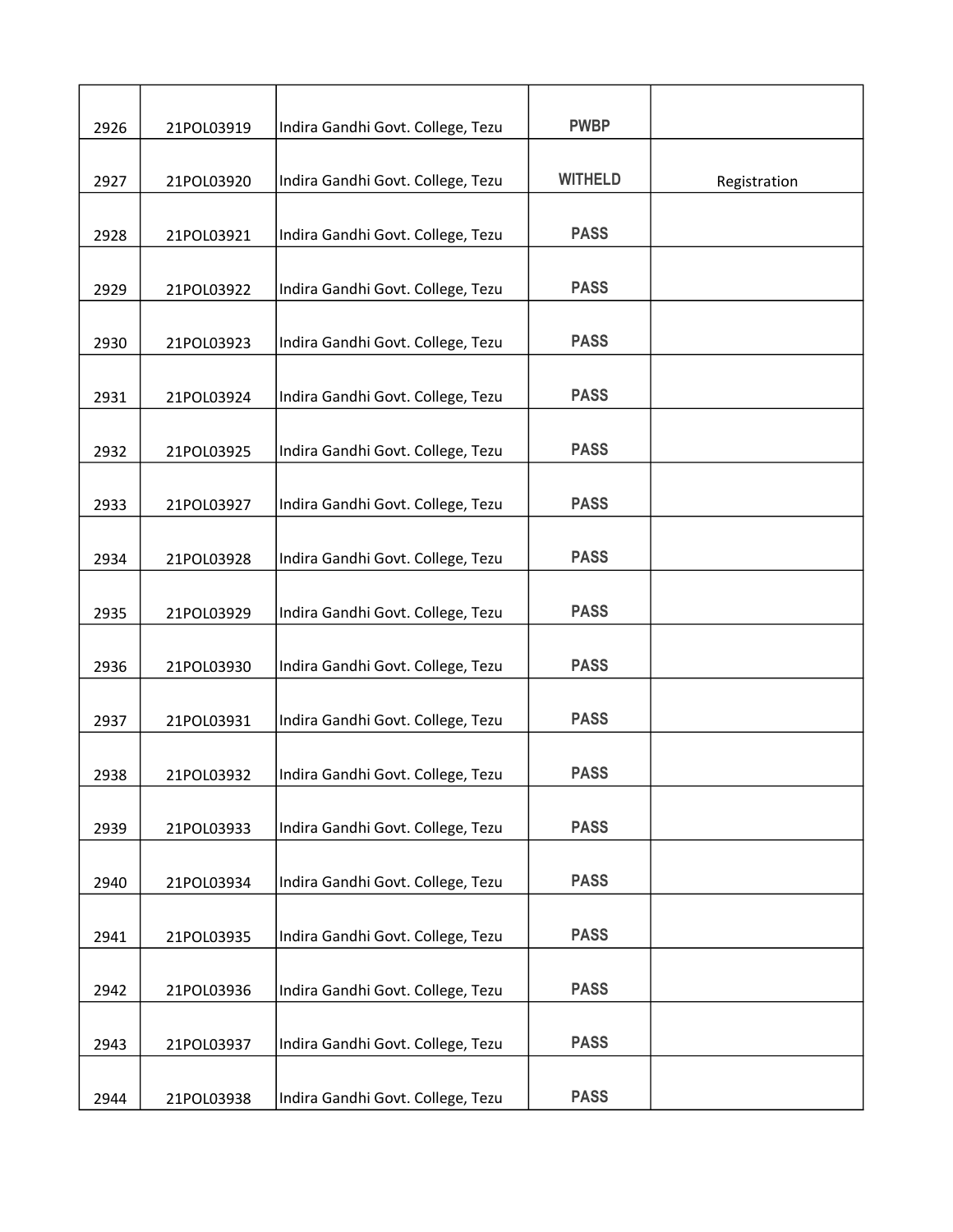| 2945 | 21POL03939 | Indira Gandhi Govt. College, Tezu | <b>PASS</b>    |              |
|------|------------|-----------------------------------|----------------|--------------|
| 2946 | 21POL03940 | Indira Gandhi Govt. College, Tezu | <b>PASS</b>    |              |
| 2947 | 21POL03941 | Indira Gandhi Govt. College, Tezu | <b>PASS</b>    |              |
| 2948 | 21POL03942 | Indira Gandhi Govt. College, Tezu | <b>PASS</b>    |              |
| 2949 | 21POL03943 | Indira Gandhi Govt. College, Tezu | <b>PASS</b>    |              |
| 2950 | 21POL03944 | Indira Gandhi Govt. College, Tezu | <b>PASS</b>    |              |
|      |            |                                   | <b>PASS</b>    |              |
| 2951 | 21POL03946 | Indira Gandhi Govt. College, Tezu | <b>PASS</b>    |              |
| 2952 | 21POL03947 | Indira Gandhi Govt. College, Tezu |                |              |
| 2953 | 21POL03948 | Indira Gandhi Govt. College, Tezu | <b>PASS</b>    |              |
| 2954 | 21POL03949 | Indira Gandhi Govt. College, Tezu | <b>PASS</b>    |              |
| 2955 | 21POL03950 | Indira Gandhi Govt. College, Tezu | <b>PASS</b>    |              |
| 2956 | 21POL03951 | Indira Gandhi Govt. College, Tezu | <b>PWBP</b>    |              |
| 2957 | 21POL03952 | Indira Gandhi Govt. College, Tezu | <b>PWBP</b>    |              |
| 2958 | 21POL03953 | Indira Gandhi Govt. College, Tezu | <b>PASS</b>    |              |
| 2959 | 21POL03954 | Indira Gandhi Govt. College, Tezu | <b>WITHELD</b> | Registration |
| 2960 | 21POL03955 | Indira Gandhi Govt. College, Tezu | <b>PASS</b>    |              |
| 2961 | 21POL03956 | Indira Gandhi Govt. College, Tezu | <b>PASS</b>    |              |
| 2962 | 21POL03957 | Indira Gandhi Govt. College, Tezu | <b>PASS</b>    |              |
| 2963 | 21POL03958 | Indira Gandhi Govt. College, Tezu | <b>PASS</b>    |              |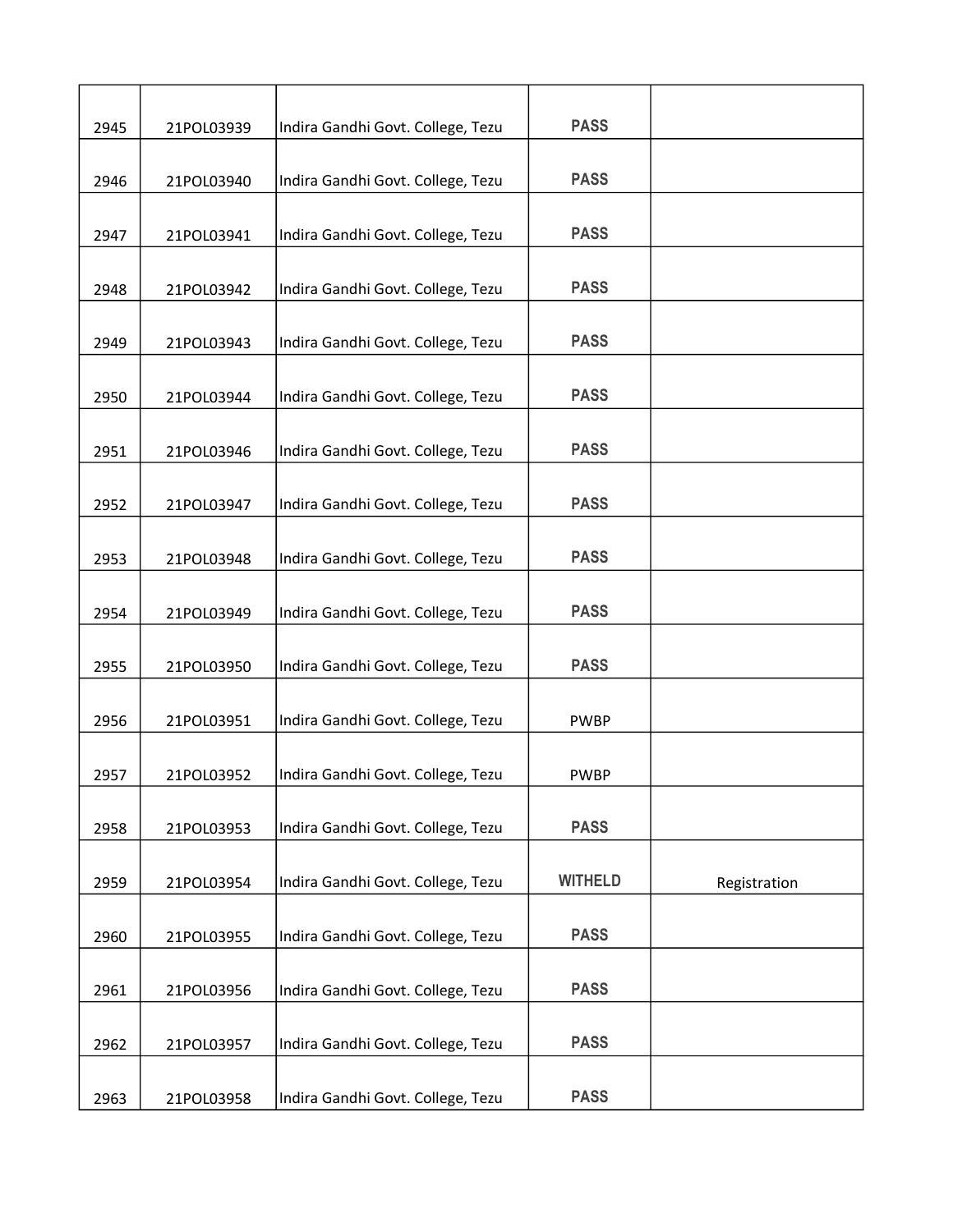| 2964 | 21POL03959 | Indira Gandhi Govt. College, Tezu | <b>PASS</b> |  |
|------|------------|-----------------------------------|-------------|--|
| 2965 | 21POL03960 | Indira Gandhi Govt. College, Tezu | <b>PASS</b> |  |
| 2966 | 21POL03961 | Indira Gandhi Govt. College, Tezu | <b>PASS</b> |  |
| 2967 | 21POL03962 | Indira Gandhi Govt. College, Tezu | <b>PASS</b> |  |
| 2968 | 21POL03963 | Indira Gandhi Govt. College, Tezu | <b>PASS</b> |  |
| 2969 | 21POL03965 | Indira Gandhi Govt. College, Tezu | <b>PASS</b> |  |
|      |            |                                   | <b>PASS</b> |  |
| 2970 | 21POL03966 | Indira Gandhi Govt. College, Tezu | <b>PASS</b> |  |
| 2971 | 21POL03967 | Indira Gandhi Govt. College, Tezu | <b>PASS</b> |  |
| 2972 | 21POL03968 | Indira Gandhi Govt. College, Tezu |             |  |
| 2973 | 21POL03969 | Indira Gandhi Govt. College, Tezu | <b>PASS</b> |  |
| 2974 | 21POL03971 | Indira Gandhi Govt. College, Tezu | <b>PASS</b> |  |
| 2975 | 21POL03972 | Indira Gandhi Govt. College, Tezu | <b>PASS</b> |  |
| 2976 | 21POL03973 | Indira Gandhi Govt. College, Tezu | <b>PASS</b> |  |
| 2977 | 21POL03974 | Indira Gandhi Govt. College, Tezu | <b>PASS</b> |  |
| 2978 | 21POL03975 | Indira Gandhi Govt. College, Tezu | <b>PASS</b> |  |
| 2979 | 21POL03976 | Indira Gandhi Govt. College, Tezu | <b>PASS</b> |  |
| 2980 | 21POL03977 | Indira Gandhi Govt. College, Tezu | <b>PASS</b> |  |
| 2981 | 21POL03978 | Indira Gandhi Govt. College, Tezu | <b>PASS</b> |  |
| 2982 | 21POL03979 | Indira Gandhi Govt. College, Tezu | <b>PASS</b> |  |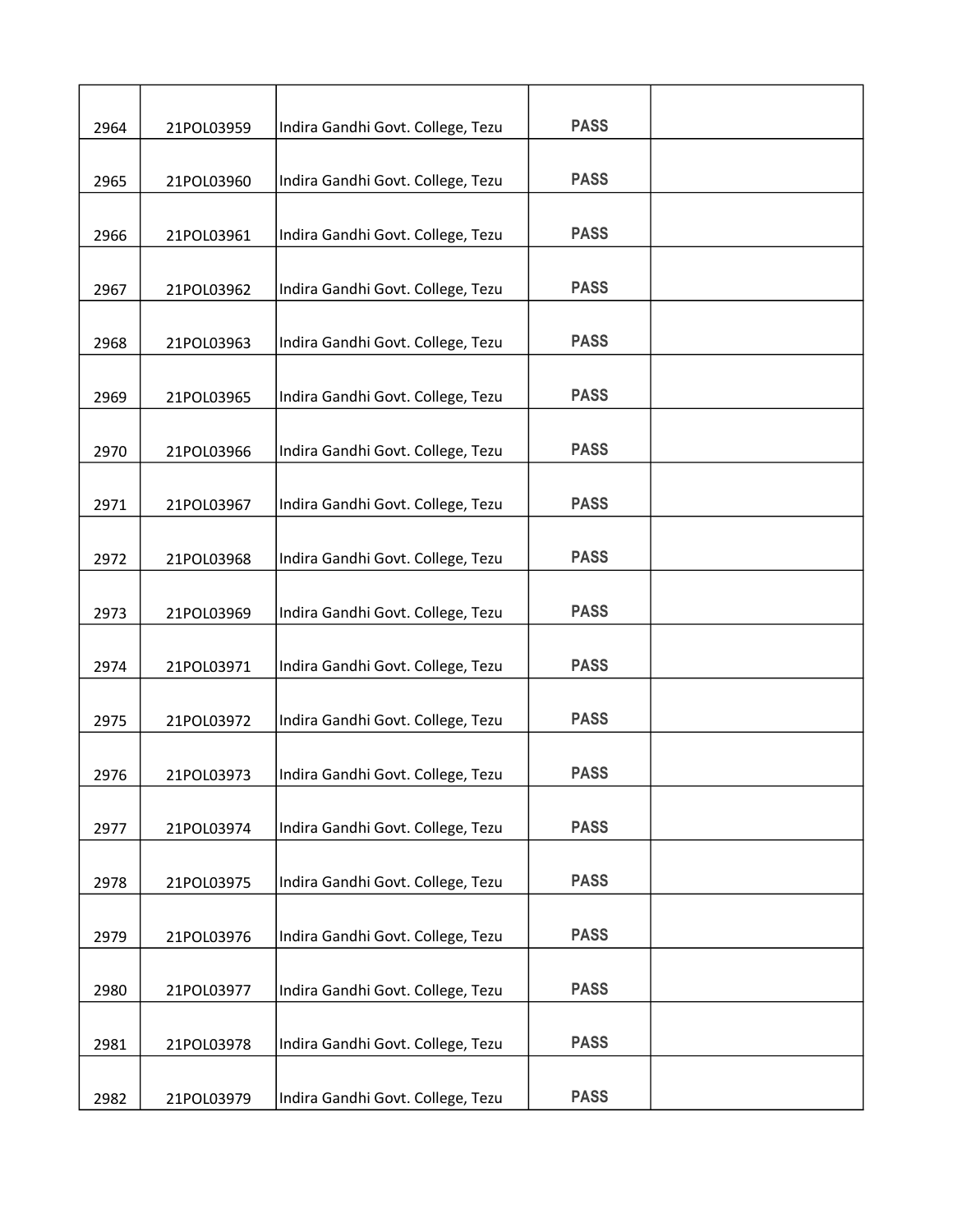| 2983 | 21POL03980 | Indira Gandhi Govt. College, Tezu | <b>PASS</b>    |              |
|------|------------|-----------------------------------|----------------|--------------|
| 2984 | 21POL03981 | Indira Gandhi Govt. College, Tezu | <b>PASS</b>    |              |
| 2985 | 21POL03982 | Indira Gandhi Govt. College, Tezu | <b>PASS</b>    |              |
| 2986 | 21POL03983 | Indira Gandhi Govt. College, Tezu | <b>PASS</b>    |              |
| 2987 | 21POL03984 | Indira Gandhi Govt. College, Tezu | <b>PASS</b>    |              |
| 2988 | 21POL03985 | Indira Gandhi Govt. College, Tezu | <b>PASS</b>    |              |
| 2989 | 21POL03986 | Indira Gandhi Govt. College, Tezu | <b>PASS</b>    |              |
| 2990 | 21POL03987 | Indira Gandhi Govt. College, Tezu | <b>PWBP</b>    |              |
| 2991 | 21POL03988 | Indira Gandhi Govt. College, Tezu | <b>PASS</b>    |              |
| 2992 | 21POL03989 | Indira Gandhi Govt. College, Tezu | <b>PASS</b>    |              |
| 2993 | 21POL03990 | Indira Gandhi Govt. College, Tezu | <b>PASS</b>    |              |
| 2994 | 21POL03991 | Indira Gandhi Govt. College, Tezu | <b>PWBP</b>    |              |
| 2995 | 21POL03992 | Indira Gandhi Govt. College, Tezu | <b>PASS</b>    |              |
| 2996 | 21POL03993 | Indira Gandhi Govt. College, Tezu | <b>PASS</b>    |              |
| 2997 | 21POL03994 | Indira Gandhi Govt. College, Tezu | <b>PASS</b>    |              |
| 2998 | 21POL03995 | Indira Gandhi Govt. College, Tezu | <b>PASS</b>    |              |
| 2999 | 21POL03996 | Indira Gandhi Govt. College, Tezu | <b>WITHELD</b> | Registration |
| 3000 | 21POL03997 | Indira Gandhi Govt. College, Tezu | <b>PWBP</b>    |              |
| 3001 | 21POL03998 | Indira Gandhi Govt. College, Tezu | <b>PASS</b>    |              |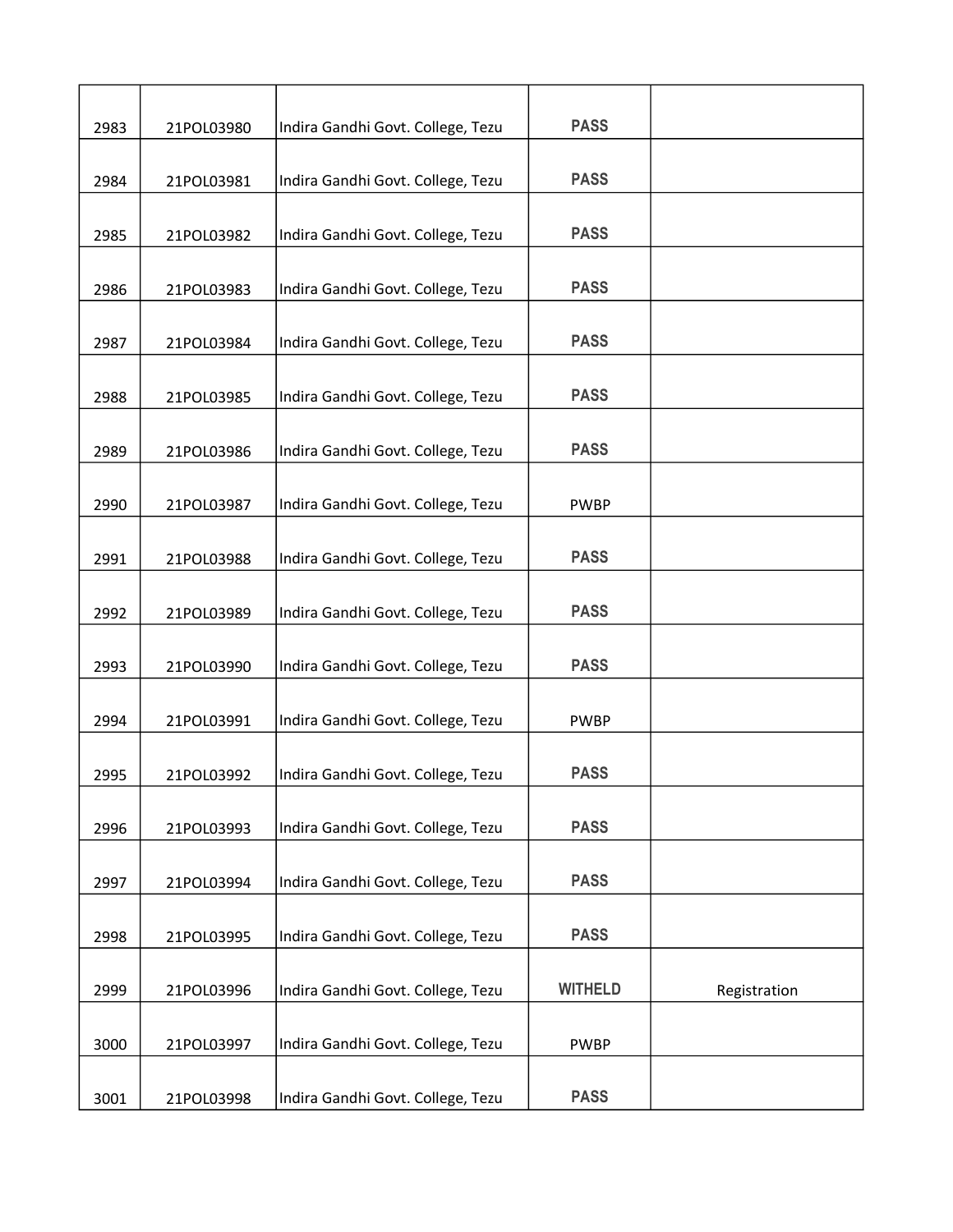| 3002 | 21POL03999  | Indira Gandhi Govt. College, Tezu | <b>PASS</b> |  |
|------|-------------|-----------------------------------|-------------|--|
| 3003 | 21POL031000 | Indira Gandhi Govt. College, Tezu | <b>PASS</b> |  |
| 3004 | 21POL031001 | Indira Gandhi Govt. College, Tezu | <b>PASS</b> |  |
| 3005 | 21POL031002 | Indira Gandhi Govt. College, Tezu | <b>PASS</b> |  |
| 3006 | 21POL031003 | Indira Gandhi Govt. College, Tezu | <b>PASS</b> |  |
|      |             |                                   | <b>PASS</b> |  |
| 3007 | 21POL031004 | Indira Gandhi Govt. College, Tezu | <b>PASS</b> |  |
| 3008 | 21POL031005 | Indira Gandhi Govt. College, Tezu |             |  |
| 3009 | 21POL031006 | Indira Gandhi Govt. College, Tezu | <b>PASS</b> |  |
| 3010 | 21POL031007 | Indira Gandhi Govt. College, Tezu | <b>PASS</b> |  |
| 3011 | 21POL031008 | Indira Gandhi Govt. College, Tezu | <b>PASS</b> |  |
| 3012 | 21POL031009 | Indira Gandhi Govt. College, Tezu | <b>PASS</b> |  |
| 3013 | 21POL031010 | Indira Gandhi Govt. College, Tezu | <b>PASS</b> |  |
| 3014 | 21POL031011 | Indira Gandhi Govt. College, Tezu | <b>PASS</b> |  |
| 3015 | 21POL031012 | Indira Gandhi Govt. College, Tezu | <b>PASS</b> |  |
| 3016 | 21POL031013 | Indira Gandhi Govt. College, Tezu | <b>PASS</b> |  |
| 3017 | 21POL031014 | Indira Gandhi Govt. College, Tezu | <b>PASS</b> |  |
| 3018 | 21POL031015 | Indira Gandhi Govt. College, Tezu | <b>PWBP</b> |  |
| 3019 | 21POL031016 | Indira Gandhi Govt. College, Tezu | <b>PWBP</b> |  |
| 3020 | 21POL031017 | Indira Gandhi Govt. College, Tezu | <b>PASS</b> |  |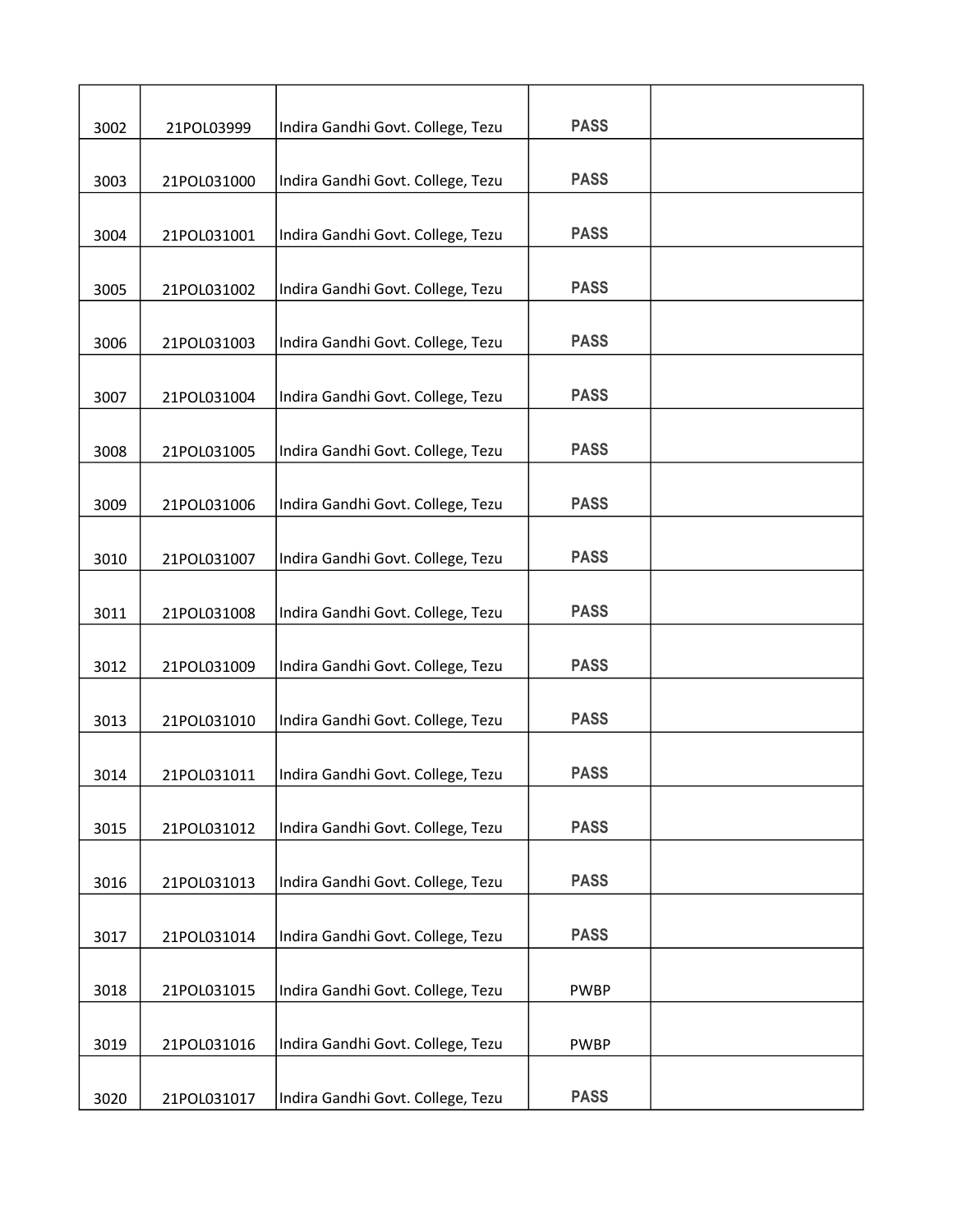| 3021 | 21POL031018 | Indira Gandhi Govt. College, Tezu | <b>WITHELD</b> | Registration |
|------|-------------|-----------------------------------|----------------|--------------|
|      |             |                                   |                |              |
| 3022 | 21POL031019 | Indira Gandhi Govt. College, Tezu | <b>PASS</b>    |              |
|      |             |                                   |                |              |
| 3023 | 21POL031020 | Indira Gandhi Govt. College, Tezu | <b>PASS</b>    |              |
| 3024 | 21POL031021 | Indira Gandhi Govt. College, Tezu | <b>PASS</b>    |              |
| 3025 | 21POL031022 | Indira Gandhi Govt. College, Tezu | <b>PASS</b>    |              |
|      |             |                                   |                |              |
| 3026 | 21POL031023 | Indira Gandhi Govt. College, Tezu | <b>PASS</b>    |              |
| 3027 | 21POL031024 | Indira Gandhi Govt. College, Tezu | <b>PASS</b>    |              |
| 3028 | 21POL031025 | Indira Gandhi Govt. College, Tezu | <b>PASS</b>    |              |
|      |             |                                   |                |              |
| 3029 | 21POL031026 | Indira Gandhi Govt. College, Tezu | <b>PASS</b>    |              |
| 3030 | 21POL031027 | Indira Gandhi Govt. College, Tezu | <b>PASS</b>    |              |
|      |             |                                   |                |              |
| 3031 | 21POL031028 | Indira Gandhi Govt. College, Tezu | <b>PASS</b>    |              |
| 3032 | 21POL031029 | Indira Gandhi Govt. College, Tezu | <b>PASS</b>    |              |
| 3033 | 21POL031031 | Indira Gandhi Govt. College, Tezu | <b>PASS</b>    |              |
|      |             |                                   |                |              |
| 3034 | 21POL031032 | Indira Gandhi Govt. College, Tezu | <b>PASS</b>    |              |
| 3035 | 21POL031033 | Indira Gandhi Govt. College, Tezu | <b>PASS</b>    |              |
| 3036 | 21POL031034 | Indira Gandhi Govt. College, Tezu | <b>PASS</b>    |              |
|      |             |                                   |                |              |
| 3037 | 21POL031035 | Indira Gandhi Govt. College, Tezu | <b>PASS</b>    |              |
| 3038 | 21POL031036 | Indira Gandhi Govt. College, Tezu | <b>PASS</b>    |              |
| 3039 | 21POL031037 | Indira Gandhi Govt. College, Tezu | <b>PASS</b>    |              |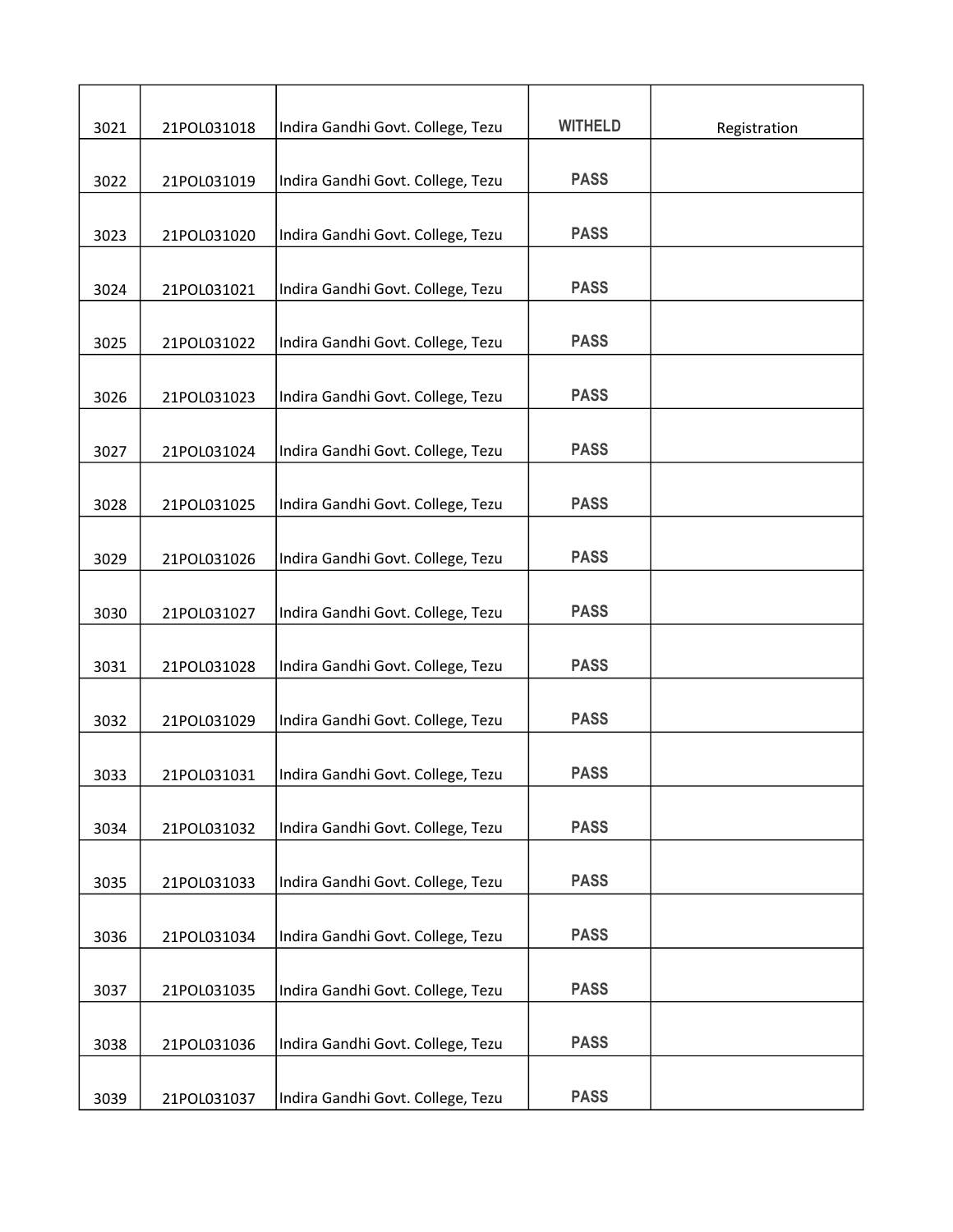| 3040 | 21POL031038 | Indira Gandhi Govt. College, Tezu | <b>PASS</b> |  |
|------|-------------|-----------------------------------|-------------|--|
| 3041 | 21POL031039 | Indira Gandhi Govt. College, Tezu | <b>PASS</b> |  |
| 3042 | 21POL031040 | Indira Gandhi Govt. College, Tezu | <b>PASS</b> |  |
| 3043 | 21POL031041 | Indira Gandhi Govt. College, Tezu | <b>PASS</b> |  |
| 3044 | 21POL031042 | Indira Gandhi Govt. College, Tezu | <b>PASS</b> |  |
| 3045 | 21POL031043 | Indira Gandhi Govt. College, Tezu | <b>PWBP</b> |  |
| 3046 | 21POL031044 | Indira Gandhi Govt. College, Tezu | <b>PASS</b> |  |
| 3047 | 21POL031045 | Indira Gandhi Govt. College, Tezu | <b>PASS</b> |  |
|      |             |                                   | <b>PASS</b> |  |
| 3048 | 21POL031046 | Indira Gandhi Govt. College, Tezu |             |  |
| 3049 | 21POL031047 | Indira Gandhi Govt. College, Tezu | <b>PWBP</b> |  |
| 3050 | 21POL031048 | Indira Gandhi Govt. College, Tezu | <b>PWBP</b> |  |
| 3051 | 21POL031049 | Indira Gandhi Govt. College, Tezu | <b>PASS</b> |  |
| 3052 | 21POL031050 | Indira Gandhi Govt. College, Tezu | <b>PASS</b> |  |
| 3053 | 21POL031051 | Indira Gandhi Govt. College, Tezu | <b>PASS</b> |  |
| 3054 | 21POL031052 | Indira Gandhi Govt. College, Tezu | <b>PASS</b> |  |
| 3055 | 21POL031053 | Indira Gandhi Govt. College, Tezu | <b>PASS</b> |  |
| 3056 | 21POL031054 | Indira Gandhi Govt. College, Tezu | <b>PASS</b> |  |
| 3057 | 21POL031055 | Indira Gandhi Govt. College, Tezu | <b>PASS</b> |  |
| 3058 | 21POL031056 | Indira Gandhi Govt. College, Tezu | <b>PASS</b> |  |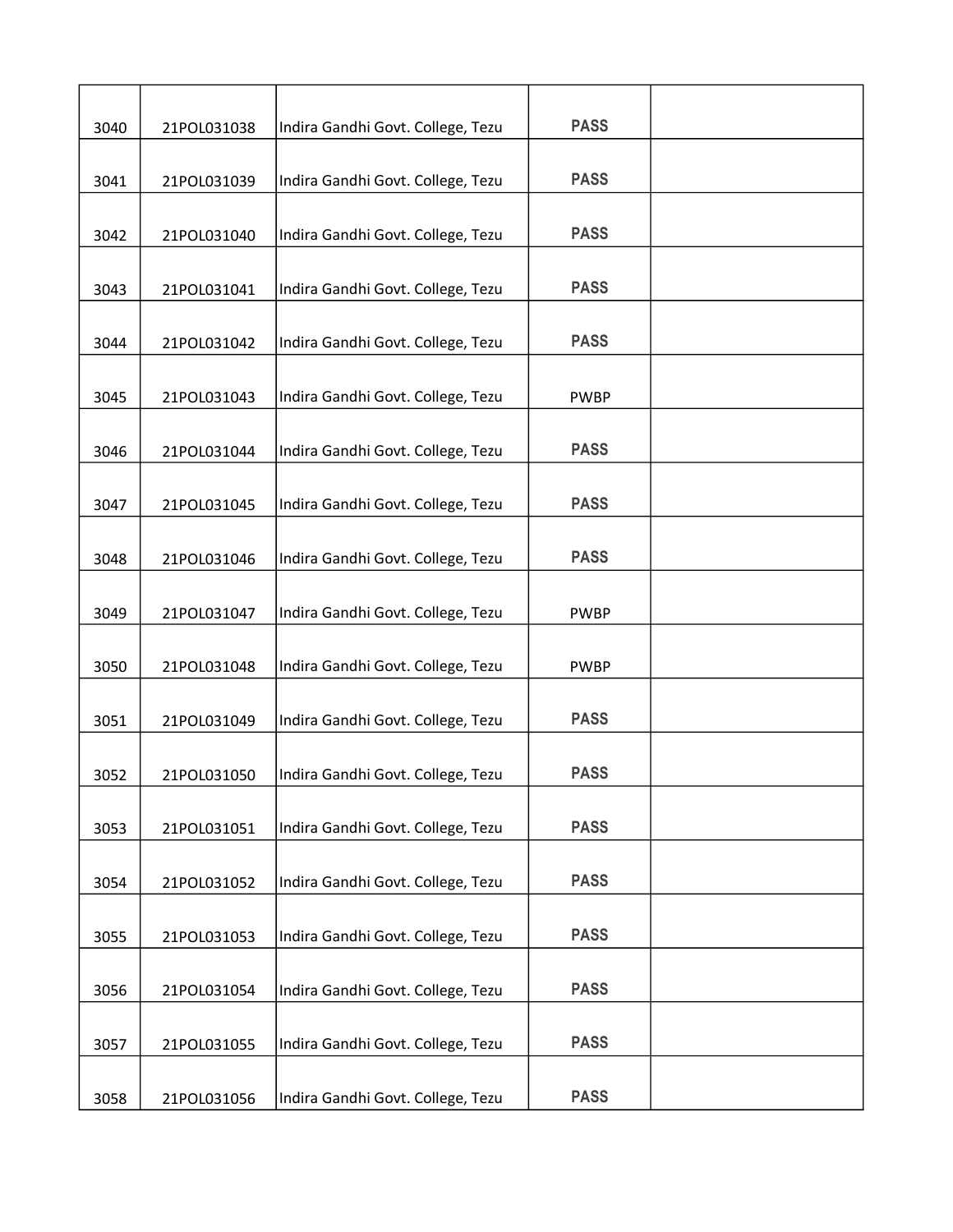| 3059 | 21POL031057 | Indira Gandhi Govt. College, Tezu | <b>PWBP</b> |  |
|------|-------------|-----------------------------------|-------------|--|
|      |             |                                   |             |  |
| 3060 | 21POL031058 | Indira Gandhi Govt. College, Tezu | <b>PASS</b> |  |
| 3061 | 21POL031059 | Indira Gandhi Govt. College, Tezu | <b>PASS</b> |  |
| 3062 | 21POL031060 | Indira Gandhi Govt. College, Tezu | <b>PASS</b> |  |
| 3063 | 21POL031061 | Indira Gandhi Govt. College, Tezu | <b>PASS</b> |  |
|      |             |                                   |             |  |
| 3064 | 21POL031062 | Indira Gandhi Govt. College, Tezu | <b>PASS</b> |  |
| 3065 | 21POL031063 | Indira Gandhi Govt. College, Tezu | <b>PASS</b> |  |
| 3066 | 21POL031064 | Indira Gandhi Govt. College, Tezu | <b>PASS</b> |  |
| 3067 | 21POL031065 | Indira Gandhi Govt. College, Tezu | <b>PASS</b> |  |
| 3068 | 21POL031066 | Indira Gandhi Govt. College, Tezu | <b>PASS</b> |  |
| 3069 | 21POL031067 | Indira Gandhi Govt. College, Tezu | <b>PASS</b> |  |
| 3070 | 21POL031068 | Indira Gandhi Govt. College, Tezu | <b>PASS</b> |  |
| 3071 | 21POL031069 | Indira Gandhi Govt. College, Tezu | <b>PASS</b> |  |
|      |             |                                   |             |  |
| 3072 | 21POL031070 | Indira Gandhi Govt. College, Tezu | <b>PWBP</b> |  |
| 3073 | 21POL031071 | Indira Gandhi Govt. College, Tezu | <b>PASS</b> |  |
| 3074 | 21POL031072 | Indira Gandhi Govt. College, Tezu | <b>PASS</b> |  |
| 3075 | 21POL031073 | Indira Gandhi Govt. College, Tezu | <b>PASS</b> |  |
| 3076 | 21POL031074 | Indira Gandhi Govt. College, Tezu | <b>PASS</b> |  |
| 3077 | 21POL031075 | Indira Gandhi Govt. College, Tezu | <b>PASS</b> |  |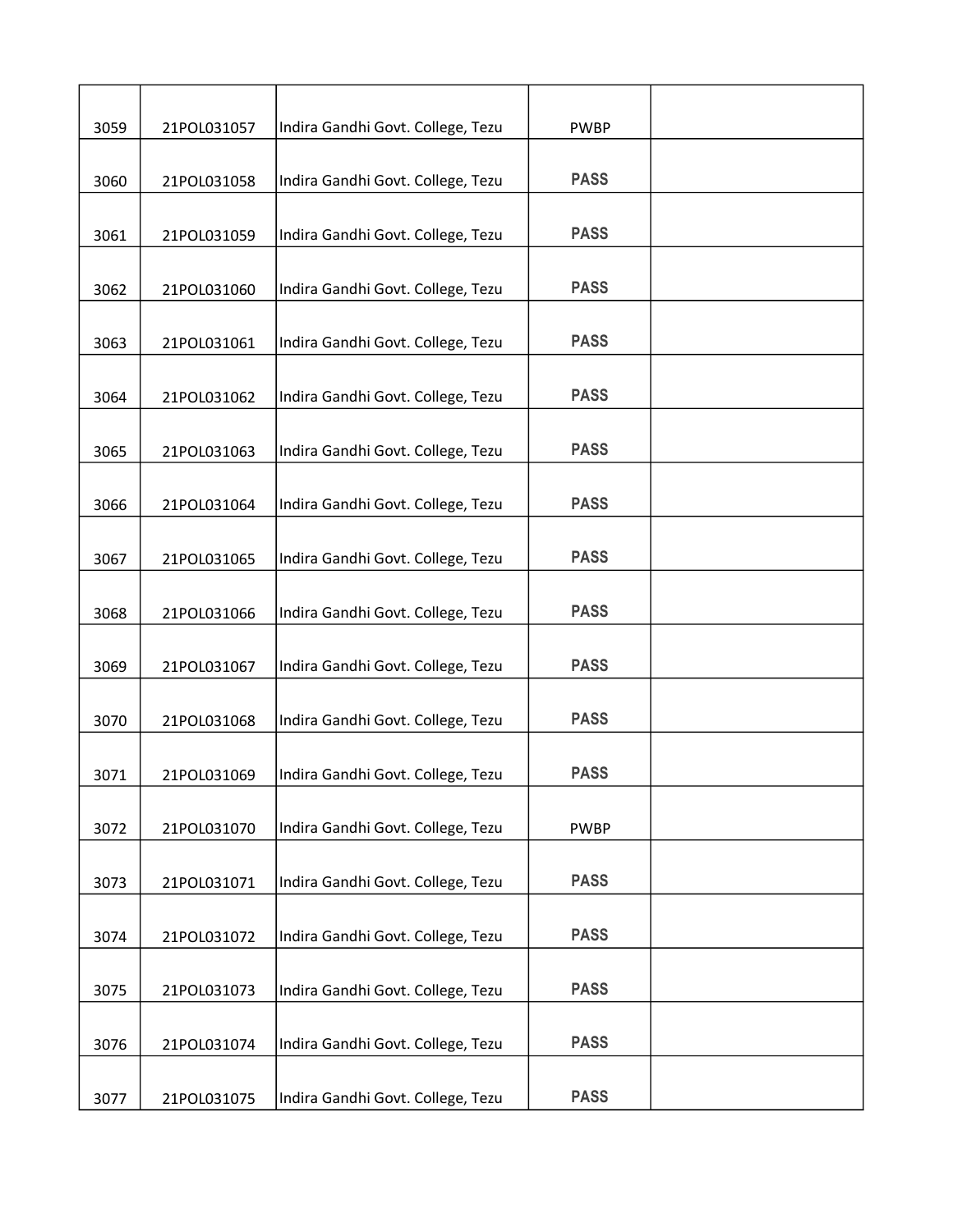| 3078 | 21POL031076 | Indira Gandhi Govt. College, Tezu | <b>PASS</b>    |              |
|------|-------------|-----------------------------------|----------------|--------------|
| 3079 | 21POL031077 | Indira Gandhi Govt. College, Tezu | <b>PASS</b>    |              |
| 3080 | 21POL031078 | Indira Gandhi Govt. College, Tezu | <b>PASS</b>    |              |
| 3081 | 21POL031080 | Indira Gandhi Govt. College, Tezu | <b>PASS</b>    |              |
| 3082 | 21POL031081 | Indira Gandhi Govt. College, Tezu | <b>PASS</b>    |              |
| 3083 | 21POL031082 | Indira Gandhi Govt. College, Tezu | <b>WITHELD</b> | Registration |
| 3084 | 21POL031083 | Indira Gandhi Govt. College, Tezu | <b>PASS</b>    |              |
| 3085 | 21POL031084 | Indira Gandhi Govt. College, Tezu | <b>PASS</b>    |              |
| 3086 | 21POL031085 | Indira Gandhi Govt. College, Tezu | <b>PASS</b>    |              |
| 3087 | 21POL031086 | Indira Gandhi Govt. College, Tezu | <b>PASS</b>    |              |
| 3088 | 21POL031087 | Indira Gandhi Govt. College, Tezu | <b>PASS</b>    |              |
| 3089 | 21POL031088 | Indira Gandhi Govt. College, Tezu | <b>PASS</b>    |              |
| 3090 | 21POL031089 | Indira Gandhi Govt. College, Tezu | <b>PASS</b>    |              |
| 3091 | 21POL031090 | Indira Gandhi Govt. College, Tezu | <b>PASS</b>    |              |
| 3092 | 21POL031091 | Indira Gandhi Govt. College, Tezu | <b>PASS</b>    |              |
| 3093 | 21POL031092 | Indira Gandhi Govt. College, Tezu | <b>PASS</b>    |              |
| 3094 | 21POL031093 | Indira Gandhi Govt. College, Tezu | <b>PASS</b>    |              |
| 3095 | 21POL031094 | Indira Gandhi Govt. College, Tezu | <b>PASS</b>    |              |
| 3096 | 21POL031095 | Indira Gandhi Govt. College, Tezu | <b>PASS</b>    |              |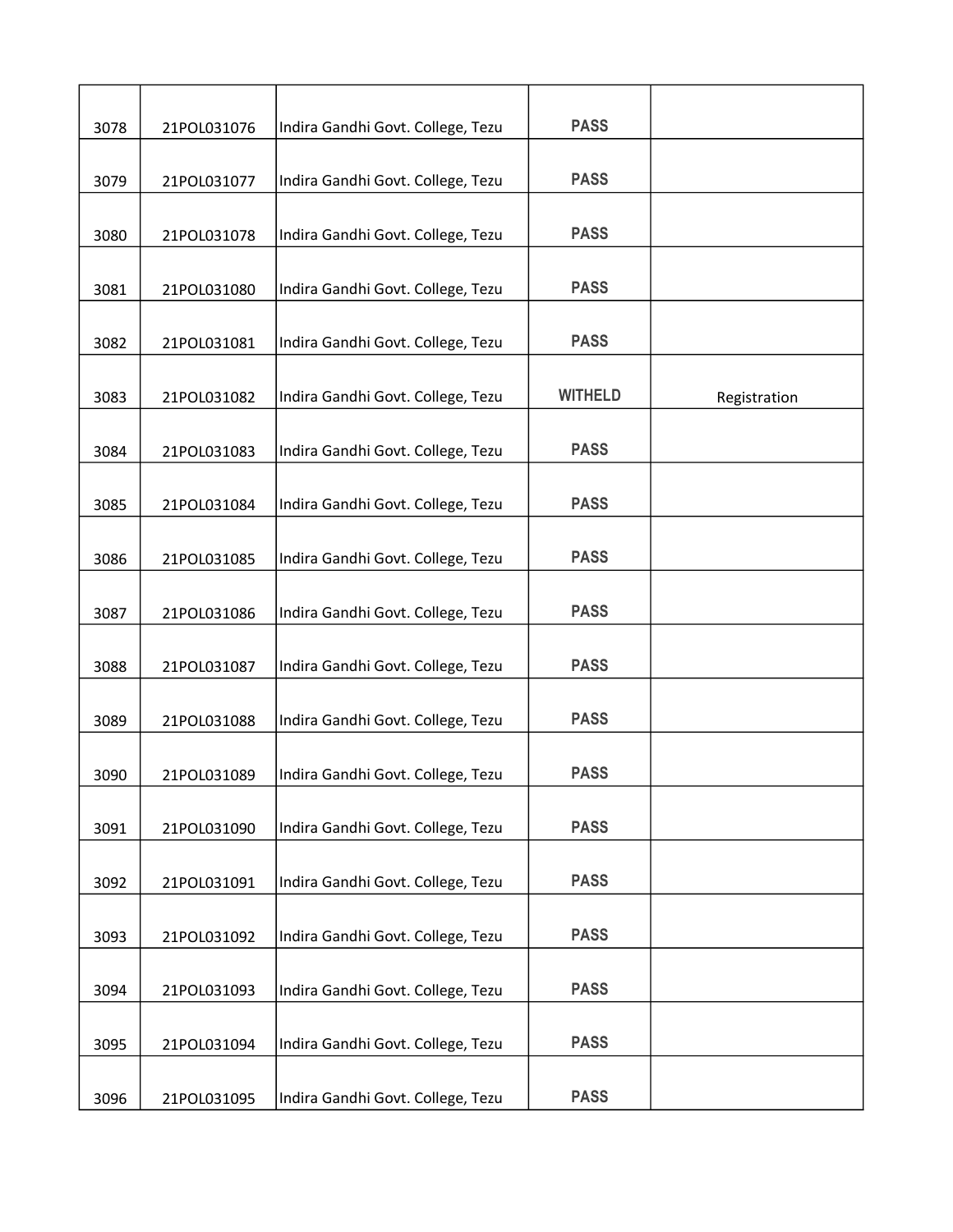| 3097 | 21POL031096 | Indira Gandhi Govt. College, Tezu | <b>PASS</b> |  |
|------|-------------|-----------------------------------|-------------|--|
|      |             | Indira Gandhi Govt. College, Tezu | <b>PASS</b> |  |
| 3098 | 21POL031097 |                                   |             |  |
| 3099 | 21POL031098 | Indira Gandhi Govt. College, Tezu | <b>PASS</b> |  |
| 3100 | 21POL031099 | Indira Gandhi Govt. College, Tezu | <b>PWBP</b> |  |
| 3101 | 21POL031100 | Indira Gandhi Govt. College, Tezu | <b>PASS</b> |  |
| 3102 | 21POL031101 | Indira Gandhi Govt. College, Tezu | <b>PWBP</b> |  |
| 3103 | 21POL031102 | Indira Gandhi Govt. College, Tezu | <b>PASS</b> |  |
| 3104 | 21POL031103 | Indira Gandhi Govt. College, Tezu | <b>PASS</b> |  |
| 3105 | 21POL031104 | Indira Gandhi Govt. College, Tezu | <b>PASS</b> |  |
| 3106 | 21POL031105 | Indira Gandhi Govt. College, Tezu | <b>PASS</b> |  |
|      |             |                                   |             |  |
| 3107 | 21POL031106 | Indira Gandhi Govt. College, Tezu | <b>PASS</b> |  |
| 3108 | 21POL031107 | Indira Gandhi Govt. College, Tezu | <b>PWBP</b> |  |
| 3109 | 21POL031108 | Indira Gandhi Govt. College, Tezu | <b>PWBP</b> |  |
| 3110 | 21POL031109 | Indira Gandhi Govt. College, Tezu | <b>PASS</b> |  |
| 3111 | 21POL031110 | Indira Gandhi Govt. College, Tezu | <b>PASS</b> |  |
| 3112 | 21POL031111 | Indira Gandhi Govt. College, Tezu | <b>PASS</b> |  |
| 3113 | 21POL031112 | Indira Gandhi Govt. College, Tezu | <b>PASS</b> |  |
| 3114 | 21POL031114 | Indira Gandhi Govt. College, Tezu | <b>PWBP</b> |  |
|      |             |                                   |             |  |
| 3115 | 21POL031115 | Indira Gandhi Govt. College, Tezu | <b>PASS</b> |  |